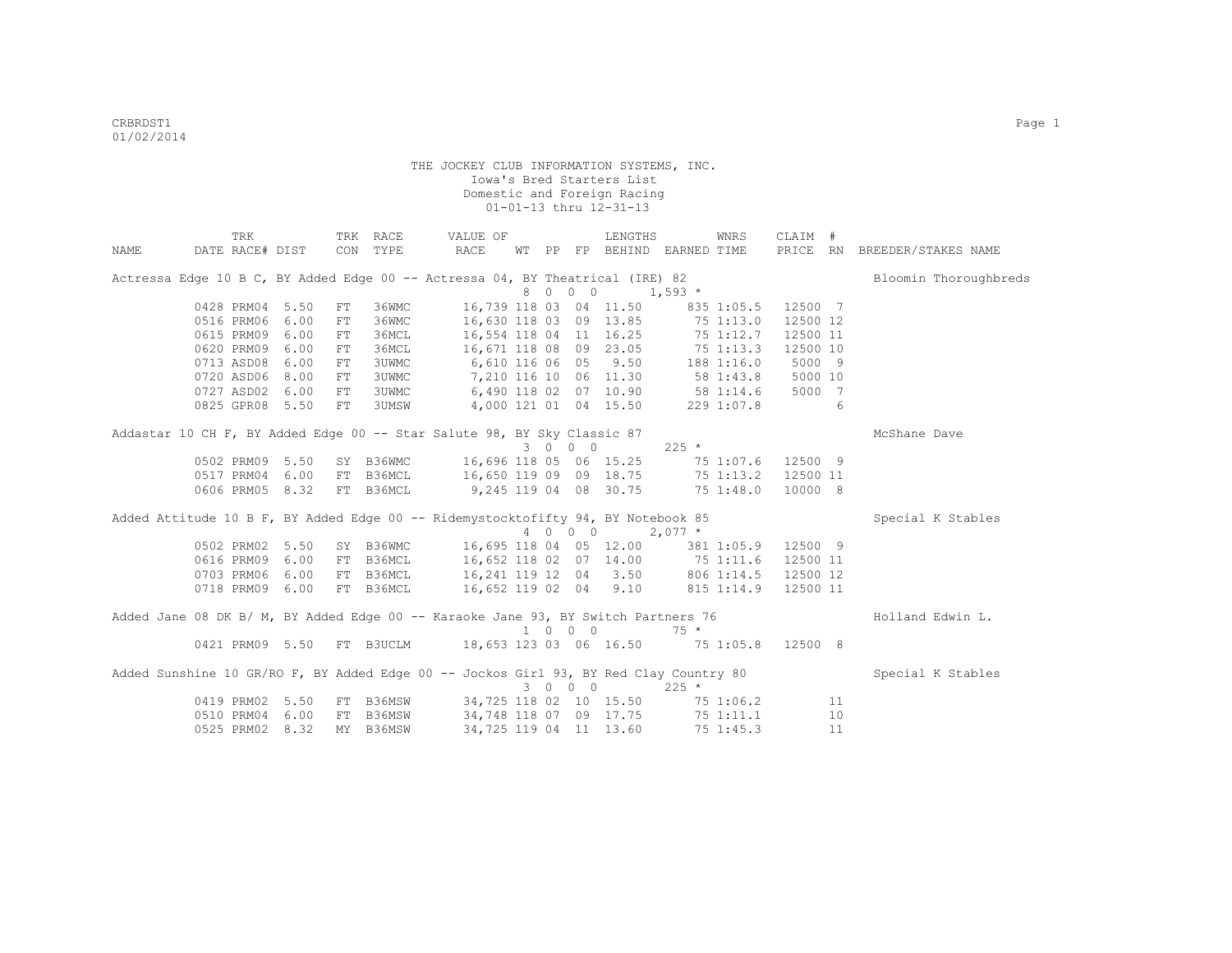|      | TRK                                                                                   |      |            | TRK RACE  | VALUE OF                                                                                   |  |                              | LENGTHS                            |                                                                    | WNRS         | CLAIM #  |    |                              |
|------|---------------------------------------------------------------------------------------|------|------------|-----------|--------------------------------------------------------------------------------------------|--|------------------------------|------------------------------------|--------------------------------------------------------------------|--------------|----------|----|------------------------------|
| NAME | DATE RACE# DIST                                                                       |      |            | CON TYPE  | RACE                                                                                       |  |                              |                                    | WT PP FP BEHIND EARNED TIME                                        |              |          |    | PRICE RN BREEDER/STAKES NAME |
|      |                                                                                       |      |            |           |                                                                                            |  |                              |                                    |                                                                    |              |          |    |                              |
|      | Addedup Nicely 10 CH F, BY Added Edge 00 -- Salt Lake Dancer 95, BY Salt Lake 89      |      |            |           |                                                                                            |  |                              |                                    |                                                                    |              |          |    | Jacobsen Thoroughbreds LLP   |
|      |                                                                                       |      |            |           |                                                                                            |  | 5 1 0 2                      |                                    | $15,093$ *                                                         |              |          |    |                              |
|      | 0531 PRM02 5.00                                                                       |      |            | FT B36MCL | 16,717 118 01 01                                                                           |  |                              |                                    | 9964 1:00.0 12500 8                                                |              |          |    |                              |
|      | 0628 PRM09 6.00                                                                       |      |            |           | FT B3UCLM 18,588 118 01 09 15.00 75 1:13.2                                                 |  |                              |                                    |                                                                    |              | 12500 11 |    |                              |
|      | 0711 PRM06 5.50                                                                       |      |            |           | FT B3UCLM 18,632 116 08 03 4.50 2215 1:06.4<br>FT B3UCLM 19,944 119 08 03 9.75 2383 1:15.4 |  |                              |                                    |                                                                    |              | 10000 9  |    |                              |
|      | 0726 PRM09 6.00                                                                       |      |            |           |                                                                                            |  |                              |                                    |                                                                    |              | 15000 8  |    |                              |
|      | 0809 PRM05 6.00                                                                       |      |            | FT B3UCLM | 19,923 116 03 05 8.25                                                                      |  |                              |                                    | 456 1:12.5                                                         |              | 12500 9  |    |                              |
|      | A. K. A. Bubba 08 DK B/ G, BY Blumin Affair 91 -- Onthebrightcide 00, BY Slewacide 80 |      |            |           |                                                                                            |  |                              |                                    |                                                                    |              |          |    | Garroutte John L.            |
|      |                                                                                       |      |            |           |                                                                                            |  |                              | $10 \t 0 \t 2 \t 4 \t 7,275 \t\t*$ |                                                                    |              |          |    |                              |
|      | 0301 FON09 6.00                                                                       |      | FT         | 3UCLM     |                                                                                            |  |                              | 5,100 124 03 03 2.75               |                                                                    | $612$ 1:16.4 | 5000 10  |    |                              |
|      | 0315 FON07                                                                            | 6.00 | FT         | 3UCLM     |                                                                                            |  |                              |                                    | 5,100 124 05 02 1.25 1020 1:16.0                                   |              | 5000 10  |    |                              |
|      | 0323 FON04                                                                            | 6.50 | FT         | 3UCLM     |                                                                                            |  |                              |                                    | 5,100 123 09 04 5.25 255 1:21.0                                    |              | 5000 9   |    |                              |
|      | 0420 FON04                                                                            | 6.00 | FT         | 3UCLM     |                                                                                            |  |                              | 5,100 124 05 05 9.50               | $153$ $1:16.6$                                                     |              | 5000 9   |    |                              |
|      | 0504 FON04                                                                            | 6.00 | FT         |           | 3UCLM 5,100 123 02 03 2.50                                                                 |  |                              |                                    | $612$ $1:14.8$                                                     |              | 5000 10  |    |                              |
|      | 0713 PRM06                                                                            | 5.50 | FT         | 3UCLM     |                                                                                            |  |                              |                                    | 18,589 124 08 03 4.25 2192 1:06.9                                  |              | 12500 11 |    |                              |
|      | 0724 PRM02                                                                            | 8.32 | FT         | 3UCLM     | 19,998 121 10 04                                                                           |  |                              | 4.25                               | 988 1:48.9                                                         |              | 12500 10 |    |                              |
|      | 0804 PRM09 6.00                                                                       |      | FT         | 3UCLM     | 12,756 124 10 10 15.65 75 1:12.9                                                           |  |                              |                                    |                                                                    |              | 7500 12  |    |                              |
|      | 0816 CLS05 6.00                                                                       |      | FT         | 3UCLM     | $4,800$ 123 02 02                                                                          |  |                              |                                    |                                                                    |              | 5000 7   |    |                              |
|      | 0830 CLS04 6.50                                                                       |      | FT         | 3UCLM     |                                                                                            |  |                              |                                    | 4,800 123 02 02 2.25 960 1:15.4<br>4,800 123 02 02 2.25 960 1:15.4 |              | 5000 9   |    |                              |
|      | A Little Dizzy 09 B G, BY Canaveral 91 -- Werra 96, BY Majestic Light 73              |      |            |           |                                                                                            |  |                              |                                    |                                                                    |              |          |    | Iowa State University        |
|      |                                                                                       |      |            |           |                                                                                            |  | 2000                         |                                    | $150 *$                                                            |              |          |    |                              |
|      | 0724 PRM07 5.00                                                                       |      | FT         | 36MCL     | 16,696 124 09 08 33.25 75 1:00.4                                                           |  |                              |                                    |                                                                    |              | 12500 9  |    |                              |
|      | 0801 PRM01 8.50 FT                                                                    |      |            | 36MSW     | 34,835 124 04 06 79.75 75 1:51.2                                                           |  |                              |                                    |                                                                    |              |          | 6  |                              |
|      | A Little Edgy 09 DK B/ G, BY Added Edge 00 -- Calico Creek 97, BY Tricky Creek 86     |      |            |           |                                                                                            |  |                              |                                    |                                                                    |              |          |    | Dave McShane & Don Fraizer   |
|      |                                                                                       |      |            |           |                                                                                            |  | $10 \quad 1 \quad 2 \quad 1$ |                                    | $23,314$ *                                                         |              |          |    |                              |
|      | 0421 PRM08 5.50                                                                       |      | FT         | 3UALW     |                                                                                            |  |                              |                                    | 35, 316 120 02 12 21.60 75 1:05.4                                  |              |          | 12 |                              |
|      | 0509 PRM01                                                                            | 8.00 | GD         |           | 3UCLM 18,720 123 04 02 hd 3711 1:41.2                                                      |  |                              |                                    |                                                                    |              | 12500 8  |    |                              |
|      | 0613 PRM04                                                                            | 8.00 | ${\rm FT}$ | 3UALW     |                                                                                            |  |                              |                                    | 36,061 120 06 09 39.35 75 1:39.7                                   |              |          | 9  |                              |
|      | 0623 PRM07                                                                            | 8.32 | SY         | 3UCLM     |                                                                                            |  |                              |                                    | 18, 192 123 10 04 4.10 1157 1:46.1                                 |              | 12500 12 |    |                              |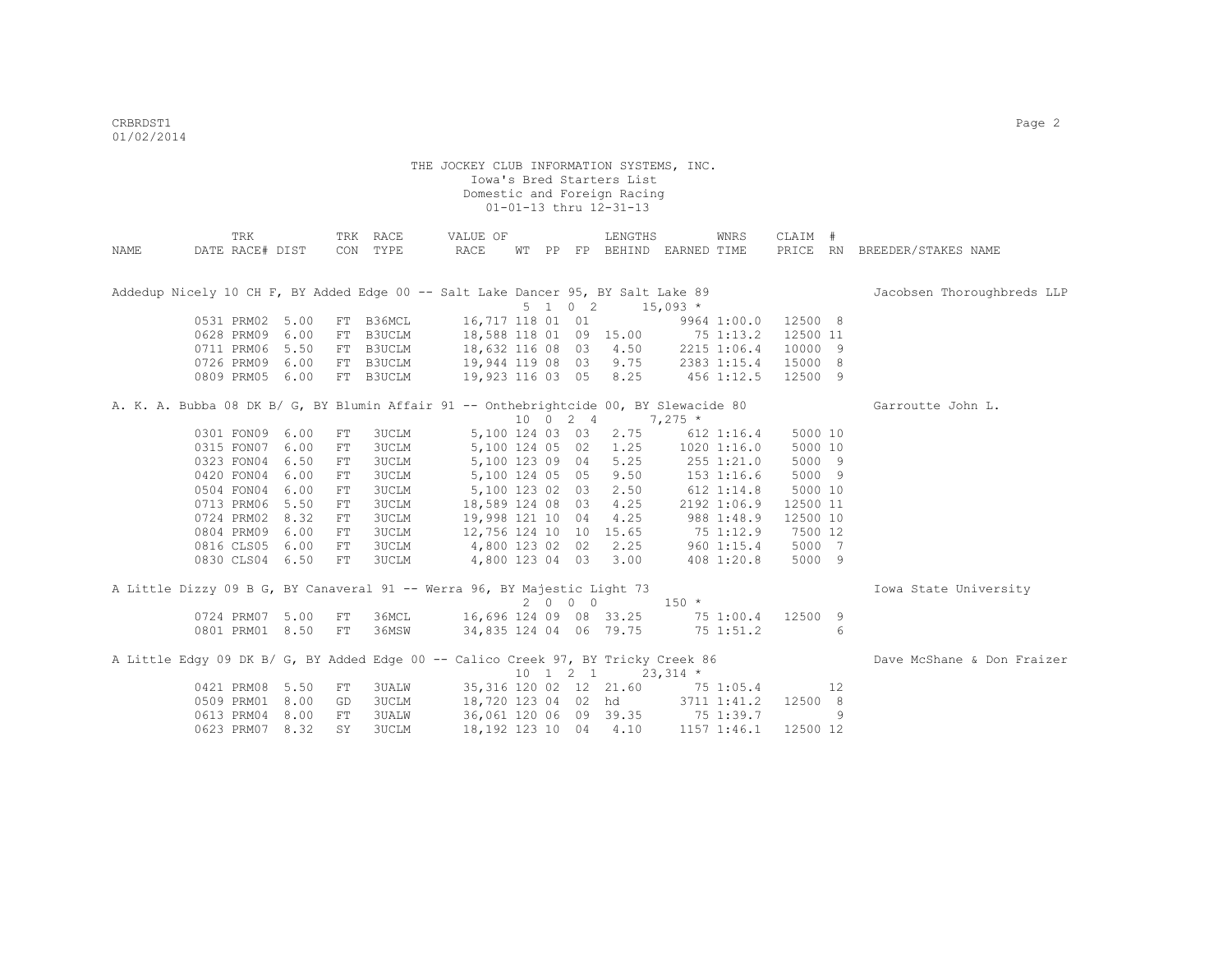|      | TRK                  |              |            | TRK RACE      | VALUE OF                                                                            |       |                             | LENGTHS               |              | WNRS         | CLAIM #  |                |                               |
|------|----------------------|--------------|------------|---------------|-------------------------------------------------------------------------------------|-------|-----------------------------|-----------------------|--------------|--------------|----------|----------------|-------------------------------|
| NAME | DATE RACE# DIST      |              | CON        | TYPE          | RACE                                                                                | WT PP |                             | FP BEHIND EARNED TIME |              |              |          |                | PRICE RN BREEDER/STAKES NAME  |
|      |                      |              |            |               |                                                                                     |       |                             |                       |              |              |          |                |                               |
|      | 0707 PRM09 8.50      |              | FT         | 3UCLM         | 18,567 124 09 03 10.75                                                              |       |                             |                       |              | 2180 1:50.6  | 12500 12 |                |                               |
|      | 0725 PRM04 8.32      |              | FT         | <b>3UCLM</b>  | 19,969 124 02 02                                                                    |       |                             | 8.25                  |              | 3993 1:49.6  | 15000 7  |                |                               |
|      | 0804 PRM02 8.32      |              | FT         | 3UCLM         | 19,902 124 06 01                                                                    |       |                             |                       |              | 11798 1:48.8 | 15000 10 |                |                               |
|      | 0810 PRM08 16.00     |              | FT         | 3UCLM         | 37,827 119 09 08 50.00                                                              |       |                             |                       |              | 75 3:36.4    | 8000 10  |                |                               |
|      | 0906 CBY03 8.32 T FM |              |            | 3UCLM         | 14,000 123 11 10 28.25                                                              |       |                             |                       |              | 140 1:44.4   | 12500 11 |                |                               |
|      | 0930 IND09 8.32      |              | SY         | 3UCLM         | 11,000 122 02 07 12.55                                                              |       |                             |                       |              | 110 1:43.1   | 6000 9   |                |                               |
|      |                      |              |            |               | Always a Champ 08 B M, BY Champali 00 -- L L 's Key 97, BY Silver Deputy 85         |       |                             |                       |              |              |          |                | Todd M. Lieber & Gary E Lucas |
|      |                      |              |            |               |                                                                                     |       | 7 0 2 4                     |                       |              |              |          |                |                               |
|      | 0425 PRM06 5.50      |              |            |               |                                                                                     |       |                             |                       | $32,561$ *   |              |          | 10             |                               |
|      |                      |              |            | FT B3UALW     | 36,038 120 02 03 4.75                                                               |       |                             |                       |              | 4310 1:04.6  |          | 8              |                               |
|      | 0509 PRM06 6.00      |              | GD         | <b>B3UALW</b> | 36,083 120 02 02                                                                    |       |                             | 2.35                  |              | 7222 1:12.3  |          |                |                               |
|      | 0524 PRM05           | 8.32<br>6.00 | FT         | <b>B3UALW</b> | 36,061 120 08 03<br>36,104 120 01 03 5.75                                           |       |                             | 3.25                  |              | 4321 1:46.2  |          | 9<br>7         |                               |
|      | 0607 PRM04           |              | FT         | <b>B3UALW</b> |                                                                                     |       |                             |                       |              | 4345 1:10.9  |          |                |                               |
|      | 0627 PRM08           | 8.00         | FT         | <b>B3UALW</b> | 36,061 120 05 03 5.50                                                               |       |                             |                       |              | 4321 1:41.4  |          | 9              |                               |
|      | 0711 PRM08           | 8.32         | FT         | B3UALW        | 36,061 121 02 02 3.00                                                               |       |                             |                       |              | 7202 1:47.7  |          | 9<br>5         |                               |
|      | 0727 PRM01 6.00      |              |            | FT B3UALW     | 36, 148 121 02 05 31.10                                                             |       |                             |                       |              | 840 1:14.1   |          |                |                               |
|      |                      |              |            |               | Angels N Sailors 07 GR/RO M, BY Sail Me Again 84 -- Forceful Angel 86, BY Vigors 73 |       |                             |                       |              |              |          |                | Nazworthy John C.             |
|      |                      |              |            |               |                                                                                     |       | 4 0 0 0                     |                       | $300 *$      |              |          |                |                               |
|      | 0510 PRM02 6.00      |              |            | FT B3UCLM     | 18,566 120 08 10 20.80                                                              |       |                             |                       |              | 75 1:11.4    | 10000 12 |                |                               |
|      | 0530 PRM09 6.00      |              |            | FT B3UCLM     | 18,566 120 09 06 10.55                                                              |       |                             |                       | 75 1:11.8    |              | 10000 12 |                |                               |
|      | 0620 PRM02 8.00      |              |            | FT B3UCLM     | 18,710 120 08 08 29.10                                                              |       |                             |                       | 75 1:42.9    |              | 10000 8  |                |                               |
|      | 0711 PRM06 5.50      |              |            | FT B3UCLM     | 18,632 116 09 08 20.50                                                              |       |                             |                       | 75 1:06.4    |              | 10000 9  |                |                               |
|      |                      |              |            |               |                                                                                     |       |                             |                       |              |              |          |                |                               |
|      |                      |              |            |               | A P Street 11 B G, BY A. P. Warrior 03 -- Cassidy Street 06, BY Street Cry (IRE) 98 |       |                             |                       |              |              |          |                | DeBruycker Lloyd              |
|      |                      |              |            |               |                                                                                     |       | $1 \quad 0 \quad 0 \quad 0$ |                       | $75 *$       |              |          |                |                               |
|      | 0809 PRM01 5.50 FT   |              |            | 02MSW         | 34,813 119 05 07 18.25                                                              |       |                             |                       | 75 1:06.4    |              |          | $\overline{7}$ |                               |
|      |                      |              |            |               | Aquis 10 DK B/ G, BY Drinkwiththedevil 04 -- Steal My Kisses 01, BY Rio Verde 92    |       |                             |                       |              |              |          |                | Mullenhoff Jason              |
|      |                      |              |            |               |                                                                                     |       | 4 0 0 0                     |                       | $2,482 *$    |              |          |                |                               |
|      | 0602 PRM04 5.50      |              | ${\rm FT}$ | 36MSW         | 34,735 121 03 09 21.25                                                              |       |                             |                       | $75\ 1:05.6$ |              |          | 10             |                               |
|      | 0621 PRM04 8.32      |              | FT         | 36MSW         | 34,770 118 02 05 15.25                                                              |       |                             |                       |              | 801 1:45.5   |          | 9              |                               |
|      | 0703 PRM02 8.00      |              | FT.        | 36MSW         | 34,770 119 02 05 9.35                                                               |       |                             |                       |              | 801 1:41.9   |          | 9              |                               |
|      |                      |              |            |               |                                                                                     |       |                             |                       |              |              |          |                |                               |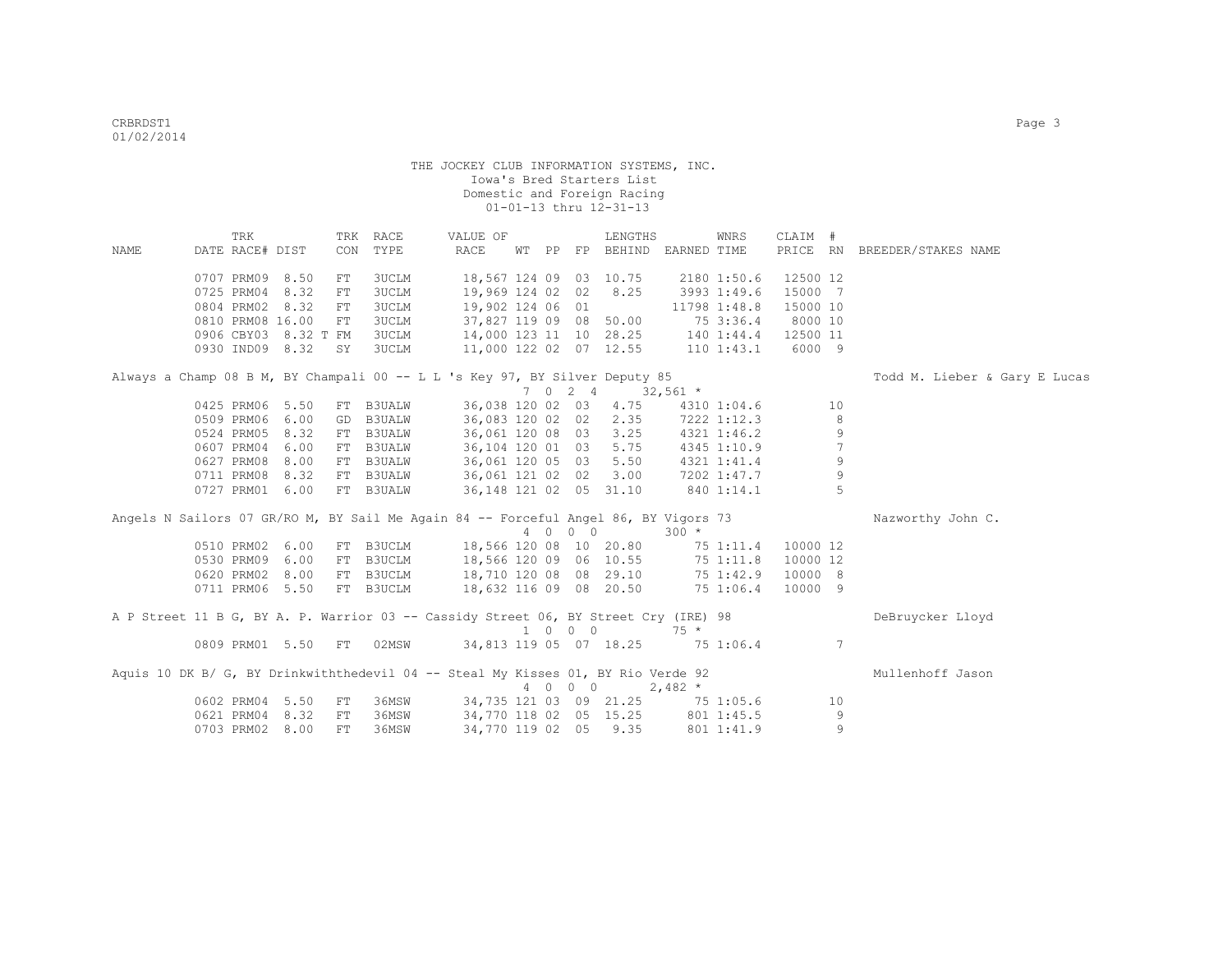|       | TRK                                                                                    |      |          | TRK RACE       | VALUE OF                                                                          |             |                |                 | LENGTHS                        |                            | WNRS         | CLAIM              | #  |                              |
|-------|----------------------------------------------------------------------------------------|------|----------|----------------|-----------------------------------------------------------------------------------|-------------|----------------|-----------------|--------------------------------|----------------------------|--------------|--------------------|----|------------------------------|
| NAME  | DATE RACE# DIST                                                                        |      | CON      | TYPE           | RACE                                                                              | WТ          | PP             |                 | FP BEHIND                      | EARNED TIME                |              | PRICE              |    | RN BREEDER/STAKES NAME       |
|       |                                                                                        |      |          |                |                                                                                   |             |                |                 |                                |                            |              |                    |    |                              |
|       | 0721 PRM06 8.32                                                                        |      | FT       | 36MSW          | 34,809 119 04 05 42.00                                                            |             |                |                 |                                |                            | 805 1:48.1   |                    | 7  |                              |
|       |                                                                                        |      |          |                |                                                                                   |             |                |                 |                                |                            |              |                    |    |                              |
|       | Are You Peachy 10 DK B/ G, BY Impeachment 97 -- Are You Ready 96, BY Slew City Slew 84 |      |          |                |                                                                                   |             |                |                 |                                |                            |              |                    |    | Windylea Farm & Rockin River |
| Ranch |                                                                                        |      |          |                |                                                                                   |             |                |                 |                                |                            |              |                    |    |                              |
|       |                                                                                        |      |          |                |                                                                                   | $2^{\circ}$ | $\overline{0}$ | $0\quad 0$      |                                | $75 *$                     |              |                    |    |                              |
|       | 0721 PRM06 8.32                                                                        |      | FT       | 36MSW          | 34,809 119 06 FF DNF 75 1:48.1                                                    |             |                |                 |                                |                            |              |                    | -7 |                              |
|       | 0811 CLS03 6.00                                                                        |      | FT       | 3UMCL          | 3,800 118 07 06 10.75 0 1:16.2                                                    |             |                |                 |                                |                            |              | 5000 7             |    |                              |
|       |                                                                                        |      |          |                |                                                                                   |             |                |                 |                                |                            |              |                    |    |                              |
|       | Autumn Trip 10 DK B/ G, BY J Be K 05 -- Summer Trip 03, BY Trippi 97                   |      |          |                |                                                                                   |             |                | $5 \t1 \t2 \t0$ |                                |                            |              |                    |    | Black Oak Farm               |
|       |                                                                                        |      |          |                |                                                                                   |             |                |                 |                                | $18,595$ *                 |              |                    |    |                              |
|       | 0320 DED01 5.00<br>0526 PRM02                                                          | 5.50 | FT       | 35MSW<br>36MCL | 21,920 118 01 02                                                                  |             |                |                 | 42,500 115 03 07 15.75<br>5.50 | 0.58.2<br>4400 1:03.7      |              | 25000 6            | 10 |                              |
|       | 0621 PRM06                                                                             | 6.00 | GD       |                |                                                                                   |             |                |                 |                                |                            |              |                    |    |                              |
|       |                                                                                        |      | FT<br>FT | 36MSW          | 34,747 118 10 05 12.00                                                            |             |                |                 |                                | 799 1:11.4                 |              |                    | 10 |                              |
|       | 0707 PRM07 5.00<br>0728 PRM03 5.00                                                     |      | FT       | 36MCL<br>36MCL | 16,711 119 04 02 1.25<br>16,761 119 03 01 10081 1:00.7                            |             |                |                 |                                | 3315 1:00.7                |              | 12500 8<br>12500 6 |    |                              |
|       |                                                                                        |      |          |                |                                                                                   |             |                |                 |                                |                            |              |                    |    |                              |
|       | Avalanche Pass 09 DK B/ M, BY Pikepass 96 -- Distant Who 02, BY Distant View 91        |      |          |                |                                                                                   |             |                |                 |                                |                            |              |                    |    | Michalec Allen               |
|       |                                                                                        |      |          |                |                                                                                   |             |                | $7 \t2 \t1 \t1$ |                                | $47,857$ *                 |              |                    |    |                              |
|       | 0308 DED02 5.00                                                                        |      |          | FT B4UALW      |                                                                                   |             |                |                 | 40,970 123 01 04 3.50          |                            | 2010 :58.2   |                    | 6  |                              |
|       | 0327 FG 06 5.50 T FM                                                                   |      |          | B3UCLM         | 21,180 122 01 06 3.05                                                             |             |                |                 |                                | $0\;1:05.5$                |              | 25000 9            |    |                              |
|       | 0420 PRM01 5.50                                                                        |      | FT       | B3UCLM         | 19,693 120 03 01                                                                  |             |                |                 |                                |                            | 12550 1:04.9 | 25000 6            |    |                              |
|       | 0509 PRM06                                                                             | 6.00 |          | GD B3UALW      | 36,083 123 05 03 4.35                                                             |             |                |                 |                                | 4333 1:12.3                |              |                    | 8  |                              |
|       | 0607 PRM04 6.00                                                                        |      |          | FT B3UALW      | 36,104 120 05 02 nk 7241 1:10.9                                                   |             |                |                 |                                |                            |              |                    | 7  |                              |
|       | 0622 PRM07 5.50                                                                        |      |          | FT B3UALW      |                                                                                   |             |                |                 |                                |                            |              |                    | 9  |                              |
|       | 0714 PRM07 5.50                                                                        |      |          | FT B3UALW      | 35,911 120 03 09 nk 0 1:05.2<br>35,519 121 06 01 21723 1:06.0<br>35,519 121 06 01 |             |                |                 |                                |                            |              |                    | 7  |                              |
|       |                                                                                        |      |          |                |                                                                                   |             |                |                 |                                |                            |              |                    |    |                              |
|       | Avoha 10 DK B/ G, BY Military 94 -- Solstice 04, BY Mutakddim 91                       |      |          |                |                                                                                   |             |                |                 |                                |                            |              |                    |    | Jacobsen Thoroughbreds LLP   |
|       |                                                                                        |      |          |                |                                                                                   |             |                | 4 0 0 0         |                                | $300 *$                    |              |                    |    |                              |
|       | 0517 PRM06                                                                             | 6.00 | FT       | 36MCL          | 16,671 118 09 10 20.45                                                            |             |                |                 |                                | $75$ 1:13.2                |              | 12500 10           |    |                              |
|       | 0602 PRM09 6.00                                                                        |      | FT       | 36MCL          | 16,629 119 01 08 18.75                                                            |             |                |                 |                                |                            |              | 12500 12           |    |                              |
|       | 0627 PRM02 5.00                                                                        |      | FT       | 36MCL          | 16,696 119 05 06 19.00                                                            |             |                |                 |                                | $75$ 1:13.8<br>$75$ 1:00.6 |              | 12500 9            |    |                              |
|       | 0707 PRM07 5.00                                                                        |      | FT       | 36MCL          | 16,711 116 07 06 17.50                                                            |             |                |                 |                                | 75 1:00.7                  |              | 10000 8            |    |                              |
|       |                                                                                        |      |          |                |                                                                                   |             |                |                 |                                |                            |              |                    |    |                              |
|       | A Wish for My Lady 09 B M, BY Pikepass 96 -- Nut N Better 97, BY Miracle Heights 89    |      |          |                |                                                                                   |             |                |                 |                                |                            |              |                    |    | Shady Bend Thoroughbreds     |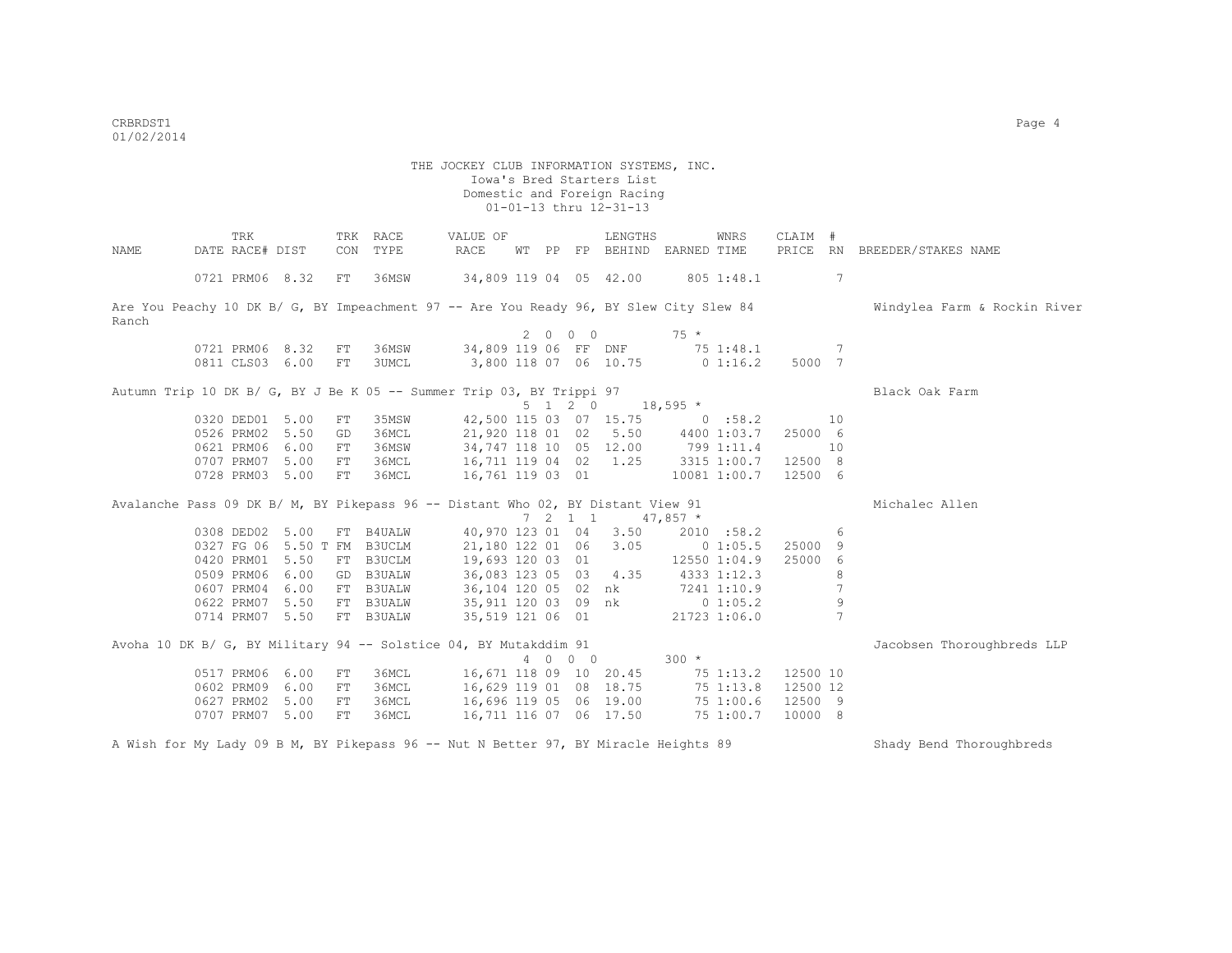|             | TRK                         |                    | TRK RACE      | VALUE OF                                                               |  |         | LENGTHS                                     | WNRS                                                                                 | CLAIM #  |    |                              |
|-------------|-----------------------------|--------------------|---------------|------------------------------------------------------------------------|--|---------|---------------------------------------------|--------------------------------------------------------------------------------------|----------|----|------------------------------|
| <b>NAME</b> | DATE RACE# DIST             |                    | CON TYPE      | RACE                                                                   |  |         |                                             | WT PP FP BEHIND EARNED TIME                                                          |          |    | PRICE RN BREEDER/STAKES NAME |
|             |                             |                    |               |                                                                        |  |         |                                             |                                                                                      |          |    |                              |
|             |                             |                    |               |                                                                        |  |         | 7 2 1 2 37,619 *                            |                                                                                      |          |    |                              |
|             | 0510 PRM04 6.00             |                    | FT B36MSW     |                                                                        |  |         |                                             | 34,748 123 03 03 7.25 4154 1:11.1                                                    | 10       |    |                              |
|             | 0525 PRM05                  | 5.50<br>MY         | B36MCL        |                                                                        |  |         | 21,923 123 04 06 7.75                       | 75 1:06.0                                                                            | 25000 6  |    |                              |
|             | 0614 PRM02                  | 5.00<br>SY         | B36MCL        | 16,672 123 05 01                                                       |  |         |                                             | 9847 : 58.5                                                                          | 12500 10 |    |                              |
|             | 0622 PRM07                  | 5.50<br>FT         | B3UALW        |                                                                        |  |         | 35,911 121 05 05 11.60                      | 831 1:05.2                                                                           |          | 9  |                              |
|             | 0711 PRM06                  | 5.50               |               | FT B3UCLM 18,632 124 03 01<br>FT B3UALW 36,148 121 04 02               |  |         |                                             | 11076 1:06.4                                                                         | 12500 9  |    |                              |
|             | 0727 PRM01 6.00             |                    |               |                                                                        |  |         |                                             | 36,148 121 04 02 hd 7280 1:14.1                                                      |          | 5  |                              |
|             | 0808 PRM06 6.00             |                    | FT B3UALW     |                                                                        |  |         |                                             | 36, 127 121 04 03 6.50 4356 1:11.5                                                   |          | 6  |                              |
|             |                             |                    |               | Azraels Count 09 DK B/ G, BY Kipling 96 -- Dare a Loon 89, BY Quack 69 |  |         |                                             |                                                                                      |          |    | Hutchins Bill Jr.            |
|             |                             |                    |               |                                                                        |  | 5 0 0 0 |                                             | $984$ *                                                                              |          |    |                              |
|             | 0601 PRM09 6.00             | GD                 | 36MCL         |                                                                        |  |         |                                             | 16,629 123 11 09 15.25 75 1:14.7                                                     | 12500 12 |    |                              |
|             | 0613 PRM02 5.00             | FT                 | 36MCL         | 16,696 123 02 05 7.50                                                  |  |         |                                             | 381 1:00.1                                                                           | 12500 9  |    |                              |
|             | 0620 PRM09                  | 6.00<br>FT         | 36MCL         | 16,671 123 01 05 12.00                                                 |  |         |                                             | 378 1:13.3                                                                           | 12500 10 |    |                              |
|             | 0712 PRM02                  | 8.32<br>${\rm FT}$ | 36MCL         | 16,717 121 03 08 46.30                                                 |  |         |                                             | 75 1:48.7                                                                            | 10000 8  |    |                              |
|             | 0726 PRM04 8.32             | ${\rm FT}$         | 36MCL         | 18,676 121 01 06 30.75                                                 |  |         |                                             | 75 1:49.8                                                                            | 12500 7  |    |                              |
|             |                             |                    |               |                                                                        |  |         |                                             |                                                                                      |          |    |                              |
|             |                             |                    |               |                                                                        |  |         |                                             | Babsie Lou Slew 08 B M, BY Evansville Slew 92 -- Passion Pearl 91, BY Unreal Zeal 80 |          |    | Nazworthy John               |
|             |                             |                    |               |                                                                        |  |         | $12 \quad 1 \quad 2 \quad 2 \quad 26,358$ * |                                                                                      |          |    |                              |
|             | 0425 PRM06 5.50             |                    | FT B3UALW     |                                                                        |  |         |                                             | 36,038 120 08 09 16.50 75 1:04.6                                                     | 10       |    |                              |
|             | 0510 PRM02                  | 6.00               | FT B3UCLM     | 18,566 123 03 05 9.05                                                  |  |         |                                             | 419 1:11.4                                                                           | 12500 12 |    |                              |
|             | 0530 PRM09                  | 6.00<br>FT         | B3UCLM        | 18,566 120 02 02                                                       |  |         | 4.75                                        | 3633 1:11.8                                                                          | 10000 12 |    |                              |
|             | 0620 PRM02                  | 8.00<br>FT         | <b>B3UCLM</b> | 18,710 123 05 03                                                       |  |         | 0.75                                        | 2284 1:42.9                                                                          | 12500 8  |    |                              |
|             | 0704 PRM06                  | 8.32               | FT B3UCLM     | 18,696 121 06 02                                                       |  |         | 8.50                                        | 3750 1:46.3                                                                          | 10000 6  |    |                              |
|             | 0718 PRM02 8.32             |                    | FT B3UCLM     | 18,609 121 02 03                                                       |  |         | 7.00                                        | 2203 1:49.0                                                                          | 10000 10 |    |                              |
|             | 0801 PRM07 8.50             |                    | FT B3UCLM     | 19,967 121 06 01                                                       |  |         |                                             | 11973 1:51.2                                                                         | 12500 7  |    |                              |
|             | 0823 RP 02                  | 8.00 T FM B3UCLM   |               | 14,681 122 03 04                                                       |  |         | 1.80                                        | 774 1:35.6                                                                           | 15000 12 |    |                              |
|             | 0913 RP 08                  | 8.00 T FM          | <b>B3UALW</b> | 30,000 122 01 FF                                                       |  |         |                                             | DNF 85 1:37.5                                                                        |          | 12 |                              |
|             | 0919 RP 02                  | 8.00<br>SY         | B3UCLM        | 13,500 122 04 04                                                       |  |         | 8.75                                        | 799 1:40.1                                                                           | 15000 7  |    |                              |
|             | 1011 RP 06                  | 8.00 T FM          | B3UCLM        | 13,500 122 09 07                                                       |  |         | 7.25                                        | 85 1:36.7                                                                            | 15000 10 |    |                              |
|             | 1031 RP 03 8.00 T FM B3UCLM |                    |               | 16,000 122 04 05                                                       |  |         | 7.50                                        | 278 1:37.5                                                                           | 20000 8  |    |                              |

Back Door Dave 10 DK B/ G, BY Gators N Bears 00 -- Cherokee Lite 00, BY Cherokee Run 90 McShane Dave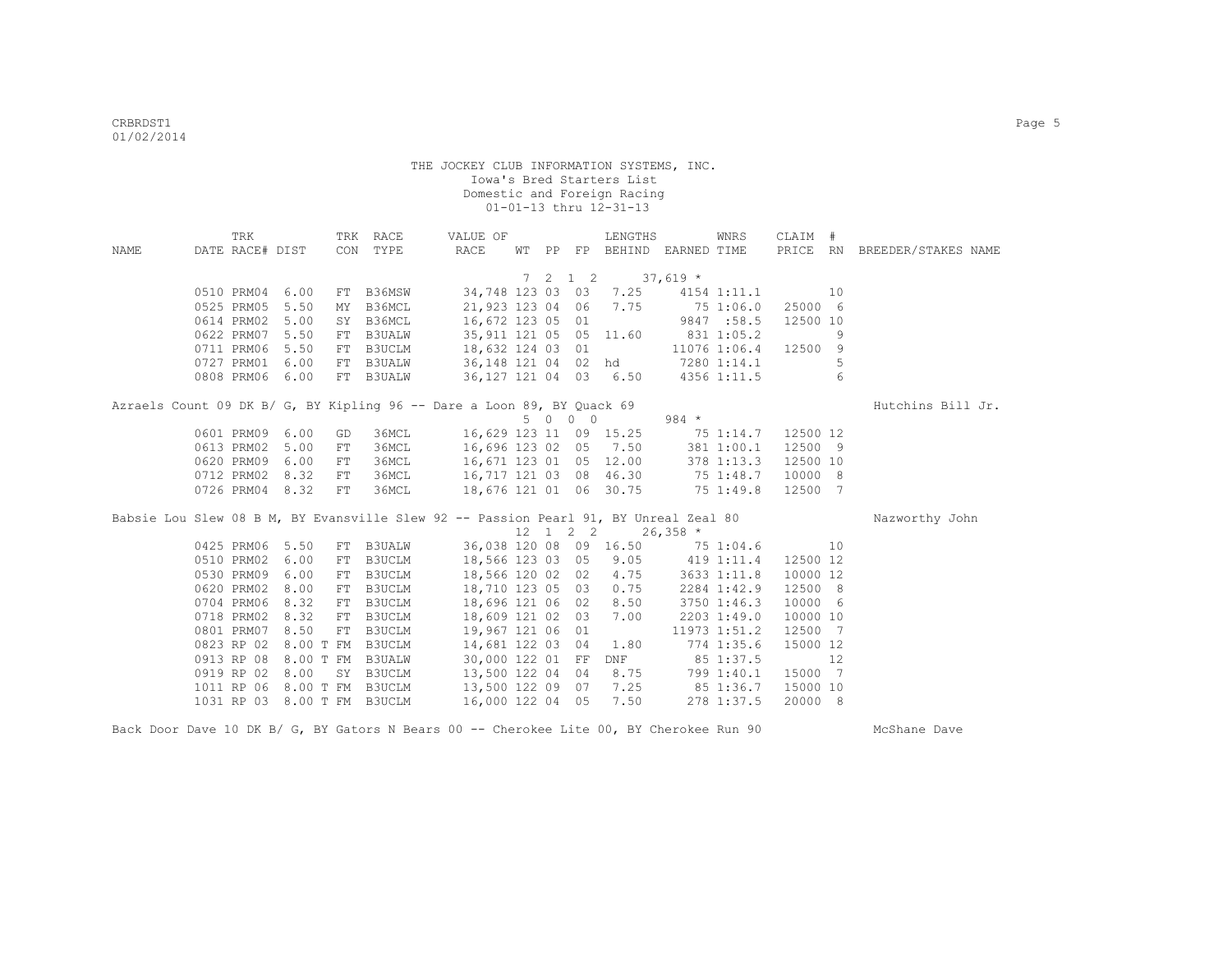| NAME                                                                                | TRK<br>DATE RACE# DIST |                 |     | TRK RACE<br>CON TYPE | VALUE OF<br>RACE |  |          | LENGTHS<br>WT PP FP BEHIND EARNED TIME           |            | WNRS                 | CLAIM #  |    | PRICE RN BREEDER/STAKES NAME |
|-------------------------------------------------------------------------------------|------------------------|-----------------|-----|----------------------|------------------|--|----------|--------------------------------------------------|------------|----------------------|----------|----|------------------------------|
|                                                                                     |                        |                 |     |                      |                  |  |          |                                                  |            |                      |          |    |                              |
|                                                                                     |                        |                 |     |                      |                  |  |          | $7 \quad 1 \quad 1 \quad 0 \quad 14,210 \quad *$ |            |                      |          |    |                              |
|                                                                                     |                        | 0428 PRM04 5.50 | FT  | 36WMC                |                  |  |          | 16,739 118 04 02 6.75                            |            | 3341 1:05.5 12500 7  |          |    |                              |
|                                                                                     | 0519 PRM06             | 6.00            | FT. | 36MSW                |                  |  |          | 34,747 118 04 09 13.25                           |            | 75 1:11.6            |          | 10 |                              |
|                                                                                     | 0615 PRM09             | 6.00            | FT  | 36MCL                | 16,554 119 06 01 |  |          |                                                  |            | 9730 1:12.7 12500 11 |          |    |                              |
|                                                                                     | 0629 PRM09             | 6.00            | FT  | <b>3UCLM</b>         |                  |  |          | 18,559 118 09 08 13.80                           |            | 75 1:12.2            | 12500 12 |    |                              |
|                                                                                     | 0713 PRM06             | 5.50            | FT  | <b>3UCLM</b>         |                  |  |          | 18,589 119 10 07 6.85                            |            | 75 1:06.9            | 12500 11 |    |                              |
|                                                                                     | 0727 PRM06             | 6.00            | FT  | 3UCLM                |                  |  |          | 19,923 119 04 05 8.25 456 1:14.2                 |            |                      | 12500 9  |    |                              |
|                                                                                     | 0810 PRM04             | 6.00            | FT  | <b>3UCLM</b>         |                  |  |          | 19,945 116 04 05 9.00 458 1:11.6                 |            |                      | 12500 8  |    |                              |
| Back for Cash 10 B C, BY Trump an Ace 85 -- Max'i Ouick 90, BY Viva Maxi 82         |                        |                 |     |                      |                  |  |          |                                                  |            |                      |          |    | Stumpf Daniel P.             |
|                                                                                     |                        |                 |     |                      |                  |  |          | 2 0 0 0                                          | $150 *$    |                      |          |    |                              |
|                                                                                     |                        | 0707 PRM05 6.00 | FT  | З6МСЬ                |                  |  |          | 8,686 119 01 08 33.10 75 1:14.0 10000 8          |            |                      |          |    |                              |
|                                                                                     |                        | 0720 PRM09 5.50 | FT  | З6МСЬ                |                  |  |          | 8,500 119 10 12 32.25 75 1:07.7 6250 12          |            |                      |          |    |                              |
| B a Golden Jewel 09 CH M, BY Golden Missile 95 -- Jewel Thief 96, BY Housebuster 87 |                        |                 |     |                      |                  |  |          |                                                  |            |                      |          |    | McShane Dave D               |
|                                                                                     |                        |                 |     |                      |                  |  |          | 7 0 2 2 11,532 $*$                               |            |                      |          |    |                              |
|                                                                                     |                        | 0421 PRM04 5.50 |     |                      |                  |  |          | FT B36WMC 16,674 123 05 03 5.30                  |            | 1970 1:06.9 12500 10 |          |    |                              |
|                                                                                     | 0502 PRM09             | 5.50            |     | SY B36WMC            |                  |  |          | 16,696 123 04 02 2.50                            |            | 3302 1:07.6          | 12500 9  |    |                              |
|                                                                                     | 0517 PRM04             | 6.00            |     | FT B36MCL            |                  |  |          | 16,650 123 05 06 7.75 75 1:13.2                  |            |                      | 12500 11 |    |                              |
|                                                                                     |                        | 0531 PRM02 5.00 |     | FT B36MCL            |                  |  |          | 16,717 123 05 02 1.00 3321 1:00.0                |            |                      | 12500 8  |    |                              |
|                                                                                     | 0614 PRM02             | 5.00            |     | SY B36MCL            |                  |  |          | 16,672 123 03 03 12.50 1969 :58.5                |            |                      | 12500 10 |    |                              |
|                                                                                     | 0628 PRM04             | 5.00            |     | FT B36MCL            |                  |  |          | 16,672 123 06 04 6.25 820 1:00.8                 |            |                      | 12500 10 |    |                              |
|                                                                                     |                        | 0725 PRM09 5.50 |     | FT B36MCL            |                  |  |          | 11,009 122 07 07 11.30 75 1:08.3 6250 10         |            |                      |          |    |                              |
| Bandini Moon 10 DK B/ G, BY Bandini 02 -- Philadelphia Moon 05, BY Malibu Moon 97   |                        |                 |     |                      |                  |  |          |                                                  |            |                      |          |    | Okoboji Racing Stable        |
|                                                                                     |                        |                 |     |                      |                  |  | 11 1 2 2 |                                                  | $28,003$ * |                      |          |    |                              |
|                                                                                     |                        | 0118 DED10 8.00 | FT  | 03MSW                |                  |  |          | 28,000 121 03 03 6.50 3080 1:39.9                |            |                      |          | 6  |                              |
|                                                                                     | 0222 DED05             | 7.00            | FT. | 03MSW                |                  |  |          | 30,800 121 09 05 8.50 873 1:26.7                 |            |                      |          | 9  |                              |
|                                                                                     | 0320 DED05             | 8.00            | FT  | 03MSW                |                  |  |          | 34,310 121 06 07 15.00 0 1:39.9                  |            |                      |          | 9  |                              |
|                                                                                     | 0505 PRM01             | 8.00            | GD  | 36MSW                |                  |  |          | 34,834 121 06 03 4.50 4200 1:40.6                |            |                      |          | 6  |                              |
|                                                                                     | 0523 PRM07             | 8.32            | FT  | 36MSW                |                  |  |          | 34,725 121 02 05 12.75 796 1:44.4                |            |                      |          | 11 |                              |
|                                                                                     | 0623 PRM03             | 6.00            | SY  | 36MCL                |                  |  |          | 21,903 118 07 01                                 |            | 13143 1:11.9 25000 7 |          |    |                              |
|                                                                                     | 0705 PRM05             | 5.50            | FT  | <b>3UCLM</b>         |                  |  |          | 23,796 119 08 07 9.60                            |            | 75 1:06.1            | 25000 9  |    |                              |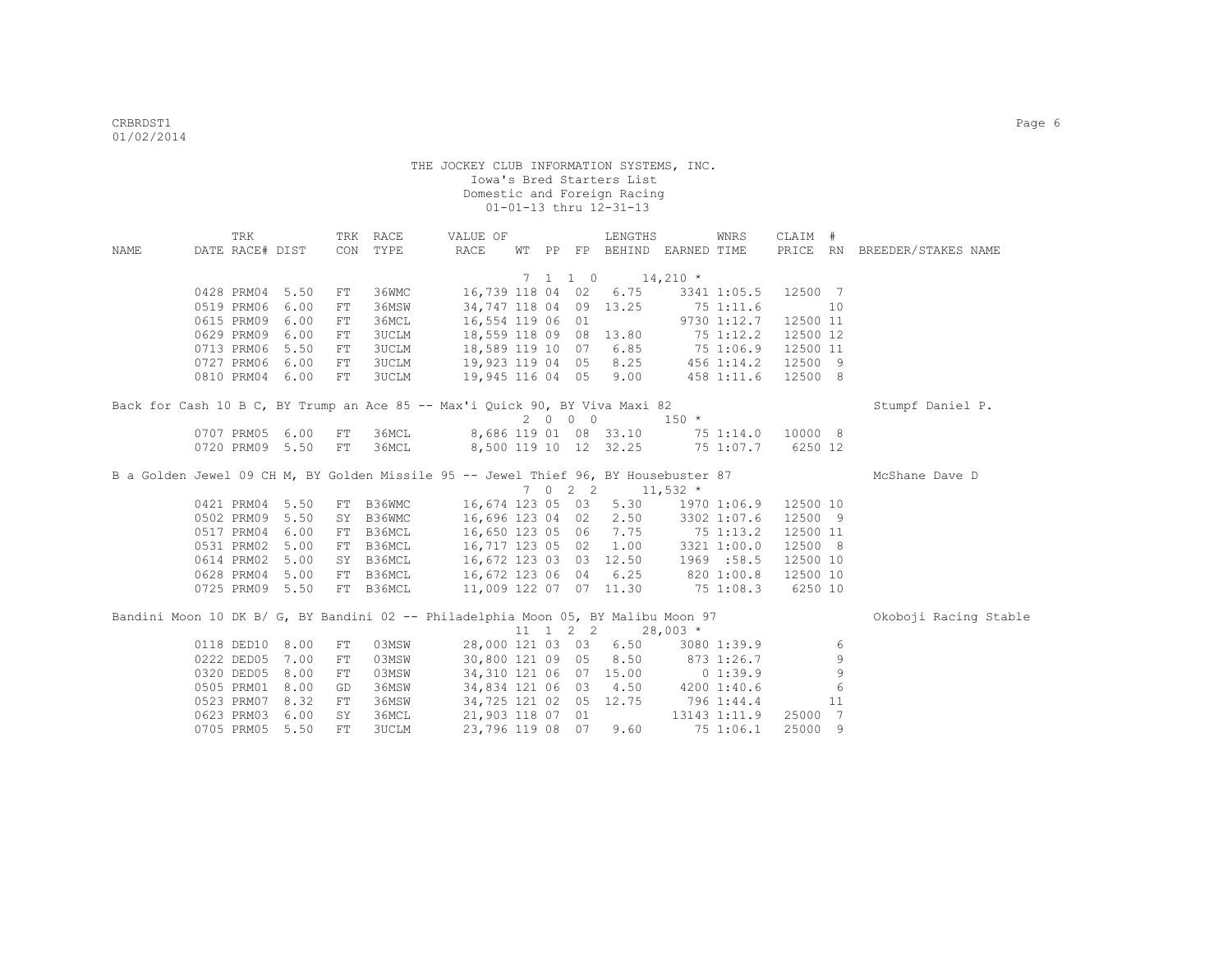| NAME | TRK<br>DATE RACE# DIST                                                          |      | CON        | TRK RACE<br>TYPE | VALUE OF<br>RACE                             |  |                  | LENGTHS<br>WT PP FP BEHIND EARNED TIME |                        | WNRS        | CLAIM #  |   | PRICE RN BREEDER/STAKES NAME |
|------|---------------------------------------------------------------------------------|------|------------|------------------|----------------------------------------------|--|------------------|----------------------------------------|------------------------|-------------|----------|---|------------------------------|
|      |                                                                                 |      |            |                  |                                              |  |                  |                                        |                        |             |          |   |                              |
|      | 0724 PRM02 8.32                                                                 |      | FT         | 3UCLM            | 19,998 119 03 05                             |  |                  | 4.50                                   |                        | 456 1:48.9  | 15000 10 |   |                              |
|      | 0815 CBY03 7.50 T FM                                                            |      |            | <b>3UCLM</b>     | 18,000 122 07 06                             |  |                  | 2.95                                   | 180 1:32.6             |             | 20000 8  |   |                              |
|      | 0905 CBY03 7.50 T FM                                                            |      |            | <b>3UCLM</b>     | 13,000 122 01 02                             |  |                  | 0.75                                   |                        | 2600 1:33.2 | 12500 10 |   |                              |
|      | 1211 DED07 8.00                                                                 |      | FT         | <b>3UCLM</b>     | 14,200 122 04 02                             |  |                  | 2.75                                   |                        | 2600 1:41.3 | 10000 9  |   |                              |
|      | Baxter Code 09 CH M, BY Added Edge 00 -- C J Baxter 05, BY Winter Glitter 97    |      |            |                  |                                              |  |                  |                                        |                        |             |          |   | Rumbaugh Carroll             |
|      |                                                                                 |      |            |                  |                                              |  |                  | $6 \t0 \t0 \t3 \t6.508$ *              |                        |             |          |   |                              |
|      | 0426 PRM05 5.50                                                                 |      |            |                  | FT B3UWCL 20,013 118 06 03                   |  |                  | 4.75                                   |                        | 2397 1:05.4 | 6250 8   |   |                              |
|      | 0516 PRM03 6.00                                                                 |      | FT         | B3UCLM           | 14,084 120 06 03 1.75 1639 1:11.6            |  |                  |                                        |                        |             | 7500 9   |   |                              |
|      | 0530 PRM05                                                                      | 5.50 |            |                  | FT B3UCLM 14,135 120 02 03                   |  |                  |                                        | $6.60$ $1681$ $1:04.6$ |             | 7500 8   |   |                              |
|      | 0614 PRM06                                                                      | 6.00 | SY         | <b>B3UCLM</b>    | 14,181 120 04 05 7.00 328 1:11.5             |  |                  |                                        |                        |             | 7500 6   |   |                              |
|      | 0630 PRM06 5.50                                                                 |      | FT         |                  | B3UCLM 14,135 120 01 06 14.50 75 1:05.7      |  |                  |                                        |                        |             | 7500 8   |   |                              |
|      | 0801 PRM02 5.50                                                                 |      |            |                  | FT B3USOC 13, 291 124 03 05 18.00 388 1:06.7 |  |                  |                                        |                        |             | 5000 6   |   |                              |
|      | Behr Strike 09 CH G, BY Added Edge 00 -- She Behr 02, BY Behrens 94             |      |            |                  |                                              |  |                  |                                        |                        |             |          |   | Schuyler Stables             |
|      |                                                                                 |      |            |                  |                                              |  |                  | 8 1 2 1 16,347 *                       |                        |             |          |   |                              |
|      | 0516 PRM06 6.00                                                                 |      | FT         | 36WMC            |                                              |  |                  | 16,630 123 10 03 1.00 1946 1:13.0      |                        |             | 12       |   |                              |
|      | 0601 PRM09 6.00                                                                 |      | GD         | 36MCL            | 16,629 123 09 02                             |  |                  |                                        | $0.50$ $3243$ $1:14.7$ |             | 12500 12 |   |                              |
|      | 0620 PRM09                                                                      | 6.00 | ${\rm FT}$ | 36MCL            | 16,671 123 02 01                             |  |                  | 9847 1:13.3                            |                        |             | 12500 10 |   |                              |
|      | 0707 PRM09                                                                      | 8.50 | FT         | <b>3UCLM</b>     | 18,567 124 01 10 25.40 75 1:50.6             |  |                  |                                        |                        |             | 12500 12 |   |                              |
|      | 0727 PRM06                                                                      | 6.00 | FT         | <b>3UCLM</b>     | 19,923 121 09 08 17.00 75 1:14.2             |  |                  |                                        |                        |             | 12500 9  |   |                              |
|      | 0809 CLS06                                                                      | 6.00 | ${\rm FT}$ | <b>3UALW</b>     | 6,700 118 06 05                              |  |                  | 8.75                                   | 201 1:13.8             |             |          | 7 |                              |
|      | 0823 CLS04                                                                      | 8.32 | FT         | <b>3UCLM</b>     | 4,800 123 08 08 16.80                        |  |                  |                                        | $0$ 1:49.2             |             | 5000 9   |   |                              |
|      | 0830 CLS06 6.50                                                                 |      | FT         | 3UCLM            | 4,800 123 06 02 nk 960 1:20.8                |  |                  |                                        |                        |             | 5000 8   |   |                              |
|      | Belenus 10 DK B/ F, BY Sun King 02 -- Full Time Friend 89, BY Air Forbes Won 79 |      |            |                  |                                              |  |                  |                                        |                        |             |          |   | Hutchins Bill Jr.            |
|      |                                                                                 |      |            |                  |                                              |  | $12 \t2 \t3 \t0$ |                                        | $18,568$ *             |             |          |   |                              |
|      | 0117 FG 01 8.32                                                                 |      |            |                  | FT F03MCL 15,180 120 05 06 22.75 0 1:47.6    |  |                  |                                        |                        |             | 15000 7  |   |                              |
|      | 0216 FG 02 6.00                                                                 |      | FT         | F03MCL           | 14,000 120 05 05 7.50 420 1:14.0             |  |                  |                                        |                        |             | 12500 7  |   |                              |
|      | 0421 PRM04                                                                      | 5.50 | FT         | B36WMC           | 16,674 118 02 01 9847 1:06.9                 |  |                  |                                        |                        |             | 12500 10 |   |                              |
|      | 0509 PRM01                                                                      | 8.00 | GD         |                  | 3UCLM 18,720 114 08 04                       |  |                  |                                        | $2.60$ $1000$ $1:41.2$ |             | 12500 8  |   |                              |
|      | 0530 PRM09                                                                      | 6.00 | FT         |                  | B3UCLM 18,566 118 04 08 11.15 75 1:11.8      |  |                  |                                        |                        |             | 12500 12 |   |                              |
|      | 0620 PRM02                                                                      | 8.00 |            | FT B3UCLM        |                                              |  |                  | 18,710 118 06 06 17.75                 | 75 1:42.9              |             | 12500 8  |   |                              |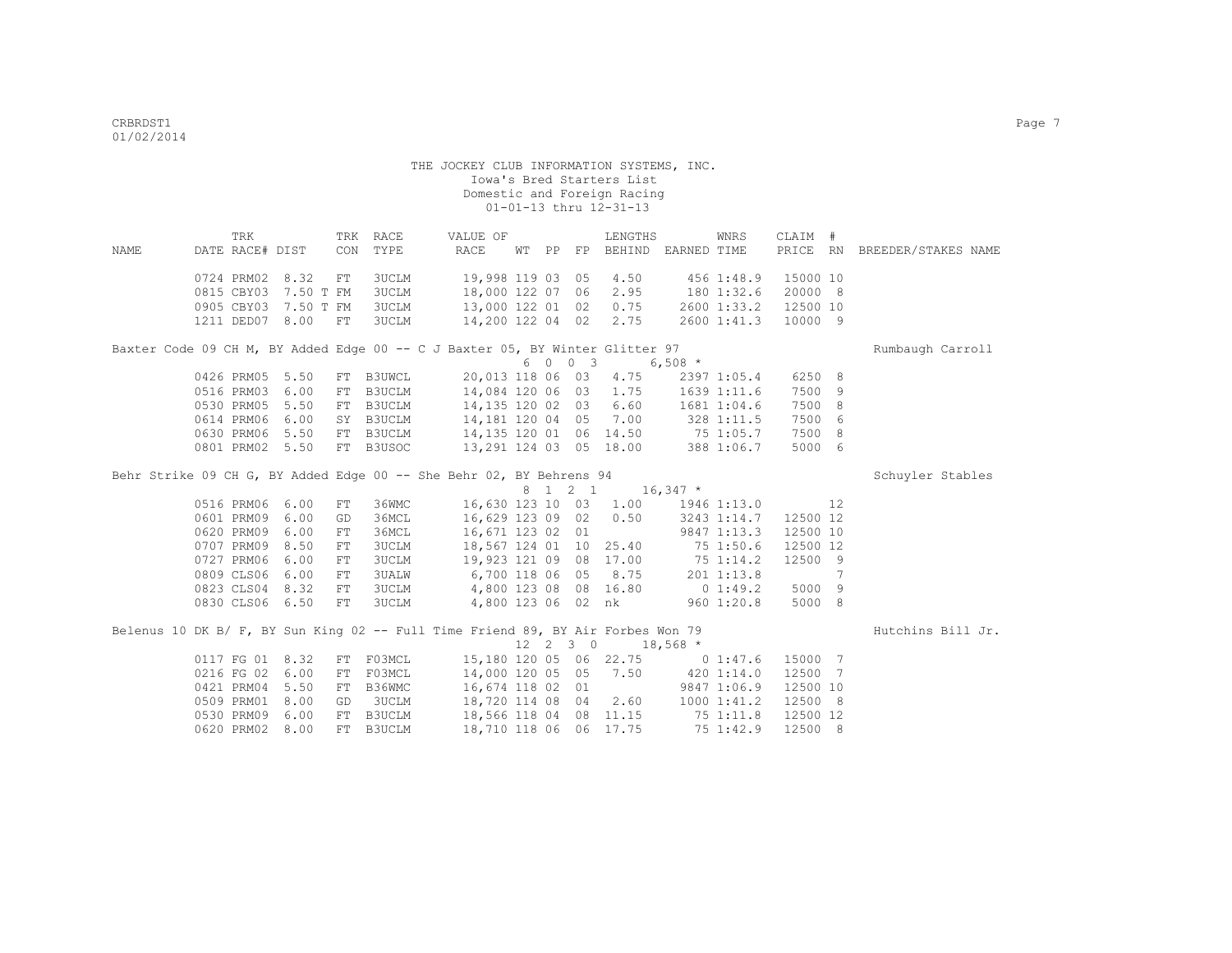|       | TRK                                                                                        |      |    | TRK RACE  | VALUE OF                                                                                 |  |         | LENGTHS                           |           | WNRS         | CLAIM #        |             |                                                                                                        |
|-------|--------------------------------------------------------------------------------------------|------|----|-----------|------------------------------------------------------------------------------------------|--|---------|-----------------------------------|-----------|--------------|----------------|-------------|--------------------------------------------------------------------------------------------------------|
| NAME  | DATE RACE# DIST                                                                            |      |    | CON TYPE  | RACE                                                                                     |  |         | WT PP FP BEHIND EARNED TIME       |           |              | PRICE RN       |             | BREEDER/STAKES NAME                                                                                    |
|       | 0701 ASD08                                                                                 | 6.00 | FT | B3UWCL    | 7,144 115 09 02                                                                          |  |         | 3.75                              |           | 1293 1:13.6  | 5000 10        |             |                                                                                                        |
|       | 0710 ASD07                                                                                 | 6.00 |    | FT B3UWCL | 6,964 116 06 02                                                                          |  |         | 0.75                              |           | 1292 1:14.4  | 5000 10        |             |                                                                                                        |
|       | 0720 ASD08                                                                                 | 8.00 |    | FT B3UWCL | 6,964 116 09 02                                                                          |  |         | 2.50                              |           | 1312 1:44.2  | 5000 10        |             |                                                                                                        |
|       | 0805 ASD01                                                                                 | 6.00 |    | FT B3UWCL | 7,204 117 02 05 9.00                                                                     |  |         |                                   |           | 196 1:13.4   | 5000 8         |             |                                                                                                        |
|       | 0821 ASD08                                                                                 | 8.00 |    | FT B3UWCL | 6,964 119 09 07 10.10                                                                    |  |         |                                   | 58 1:43.4 |              | 5000 10        |             |                                                                                                        |
|       | 0907 SWF03 6.00                                                                            |      |    | FT 03STK  | 6,000 119 02 01                                                                          |  |         |                                   |           | 3000         |                | $5^{\circ}$ | SWEET WATER DOWNS THOROUGHBRED                                                                         |
| DERBY |                                                                                            |      |    |           |                                                                                          |  |         |                                   |           |              |                |             |                                                                                                        |
|       | Belinda's Beauty 08 DK B/ M, BY Kafwain 00 -- Sarouka 91, BY Beau's Eagle 76               |      |    |           |                                                                                          |  |         |                                   |           |              |                |             | Black Oak Farm                                                                                         |
|       |                                                                                            |      |    |           |                                                                                          |  | 1 0 0 0 |                                   |           | $100 \times$ |                |             |                                                                                                        |
|       | 0115 CT 02 4.50 SY B4UCLM 11,400 121 05 09 6.05 100 :53.7                                  |      |    |           |                                                                                          |  |         |                                   |           |              | 5000 10        |             |                                                                                                        |
|       | Beluga Bob 11 DK B/ G, BY Strategic Mission 95 -- Roomantic 06, BY Western Echo 92         |      |    |           |                                                                                          |  |         |                                   |           |              |                |             | McBride Racing                                                                                         |
|       |                                                                                            |      |    |           |                                                                                          |  |         | $2 \t 0 \t 0 \t 0 \t 3,471 \t\t*$ |           |              |                |             |                                                                                                        |
|       | 0706 PRM02 5.00 FT                                                                         |      |    | 02MSW     | 34,791 119 04 04 17.50 1741 1:00.0 8                                                     |  |         |                                   |           |              |                |             |                                                                                                        |
|       | 0721 PRM02 5.00 FT                                                                         |      |    | 02MSW     | 34,747 119 04 04 9.25 1730 1:00.4                                                        |  |         |                                   |           |              |                | 10          |                                                                                                        |
|       | Best of the Quest 09 B M, BY King of Scat 96 -- Steal the Sugar 04, BY Coronado's Quest 95 |      |    |           |                                                                                          |  |         |                                   |           |              |                |             | William L. Hobbs & Joseph Miller                                                                       |
|       |                                                                                            |      |    |           |                                                                                          |  |         | 4 0 0 0                           | $225$ *   |              |                |             |                                                                                                        |
|       | 0406 FON02 6.00                                                                            |      |    |           | FT B3UALW 10,864 123 04 08 15.35 0 1:14.0                                                |  |         |                                   |           |              | 8 <sup>1</sup> |             |                                                                                                        |
|       | 0510 PRM02 6.00                                                                            |      |    |           | FT B3UCLM 18,566 123 01 09 17.55 75 1:11.4 12500 12                                      |  |         |                                   |           |              |                |             |                                                                                                        |
|       | 0530 PRM09 6.00                                                                            |      |    | FT B3UCLM | 18,566 120 08   11   21.90   75   1:11.8<br>18,588   123   08   10   18.00   75   1:11.8 |  |         |                                   |           |              | 10000 12       |             |                                                                                                        |
|       | 0628 PRM09 6.00                                                                            |      |    | FT B3UCLM |                                                                                          |  |         |                                   |           |              | 12500 11       |             |                                                                                                        |
|       | Best Shobiz Price 10 B F, BY Nobiz Like Shobiz 04 -- Best Prize 98, BY Lite the Fuse 91    |      |    |           |                                                                                          |  |         |                                   |           |              |                |             | J K Farm                                                                                               |
|       |                                                                                            |      |    |           |                                                                                          |  |         | $2 \t 0 \t 0 \t 150 \t \star$     |           |              |                |             |                                                                                                        |
|       | 0601 PRM04 5.50                                                                            |      |    |           | GD B36MSW 34,747 113 02 09 19.35 75 1:05.8 10                                            |  |         |                                   |           |              |                |             |                                                                                                        |
|       | 0615 PRM05 6.00 FT B36MSW                                                                  |      |    |           | 34,770 118 07 09 30.45 75 1:10.8                                                         |  |         |                                   |           |              |                | - 9         |                                                                                                        |
|       |                                                                                            |      |    |           |                                                                                          |  |         |                                   |           |              |                |             | Betchacant Catchme 10 CH F, BY Five Star Day 96 -- Gamblin' Nan 97, BY Pleasant Colony 78 McShane Dave |
|       |                                                                                            |      |    |           |                                                                                          |  |         | $7 \t0 \t0 \t0 \t3,412 \t\t*$     |           |              |                |             |                                                                                                        |
|       | 0426 PRM09 6.00                                                                            |      |    |           | FT B36MSW 34,770 118 02 04 4.75 1736 1:11.7                                              |  |         |                                   |           |              |                | 9           |                                                                                                        |
|       | 0512 PRM07 6.00                                                                            |      |    | FT B36MSW | 34,769 118 04 08 23.50 75 1:11.8                                                         |  |         |                                   |           |              |                | 9           |                                                                                                        |
|       | 0601 PRM04 5.50                                                                            |      |    | GD B36MSW |                                                                                          |  |         | 34, 747 119 07 08 16.35           |           | 751:05.8     |                | 10          |                                                                                                        |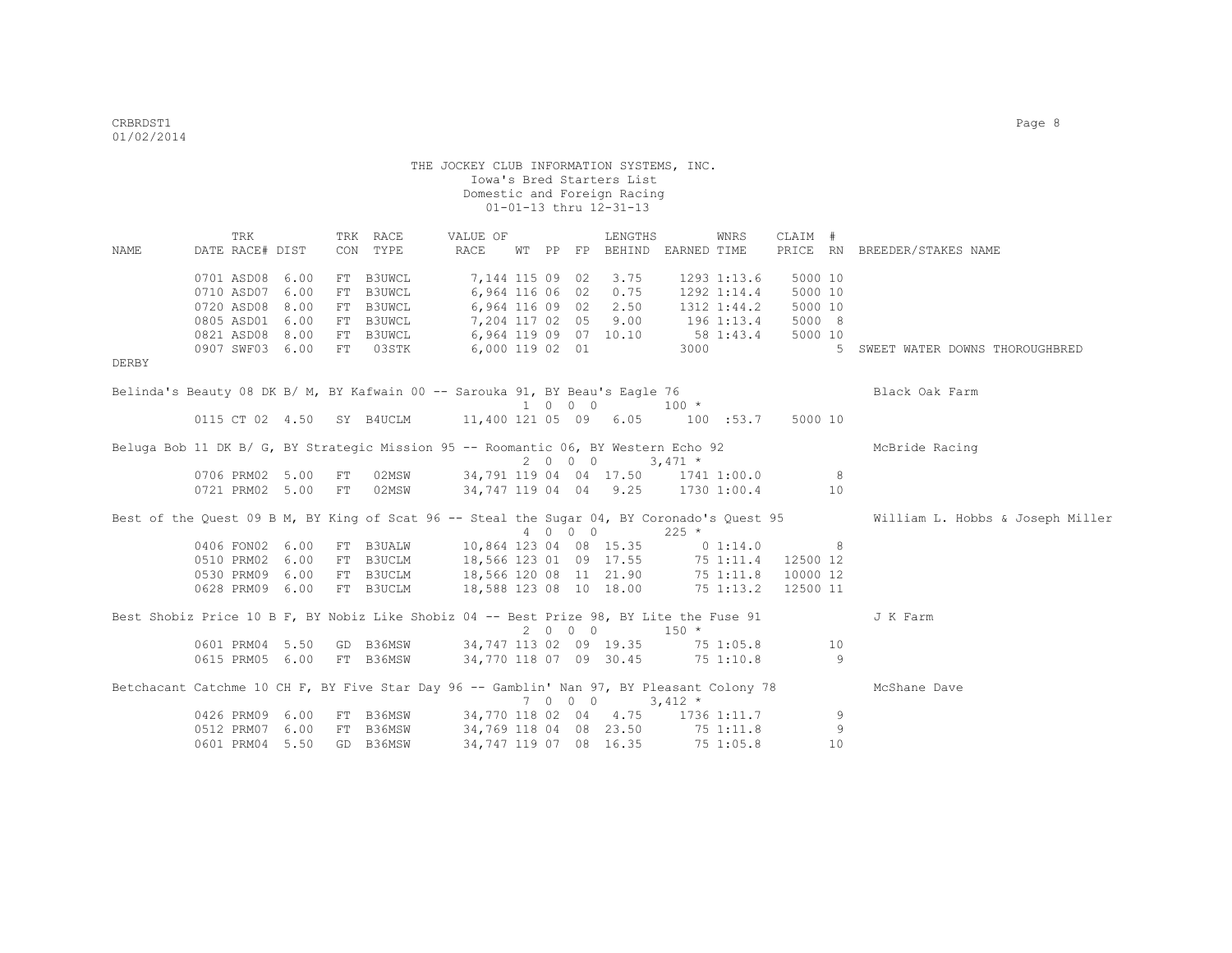|             | TRK                  |      |            | TRK RACE  | VALUE OF                                                                                    |  |                 | LENGTHS                |                                    | WNRS       | CLAIM #  |                |                              |
|-------------|----------------------|------|------------|-----------|---------------------------------------------------------------------------------------------|--|-----------------|------------------------|------------------------------------|------------|----------|----------------|------------------------------|
| <b>NAME</b> | DATE RACE# DIST      |      | CON        | TYPE      | RACE                                                                                        |  |                 |                        | WT PP FP BEHIND EARNED TIME        |            |          |                | PRICE RN BREEDER/STAKES NAME |
|             | 0628 PRM04           | 5.00 |            | FT B36MCL | 16,672 118 08 05                                                                            |  |                 | 6.35                   |                                    | 379 1:00.8 | 12500 10 |                |                              |
|             | 0713 PRM04           | 8.32 |            | FT B36MCL | 16,653 121 11 04                                                                            |  |                 | 4.10                   |                                    | 816 1:50.4 | 12500 11 |                |                              |
|             | 0727 PRM02           | 8.32 |            | FT B36MCL | 18,610 119 05 07                                                                            |  |                 | 26.00                  | 75 1:50.2                          |            | 15000 10 |                |                              |
|             | 0808 PRM04 5.50      |      |            | FT B36MCL | 11,488 119 03 05                                                                            |  |                 | 9.00                   |                                    | 2561:06.0  | 7500 11  |                |                              |
|             |                      |      |            |           | Beware the Devil 09 B G, BY Devil His Due 89 -- Slew Peggy Slew 02, BY Evansville Slew 92   |  |                 |                        |                                    |            |          |                | Schrage Donald               |
|             |                      |      |            |           |                                                                                             |  |                 | 7 0 2 0 25,766 *       |                                    |            |          |                |                              |
|             | 0321 OP 08 6.00      |      | WF         | 4UAOC     |                                                                                             |  |                 |                        | 55,000 122 04 06 18.75 1100 1:10.3 |            |          | 6              |                              |
|             | 0427 PRM07 6.00      |      | ${\rm FT}$ | 3UAOC     |                                                                                             |  |                 | 38,619 120 06 08 12.35 | 75 1:10.9                          |            | 30000 10 |                |                              |
|             | 0516 PRM08 8.32      |      | ${\rm FT}$ | 3UAOC     |                                                                                             |  |                 |                        | 38,730 120 01 02 1.50 7800 1:43.4  |            | 30000 5  |                |                              |
|             | 0608 PRM08           | 8.50 |            | GD A3USTK | 75,000 115 07 02 hd 15000 1:45.0                                                            |  |                 |                        |                                    |            |          | 7              | CYCLONES H.                  |
|             | 0630 PRM08           | 8.00 | ${\rm FT}$ | 3UAOC     | 38,702 120 05 05 4.35                                                                       |  |                 |                        | 893 1:40.0                         |            |          | -6             |                              |
|             | 0719 PRM07 8.32      |      | FT         | 3UAOC     | 38,708 121 06 05 8.85                                                                       |  |                 |                        | 898 1:45.4                         |            |          | 6              |                              |
|             | 0803 PRM09 8.50      |      |            | FT A4USTK | 95,200 116 03 08 16.25                                                                      |  |                 |                        | $0\;1:48.3$                        |            |          | $\overline{8}$ | RALPH HAYES S.               |
|             |                      |      |            |           | Bezar 09 CH G, BY Glenview 90 -- Secraten 03, BY Secreniner 96                              |  |                 |                        |                                    |            |          |                | Hagemeier Larry D.           |
|             |                      |      |            |           |                                                                                             |  | 2000            |                        | $75 *$                             |            |          |                |                              |
|             | 0330 FON01 6.00      |      | GD         |           | 3UMSW 7,400 118 08 08 23.00                                                                 |  |                 |                        | $0\;1:15.0$                        |            |          | 8              |                              |
|             | 0427 PRM02 6.00      |      | FT         | 36MSW     | 34,575 123 03 09 50.50                                                                      |  |                 |                        | $75\ 1:11.3$                       |            |          | $\mathsf{Q}$   |                              |
|             |                      |      |            |           | Big Hearted Dennis 09 DK B/ G, BY Winter Glitter 97 -- Sequin Affair 96, BY State Dinner 75 |  |                 | 8 0 1 1 6,293 *        |                                    |            |          |                | Spencer Robin                |
|             | 0311 HOU03 5.00 T FM |      |            | 4UMSW     |                                                                                             |  |                 | 19,000 123 02 10 7.60  |                                    | 1001:00.1  |          | 12             |                              |
|             | 0420 PRM05           | 5.50 | FT         | 36MSW     |                                                                                             |  |                 | 34,791 123 03 07 21.50 |                                    | 75 1:04.3  |          | - 8            |                              |
|             | 0517 PRM09           | 8.00 | FT         | 36MCL     | 8,683 123 05 06 17.25                                                                       |  |                 |                        | 751:41.4                           |            | 10000 10 |                |                              |
|             | 0530 PRM04           | 8.32 | FT         | 36MCL     | 8,679 123 02 04                                                                             |  |                 | 4.00                   |                                    | 578 1:45.8 | 10000 12 |                |                              |
|             | 0613 PRM05           | 8.32 | ${\rm FT}$ | 36MCL     | 11,084 123 04 03                                                                            |  |                 | 5.10                   | 1388 1:45.5                        |            | 10000 12 |                |                              |
|             | 0621 PRM04           | 8.32 | FT         | 36MSW     | 34,770 118 05 06 21.75                                                                      |  |                 |                        | 75 1:45.5                          |            |          | - 9            |                              |
|             | 0712 PRM02 8.32      |      | FT         | 36MCL     | 16,717 121 02 02 4.75                                                                       |  |                 |                        | 3321 1:48.7                        |            | 10000 8  |                |                              |
|             | 0726 PRM04 8.32      |      | FT         | 36MCL     |                                                                                             |  |                 | 18,676 121 02 04 12.50 | 681 1:49.8                         |            | 12500 7  |                |                              |
|             |                      |      |            |           | Big Howdy 09 DK B/ G, BY Cape Town 95 -- Song Queen 98, BY Sultry Song 88                   |  | $7 \t1 \t0 \t0$ |                        | $12,020$ *                         |            |          |                | Connolly Mike                |
|             |                      |      |            |           |                                                                                             |  |                 |                        |                                    |            |          |                |                              |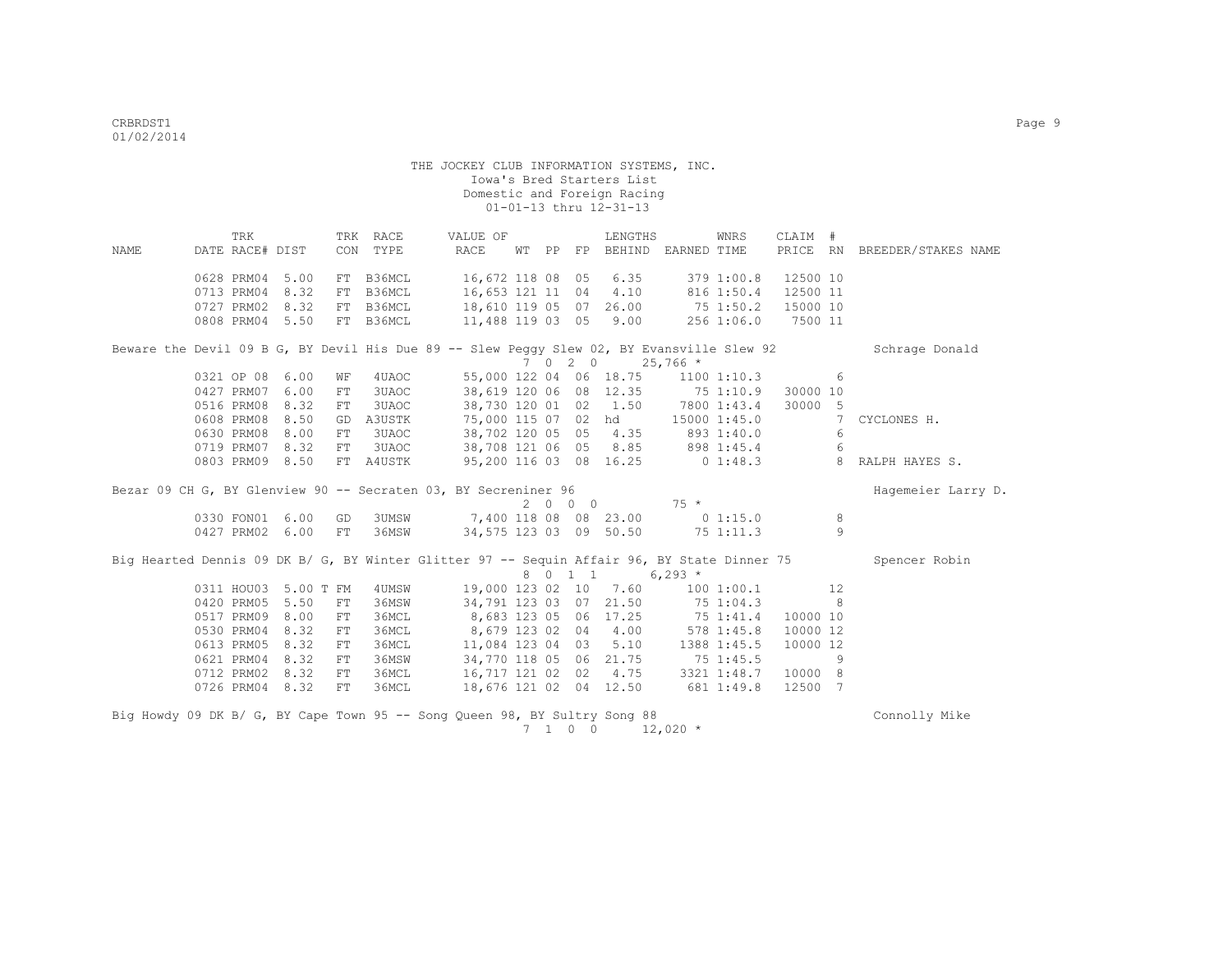|             | TRK                                                                                   |      | TRK        | RACE         | VALUE OF               |  |          | LENGTHS                     |          | WNRS           | CLAIM #  |   |                              |  |
|-------------|---------------------------------------------------------------------------------------|------|------------|--------------|------------------------|--|----------|-----------------------------|----------|----------------|----------|---|------------------------------|--|
| <b>NAME</b> | DATE RACE# DIST                                                                       |      | CON        | TYPE         | RACE                   |  |          | WT PP FP BEHIND EARNED TIME |          |                |          |   | PRICE RN BREEDER/STAKES NAME |  |
|             | 0523 PRM01                                                                            | 6.00 | FT         | 3UAOC        | 38,707 120 04 06 14.25 |  |          |                             |          | 75 1:09.9      |          | 6 |                              |  |
|             | 0614 PRM08                                                                            | 8.32 | SY         | 3UAOC        | 38,642 120 04          |  |          | 09 49.50                    |          | 75 1:43.2      |          | 9 |                              |  |
|             | 0703 PRM05                                                                            | 6.00 | ${\rm FT}$ | 3UCLM        | 23,800 121 02 06       |  |          | 7.35                        |          | 75 1:12.1      | 17500 7  |   |                              |  |
|             | 0725 PRM07                                                                            | 6.00 | FT         | 3UCLM        | 14,135 121 02 06       |  |          | 7.60                        |          | 75 1:12.9      | 7500 8   |   |                              |  |
|             | 0802 PRM05                                                                            | 6.00 | ${\rm FT}$ | 3UCLM        | 17,453 124 04 01       |  |          |                             |          | 11180 1:13.2   | 5000 7   |   |                              |  |
|             | 0829 CBY08                                                                            | 6.50 | FT         | 3UCLM        | 9,000 123 02 04        |  |          | 6.25                        |          | 4501:18.3      | 4000 8   |   |                              |  |
|             | 0914 CBY01 6.00                                                                       |      | FT         | <b>3UCLM</b> |                        |  |          | 9,000 123 09 07 12.50       |          | 901:11.7       | 4000 10  |   |                              |  |
|             | Big Kenny 08 DK B/ G, BY Wild Gold 90 -- Casey Baker 95, BY Private Terms 85          |      |            |              |                        |  |          |                             |          |                |          |   | Madison County Thoroughbred  |  |
|             |                                                                                       |      |            |              |                        |  | 12 0 0 1 | $1,371$ *                   |          |                |          |   |                              |  |
|             | 0603 BEU05 6.00                                                                       |      | FT         | 3UCLM        | 4,500 120 03 05        |  |          | 5.75                        |          | $135$ $1:15.4$ | 5000 6   |   |                              |  |
|             | 0617 BEU02                                                                            | 6.00 | FT         | 3UCLM        | 4,000 122 05 05        |  |          | 7.00                        |          | 120 1:14.6     | 4000 6   |   |                              |  |
|             | 0701 BEU05                                                                            | 5.50 | ${\rm FT}$ | 3UCLM        |                        |  |          | 4,800 122 01 08 25.05       |          | 48 1:07.4      | 5000 8   |   |                              |  |
|             | 0715 BEU08                                                                            | 6.00 | FT         | 3UCLM        |                        |  |          | 4,300 122 06 07 13.85       |          | 43 1:13.0      | 4000 9   |   |                              |  |
|             | 0724 BEU02                                                                            | 8.00 | FT         | <b>3UCLM</b> | 4,500 122 03 03        |  |          | 8.75                        |          | 450 1:43.3     | 5000 5   |   |                              |  |
|             | 0807 BEU07                                                                            | 8.32 | FT         | 3UCLM        | 4,000 122 04           |  | 04       | 9.25                        |          | 2001:48.6      | 4000 6   |   |                              |  |
|             | 0820 BEU06                                                                            | 8.00 | FT         | 3UCLM        | 4,800 122 04           |  |          | 05 13.25                    |          | 96 1:41.9      | 5000 8   |   |                              |  |
|             | 0904 BEU04                                                                            | 8.00 | FT         | 3UCLM        |                        |  |          | 4,300 122 07 07 21.25       |          | 43 1:42.6      | 4000 8   |   |                              |  |
|             | 0910 BEU07                                                                            | 6.00 | FT         | 3UCLM        | 4,300 122 01           |  |          | 06 24.00                    |          | 86 1:13.4      | 4000 6   |   |                              |  |
|             | 1109 BEU04                                                                            | 8.32 | FT         | 3UCLM        | 3,000 122 06           |  |          | 08 21.00                    |          | $30 \t1:49.5$  | 2500 10  |   |                              |  |
|             | 1203 BEU03                                                                            | 5.50 | MΥ         | 3UCLM        |                        |  |          | 3,000 122 05 05 19.00       |          | 90 1:06.8      | 2500 7   |   |                              |  |
|             | 1216 BEU08 8.32                                                                       |      | FT         | 3UCLM        |                        |  |          | 3,000 122 10 07 22.75       |          | $30 \t1:47.0$  | 2500 10  |   |                              |  |
|             | Big Man On Campus 09 DK B/ G, BY Added Edge 00 -- Scarlett's Gift 03, BY Skywalker 82 |      |            |              |                        |  | 7011     |                             | $8,195*$ |                |          |   | Hargens Bob                  |  |
|             | 0523 PRM03 5.00                                                                       |      | FT         | 36MCL        | 16,761 123 05 05 12.35 |  |          |                             |          | 388 :59.3      | 12500 6  |   |                              |  |
|             | 0613 PRM02                                                                            | 5.00 | FT         | 36MCL        | 16,696 118 06 06       |  |          | 9.00                        |          | 75 1:00.1      | 12500 9  |   |                              |  |
|             | 0627 PRM02                                                                            | 5.00 | FT         | 36MCL        | 16,696 123 08 04       |  |          | 3.75                        |          | 826 1:00.6     | 12500 9  |   |                              |  |
|             | 0707 PRM02                                                                            | 5.00 | FT         | 36MCL        | 16,717 121 05 05 11.60 |  |          |                             |          | 383 1:00.1     | 10000 8  |   |                              |  |
|             | 0714 PRM09                                                                            | 6.00 | FT         | 36MCL        | 16,727 124 12 04       |  |          | 4.25                        |          | 815 1:13.7     | 12500 12 |   |                              |  |
|             | 0728 PRM03                                                                            | 5.00 | FT         | 36MCL        | 16,761 124 04 03 11.25 |  |          |                             |          | 2016 1:00.7    | 12500 6  |   |                              |  |
|             | 0809 PRM10                                                                            | 8.32 | FT         | 36MCL        | 18,632 121 05          |  | 02       | 3.00                        |          | 3692 1:46.3    | 12500 9  |   |                              |  |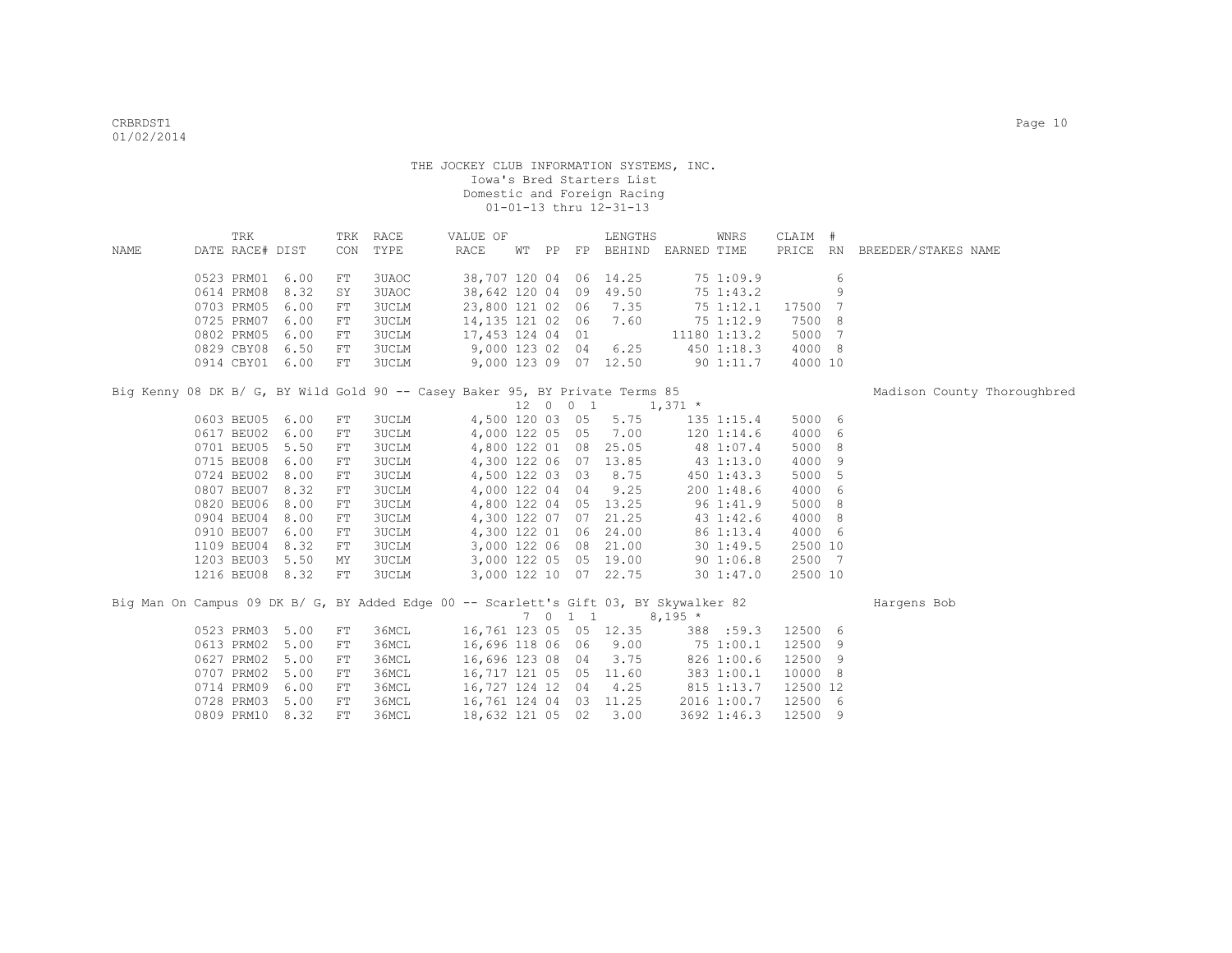|      | TRK                                                                                    |      |            | TRK RACE  | VALUE OF                           |    |          |                    | LENGTHS                           |             | WNRS               | CLAIM # |                |                              |
|------|----------------------------------------------------------------------------------------|------|------------|-----------|------------------------------------|----|----------|--------------------|-----------------------------------|-------------|--------------------|---------|----------------|------------------------------|
| NAME | DATE RACE# DIST                                                                        |      |            | CON TYPE  | RACE                               | WТ | $\rm PP$ |                    | FP BEHIND EARNED TIME             |             |                    |         |                | PRICE RN BREEDER/STAKES NAME |
|      | Big N Lucky 08 DK B/ M, BY Pollard's Vision 01 -- Lucky M 99, BY Pollock's Luck 91     |      |            |           |                                    |    |          |                    |                                   |             |                    |         |                | Poindexter Allen             |
|      |                                                                                        |      |            |           |                                    |    |          | 6 2 0 1            |                                   | $44,602$ *  |                    |         |                |                              |
|      | 0426 PRM05                                                                             | 5.50 |            | FT B3UWCL | 20,013 120 05 07 12.75             |    |          |                    |                                   |             | 75 1:05.4          | 7500 8  |                |                              |
|      | 0530 PRM05                                                                             | 5.50 |            | FT B3UCLM | 14,135 120 08 01                   |    |          |                    |                                   |             | 8404 1:04.6        | 7500 8  |                |                              |
|      | 0616 PRM01                                                                             | 6.00 |            | FT B3UAOC |                                    |    |          |                    | 38,730 120 05 04 5.60 1950 1:10.5 |             |                    | 30000 5 |                |                              |
|      | 0623 PRM05                                                                             | 5.50 |            | SY B3UCLM | 15,492 123 01 03 5.00 1872 1:04.9  |    |          |                    |                                   |             |                    | 7500 5  |                |                              |
|      | 0712 PRM08                                                                             | 6.00 |            | FT B3UALW | 50,251 119 01 01                   |    |          |                    |                                   |             | 30361 1:12.7       |         | 5              |                              |
|      | 0803 PRM08 8.32                                                                        |      |            | FT B4USTK | 97,000 124 03 06 7.50 1940 1:47.2  |    |          |                    |                                   |             |                    |         | 9              | DONNA REED S.                |
|      | Bint Julep 11 GR/RO G, BY Rockport Harbor 02 -- Bint Elusive 02, BY Elusive Quality 93 |      |            |           |                                    |    |          |                    |                                   |             |                    |         |                | Poindexter Allen             |
|      |                                                                                        |      |            |           |                                    |    |          |                    | 4 0 1 1 1,711 *                   |             |                    |         |                |                              |
|      | 0720 PRM02                                                                             | 5.00 | ${\rm FT}$ | 02MSW     | 34,746 119 05 04 9.00              |    |          |                    |                                   |             | 1730 1:00.5        |         | 10             |                              |
|      | 0809 PRM01                                                                             | 5.50 | FT         | 02MSW     | 34,813 119 04 02 4.75              |    |          |                    |                                   |             | 6981 1:06.4        |         | $\overline{7}$ |                              |
|      | 0829 CBY05                                                                             | 5.50 | FT         | 02MSW     | 25,000 120 08 03 5.00 2750 1:06.3  |    |          |                    |                                   |             |                    |         | 8              |                              |
|      | 0913 CBY07 5.50                                                                        |      | FT         | 02MSW     |                                    |    |          |                    | 25,000 123 02 06 12.10 250 1:06.6 |             |                    |         | 10             |                              |
|      | Blake Rattlenroll 02 CH G, BY Exclusivengagement 90 -- Ideclare 89, BY Double Line 80  |      |            |           |                                    |    |          |                    |                                   |             |                    |         |                | Helget Jeff                  |
|      |                                                                                        |      |            |           |                                    |    |          | $1 \t 0 \t 1 \t 0$ |                                   | $800 *$     |                    |         |                |                              |
|      | 0302 FON10 6.00                                                                        |      | FT         |           | 3UCLM 4,480 123 01 02 4.00         |    |          |                    |                                   |             | 800 1:15.0 2500 10 |         |                |                              |
|      | Bless My Soup 10 B F, BY Alphabet Soup 91 -- Bless My Mary 01, BY Deposit Ticket 88    |      |            |           |                                    |    |          |                    |                                   |             |                    |         |                | MAMAS Thoroughbreds          |
|      |                                                                                        |      |            |           |                                    |    |          | 5 1 0 0            | $24,742$ *                        |             |                    |         |                |                              |
|      | 0511 PRM02                                                                             | 5.50 |            | FT B36MSW | 34,792 118 06 01                   |    |          |                    |                                   |             | 20885 1:05.1       |         | 8              |                              |
|      | 0523 PRM05                                                                             | 6.00 |            | FT B3UALW | 36,104 118 04 06 21.25 75 1:10.9   |    |          |                    |                                   |             |                    |         | $\overline{7}$ |                              |
|      | 0622 PRM07                                                                             | 5.50 |            | FT B3UALW | 35,911 115 06 04 11.50 1801 1:05.2 |    |          |                    |                                   |             |                    |         | 9              |                              |
|      | 0726 PRM09                                                                             | 6.00 |            | FT B3UCLM | 19,944 119 06 04 10.25 993 1:15.4  |    |          |                    |                                   |             |                    | 15000 8 |                |                              |
|      | 0809 PRM05 6.00                                                                        |      |            | FT B3UCLM | 19,923 119 01 04 4.50 988 1:12.5   |    |          |                    |                                   |             |                    | 15000 9 |                |                              |
|      | Blue Boy Blue 10 CH G, BY Whywhywhy 00 -- Solar Blues 98, BY Cure the Blues 78         |      |            |           |                                    |    |          |                    |                                   |             |                    |         |                | Jacobsen Thoroughbreds       |
|      |                                                                                        |      |            |           |                                    |    |          | $7 \t1 \t0 \t0$    | $12,942$ *                        |             |                    |         |                |                              |
|      | 0427 PRM02                                                                             | 6.00 | FT         | 36MSW     |                                    |    |          |                    | 34,575 118 08 07 19.50 75 1:11.3  |             |                    |         | 9              |                              |
|      | 0511 PRM04                                                                             | 5.50 | FT         | 36MSW     | 34,770 118 08 04 15.50             |    |          |                    |                                   | 1736 1:04.8 |                    |         | 9              |                              |
|      | 0523 PRM03                                                                             | 5.00 | FT.        | 36MCL     | 16,761 118 04 01                   |    |          |                    |                                   |             | 10081 :59.3        | 12500 6 |                |                              |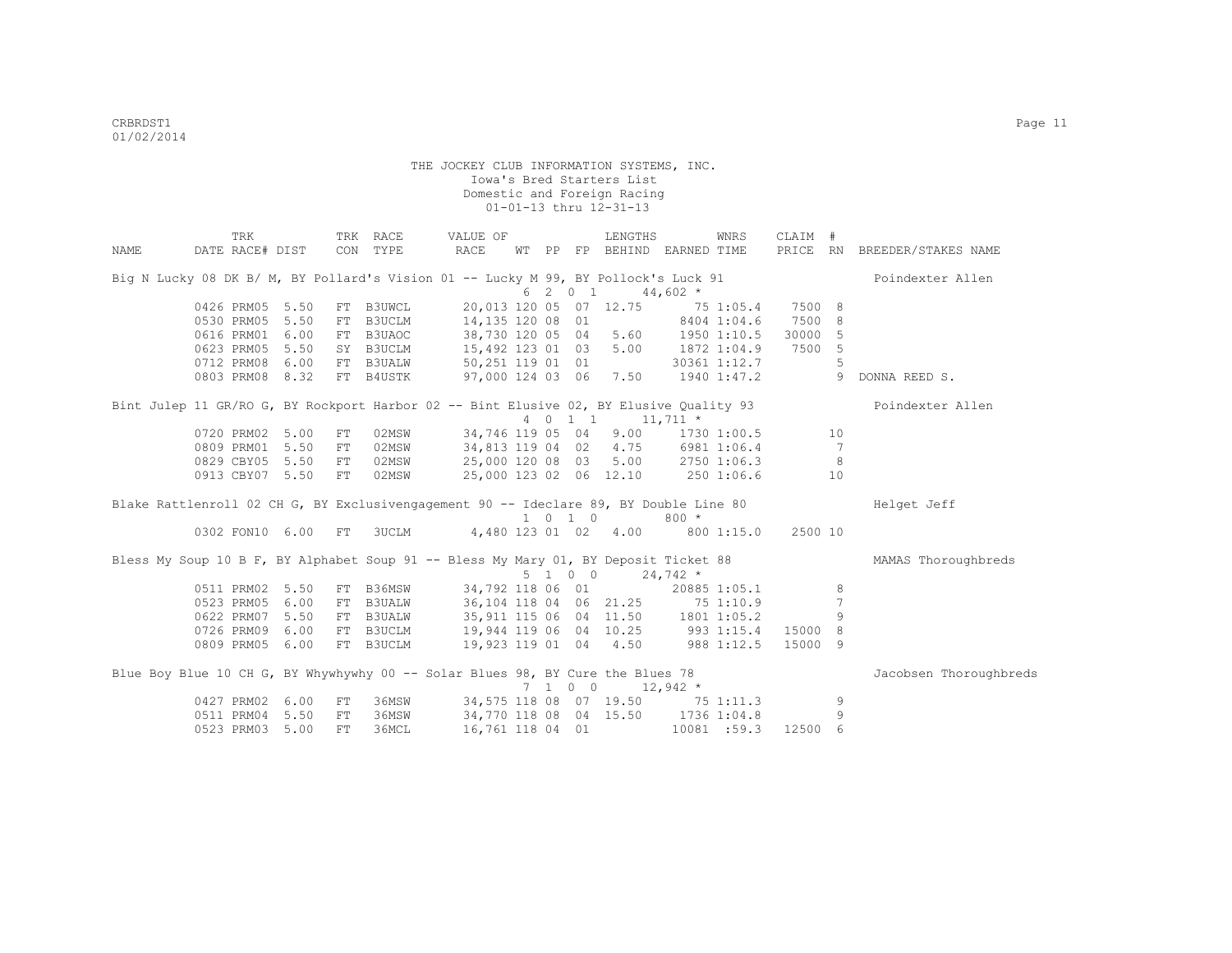|             | <b>TRK</b>                                                                         |      |            | TRK RACE      | VALUE OF                                       |    |    |          | LENGTHS               |            | WNRS         | CLAIM #  |    |                              |
|-------------|------------------------------------------------------------------------------------|------|------------|---------------|------------------------------------------------|----|----|----------|-----------------------|------------|--------------|----------|----|------------------------------|
| <b>NAME</b> | DATE RACE# DIST                                                                    |      | CON        | TYPE          | <b>RACE</b>                                    | WТ | PP |          | FP BEHIND EARNED TIME |            |              |          |    | PRICE RN BREEDER/STAKES NAME |
|             |                                                                                    |      |            |               |                                                |    |    |          |                       |            |              |          |    |                              |
|             | 0629 PRM09                                                                         | 6.00 | FT         | 3UCLM         | 18,559 118 03 11 21.05                         |    |    |          |                       | 751:12.2   |              | 12500 12 |    |                              |
|             | 0714 PRM04                                                                         | 5.50 | FT         | 3UCLM         | 18,696 116 02 06 16.75                         |    |    |          |                       | 75 1:06.4  |              | 10000 6  |    |                              |
|             | 0721 PRM08                                                                         | 6.00 | FT         | 3UAOC         | 38,730 116 03 05 21.00                         |    |    |          |                       |            | 9001:11.6    |          | 5  |                              |
|             | 0824 CLS04 6.00                                                                    |      | FT         | 3UCLM         | 4,800 120 04 08 32.75                          |    |    |          |                       |            | $0\;1:15.6$  | 5000 8   |    |                              |
|             | Bluffian 11 DK B/ F, BY Sun King 02 -- Miner's Tomb 07, BY Cryptoclearance 84      |      |            |               |                                                |    |    |          |                       |            |              |          |    | Tracy Farmer & Claim to Fame |
| Stable      |                                                                                    |      |            |               |                                                |    |    |          |                       |            |              |          |    |                              |
|             |                                                                                    |      |            |               |                                                |    |    | 2000     | $1,820$ *             |            |              |          |    |                              |
|             | 0616 PRM03 4.50                                                                    |      |            | FT FO2MSW     |                                                |    |    |          | 34,813 115 03 04 9.75 |            | 1745 : 52.4  |          | -7 |                              |
|             | 0705 PRM01 5.00                                                                    |      |            | FT F02MSW     | 34,791 115 07 06 20.75                         |    |    |          |                       | 75 :59.5   |              |          | 8  |                              |
|             | Blumin Baby 05 DK B/ M, BY Cape Storm 90 -- Blumin Special 98, BY Blumin Affair 91 |      |            |               |                                                |    |    |          |                       |            |              |          |    | Lamborn Robert               |
|             |                                                                                    |      |            |               |                                                |    |    | 4 1 0 0  |                       | $3,130*$   |              |          |    |                              |
|             | 0308 FON01 4.00                                                                    |      | FT         | B3UMCL        | 4,600 123 04 01                                |    |    |          |                       |            | 2760 :48.0   | 10000 7  |    |                              |
|             | 0316 FON02 4.00                                                                    |      | FT         | <b>B3UMSW</b> |                                                |    |    |          | 7,622 123 01 04 6.25  | 370 : 47.8 |              |          | 9  |                              |
|             | 0407 FON02 4.00                                                                    |      |            | FT B3UCLM     |                                                |    |    |          | 5,100 123 05 09 11.25 |            | 0:47.0       | 5000 10  |    |                              |
|             | 0421 FON05 4.00                                                                    |      |            | FT B3UCLM     |                                                |    |    |          | 5,253 123 06 06 9.85  | 0.147.0    |              | 5000 8   |    |                              |
|             |                                                                                    |      |            |               |                                                |    |    |          |                       |            |              |          |    |                              |
|             | Bogie Boy 08 DK B/ G, BY Tenpins 98 -- Lady Bogie 96, BY Lord Avie 78              |      |            |               |                                                |    |    |          |                       |            |              |          |    | Poindexter Allen             |
|             |                                                                                    |      |            |               |                                                |    |    | 4 1 3 0  |                       | $26,518$ * |              |          |    |                              |
|             | 0421 PRM08 5.50                                                                    |      | ${\rm FT}$ | 3UALW         |                                                |    |    |          | 35,316 120 08 02 2.50 |            | 7007 1:05.4  |          | 12 |                              |
|             | 0519 PRM02 5.50                                                                    |      | FT         | 3UCLM         | 23,817 123 02 01                               |    |    |          |                       |            | 14254 1:05.3 | 25000 8  |    |                              |
|             | 0705 PRM03 6.00                                                                    |      | FT         | 3UCLM         | 15,427 121 07 02 0.75<br>14,070 121 02 02 2.75 |    |    |          |                       |            | 3062 1:12.9  | 7500 8   |    |                              |
|             | 0808 PRM08 6.00                                                                    |      | FT         | 3UCLM         |                                                |    |    |          |                       |            | 2195 1:11.9  | 7500 11  |    |                              |
|             | Boji Brook 08 B G, BY Montbrook 90 -- Jazzy Love 03, BY Jambalaya Jazz 92          |      |            |               |                                                |    |    |          |                       |            |              |          |    | Okoboji Racing Stables II    |
|             |                                                                                    |      |            |               |                                                |    |    | 15 2 3 2 | $9,711$ *             |            |              |          |    |                              |
|             | 0516 PRM06 6.00                                                                    |      | FT         | 36WMC         | 16,630 123 06 06 11.50                         |    |    |          |                       | 75 1:13.0  |              | 12500 12 |    |                              |
|             | 0602 PRM09 6.00                                                                    |      | FT         | 36MCL         | 16,629 118 06 07 13.50                         |    |    |          |                       | 75 1:13.8  |              | 12500 12 |    |                              |
|             | 0616 PRM07 5.00                                                                    |      | FT         | 36MCL         | 16,671 118 01 06 14.50                         |    |    |          |                       |            | 75 :59.1     | 12500 10 |    |                              |
|             | 0630 PRM02 6.00                                                                    |      | FT         | 36MCL         | 16,651 118 09 07 14.25                         |    |    |          |                       | 75 1:13.4  |              | 12500 11 |    |                              |
|             | 0714 PRM09 6.00                                                                    |      | FT         | 36MCL         | 16,727 124 01 12 22.50                         |    |    |          |                       | 75 1:13.7  |              | 12500 12 |    |                              |
|             | 0728 PRM03 5.00                                                                    |      | ${\rm FT}$ | 36MCL         | 16,761 121 05 04 15.75                         |    |    |          |                       |            | 840 1:00.7   | 10000 6  |    |                              |
|             | 0810 PRM10 5.00                                                                    |      | FT         | 36MCL         | 12,159 120 06 02                               |    |    |          | 1.00                  |            | 2545 1:00.3  | 5000 8   |    |                              |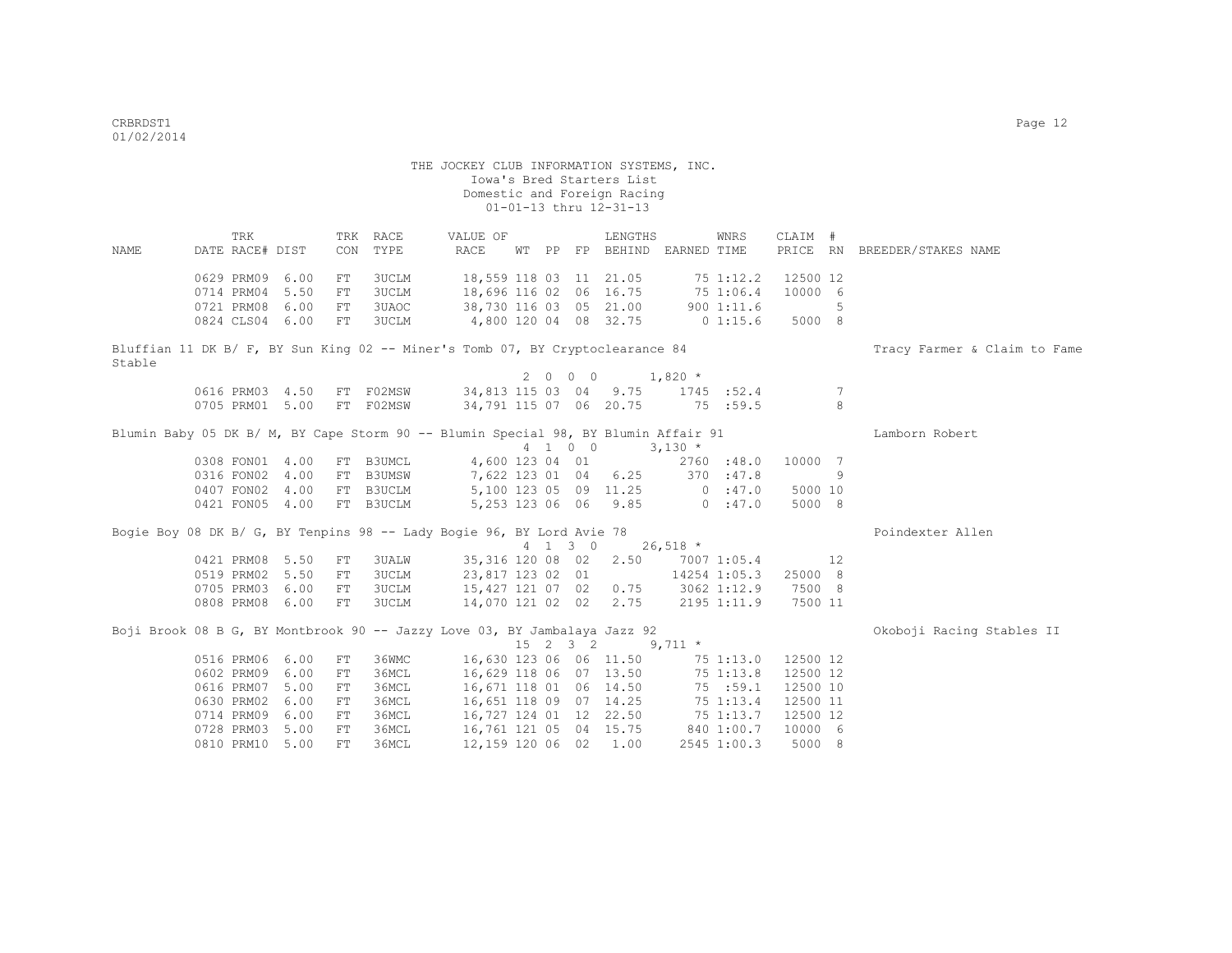|             | TRK                  |      |            | TRK RACE     | VALUE OF                                                                        |  |                    | LENGTHS                     |                       | WNRS         | CLAIM #  |                |                                  |
|-------------|----------------------|------|------------|--------------|---------------------------------------------------------------------------------|--|--------------------|-----------------------------|-----------------------|--------------|----------|----------------|----------------------------------|
| <b>NAME</b> | DATE RACE# DIST      |      | CON        | TYPE         | <b>RACE</b>                                                                     |  |                    | WT PP FP BEHIND EARNED TIME |                       |              |          |                | PRICE RN BREEDER/STAKES NAME     |
|             | 0825 TDN08 5.50      |      | FT         | 3UMCL        | 8,000 122 04                                                                    |  |                    | 07 10.00                    |                       | 80 1:07.4    | 4000 9   |                |                                  |
|             | 0910 BEU05           | 5.50 | ${\rm FT}$ | 3UMCL        | 4,800 124 02                                                                    |  | 03                 | 8.00                        |                       | 480 1:07.4   | 15000 5  |                |                                  |
|             | 0922 BEU03 5.50      |      | GD         | 3UMCL        | 4,700 124 06 02                                                                 |  |                    | 5.00                        |                       | 940 1:07.9   | 7500 7   |                |                                  |
|             | 1009 TDN05           | 5.50 | FT         | 3UMCL        |                                                                                 |  |                    | 8,000 122 09 07 15.25       | 80 1:06.8             |              | 4000 11  |                |                                  |
|             | 1102 BEU08           | 5.50 | FT         | 3UMCL        | 2,800 124 04 02                                                                 |  |                    | 2.75                        |                       | 560 1:08.4   | 3500 11  |                |                                  |
|             | 1118 BEU09           | 6.00 | GD         | 3UMCL        | 2,600 124 10 01                                                                 |  |                    |                             |                       | 1534 1:14.9  | 2500 11  |                |                                  |
|             | 1130 BEU02           | 6.00 | МY         | <b>3UCLM</b> | 3,300 124 02 03                                                                 |  |                    | 2.50                        |                       | 330 1:15.1   | 4000 7   |                |                                  |
|             | 1216 BEU07 5.50      |      | ${\rm FT}$ | 3UCLM        | 3,300 124 01 01                                                                 |  |                    |                             |                       | 1947 1:06.4  | 4000 11  |                |                                  |
|             |                      |      |            |              | Boji Moon 11 B G, BY Cactus Ridge 01 -- Philadelphia Moon 05, BY Malibu Moon 97 |  |                    |                             |                       |              |          |                | Okoboji Racing Stable            |
|             |                      |      |            |              |                                                                                 |  | 5 3 0 0            |                             | $149,234$ *           |              |          |                |                                  |
|             | 0706 PRM03 5.00      |      | ${\rm FT}$ | 02MSW        | 34,791 119 03 01                                                                |  |                    |                             |                       | 20884:58.4   |          | 8              |                                  |
|             | 0803 PRM04 6.00      |      | FT         | A02STK       | 87,383 121 05 01                                                                |  |                    |                             |                       | 52430 1:11.8 |          | 8 <sup>8</sup> | IOWA CRADLE S.                   |
|             | 0914 KD 06 7.00 T FM |      |            | 02STK        | 117,250 122 05 01                                                               |  |                    |                             |                       | 68045 1:23.2 |          | -5             | KENTUCKY DOWNS JUVENILE S.       |
|             | 1006 KEE07 8.50      |      | ${\rm FT}$ | 02STK        | 150,000 118 07 06                                                               |  |                    |                             | $2.55$ $375$ $1:43.4$ |              |          | 13             | BOURBON S.                       |
|             | 1215 RP 09 8.00      |      | FT         | 02STK        |                                                                                 |  |                    | 250,000 120 09 05 6.30      | 7500 1:38.8           |              |          |                | 12 REMINGTON SPRINGBOARD MILE S. |
|             |                      |      |            |              | Bold Ron 10 CH G, BY Canaveral 91 -- Werra 96, BY Majestic Light 73             |  |                    |                             |                       |              |          |                | Wagner Fred                      |
|             |                      |      |            |              |                                                                                 |  | $1 \t 0 \t 1 \t 0$ |                             | $6,961$ *             |              |          |                |                                  |
|             | 0719 PRM05 6.00      |      | FT         | 36MSW        |                                                                                 |  |                    | 34,791 119 05 02 1.00       |                       | 6961 1:13.4  |          | 8              |                                  |
|             |                      |      |            |              | Bonita Mokana 09 CH M, BY Friends Lake 01 -- Hansel's Star 98, BY Hansel 88     |  |                    |                             |                       |              |          |                | Christine Mamakos & J&J Mamakos  |
|             |                      |      |            |              |                                                                                 |  | 7 0 0 0            |                             | 665 *                 |              |          |                |                                  |
|             | 0427 PRM04 6.00      |      |            | FT B36MCL    |                                                                                 |  |                    | 9,000 118 04 08 26.25       |                       | 75 1:12.6    | 7500 9   |                |                                  |
|             | 0519 PRM03           | 8.32 | FT         | B36MCL       |                                                                                 |  |                    | 8,951 123 06 07 33.75       |                       | 75 1:47.0    | 6250 7   |                |                                  |
|             | 0606 PRM05           | 8.32 |            | FT B36MCL    |                                                                                 |  |                    | 9,245 123 05 06 22.50       |                       | 75 1:48.0    | 6250 8   |                |                                  |
|             | 0902 CBY05           |      | 8.32 T FM  | B3UMCL       | 14,000 123 01 10 15.50                                                          |  |                    |                             |                       | 140 1:43.0   | 20000 11 |                |                                  |
|             | 1010 HAW04           | 6.50 |            | FT B3UMCL    | 10,200 124 05 06 13.00                                                          |  |                    |                             |                       | 1001:20.7    | 8000 9   |                |                                  |
|             | 1020 HAW02           | 8.50 |            | FT B3UMCL    | 10,100 124 03 07 27.25                                                          |  |                    |                             |                       | 100 1:52.1   | 8000 8   |                |                                  |
|             | 1103 HAW04 8.32      |      |            | FT B3UMCL    | 10,100 124 04 08 27.00                                                          |  |                    |                             |                       | 1001:48.2    | 8000 8   |                |                                  |
|             |                      |      |            |              | Bonnie Lou 10 DK B/ F, BY Value Plus 01 -- Sarouka 91, BY Beau's Eagle 76       |  |                    |                             |                       |              |          |                | Black Oak Farm                   |
|             |                      |      |            |              |                                                                                 |  | $5 \t1 \t1 \t2$    |                             | $37,221$ *            |              |          |                |                                  |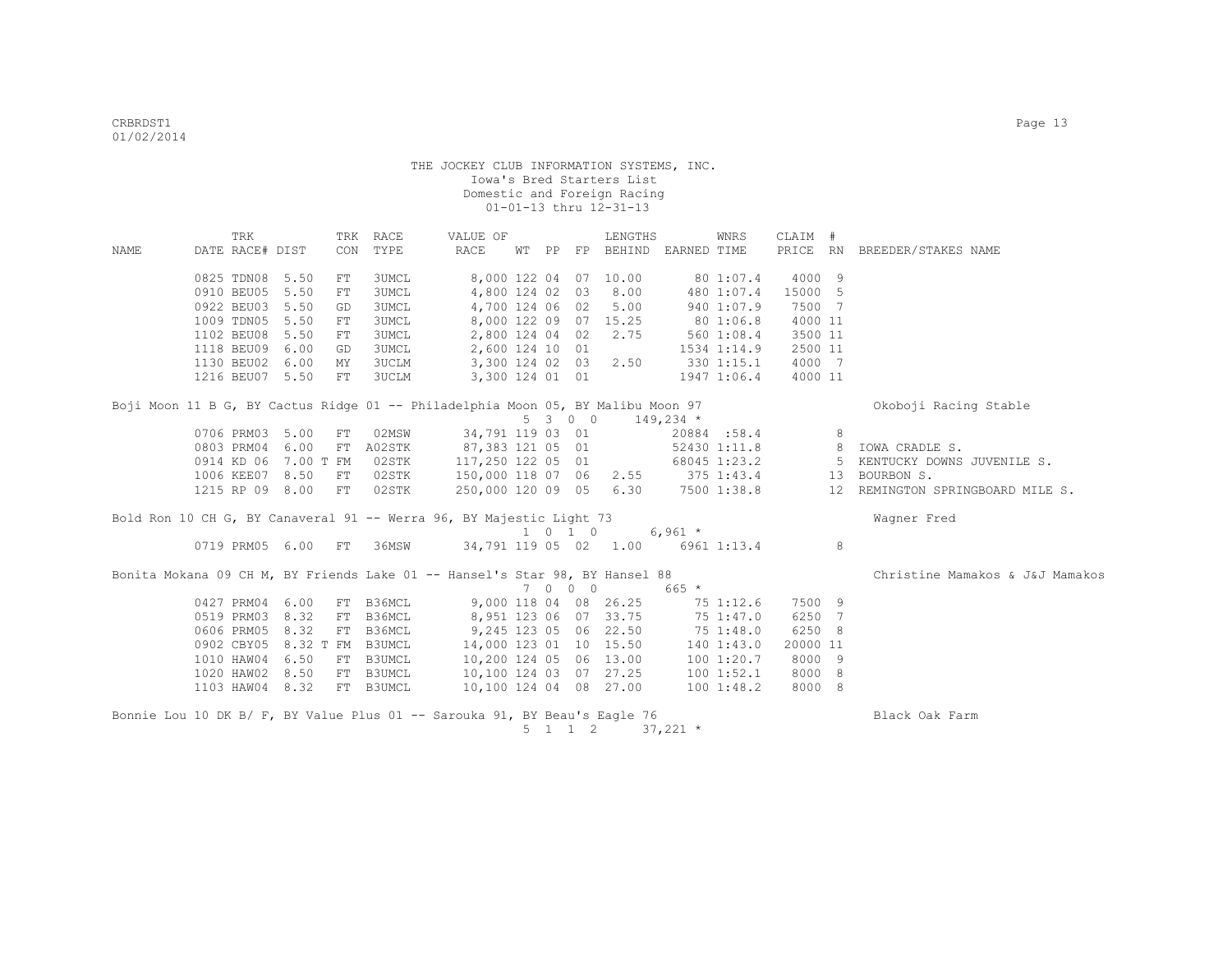TRK TRK RACE VALUE OF LENGTHS WNRS CLAIM # NAME DATE RACE# DIST CON TYPE RACE WT PP FP BEHIND EARNED TIME PRICE RN BREEDER/STAKES NAME 0309 DED02 5.00 FT B35MSW 39,240 115 06 05 6.00 945 1:00.1 7 0419 PRM02 5.50 FT B36MSW 34,725 118 06 03 1.00 4142 1:06.2 11 0512 PRM07 6.00 FT B36MSW 34,769 118 08 03 8.25 4165 1:11.8 9<br>0601 PRM04 5.50 GD B36MSW 34,747 118 06 01 20767 1:05.8 10 0601 PRM04 5.50 GD B36MSW 0622 PRM07 5.50 FT B3UALW 35,911 118 07 02 6.00 7202 1:05.2 9 Bonsai Buckeroo 10 B G, BY Appealing Skier 93 -- Cousin Montineque 00, BY Montbrook 90 Idlewood Farm  $4 \quad 1 \quad 0 \quad 0 \quad 9,955 \star$  0516 PRM06 6.00 FT 36WMC 16,630 118 08 08 13.75 75 1:13.0 12500 12 0601 PRM09 6.00 GD 36MCL 16,629 118 10 01 9730 1:14.7 12500 12<br>0629 PRM09 6.00 FT 3UCLM 18,559 118 08 12 27.55 75 1:12.2 12500 12 0629 PRM09 6.00 FT 3UCLM 18,559 118 08 12 27.55 75 1:12.2 12500 12 0707 PRM09 8.50 FT 3UCLM 18,567 119 06 12 57.65 75 1:50.6 12500 12 Book of Life 10 DK B/ G, BY Magna Graduate 02 -- Worldly Gal 94, BY Houston 86 Magna Graduate Syndicate & High Point Bloodstock 6 0 0 1  $2,655 \star$  0427 PRM09 6.00 FT 36MSW 34,746 118 02 10 59.00 75 1:10.4 10 0516 PRM06 6.00 FT 36WMC 16,630 118 07 05 9.00 374 1:13.0 12500 12<br>0531 PRM09 8.32 FT 36MCL 14,136 118 06 10 53.50 75 1:45.3 20000 10 0531 PRM09 8.32 FT 36MCL 14,136 118 06 10 53.50 75 1:45.3<br>
0615 PRM09 6.00 FT 36MCL 16,554 118 11 06 6.25 75 1:12.7<br>
0706 PRM09 6.00 FT 36MSW 34,770 119 08 07 23.00 75 1:11.7<br>
16 2001 19 08 07 23.00 75 1:11.7 0615 PRM09 6.00 FT 36MCL 16,554 118 11 06 6.25 75 1:12.7 12500 11 0706 PRM09 6.00 FT 36MSW 34,770 119 08 07 23.00 75 1:11.7 9 0724 PRM07 5.00 FT 36MCL 16,696 121 08 03 5.25 1981 1:00.4 12500 9 Boot Scootin Lady 10 DK B/ F, BY Pikepass 96 -- Boot Scootin 01, BY Storm Boot 89 Figure 1 Ranch 3 0 0 0 1,886 \* 0713 PRM02 6.00 FT B36MSW 34,770 115 08 04 5.00 1736 1:14.6 9 0727 PRM05 6.00 FT B36MSW 34,813 119 07 06 16.25 75 1:14.4 7<br>0810 PRM06 6.00 FT B36MSW 34,792 119 01 08 45.75 75 1:12.5 8 0810 PRM06 6.00 FT B36MSW 34,792 119 01 08 45.75 75 1:12.5 8 Bootscootn Express 09 B G, BY Drewman 98 -- Boot Scootin 01, BY Storm Boot 89 Figure 1 Ranch 8 0 0 1 3,620 \* 0509 PRM09 6.00 GD 3UCLM 11,000 120 06 06 20.25 75 1:11.4 7500 9 0526 PRM09 5.50 GD 3UCLM 14,090 120 06 03 0.35 1173 1:04.8 7500 10 0609 PRM06 6.00 MY 3UCLM 14,135 120 06 08 15.85 75 1:10.9 7500 8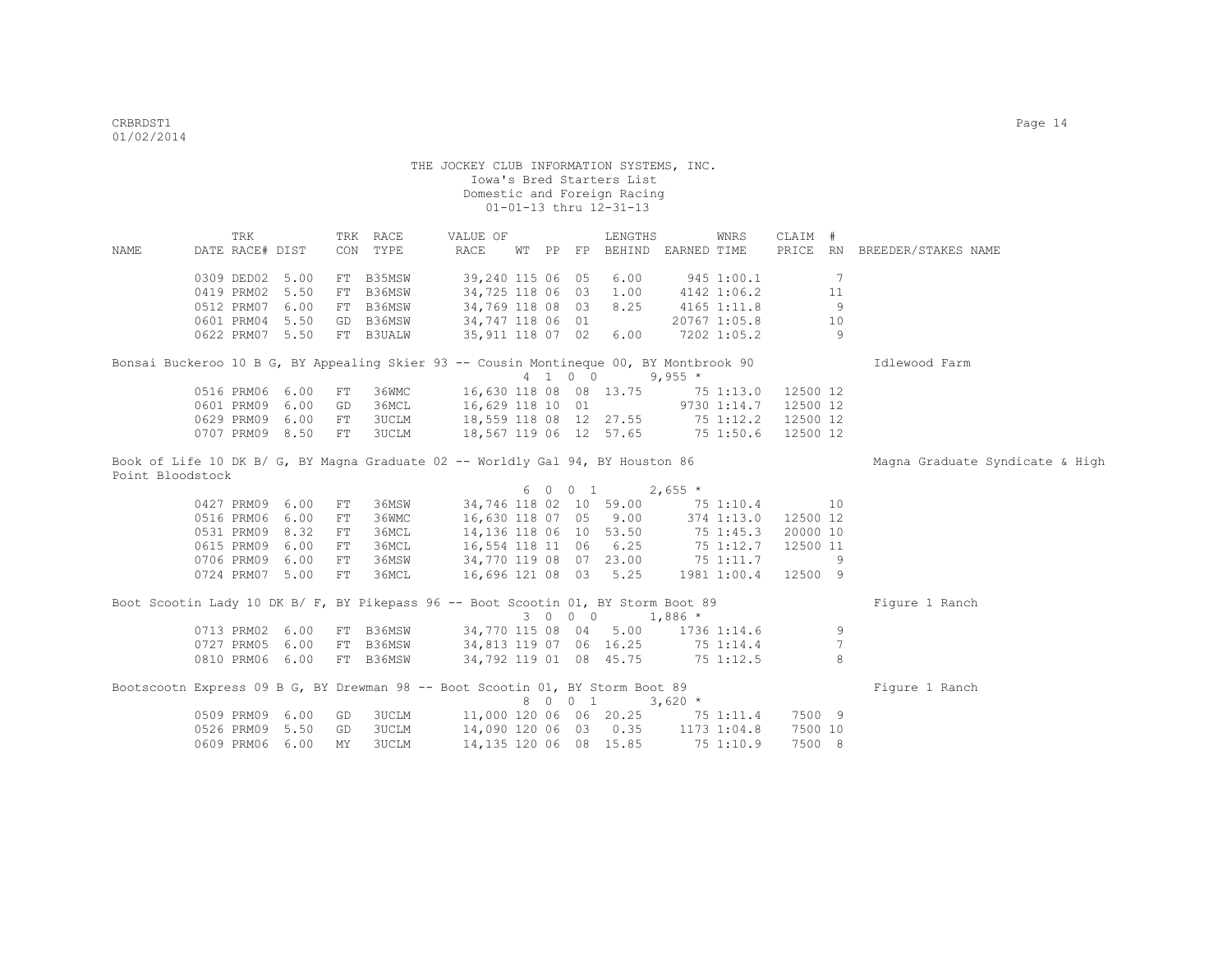| NAME | TRK<br>DATE RACE# DIST |      | CON | TRK RACE<br>TYPE | VALUE OF<br>RACE                                                                     |  |         | LENGTHS                | WT PP FP BEHIND EARNED TIME                                           | WNRS        | CLAIM #  |                 | PRICE RN BREEDER/STAKES NAME    |
|------|------------------------|------|-----|------------------|--------------------------------------------------------------------------------------|--|---------|------------------------|-----------------------------------------------------------------------|-------------|----------|-----------------|---------------------------------|
|      | 0620 PRM07 5.50        |      | FT  | 3UCLM            |                                                                                      |  |         | 25,776 119 06 04 13.25 | 1290 1:04.8                                                           |             | 15000 7  |                 |                                 |
|      | 0711 PRM04 5.50        |      | FT  | 3UCLM            | 14,136 121 01 08 19.60                                                               |  |         |                        | 75 1:05.8                                                             |             | 7500 8   |                 |                                 |
|      | 0802 PRM05             | 6.00 | FT  | 3UCLM            | 17,453 124 05 04 14.50                                                               |  |         |                        |                                                                       | 932 1:13.2  | 5000 7   |                 |                                 |
|      | 0817 CLS08 6.00        |      | FT  | 3UCLM            | 5,000 123 03 10 17.25                                                                |  |         |                        | $0\;1:14.2$                                                           |             | 5000 10  |                 |                                 |
|      | 0824 CLS05 6.00        |      | FT  | 3UCLM            |                                                                                      |  |         | 5,000 123 08 06 8.00   | $0\;1:15.6$                                                           |             | 5000 8   |                 |                                 |
|      |                        |      |     |                  | Bora Bora Bound 10 CH F, BY Colorful Tour 99 -- Crafty Diamond 02, BY Crafty Dude 89 |  |         |                        |                                                                       |             |          |                 | Lynn Chleborad & John Nazworthy |
|      |                        |      |     |                  |                                                                                      |  | 7 0 0 0 | $2,349*$               |                                                                       |             |          |                 |                                 |
|      | 0421 PRM04 5.50        |      |     | FT B36WMC        | 16,674 118 08 04                                                                     |  |         | 9.30                   |                                                                       | 820 1:06.9  | 12500 10 |                 |                                 |
|      | 0512 PRM05 8.00        |      | FT  | B36MSW           | 34,813 118 01 05                                                                     |  |         | 9.80                   |                                                                       | 805 1:42.9  |          | $\overline{7}$  |                                 |
|      | 0525 PRM02 8.32        |      | MY  | B36MSW           |                                                                                      |  |         | 34,725 118 02 09 10.35 |                                                                       | 751:45.3    |          | 11              |                                 |
|      | 0616 PRM09 6.00        |      |     | FT B36MCL        |                                                                                      |  |         | 16,652 118 10 08 15.25 |                                                                       | 751:11.6    | 12500 11 |                 |                                 |
|      | 0703 PRM06 6.00        |      |     | FT B36MCL        |                                                                                      |  |         | 16, 241 119 01 07 7.50 |                                                                       | 75 1:14.5   | 12500 12 |                 |                                 |
|      | 0713 PRM04 8.32        |      |     | FT B36MCL        |                                                                                      |  |         |                        |                                                                       |             | 10000 11 |                 |                                 |
|      | 0727 PRM02 8.32        |      |     | FT B36MCL        |                                                                                      |  |         |                        | 16,653 116 05 08 17.60 75 1:50.4<br>18,610 116 10 05 16.00 424 1:50.2 | 424 1:50.2  | 12500 10 |                 |                                 |
|      |                        |      |     |                  | Boston Lass Gold 10 DK B/ F, BY Wild Gold 90 -- Boston Lass 00, BY Boston Harbor 94  |  |         |                        |                                                                       |             |          |                 | Judge Tony                      |
|      |                        |      |     |                  |                                                                                      |  | 5 0 1 0 |                        | $8,758$ *                                                             |             |          |                 |                                 |
|      | 0608 PRM03 5.50        |      |     | MY B36MSW        | 34,770 118 02 08 22.25                                                               |  |         |                        | 751:04.8                                                              |             |          | 9               |                                 |
|      | 0629 PRM02 5.50        |      |     | FT B36MSW        | 34,835 118 06 02 8.00                                                                |  |         |                        |                                                                       | 7000 1:06.8 |          | 6               |                                 |
|      | 0713 PRM02 6.00        |      |     | FT B36MSW        | 34,770 119 03 06 9.50                                                                |  |         |                        | 75 1:14.6                                                             |             |          | 9               |                                 |
|      | 0727 PRM05             | 6.00 |     | FT B36MSW        | 34,813 119 03 05 15.00                                                               |  |         |                        | 805 1:14.4                                                            |             |          | $7\phantom{.0}$ |                                 |
|      | 0810 PRM06 6.00        |      |     | FT B36MSW        | 34,792 119 06 05 10.50                                                               |  |         |                        |                                                                       | 803 1:12.5  |          | 8               |                                 |
|      |                        |      |     |                  | Bozo 05 DK B/ G, BY Friendly Lover 88 -- E. Hawk E. 84, BY Our Gary 76               |  |         |                        |                                                                       |             |          |                 | Jerry Ayers & Marilyn K. Young  |
|      |                        |      |     |                  |                                                                                      |  | 9 0 0 0 |                        | 630 *                                                                 |             |          |                 |                                 |
|      | 0308 FON05 6.00        |      | FT  | 3UCLM            |                                                                                      |  |         | 5,100 125 03 06 19.00  | 0 1:15.0                                                              |             | 5000 9   |                 |                                 |
|      | 0323 FON04 6.50        |      | FT  | <b>3UCLM</b>     |                                                                                      |  |         | 5,100 123 03 06 11.50  | $0\;1:21.0$                                                           |             | 5000 9   |                 |                                 |
|      | 0413 FON04 6.00        |      | GD  | 3UCLM            |                                                                                      |  |         | 5,100 127 06 09 11.30  |                                                                       | 01:17.6     | 5000 9   |                 |                                 |
|      | 0428 FON07 8.00        |      | FT  | 3UCLM            |                                                                                      |  |         | 5,253 123 05 04 13.50  |                                                                       | 255 1:43.4  | 5000 7   |                 |                                 |
|      | 0509 PRM01             | 8.00 | GD  | 3UCLM            | 18,720 120 05 07 6.90                                                                |  |         |                        |                                                                       | 75 1:41.2   | 10000 8  |                 |                                 |
|      | 0531 PRM06             | 6.00 | FT  | 3UCLM            | 18,610 120 05 09 18.20                                                               |  |         |                        |                                                                       | 75 1:11.1   | 10000 10 |                 |                                 |
|      | 0623 PRM07 8.32        |      | SY  | <b>3UCLM</b>     | 18,192 123 07 10 10.90                                                               |  |         |                        |                                                                       | 75 1:46.1   | 12500 12 |                 |                                 |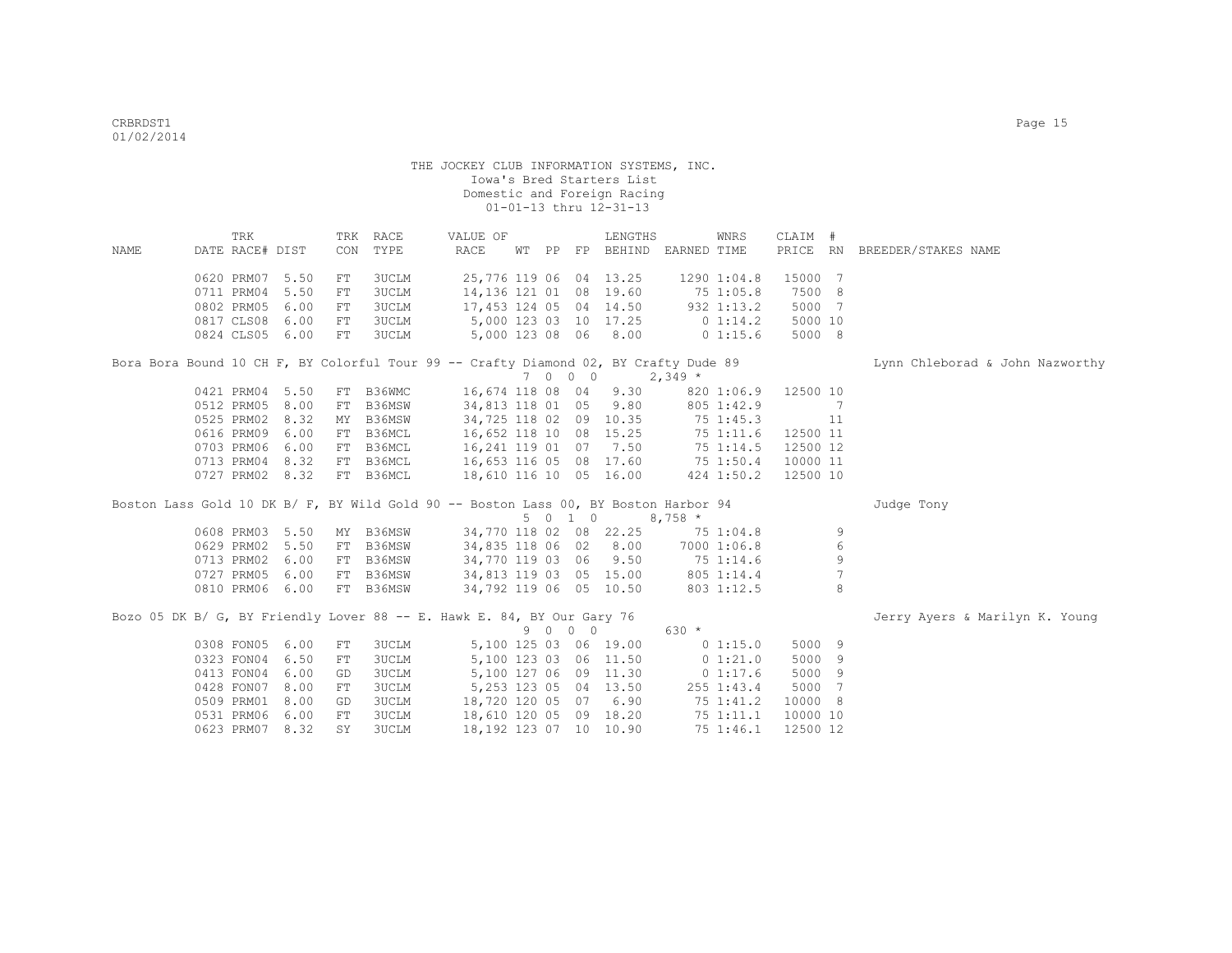| NAME      | TRK<br>DATE RACE# DIST |                           | CON | TRK RACE<br>TYPE                                                                         | VALUE OF<br>RACE                  |  |         | LENGTHS<br>WT PP FP BEHIND EARNED TIME         | WNRS       | CLAIM #  |     | PRICE RN BREEDER/STAKES NAME    |
|-----------|------------------------|---------------------------|-----|------------------------------------------------------------------------------------------|-----------------------------------|--|---------|------------------------------------------------|------------|----------|-----|---------------------------------|
|           |                        |                           |     |                                                                                          |                                   |  |         |                                                |            |          |     |                                 |
|           |                        | 0711 PRM09 6.00           | FT  | 3UCLM                                                                                    | 9,500 122 07 09 13.75 75 1:12.8   |  |         |                                                |            | 5000 12  |     |                                 |
|           |                        | 0727 PRM09 8.32           | FT  | <b>3UCLM</b>                                                                             | 13,000 124 10 10 24.00 75 1:47.6  |  |         |                                                |            | 5000 11  |     |                                 |
|           |                        |                           |     |                                                                                          |                                   |  |         |                                                |            |          |     |                                 |
|           |                        |                           |     | Brassy's Delight 07 DK B/ G, BY Brassy Wells 96 -- Lady Lucky Play 01, BY Commemorate 81 |                                   |  |         |                                                |            |          |     | Clark Herman L                  |
|           |                        |                           |     |                                                                                          |                                   |  | 8 1 0 0 | $6,389$ *                                      |            |          |     |                                 |
|           |                        | 0311 WRD10 5.50           | GD  | 3UCLM                                                                                    | 8,840 120 05 01 4956 1:06.9       |  |         |                                                |            | 7500 8   |     |                                 |
|           |                        | 0327 WRD04 6.00           | FT  | 4USTR                                                                                    | 11,470 120 07 07 13.00 80 1:11.6  |  |         |                                                |            |          | 8   |                                 |
|           |                        | 0415 WRD09 8.00           | FT  | <b>3UCLM</b>                                                                             | 12,650 122 06 07 12.75 80 1:40.7  |  |         |                                                |            | 15000 8  |     |                                 |
|           |                        | 0510 PRM09 5.50           | FT  | <b>3UCLM</b>                                                                             | 17,107 120 01 04 3.25             |  |         |                                                | 848 1:05.9 | 7500 9   |     |                                 |
|           |                        | 0525 PRM06 6.00           | МY  | <b>3UWCL</b>                                                                             | 15,381 120 05 09 11.45 75 1:10.1  |  |         |                                                |            | 7500 10  |     |                                 |
|           |                        | 0615 CBY02 6.00           | FT  | <b>3UCLM</b>                                                                             | 12,000 123 06 07 14.50 120 1:11.7 |  |         |                                                |            | 6250 8   |     |                                 |
|           |                        | 0713 CBY04 8.00           | FT  | <b>3UCLM</b>                                                                             | 14,000 119 05 08 67.00 140 1:39.9 |  |         |                                                |            | 7500 8   |     |                                 |
|           |                        | 0727 CBY01 5.50           | FT  | 3UCLM                                                                                    | 9,277 119 01 07 12.00 90 1:06.2   |  |         |                                                |            | 4000 7   |     |                                 |
|           |                        |                           |     |                                                                                          |                                   |  |         |                                                |            |          |     |                                 |
|           |                        |                           |     | Brava Angel 09 GR/RO M, BY Bravo Bull 97 -- Walks Lik'n Angel 01, BY O'Brannigan 86      |                                   |  |         |                                                |            |          |     | Hagemeier Larry                 |
|           |                        |                           |     |                                                                                          |                                   |  |         | $7 \quad 1 \quad 1 \quad 1 \quad 21,982 \star$ |            |          |     |                                 |
|           |                        | 0419 PRM02 5.50           |     | FT B36MSW                                                                                | 34,725 123 05 05 9.00             |  |         |                                                | 796 1:06.2 |          | 11  |                                 |
|           |                        | 0511 PRM02 5.50           |     | FT B36MSW                                                                                | 34,792 123 03 02 8.25 6961 1:05.1 |  |         |                                                |            |          | - 8 |                                 |
|           |                        | 0601 PRM04 5.50           |     | GD B36MSW                                                                                | 34,747 123 04 03 4.25 4153 1:05.8 |  |         |                                                |            |          | 10  |                                 |
|           | 0615 PRM05             | 6.00                      |     | FT B36MSW                                                                                | 34,770 123 04 06 12.70 75 1:10.8  |  |         |                                                |            |          | 9   |                                 |
|           | 0628 PRM04             | 5.00                      |     | FT B36MCL                                                                                | 16,672 123 02 01                  |  |         | 9847 1:00.8                                    |            | 12500 10 |     |                                 |
|           | 0726 PRM09             | 6.00                      |     | FT B3UCLM                                                                                | 19,944 124 05 07 16.05 75 1:15.4  |  |         |                                                |            | 15000 8  |     |                                 |
|           |                        | 0804 PRM07 5.50           |     | FT B3UCLM                                                                                | 15,471 121 02 06 22.75 75 1:06.3  |  |         |                                                |            | 7500 6   |     |                                 |
|           |                        |                           |     |                                                                                          |                                   |  |         |                                                |            |          |     |                                 |
|           |                        |                           |     | Bravablazinglady 10 GR/RO F, BY Bravo Bull 97 -- Darva 98, BY With Approval 86           |                                   |  |         |                                                |            |          |     | Iowa State University           |
|           |                        |                           |     |                                                                                          |                                   |  |         | 4 0 1 1 5,278 *                                |            |          |     |                                 |
|           |                        | 0512 PRM07 6.00           |     | FT B36MSW 34,769 118 03 06 18.50 75 1:11.8                                               |                                   |  |         |                                                |            | $\sim$ 9 |     |                                 |
|           |                        | 0602 PRM02 6.00           |     | FT B36MCL                                                                                | 16,695 118 06 02 1.00 3302 1:13.7 |  |         |                                                |            | 12500 9  |     |                                 |
|           |                        | 0725 PRM09 5.50 FT B36MCL |     |                                                                                          | 11,009 119 03 03 2.80 1345 1:08.3 |  |         |                                                |            | 7500 10  |     |                                 |
|           |                        | 0808 PRM04 5.50 FT B36MCL |     |                                                                                          | 11,488 119 01 04 6.75 556 1:06.0  |  |         |                                                |            | 7500 11  |     |                                 |
|           |                        |                           |     | Brenda's Wampum 08 B M, BY Indian Ocean 02 -- Miss Moolah 01, BY Spend a Buck 82         |                                   |  |         |                                                |            |          |     | Dennis L. Bracewell & Brenda J. |
| Bracewell |                        |                           |     |                                                                                          |                                   |  |         |                                                |            |          |     |                                 |

 $11 \t 0 \t 0 \t 1 \t 1,173 \t \star$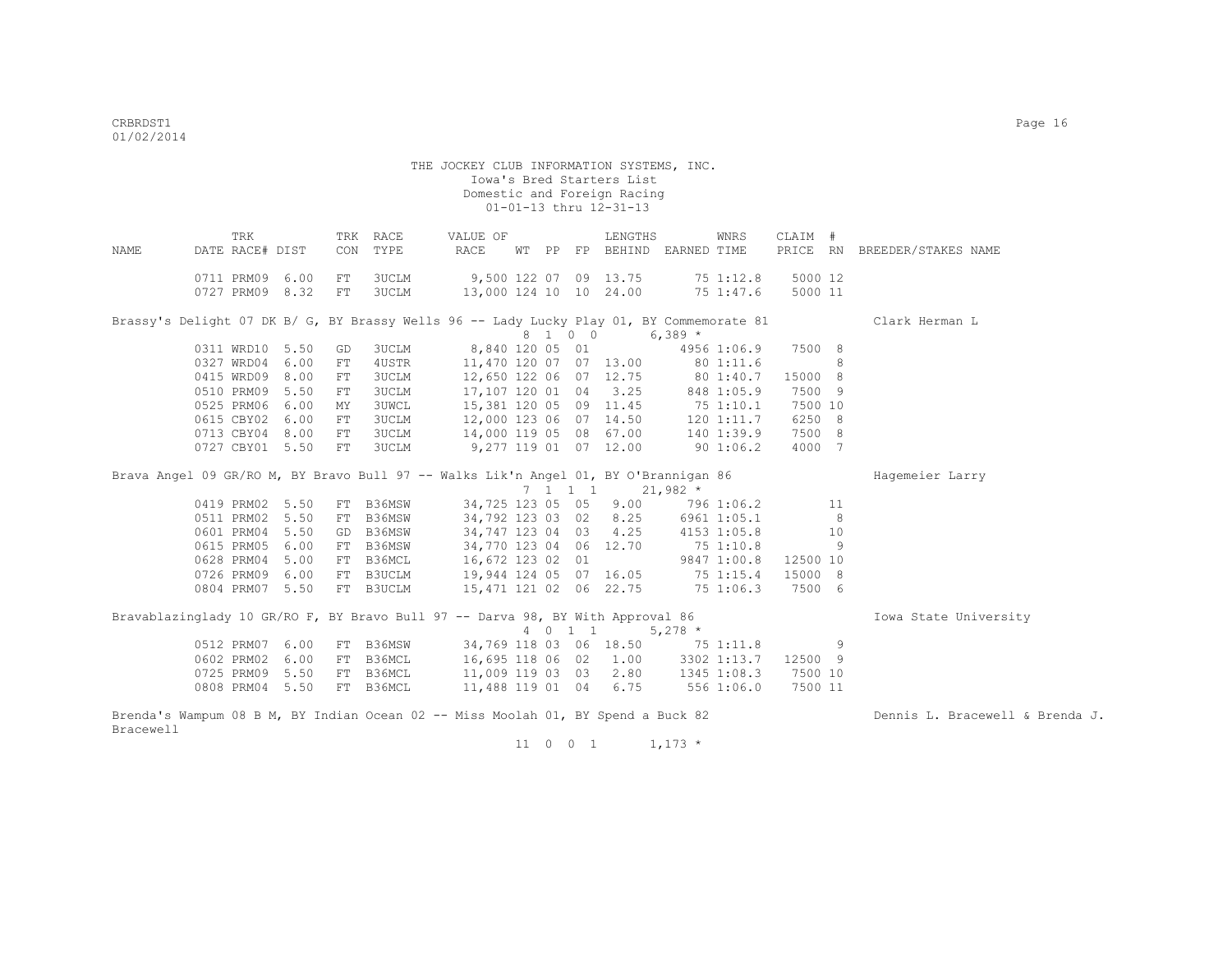|                                                                                             | TRK             |      |     | TRK RACE      | VALUE OF                         |  |         | LENGTHS               |                                 | WNRS        | CLAIM # |                 |                              |
|---------------------------------------------------------------------------------------------|-----------------|------|-----|---------------|----------------------------------|--|---------|-----------------------|---------------------------------|-------------|---------|-----------------|------------------------------|
| NAME                                                                                        | DATE RACE# DIST |      |     | CON TYPE      | RACE                             |  |         |                       | WT PP FP BEHIND EARNED TIME     |             |         |                 | PRICE RN BREEDER/STAKES NAME |
|                                                                                             |                 |      |     |               |                                  |  |         |                       |                                 |             |         |                 |                              |
|                                                                                             | 0528 BEU05 5.50 |      | FT  | B3UCLM        |                                  |  |         | 4,000 120 05 05 10.75 |                                 | 1201:08.9   | 4000 6  |                 |                              |
|                                                                                             | 0603 BEU02      | 6.00 | FT  | <b>B3UCLM</b> |                                  |  |         | 4,000 124 06 05 8.75  | 120 1:14.9                      |             | 4000    | 6               |                              |
|                                                                                             | 0611 BEU05      | 6.00 | FT  | B3UCLM        |                                  |  |         | 4,800 120 04 07 14.30 |                                 | 48 1:14.9   | 5000    | -7              |                              |
|                                                                                             | 0624 BEU05      | 8.00 | FT  | B3UCLM        |                                  |  |         | 4,500 122 01 03 19.85 |                                 | 4501:45.0   | 5000 6  |                 |                              |
|                                                                                             | 0708 BEU07      | 8.00 | GD  | B3UCLM        |                                  |  |         | 4,300 122 07 07 39.75 |                                 | 43 1:40.7   | 4000    | 7               |                              |
|                                                                                             | 0723 BEU07      | 6.00 | GD  | B3UCLM        |                                  |  |         | 4,000 122 06 04 16.00 |                                 | 2001:13.0   | 4000 6  |                 |                              |
|                                                                                             | 0819 BEU08      | 6.00 |     | FT B3UCLM     | 4,300 122 02 08 9.35             |  |         |                       |                                 | 43 1:13.5   | 4000 10 |                 |                              |
|                                                                                             | 0903 BEU06      | 8.00 | FT  | B3UCLM        | 4,300 122 09 09 27.35            |  |         |                       | 43 1:45.5                       |             | 4000 9  |                 |                              |
|                                                                                             | 0910 BEU08      | 5.50 | FT  | B3UCLM        | 4,100 124 04 07 9.35             |  |         |                       |                                 | 41 1:08.5   | 3500 8  |                 |                              |
|                                                                                             | 1104 BEU08      | 6.00 | FT  | B3UCLM        | 3,000 122 11 11 18.15 30 1:14.0  |  |         |                       |                                 |             | 2500 12 |                 |                              |
|                                                                                             | 1118 BEU07      | 5.50 | GD  | B3UCLM        |                                  |  |         | 3,500 122 07 07 11.50 |                                 | 351:08.2    | 5000 12 |                 |                              |
| Bright Dame 08 B M, BY Indian Territory 98 -- Bright Flame 00, BY Night Above 82            |                 |      |     |               |                                  |  |         | 8 0 2 2 26,751 *      |                                 |             |         |                 | McDermott Niels C.           |
|                                                                                             | 0405 FON08 6.00 |      | FT  | <b>B3UALW</b> | 8,500 123 09 05 3.25             |  |         |                       |                                 | 255 1:16.0  |         | 9               |                              |
|                                                                                             | 0419 PRM02 5.50 |      | FT  | B36MSW        | 34,725 123 11 02 0.75            |  |         |                       |                                 | 6903 1:06.2 |         | 11              |                              |
|                                                                                             | 0510 PRM04      | 6.00 | FT  | B36MSW        | 34,748 123 08 04 9.50            |  |         |                       |                                 | 1730 1:11.1 |         | 10              |                              |
|                                                                                             | 0601 PRM04      | 5.50 | GD  | B36MSW        | 34,747 123 09 04 6.50            |  |         |                       |                                 | 1730 1:05.8 |         | 10              |                              |
|                                                                                             | 0615 PRM05      | 6.00 | FT  | B36MSW        | 34,770 123 06 05 12.60           |  |         |                       | 801 1:10.8                      |             |         | 9               |                              |
|                                                                                             | 0629 PRM02      | 5.50 | FT  | B36MSW        | 34,835 123 05 03 10.75           |  |         |                       |                                 | 4201 1:06.8 |         | 6               |                              |
|                                                                                             | 0713 PRM02      | 6.00 | FT  | B36MSW        | 34,770 124 05 02 nk              |  |         |                       |                                 | 6942 1:14.6 |         | 9               |                              |
|                                                                                             | 0727 PRM05 6.00 |      |     | FT B36MSW     | 34,813 124 04 03 6.75            |  |         |                       |                                 | 4189 1:14.4 |         | $7\phantom{.0}$ |                              |
| British Fleet 07 DK B/ G, BY Richter Scale 94 -- Taiga 98, BY Fort Chaffee 90               |                 |      |     |               |                                  |  | 6 0 1 0 |                       | $2,501$ *                       |             |         |                 | Kuehl John E.                |
|                                                                                             | 0202 HOU05 6.00 |      | FT. | 4UCLM         |                                  |  |         |                       | 6,500 113 10 04 2.00 354 1:13.1 |             | 7500 11 |                 |                              |
|                                                                                             | 0217 HOU10 5.50 |      | FT. | 4UCLM         | 6,500 113 04 09 13.75 100 1:05.5 |  |         |                       |                                 |             | 7500 9  |                 |                              |
|                                                                                             | 0315 HOU01      | 6.00 | FT  | 4UCLM         | 6,500 113 01 02 1.75 1220 1:13.3 |  |         |                       |                                 |             | 7500 9  |                 |                              |
|                                                                                             | 0425 PRM07      | 5.50 | FT  | <b>3UCLM</b>  | 18,653 123 07 08 16.25 75 1:05.3 |  |         |                       |                                 |             | 12500 8 |                 |                              |
|                                                                                             | 0518 PRM02 8.32 |      | FT  | 3UCLM         | 9,710 118 04 04 16.00 677 1:45.1 |  |         |                       |                                 |             | 10000 7 |                 |                              |
|                                                                                             | 0606 PRM04 8.00 |      | FT  | 3UCLM         | 9,500 118 06 07 33.80            |  |         |                       | 751:41.5                        |             | 10000 7 |                 |                              |
| Broken Connection 06 DK B/ G, BY Dazzling Falls 92 -- Prairie Connection 00, BY A. P Jet 89 |                 |      |     |               |                                  |  |         |                       |                                 |             |         |                 | Donlin Larry Dean Jr.        |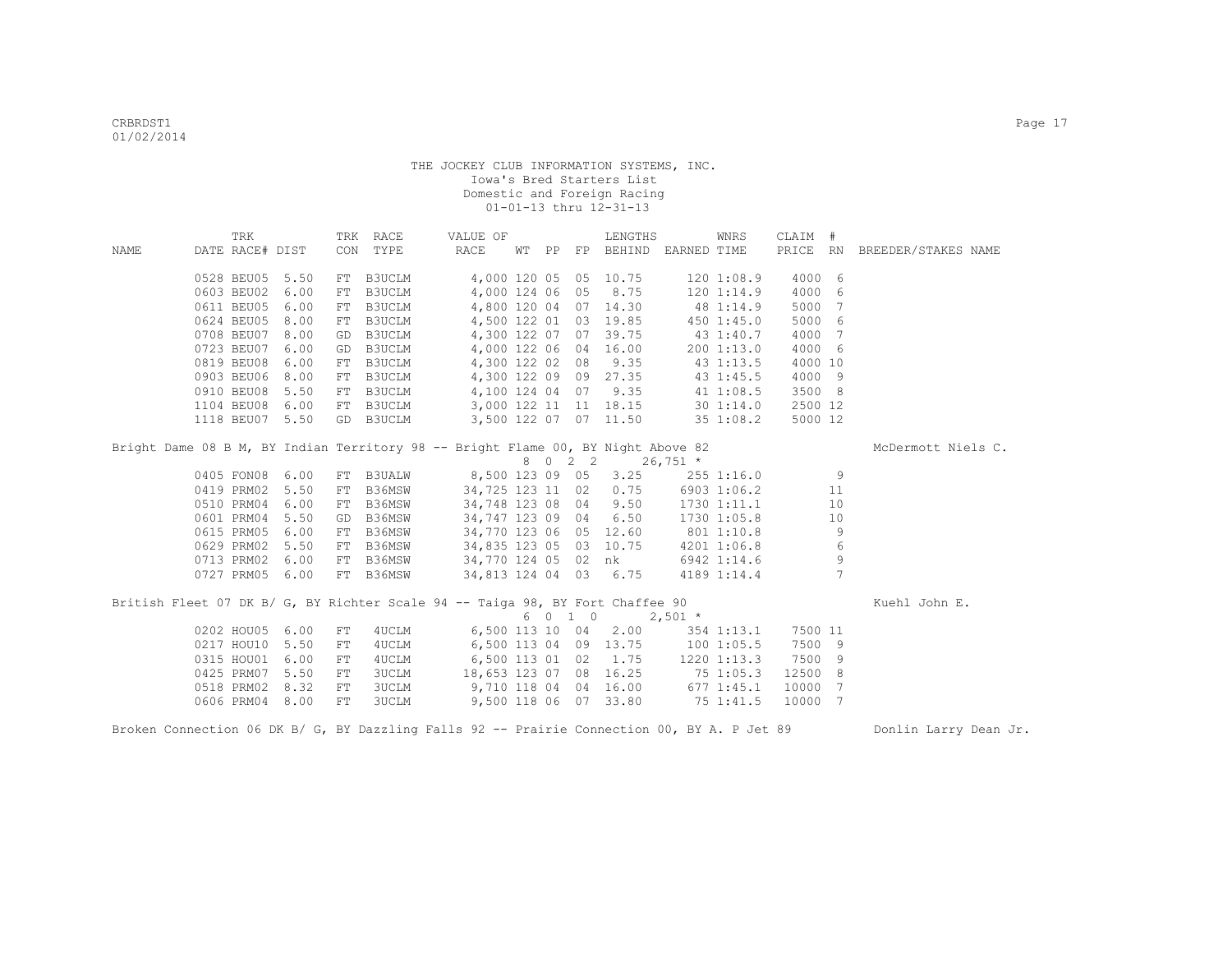|                                                                                                                             |  | TRK             |                      |     | TRK RACE     | VALUE OF                                                                                    |   |         |                  | LENGTHS                |                             | WNRS               | CLAIM #  |     |                              |
|-----------------------------------------------------------------------------------------------------------------------------|--|-----------------|----------------------|-----|--------------|---------------------------------------------------------------------------------------------|---|---------|------------------|------------------------|-----------------------------|--------------------|----------|-----|------------------------------|
| NAME                                                                                                                        |  | DATE RACE# DIST |                      |     | CON TYPE     | RACE                                                                                        |   |         |                  |                        | WT PP FP BEHIND EARNED TIME |                    |          |     | PRICE RN BREEDER/STAKES NAME |
|                                                                                                                             |  |                 |                      |     |              |                                                                                             | 8 | $\circ$ | $0\quad 0$       |                        | $975 *$                     |                    |          |     |                              |
|                                                                                                                             |  | 0330 FON03      | 4.00                 | GD  | 3UCLM        |                                                                                             |   |         |                  | 5,900 123 03 06 7.50   |                             | 0:47.2             | 5000 7   |     |                              |
|                                                                                                                             |  | 0419 PRM05      | 5.00                 | FT  | <b>3UWCL</b> |                                                                                             |   |         |                  | 17,141 120 03 06 12.00 |                             | 75 :59.1           | 7500 8   |     |                              |
|                                                                                                                             |  | 0510 PRM09      | 5.50                 | FT  | 3UCLM        |                                                                                             |   |         |                  | 17,107 120 06 08 9.00  |                             | 75 1:05.9          | 7500 9   |     |                              |
|                                                                                                                             |  | 0609 PRM06      | 6.00                 | MY  | 3UCLM        |                                                                                             |   |         |                  | 14,135 120 02 06 11.10 |                             | 75 1:10.9          | 7500 8   |     |                              |
|                                                                                                                             |  | 0721 PRM09      | 5.50                 | FT  | 3UCLM        | 13,000 124 01 07 14.00                                                                      |   |         |                  |                        |                             | 75 1:06.1          | 5000 12  |     |                              |
|                                                                                                                             |  | 0808 PRM08      | 6.00                 | FT  | 3UCLM        | 14,070 121 01 08 11.10                                                                      |   |         |                  |                        |                             | 75 1:11.9          | 7500 11  |     |                              |
|                                                                                                                             |  | 0829 CBY06      | 8.32                 | FT  | 3UCLM        | 9,000 123 10 11 24.60                                                                       |   |         |                  |                        | $90 \t1:45.5$               |                    | 4000 11  |     |                              |
|                                                                                                                             |  |                 | 0906 CBY02 7.50 T FM |     | <b>3UALW</b> |                                                                                             |   |         |                  | 34,000 119 05 06 10.25 |                             | $510$ $1:32.3$     |          | 6   |                              |
|                                                                                                                             |  |                 |                      |     |              |                                                                                             |   |         |                  |                        |                             |                    |          |     |                              |
|                                                                                                                             |  |                 |                      |     |              | Brooke's Gold 06 B G, BY Wild Gold 90 -- Missy Babe 96, BY Chateaubay 85                    |   |         |                  |                        |                             |                    |          |     | Griffieon Carol              |
|                                                                                                                             |  |                 |                      |     |              |                                                                                             |   |         | $12 \t2 \t0 \t0$ |                        | 6,641 $*$                   |                    |          |     |                              |
|                                                                                                                             |  |                 | 0510 PRM05 5.50      | FT  | <b>3UCLM</b> |                                                                                             |   |         |                  | 13,500 123 03 08 12.90 |                             | 75 1:04.2          | 5000 8   |     |                              |
|                                                                                                                             |  | 0523 PRM06      | 8.00                 | FT  | 3UCLM        | 13,500 115 07 09 24.55 75 1:40.2                                                            |   |         |                  |                        |                             |                    | 5000 9   |     |                              |
|                                                                                                                             |  | 0613 PRM06      | 6.00                 | FT  | 3UCLM        |                                                                                             |   |         |                  | 15,381 120 09 06 12.50 |                             | 75 1:11.8          | 7500 10  |     |                              |
|                                                                                                                             |  | 0623 PRM06      | 6.00                 | SY  | 3UCLM        |                                                                                             |   |         |                  | 15,469 120 04 05 8.75  |                             | 358 1:11.2         | 7500 6   |     |                              |
|                                                                                                                             |  | 0705 PRM07      | 6.00                 | FT  | 3UCLM        |                                                                                             |   |         |                  | 14,429 124 09 04 6.00  |                             | 921 1:12.7         | 5000     | - 9 |                              |
|                                                                                                                             |  | 0724 BEU08      | 6.00                 | FT  | 3UCLM        | 4,000 122 01 06 12.40                                                                       |   |         |                  |                        |                             | 80 1:11.8          | 4000 6   |     |                              |
|                                                                                                                             |  | 0811 BEU02      | 6.00                 | FT  | 3UCLM        | 4,100 124 05 01                                                                             |   |         |                  |                        |                             | 2460 1:13.3        | 3500     | 7   |                              |
|                                                                                                                             |  | 0903 BEU04      | 5.50                 | FT. | 3UCLM        | 4,100 124 09 01                                                                             |   |         |                  |                        |                             | 2460 1:07.3        | 3500     | - 9 |                              |
|                                                                                                                             |  | 0917 BEU04      | 5.50                 | FT  | 3UCLM        |                                                                                             |   |         |                  | 4,100 124 02 06 16.75  |                             | 41 1:04.7          | 3500 8   |     |                              |
|                                                                                                                             |  | 1104 BEU06      | 5.50                 | FT  | 3UCLM        |                                                                                             |   |         |                  | 3,200 122 09 07 8.10   |                             | 32 1:06.4          | 3500 11  |     |                              |
|                                                                                                                             |  | 1126 BEU02      | 6.00                 | MY  | 3UCLM        |                                                                                             |   |         |                  | 3,200 122 01 07 15.85  |                             | 32 1:12.0          | 3500     | - 8 |                              |
|                                                                                                                             |  |                 | 1207 BEU04 8.00      | MY  | 3UCLM        | 3,200 122 04 05                                                                             |   |         |                  | 6.00                   |                             | 32 1:41.5          | 3500 9   |     |                              |
|                                                                                                                             |  |                 |                      |     |              | Brown Sugar Talk'n 10 DK B/ G, BY Tiger Talk 93 -- Miss Little Frost 94, BY Trump an Ace 85 |   |         |                  |                        |                             |                    |          |     | Stumpf Paul W.               |
|                                                                                                                             |  |                 |                      |     |              |                                                                                             |   |         | 3 0 0 0          |                        | $225 *$                     |                    |          |     |                              |
|                                                                                                                             |  | 0602 PRM09      | 6.00                 | FT  | 36MCL        | 16,629 113 10 10 23.00                                                                      |   |         |                  |                        |                             | 75 1:13.8          | 12500 12 |     |                              |
|                                                                                                                             |  | 0714 PRM09      | 6.00                 | FT  | 36MCL        | 16,727 119 05 11 19.25                                                                      |   |         |                  |                        |                             | 75 1:13.7 12500 12 |          |     |                              |
|                                                                                                                             |  |                 | 0801 PRM09 6.00      | FT  | 36MCL        | 9,000 119 02 10 17.25                                                                       |   |         |                  |                        |                             | 75 1:14.0          | 10000 11 |     |                              |
|                                                                                                                             |  |                 |                      |     |              |                                                                                             |   |         |                  |                        |                             |                    |          |     | Iowa State University        |
| Bullish Appeal 10 B F, BY Bravo Bull 97 -- Applepeal 90, BY Valid Appeal 72<br>$0\quad 0$<br>$225 *$<br>3<br>$\overline{0}$ |  |                 |                      |     |              |                                                                                             |   |         |                  |                        |                             |                    |          |     |                              |
|                                                                                                                             |  |                 |                      |     |              |                                                                                             |   |         |                  |                        |                             |                    |          |     |                              |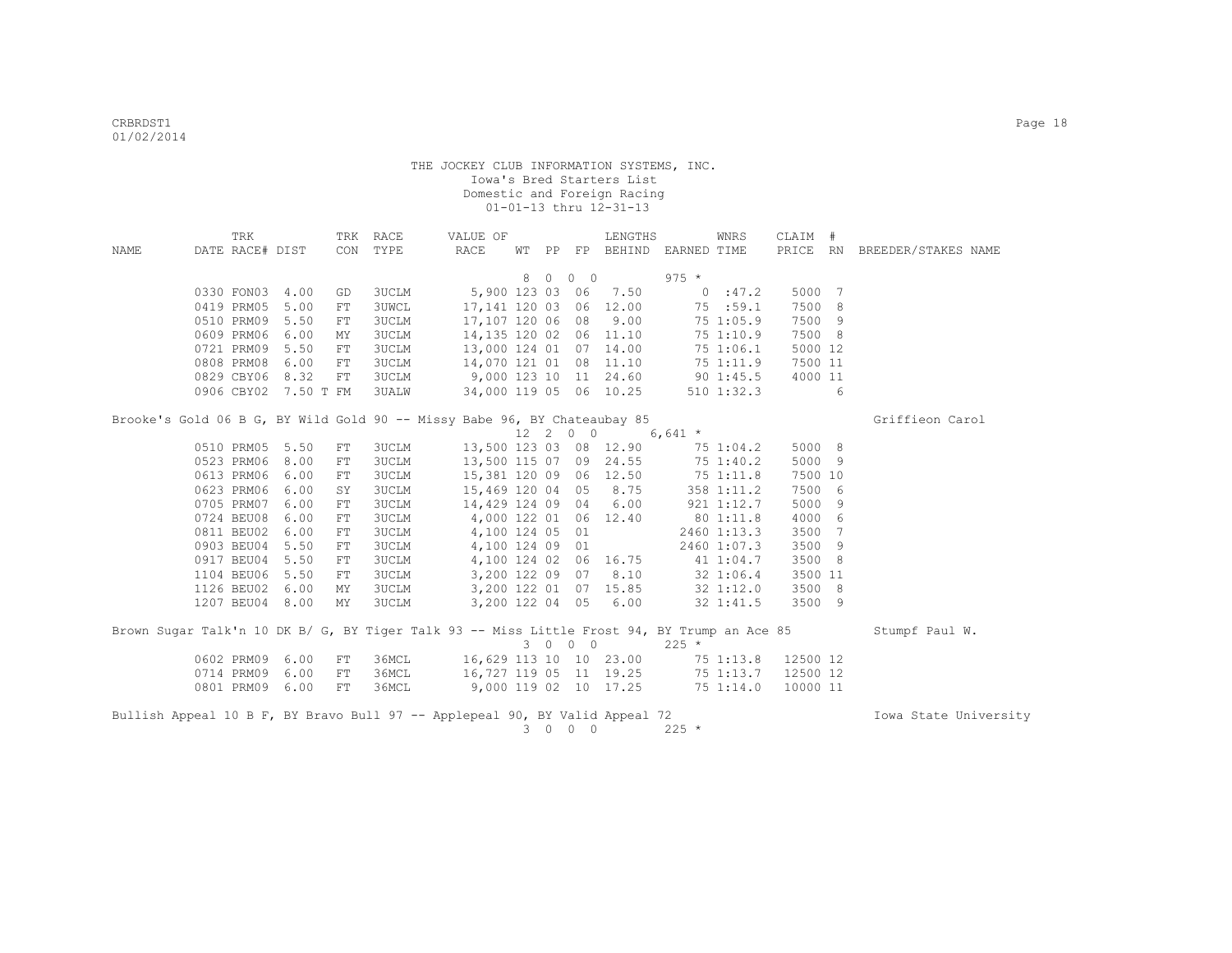TRK TRK RACE VALUE OF LENGTHS WNRS CLAIM # NAME DATE RACE# DIST CON TYPE RACE WT PP FP BEHIND EARNED TIME PRICE RN BREEDER/STAKES NAME 0622 PRM03 6.00 FT B36MCL 21,903 118 07 06 28.00 75 1:13.7 25000 7 0711 PRM02 5.00 FT B36MCL 16,673 119 09 08 23.00 75 1:00.7 12500 10 0725 PRM03 8.32 FT B36MCL 10,274 119 04 07 47.75 75 1:50.4 10000 7 Bullish High 10 DK B/ G, BY Flashy Bull 03 -- Champange High 99, BY Slewacide 80 William L. Hobbs & Richard W. Galyen  $7 \t2 \t0 \t0 \t30.358$ \* 0427 PRM02 6.00 FT 36MSW 34,575 118 05 04 7.50 1725 1:11.3 9

0519 PRM06 6.00 FT 36MSW 34,747 118 08 01 20767 1:11.6 10 0606 PRM08 6.00 FT 3UALW 36,080 118 01 08 12.75 75 1:11.5 8 0628 PRM05 8.32 FT 3UALW 36,061 117 09 06 17.75 75 1:46.5 9 0713 PRM06 5.50 FT 3UCLM 18,589 119 07 06 5.35 75 1:06.9 12500 11 0725 PRM02 5.50 FT 3UCLM 12,823 119 05 01 7566 1:07.2 7500 9 0808 PRM08 6.00 FT 3UCLM 14,070 119 05 07 6.10 75 1:11.9 7500 11 Burning Money 11 B G, BY Marino Marini 00 -- Cat Carson 01, BY Carson City 87 Hutchins Bill  $2$  0 0 1 4,980  $*$ <br>34,791 119 02 05 22.00 803 0706 PRM03 5.00 FT 02MSW 34,791 119 02 05 22.00 803 :58.4 8<br>0803 PRM02 5.50 FT 02MSW 34.792 119 05 03 6.25 4177 1:07.4 8 34,792 119 05 03 6.25 4177 1:07.4 Business Matters 08 CH M, BY Added Edge 00 -- Run in Company 97, BY Evansville Slew 92 Reisinger Gregg E. 3 0 0 0 225 \* 0421 PRM09 5.50 FT B3UCLM 18,653 123 01 08 21.25 75 1:05.8 12500 8 0510 PRM02 6.00 FT B3UCLM 18,566 120 12 11 23.55 75 1:11.4 10000 12 0530 PRM09 6.00 FT B3UCLM 18,566 121 10 09 14.65 75 1:11.8 10000 12 Cagey Rascal 10 CH G, BY Added Edge 00 -- Ladyinagildedcage 96, BY Gilded Time 90 Fox James L.

|  |                 |                           | cadel wascar to ch al bi udded pade oo - hadithadrinedeade ool bi arraed time oo |  |                        |                                  |                     |  | LUA UQINGO II.               |       |
|--|-----------------|---------------------------|----------------------------------------------------------------------------------|--|------------------------|----------------------------------|---------------------|--|------------------------------|-------|
|  |                 |                           |                                                                                  |  |                        | 6 0 2 0 13,841 *                 |                     |  |                              |       |
|  |                 | 0518 PRM08 6.00 FT A03STK |                                                                                  |  |                        | 68,650 121 03 07 15.00 0 1:10.3  |                     |  | 7 GRAY'S LAKE S.             |       |
|  | 0531 PRM08 6.00 | FT 3UAOC                  |                                                                                  |  |                        | 38,641 117 05 09 16.55 75 1:10.2 |                     |  |                              |       |
|  | 0620 PRM07 5.50 | FT 3UCLM                  | 25,776 115 07 02 6.75                                                            |  |                        |                                  | 5161 1:04.8 20000 7 |  |                              |       |
|  |                 | 0703 PRM05 6.00 FT 3UCLM  |                                                                                  |  | 23,800 119 01  02  no  |                                  | 4771 1:12.1 17500 7 |  |                              |       |
|  | 0721 PRM08 6.00 | FT 3UAOC                  | 38,730 119 02 04 10.00                                                           |  |                        |                                  | 1950 1:11.6 30000 5 |  |                              |       |
|  |                 | 0803 PRM06 8.50 FT A03STK |                                                                                  |  | 94,200 118 09 06 21.75 |                                  |                     |  | 1884 1:48.3 9 IOWA BREEDERS' | DERBY |
|  |                 |                           |                                                                                  |  |                        |                                  |                     |  |                              |       |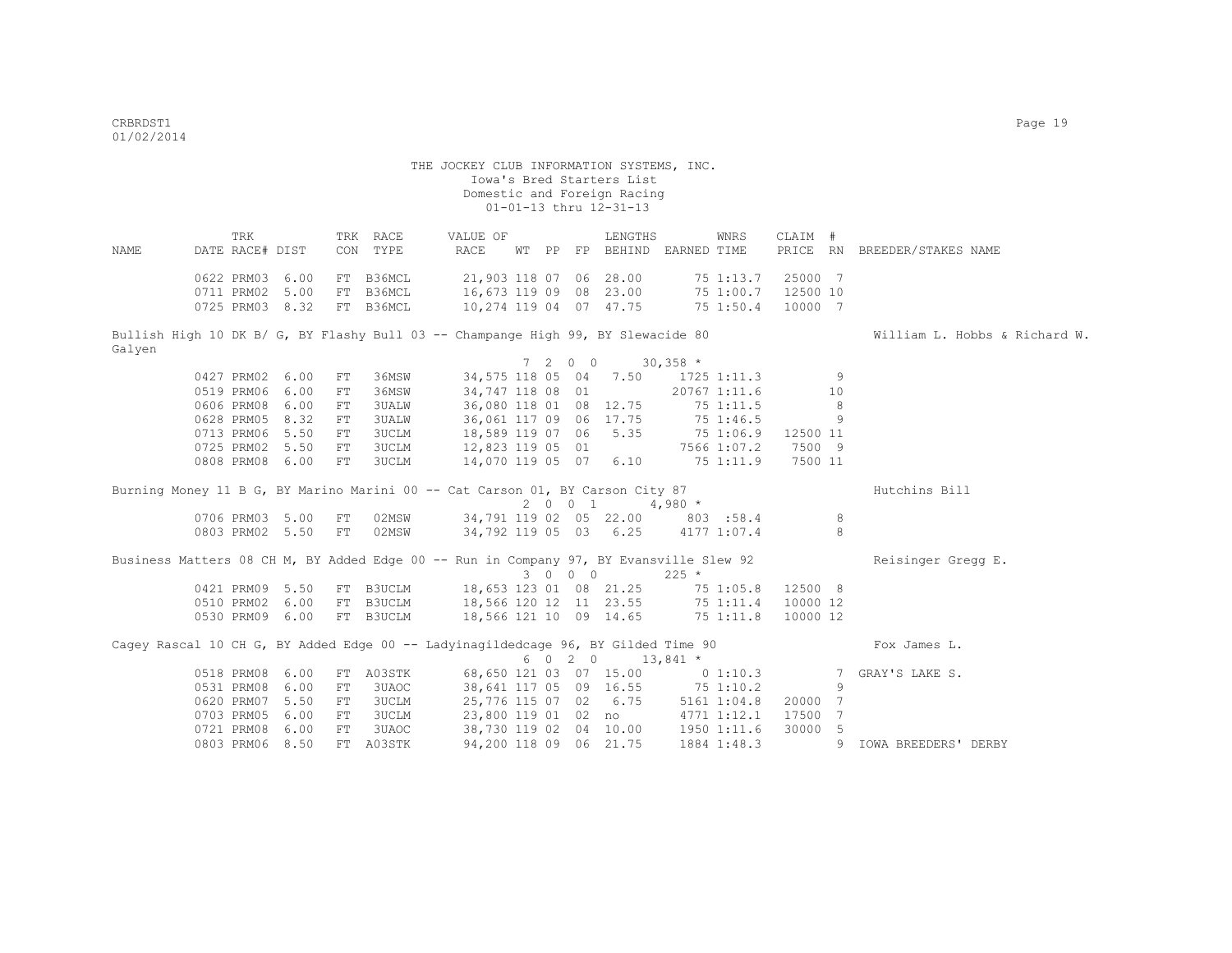|             | TRK             |      |          | TRK RACE                                                                           | VALUE OF         |    |    |                                         | LENGTHS                |             | WNRS            | CLAIM #  |                 |                               |
|-------------|-----------------|------|----------|------------------------------------------------------------------------------------|------------------|----|----|-----------------------------------------|------------------------|-------------|-----------------|----------|-----------------|-------------------------------|
| NAME        | DATE RACE# DIST |      | CON      | TYPE                                                                               | RACE             | WТ | PP |                                         | FP BEHIND EARNED TIME  |             |                 | PRICE RN |                 | BREEDER/STAKES NAME           |
|             |                 |      |          |                                                                                    |                  |    |    |                                         |                        |             |                 |          |                 |                               |
|             |                 |      |          |                                                                                    |                  |    |    |                                         |                        |             |                 |          |                 |                               |
|             |                 |      |          | Cainam 07 B G, BY Is It True 86 -- Lady Sundari 99, BY Late Act 79                 |                  |    |    |                                         |                        |             |                 |          |                 | Leech Linda M.                |
|             |                 |      |          |                                                                                    |                  |    |    | $10 \t2 \t1 \t3$                        |                        | $104,038$ * |                 |          |                 |                               |
|             | 0421 PRM03 6.00 |      | FT       | 3UALW                                                                              | 50,326 118 03 03 |    |    |                                         | 4.25                   |             | 6072 1:10.4     |          | 6               |                               |
|             | 0511 PRM08      | 6.00 | FT       | A4USTK                                                                             | 70,000 120 04 03 |    |    |                                         | 0.60                   |             | 7000 1:10.6     |          | 7               | JOHN WAYNE S.                 |
|             | 0524 PRM01 8.32 |      | FT       | 3UAOC                                                                              | 37,000 120 02 05 |    |    |                                         | 6.75                   |             | $1110$ $1:42.3$ |          | 5               |                               |
|             | 0608 PRM08 8.50 |      | GD       | A3USTK                                                                             | 75,000 121 01 06 |    |    |                                         | 11.10                  |             | 1500 1:45.0     |          | 7               | CYCLONES H.                   |
|             | 0630 PRM08 8.00 |      | FT       | 3UAOC                                                                              | 38,702 120 02 01 |    |    |                                         |                        |             | 23341 1:40.0    |          | 6               |                               |
|             | 0712 PRM03      | 6.00 | FT       | 3UALW                                                                              | 50,326 121 02 06 |    |    |                                         | 9.10                   |             | 75 1:11.0       |          | 6               |                               |
|             | 0803 PRM09 8.50 |      | FT       | A4USTK                                                                             | 95,200 118 01 01 |    |    |                                         |                        |             | 57120 1:48.3    |          | 8               | RALPH HAYES S.                |
|             | 0922 ALB11 9.00 |      | FT       | 3USTK                                                                              | 35,000 122 06 04 |    |    |                                         | 6.00                   |             | 1750 1:50.2     |          | 7               | NEW MEXICO STATE FAIR H.      |
|             | 1018 ALB08 7.00 |      | FT       | 3UALW                                                                              | 15,400 120 06 02 |    |    |                                         | 4.25                   |             | 3080 1:22.7     |          | $7\phantom{.0}$ |                               |
|             | 1217 SUN10 8.00 |      | FT       | 3UAOC                                                                              | 30,050 122 06 03 |    |    |                                         | 7.75                   |             | 2990 1:35.6     |          | 8               |                               |
|             |                 |      |          | Call for the Wild 07 DK B/ G, BY Wild Gold 90 -- Lady Cordelia 98, BY Deerhound 88 |                  |    |    |                                         |                        |             |                 |          |                 |                               |
| Joyce Tighe |                 |      |          |                                                                                    |                  |    |    |                                         |                        |             |                 |          |                 | Madison County Thoroughbred & |
|             |                 |      |          |                                                                                    |                  |    |    | $7 \t2 \t1 \t2$                         |                        | $8,888*$    |                 |          |                 |                               |
|             | 0527 ARP07 4.50 |      | FT       | 3UCLM                                                                              | 5,800 124 06 02  |    |    |                                         | 1.00                   |             | 1160 : 53.0     | 3200 9   |                 |                               |
|             | 0621 ARP07      | 6.00 | FT       | 3UCLM                                                                              |                  |    |    |                                         | 6,600 124 11 07 10.25  |             | 66 1:12.1       | 5000 11  |                 |                               |
|             | 0714 ARP02 6.00 |      |          | 3UCLM                                                                              | 6,600 124 01 03  |    |    |                                         | 2.00                   |             | 660 1:11.2      | 5000 8   |                 |                               |
|             | 0726 ARP07 5.00 |      | FT<br>FT | 3UCLM                                                                              | 6,300 124 05 03  |    |    |                                         | 1.75                   |             | 630 :58.0       | 3200     | $\overline{7}$  |                               |
|             |                 |      |          |                                                                                    |                  |    |    |                                         |                        |             |                 |          |                 |                               |
|             | 0810 ARP03 5.50 |      | FT       | 3UCLM                                                                              | 7,300 124 01 01  |    |    |                                         |                        |             | 4380 1:04.2     | 3200     | -7              |                               |
|             | 0901 ELK09 6.00 |      | FT       | 3UCLM                                                                              | 3,000 124 03 01  |    |    |                                         |                        |             | 1800 1:13.4     | 2500     | -5              |                               |
|             | 0915 WYO08 5.00 |      | SY       | <b>3UALW</b>                                                                       |                  |    |    |                                         | 3,200 126 02 04 12.75  |             | 192 1:00.2      |          | 6               |                               |
|             |                 |      |          | Call In 07 DK B/ G, BY Rage 93 -- Peruse 86, BY Irish Tower 77                     |                  |    |    |                                         |                        |             |                 |          |                 | Wedig Coleen                  |
|             |                 |      |          |                                                                                    |                  |    |    | 3 0 1 1                                 |                        | $890 *$     |                 |          |                 |                               |
|             | 0623 CPW05 5.50 |      | ΗY       | <b>3UALW</b>                                                                       | 2,000 124 07 02  |    |    |                                         | 1.25                   |             | 5001:13.1       |          | 7               |                               |
|             | 0629 CPW05 5.50 |      | FT       | 3UCLM                                                                              | 2,000 124 03 03  |    |    |                                         | 2.00                   |             | 240 1:10.3      | 5000     | 7               |                               |
|             | 0719 FAR08 6.00 |      | HY       | 3UALW                                                                              | 3,000 124 02 04  |    |    |                                         | 8.25                   |             | $150$ $1:15.3$  |          | 7               |                               |
|             |                 |      |          |                                                                                    |                  |    |    |                                         |                        |             |                 |          |                 |                               |
|             |                 |      |          | Camy Award 11 DK B/ F, BY Pure Prize 98 -- Camela Carson 02, BY Lord Carson 92     |                  |    |    |                                         |                        |             |                 |          |                 | RPM Thoroughbreds             |
|             |                 |      |          |                                                                                    |                  | 2  |    | $\begin{matrix} 0 & 0 & 0 \end{matrix}$ |                        | $869*$      |                 |          |                 |                               |
|             | 0719 PRM02 5.00 |      |          | FT F02MSW                                                                          |                  |    |    |                                         | 34,770 119 07 07 12.85 |             | 75 1:01.1       |          | 9               |                               |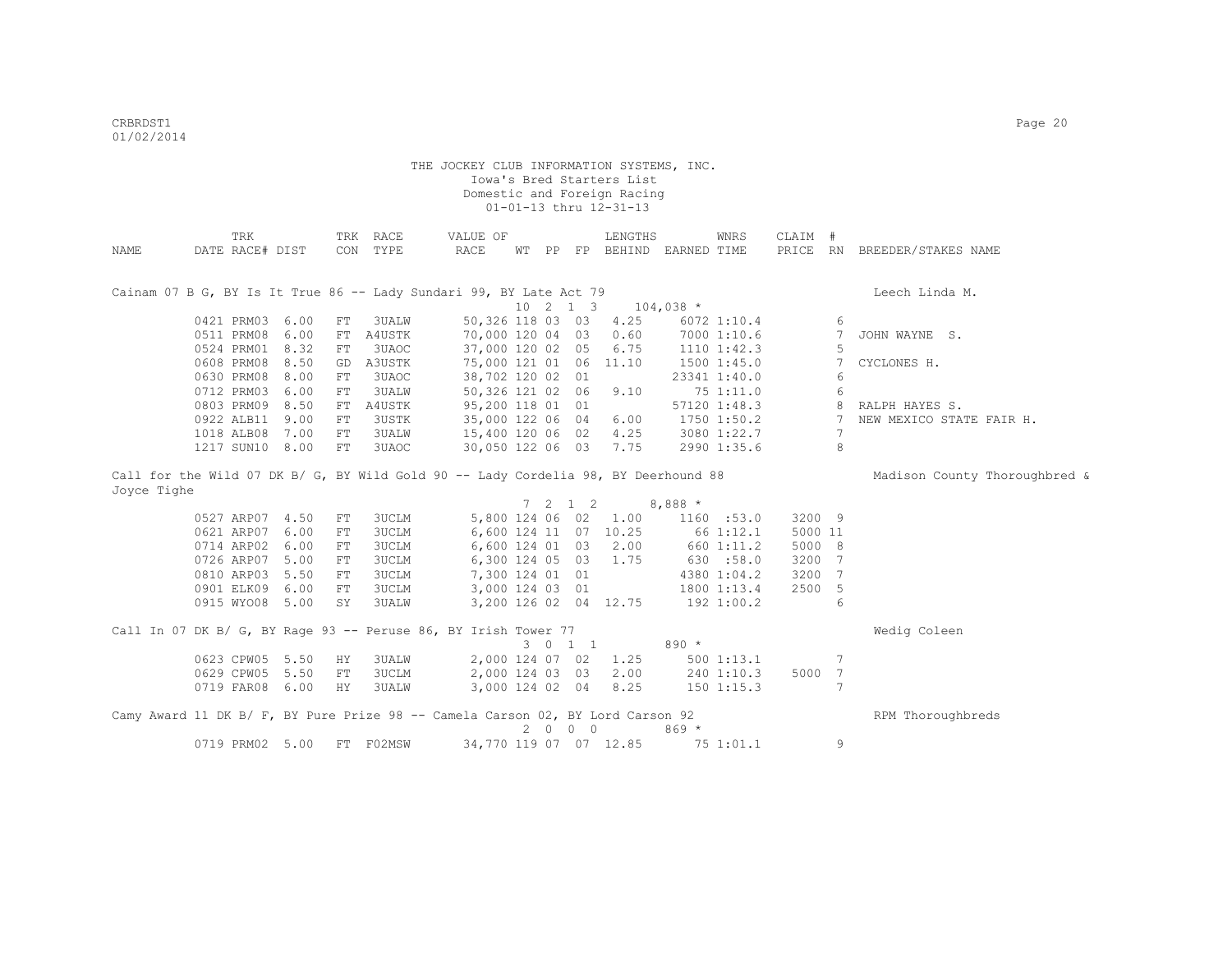|             | TRK                                                                                       |      |    | TRK RACE     | VALUE OF                                      |    |         | LENGTHS                                  |           | WNRS       | CLAIM #  |     |                                                                                                                    |
|-------------|-------------------------------------------------------------------------------------------|------|----|--------------|-----------------------------------------------|----|---------|------------------------------------------|-----------|------------|----------|-----|--------------------------------------------------------------------------------------------------------------------|
| <b>NAME</b> | DATE RACE# DIST                                                                           |      |    | CON TYPE     | RACE                                          | WТ |         | PP FP BEHIND EARNED TIME                 |           |            |          |     | PRICE RN BREEDER/STAKES NAME                                                                                       |
|             | 0803 PRM01 5.50                                                                           |      |    | FT F02MSW    | 34,705 119 12 05 5.30 794 1:09.1              |    |         |                                          |           |            |          | 12  |                                                                                                                    |
|             | Camy Cat 09 DK B/ M, BY Classic Cat 95 -- Quick Invader 02, BY Wild Invader 91            |      |    |              |                                               |    |         |                                          |           |            |          |     | McClintock Loretta F.                                                                                              |
|             |                                                                                           |      |    |              |                                               |    | 4 0 0 0 |                                          | $340 *$   |            |          |     |                                                                                                                    |
|             | 0119 TUP09 5.50                                                                           |      |    | FT B4UCLM    |                                               |    |         | 5,500 118 03 07 3.55                     |           | 55 1:06.7  | 3500 10  |     |                                                                                                                    |
|             | 0222 TUP05                                                                                | 5.50 |    | FT B4UCLM    | 5,500 118 07 07 7.85 55 1:04.6                |    |         |                                          |           |            | 3500 8   |     |                                                                                                                    |
|             | 0604 SRP05 4.50                                                                           |      |    | FT B3UCLM    | 6,400 123 01 05 6.85 128 :51.6                |    |         |                                          |           |            | 5000 8   |     |                                                                                                                    |
|             | 0623 SRP06 4.50                                                                           |      |    |              | FT B3UCLM 10,955 123 08 FF DNF                |    |         |                                          |           | 102 : 51.9 | 10000 10 |     |                                                                                                                    |
|             | Canadian Ridge 07 DK B/ G, BY Cactus Ridge 01 -- A Taping Canadian 00, BY Pleasant Tap 87 |      |    |              |                                               |    |         |                                          |           |            |          |     | Woods Clyde                                                                                                        |
|             |                                                                                           |      |    |              |                                               |    |         | 2 0 0 1                                  | $2,132$ * |            |          |     |                                                                                                                    |
|             | 0526 PRM09                                                                                | 5.50 | GD | <b>3UCLM</b> | 14,090 120 04 05 2.85 319 1:04.8 7500 10      |    |         |                                          |           |            |          |     |                                                                                                                    |
|             | 0613 PRM06                                                                                | 6.00 | FT | 3UCLM        | 15,381 120 05 03 3.25 1813 1:11.8 7500 10     |    |         |                                          |           |            |          |     |                                                                                                                    |
|             |                                                                                           |      |    |              |                                               |    | 4 0 0 0 |                                          | $300 *$   |            |          |     | Candlelite N Roses 10 GR/RO F, BY Bravo Bull 97 -- Millennium Rose 00, BY Cryptoclearance 84 Towa State University |
|             | 0615 PRM05                                                                                | 6.00 |    | FT B36MSW    | 34,770 118 02 08 29.95 75 1:10.8              |    |         |                                          |           |            |          |     |                                                                                                                    |
|             | 0703 PRM06                                                                                | 6.00 |    | FT B36MCL    | 16, 241 119 06 11 19.75 75 1:14.5             |    |         |                                          |           |            | 12500 12 |     |                                                                                                                    |
|             | 0725 PRM09 5.50                                                                           |      |    | FT B36MCL    |                                               |    |         | 11,009 119 04 09 17.55 75 1:08.3         |           |            | 7500 10  |     |                                                                                                                    |
|             | 0810 PRM02 8.32                                                                           |      |    | FT B36MCL    |                                               |    |         | 18,632 119 07 08 22.35 75 1:47.8 15000 9 |           |            |          |     |                                                                                                                    |
|             | Can It Baby 07 B G, BY Canaveral 91 -- Mickis Dancer 95, BY Marquetry 87                  |      |    |              |                                               |    |         |                                          |           |            |          |     | McClintock Loretta F.                                                                                              |
|             |                                                                                           |      |    |              |                                               |    | 1000    |                                          | $58 *$    |            |          |     |                                                                                                                    |
|             | 0914 ASD08 5.50 FT                                                                        |      |    |              | 3UWCL 6,730 124 02 11 23.00 58 1:08.6 2500 11 |    |         |                                          |           |            |          |     |                                                                                                                    |
|             | Cape Town Dancer 09 DK B/ G, BY Cape Town 95 -- Sandpit Dancer 97, BY Miracle Heights 89  |      |    |              |                                               |    |         |                                          |           |            |          |     | Shafer Jerry W.                                                                                                    |
|             |                                                                                           |      |    |              |                                               |    | 6 1 0 0 | $10,398$ *                               |           |            |          |     |                                                                                                                    |
|             | 0428 PRM04                                                                                | 5.50 | FT | 36WMC        | 16,739 123 02 01                              |    |         | $10023$ 1:05.5                           |           |            |          | 7   |                                                                                                                    |
|             | 0519 PRM08                                                                                | 6.00 | FT | <b>3UALW</b> |                                               |    |         | 36,061 123 06 06 24.50                   |           | 75 1:10.9  |          | - 9 |                                                                                                                    |
|             | 0608 PRM06                                                                                | 8.32 | GD | 3UCLM        |                                               |    |         | 18,609 123 07 07 14.00 75 1:45.3         |           |            | 12500 10 |     |                                                                                                                    |
|             | 0629 PRM09                                                                                | 6.00 | FT | 3UCLM        |                                               |    |         | 18,559 123 10 10 19.80 75 1:12.2         |           |            | 12500 12 |     |                                                                                                                    |
|             | 0713 PRM06                                                                                | 5.50 | FT | 3UCLM        |                                               |    |         | 18,589 124 01 10 14.60 75 1:06.9         |           |            | 12500 11 |     |                                                                                                                    |
|             | 0725 PRM04 8.32                                                                           |      | FT | 3UCLM        | 19,969 121 01 07 25.00                        |    |         |                                          |           | 75 1:49.6  | 12500 7  |     |                                                                                                                    |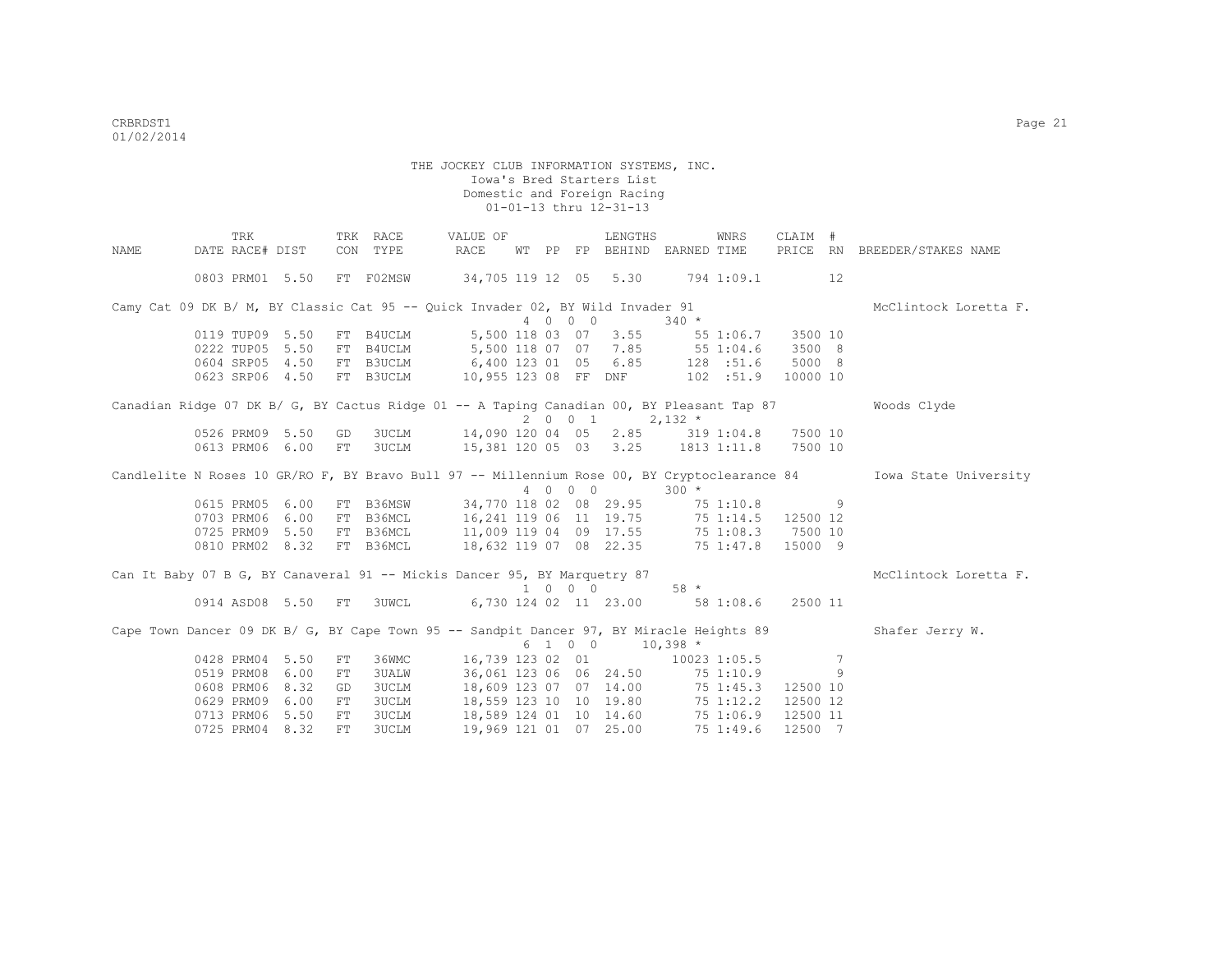|       | TRK             |                 |    | TRK RACE     | VALUE OF                                                                                   |     |                 | LENGTHS                     |            | <b>WNRS</b>   | CLAIM #  |    |                                 |
|-------|-----------------|-----------------|----|--------------|--------------------------------------------------------------------------------------------|-----|-----------------|-----------------------------|------------|---------------|----------|----|---------------------------------|
| NAME  | DATE RACE# DIST |                 |    | CON TYPE     | RACE                                                                                       |     |                 | WT PP FP BEHIND EARNED TIME |            |               | PRICE RN |    | BREEDER/STAKES NAME             |
|       |                 |                 |    |              |                                                                                            |     |                 |                             |            |               |          |    |                                 |
|       |                 |                 |    |              |                                                                                            |     |                 |                             |            |               |          |    |                                 |
|       |                 |                 |    |              | Captain Cool 09 CH G, BY Eddington 01 -- Roses for Sonja 00, BY Known Fact 77              |     |                 |                             |            |               |          |    | Hunt Stables                    |
|       |                 |                 |    |              |                                                                                            |     | 7010            |                             | $4,118$ *  |               |          |    |                                 |
|       | 0616 PRM05      | 5.50            | FT | 3UCLM        | 18,632 123 08 08 11.75                                                                     |     |                 |                             |            | 75 1:04.7     | 12500 9  |    |                                 |
|       | 0707 PRM09      | 8.50            | FT | 3UCLM        | 18,567 124 12 02                                                                           |     |                 | 1.25                        |            | 3633 1:50.6   | 12500 12 |    |                                 |
|       | 0724 PRM02      | 8.32            | FT | 3UCLM        | 19,998 124 06 10                                                                           |     |                 | 54.30                       |            | 75 1:48.9     | 15000 10 |    |                                 |
|       | 0804 PRM02      | 8.32            | FT | 3UCLM        | 19,902 121 02 10                                                                           |     |                 | 36.60                       |            | 75 1:48.8     | 12500 10 |    |                                 |
|       | 1109 RP 06      | 8.32            | FT | 3UCLM        | 15,925 123 05 07                                                                           |     |                 | 9.20                        |            | $90 \t1:44.4$ | 15000 8  |    |                                 |
|       |                 | 1129 RP 09 6.00 | FT | 3UCLM        | 10,000 123 05 10                                                                           |     |                 | 8.60                        |            | 85 1:12.7     | 7500 14  |    |                                 |
|       |                 | 1217 RP 04 8.00 | FT | 3UCLM        | 13,000 122 02 06 18.25                                                                     |     |                 |                             |            | 85 1:40.7     | 15000 8  |    |                                 |
|       |                 |                 |    |              | Captain Theo 07 CH G, BY King of Scat 96 -- Captain Messier 93, BY Hail the Ruckus 83      |     |                 |                             |            |               |          |    | Bloomin Thoroughbreds           |
|       |                 |                 |    |              |                                                                                            | 8 0 | $2 \quad 2$     |                             | $7,265*$   |               |          |    |                                 |
|       | 0223 FON07      | 4.00            | FT | 3UCLM        | 9,100 115 05 03                                                                            |     |                 | 4.75                        |            | 1092 : 46.6   | 7500 6   |    |                                 |
|       | 0322 FON07      | 4.00            | FT | 3UCLM        | 7,100 115 04 03                                                                            |     |                 | 1.00                        |            | 852 :46.6     | 5000 8   |    |                                 |
|       | 0414 FON03      | 4.00            | GD | 3UCLM        | 7,100 120 06 02                                                                            |     |                 | 1.25                        |            | 1420 :47.0    | 5000 7   |    |                                 |
|       | 0517 PRM05      | 4.50            | FT | <b>3UWCL</b> | 13,000 120 02 06                                                                           |     |                 | 7.50                        |            | 75 :51.9      | 7500 7   |    |                                 |
|       | 0526 PRM09      | 5.50            | GD | 3UCLM        | 14,090 120 02 02                                                                           |     |                 | nk                          |            | 2763 1:04.8   | 7500 10  |    |                                 |
|       | 0627 PRM07      | 5.50            | FT | 3UCLM        | 13,500 120 07 06                                                                           |     |                 | 7.50                        |            | 75 1:05.4     | 5000 11  |    |                                 |
|       | 0711 PRM04      | 5.50            | FT | 3UCLM        | 14,136 121 03 06 12.85                                                                     |     |                 |                             |            | 75 1:05.8     | 7500 8   |    |                                 |
|       | 0809 PRM09      | 2.00            | FT | 3USTK        | 32,559 124 03 05                                                                           |     |                 | 3.05                        |            | 913 : 21.1    |          | 10 | HEAVY S.                        |
|       |                 |                 |    |              | Cash At Night 08 CH G, BY Forest Grove 01 -- Only At Night 99, BY Olympio 88               |     |                 |                             |            |               |          |    | High Point Bloodstock & Suzanne |
| Evans |                 |                 |    |              |                                                                                            |     |                 |                             |            |               |          |    |                                 |
|       |                 |                 |    |              |                                                                                            |     | 6 1 1 0         |                             | $15,326$ * |               |          |    |                                 |
|       | 0419 PRM05      | 5.00            | FT | <b>3UWCL</b> | 17,141 120 04 01                                                                           |     |                 |                             |            | 10244 :59.1   | 7500 8   |    |                                 |
|       | 0510 PRM06      | 6.00            | FT | 3UCLM        | 14,688 123 04 02                                                                           |     |                 | 1.25                        |            | 3828 1:10.7   | 5000 9   |    |                                 |
|       | 0525 PRM06      | 6.00            | МY | <b>3UWCL</b> | 15,381 120 07 05                                                                           |     |                 | 10.25                       |            | 349 1:10.1    | 7500 10  |    |                                 |
|       | 0613 PRM06      | 6.00            | FT | 3UCLM        | 15,381 120 04 04                                                                           |     |                 | 4.25                        |            | 755 1:11.8    | 7500 10  |    |                                 |
|       | 0622 PRM06      | 5.50            | FT | <b>3UCLM</b> | 13,500 115 04 08                                                                           |     |                 | 19.05                       |            | 75 1:05.1     | 5000 8   |    |                                 |
|       | 0705 PRM03      | 6.00            | FT | 3UCLM        | 15,427 121 08 06                                                                           |     |                 | 3.30                        |            | 75 1:12.9     | 7500 8   |    |                                 |
|       |                 |                 |    |              | Cash in a Shoebox 11 DK B/ F, BY Too Much Ice 97 -- Miss True Blue 03, BY Yes It's True 96 |     |                 |                             |            |               |          |    | Nielsen Charles David           |
|       |                 |                 |    |              |                                                                                            |     | $2 \t1 \t0 \t0$ |                             | $20,726$ * |               |          |    |                                 |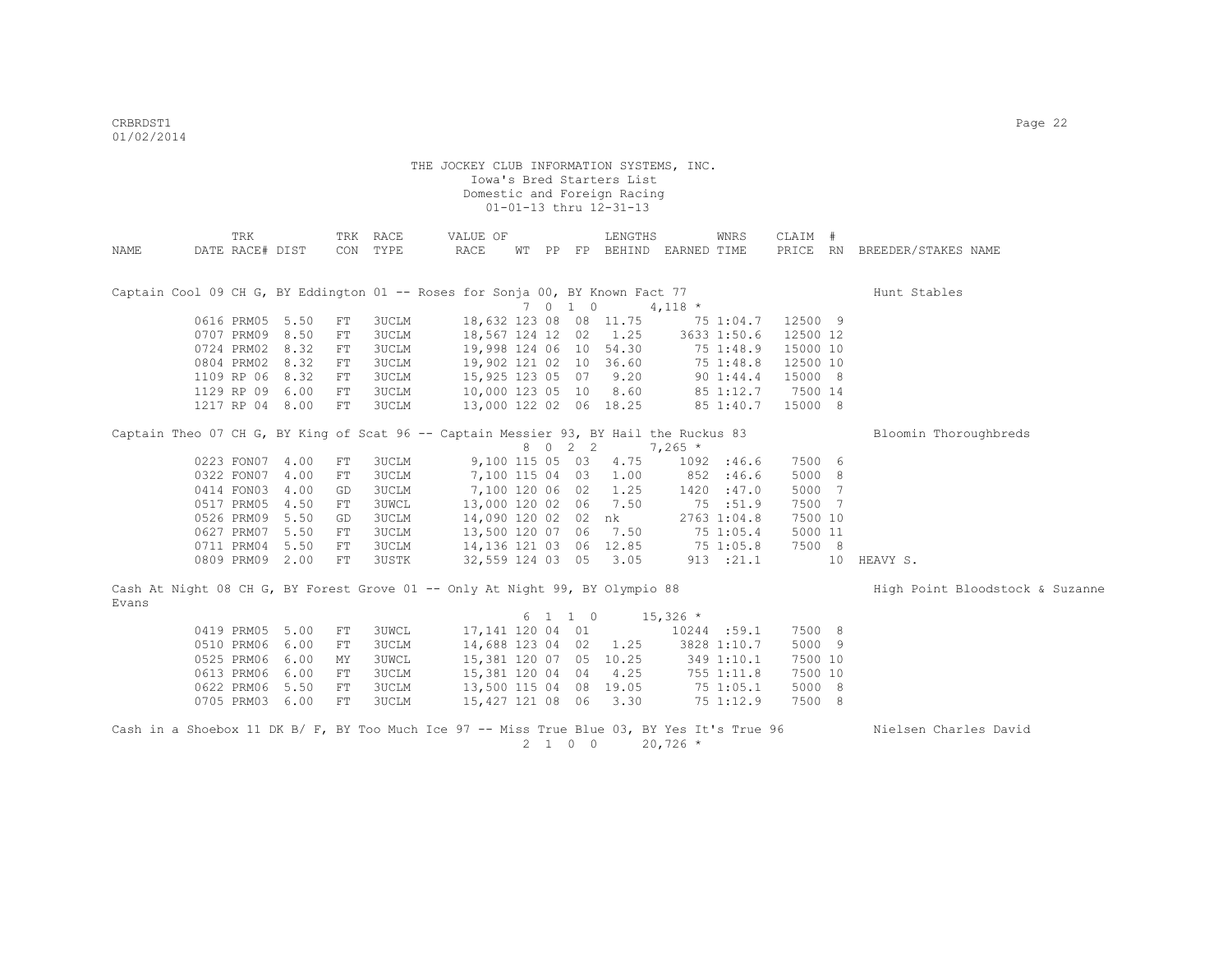THE JOCKEY CLUB INFORMATION SYSTEMS, INC. Iowa's Bred Starters List Domestic and Foreign Racing  $01-01-13$  thru  $12-31-13$ TRK TRK RACE VALUE OF LENGTHS WNRS CLAIM # NAME DATE RACE# DIST CON TYPE RACE WT PP FP BEHIND EARNED TIME PRICE RN BREEDER/STAKES NAME 0719 PRM02 5.00 FT F02MSW 34,770 119 09 06 11.35 75 1:01.1 9 0803 PRM01 5.50 FT FO2MSW 34,705 119 05 01 20651 1:09.1 12 Cash Paycheck 06 CH M, BY Dazzling Falls 92 -- Paycheck Red 90, BY Hard Work 67 Johnson Dennis S.  $2000$ <br>
2 0 0 0 327 \*<br>
2 0 0 0 327 \*<br>
2 0 0 0 327 \* 5,500 123 03 04 3.25 272 1:11.5 3000 6 0211 TUP08 6.50 FT B4UCLM 5,500 123 01 09 15.60 55 1:17.0 3000 9 Cat Five' O 10 DK B/ F, BY Pleasantly Perfect 98 -- Triple o' Five 05, BY Elusive Quality 93 Lane Thoroughbreds LLC  $7 \t0 \t1 \t1 \t24,466$  \* 0427 PRM08 6.00 FT F03STK 60,000 117 03 05 6.35 1800 1:10.3 6 GOLDFINCH S. 0518 PRM07 6.00 FT F03STK 68,366 121 06 02 3.25 13673 1:11.0 6 BOB BRYANT S. 0607 PRM08 8.50 FT B3USTK 75,000 115 01 08 21.25 0 1:45.1 10 HAWKEYES H. 0803 PRM05 8.32 FT F03STK 88,841 118 08 04 7.25 4442 1:46.8 9 IOWA BREEDERS' OAKS 0821 RP 08 8.00 FT F03ALW 40,000 118 07 03 11.00 4381 1:37.6 7 0902 RP 05 7.50 T FM B3UAOC 31,350 117 05 07 6.75 85 1:29.3 8 1010 RP 07 6.00 FT B3UAOC 33,000 120 08 08 6.10 85 1:10.1 8 Cat's Review 08 CH M, BY Cat Thief 96 -- Irish Review 91, BY Sir Harry Lewis 84 Dennis E Schrader & Paul Tonderum 10 2 1 1 45,494 \* 0419 PRM08 5.50 FT B3UALW 50,284 118 05 04 4.00 2521 1:04.8 8 0510 PRM08 6.00 FT B4USTK 70,000 120 05 06 6.75 1400 1:10.6 6 MAMIE EISENHOWER S.<br>0526 PRM04 6.00 GD B3UCLM 20,935 120 05 01 14290 1:10.3 12500 6 0526 PRM04 6.00 GD B3UCLM 20,935 120 05 01 14290 1:10.3 12500 6 0608 PRM05 5.50 MY B3UCLM 26,649 123 04 01 18204 1:04.1 20000 6 0712 PRM08 6.00 FT B3UALW 50,251 119 03 03 2.00 6072 1:12.7 5 0802 PRM07 6.00 FT B3UWCL 19,613 121 05 05 11.05 538 1:12.6 10000 6<br>0826 NP 02 6.50 FT B3UCLM 14,652 114 01 05 18.75 282 1:20.2 17500 5 0826 NP 02 6.50 FT B3UCLM 14,652 114 01 05 18.75 282 1:20.2 17500 5<br>0907 NP 04 6.00 FT B3UCLM 15,068 120 01 06 18.00 115 1:12.6 17500 6 11,002 111 01 06 10:00<br>15,068 120 01 06 18.00<br>9,723 117 02 02 7.00 0918 NP 02 6.50 FT B3UCLM 9,723 117 02 02 7.00 1884 1:20.0 8000 6 1002 NP 01 6.00 MY B3UCLM 10,573 117 03 05 9.75 188 1:13.2 8000 5

Caylor J 08 DK B/ G, BY Kafwain 00 -- Kiley M 04, BY Street Cry (IRE) 98 DeBruycker Lloyd 7 0 1 0 6,268 \*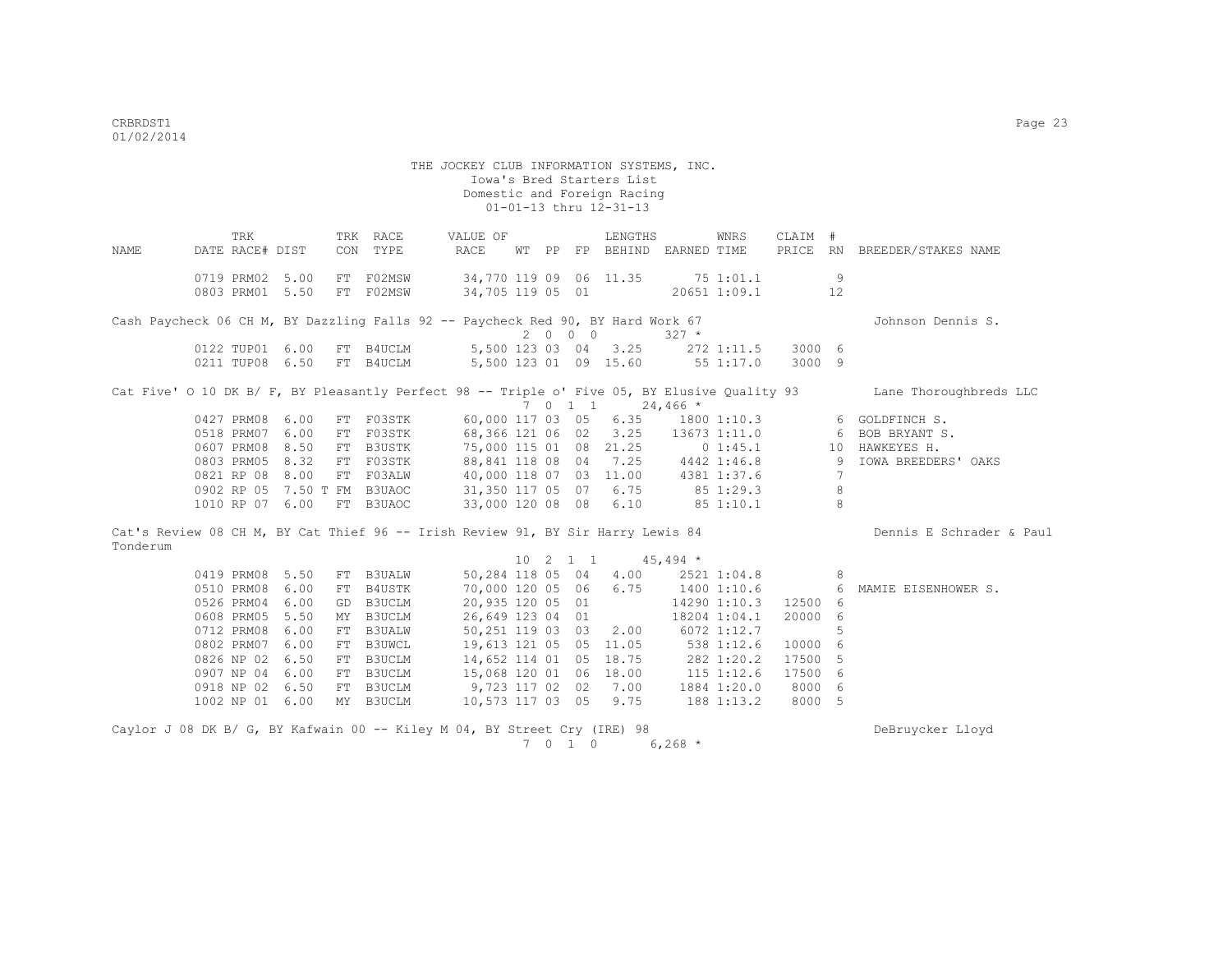|        | TRK             |                 |            | TRK RACE     | VALUE OF                                                                                 |  |         | LENGTHS                     |             | WNRS        | CLAIM #  |                 |                               |
|--------|-----------------|-----------------|------------|--------------|------------------------------------------------------------------------------------------|--|---------|-----------------------------|-------------|-------------|----------|-----------------|-------------------------------|
| NAME   | DATE RACE# DIST |                 | CON        | TYPE         | RACE                                                                                     |  |         | WT PP FP BEHIND EARNED TIME |             |             |          |                 | PRICE RN BREEDER/STAKES NAME  |
|        |                 |                 |            |              |                                                                                          |  |         |                             |             |             |          |                 |                               |
|        | 0502 PRM08 5.50 |                 | SY         | 3UALW        | 36, 148 120 02 04 16.50                                                                  |  |         |                             |             | 1820 1:04.5 |          | 5               |                               |
|        | 0519 PRM08      | 6.00            | FT         | <b>3UALW</b> | 36,061 120 03 07 25.25                                                                   |  |         |                             |             | 751:10.9    |          | 9               |                               |
|        | 0609 PRM06      | 6.00            | MΥ         | <b>3UCLM</b> | 14, 135 120 04 04 10.25                                                                  |  |         |                             |             | 701 1:10.9  | 7500 8   |                 |                               |
|        | 0628 PRM01      | 8.32            | FT         | <b>3UCLM</b> | 14,135 120 08 04 1.75                                                                    |  |         |                             |             | 701 1:46.8  | 7500 8   |                 |                               |
|        | 0705 PRM07      | 6.00            | FT         | <b>3UCLM</b> | 14,429 124 08 09 12.25                                                                   |  |         |                             | 751:12.7    |             | 5000 9   |                 |                               |
|        | 0726 PRM02 8.32 |                 | FT         | <b>3UCLM</b> | 14,157 121 05 02 4.75                                                                    |  |         |                             |             | 2821 1:48.5 | 7500 7   |                 |                               |
|        |                 | 0809 PRM07 8.50 | FT         | 3UCLM        | 14,153 121 08 08 28.25                                                                   |  |         |                             |             | 75 1:47.2   | 7500 9   |                 |                               |
|        |                 |                 |            |              | Champagne Lunch 11 B F, BY Bright Launch 93 -- Champange High 99, BY Slewacide 80        |  |         |                             |             |             |          |                 | William L. Hobbs & Richard W. |
| Galyen |                 |                 |            |              |                                                                                          |  |         |                             |             |             |          |                 |                               |
|        |                 |                 |            |              |                                                                                          |  | 4 0 2 2 |                             | $22,276$ *  |             |          |                 |                               |
|        | 0606 PRM01 4.50 |                 | FT         | F02MSW       | 34,791 119 05 02                                                                         |  |         | 3.75                        |             | 6961 :53.5  |          | 8               |                               |
|        | 0616 PRM03 4.50 |                 | FT         | F02MSW       | 34,813 119 01 03                                                                         |  |         | 5.50                        |             | 4189 :52.4  |          | $7\phantom{.0}$ |                               |
|        |                 | 0705 PRM01 5.00 |            | FT F02MSW    | 34,791 119 04 02                                                                         |  |         | 6.00                        |             | 6961 :59.5  |          | 8               |                               |
|        |                 | 0719 PRM02 5.00 |            | FT F02MSW    | 34,770 119 02 03                                                                         |  |         | 6.25                        |             | 4165 1:01.1 |          | $\overline{9}$  |                               |
|        |                 |                 |            |              | Charlie John 09 DK B/ G, BY Storm Catcher 99 -- Nippers 01, BY West Acre 95              |  |         |                             |             |             |          |                 | Bain Larry                    |
|        |                 |                 |            |              |                                                                                          |  | 5041    | $15,267$ *                  |             |             |          |                 |                               |
|        | 0523 PRM03 5.00 |                 | ${\rm FT}$ | 36MCL        | 16,761 118 03 02                                                                         |  |         | 9.50                        |             | 3361 :59.3  | 12500 6  |                 |                               |
|        | 0613 PRM02 5.00 |                 | ${\rm FT}$ | 36MCL        | 16,696 123 03 02                                                                         |  |         | 2.75                        |             | 3302 1:00.1 | 12500 9  |                 |                               |
|        | 0627 PRM02 5.00 |                 | FT         | 36MCL        | 16,696 118 02 03                                                                         |  |         | 3.00                        | 1981 1:00.6 |             | 12500 9  |                 |                               |
|        | 0707 PRM02 5.00 |                 | FT         | 36MCL        | 16,717 124 08 02                                                                         |  |         | 5.00                        |             | 3321 1:00.1 | 12500 8  |                 |                               |
|        | 0724 PRM07 5.00 |                 | FT         | 36MCL        | 16,696 121 06 02                                                                         |  |         | 4.75                        |             | 3302 1:00.4 | 10000 9  |                 |                               |
|        |                 |                 |            |              | Charlie's Rules 11 DK B/ F, BY Paster's Caper 91 -- Temblor 02, BY Richter Scale 94      |  |         |                             |             |             |          |                 | Nielsen Charles D.            |
|        |                 |                 |            |              |                                                                                          |  | 1 0 0 0 |                             | $75 *$      |             |          |                 |                               |
|        |                 | 0720 PRM03 5.00 |            | FT F02MSW    | 34,746 119 02 10 45.20                                                                   |  |         |                             | 751:01.8    |             |          | 10              |                               |
|        |                 |                 |            |              |                                                                                          |  |         |                             |             |             |          |                 |                               |
|        |                 |                 |            |              | Chasing Lucifer 08 DK B/ G, BY Devil His Due 89 -- Prairie Connection 00, BY A. P Jet 89 |  |         |                             |             |             |          |                 | Donlin Larry Dean Jr.         |
|        |                 |                 |            |              |                                                                                          |  | 7010    | $3,747$ *                   |             |             |          |                 |                               |
|        | 0420 PRM04 6.00 |                 | FT         | 3UCLM        | 14,500 115 01 07 14.55                                                                   |  |         |                             |             | 75 1:11.2   | 25000 11 |                 |                               |
|        | 0504 PRM08      | 8.32            | SY         | 3UALW        | 36,104 115 02 07 19.85                                                                   |  |         |                             |             | 75 1:44.3   |          | 7               |                               |
|        | 0519 PRM02      | 5.50            | ${\rm FT}$ | <b>3UCLM</b> | 23,817 115 01 08 12.50                                                                   |  |         |                             |             | 75 1:05.3   | 20000 8  |                 |                               |
|        | 0616 PRM05      | 5.50            | FT         | <b>3UCLM</b> | 18,632 123 06 06                                                                         |  |         | 9.00                        |             | 75 1:04.7   | 12500 9  |                 |                               |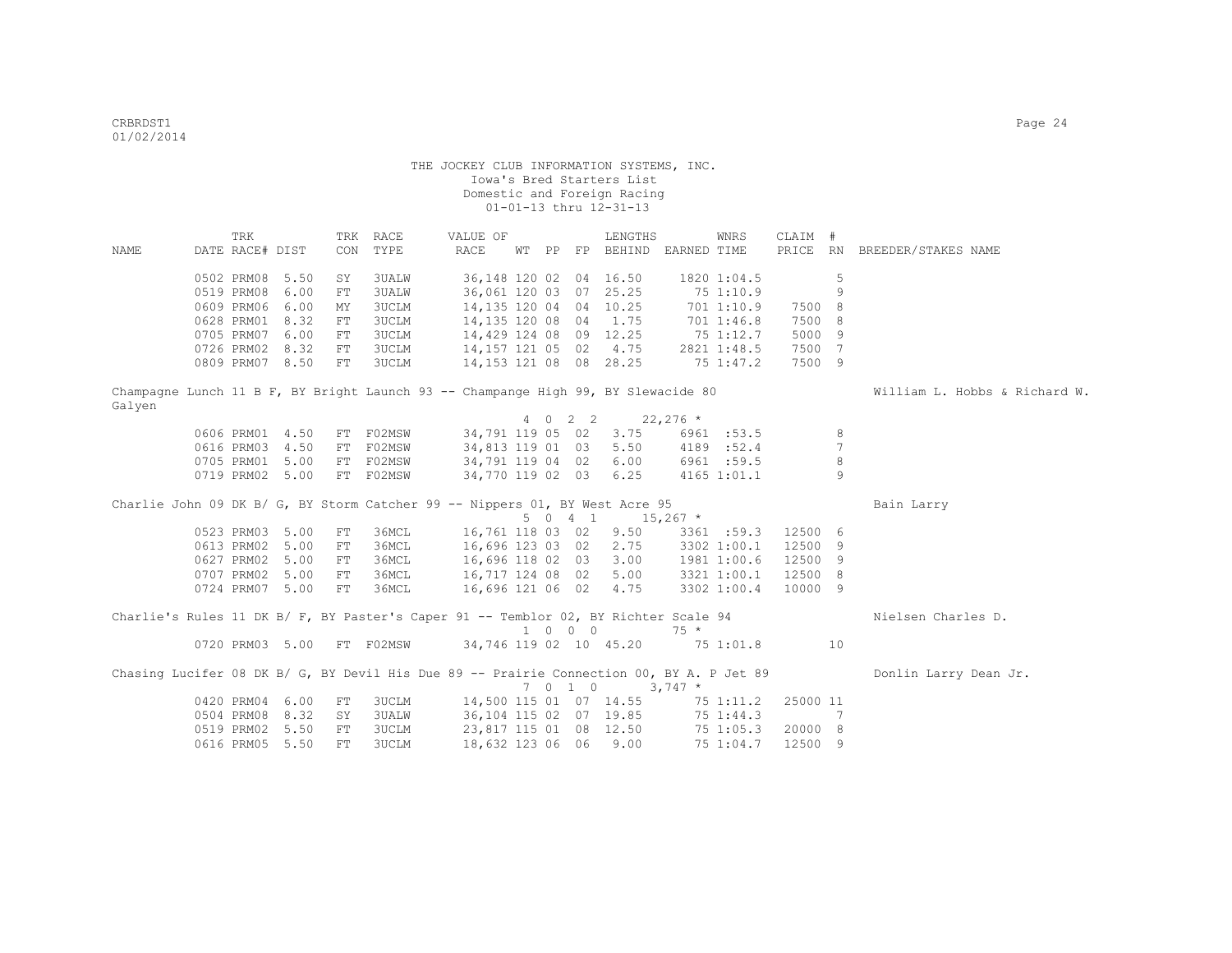|                                                                                          | TRK             |      |     | TRK RACE      | VALUE OF                                                                        |  |         | LENGTHS                               |                | WNRS         | CLAIM #  |    |                              |
|------------------------------------------------------------------------------------------|-----------------|------|-----|---------------|---------------------------------------------------------------------------------|--|---------|---------------------------------------|----------------|--------------|----------|----|------------------------------|
| NAME                                                                                     | DATE RACE# DIST |      |     | CON TYPE      | RACE                                                                            |  |         | WT PP FP BEHIND EARNED TIME           |                |              |          |    | PRICE RN BREEDER/STAKES NAME |
|                                                                                          | 0629 PRM09 6.00 |      | FT  | 3UCLM         | 18,559 120 02 04 12.75 909 1:12.2                                               |  |         |                                       |                |              | 10000 12 |    |                              |
|                                                                                          | 0725 PRM04      | 8.32 | FT  | <b>3UCLM</b>  | 19,969 121 06 06 24.50 75 1:49.6                                                |  |         |                                       |                |              | 12500 7  |    |                              |
|                                                                                          | 0804 PRM09 6.00 |      | FT  | <b>3UCLM</b>  | 12,756 124 04 02 5.00 2463 1:12.9                                               |  |         |                                       |                |              | 7500 12  |    |                              |
|                                                                                          |                 |      |     |               |                                                                                 |  |         |                                       |                |              |          |    |                              |
| Cheese Biz 09 B G, BY Humming 96 -- Cheese Grits 97, BY Silver Ghost 82                  |                 |      |     |               |                                                                                 |  |         |                                       |                |              |          |    | MAMAS Thoroughbreds          |
|                                                                                          |                 |      |     |               |                                                                                 |  |         | $11 \quad 1 \quad 1 \quad 1$ 22,273 * |                |              |          |    |                              |
|                                                                                          | 0421 PRM08 5.50 |      | FT  | 3UALW         |                                                                                 |  |         | 35, 316 120 05 09 13.60               | $75\ 1:05.4$   |              |          | 12 |                              |
|                                                                                          | 0511 PRM05 6.00 |      | FT  | <b>3UCLM</b>  |                                                                                 |  |         | 18,696 123 03 06 10.25 75 1:12.4      |                |              | 12500 6  |    |                              |
|                                                                                          | 0524 PRM03 8.32 |      | FT  | <b>3UCLM</b>  | 18,653 123 05 02 2.00                                                           |  |         |                                       | 3711 1:44.9    |              | 12500 8  |    |                              |
|                                                                                          | 0608 PRM06      | 8.32 | GD  | 3UCLM         | 18,609 123 02 01                                                                |  |         |                                       |                | 11017 1:45.3 | 12500 10 |    |                              |
|                                                                                          | 0628 PRM05      | 8.32 | FT  | <b>3UALW</b>  | 36,061 120 04 04 3.25                                                           |  |         |                                       |                | 1801 1:46.5  |          | 9  |                              |
|                                                                                          | 0713 PRM08      | 8.00 | FT  | <b>3UALW</b>  | 36,061 121 03 05 3.40                                                           |  |         |                                       | $831$ $1:42.8$ |              |          | 9  |                              |
|                                                                                          | 0728 PRM01 8.32 |      | FT  | <b>3UALW</b>  |                                                                                 |  |         | 36, 148 121 04 03 2.50 4368 1:47.9    |                |              |          | 5  |                              |
|                                                                                          | 0809 PRM07 8.50 |      | FT  | <b>3UCLM</b>  |                                                                                 |  |         | 14, 153 121 09 06 14.50 75 1:47.2     |                |              | 7500 9   |    |                              |
|                                                                                          | 1127 HAW05 6.50 |      | FT  | <b>3UCLM</b>  |                                                                                 |  |         |                                       |                |              | 10000 7  |    |                              |
|                                                                                          | 1214 HAW09 6.00 |      | FT  | <b>3UCLM</b>  | $13,680$ 121 01 07 19.30 120 1:17.7<br>10,590 114 03 06 15.00 100 1:13.7        |  |         |                                       |                |              | 5000 8   |    |                              |
|                                                                                          | 1229 HAW10 6.50 |      | FT  | <b>3UCLM</b>  | 10,990 121 06 09 9.50                                                           |  |         |                                       |                | 100 1:18.2   | 5000 12  |    |                              |
| Chi Chi Town 09 DK B/ M, BY Cape Town 95 -- Kotchi 02, BY Slew City Slew 84              |                 |      |     |               |                                                                                 |  |         |                                       |                |              |          |    | Leech James R.               |
|                                                                                          |                 |      |     |               |                                                                                 |  | 4 0 0 0 |                                       | $300 *$        |              |          |    |                              |
|                                                                                          | 0425 PRM06 5.50 |      | FT  | <b>B3UALW</b> |                                                                                 |  |         | 36,038 120 03 06 12.50                |                | 75 1:04.6    |          | 10 |                              |
|                                                                                          | 0524 PRM05 8.32 |      | FT  | <b>B3UALW</b> | 36,061 120 05 07 14.50                                                          |  |         |                                       |                | 75 1:46.2    |          | 9  |                              |
|                                                                                          | 0609 PRM08 8.32 |      |     | MY B3UALW     | 36,016 120 10 11 35.15 75 1:45.9 11<br>10,731 120 07 08 43.35 75 1:40.7 10000 8 |  |         |                                       |                |              |          |    |                              |
|                                                                                          | 0630 PRM05 8.00 |      |     | FT B3UCLM     |                                                                                 |  |         |                                       |                |              |          |    |                              |
|                                                                                          |                 |      |     |               |                                                                                 |  |         |                                       |                |              |          |    |                              |
| Chrismasdontbelate 08 B G, BY Doug Fir 99 -- Unbridled's Gal 00, BY Unbridled Success 93 |                 |      |     |               |                                                                                 |  |         |                                       |                |              |          |    | Anderson Arne                |
|                                                                                          |                 |      |     |               |                                                                                 |  | 6 0 0 1 |                                       | $4,799*$       |              |          |    |                              |
|                                                                                          | 0419 PRM05 5.00 |      | FT  | <b>3UWCL</b>  | 17, 141 115 05 08 29.25                                                         |  |         |                                       |                | 75 :59.1     | 7500 8   |    |                              |
|                                                                                          | 0510 PRM09 5.50 |      | FT  | <b>3UCLM</b>  | 17,107 115 09 09 10.25                                                          |  |         |                                       |                | 75 1:05.9    | 7500 9   |    |                              |
|                                                                                          | 0526 PRM09 5.50 |      | GD  | <b>3UCLM</b>  | 14,090 115 03 10 14.60                                                          |  |         |                                       |                | 75 1:04.8    | 7500 10  |    |                              |
|                                                                                          | 0620 PRM07 5.50 |      | FT  | 3UCLM         | 25,776 118 03 07 23.75                                                          |  |         |                                       |                | 75 1:04.8    | 15000 7  |    |                              |
|                                                                                          | 0726 PRM03      | 5.50 | FT. | 3UCLM         | 17,782 120 04 07 19.00                                                          |  |         |                                       |                | 75 1:07.6    | 10000 7  |    |                              |

0809 PRM09 2.00 FT 3USTK 32,559 124 04 03 2.25 4424 :21.1 10 HEAVY S.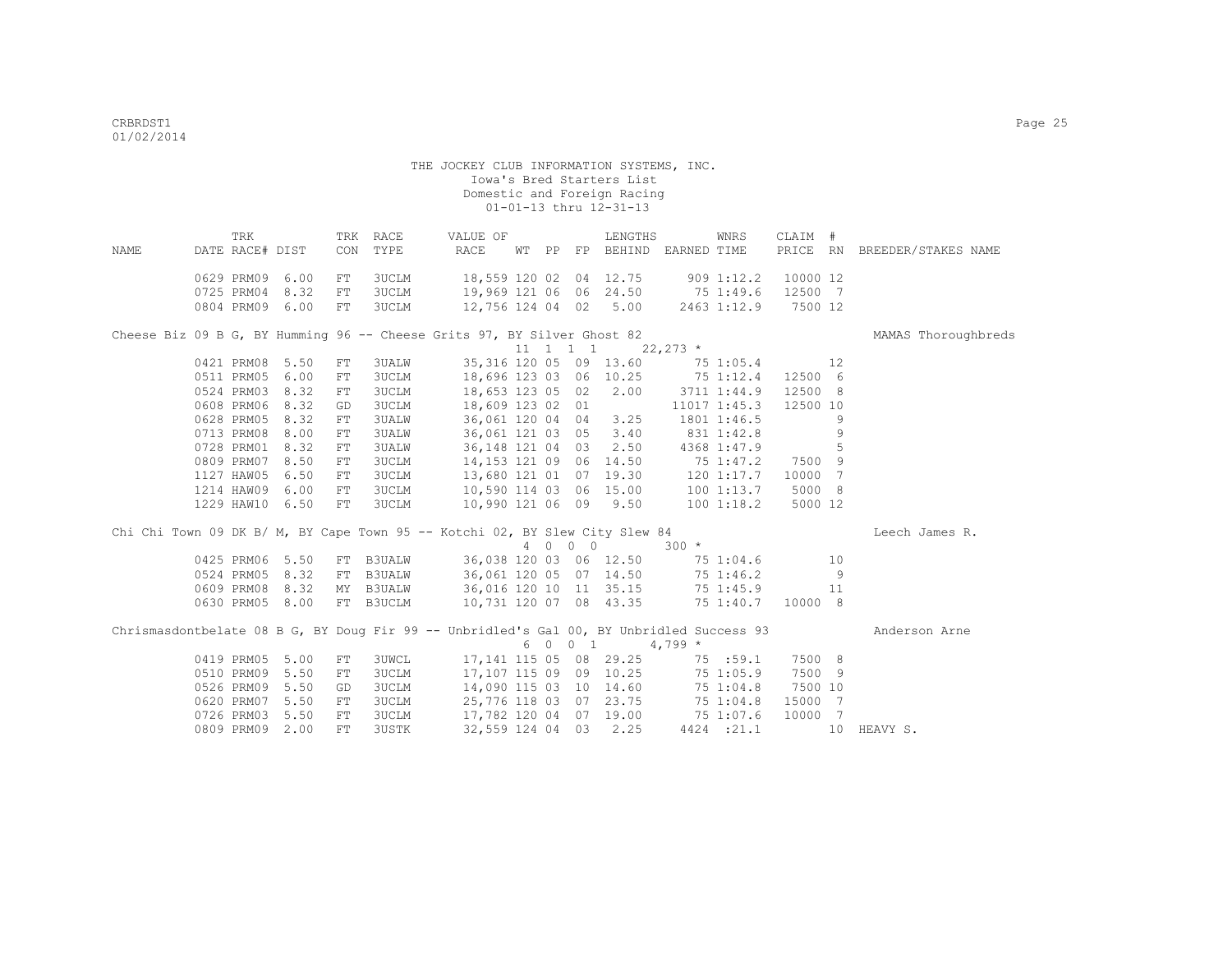|      | TRK                                                                          |      |     | TRK RACE     | VALUE OF                          |  |                          | LENGTHS                          |             | WNRS           | CLAIM #  |    |                              |
|------|------------------------------------------------------------------------------|------|-----|--------------|-----------------------------------|--|--------------------------|----------------------------------|-------------|----------------|----------|----|------------------------------|
| NAME | DATE RACE# DIST                                                              |      | CON | TYPE         | RACE                              |  |                          | WT PP FP BEHIND EARNED TIME      |             |                |          |    | PRICE RN BREEDER/STAKES NAME |
|      |                                                                              |      |     |              |                                   |  |                          |                                  |             |                |          |    |                              |
|      | Chunk 09 DK B/ G, BY Devil His Due 89 -- Rocktheboat 96, BY Summer Squall 87 |      |     |              |                                   |  |                          |                                  |             |                |          |    | Paradise Stable LLC          |
|      |                                                                              |      |     |              |                                   |  | 7 0 0 0                  |                                  | $793 *$     |                |          |    |                              |
|      | 0330 FON09 6.00                                                              |      | FT  | <b>3UALW</b> |                                   |  |                          | 9,700 123 03 09 23.10            | $0\;1:14.2$ |                |          | 10 |                              |
|      | 0425 PRM04                                                                   | 6.00 | FT  | <b>3UCLM</b> | 11,000 118 06 05 14.50            |  |                          |                                  |             | 328 1:10.5     | 6250 6   |    |                              |
|      | 0518 PRM09                                                                   | 8.32 | FT  | <b>3UCLM</b> | 13,781 120 09 07 11.30            |  |                          |                                  |             | 75 1:45.8      | 10000 10 |    |                              |
|      | 0613 PRM09                                                                   | 8.50 | FT  | 3UCLM        | 14,091 120 08 10 33.25            |  |                          |                                  |             | 75 1:46.4      | 7500 10  |    |                              |
|      | 0713 PRM09                                                                   | 8.32 | FT  | <b>3UCLM</b> | 13,678 124 10 09 11.10            |  |                          |                                  |             | 75 1:47.9      | 5000 11  |    |                              |
|      | 0727 PRM09                                                                   | 8.32 | FT  | <b>3UCLM</b> |                                   |  |                          | 13,000 124 01 09 20.75           |             | 75 1:47.6      | 5000 11  |    |                              |
|      | 0830 CBY08                                                                   | 6.00 | FT  | <b>3UCLM</b> |                                   |  |                          | 11,000 123 05 06 15.75           |             | $165$ $1:12.3$ | 6250 6   |    |                              |
|      |                                                                              |      |     |              |                                   |  |                          |                                  |             |                |          |    |                              |
|      | Cielo Five 06 B G, BY Mi Cielo 90 -- Fievel 89, BY Broad Brush 83            |      |     |              |                                   |  |                          |                                  |             |                |          |    | Rockin River Ranch           |
|      |                                                                              |      |     |              |                                   |  |                          | 7 0 1 1 8,872 $*$                |             |                |          |    |                              |
|      | 0403 WRD02 5.50                                                              |      | SY  | 3UCLM        |                                   |  |                          | 11,500 119 02 03 4.75            |             | 1256 1:06.9    | 15000 6  |    |                              |
|      | 0504 PRM08 8.32                                                              |      | SY  | <b>3UALW</b> | 36,104 120 04 02                  |  |                          | 0.75                             |             | 7241 1:44.3    |          | 7  |                              |
|      | 0524 PRM03 8.32                                                              |      | FT  | <b>3UCLM</b> | 18,653 118 07 08 19.90            |  |                          |                                  |             | 75 1:44.9      | 12500 8  |    |                              |
|      | 0608 PRM06 8.32                                                              |      | GD  | <b>3UCLM</b> | 18,609 123 06 06 11.00            |  |                          |                                  |             | 75 1:45.3      | 12500 10 |    |                              |
|      | 0623 PRM07 8.32                                                              |      | SY  | <b>3UCLM</b> | 18, 192 123 05 07 9.10            |  |                          |                                  |             | 75 1:46.1      | 12500 12 |    |                              |
|      | 0707 PRM09                                                                   | 8.50 | FT  | <b>3UCLM</b> | 18,567 124 05 09 18.40            |  |                          |                                  |             | 75 1:50.6      | 12500 12 |    |                              |
|      | 0804 PRM09 6.00                                                              |      | FT  | <b>3UCLM</b> | 12,756 122 05 11 17.40            |  |                          |                                  |             | 75 1:12.9      | 6250 12  |    |                              |
|      |                                                                              |      |     |              |                                   |  |                          |                                  |             |                |          |    |                              |
|      | C Indygo 10 DK B/ F, BY Winter Glitter 97 -- Tiger Fan 00, BY Lear Fan 81    |      |     |              |                                   |  | 7001                     |                                  | $2,039$ *   |                |          |    | Rumbaugh Carroll             |
|      | 0426 PRM09                                                                   | 6.00 | FT  | B36MSW       | 34,770 118 07 06 16.25            |  |                          |                                  |             | 75 1:11.7      |          | 9  |                              |
|      | 0511 PRM02                                                                   | 5.50 | FT  | B36MSW       |                                   |  |                          | 34,792 118 02 07 21.25           |             | 751:05.1       |          | 8  |                              |
|      | 0525 PRM02                                                                   | 8.32 | MY  | B36MSW       | 34,725 119 07 07 9.75             |  |                          |                                  |             | $75 \t1:45.3$  |          | 11 |                              |
|      | 0607 PRM02                                                                   | 8.32 | FT  | B36MSW       |                                   |  |                          | 34,770 118 01 07 35.35           |             | 75 1:46.0      |          | 9  |                              |
|      | 0622 PRM09                                                                   | 8.00 | FT  | B36MCL       | 8,939 118 05 03 26.50 1414 1:40.7 |  |                          |                                  |             |                | 10000 10 |    |                              |
|      |                                                                              | 8.32 |     |              |                                   |  |                          |                                  |             |                |          |    |                              |
|      | 0727 PRM02                                                                   |      | FT  | B36MCL       |                                   |  |                          | 18,610 116 02 08 26.50 75 1:50.2 |             |                | 12500 10 | 7  |                              |
|      | 0902 CBY02 6.00                                                              |      | FT  | B3UMSW       | 25,000 119 05 05 17.00            |  |                          |                                  |             | $250$ $1:13.2$ |          |    |                              |
|      | C J Wild 06 DK B/ M, BY Wild Gold 90 -- Track Lass 94, BY Track Barron 81    |      |     |              |                                   |  |                          |                                  |             |                |          |    | Rumbaugh Carroll             |
|      |                                                                              |      |     |              |                                   |  | $7\quad 1\quad 1\quad 0$ |                                  | $15,814$ *  |                |          |    |                              |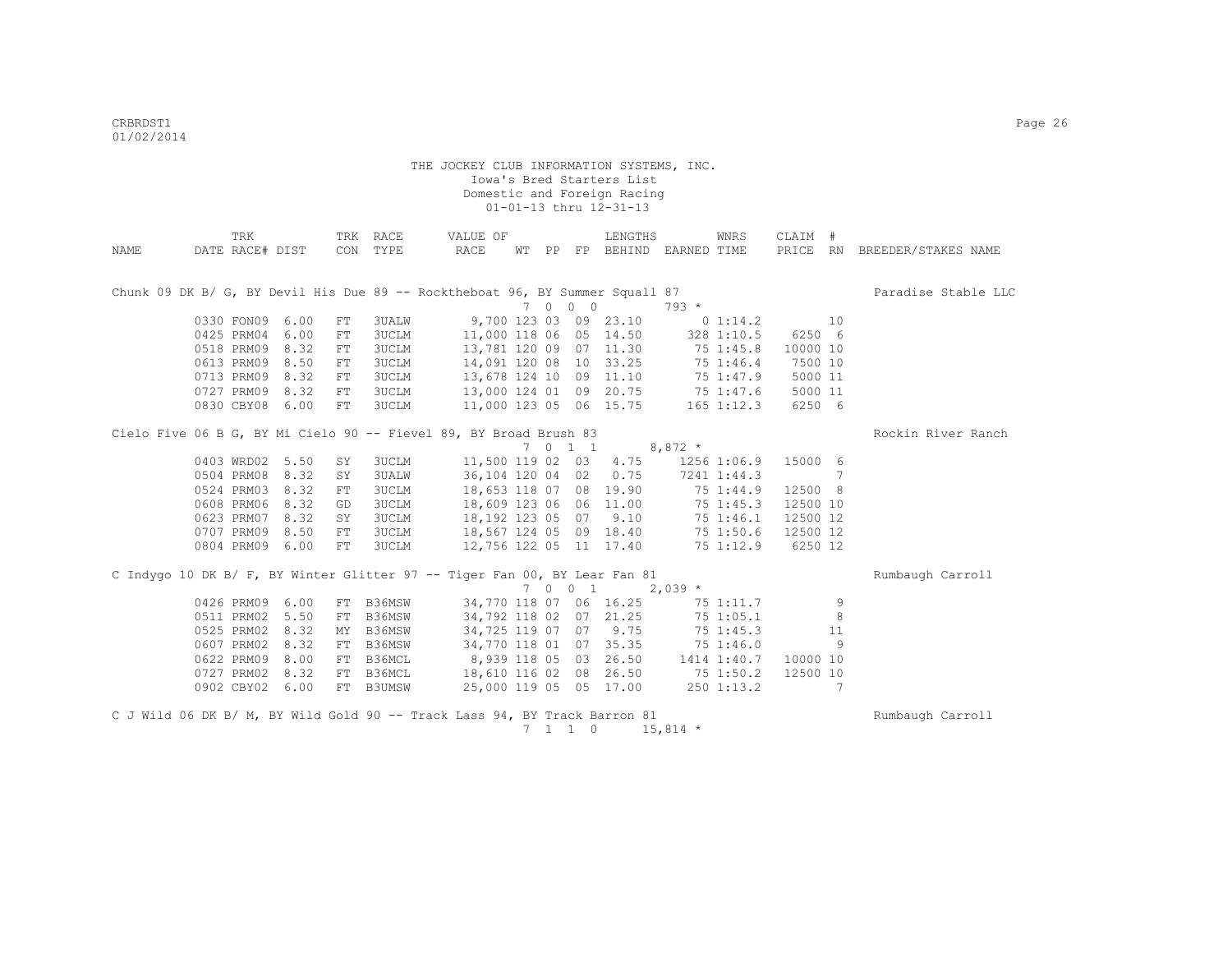|        | TRK                                                                                     |      |            | TRK RACE      | VALUE OF               |  |          | LENGTHS                                     |           | WNRS          | CLAIM #  |    |                               |
|--------|-----------------------------------------------------------------------------------------|------|------------|---------------|------------------------|--|----------|---------------------------------------------|-----------|---------------|----------|----|-------------------------------|
| NAME   | DATE RACE# DIST                                                                         |      |            | CON TYPE      | RACE                   |  |          | WT PP FP BEHIND EARNED TIME                 |           |               |          |    | PRICE RN BREEDER/STAKES NAME  |
|        |                                                                                         |      |            |               |                        |  |          |                                             |           |               |          |    |                               |
|        | 0421 PRM09 5.50                                                                         |      | FT         | B3UCLM        | 18,653 120 02 04 11.00 |  |          |                                             |           | 928 1:05.8    | 10000 8  |    |                               |
|        | 0510 PRM02                                                                              | 6.00 | FT         | <b>B3UCLM</b> | 18,566 123 07 08 17.05 |  |          |                                             |           | 75 1:11.4     | 12500 12 |    |                               |
|        | 0608 PRM06 8.32                                                                         |      | GD         | <b>3UCLM</b>  | 18,609 115 01 08 25.00 |  |          |                                             |           | $75 \t1:45.3$ | 10000 10 |    |                               |
|        | 0620 PRM02                                                                              | 8.00 |            | FT B3UCLM     | 18,710 123 04 01       |  |          |                                             |           | 11134 1:42.9  | 12500 8  |    |                               |
|        | 0630 PRM05 8.00                                                                         |      | FT         | B3UCLM        | 10,731 123 02 04 11.25 |  |          |                                             |           | 745 1:40.7    | 10000 8  |    |                               |
|        | 0711 PRM08 8.32                                                                         |      |            | FT B3UALW     | 36,061 121 04 08 32.75 |  |          |                                             | 75 1:47.7 |               |          | 9  |                               |
|        | 0810 PRM09 6.00                                                                         |      |            | FT B3UCLM     | 14, 114 121 09 02 6.75 |  |          |                                             |           | 2782 1:11.4   | 7500 9   |    |                               |
|        | Classic Blast 08 CH G, BY Classic Cat 95 -- Bountiful Blast 95, BY Eighty Below Zero 83 |      |            |               |                        |  |          |                                             |           |               |          |    | Kapetanovich Tomislav         |
|        |                                                                                         |      |            |               |                        |  | 3 0 0 0  |                                             | $225 *$   |               |          |    |                               |
|        | 0630 PRM02 6.00                                                                         |      | FT         | 36MCL         | 16,651 123 06 09 17.25 |  |          |                                             |           | 75 1:13.4     | 12500 11 |    |                               |
|        | 0714 PRM09 6.00                                                                         |      | FT         | 36MCL         | 16,727 124 04 10 19.00 |  |          |                                             |           | 75 1:13.7     | 12500 12 |    |                               |
|        | 0801 PRM09 6.00                                                                         |      | FT         | 36MCL         | 9,000 124 03 08 13.50  |  |          |                                             |           | 75 1:14.0     | 10000 11 |    |                               |
|        |                                                                                         |      |            |               |                        |  |          |                                             |           |               |          |    |                               |
|        | Classy Shadow 08 DK B/ M, BY Shadow Hawk 99 -- Classic Opener 97, BY Upmost 79          |      |            |               |                        |  |          |                                             |           |               |          |    | Marlene M. Bryant & Robert M. |
| Bryant |                                                                                         |      |            |               |                        |  |          |                                             |           |               |          |    |                               |
|        |                                                                                         |      |            |               |                        |  | 10 0 0 2 |                                             | $3,063*$  |               |          |    |                               |
|        | 0414 FON04 6.00                                                                         |      | GD         | B3UMSW        |                        |  |          | 7,400 118 01 06 6.00                        |           | 01:17.8       |          | 10 |                               |
|        | 0421 FON03 6.00                                                                         |      | FT         | <b>B3UMSW</b> | 7,400 123 09 03        |  |          | 5.25                                        |           | 888 1:16.2    |          | 9  |                               |
|        | 0527 CBY03 5.50                                                                         |      | FT         | B3UMCL        | 10,000 123 05 04       |  |          | 9.00                                        |           | 500 1:07.7    | 6250 8   |    |                               |
|        | 0609 CBY01 6.00                                                                         |      |            | SY B3UMCL     | 10,000 123 03 03 10.25 |  |          |                                             |           | 1100 1:14.6   | 6250 7   |    |                               |
|        | 0620 CBY10 8.32                                                                         |      |            | FT B3UMCL     | 10,280 123 06 07 28.30 |  |          |                                             |           | 1001:45.5     | 6250 10  |    |                               |
|        | 0718 PRM09 6.00                                                                         |      |            | FT B36MCL     | 16,652 124 08 11 24.35 |  |          |                                             |           | 75 1:14.9     | 12500 11 |    |                               |
|        | 0808 CBY05 6.00                                                                         |      |            | FT B3UMCL     | 10,000 123 02 07 20.25 |  |          |                                             |           | 100 1:12.5    | 6250 11  |    |                               |
|        | 0822 CBY04 5.50                                                                         |      |            | FT B3UMCL     | 10,000 123 06 06 13.50 |  |          |                                             |           | 1001:08.1     | 6250 9   |    |                               |
|        | 0905 CBY06 6.00                                                                         |      |            | FT B3UMCL     | 10,000 118 07 07 10.75 |  |          |                                             |           | 1001:14.5     | 6250 12  |    |                               |
|        | 0912 CBY07 6.00                                                                         |      | FT         | 3UMCL         | 10,000 120 13 12 33.50 |  |          |                                             |           | 1001:13.4     | 6250 13  |    |                               |
|        | Clyde the Ride 07 B G, BY Lil E. Tee 89 -- Willow Valley 96, BY Stalwart 79             |      |            |               |                        |  |          |                                             |           |               |          |    | Barr Three LLC                |
|        |                                                                                         |      |            |               |                        |  |          | $15 \quad 1 \quad 0 \quad 1 \quad 27,348$ * |           |               |          |    |                               |
|        | 0208 OP 03 8.00                                                                         |      | FT         | <b>3UWCL</b>  | 16,500 122 06 04       |  |          | 2.05                                        |           | 825 1:41.3    | 12500 9  |    |                               |
|        | 0308 OP 05 8.50                                                                         |      | FT         | 3UCLM         | 26,000 119 04 06 14.00 |  |          |                                             |           | 260 1:46.7    | 25000 7  |    |                               |
|        | 0317 OP 06 8.50                                                                         |      | ${\rm FT}$ | 3UCLM         | 20,000 118 06 06       |  |          | 6.00                                        |           | 1001:48.4     | 15000    | 9  |                               |
|        | 0504 PRM08                                                                              | 8.32 | SY         | <b>3UALW</b>  | 36,104 120 07 05       |  |          | 5.85                                        |           | 835 1:44.3    |          |    |                               |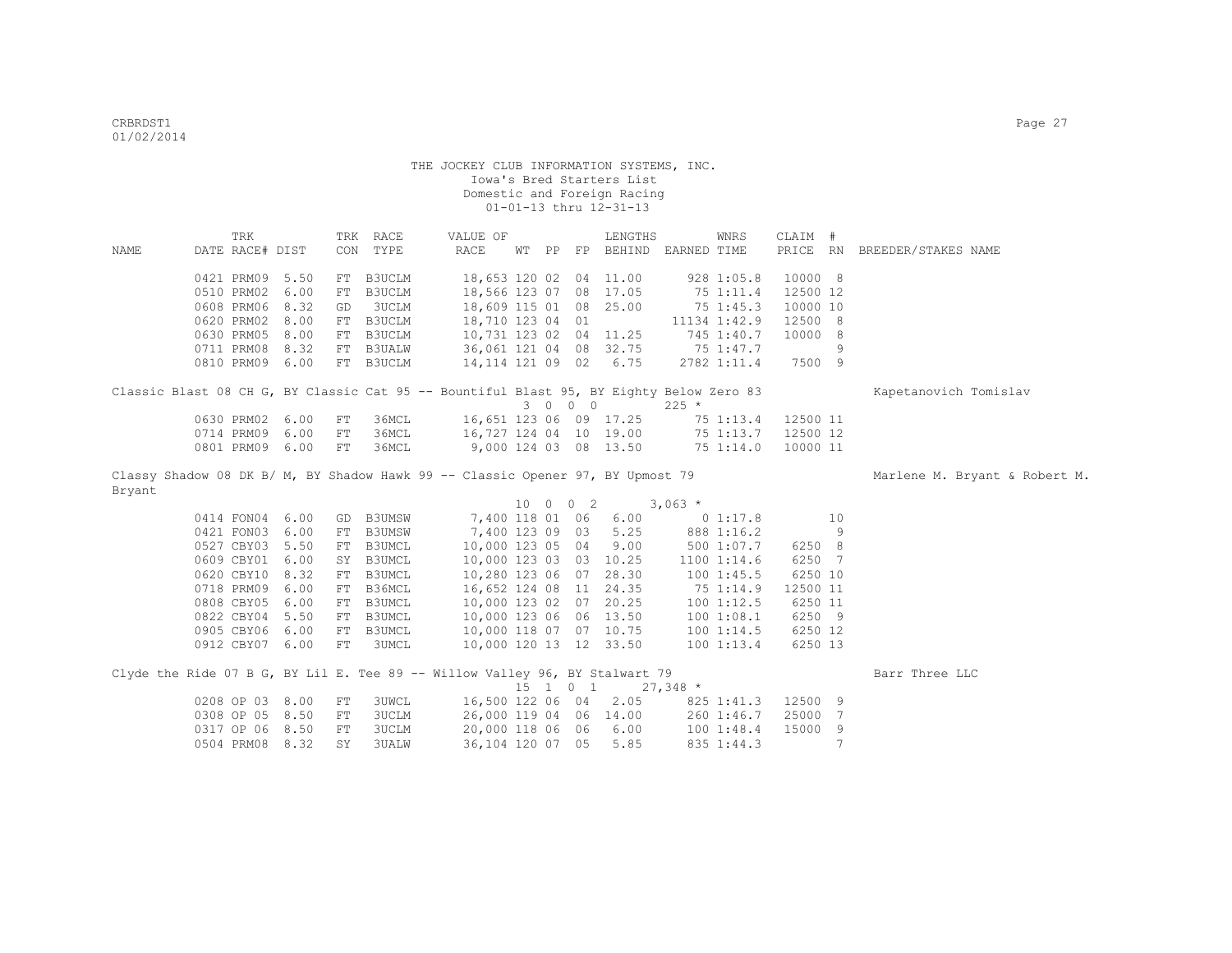| <b>NAME</b>                                                                        |                                                                             | TRK<br>DATE RACE# DIST |                  | CON | TRK RACE<br>TYPE | VALUE OF<br>RACE                                                     |  |                  |  |         | LENGTHS<br>WT PP FP BEHIND EARNED TIME |             | WNRS          | CLAIM #  |                 | PRICE RN BREEDER/STAKES NAME |
|------------------------------------------------------------------------------------|-----------------------------------------------------------------------------|------------------------|------------------|-----|------------------|----------------------------------------------------------------------|--|------------------|--|---------|----------------------------------------|-------------|---------------|----------|-----------------|------------------------------|
|                                                                                    |                                                                             |                        |                  |     |                  |                                                                      |  |                  |  |         |                                        |             |               |          |                 |                              |
|                                                                                    |                                                                             | 0525 PRM07 8.32        |                  | MY  | 3UALW            |                                                                      |  |                  |  |         | 36,061 120 01 06 8.80                  |             | 75 1:42.7     |          | 9               |                              |
|                                                                                    |                                                                             | 0608 PRM06             | 8.32             | GD  | <b>3UCLM</b>     |                                                                      |  | 18,609 123 08    |  |         | 03 6.25                                |             | 2203 1:45.3   | 12500 10 |                 |                              |
|                                                                                    |                                                                             | 0628 PRM05             | 8.32             | FT  | <b>3UALW</b>     |                                                                      |  | 36,061 120 02 01 |  |         |                                        |             | 21606 1:46.5  |          | 9               |                              |
|                                                                                    |                                                                             | 0712 PRM09             | 8.32             | FT  | <b>3UCLM</b>     |                                                                      |  |                  |  |         | 14, 114 124 03 06 15.50                |             | 75 1:46.4     | 7500 9   |                 |                              |
|                                                                                    |                                                                             | 0727 PRM04             | 8.32             | FT. | <b>3UCLM</b>     |                                                                      |  |                  |  |         | 11,000 124 04 07 12.50                 |             | 751:48.0      | 10000 9  |                 |                              |
|                                                                                    |                                                                             |                        | 0810 PRM08 16.00 | FT  | <b>3UCLM</b>     |                                                                      |  |                  |  |         | 37,827 113 08 07 30.50                 |             | 75 3:36.4     | 5000 10  |                 |                              |
|                                                                                    |                                                                             | 0918 RP 06             | 8.00 T FM        |     | 3UCLM            |                                                                      |  |                  |  |         | 14,107 122 09 08 8.20                  |             | 85 1:38.7     | 15000 9  |                 |                              |
|                                                                                    |                                                                             | 1004 RP 06             | 8.00             | FT  | <b>3UCLM</b>     |                                                                      |  |                  |  |         | 11,000 122 06 04 5.05                  |             | 639 1:39.7    | 7500 9   |                 |                              |
|                                                                                    |                                                                             | 1025 RP 03             | 8.32             | FT  | 3UCLM            |                                                                      |  |                  |  |         | 11,000 122 04 05 5.30                  |             | $325$ 1:45.2  | 7500 7   |                 |                              |
|                                                                                    |                                                                             |                        | 1116 RP 08 8.00  | FT  | 3UCLM            | 11,000 123 09 10 10.95                                               |  |                  |  |         |                                        | 85 1:39.9   |               | 7500 12  |                 |                              |
|                                                                                    |                                                                             |                        | 1204 RP 01 8.32  | FT  | <b>3UCLM</b>     |                                                                      |  |                  |  |         | 12,238 122 02 07 8.00                  |             | $85 \t1:45.4$ | 7500 11  |                 |                              |
|                                                                                    | Coco's Edge 10 CH F, BY Added Edge 00 -- Only At Night 99, BY Olympio 88    |                        |                  |     |                  |                                                                      |  |                  |  |         |                                        |             |               |          |                 | Evans Suzanne                |
|                                                                                    | 5 0 0 0<br>$2,050$ *<br>34,770 121 06 09 26.75 75 1:04.8<br>0608 PRM03 5.50 |                        |                  |     |                  |                                                                      |  |                  |  |         |                                        |             |               |          |                 |                              |
|                                                                                    |                                                                             |                        |                  | MY  | B36MSW           |                                                                      |  |                  |  |         |                                        |             |               |          | 9               |                              |
|                                                                                    |                                                                             | 0629 PRM02             | 5.50             | FT  | B36MSW           |                                                                      |  |                  |  |         | 34,835 121 02 04 14.75 1750 1:06.8     |             |               |          | 6               |                              |
|                                                                                    |                                                                             | 0713 PRM02             | 6.00             |     | FT B36MSW        |                                                                      |  |                  |  |         | 34,770 121 09 07 13.00 75 1:14.6       |             |               |          | $\mathsf 9$     |                              |
|                                                                                    |                                                                             | 0727 PRM05             | 6.00             |     | FT B36MSW        | 34,813 121 05 07 22.25 75 1:14.4<br>34,813 121 05 07 22.25 75 1:14.4 |  |                  |  |         |                                        |             |               |          | 7               |                              |
|                                                                                    |                                                                             |                        | 0810 PRM06 6.00  |     | FT B36MSW        |                                                                      |  |                  |  |         |                                        |             |               |          | 8               |                              |
| Coley Joe 08 CH G, BY Thunderello 99 -- Galoshes 99, BY Storm Boot 89              |                                                                             |                        |                  |     |                  |                                                                      |  |                  |  |         |                                        |             |               |          |                 | DeBruycker Lloyd             |
|                                                                                    |                                                                             |                        |                  |     |                  |                                                                      |  |                  |  | 5 0 0 0 |                                        | $300 *$     |               |          |                 |                              |
|                                                                                    |                                                                             | 0419 PRM05             | 5.00             | FT  | <b>3UWCL</b>     | 17,141 120 06 07 12.50                                               |  |                  |  |         |                                        |             | 75 :59.1      | 7500 8   |                 |                              |
|                                                                                    |                                                                             | 0517 PRM05             | 4.50             | FT  | <b>3UWCL</b>     | 13,000 121 04 07 12.00                                               |  |                  |  |         |                                        |             | 75 :51.9      | 7500 7   |                 |                              |
|                                                                                    |                                                                             | 0627 PRM04             | 6.00             | FT  | <b>3UCLM</b>     | 14,136 120 04 08 18.50                                               |  |                  |  |         |                                        |             | 751:13.0      | 7500 8   |                 |                              |
|                                                                                    |                                                                             | 0721 PRM09             | 5.50             | FT  | <b>3UCLM</b>     |                                                                      |  |                  |  |         | 13,000 124 07 12 33.00                 |             | 75 1:06.1     | 5000 12  |                 |                              |
|                                                                                    |                                                                             |                        | 0810 CLS08 6.00  | FT  | <b>3UCLM</b>     | 3,800 123 01 08 48.25                                                |  |                  |  |         |                                        | $0\;1:13.8$ |               | 2500 8   |                 |                              |
| Commander's Girl 11 CH F, BY Master Command 02 -- Elite Lady 02, BY Lord Carson 92 |                                                                             |                        |                  |     |                  |                                                                      |  |                  |  |         |                                        |             |               |          |                 | River Ridge Ranch            |
|                                                                                    |                                                                             |                        |                  |     |                  |                                                                      |  |                  |  | 1 0 0 0 |                                        | $75 *$      |               |          |                 |                              |
|                                                                                    |                                                                             |                        | 0616 PRM03 4.50  |     | FT F02MSW        | 34,813 118 02 06 11.25 75 :52.4                                      |  |                  |  |         |                                        |             |               |          | $7\phantom{.0}$ |                              |
| Commando Kela 09 B G, BY Kela 98 -- Lady Commando 99, BY Distinctive Pro 79        |                                                                             |                        |                  |     |                  |                                                                      |  |                  |  |         |                                        |             |               |          |                 | McClintock Loretta F.        |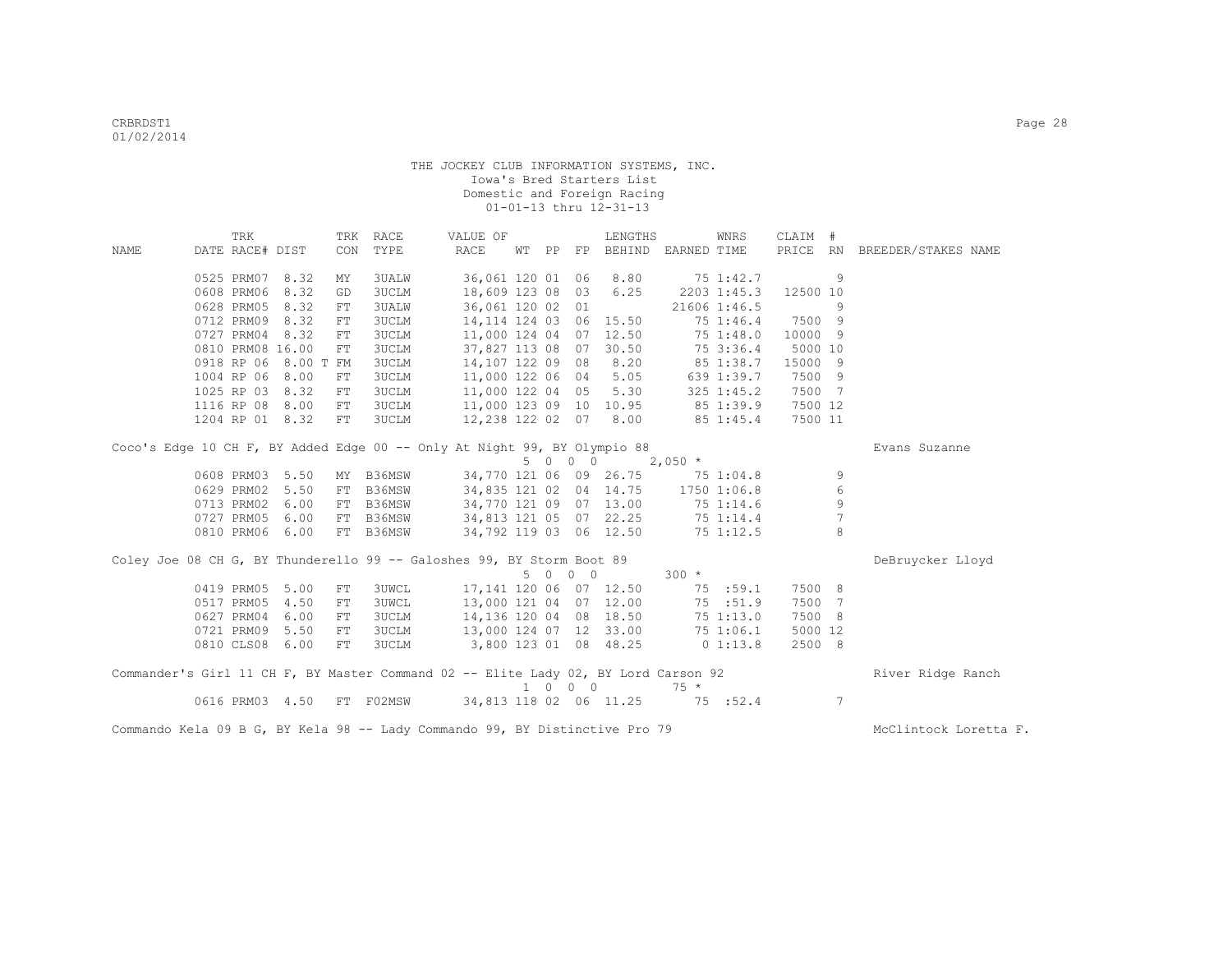|      | TRK                                |                 |    | TRK RACE            | VALUE OF                                                                                       |       |                     | LENGTHS                |                | WNRS        | CLAIM #  |                 |                              |
|------|------------------------------------|-----------------|----|---------------------|------------------------------------------------------------------------------------------------|-------|---------------------|------------------------|----------------|-------------|----------|-----------------|------------------------------|
| NAME | DATE RACE# DIST                    |                 |    | CON TYPE            | RACE                                                                                           | WT PP |                     | FP BEHIND EARNED TIME  |                |             |          |                 | PRICE RN BREEDER/STAKES NAME |
|      |                                    |                 |    |                     |                                                                                                |       | 8 1 2 2             |                        | $21,772$ *     |             |          |                 |                              |
|      | 0428 PRM02 5.50                    |                 | FT | 36WMC               | 16,739 123 06 03                                                                               |       |                     | 5.00                   |                | 2005 1:05.7 | 12500 7  |                 |                              |
|      | 0516 PRM06                         | 6.00            | FT | 36WMC               | 16,630 123 05 02 0.50                                                                          |       |                     |                        |                | 3244 1:13.0 | 12500 12 |                 |                              |
|      | 0602 PRM09 6.00                    |                 | FT | 36MCL               | 16,629 123 02 04 6.25                                                                          |       |                     |                        | 811 1:13.8     |             | 12500 12 |                 |                              |
|      | 0616 PRM07 5.00                    |                 | FT | 36MCL               | 16,671 123 09 03 5.25                                                                          |       |                     |                        |                | 1969 : 59.1 | 12500 10 |                 |                              |
|      | 0630 PRM02 6.00                    |                 | FT | 36MCL               | 16,651 123 05 02 1.00                                                                          |       |                     |                        |                | 3263 1:13.4 | 12500 11 |                 |                              |
|      | 0714 PRM09 6.00                    |                 | FT | 36MCL               | 16,727 124 08 01                                                                               |       |                     |                        |                | 9789 1:13.7 | 12500 12 |                 |                              |
|      | 0727 PRM06 6.00                    |                 | FT | 3UCLM               | 19,923 121 05 09 19.25                                                                         |       |                     |                        | 751:14.2       |             | 12500 9  |                 |                              |
|      | 0804 PRM09 6.00                    |                 | FT | 3UCLM               |                                                                                                |       |                     | 12,756 124 06 04 8.00  | $616$ $1:12.9$ |             | 7500 12  |                 |                              |
|      |                                    |                 |    |                     |                                                                                                |       |                     |                        |                |             |          |                 |                              |
|      |                                    |                 |    |                     | Connie's Pass 10 CH F, BY Ulises 91 -- Deputy's Dream 98, BY Silver Deputy 85                  |       |                     |                        |                |             |          |                 | Nielsen Charles D.           |
|      |                                    |                 |    |                     |                                                                                                |       | 3 0 0 0             |                        | $355 *$        |             |          |                 |                              |
|      | 0402 SUN05 5.50                    |                 |    |                     | FT B35MSW 20,500 117 07 08 22.25                                                               |       |                     |                        | 205 1:04.8     |             |          | 8               |                              |
|      | 0502 PRM02 5.50                    |                 |    | SY B36WMC           | 16,695 118 07 08 19.75                                                                         |       |                     |                        | 751:05.9       |             | 12500 9  |                 |                              |
|      | 0517 PRM04 6.00                    |                 |    | FT B36MCL           |                                                                                                |       |                     | 16,650 118 06 FF DNF   |                | 75 1:13.2   | 12500 11 |                 |                              |
|      |                                    |                 |    |                     |                                                                                                |       |                     |                        |                |             |          |                 |                              |
|      |                                    |                 |    |                     | Corsierra 11 B F, BY Corinthian 03 -- Rasierra 05, BY Kafwain 00                               |       |                     |                        |                |             |          |                 | DeBruycker Lloyd             |
|      |                                    |                 |    |                     |                                                                                                |       | 3 0 0 0             |                        | $1,900$ *      |             |          |                 |                              |
|      | 0616 PRM03 4.50                    |                 | FT | F02MSW              |                                                                                                |       |                     | 34,813 118 07 07 12.25 | 75 : 52.4      |             |          | $7\phantom{.0}$ |                              |
|      | 0706 PRM01 5.00<br>0803 PRM01 5.50 |                 | FT | F02MSW<br>FT F02MSW | 34,834 119 05 04 17.50 1750 1:01.3<br>34,705 119 09 09 14.65                                   |       |                     |                        | 75 1:09.1      |             |          | 6<br>12         |                              |
|      |                                    |                 |    |                     |                                                                                                |       |                     |                        |                |             |          |                 |                              |
|      |                                    |                 |    |                     | Cowboysteviewonder 11 CH C, BY Devil His Due 89 -- Stevie's Lil Sis 04, BY Stephen Got Even 96 |       |                     |                        |                |             |          |                 | Pamela Schutz & Joyce Tighet |
|      |                                    |                 |    |                     |                                                                                                |       | 1 0 0 0             |                        | $75 *$         |             |          |                 |                              |
|      |                                    | 0601 PRM01 4.50 | MY | 02MSW               |                                                                                                |       |                     | 34,790 118 07 07 21.30 | 75 : 53.2      |             |          | 8               |                              |
|      |                                    |                 |    |                     |                                                                                                |       |                     |                        |                |             |          |                 |                              |
|      |                                    |                 |    |                     | Crabby Frank 10 B G, BY Drinkwiththedevil 04 -- Clamato Rose 98, BY Sportin' Life 78           |       | 2000                |                        | $150 *$        |             |          |                 | Shady Bend Thoroughbreds     |
|      | 0719 PRM05 6.00                    |                 | FT | 36MSW               | 34,791 121 04 06 12.30                                                                         |       |                     |                        | $75\ 1:13.4$   |             |          | 8               |                              |
|      | 0808 PRM10 5.50                    |                 | FT | 36MCL               | 11,488 119 10 FF DNF 75 1:06.2                                                                 |       |                     |                        |                |             | 7500 11  |                 |                              |
|      |                                    |                 |    |                     |                                                                                                |       |                     |                        |                |             |          |                 |                              |
|      |                                    |                 |    |                     | Crazycoop 09 CH G, BY Congaree 98 -- Hurricane Victress 97, BY Sharp Victor 84                 |       |                     |                        |                |             |          |                 | McShane Dave                 |
|      |                                    |                 |    |                     |                                                                                                | 9     | $0 \quad 1 \quad 2$ |                        | $8,926$ *      |             |          |                 |                              |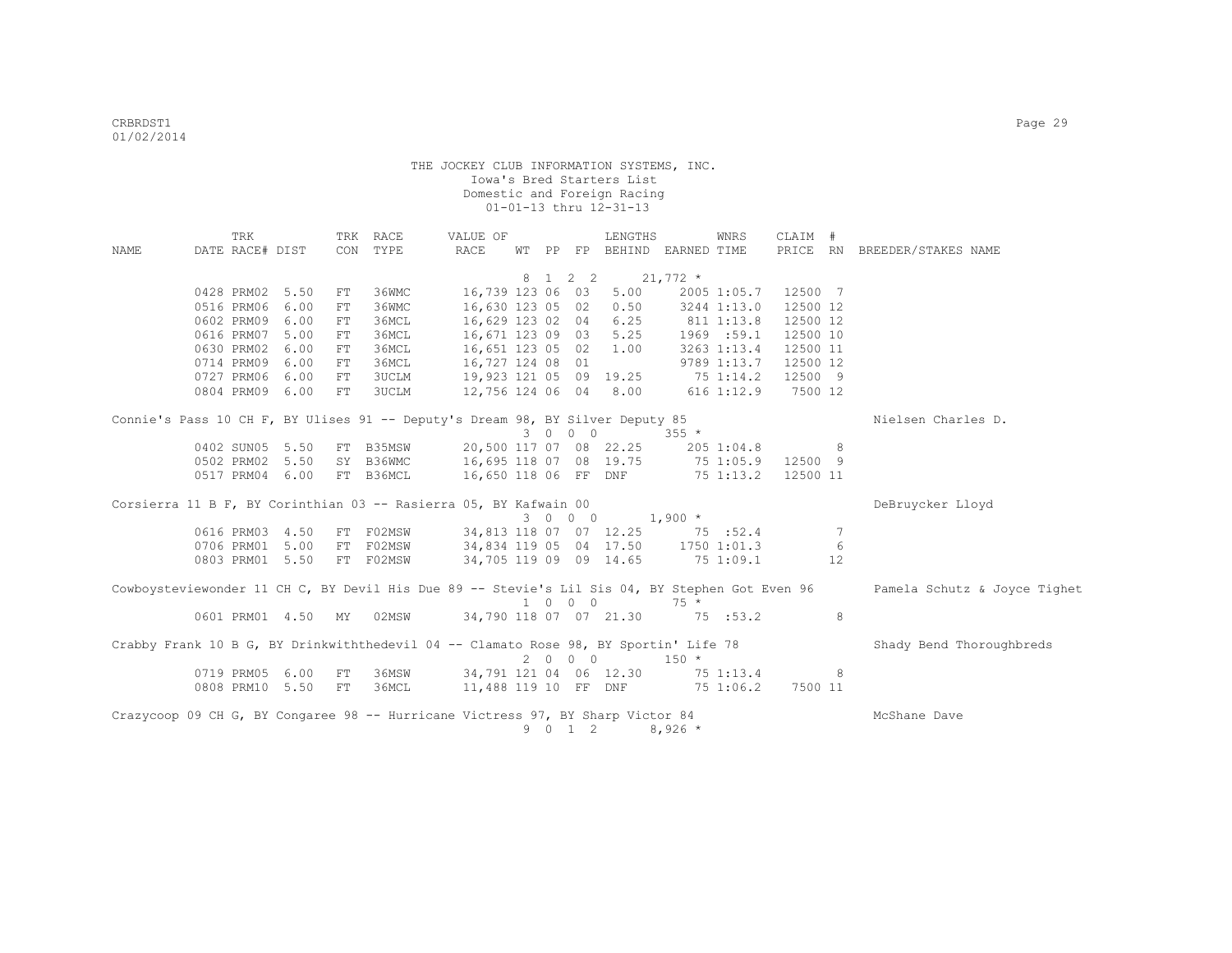|      | TRK                                |      |     | TRK RACE                                 | VALUE OF                                                                                   |   |                     | LENGTHS                     |              | WNRS            | CLAIM #             |                |                              |
|------|------------------------------------|------|-----|------------------------------------------|--------------------------------------------------------------------------------------------|---|---------------------|-----------------------------|--------------|-----------------|---------------------|----------------|------------------------------|
| NAME | DATE RACE# DIST                    |      |     | CON TYPE                                 | RACE                                                                                       |   |                     | WT PP FP BEHIND EARNED TIME |              |                 |                     |                | PRICE RN BREEDER/STAKES NAME |
|      |                                    |      |     |                                          |                                                                                            |   |                     |                             |              |                 |                     |                |                              |
|      | 0427 PRM02 6.00                    |      | FT  | 36MSW                                    |                                                                                            |   |                     | 34,575 123 01 06 18.25      | 75 1:11.3    |                 |                     | 9              |                              |
|      | 0517 PRM09 8.00                    |      | FT  | 36MCL                                    | 8,683 123 02 04 12.50                                                                      |   |                     |                             |              | 589 1:41.4      | 10000 10            |                |                              |
|      | 0531 PRM09 8.32                    |      | FT. | 36MCL                                    |                                                                                            |   |                     | 14,136 123 01 02 2.75       |              | 3661 1:45.3     | 20000 10            |                |                              |
|      | 0621 PRM04 8.32                    |      | FT  | 36MSW                                    | 34,770 123 07 04 9.75                                                                      |   |                     |                             |              | 1736 1:45.5     |                     | 9              |                              |
|      | 0703 PRM02 8.00                    |      | FT  | 36MSW                                    | 34,770 124 06 09 17.10                                                                     |   |                     |                             | 75 1:41.9    |                 |                     | 9              |                              |
|      | 0712 PRM02 8.32                    |      | FT  | 36MCL                                    | 16,717 124 06 06 22.80 75 1:48.7                                                           |   |                     |                             |              |                 | 12500 8             |                |                              |
|      | 0725 PRM05                         | 8.32 | FT  | 36MCL                                    | 9,677 124 06 03 5.60 1540 1:50.0                                                           |   |                     |                             |              |                 | 10000 7             |                |                              |
|      | 0809 PRM10 8.32                    |      | FT  | 36MCL                                    | 18,632 121 03 07 13.60 75 1:46.3                                                           |   |                     |                             |              |                 | 12500 9             |                |                              |
|      | 0829 CBY01 5.50                    |      | FT  | 3UMCL                                    | 9,700 125 03 03 10.25                                                                      |   |                     |                             |              | $1100$ $1:06.3$ | 6250 4              |                |                              |
|      |                                    |      |     |                                          |                                                                                            |   |                     |                             |              |                 |                     |                |                              |
|      |                                    |      |     |                                          | Cream of Soup 08 GR/RO M, BY Alphabet Soup 91 -- Dazzling Crypto 99, BY Cryptoclearance 84 |   |                     | $10 \t2 \t3 \t2$            |              |                 |                     |                | River Ridge Ranch            |
|      |                                    |      |     |                                          |                                                                                            |   |                     |                             | $50,805$ *   |                 |                     |                |                              |
|      | 0519 PRM01 6.00<br>0607 PRM08 8.50 |      |     | FT B3UAOC                                |                                                                                            |   |                     | 32,000 120 03 05 11.75      |              | 9601:10.2       |                     | -5             |                              |
|      | 0616 PRM06 8.00                    |      | FT  | B3USTK                                   | 75,000 117 04 07 14.00 0 1:45.1                                                            |   |                     |                             |              |                 | 7500 9              | 10             | HAWKEYES H.                  |
|      |                                    |      | FT  | <b>B3UCLM</b>                            | 17,776 120 07 01<br>15,492 123 05 01                                                       |   |                     |                             |              | 11484 1:39.1    |                     |                |                              |
|      | 0623 PRM05 5.50                    |      | SY  | B3UCLM                                   |                                                                                            |   |                     |                             |              | 9360 1:04.9     | 7500 5<br>30000     |                |                              |
|      | 0703 PRM08 8.00                    |      | FT  | B3UAOC                                   | 38,686 121 05 02 3.00 7761 1:40.2<br>38,707 121 01 03 2.25                                 |   |                     |                             |              |                 |                     | $\overline{7}$ |                              |
|      | 0718 PRM05 8.32                    |      |     | FT B3UAOC<br>1003 RP 05 8.00 T FM B3UALW |                                                                                            |   |                     |                             |              | 4668 1:46.6     | 30000               | 6<br>7         |                              |
|      |                                    |      |     |                                          | 40,000 118 06 02 hd                                                                        |   |                     |                             |              | 7966 1:35.8     |                     |                |                              |
|      | 1030 RP 06 8.00                    |      |     | FT B3USOC                                | 21,000 120 04 02 5.00                                                                      |   |                     |                             |              | 4149 1:38.2     |                     | 8              |                              |
|      |                                    |      |     | 1114 RP 07 8.50 T FM B3UALW              | 40,000 119 08 03 2.10 4372 1:44.2                                                          |   |                     |                             |              |                 |                     | 8              |                              |
|      | 1216 RP 09 8.00                    |      |     | FT B3UALW                                | 40,000 120 12 09 13.10                                                                     |   |                     |                             | $85\,1:39.5$ |                 |                     | 12             |                              |
|      |                                    |      |     |                                          | Cresco Direct Hit 05 DK B/ G, BY One Hundred Slews 95 -- Cresco Queen 96, BY Acaroid 78    |   |                     |                             |              |                 |                     |                | Priebe Berl E.               |
|      |                                    |      |     |                                          |                                                                                            |   | $5 \t1 \t1 \t0$     |                             | $45,144$ *   |                 |                     |                |                              |
|      | 0421 PRM03 6.00                    |      | FT  | <b>3UALW</b>                             |                                                                                            |   |                     | 50,326 118 01 01            |              | 30361 1:10.4    |                     | 6              |                              |
|      | 0511 PRM08                         | 6.00 | FT  | A4USTK                                   | 70,000 123 03 04 1.35 3500 1:10.6                                                          |   |                     |                             |              |                 |                     | 7              | JOHN WAYNE S.                |
|      | 0712 PRM03                         | 6.00 | FT  | <b>3UALW</b>                             | 50,326 124 03 05 3.60                                                                      |   |                     |                             |              | 1168 1:11.0     |                     | 6              |                              |
|      | 0721 PRM08                         | 6.00 | FT  | 3UAOC                                    | 38,730 121 05 02 nk                                                                        |   |                     |                             |              |                 | 7800 1:11.6 30000 5 |                |                              |
|      | 0803 PRM07 6.00                    |      | FT  | 3USTK                                    | 77,150 124 01 05 7.75                                                                      |   |                     |                             |              | 2315 1:11.4     |                     | 6              | IOWA CLASSIC SPRINT S.       |
|      |                                    |      |     |                                          |                                                                                            |   |                     |                             |              |                 |                     |                |                              |
|      |                                    |      |     |                                          | Cresco Hiflyer 06 CH M, BY Burbank 93 -- Starforjenn 97, BY Naevus Star 86                 | 6 | $0 \quad 0 \quad 3$ |                             | 4,332 $*$    |                 |                     |                | Priebe Berl E.               |
|      |                                    |      |     |                                          |                                                                                            |   |                     |                             |              |                 |                     |                |                              |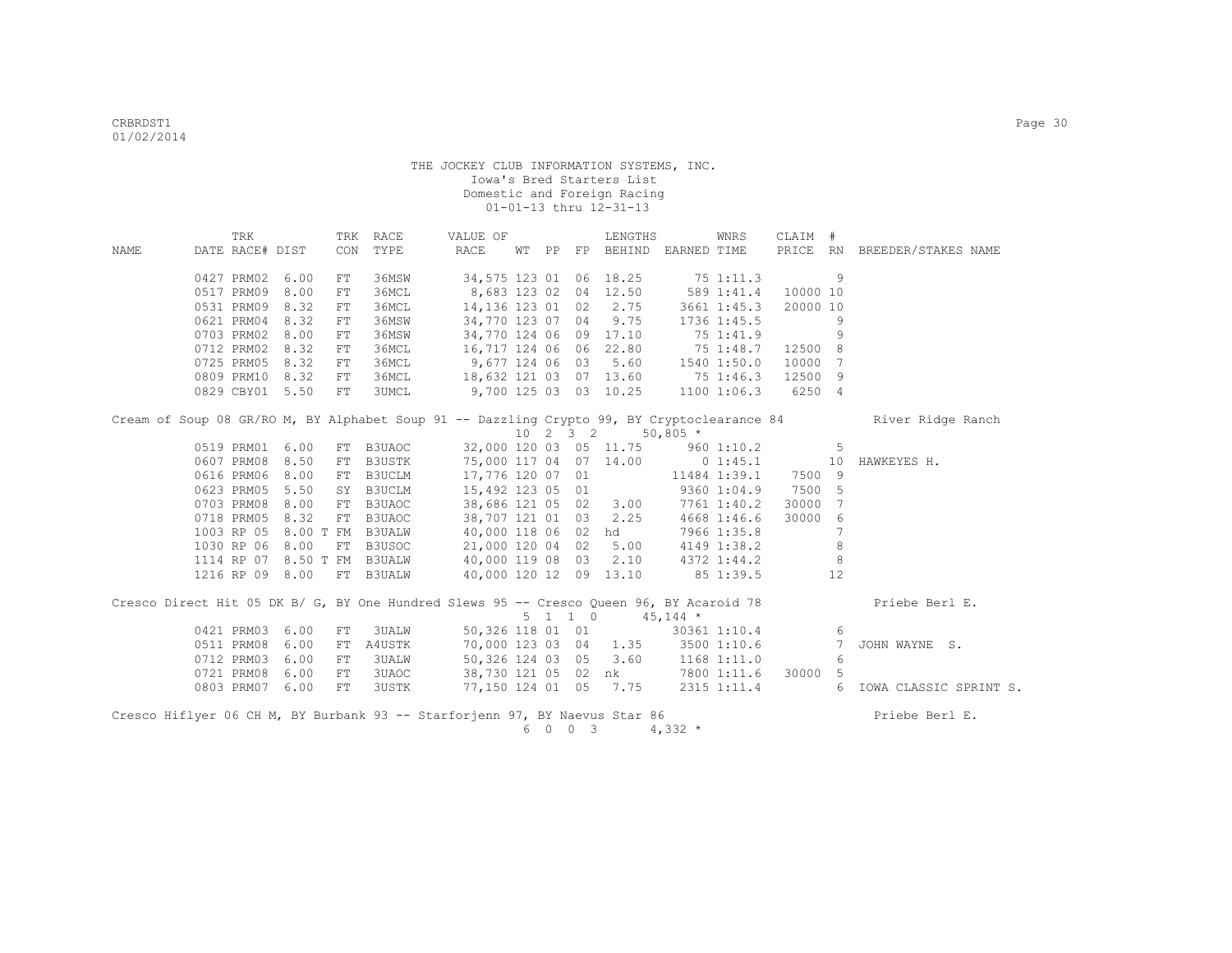|      | TRK             |      |            | TRK RACE      | VALUE OF                                                                           |  |          | LENGTHS                            |             | WNRS        | CLAIM # |    |                              |
|------|-----------------|------|------------|---------------|------------------------------------------------------------------------------------|--|----------|------------------------------------|-------------|-------------|---------|----|------------------------------|
| NAME | DATE RACE# DIST |      |            | CON TYPE      | RACE                                                                               |  |          | WT PP FP BEHIND EARNED TIME        |             |             |         |    | PRICE RN BREEDER/STAKES NAME |
|      | 0530 PRM05 5.50 |      |            | FT B3UCLM     | 14,135 120 03 06                                                                   |  |          | 8.70                               |             | 751:04.6    | 7500 8  |    |                              |
|      | 0614 PRM06      | 6.00 | SY         | <b>B3UCLM</b> | 14,181 120 03 06                                                                   |  |          | 10.00                              |             | 751:11.5    | 7500 6  |    |                              |
|      | 0719 PRM06 8.32 |      |            | FT B3UCLM     | 14,213 121 01 03                                                                   |  |          | 4.75                               |             | 22971:48.5  | 5000    | -9 |                              |
|      | 0801 PRM03 8.32 |      |            |               | FT B3UCLM 14,527 121 05 04                                                         |  |          | 4.00                               |             | 9731:49.0   | 5000 6  |    |                              |
|      | 0811 CLS07 6.00 |      |            |               | FT B3UCLM 3,800 123 04 03 1.75                                                     |  |          |                                    |             | 456 1:15.0  | 2500 8  |    |                              |
|      | 0824 CLS01 8.32 |      |            |               | FT B3UCLM 4,256 123 06 03 11.10                                                    |  |          |                                    | 456 1:48.6  |             | 2500 7  |    |                              |
|      |                 |      |            |               | Cresco Sport Model 06 DK B/ G, BY Bappa 94 -- Good Sport 90, BY La Saboteur 83     |  |          |                                    |             |             |         |    | Priebe Berl E.               |
|      |                 |      |            |               |                                                                                    |  | 2000     |                                    | $0 *$       |             |         |    |                              |
|      | 0426 FON03 4.00 |      | FT         | 3UCLM         |                                                                                    |  |          | 5,200 123 04 10 12.55              |             | 0:46.4      | 5000 10 |    |                              |
|      | 0504 FON09 6.00 |      | FT         | <b>3UCLM</b>  | 5,200 123 06 09 22.60 0 1:14.2                                                     |  |          |                                    |             |             | 5000 9  |    |                              |
|      |                 |      |            |               | C R Guy 08 DK B/ G, BY Added Edge 00 -- Show My Gal 95, BY Show Dancer 82          |  |          |                                    |             |             |         |    | McDermott Niels              |
|      |                 |      |            |               |                                                                                    |  | 10 0 2 0 |                                    | $3,422$ *   |             |         |    |                              |
|      | 0302 FON06 4.00 |      | FT         | 3UALW         | 9,700 126 01 06 9.45                                                               |  |          |                                    | 0:47.0      |             |         | 6  |                              |
|      | 0316 FON08 6.00 |      | FT         | <b>3UALW</b>  | 9,700 124 03 08 7.60                                                               |  |          |                                    | $0\;1:15.0$ |             |         | 8  |                              |
|      | 0413 FON07      | 6.00 | GD         | <b>3UALW</b>  | 9,700 123 09 09 16.50                                                              |  |          |                                    |             | 01:14.6     |         | 9  |                              |
|      | 0428 PRM09      | 6.00 | FT         | <b>3UWCL</b>  |                                                                                    |  |          | 14, 135 120 05 04 12.25 701 1:10.7 |             |             | 7500 8  |    |                              |
|      | 0526 PRM09      | 5.50 | GD         | <b>3UCLM</b>  |                                                                                    |  |          | 14,090 120 01 08 10.35 75 1:04.8   |             |             | 7500 10 |    |                              |
|      | 0627 PRM04      | 6.00 | ${\rm FT}$ | 3UCLM         | 14, 136 120 02 05 12.25                                                            |  |          |                                    | 323 1:13.0  |             | 7500 8  |    |                              |
|      | 0711 PRM04      | 5.50 | FT         | 3UCLM         | 14, 136 121 07 05 12.10                                                            |  |          |                                    | 323 1:05.8  |             | 7500 8  |    |                              |
|      | 0803 CLS06 6.00 |      | ${\rm FT}$ | 3UCLM         | 5,000 123 06 02 1.50                                                               |  |          |                                    |             | 10001:15.2  | 5000 10 |    |                              |
|      | 0817 CLS08 6.00 |      | FT         | 3UCLM         | 5,000 123 07 06 12.75                                                              |  |          |                                    |             | 0 1:14.2    | 5000 10 |    |                              |
|      | 0831 CLS07 6.00 |      | FT         | 3UCLM         | 5,000 123 05 02 0.50                                                               |  |          |                                    |             | 1000 1:14.2 | 5000 9  |    |                              |
|      |                 |      |            |               | Crimson Bird 09 B M, BY Consolidator 02 -- Good and Gone 00, BY Unaccounted For 91 |  |          |                                    |             |             |         |    | Francois Scott               |
|      |                 |      |            |               |                                                                                    |  | 6 0 0 1  |                                    | $3,211$ *   |             |         |    |                              |
|      | 0524 PRM05      | 8.32 |            | FT B3UALW     | 36,061 120 09 08 18.75                                                             |  |          |                                    | 751:46.2    |             |         | 9  |                              |
|      | 0622 PRM04      | 8.32 | FT         | B3UCLM        |                                                                                    |  |          | 11,681 120 04 04 17.55             | 761 1:46.3  |             | 10000 5 |    |                              |
|      | 0714 PRM05      | 8.32 | FT         | B3UCLM        | 11,067 121 05 03 9.50                                                              |  |          |                                    |             | 1827 1:48.7 | 10000 5 |    |                              |
|      | 0728 PRM02      | 8.32 | FT         | B3UCLM        |                                                                                    |  |          | 11,000 121 06 05 18.85 328 1:48.8  |             |             | 10000 6 |    |                              |
|      | 0815 CBY02 8.32 |      |            | FT B3UCLM     |                                                                                    |  |          | 11,000 123 08 05 11.75 110 1:46.3  |             |             | 6250 9  |    |                              |
|      | 0829 CBY04 8.32 |      |            | FT B3UCLM     | 11,000 123 11 08 12.25                                                             |  |          |                                    |             | 110 1:46.7  | 6250 12 |    |                              |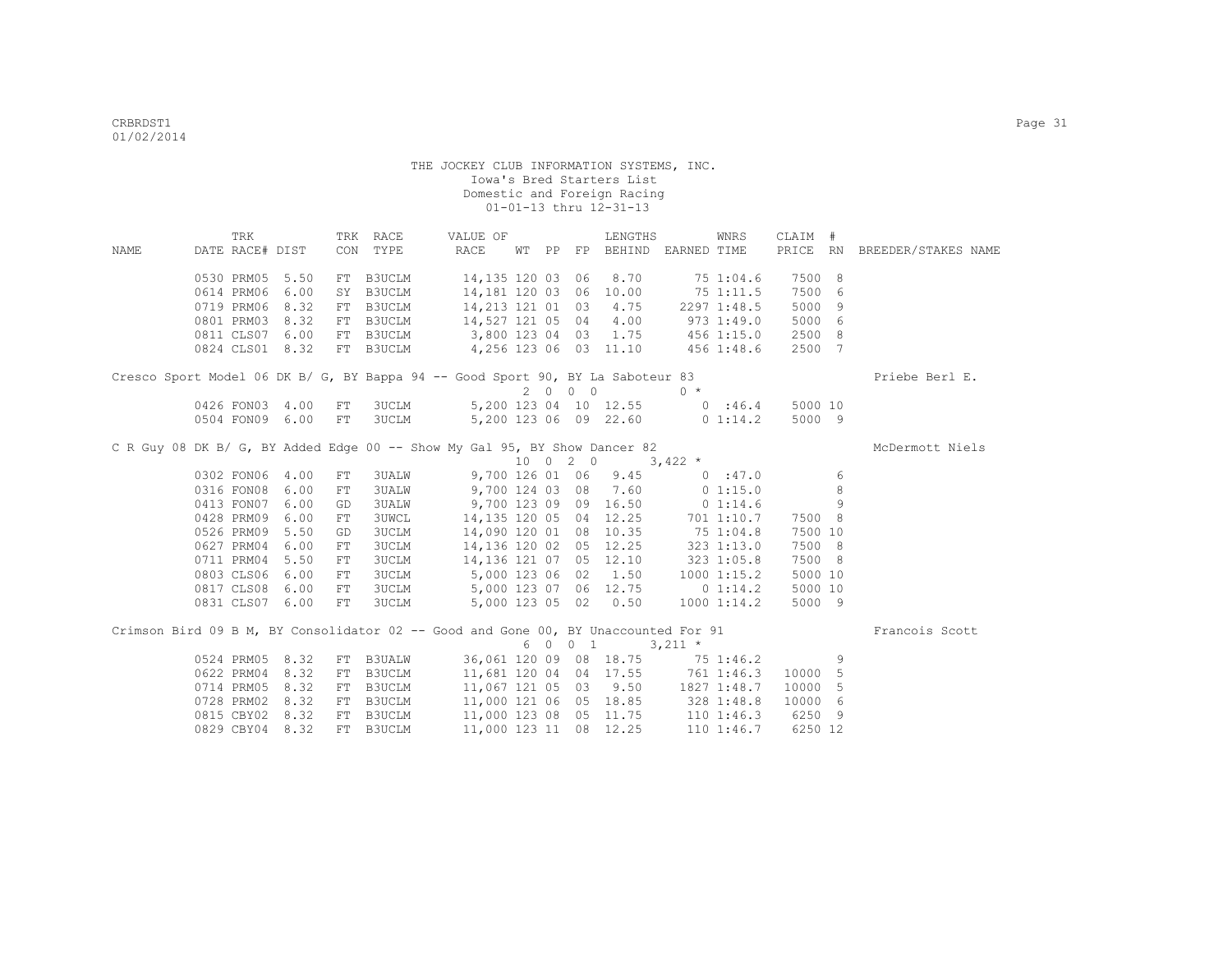CRBRDST1 Page 32 01/02/2014

|           | <b>TRK</b>      |                      |            | TRK RACE      | VALUE OF                                                                            |  |                          | LENGTHS                           |            | WNRS           | CLAIM #  |     |                              |
|-----------|-----------------|----------------------|------------|---------------|-------------------------------------------------------------------------------------|--|--------------------------|-----------------------------------|------------|----------------|----------|-----|------------------------------|
| NAME      | DATE RACE# DIST |                      |            | CON TYPE      | RACE                                                                                |  |                          | WT PP FP BEHIND EARNED TIME       |            |                |          |     | PRICE RN BREEDER/STAKES NAME |
|           |                 |                      |            |               |                                                                                     |  |                          |                                   |            |                |          |     |                              |
|           |                 |                      |            |               |                                                                                     |  |                          |                                   |            |                |          |     |                              |
|           |                 |                      |            |               | Crimsonluckytrick 06 B M, BY Crimson Hero 99 -- Esprit de Monaco 92, BY Icon 86     |  |                          |                                   |            |                |          |     | Franklin Davenport & Alpha   |
| Davenport |                 |                      |            |               |                                                                                     |  |                          |                                   |            |                |          |     |                              |
|           |                 |                      |            |               |                                                                                     |  | $7\quad 2\quad 1\quad 0$ |                                   | $46,559$ * |                |          |     |                              |
|           | 0426 PRM05 5.50 |                      | FT         | B3UWCL        |                                                                                     |  |                          | 20,013 120 03 01                  |            | 11984 1:05.4   | 7500 8   |     |                              |
|           | 0509 PRM06 6.00 |                      | GD         | <b>B3UALW</b> | 36,083 123 03 01                                                                    |  |                          |                                   |            | 21664 1:12.3   |          | 8   |                              |
|           | 0518 PRM01      | 6.00                 | FT         | B3UAOC        |                                                                                     |  |                          | 38,707 123 01 02 0.75             |            | 7780 1:11.1    | 30000 6  |     |                              |
|           | 0602 PRM01      | 6.00                 | FT         | B3UAOC        |                                                                                     |  |                          | 38,730 123 03 05 13.75 900 1:10.8 |            |                | 30000 5  |     |                              |
|           | 0623 PRM08      | 6.00                 | SY         | B3UAOC        |                                                                                     |  |                          | 28,000 120 07 07 14.95            | 75 1:10.0  |                | 15000 7  |     |                              |
|           | 0720 PRM01 6.00 |                      |            | FT B3UAOC     |                                                                                     |  |                          | 38,702 121 03 04 17.75            |            | 1945 1:11.7    | 30000 6  |     |                              |
|           | 0809 PRM09 2.00 |                      |            | FT 3USTK      |                                                                                     |  |                          | 32,559 124 09 04 3.00             |            | 2211 : 21.1    |          | 10  | HEAVY S.                     |
|           |                 |                      |            |               | Crooked D' Kate 10 B G, BY Rushin' to Altar 99 -- Kate d'Kate 92, BY D'Accord 79    |  |                          |                                   |            |                |          |     | McClintock Loretta Fern      |
|           |                 |                      |            |               |                                                                                     |  | 6 0 0 1                  |                                   | $2,200$ *  |                |          |     |                              |
|           | 0602 PRM04 5.50 |                      | FT         | 36MSW         | 34,735 118 06 08 15.75                                                              |  |                          |                                   |            | 75 1:05.6      |          | 10  |                              |
|           | 0609 PRM02 6.00 |                      | SY         | 36MSW         |                                                                                     |  |                          | 34,747 118 04 09 12.75            |            | 75 1:12.2      |          | 10  |                              |
|           | 0621 PRM04 8.32 |                      | FT         | 36MSW         | 34,770 118 03 08 26.30                                                              |  |                          |                                   |            | 75 1:45.5      |          | 9   |                              |
|           | 0714 PRM09 6.00 |                      | ${\rm FT}$ | 36MCL         | 16,727 119 03 06 9.75                                                               |  |                          |                                   | 75 1:13.7  |                | 12500 12 |     |                              |
|           | 0724 PRM04 5.50 |                      | FT         | 36MCL         | 11,532 119 07 04 5.00 566 1:07.9                                                    |  |                          |                                   |            |                | 7500 9   |     |                              |
|           | 0808 PRM10 5.50 |                      | FT         | 36MCL         | 11,488 119 05 03 1.00                                                               |  |                          |                                   |            | 1334 1:06.2    | 7500 11  |     |                              |
|           |                 |                      |            |               |                                                                                     |  |                          |                                   |            |                |          |     |                              |
|           |                 |                      |            |               | C S I Iowa 06 CH G, BY Stephen Got Even 96 -- Lady Criminal 92, BY Criminal Type 85 |  |                          |                                   |            |                |          |     | McClintock Loretta F.        |
|           |                 |                      |            |               |                                                                                     |  | 13 1 5 2                 |                                   | $19,105$ * |                |          |     |                              |
|           |                 | 0122 TUP02 8.00 T FM |            | 4UCLM         | 14,200 119 05 06 14.80                                                              |  |                          |                                   | 142 1:37.6 |                | 16000 6  |     |                              |
|           |                 | 0301 TUP05 7.50 T FM |            | 4UCLM         | 11,000 119 01 05 6.00                                                               |  |                          |                                   |            | 317 1:30.0     | 10000 9  |     |                              |
|           |                 | 0317 TUP08 8.00 T FM |            | 3UCLM         | 11,200 120 05 06 6.25                                                               |  |                          |                                   |            | 112 1:37.3     | 10000 12 |     |                              |
|           |                 | 0403 TUP08 7.50 T FM |            | 3UCLM         | 8,000 119 07 02 1.50                                                                |  |                          |                                   |            | 1520 1:30.8    | 6250 10  |     |                              |
|           |                 | 0428 TUP08 8.00 T FM |            | 3UAOC         | 15,700 119 05 03                                                                    |  |                          | 2.75                              |            | 1539 1:36.6    | 20000 7  |     |                              |
|           | 0531 SRP08      | 7.00                 | FT         | 3USOC         | 7,800 122 04 02                                                                     |  |                          | 4.00                              |            | 1716 1:26.8    |          | 7   |                              |
|           | 0621 SRP10      | 7.00                 | FT         | 3USOC         | 8,700 118 04 02                                                                     |  |                          | 0.50                              |            | 1827 1:24.2    |          | 8   |                              |
|           | 0816 ALB08      | 7.00                 | FT         | 3USTR         | 7,000 120 01 02                                                                     |  |                          | 4.00                              |            | 1400 1:22.4    |          | 7   |                              |
|           | 0922 ALB07      | 7.00                 | FT         | 3USOC         | 6,100 120 08 03                                                                     |  |                          | 6.50                              |            | $610$ $1:21.5$ |          | 9   |                              |
|           | 1022 TUP08      | 7.50 T FM            |            | 3UCLM         | 14,700 119 08 06                                                                    |  |                          | 4.00                              |            | 147 1:29.3     | 16000    | - 9 |                              |
|           | 1104 TUP08      | 8.50 T FM            |            | 3USST         | 12,400 119 05 01                                                                    |  |                          |                                   |            | 7380 1:42.0    |          | 9   | STARTER S.                   |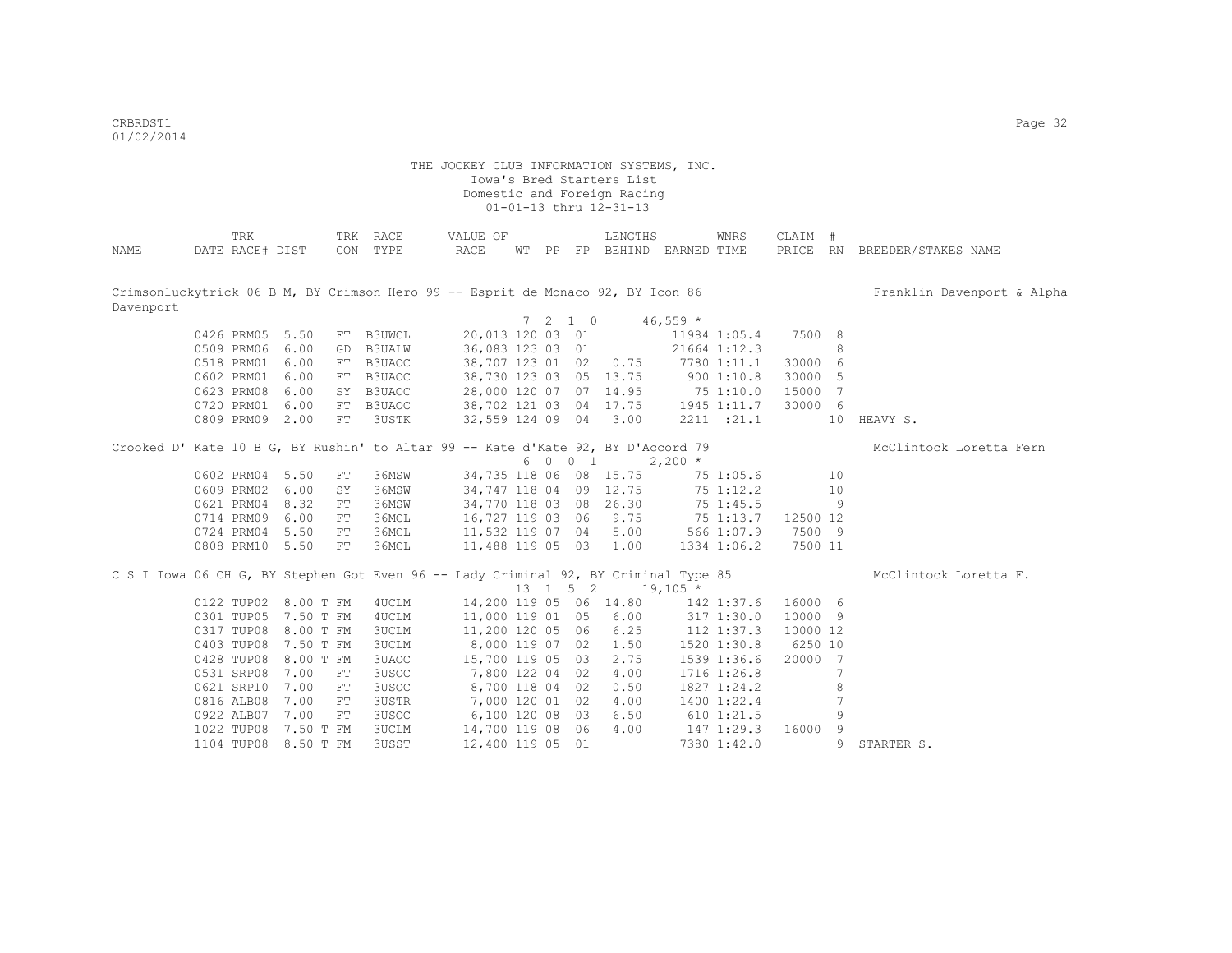|      | TRK             |                      |    | TRK RACE                   | VALUE OF                                                                                  |  |                             | LENGTHS                                          |                   | WNRS        | CLAIM #  |                |                                                     |
|------|-----------------|----------------------|----|----------------------------|-------------------------------------------------------------------------------------------|--|-----------------------------|--------------------------------------------------|-------------------|-------------|----------|----------------|-----------------------------------------------------|
| NAME |                 |                      |    | DATE RACE# DIST CON TYPE   | RACE                                                                                      |  |                             | WT PP FP BEHIND EARNED TIME                      |                   |             |          |                | PRICE RN BREEDER/STAKES NAME                        |
|      |                 | 1203 TUP05 8.50 T FM |    |                            |                                                                                           |  |                             |                                                  |                   |             |          |                | 3USST 12,200 123 07 05 8.50 358 1:42.6 7 STARTER S. |
|      |                 |                      |    | 1217 TUP05 8.50 T FM 3USST |                                                                                           |  |                             |                                                  |                   |             |          |                | 10,500 121 02 02 1.50 2037 1:43.1 8 STARTER S.      |
|      |                 |                      |    |                            |                                                                                           |  |                             |                                                  |                   |             |          |                |                                                     |
|      |                 |                      |    |                            | Cutthroat Cutie 11 DK B/ F, BY Zanjero 04 -- Preciosa 98, BY Level Sands 91               |  |                             |                                                  |                   |             |          |                | McShane Dave                                        |
|      |                 |                      |    |                            |                                                                                           |  | $1 \quad 0 \quad 0 \quad 0$ |                                                  | $805 *$           |             |          |                |                                                     |
|      |                 |                      |    |                            | 0616 PRM03 4.50 FT F02MSW 34,813 119 04 05 10.50 805 :52.4 7                              |  |                             |                                                  |                   |             |          |                |                                                     |
|      |                 |                      |    |                            | C U Vater 09 CH G, BY Cuvee 01 -- Dalia Dolly 99, BY Out of Place 87                      |  |                             |                                                  |                   |             |          |                | J & J Mamakos                                       |
|      |                 |                      |    |                            |                                                                                           |  |                             | $5 \quad 1 \quad 1 \quad 1 \quad 21,194 \quad *$ |                   |             |          |                |                                                     |
|      | 0420 PRM09 5.50 |                      | FT | 36MSW                      |                                                                                           |  |                             | 34,792 118 05 02 8.50 6961 1:04.6                |                   |             |          | $_{\rm 8}$     |                                                     |
|      | 0504 PRM06 6.00 |                      | SY |                            | 36MSW 34,796 118 08 03 3.75 4177 1:12.4                                                   |  |                             |                                                  |                   |             |          | - 8            |                                                     |
|      | 0519 PRM06 6.00 |                      | FT |                            | 36MSW 34,747 123 10 06 8.50 75 1:11.6                                                     |  |                             |                                                  |                   |             | 10       |                |                                                     |
|      |                 | 0613 PRM02 5.00      | FT |                            | 36MCL 16,696 123 07 01 9906 1:00.1                                                        |  |                             |                                                  |                   |             | 12500 9  |                |                                                     |
|      |                 | 0705 PRM05 5.50      | FT |                            | 3UCLM 23,796 121 01 09 38.35 75 1:06.1                                                    |  |                             |                                                  |                   |             | 20000 9  |                |                                                     |
|      |                 |                      |    |                            | Cycle Path 09 CH G, BY Songandaprayer 98 -- My Place Tonight 01, BY Out of Place 87       |  |                             |                                                  |                   |             |          |                | Hobbs William L.                                    |
|      |                 |                      |    |                            |                                                                                           |  |                             | 7 1 0 2 19,008 *                                 |                   |             |          |                |                                                     |
|      | 0420 PRM04 6.00 |                      | FT |                            | 3UCLM 14,500 120 04 10 19.05 75 1:11.2                                                    |  |                             |                                                  |                   |             | 25000 11 |                |                                                     |
|      | 0505 PRM08      | 6.00                 | GD |                            | 3UALW 36,104 120 07 03 9.25 4345 1:11.0                                                   |  |                             |                                                  |                   |             | $\sim$ 7 |                |                                                     |
|      | 0519 PRM02 5.50 |                      | FT |                            | 3UCLM 23,817 123 05 03 4.50 2851 1:05.3                                                   |  |                             |                                                  |                   |             | 25000 8  |                |                                                     |
|      | 0616 PRM05 5.50 |                      | FT |                            | 3UCLM 18,632 123 05 01                                                                    |  |                             |                                                  | 11076 1:04.7      |             | 12500 9  |                |                                                     |
|      | 0703 PRM05 6.00 |                      | FT |                            |                                                                                           |  |                             |                                                  | $511$ $1:12.1$    |             | 17500 7  |                |                                                     |
|      |                 |                      |    |                            | 3UCLM 23,800 121 05 05 3.35<br>3UCLM 14,135 121 04 07 8.60                                |  |                             |                                                  |                   |             |          |                |                                                     |
|      |                 | 0725 PRM07 6.00      | FT |                            |                                                                                           |  |                             |                                                  | 75 1:12.9         |             | 7500 8   |                |                                                     |
|      |                 | 0808 PRM08 6.00      | FT | 3UCLM                      | 14,070 121 07 06 6.00                                                                     |  |                             |                                                  | 75 1:11.9 7500 11 |             |          |                |                                                     |
|      |                 |                      |    |                            | Danas Harbor 09 DK B/ M, BY Lion Hearted 96 -- Boston Lass 00, BY Boston Harbor 94        |  |                             |                                                  |                   |             |          |                | Judge Tony                                          |
|      |                 |                      |    |                            |                                                                                           |  |                             | 4 0 0 1                                          | 5,838 $*$         |             |          |                |                                                     |
|      |                 | 0510 PRM04 6.00      |    |                            | FT B36MSW 34,748 123 04 05 10.50 799 1:11.1                                               |  |                             |                                                  |                   |             |          | 10             |                                                     |
|      |                 | 0601 PRM04 5.50      |    | GD B36MSW                  |                                                                                           |  |                             |                                                  |                   |             |          | 10             |                                                     |
|      |                 | 0621 PRM02 8.32      |    |                            | GD B36MSW 34,747 123 08 05 14.25 799 1:05.8<br>FT B36MSW 34,791 123 04 07 43.50 75 1:48.0 |  |                             |                                                  |                   |             |          | 8              |                                                     |
|      | 0713 PRM02      | 6.00                 |    |                            | FT B36MSW 34,770 124 02 03 1.25                                                           |  |                             |                                                  |                   | 4165 1:14.6 |          | $\overline{9}$ |                                                     |
|      |                 |                      |    |                            |                                                                                           |  |                             |                                                  |                   |             |          |                |                                                     |

Dance On the Ice 09 B M, BY Too Much Ice 97 -- Onuda 95, BY St. Jovite 89 Nielsen Charles D.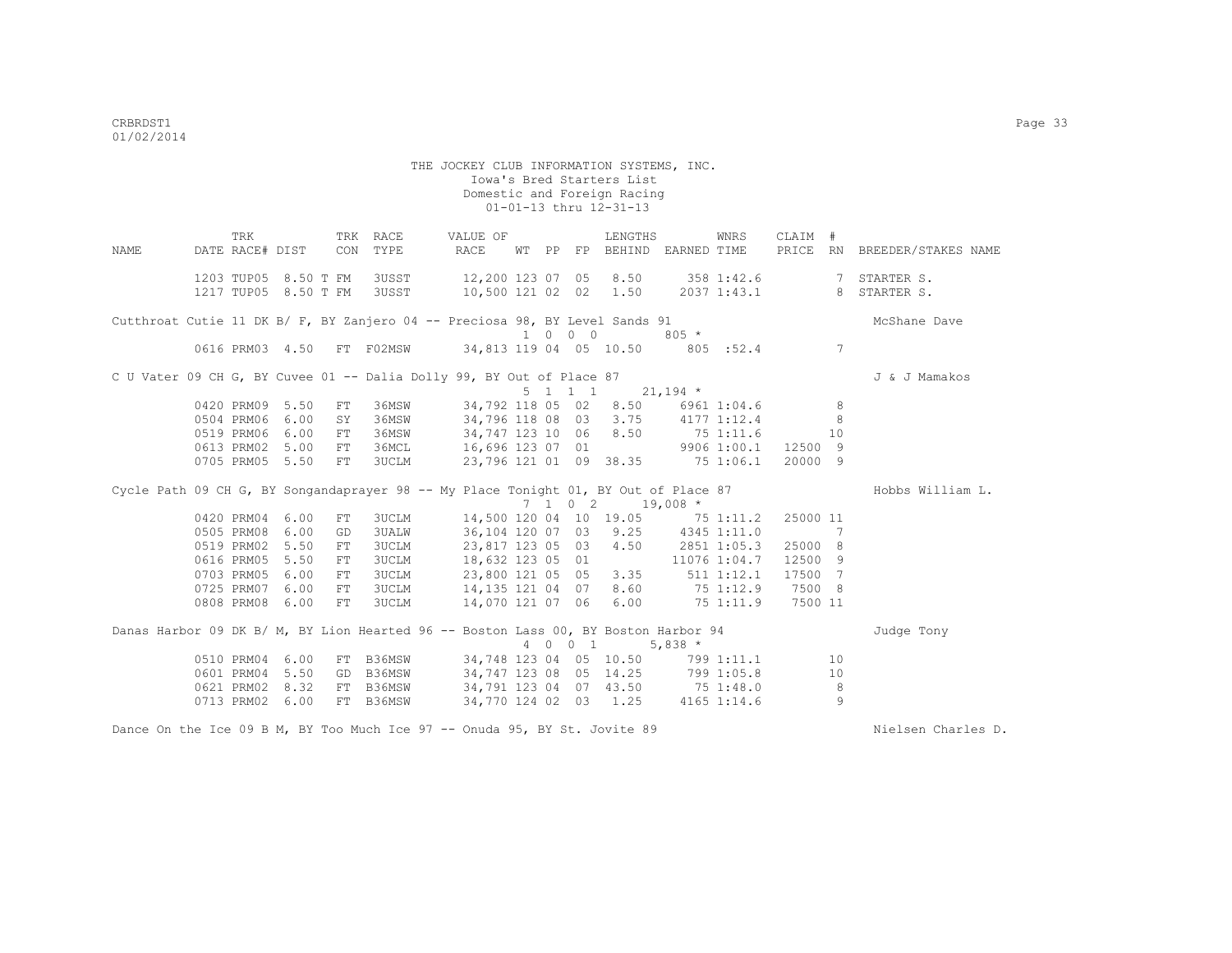|      | TRK             |                 |            | TRK RACE     | VALUE OF                                                                            |       |             |            | LENGTHS                |                                  | WNRS        | CLAIM #  |    |                              |  |
|------|-----------------|-----------------|------------|--------------|-------------------------------------------------------------------------------------|-------|-------------|------------|------------------------|----------------------------------|-------------|----------|----|------------------------------|--|
| NAME | DATE RACE# DIST |                 | CON        | TYPE         | RACE                                                                                | WT PP |             |            |                        | FP BEHIND EARNED TIME            |             |          |    | PRICE RN BREEDER/STAKES NAME |  |
|      |                 |                 |            |              |                                                                                     |       |             |            |                        |                                  |             |          |    |                              |  |
|      |                 |                 |            |              |                                                                                     |       |             | 4 0 0 0    |                        | $225$ *                          |             |          |    |                              |  |
|      | 0407 FON02 4.00 |                 |            | FT B3UCLM    | 5,100 118 08 06 7.00                                                                |       |             |            |                        | 0.147.0                          |             | 5000 10  |    |                              |  |
|      | 0421 PRM09      | 5.50            |            | FT B3UCLM    | 18,653 120 05 08 21.25                                                              |       |             |            |                        | 75 1:05.8                        |             | 10000 8  |    |                              |  |
|      | 0530 PRM09 6.00 |                 |            |              | FT B3UCLM 18,566 120 01 12 25.90                                                    |       |             |            |                        | 75 1:11.8                        |             | 10000 12 |    |                              |  |
|      | 0614 PRM04 5.50 |                 |            | SY B3UCLM    | 18,588 120 10 09 13.75 75 1:05.4                                                    |       |             |            |                        |                                  |             | 10000 11 |    |                              |  |
|      |                 |                 |            |              | Dancing Lover 09 CH M, BY Dance Master 97 -- Cynthia Ann 03, BY Miswaki 78          |       |             |            |                        |                                  |             |          |    | Roth Cameron Col.            |  |
|      |                 |                 |            |              |                                                                                     |       |             | 5 0 0 0    |                        | $1,140$ *                        |             |          |    |                              |  |
|      | 0517 PRM01      | 5.00            |            | FT B36MCL    | 16,761 123 06 04 10.00                                                              |       |             |            |                        | 840 1:00.5                       |             | 12500 6  |    |                              |  |
|      | 0614 PRM02      | 5.00            |            | SY B36MCL    | 16,672 123 06 09 24.55                                                              |       |             |            |                        | 75 : 58.5                        |             | 12500 10 |    |                              |  |
|      | 0623 PRM09      | 5.50            |            | SY B36MCL    | 8,500 123 01 10 30.50                                                               |       |             |            |                        | $75$ 1:05.5                      |             | 6250 10  |    |                              |  |
|      | 0713 PRM04      | 8.32            |            |              | FT B36MCL 16,653 121 04 11 42.60 75 1:50.4                                          |       |             |            |                        |                                  |             | 10000 11 |    |                              |  |
|      |                 | 0727 PRM02 8.32 |            | FT B36MCL    | 18,610 121 03 09 44.75                                                              |       |             |            |                        | $75$ 1:50.2                      |             | 12500 10 |    |                              |  |
|      |                 |                 |            |              | Dazzle Me Jo 09 B G, BY Dazzling Falls 92 -- Love of Country 01, BY Commanchero 95  |       |             |            |                        |                                  |             |          |    | Frum Steve                   |  |
|      |                 |                 |            |              |                                                                                     |       |             | 7200       |                        | $6,301$ *                        |             |          |    |                              |  |
|      | 0428 PRM02 5.50 |                 | FT         | 36WMC        |                                                                                     |       |             |            |                        | 16,739 118 04 07 19.25 75 1:05.7 |             | 12500 7  |    |                              |  |
|      | 0517 PRM09      | 8.00            | ${\rm FT}$ | 36MCL        | 8,683 118 04 10 46.00                                                               |       |             |            |                        | 75 1:41.4                        |             | 10000 10 |    |                              |  |
|      | 0602 PRM09      | 6.00            | ${\rm FT}$ | 36MCL        |                                                                                     |       |             |            | 16,629 123 05 12 37.00 | 75 1:13.8                        |             | 12500 12 |    |                              |  |
|      | 0808 PRM10      | 5.50            | ${\rm FT}$ | 36MCL        |                                                                                     |       |             |            | 11,488 124 03 04 4.75  | 556 1:06.2                       |             | 7500 11  |    |                              |  |
|      | 0816 CLS04 6.00 |                 | FT         | 3UMCL        | 4,400 123 07 01                                                                     |       |             |            |                        |                                  | 2640 1:16.2 | 10000 9  |    |                              |  |
|      | 0823 CLS04 8.32 |                 | FT         | <b>3UCLM</b> | 4,800 123 07 01                                                                     |       |             |            |                        |                                  | 2880 1:49.2 | 5000 9   |    |                              |  |
|      | 0831 CLS07 6.00 |                 | FT         | 3UCLM        | 5,000 123 02 06 5.25                                                                |       |             |            |                        |                                  | 0 1:14.2    | 5000 9   |    |                              |  |
|      |                 |                 |            |              | Dazzling Devil 06 CH M, BY Dazzling Falls 92 -- Natti Devil 99, BY Devil His Due 89 |       |             |            |                        |                                  |             |          |    | Judge Terry                  |  |
|      |                 |                 |            |              |                                                                                     |       |             | 3 0 0 0    |                        | $1,970$ *                        |             |          |    |                              |  |
|      | 0524 PRM05 8.32 |                 |            | FT B3UALW    |                                                                                     |       |             |            | 36,061 120 07 09 24.50 | 75 1:46.2 9                      |             |          |    |                              |  |
|      |                 | 0609 PRM08 8.32 | MY         |              | B3UALW 36,016 120 11 07 6.15 75 1:45.9                                              |       |             |            |                        |                                  |             |          | 11 |                              |  |
|      |                 | 0726 PRM08 8.32 |            | FT B3UALW    | 35,308 121 04 04 20.75 1820 1:46.7                                                  |       |             |            |                        |                                  |             | $\sim$ 4 |    |                              |  |
|      |                 |                 |            |              |                                                                                     |       |             |            |                        |                                  |             |          |    |                              |  |
|      |                 |                 |            |              | Dazzling Jo 09 B G, BY Dazzling Falls 92 -- Coco Jabo 93, BY Salem Drive 82         |       |             |            |                        |                                  |             |          |    | Bowman LeRoy C.              |  |
|      |                 |                 |            |              |                                                                                     |       | $2 \quad 0$ | $0\quad 0$ |                        | $150 *$                          |             |          |    |                              |  |
|      | 0613 PRM06 6.00 |                 | ${\rm FT}$ | <b>3UCLM</b> |                                                                                     |       |             |            | 15,381 121 01 07 12.75 | 751:11.8                         |             | 7500 10  |    |                              |  |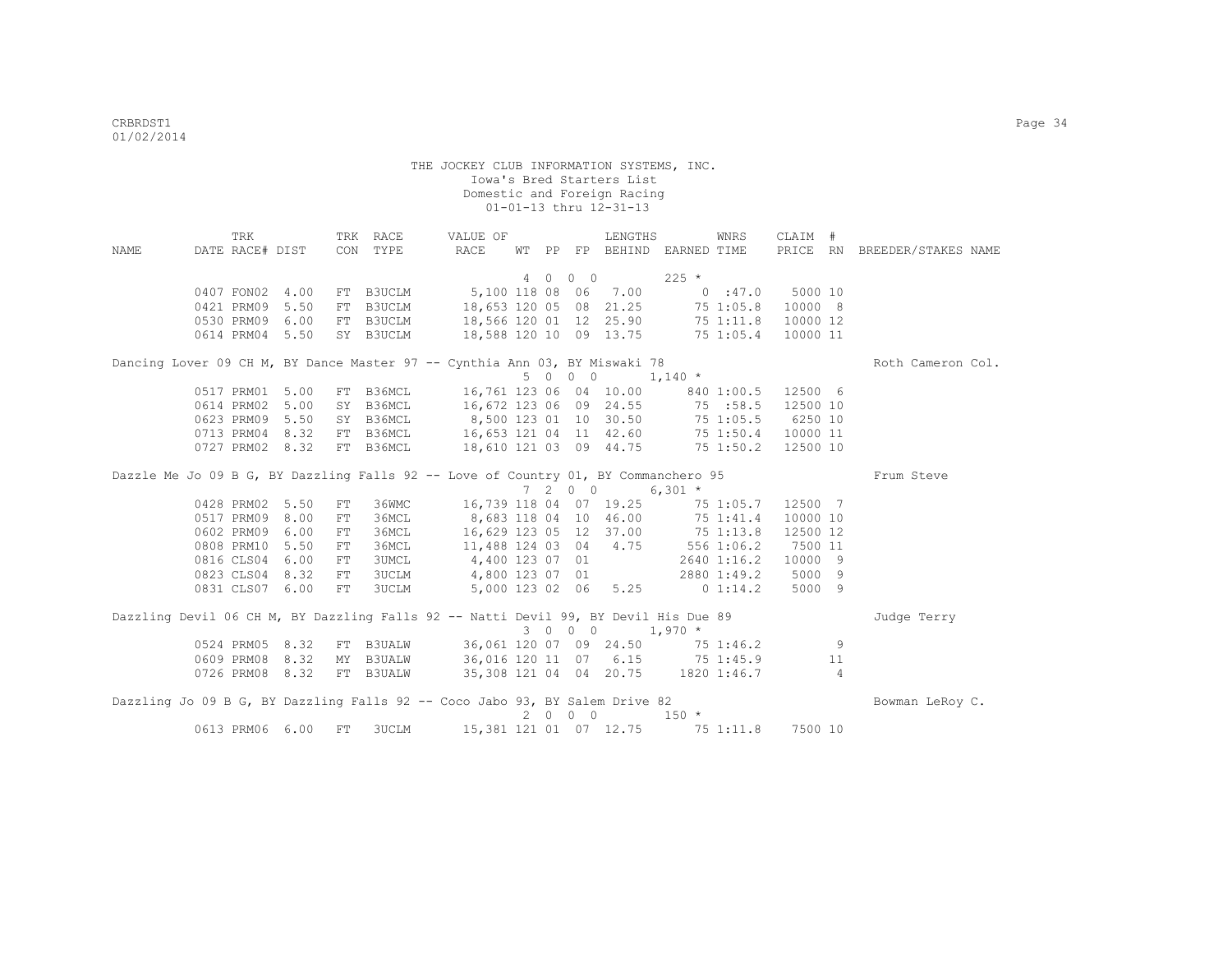|      | TRK                                                                           |      |    | TRK RACE            | VALUE OF                                             |  |          | LENGTHS                                       |            | WNRS         | CLAIM #  |                |                                                                                                                        |
|------|-------------------------------------------------------------------------------|------|----|---------------------|------------------------------------------------------|--|----------|-----------------------------------------------|------------|--------------|----------|----------------|------------------------------------------------------------------------------------------------------------------------|
| NAME | DATE RACE# DIST                                                               |      |    | CON TYPE            | RACE                                                 |  |          | WT PP FP BEHIND EARNED TIME                   |            |              | PRICE RN |                | BREEDER/STAKES NAME                                                                                                    |
|      | 0629 PRM05 8.00                                                               |      | FT | 3UCLM               | 11,418 121 03 08 30.30 75 1:42.0                     |  |          |                                               |            |              | 10000 9  |                |                                                                                                                        |
|      |                                                                               |      |    |                     |                                                      |  |          |                                               |            |              |          |                | Dazzling Pioneer 09 CH M, BY Pioneering 93 -- Lovethatdazzle 02, BY Dazzling Falls 92 Richard Cosaert & Vickie Cosaert |
|      |                                                                               |      |    |                     |                                                      |  | 6 1 0 0  |                                               | $25,867$ * |              |          |                |                                                                                                                        |
|      | 0426 PRM06 6.00<br>0518 PRM01 6.00                                            |      | FT | FT B3UAOC<br>B3UAOC | 38,634 120 05 01<br>38,707 123 02 06 11.75 75 1:11.1 |  |          |                                               |            | 23224 1:11.5 | 30000 6  | 8              |                                                                                                                        |
|      | 0607 PRM08 8.50                                                               |      |    | FT B3USTK           | 75,000 116 09 10 31.50 0 1:45.1                      |  |          |                                               |            |              |          | 10             | HAWKEYES H.                                                                                                            |
|      | 0616 PRM01                                                                    | 6.00 |    | FT B3UAOC           | 38,730 120 03 05 10.85 900 1:10.5                    |  |          |                                               |            |              | 30000 5  |                |                                                                                                                        |
|      | 0720 PRM01 6.00                                                               |      |    | FT B3UAOC           | 38,702 121 04 05 19.25 893 1:11.7 30000 6            |  |          |                                               |            |              |          |                |                                                                                                                        |
|      | 0804 PRM07 5.50                                                               |      |    | FT B3UCLM           | 15, 471 121 05 04 5.50 775 1:06.3                    |  |          |                                               |            |              | 7500 6   |                |                                                                                                                        |
|      | Deep in de Nile 11 B G, BY Humming 96 -- Which Witch 01, BY Accelerator 94    |      |    |                     |                                                      |  |          |                                               |            |              |          |                | Hansen Donald C.                                                                                                       |
|      |                                                                               |      |    |                     |                                                      |  | 3 0 0 0  |                                               | $949 *$    |              |          |                |                                                                                                                        |
|      | 0615 PRM02 4.50                                                               |      | GD | 02MSW               | 34,747 118 05 05 4.75                                |  |          |                                               | 799 :53.1  |              |          | 10             |                                                                                                                        |
|      | 0706 PRM03 5.00                                                               |      | FT | 02MSW               | 34,791 119 07 08 40.75 75 :58.4                      |  |          |                                               |            |              |          | - 8            |                                                                                                                        |
|      | 0721 PRM02 5.00                                                               |      | FT | 02MSW               |                                                      |  |          | 34,747 121 05 09 19.50 75 1:00.4              |            |              |          | 10             |                                                                                                                        |
|      | Demidofflight 10 CH G, BY Demidoff 90 -- Harmony Light 01, BY Colony Light 89 |      |    |                     |                                                      |  |          |                                               |            |              |          |                | El Deeb Mohamed Dr.                                                                                                    |
|      |                                                                               |      |    |                     |                                                      |  |          | $6 \quad 1 \quad 0 \quad 1 \quad 20,165 \neq$ |            |              |          |                |                                                                                                                        |
|      | 0505 PRM08 6.00                                                               |      | GD | <b>3UALW</b>        |                                                      |  |          | 36,104 116 06 05 10.50 835 1:11.0             |            |              |          | $\overline{7}$ |                                                                                                                        |
|      | 0519 PRM02 5.50                                                               |      | FT | <b>3UCLM</b>        |                                                      |  |          | 23,817 118 06 04 5.00 1188 1:05.3             |            |              | 25000 8  |                |                                                                                                                        |
|      | 0531 PRM06 6.00                                                               |      | FT | <b>3UCLM</b>        |                                                      |  |          | 18,610 118 09 01                              |            | 11017 1:11.1 | 12500 10 |                |                                                                                                                        |
|      | 0620 PRM07 5.50                                                               |      | FT | <b>3UCLM</b>        |                                                      |  |          | 25,776 113 04 05 14.25 595 1:04.8             |            |              | 20000 7  |                |                                                                                                                        |
|      | 0628 PRM05 8.32                                                               |      | FT | <b>3UALW</b>        | 36,061 112 05 03 2.25 4321 1:46.5                    |  |          |                                               |            |              |          | -9             |                                                                                                                        |
|      | 0706 PRM08 8.32                                                               |      | FT | 03STK               | 80,255 116 04 05 23.75 2209 1:45.0                   |  |          |                                               |            |              |          |                | 6 IOWA STALLION S.                                                                                                     |
|      | Demi'sghost 10 CH G, BY Demidoff 90 -- Office Romance 01, BY Bianconi 95      |      |    |                     |                                                      |  |          |                                               |            |              |          |                | El Deeb Mohamed Dr.                                                                                                    |
|      |                                                                               |      |    |                     |                                                      |  | 1 0 0 0  |                                               | $100 *$    |              |          |                |                                                                                                                        |
|      | 0912 CBY07 6.00 FT                                                            |      |    | 3UMCL               | 10,000 121 05 13 47.25 100 1:13.4 6250 13            |  |          |                                               |            |              |          |                |                                                                                                                        |
|      |                                                                               |      |    |                     |                                                      |  | 10 2 2 2 |                                               | $48,468$ * |              |          |                | Devil Himself 08 CH G, BY Devil His Due 89 -- Danzig Foxxy Woman 95, BY Dr. Danzig 82 J. R. Lewis & Beverly Lewis      |
|      | 0214 OP 06 6.00                                                               |      | FT | 3UMCL               | 15,500 124 07 06 13.00 45 1:12.5 15000 12            |  |          |                                               |            |              |          |                |                                                                                                                        |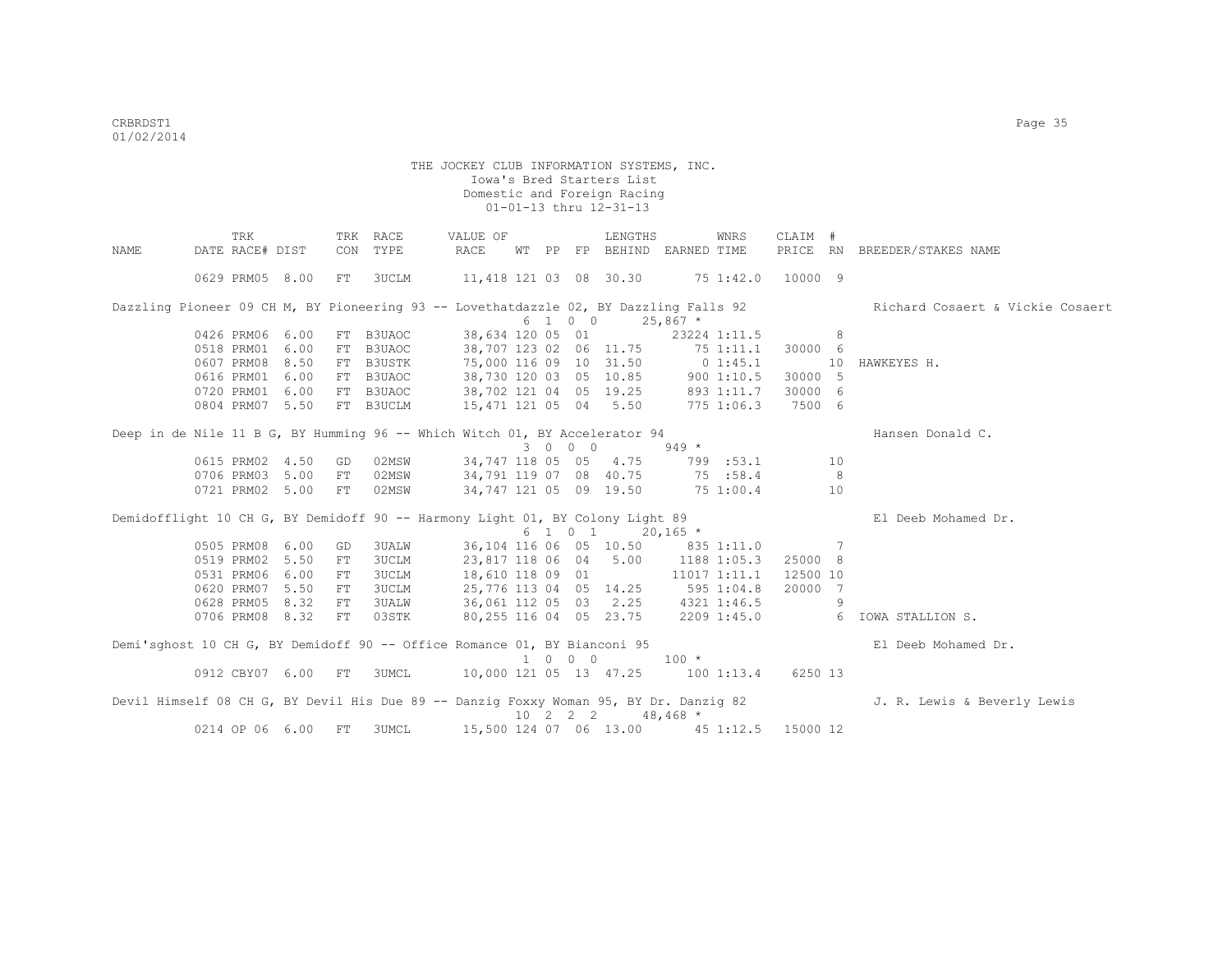| PRICE RN<br>DATE RACE# DIST<br>CON<br>TYPE<br>RACE<br>FP BEHIND EARNED TIME<br>NAME<br>WT PP<br>BREEDER/STAKES NAME<br>19,000 123 05 02<br>20000 9<br>0301 OP 07 8.50<br><b>3UMCL</b><br>6.75<br>3800 1:47.7<br>FT<br>0315 OP 05<br>8.00<br>3UMCL<br>15,500 123 04 03<br>6.35<br>15000 8<br>1550 1:41.5<br>FT<br>0505 PRM01<br>8.00<br>36MSW<br>34,834 123 04 01<br>21001 1:40.6<br>6<br>GD<br>0525 PRM07<br>36,061 123 09 03 4.30<br>9<br>8.32<br><b>3UALW</b><br>4322 1:42.7<br>MY<br>831 1:39.7<br>0613 PRM04<br>8.00<br>36,061 120 07 05 10.75<br>9<br><b>3UALW</b><br>${\rm FT}$<br>18,192 123 12 02 hd<br>0623 PRM07 8.32<br><b>3UCLM</b><br>3503 1:46.1 12500 12<br>SY<br>18,567 124 02 01 10900 1:50.6<br>36,148 121 01 04 7.50 1820 1:47.9<br>14,153 121 01 04 9.25 696 1:47.2<br>0707 PRM09 8.50<br>3UCLM<br>12500 12<br>FT<br>0728 PRM01 8.32<br><b>3UALW</b><br>5<br>FT<br>0809 PRM07 8.50<br>FT<br>3UCLM<br>696 1:47.2<br>7500 9<br>Devil in the House 10 B G, BY Devil His Due 89 -- Kotchi 02, BY Slew City Slew 84<br>Leech James R.<br>5 0 0 0<br>$375 *$<br>36MSW<br>34,791 118 06 07 29.25<br>0420 PRM02 5.50<br>8<br>${\rm FT}$<br>75 1:04.9<br>6.00<br>36MSW<br>0519 PRM06<br>34,747 118 06 10 36.50 75 1:11.6<br>10<br>FT<br>8.32<br>34,770 118 03 09 34.25 75 1:44.6<br>0606 PRM06<br>36MSW<br>9<br>FT<br>36MCL 16,671 119 05 08 17.00 75 :59.1 12500 10<br>0616 PRM07<br>5.00<br>FT<br>16,696 118 06 08 20.75 75 1:00.6<br>36MCL<br>12500 9<br>0627 PRM02 5.00<br>FT<br>Devils Loot 09 DK B/ M, BY Drinkwiththedevil 04 -- Shoot for the Loot 99, BY Demaloot Demashoot 90<br>Bolinger Michael<br>3 0 0 0<br>$0 *$<br>FT B3UMCL 4,200 123 08 08 25.75 0 :48.0 5000 8<br>0308 FON02 4.00<br>0420 FON02 6.00<br>B3UMCL 4,600 123 09 09 19.00 0 1:18.2 10000 9<br>FT<br>0503 FON01 6.00<br>3UMCL<br>4,600 113 01 06 16.10 0 1:15.4<br>10000 6<br>FT<br>Dew At Midnight 10 B F, BY Devil His Due 89 -- Just Jill 01, BY Semoran 93<br>Hemba Brad<br>9 0 3 0<br>$21,411$ *<br>0419 PRM02 5.50<br>FT B36MSW<br>34,725 118 07 09 13.75 75 1:06.2<br>11<br>$\overline{7}$<br>0512 PRM05<br>8.00<br>B36MSW<br>34,813 118 03 02 0.75<br>6981 1:42.9<br>FT<br>0525 PRM02<br>9.85<br>8.32<br>B36MSW<br>34,725 118 01 08<br>75 1:45.3<br>11<br>MY<br>34,770 118 07 09 11.10 75 1:46.0<br>0607 PRM02 8.32<br>B36MSW<br>9<br>FT<br>FT B36MSW 34,791 113 02 04 5.25 1741 1:48.0<br>0621 PRM02<br>8.32<br>8<br>FT B36MSW 34,746 119 03 04 22.25 1730 1:41.5<br>0704 PRM04<br>8.00<br>10<br>0801 PRM04 6.00<br>18,739 119 10 02 7.50<br>FT B36MCL<br>3673 1:14.1 |  | TRK |  | TRK RACE | VALUE OF |  | LENGTHS | WNRS | CLAIM #  |  |  |
|------------------------------------------------------------------------------------------------------------------------------------------------------------------------------------------------------------------------------------------------------------------------------------------------------------------------------------------------------------------------------------------------------------------------------------------------------------------------------------------------------------------------------------------------------------------------------------------------------------------------------------------------------------------------------------------------------------------------------------------------------------------------------------------------------------------------------------------------------------------------------------------------------------------------------------------------------------------------------------------------------------------------------------------------------------------------------------------------------------------------------------------------------------------------------------------------------------------------------------------------------------------------------------------------------------------------------------------------------------------------------------------------------------------------------------------------------------------------------------------------------------------------------------------------------------------------------------------------------------------------------------------------------------------------------------------------------------------------------------------------------------------------------------------------------------------------------------------------------------------------------------------------------------------------------------------------------------------------------------------------------------------------------------------------------------------------------------------------------------------------------------------------------------------------------------------------------------------------------------------------------------------------------------------------------------------------------------------------------------------------------------------------------------------------------------------------------------------------------------------------------------------------------------------------------------------------|--|-----|--|----------|----------|--|---------|------|----------|--|--|
|                                                                                                                                                                                                                                                                                                                                                                                                                                                                                                                                                                                                                                                                                                                                                                                                                                                                                                                                                                                                                                                                                                                                                                                                                                                                                                                                                                                                                                                                                                                                                                                                                                                                                                                                                                                                                                                                                                                                                                                                                                                                                                                                                                                                                                                                                                                                                                                                                                                                                                                                                                        |  |     |  |          |          |  |         |      |          |  |  |
|                                                                                                                                                                                                                                                                                                                                                                                                                                                                                                                                                                                                                                                                                                                                                                                                                                                                                                                                                                                                                                                                                                                                                                                                                                                                                                                                                                                                                                                                                                                                                                                                                                                                                                                                                                                                                                                                                                                                                                                                                                                                                                                                                                                                                                                                                                                                                                                                                                                                                                                                                                        |  |     |  |          |          |  |         |      |          |  |  |
|                                                                                                                                                                                                                                                                                                                                                                                                                                                                                                                                                                                                                                                                                                                                                                                                                                                                                                                                                                                                                                                                                                                                                                                                                                                                                                                                                                                                                                                                                                                                                                                                                                                                                                                                                                                                                                                                                                                                                                                                                                                                                                                                                                                                                                                                                                                                                                                                                                                                                                                                                                        |  |     |  |          |          |  |         |      |          |  |  |
|                                                                                                                                                                                                                                                                                                                                                                                                                                                                                                                                                                                                                                                                                                                                                                                                                                                                                                                                                                                                                                                                                                                                                                                                                                                                                                                                                                                                                                                                                                                                                                                                                                                                                                                                                                                                                                                                                                                                                                                                                                                                                                                                                                                                                                                                                                                                                                                                                                                                                                                                                                        |  |     |  |          |          |  |         |      |          |  |  |
|                                                                                                                                                                                                                                                                                                                                                                                                                                                                                                                                                                                                                                                                                                                                                                                                                                                                                                                                                                                                                                                                                                                                                                                                                                                                                                                                                                                                                                                                                                                                                                                                                                                                                                                                                                                                                                                                                                                                                                                                                                                                                                                                                                                                                                                                                                                                                                                                                                                                                                                                                                        |  |     |  |          |          |  |         |      |          |  |  |
|                                                                                                                                                                                                                                                                                                                                                                                                                                                                                                                                                                                                                                                                                                                                                                                                                                                                                                                                                                                                                                                                                                                                                                                                                                                                                                                                                                                                                                                                                                                                                                                                                                                                                                                                                                                                                                                                                                                                                                                                                                                                                                                                                                                                                                                                                                                                                                                                                                                                                                                                                                        |  |     |  |          |          |  |         |      |          |  |  |
|                                                                                                                                                                                                                                                                                                                                                                                                                                                                                                                                                                                                                                                                                                                                                                                                                                                                                                                                                                                                                                                                                                                                                                                                                                                                                                                                                                                                                                                                                                                                                                                                                                                                                                                                                                                                                                                                                                                                                                                                                                                                                                                                                                                                                                                                                                                                                                                                                                                                                                                                                                        |  |     |  |          |          |  |         |      |          |  |  |
|                                                                                                                                                                                                                                                                                                                                                                                                                                                                                                                                                                                                                                                                                                                                                                                                                                                                                                                                                                                                                                                                                                                                                                                                                                                                                                                                                                                                                                                                                                                                                                                                                                                                                                                                                                                                                                                                                                                                                                                                                                                                                                                                                                                                                                                                                                                                                                                                                                                                                                                                                                        |  |     |  |          |          |  |         |      |          |  |  |
|                                                                                                                                                                                                                                                                                                                                                                                                                                                                                                                                                                                                                                                                                                                                                                                                                                                                                                                                                                                                                                                                                                                                                                                                                                                                                                                                                                                                                                                                                                                                                                                                                                                                                                                                                                                                                                                                                                                                                                                                                                                                                                                                                                                                                                                                                                                                                                                                                                                                                                                                                                        |  |     |  |          |          |  |         |      |          |  |  |
|                                                                                                                                                                                                                                                                                                                                                                                                                                                                                                                                                                                                                                                                                                                                                                                                                                                                                                                                                                                                                                                                                                                                                                                                                                                                                                                                                                                                                                                                                                                                                                                                                                                                                                                                                                                                                                                                                                                                                                                                                                                                                                                                                                                                                                                                                                                                                                                                                                                                                                                                                                        |  |     |  |          |          |  |         |      |          |  |  |
|                                                                                                                                                                                                                                                                                                                                                                                                                                                                                                                                                                                                                                                                                                                                                                                                                                                                                                                                                                                                                                                                                                                                                                                                                                                                                                                                                                                                                                                                                                                                                                                                                                                                                                                                                                                                                                                                                                                                                                                                                                                                                                                                                                                                                                                                                                                                                                                                                                                                                                                                                                        |  |     |  |          |          |  |         |      |          |  |  |
|                                                                                                                                                                                                                                                                                                                                                                                                                                                                                                                                                                                                                                                                                                                                                                                                                                                                                                                                                                                                                                                                                                                                                                                                                                                                                                                                                                                                                                                                                                                                                                                                                                                                                                                                                                                                                                                                                                                                                                                                                                                                                                                                                                                                                                                                                                                                                                                                                                                                                                                                                                        |  |     |  |          |          |  |         |      |          |  |  |
|                                                                                                                                                                                                                                                                                                                                                                                                                                                                                                                                                                                                                                                                                                                                                                                                                                                                                                                                                                                                                                                                                                                                                                                                                                                                                                                                                                                                                                                                                                                                                                                                                                                                                                                                                                                                                                                                                                                                                                                                                                                                                                                                                                                                                                                                                                                                                                                                                                                                                                                                                                        |  |     |  |          |          |  |         |      |          |  |  |
|                                                                                                                                                                                                                                                                                                                                                                                                                                                                                                                                                                                                                                                                                                                                                                                                                                                                                                                                                                                                                                                                                                                                                                                                                                                                                                                                                                                                                                                                                                                                                                                                                                                                                                                                                                                                                                                                                                                                                                                                                                                                                                                                                                                                                                                                                                                                                                                                                                                                                                                                                                        |  |     |  |          |          |  |         |      |          |  |  |
|                                                                                                                                                                                                                                                                                                                                                                                                                                                                                                                                                                                                                                                                                                                                                                                                                                                                                                                                                                                                                                                                                                                                                                                                                                                                                                                                                                                                                                                                                                                                                                                                                                                                                                                                                                                                                                                                                                                                                                                                                                                                                                                                                                                                                                                                                                                                                                                                                                                                                                                                                                        |  |     |  |          |          |  |         |      |          |  |  |
|                                                                                                                                                                                                                                                                                                                                                                                                                                                                                                                                                                                                                                                                                                                                                                                                                                                                                                                                                                                                                                                                                                                                                                                                                                                                                                                                                                                                                                                                                                                                                                                                                                                                                                                                                                                                                                                                                                                                                                                                                                                                                                                                                                                                                                                                                                                                                                                                                                                                                                                                                                        |  |     |  |          |          |  |         |      |          |  |  |
|                                                                                                                                                                                                                                                                                                                                                                                                                                                                                                                                                                                                                                                                                                                                                                                                                                                                                                                                                                                                                                                                                                                                                                                                                                                                                                                                                                                                                                                                                                                                                                                                                                                                                                                                                                                                                                                                                                                                                                                                                                                                                                                                                                                                                                                                                                                                                                                                                                                                                                                                                                        |  |     |  |          |          |  |         |      |          |  |  |
|                                                                                                                                                                                                                                                                                                                                                                                                                                                                                                                                                                                                                                                                                                                                                                                                                                                                                                                                                                                                                                                                                                                                                                                                                                                                                                                                                                                                                                                                                                                                                                                                                                                                                                                                                                                                                                                                                                                                                                                                                                                                                                                                                                                                                                                                                                                                                                                                                                                                                                                                                                        |  |     |  |          |          |  |         |      |          |  |  |
|                                                                                                                                                                                                                                                                                                                                                                                                                                                                                                                                                                                                                                                                                                                                                                                                                                                                                                                                                                                                                                                                                                                                                                                                                                                                                                                                                                                                                                                                                                                                                                                                                                                                                                                                                                                                                                                                                                                                                                                                                                                                                                                                                                                                                                                                                                                                                                                                                                                                                                                                                                        |  |     |  |          |          |  |         |      |          |  |  |
|                                                                                                                                                                                                                                                                                                                                                                                                                                                                                                                                                                                                                                                                                                                                                                                                                                                                                                                                                                                                                                                                                                                                                                                                                                                                                                                                                                                                                                                                                                                                                                                                                                                                                                                                                                                                                                                                                                                                                                                                                                                                                                                                                                                                                                                                                                                                                                                                                                                                                                                                                                        |  |     |  |          |          |  |         |      |          |  |  |
|                                                                                                                                                                                                                                                                                                                                                                                                                                                                                                                                                                                                                                                                                                                                                                                                                                                                                                                                                                                                                                                                                                                                                                                                                                                                                                                                                                                                                                                                                                                                                                                                                                                                                                                                                                                                                                                                                                                                                                                                                                                                                                                                                                                                                                                                                                                                                                                                                                                                                                                                                                        |  |     |  |          |          |  |         |      |          |  |  |
|                                                                                                                                                                                                                                                                                                                                                                                                                                                                                                                                                                                                                                                                                                                                                                                                                                                                                                                                                                                                                                                                                                                                                                                                                                                                                                                                                                                                                                                                                                                                                                                                                                                                                                                                                                                                                                                                                                                                                                                                                                                                                                                                                                                                                                                                                                                                                                                                                                                                                                                                                                        |  |     |  |          |          |  |         |      |          |  |  |
|                                                                                                                                                                                                                                                                                                                                                                                                                                                                                                                                                                                                                                                                                                                                                                                                                                                                                                                                                                                                                                                                                                                                                                                                                                                                                                                                                                                                                                                                                                                                                                                                                                                                                                                                                                                                                                                                                                                                                                                                                                                                                                                                                                                                                                                                                                                                                                                                                                                                                                                                                                        |  |     |  |          |          |  |         |      |          |  |  |
|                                                                                                                                                                                                                                                                                                                                                                                                                                                                                                                                                                                                                                                                                                                                                                                                                                                                                                                                                                                                                                                                                                                                                                                                                                                                                                                                                                                                                                                                                                                                                                                                                                                                                                                                                                                                                                                                                                                                                                                                                                                                                                                                                                                                                                                                                                                                                                                                                                                                                                                                                                        |  |     |  |          |          |  |         |      |          |  |  |
|                                                                                                                                                                                                                                                                                                                                                                                                                                                                                                                                                                                                                                                                                                                                                                                                                                                                                                                                                                                                                                                                                                                                                                                                                                                                                                                                                                                                                                                                                                                                                                                                                                                                                                                                                                                                                                                                                                                                                                                                                                                                                                                                                                                                                                                                                                                                                                                                                                                                                                                                                                        |  |     |  |          |          |  |         |      |          |  |  |
|                                                                                                                                                                                                                                                                                                                                                                                                                                                                                                                                                                                                                                                                                                                                                                                                                                                                                                                                                                                                                                                                                                                                                                                                                                                                                                                                                                                                                                                                                                                                                                                                                                                                                                                                                                                                                                                                                                                                                                                                                                                                                                                                                                                                                                                                                                                                                                                                                                                                                                                                                                        |  |     |  |          |          |  |         |      |          |  |  |
|                                                                                                                                                                                                                                                                                                                                                                                                                                                                                                                                                                                                                                                                                                                                                                                                                                                                                                                                                                                                                                                                                                                                                                                                                                                                                                                                                                                                                                                                                                                                                                                                                                                                                                                                                                                                                                                                                                                                                                                                                                                                                                                                                                                                                                                                                                                                                                                                                                                                                                                                                                        |  |     |  |          |          |  |         |      |          |  |  |
|                                                                                                                                                                                                                                                                                                                                                                                                                                                                                                                                                                                                                                                                                                                                                                                                                                                                                                                                                                                                                                                                                                                                                                                                                                                                                                                                                                                                                                                                                                                                                                                                                                                                                                                                                                                                                                                                                                                                                                                                                                                                                                                                                                                                                                                                                                                                                                                                                                                                                                                                                                        |  |     |  |          |          |  |         |      |          |  |  |
|                                                                                                                                                                                                                                                                                                                                                                                                                                                                                                                                                                                                                                                                                                                                                                                                                                                                                                                                                                                                                                                                                                                                                                                                                                                                                                                                                                                                                                                                                                                                                                                                                                                                                                                                                                                                                                                                                                                                                                                                                                                                                                                                                                                                                                                                                                                                                                                                                                                                                                                                                                        |  |     |  |          |          |  |         |      |          |  |  |
|                                                                                                                                                                                                                                                                                                                                                                                                                                                                                                                                                                                                                                                                                                                                                                                                                                                                                                                                                                                                                                                                                                                                                                                                                                                                                                                                                                                                                                                                                                                                                                                                                                                                                                                                                                                                                                                                                                                                                                                                                                                                                                                                                                                                                                                                                                                                                                                                                                                                                                                                                                        |  |     |  |          |          |  |         |      |          |  |  |
|                                                                                                                                                                                                                                                                                                                                                                                                                                                                                                                                                                                                                                                                                                                                                                                                                                                                                                                                                                                                                                                                                                                                                                                                                                                                                                                                                                                                                                                                                                                                                                                                                                                                                                                                                                                                                                                                                                                                                                                                                                                                                                                                                                                                                                                                                                                                                                                                                                                                                                                                                                        |  |     |  |          |          |  |         |      |          |  |  |
|                                                                                                                                                                                                                                                                                                                                                                                                                                                                                                                                                                                                                                                                                                                                                                                                                                                                                                                                                                                                                                                                                                                                                                                                                                                                                                                                                                                                                                                                                                                                                                                                                                                                                                                                                                                                                                                                                                                                                                                                                                                                                                                                                                                                                                                                                                                                                                                                                                                                                                                                                                        |  |     |  |          |          |  |         |      |          |  |  |
|                                                                                                                                                                                                                                                                                                                                                                                                                                                                                                                                                                                                                                                                                                                                                                                                                                                                                                                                                                                                                                                                                                                                                                                                                                                                                                                                                                                                                                                                                                                                                                                                                                                                                                                                                                                                                                                                                                                                                                                                                                                                                                                                                                                                                                                                                                                                                                                                                                                                                                                                                                        |  |     |  |          |          |  |         |      | 15000 10 |  |  |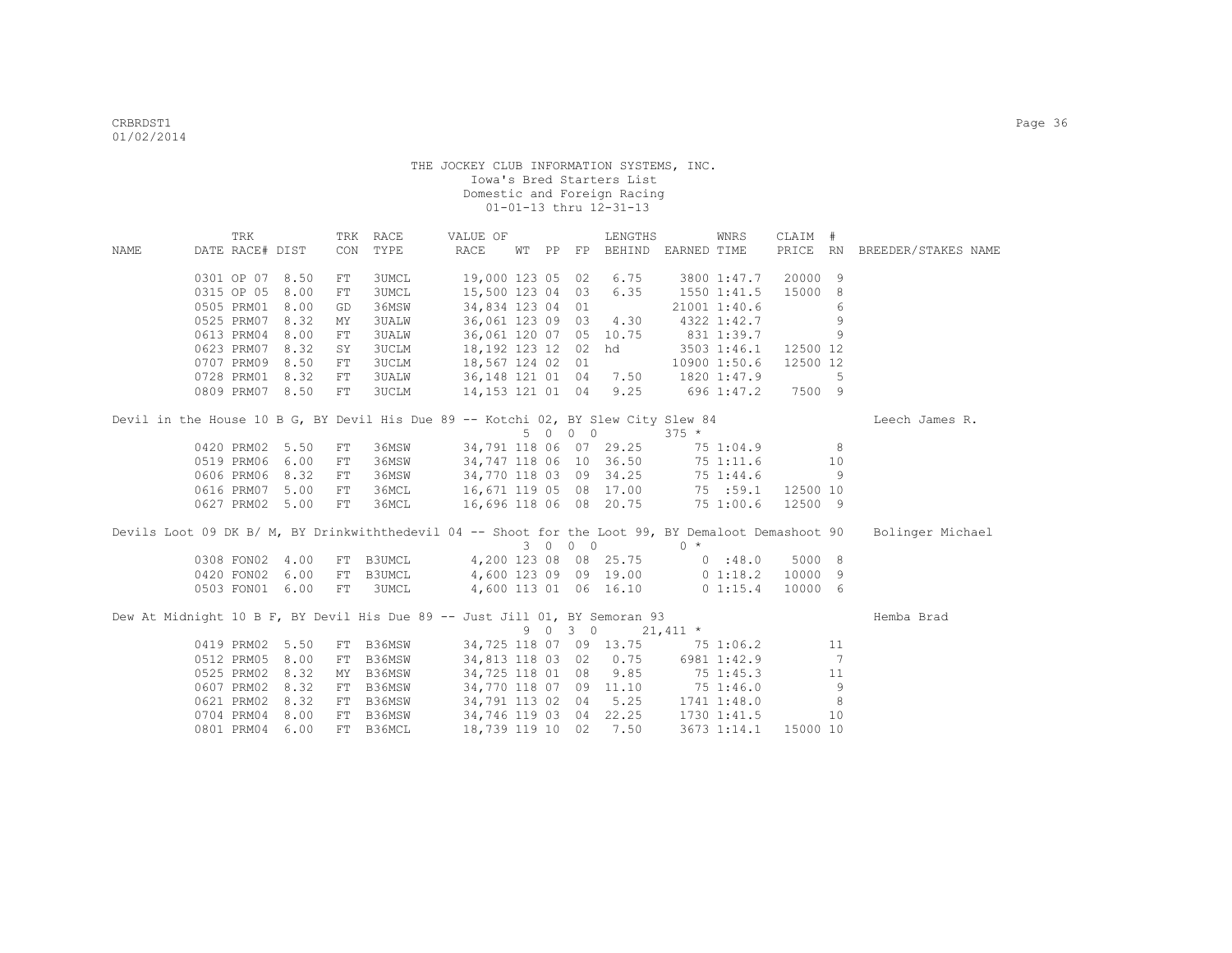|      | TRK                  |      |            | TRK RACE     | VALUE OF                                                                                                 |  |         | LENGTHS                                                  |                                   | WNRS        | CLAIM #  |                |                              |
|------|----------------------|------|------------|--------------|----------------------------------------------------------------------------------------------------------|--|---------|----------------------------------------------------------|-----------------------------------|-------------|----------|----------------|------------------------------|
| NAME | DATE RACE# DIST      |      |            | CON TYPE     | RACE                                                                                                     |  |         |                                                          | WT PP FP BEHIND EARNED TIME       |             |          |                | PRICE RN BREEDER/STAKES NAME |
|      | 0810 PRM06 6.00      |      |            | FT B36MSW    | 34,792 119 04 02 2.25 6961 1:12.5                                                                        |  |         |                                                          |                                   |             |          | 8              |                              |
|      | 0905 CBY06 6.00      |      |            | FT B3UMCL    | 10,000 119 02 FF DNF 100 1:14.5 6250 12                                                                  |  |         |                                                          |                                   |             |          |                |                              |
|      |                      |      |            |              | Diable River 09 DK B/ G, BY Swing Lord 98 -- Geenarita 93, BY Festin (ARG) 86                            |  |         |                                                          |                                   |             |          |                | Windylea Farm                |
|      |                      |      |            |              |                                                                                                          |  | 8 0 1 2 |                                                          | $4,679$ *                         |             |          |                |                              |
|      | 0420 PRM04           | 6.00 | ${\rm FT}$ | 3UCLM        |                                                                                                          |  |         |                                                          | 14,500 120 10 11 25.80 75 1:11.2  |             | 25000 11 |                |                              |
|      | 0511 PRM05           | 6.00 | FT         | <b>3UCLM</b> |                                                                                                          |  |         |                                                          | 18,696 123 01 03 4.00 2250 1:12.4 |             | 12500 6  |                |                              |
|      | 0524 PRM03           | 8.32 | FT         | <b>3UCLM</b> |                                                                                                          |  |         |                                                          | 18,653 123 01 05 7.55 428 1:44.9  |             | 12500 8  |                |                              |
|      | 0713 PRM06           | 5.50 | FT         | <b>3UCLM</b> | 18,589 124 02 11 23.60 75 1:06.9                                                                         |  |         |                                                          |                                   |             | 12500 11 |                |                              |
|      | 0724 PRM02 8.32      |      | FT         |              | 3UCLM 19,998 121 07 09 35.05 75 1:48.9                                                                   |  |         |                                                          |                                   |             | 12500 10 |                |                              |
|      | 0809 CLS08 8.32      |      | FT         |              | 3UCLM 4,800 118 08 03 6.55                                                                               |  |         |                                                          |                                   | 576 1:47.2  | 5000 8   |                |                              |
|      | 0816 CLS05 6.00      |      | FT         |              | 3UCLM 4,800 118 06 04 10.50                                                                              |  |         |                                                          |                                   | 240 1:15.4  | 5000 7   |                |                              |
|      | 0830 CLS04 6.50      |      | FT         |              | 3UCLM                                                                                                    |  |         | 4,800 118 03 02 nk                                       |                                   | 960 1:20.8  | 5000 9   |                |                              |
|      |                      |      |            |              | Diamond Star 08 CH M, BY Teton Forest 01 -- Crafty Diamond 02, BY Crafty Dude 89                         |  |         |                                                          |                                   |             |          |                | Poindexter Allen             |
|      |                      |      |            |              |                                                                                                          |  |         | 3 0 2 0                                                  | $5,099*$                          |             |          |                |                              |
|      | 0711 PRM06 5.50      |      |            |              | FT B3UCLM 18,632 121 07 06 13.25 75 1:06.4 10000 9                                                       |  |         |                                                          |                                   |             |          |                |                              |
|      | 0724 PRM05 5.50      |      |            |              |                                                                                                          |  |         |                                                          |                                   |             |          |                |                              |
|      | 0804 PRM04 6.00      |      |            |              | FT B3UCLM 12,823 122 06 02 6.25 2522 1:07.4 6250 9<br>FT B3UCLM 12,823 122 06 02 6.25 2522 1:07.4 6250 9 |  |         |                                                          |                                   |             |          |                |                              |
|      |                      |      |            |              | Diesel's Prize 08 CH G, BY Pure Prize 98 -- Whisperifyoudare 97, BY Red Ransom 87                        |  |         |                                                          |                                   |             |          |                | Roll Reroll Stables          |
|      |                      |      |            |              |                                                                                                          |  |         | $12 \quad 2 \quad 3 \quad 1 \quad 43,059 \quad ^{\star}$ |                                   |             |          |                |                              |
|      | 0406 OP 08 6.00      |      | FT         | 4UAOC        |                                                                                                          |  |         |                                                          | 56,000 116 02 08 10.90 280 1:11.0 |             | 50000 9  |                |                              |
|      | 0427 PRM07           | 6.00 | ${\rm FT}$ | 3UAOC        | 38,619 120 09 05                                                                                         |  |         | 5.10                                                     | 889 1:10.9                        |             |          | 10             |                              |
|      | 0523 PRM01           | 6.00 | ${\rm FT}$ | 3UAOC        | 38,707 120 01 02                                                                                         |  |         | 6.25                                                     | 7780 1:09.9                       |             |          | 6              |                              |
|      | 0531 PRM08           | 6.00 | FT         | 3UAOC        | 38,641 120 08 02                                                                                         |  |         | 2.00                                                     |                                   | 7722 1:10.2 |          | 9              |                              |
|      | 0622 PRM08           | 6.00 | FT         | 3UAOC        | 38,707 120 03 03                                                                                         |  |         | 5.00                                                     |                                   | 4668 1:10.5 |          | 6              |                              |
|      | 0707 PRM04           | 6.00 | FT         | 3UALW        |                                                                                                          |  |         | 38,707 121 04 05 8.55                                    | 898 1:11.0                        |             |          | 6              |                              |
|      | 0725 PRM07           | 6.00 | FT         | <b>3UCLM</b> | 14,135 121 06 01                                                                                         |  |         |                                                          |                                   | 8404 1:12.9 | 7500 8   |                |                              |
|      | 0802 PRM02           | 6.00 | FT         | <b>3UCLM</b> | 15,449 124 01 01                                                                                         |  |         |                                                          |                                   | 9243 1:12.5 | 7500     | $\overline{7}$ |                              |
|      | 0830 RP 03           | 6.00 | FT         | 3USOC        |                                                                                                          |  |         |                                                          | 14,000 123 02 05 4.85 412 1:10.3  |             | 7500 8   |                |                              |
|      | 0927 RP 09 8.00 T FM |      |            | 3USOC        |                                                                                                          |  |         |                                                          | 14,000 120 12 10 10.75 85 1:35.0  |             |          | 12             |                              |
|      | 1013 ZIA03 6.50      |      | SY         | <b>3UCLM</b> | 14,700 120 02 04                                                                                         |  |         | 4.00                                                     |                                   | 588 1:18.3  | 7500 6   |                |                              |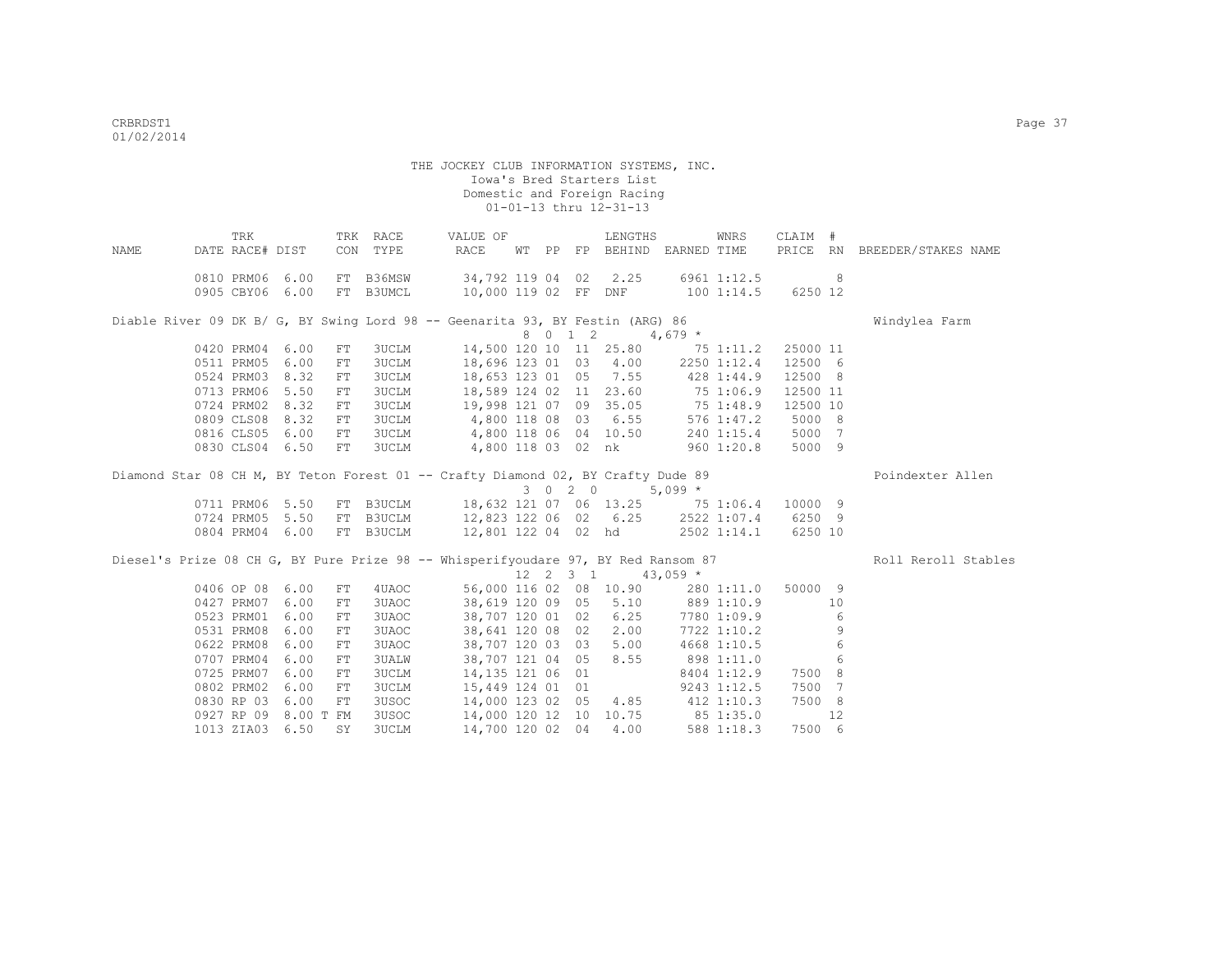|      |                 | TRK | TRK | RACE                        | VALUE OF                                                                                 |  |                  | LENGTHS                                     |            | WNRS         | CLAIM #  |                 |                                  |
|------|-----------------|-----|-----|-----------------------------|------------------------------------------------------------------------------------------|--|------------------|---------------------------------------------|------------|--------------|----------|-----------------|----------------------------------|
| NAME | DATE RACE# DIST |     | CON | TYPE                        | RACE                                                                                     |  |                  | WT PP FP BEHIND EARNED TIME                 |            |              |          |                 | PRICE RN BREEDER/STAKES NAME     |
|      | 1102 ZIA09 5.50 |     | FT  | 3UCLM                       |                                                                                          |  |                  | 9,710 123 07 02 4.50                        |            | 2090 1:02.5  | 5000 9   |                 |                                  |
|      |                 |     |     |                             | Dimanche Pouliche 08 B M, BY Sunday Break (JPN) 99 -- French Cue 00, BY French Deputy 92 |  |                  |                                             |            |              |          |                 | Lane Thoroughbreds, L.C.         |
|      |                 |     |     |                             |                                                                                          |  |                  | $13 \quad 1 \quad 1 \quad 1 \quad 22,967$ * |            |              |          |                 |                                  |
|      | 0426 PRM05 5.50 |     |     | FT B3UWCL                   | 20,013 118 02 04                                                                         |  |                  | 6.75                                        |            | 999 1:05.4   | 6250 8   |                 |                                  |
|      | 0516 PRM03 6.00 |     |     | FT B3UCLM                   | 14,084 120 01 05 10.00                                                                   |  |                  |                                             |            | 321 1:11.6   | 7500 9   |                 |                                  |
|      | 0602 PRM07 8.32 |     |     | FT B3UCLM                   | 13,793 120 08 05 10.35                                                                   |  |                  |                                             |            | 391 1:45.0   | 7500 11  |                 |                                  |
|      | 0616 PRM06 8.00 |     |     | FT B3UCLM                   | 17,776 120 06 06 13.25                                                                   |  |                  |                                             | 75 1:39.1  |              | 7500 9   |                 |                                  |
|      | 0630 PRM03 6.00 |     | FT  | B3UCLM                      | 17,023 115 05 01                                                                         |  |                  |                                             |            | 11353 1:13.5 | 5000 11  |                 |                                  |
|      | 0713 PRM07 8.32 |     |     | FT B3UCLM                   | 14,688 121 05 02                                                                         |  |                  | 0.75                                        |            | 3828 1:48.6  | 7500 9   |                 |                                  |
|      | 0801 PRM03 8.32 |     |     | FT B3UCLM                   | 14,527 121 03 03                                                                         |  |                  | 3.00                                        |            | 2336 1:49.0  | 5000 6   |                 |                                  |
|      | 0810 PRM01 9.00 |     |     | FT B3UCLM                   | 37,829 113 03 04                                                                         |  |                  | 9.50                                        |            | 2672 1:54.1  | 5000 7   |                 |                                  |
|      | 0824 RP 04 8.32 |     |     | FT B3UCLM                   | 9,500 119 02 07                                                                          |  |                  | 20.50                                       |            | 85 1:43.5    | 5000 9   |                 |                                  |
|      | 0927 RP 05 8.32 |     |     | FT B3UCLM                   | 8,500 117 06 08                                                                          |  |                  | 15.35                                       | 85 1:44.3  |              | 5000 9   |                 |                                  |
|      |                 |     |     | 1023 RP 08 8.50 T FM B3UCLM | 14,000 114 11 09                                                                         |  |                  | 6.80                                        | 85 1:44.1  |              | 10000 11 |                 |                                  |
|      | 1107 RP 09 8.32 |     |     | FT B3UCLM                   | 8,884 122 06 05                                                                          |  |                  | 7.35                                        |            | 242 1:44.3   | 5000 10  |                 |                                  |
|      | 1123 RP 01 8.00 |     |     | FT B3UCLM                   |                                                                                          |  |                  | 8,500 123 05 04 3.75                        |            | 495 1:41.6   | 5000 8   |                 |                                  |
|      |                 |     |     |                             | Dina's Typhoon 08 DK B/ M, BY Pin Stripe 96 -- Dina's Chum 85, BY Chumming 80            |  |                  |                                             |            |              |          |                 | Hansen Donald C.                 |
|      |                 |     |     |                             |                                                                                          |  | $10 \t2 \t1 \t2$ | $38,880$ *                                  |            |              |          |                 |                                  |
|      | 0426 PRM06 6.00 |     |     | FT B3UAOC                   | 38,634 120 06 07 8.35 75 1:11.5                                                          |  |                  |                                             |            |              |          | 8               |                                  |
|      | 0516 PRM05 8.32 |     |     | FT B3UAOC                   |                                                                                          |  |                  | 38,708 120 04 05 14.50                      | 898 1:43.3 |              |          | 6               |                                  |
|      | 0526 PRM01 8.00 |     | GD  | B3UCLM                      | 18,347 120 04 02                                                                         |  |                  | 4.00                                        |            | 4763 1:39.0  | 12500 6  |                 |                                  |
|      | 0609 PRM03 8.00 |     |     | SY B3UCLM                   | 21,053 120 05 01                                                                         |  |                  |                                             |            | 13420 1:40.1 | 20000 6  |                 |                                  |
|      | 0616 PRM06 8.00 |     |     | FT B3UCLM                   | 17,776 123 05 03                                                                         |  |                  | 6.25                                        |            | 2297 1:39.1  | 7500 9   |                 |                                  |
|      | 0630 PRM07 8.32 |     |     | FT B3UCLM                   | 17,678 123 01 01                                                                         |  |                  |                                             |            | 11853 1:46.8 | 7500 10  |                 |                                  |
|      | 0718 PRM05 8.32 |     |     | FT B3UAOC                   |                                                                                          |  |                  | 38,707 121 03 06 36.00                      | 75 1:46.6  |              | 30000    | - 6             |                                  |
|      | 0802 PRM08 8.50 |     |     | FT B3UAOC                   | 29,508 121 06 03 10.25                                                                   |  |                  |                                             |            | 4859 1:50.5  | 15000 6  |                 |                                  |
|      |                 |     |     | 0817 CBY08 8.50 T FM B3USTK | 50,000 118 04 07 17.50                                                                   |  |                  |                                             |            | 5001:45.7    |          | $7\phantom{.0}$ | MINNESOTA H. B. P. A. DISTAFF S. |
|      |                 |     |     | 0907 CBY06 7.50 T FM B3UCLM | 14,000 119 03 10 8.40                                                                    |  |                  |                                             |            | 140 1:32.5   | 7500 12  |                 |                                  |
|      |                 |     |     |                             | Disqualified 10 B F, BY Sky Classic 87 -- Ms Shawcolat 99, BY Mr. Shawklit 91            |  |                  |                                             |            |              |          |                 | Olson Rick L.                    |

8 1 1 0 19,188 \*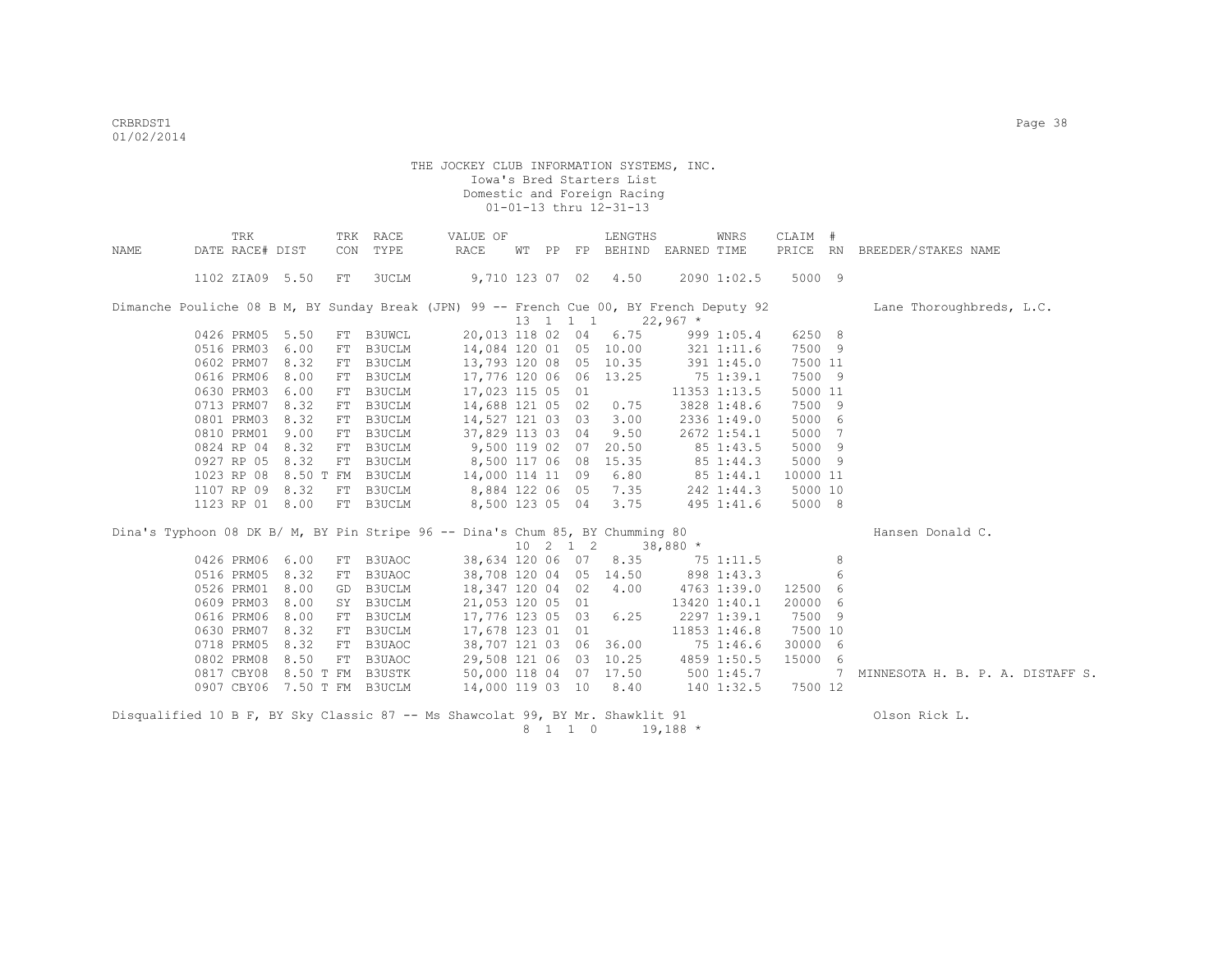|      | TRK             |      |            | TRK RACE  | VALUE OF                                                                       |  |         | LENGTHS                   |                                           | WNRS         | CLAIM #             |                |                              |
|------|-----------------|------|------------|-----------|--------------------------------------------------------------------------------|--|---------|---------------------------|-------------------------------------------|--------------|---------------------|----------------|------------------------------|
| NAME | DATE RACE# DIST |      |            | CON TYPE  | RACE                                                                           |  |         |                           | WT PP FP BEHIND EARNED TIME               |              |                     |                | PRICE RN BREEDER/STAKES NAME |
|      | 0525 PRM05 5.50 |      |            | MY B36MCL | 21,923 118 02 01                                                               |  |         |                           |                                           | 13201 1:06.0 | 25000 6             |                |                              |
|      | 0609 PRM08 8.32 |      |            | MY B3UALW | 36,016 119 01 05 4.10                                                          |  |         |                           |                                           | 826 1:45.9   |                     | 11             |                              |
|      | 0711 PRM08 8.32 |      |            | FT B3UALW | 36,061 116 03 09 33.50                                                         |  |         |                           |                                           | 75 1:47.7    |                     | $\overline{9}$ |                              |
|      | 0726 PRM09 6.00 |      |            | FI BJOADW | 19,944 119 01 02                                                               |  |         | 9.25                      |                                           |              | 3971 1:15.4 15000 8 |                |                              |
|      | 0809 PRM05 6.00 |      |            | FT B3UCLM | 19,923 119 09 06                                                               |  |         | 9.00                      |                                           | 75 1:12.5    | 15000 9             |                |                              |
|      |                 |      |            |           | 0905 CBY02 7.50 T FM B3UCLM 18,000 123 05 04                                   |  |         | 5.25                      | 180 1:33.1                                |              | 20000 9             |                |                              |
|      |                 |      |            |           | 0925 KD 07 7.00 T FM B3UCLM 25,500 118 06 09 11.60                             |  |         |                           | 500 1:24.6                                |              | 12500 12            |                |                              |
|      | 1025 HAW05 6.50 |      |            | FT B3UCLM | 13,920 118 02 05 14.00 360 1:19.7                                              |  |         |                           |                                           |              | 10000 7             |                |                              |
|      |                 |      |            |           | Dixie Surge 09 B G, BY Storm Surge 02 -- Dixie Kate 03, BY Dixieland Heat 90   |  |         |                           |                                           |              |                     |                | Schaben Jim                  |
|      |                 |      |            |           |                                                                                |  |         | $5 \t0 \t1 \t0 \t4.809$ * |                                           |              |                     |                |                              |
|      | 0421 PRM08 5.50 |      | ${\rm FT}$ | 3UALW     |                                                                                |  |         |                           | 35, 316 120 01 08 8.10 75 1:05.4 12       |              |                     |                |                              |
|      | 0519 PRM02 5.50 |      | FT         |           | 3UCLM                                                                          |  |         |                           | 23,817 123 08 05 5.75 548 1:05.3          |              | 25000 8             |                |                              |
|      | 0531 PRM06      | 6.00 | FT         |           | 3UCLM                                                                          |  |         |                           | 18,610 123 08 07 16.35 75 1:11.1          |              | 12500 10            |                |                              |
|      | 0616 PRM05 5.50 |      | FT         |           | 3UCLM 18,632 120 01 02 1.75                                                    |  |         |                           |                                           |              | 3692 1:04.7 10000 9 |                |                              |
|      | 0629 PRM09 6.00 |      | FT         |           | 3UCLM 18,559 120 12 05 13.25 419 1:12.2 10000 12                               |  |         |                           |                                           |              |                     |                |                              |
|      |                 |      |            |           | Doji Boy 09 CH G, BY American Spirit 96 -- Doji 90, BY Sunny Clime 72          |  |         |                           |                                           |              |                     |                | Figure 1 Ranch               |
|      |                 |      |            |           |                                                                                |  | 5 0 1 0 |                           | $4,050$ *                                 |              |                     |                |                              |
|      | 0531 PRM06 6.00 |      | FT         | 3UCLM     |                                                                                |  |         |                           | 18,610 123 01 06 13.60 75 1:11.1 12500 10 |              |                     |                |                              |
|      | 0621 PRM03 6.00 |      | FT         |           | 3UCLM 22,550 120 04 06 17.25                                                   |  |         |                           | 75 1:11.1                                 |              | 20000 7             |                |                              |
|      | 0714 PRM04      | 5.50 | ${\rm FT}$ |           | 18,696 121 03 02 3.00<br>3UCLM                                                 |  |         |                           | 3750 1:06.4                               |              | 10000 6             |                |                              |
|      | 0725 PRM02      | 5.50 | FT         |           | 3UCLM 12,823 124 04 06 6.40 75 1:07.2                                          |  |         |                           |                                           |              | 7500 9              |                |                              |
|      | 0810 PRM04 6.00 |      | FT         | 3UCLM     | 19,945 121 08 06 11.25 75 1:11.6                                               |  |         |                           |                                           |              | 12500 8             |                |                              |
|      |                 |      |            |           | Doll House 08 DK B/ M, BY Lion Heart 01 -- Screen Princess 97, BY Slewacide 80 |  |         |                           |                                           |              |                     |                | Hobbs William L.             |
|      |                 |      |            |           |                                                                                |  | 7100    |                           | $3,251$ *                                 |              |                     |                |                              |
|      | 0406 FON05 6.00 |      |            |           | FT B3UCLM 5,200 123 09 01                                                      |  |         |                           |                                           | 3120 1:15.8  | 5000 10             |                |                              |
|      | 0419 FON02      | 6.00 | GD         |           | B3UCLM 5,900 123 01 06 6.70                                                    |  |         |                           |                                           | 01:15.8      | 5000 7              |                |                              |
|      | 0503 FON04 6.00 |      |            |           | FT B3UCLM 6,608 123 05 06 4.95 0 1:14.6                                        |  |         |                           |                                           |              | 5000 8              |                |                              |
|      | 0526 ARP09 5.50 |      |            |           | FT B3UCLM 5,800 124 04 08                                                      |  |         | 8.25                      |                                           | 58 1:06.0    | 3200 11             |                |                              |
|      | 0811 ARP06      | 5.00 |            |           | FT B3UCLM 7,300 124 05 06 12.50 73 :58.2                                       |  |         |                           |                                           |              | 3200 6              |                |                              |
|      | 0823 CLS06 6.00 |      |            | FT B3UCLM |                                                                                |  |         | 3,990 123 08 07 12.00     | 0 1:15.4                                  |              | 2500 8              |                |                              |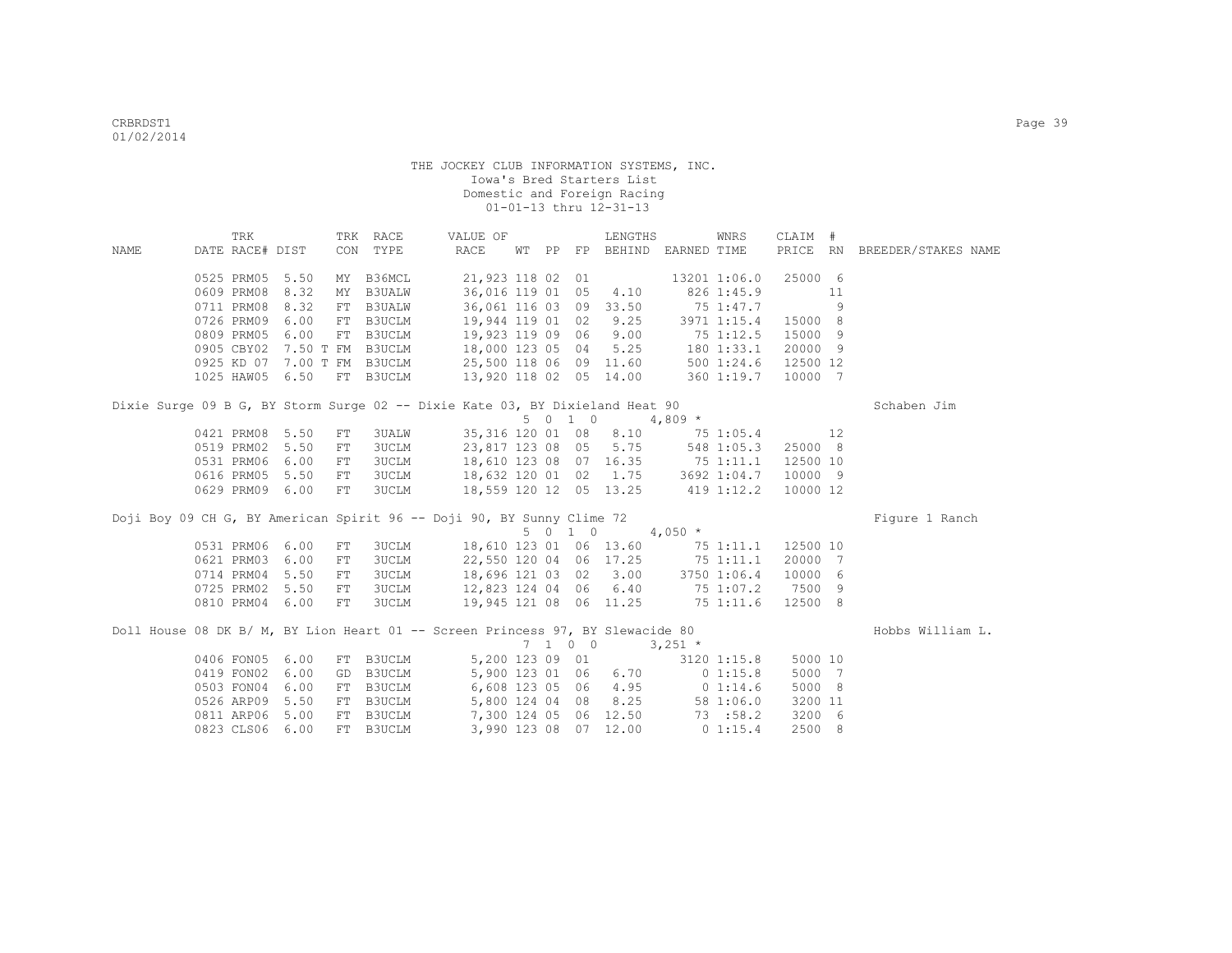| NAME        | TRK<br>DATE RACE# DIST                                                                |      |    | TRK RACE<br>CON TYPE | VALUE OF<br>RACE                     |  |         | LENGTHS<br>WT PP FP BEHIND EARNED TIME                                   |                        | WNRS               | CLAIM #  |     | PRICE RN BREEDER/STAKES NAME  |
|-------------|---------------------------------------------------------------------------------------|------|----|----------------------|--------------------------------------|--|---------|--------------------------------------------------------------------------|------------------------|--------------------|----------|-----|-------------------------------|
|             | 0902 CLS07 8.32                                                                       |      |    | FT B3UCLM            | $4,900$ 120 07 09 20.00 01:46.4      |  |         |                                                                          |                        |                    | 3500 9   |     |                               |
| Joyce Tighe | Done Debbie Done 10 DK B/ F, BY Five Star Day 96 -- Lady Cordelia 98, BY Deerhound 88 |      |    |                      |                                      |  |         |                                                                          |                        |                    |          |     | Madison County Thoroughbred & |
|             |                                                                                       |      |    |                      |                                      |  | 3 0 0 0 |                                                                          | $225 *$                |                    |          |     |                               |
|             | 0602 PRM02 6.00                                                                       |      |    |                      | FT B36MCL 16,695 121 08 09 42.50     |  |         |                                                                          |                        | 75 1:13.7          | 12500 9  |     |                               |
|             | 0622 PRM03 6.00                                                                       |      |    | FT B36MCL            | 21,903 121 04 07 34.25               |  |         |                                                                          |                        | 75 1:13.7          | 25000 7  |     |                               |
|             | 0711 PRM02 5.00                                                                       |      |    | FT B36MCL            | 16,673 119 02 09 30.00               |  |         |                                                                          |                        | 75 1:00.7          | 12500 10 |     |                               |
|             | Dontrattlemycage 07 CH G, BY Najran 99 -- Jaded Lane 01, BY Jade Hunter 84            |      |    |                      |                                      |  |         |                                                                          |                        |                    |          |     | Prairie Lane Farms            |
|             |                                                                                       |      |    |                      |                                      |  |         | 8 4 3 1 66,167 *                                                         |                        |                    |          |     |                               |
|             | 0525 PRM06 6.00                                                                       |      | MY | 3UWCL                | 15,381 120 01 02                     |  |         | 2.75                                                                     |                        | 3022 1:10.1        | 10       |     |                               |
|             | 0613 PRM09 8.50                                                                       |      | FT | 3UCLM                | 14,091 120 07 01                     |  |         |                                                                          | 8287 1:46.4            |                    | 7500 10  |     |                               |
|             | 0704 PRM05 8.32                                                                       |      | FT | 3UCLM                | 15,233 124 01 02                     |  |         |                                                                          |                        | $1.25$ 3975 1:45.0 | 7500 9   |     |                               |
|             | 0714 PRM06 8.00                                                                       |      | FT | 3UCLM                | 18,512 121 04 03                     |  |         |                                                                          | $3.00$ $2423$ $1:41.2$ |                    | 7500 6   |     |                               |
|             | 0728 PRM05 8.32                                                                       |      | FT | 3UCLM                | 19,040 119 02 02                     |  |         | 0.75                                                                     | 4060 1:45.7            |                    | 4000 5   |     |                               |
|             | 0811 CBY04 7.50 T FM                                                                  |      |    | <b>3UCLM</b>         | 16,000 122 05 01                     |  |         | $\begin{array}{c} 0.000 & 1.3010 \\ 9600 & 1.3010 \\ 1.4415 \end{array}$ |                        |                    | 10000 10 |     |                               |
|             | 0823 CBY03 8.50 T FM                                                                  |      |    | 3UAOC                | 29,000 119 09 01<br>29,000 123 04 01 |  |         |                                                                          |                        |                    |          | 9   |                               |
|             | 0907 CBY04 8.32 T FM                                                                  |      |    | 3UAOC                |                                      |  |         | 17400 1:41.2                                                             |                        |                    |          | 8   |                               |
|             | Don't Tell Dad 06 B M, BY Out of Place 87 -- Dream the Blues 94, BY Cure the Blues 78 |      |    |                      |                                      |  |         |                                                                          |                        |                    |          |     | McShane David                 |
|             |                                                                                       |      |    |                      |                                      |  | 9 1 0 0 | $3,582$ *                                                                |                        |                    |          |     |                               |
|             | 0223 FON10 4.00                                                                       |      |    | FT B3UCLM            | 4,120 123 02 01                      |  |         |                                                                          |                        | 2400 :47.8         | 2500 9   |     |                               |
|             | 0309 FON01                                                                            | 6.00 | FT | B3UCLM               | 4,480 123 06 05                      |  |         | 4.75 120 1:16.0                                                          |                        |                    | 2500     | 7   |                               |
|             | 0414 FON07                                                                            | 6.00 | GD | B3UCLM               | 5,100 123 06 06                      |  |         | 9.75                                                                     | $0\;1:15.2$            |                    | 3500     | 9   |                               |
|             | 0426 FON08                                                                            | 6.00 | FT | B3UCLM               | 5,100 123 06 04                      |  |         | 4.00                                                                     | 255 1:13.8             |                    | 3500     | - 9 |                               |
|             | 0629 CPW06 5.50                                                                       |      | FT | B3UALW               | 2,000 124 04 07                      |  |         | 12.50                                                                    | $0\;1:08.4$            |                    |          | 8   |                               |
|             | 0713 ASD07 6.00                                                                       |      |    | FT B3UWCL            | 6,490 123 04 04                      |  |         | 3.75                                                                     |                        | $313$ $1:15.0$     | 2500 7   |     |                               |
|             | 0809 CLS05 6.00                                                                       |      |    | FT B3UCLM            | 3,800 120 07 04                      |  |         | 2.60                                                                     |                        | 190 1:14.8         | 2500 8   |     |                               |
|             | 0823 CLS06 6.00                                                                       |      |    | FT B3UCLM            | 3,990 122 04 04                      |  |         | 6.25                                                                     |                        | 190 1:15.4         | 2500 8   |     |                               |
|             | 0902 CLS06 6.00                                                                       |      |    | FT B3UCLM            |                                      |  |         | 4,446 123 02 05 4.90                                                     | 114 1:14.8             |                    | 2500 6   |     |                               |
|             | Doug First Lady 07 B M, BY Doug Fir 99 -- Cheese Grits 97, BY Silver Ghost 82         |      |    |                      |                                      |  |         |                                                                          |                        |                    |          |     | MAMAS Thoroughbreds           |

 $6 \t0 \t0 \t1 \t4,377 \t*$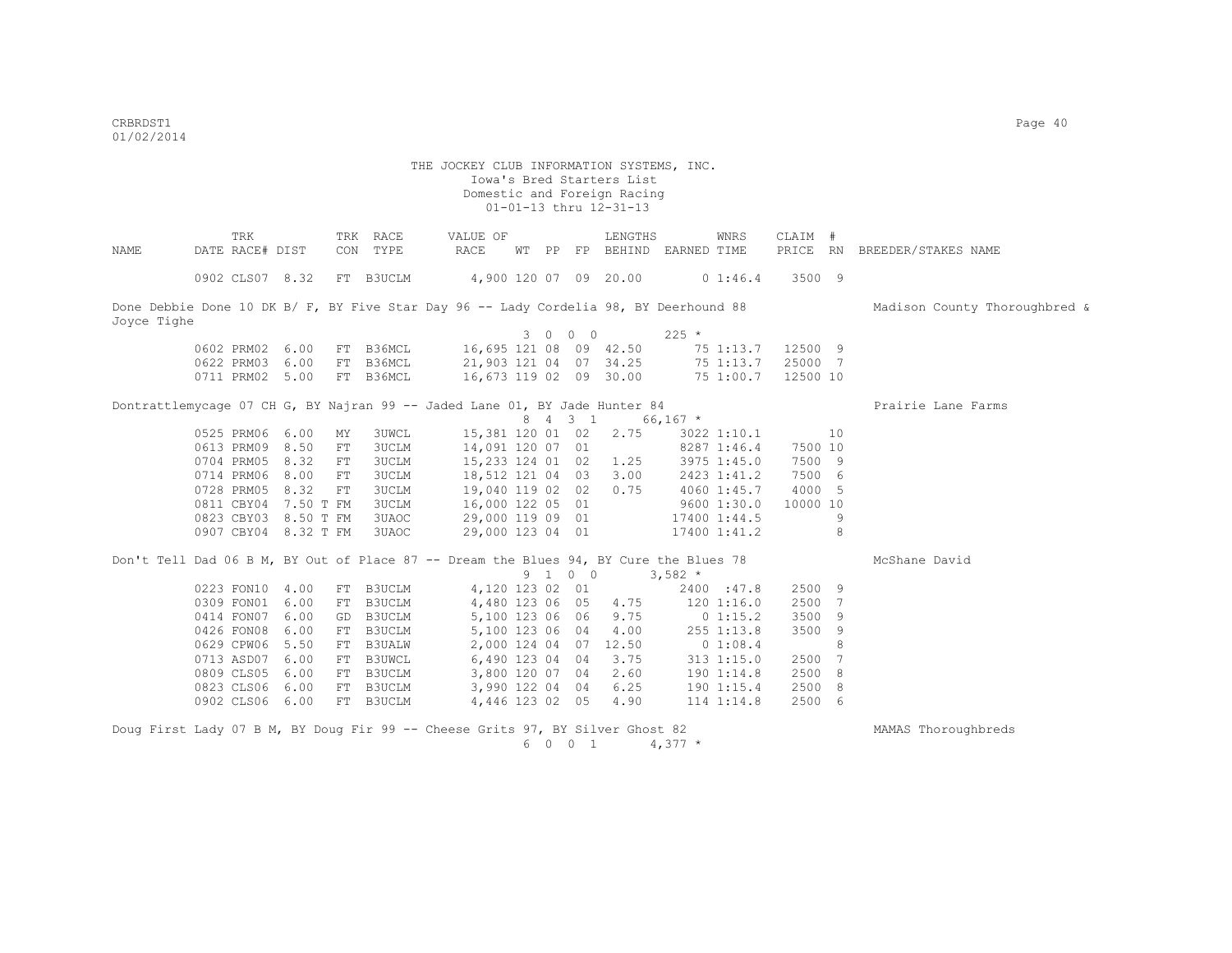|      | TRK                                                                                            |      |     | TRK RACE                                                                                  | VALUE OF         |  |         | LENGTHS                                                      |            | WNRS         | CLAIM #  |    |                              |
|------|------------------------------------------------------------------------------------------------|------|-----|-------------------------------------------------------------------------------------------|------------------|--|---------|--------------------------------------------------------------|------------|--------------|----------|----|------------------------------|
| NAME | DATE RACE# DIST                                                                                |      |     | CON TYPE                                                                                  | RACE             |  |         | WT PP FP BEHIND EARNED TIME                                  |            |              |          |    | PRICE RN BREEDER/STAKES NAME |
|      |                                                                                                |      |     |                                                                                           |                  |  |         |                                                              |            |              |          |    |                              |
|      | 0505 PRM03                                                                                     | 6.00 |     | GD B3UCLM                                                                                 |                  |  |         | 13,399 123 01 04 22.30                                       |            | 9791:10.9    | 5000 4   |    |                              |
|      | 0516 PRM03                                                                                     | 6.00 |     | FT B3UCLM                                                                                 |                  |  |         | 14,084 120 09 08 15.00                                       |            | 75 1:11.6    | 7500 9   |    |                              |
|      | 0602 PRM07                                                                                     | 8.32 |     | FT B3UCLM                                                                                 |                  |  |         | 13,793 120 03 07 18.35<br>$17,776$ 120 09 07 15.75 75 1:39.1 |            | 75 1:45.0    | 7500 11  |    |                              |
|      | 0616 PRM06                                                                                     | 8.00 |     | FT B3UCLM 17,776 120 09 07 15.75 75 1:39.1<br>FT B3UCLM 18,608 124 02 03 6.10 2236 1:06.6 |                  |  |         |                                                              |            |              | 7500 9   |    |                              |
|      | 0706 PRM04 5.50                                                                                |      |     |                                                                                           |                  |  |         |                                                              |            |              | 5000 7   |    |                              |
|      | 0801 PRM02 5.50                                                                                |      |     | FT B3USOC                                                                                 |                  |  |         | 13,291 124 06 04 9.25                                        |            | $937$ 1:06.7 | 5000 6   |    |                              |
|      | Dreaming of Dusty 08 DK B/ G, BY Wild Gold 90 -- Miss Feature 97, BY Prospect Feature 84       |      |     |                                                                                           |                  |  |         |                                                              |            |              |          |    | Schutz Merrill               |
|      |                                                                                                |      |     |                                                                                           |                  |  | 6 1 0 0 | $12,418$ *                                                   |            |              |          |    |                              |
|      | 0629 PRM09                                                                                     | 6.00 | FT  | 3UCLM                                                                                     |                  |  |         | 18,559 123 05 07 13.75 75 1:12.2                             |            |              | 12500 12 |    |                              |
|      | 0713 PRM06                                                                                     | 5.50 | FT  | 3UCLM                                                                                     |                  |  |         | 18,589 121 06 09 12.10 75 1:06.9                             |            |              | 10000 11 |    |                              |
|      | 0725 PRM04                                                                                     | 8.32 | FT  | 3UCLM                                                                                     | 19,969 121 07 01 |  |         |                                                              |            | 11973 1:49.6 | 12500 7  |    |                              |
|      | 0809 PRM07                                                                                     | 8.50 | FT  | 3UCLM                                                                                     |                  |  |         | 14, 153 124 03 09 34.00                                      |            | 75 1:47.2    | 7500 9   |    |                              |
|      | 0825 CBY07 8.32                                                                                |      | FT  | 3UCLM                                                                                     |                  |  |         | 11,554 123 12 10 13.00 110 1:47.5                            |            |              | 6250 12  |    |                              |
|      | 0913 CBY06 6.00                                                                                |      | FT  | 3UCLM                                                                                     |                  |  |         | 11,308 123 03 08 8.65 110 1:11.9                             |            |              | 6250 10  |    |                              |
|      | Drew Boy 07 B G, BY Honour and Glory 93 -- Paris Lady 97, BY Roy 83                            |      |     |                                                                                           |                  |  |         |                                                              |            |              |          |    | Okoboji Racing Stables II    |
|      |                                                                                                |      |     |                                                                                           |                  |  | 7 1 0 0 |                                                              | $10,626$ * |              |          |    |                              |
|      | 0421 PRM08                                                                                     | 5.50 | FT  | 3UALW                                                                                     |                  |  |         | 35, 316 120 06 11 15.35 75 1:05.4                            |            |              |          | 12 |                              |
|      | 0510 PRM09                                                                                     | 5.50 | FT  | <b>3UCLM</b>                                                                              | 17,107 120 03 01 |  |         |                                                              |            | 10179 1:05.9 | 7500 9   |    |                              |
|      | 0606 PRM08                                                                                     | 6.00 | FT  | <b>3UALW</b>                                                                              | 36,080 120 07 06 |  |         | 8.50                                                         |            | 75 1:11.5    |          | 8  |                              |
|      | 0703 PRM01                                                                                     | 6.00 | FT  | 3UCLM                                                                                     |                  |  |         | 15,557 121 07 06 12.35                                       |            | 75 1:11.5    | 7500 7   |    |                              |
|      | 0720 PRM05                                                                                     | 6.00 | FT  | 3UCLM                                                                                     | 15,426 121 03 06 |  |         | 6.50                                                         |            | 75 1:12.8    | 7500 8   |    |                              |
|      | 0811 CLS06                                                                                     | 6.00 | FT  | 3UCLM 3,800 120 05 06 25.25 0 1:13.4                                                      |                  |  |         |                                                              |            |              | 2500 6   |    |                              |
|      | 0901 CLS02 6.00                                                                                |      | FT  | 3USTR 4,900 120 05 05 6.75                                                                |                  |  |         |                                                              |            | 147 1:14.4   |          | 7  |                              |
|      | Due to Dazzle You 09 DK B/ G, BY Devil His Due 89 -- Dazzling Crypto 99, BY Cryptoclearance 84 |      |     |                                                                                           |                  |  |         |                                                              |            |              |          |    | River Ridge Ranch            |
|      |                                                                                                |      |     |                                                                                           |                  |  | 9 0 2 1 |                                                              | $7,932*$   |              |          |    |                              |
|      | 0428 PRM09                                                                                     | 6.00 | FT  | <b>3UWCL</b>                                                                              |                  |  |         | 14,135 120 01 02 8.50                                        |            | 2801 1:10.7  | 7500 8   |    |                              |
|      | 0512 PRM02                                                                                     | 6.00 | FT  | <b>3UCLM</b>                                                                              |                  |  |         | 14,069 120 01 05 2.50 316 1:12.9                             |            |              | 7500 11  |    |                              |
|      | 0609 PRM06                                                                                     | 6.00 | ΜY  | <b>3UCLM</b>                                                                              |                  |  |         | 14, 135 115 07 05 10.35 323 1:10.9                           |            |              | 7500 8   |    |                              |
|      | 0628 PRM01                                                                                     | 8.32 | FT  | <b>3UCLM</b>                                                                              |                  |  |         | 14,135 115 06 02 0.75                                        |            | 2801 1:46.8  | 7500 8   |    |                              |
|      | 0712 PRM09                                                                                     | 8.32 | FT. | <b>3UCLM</b>                                                                              |                  |  |         | 14, 114 116 09 05 11.50                                      |            | 321 1:46.4   | 7500 9   |    |                              |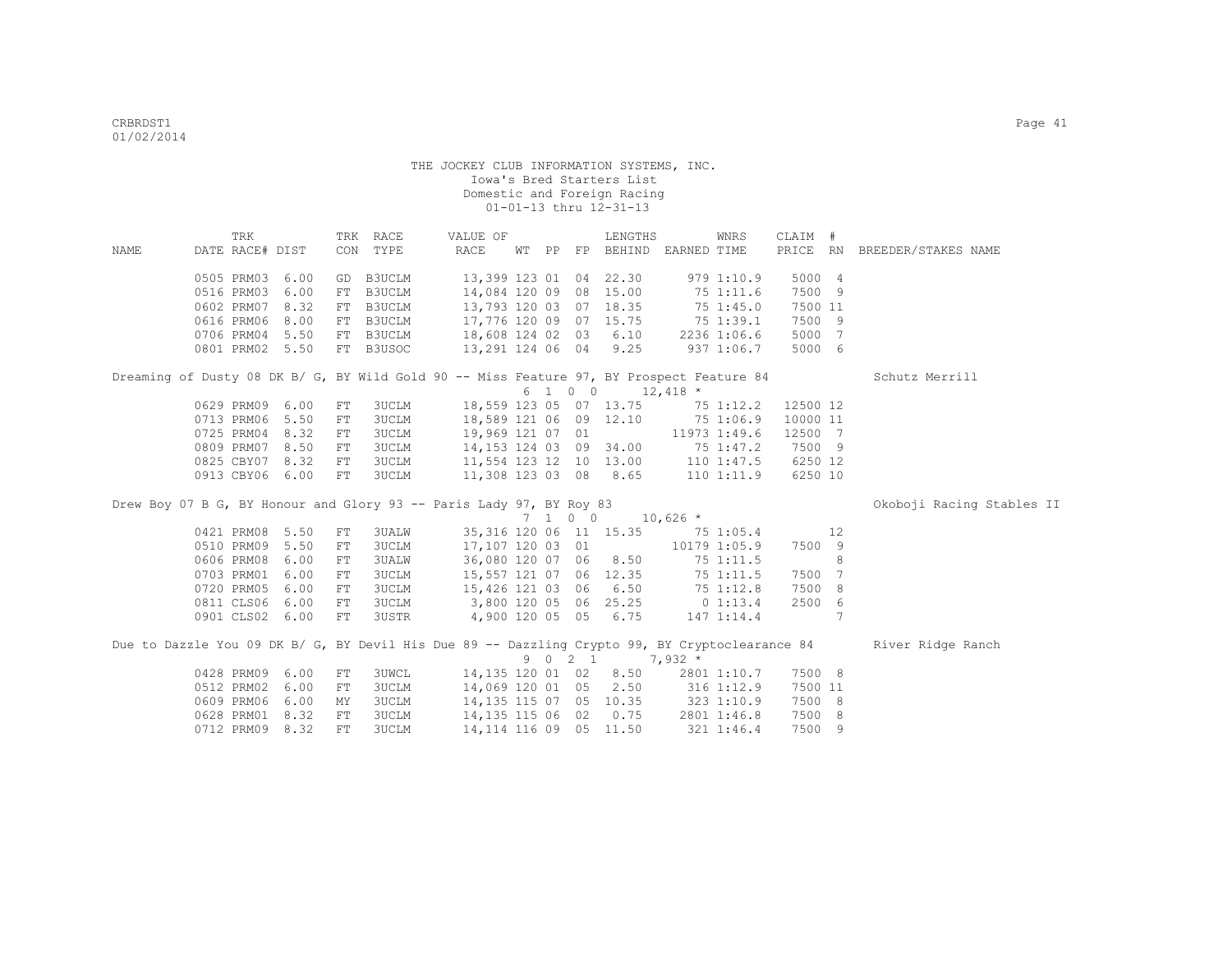|      |                 | TRK |      |    | TRK RACE     | VALUE OF                                                                                 |  |             | LENGTHS                          |              | WNRS           | CLAIM # |    |                              |
|------|-----------------|-----|------|----|--------------|------------------------------------------------------------------------------------------|--|-------------|----------------------------------|--------------|----------------|---------|----|------------------------------|
| NAME | DATE RACE# DIST |     |      |    | CON TYPE     | RACE                                                                                     |  |             | WT PP FP BEHIND EARNED TIME      |              |                |         |    | PRICE RN BREEDER/STAKES NAME |
|      | 0726 PRM02      |     | 8.32 | FT | <b>3UCLM</b> |                                                                                          |  |             | 14,157 121 02 05 13.25           |              | 325 1:48.5     | 7500 7  |    |                              |
|      | 0808 PRM08      |     | 6.00 | FT | <b>3UCLM</b> |                                                                                          |  |             | 14,070 121 08 10 11.70           | 75 1:11.9    |                | 7500 11 |    |                              |
|      | 0925 NP 08      |     | 8.50 | FT | 3UCLM        | 10,424 118 01 03 6.75                                                                    |  |             |                                  |              | 854 1:47.4     | 4750 9  |    |                              |
|      | 1012 NP 05 8.00 |     |      | FT | 3UCLM        | 9,368 119 01 07 11.35                                                                    |  |             |                                  |              | $116$ $1:40.5$ | 4750 9  |    |                              |
|      |                 |     |      |    |              | Dunnam 11 B G, BY Kipling 96 -- Blue Sky Vow 05, BY Broken Vow 97                        |  |             |                                  |              |                |         |    | Poindexter T'Breds Allen     |
|      |                 |     |      |    |              |                                                                                          |  |             | 4 0 2 0 13,939 *                 |              |                |         |    |                              |
|      | 0620 PRM01      |     | 4.50 | FT | 02MSW        |                                                                                          |  |             | 34,770 118 08 02 hd              |              | 6942 :53.3     |         | 9  |                              |
|      | 0705 PRM08      |     | 5.50 | FT | 02STK        |                                                                                          |  |             | 72,544 117 11 07 9.80 0 1:07.0   |              |                |         | 11 | IOWA STALLION FUTURITY       |
|      | 0720 PRM02      |     | 5.00 | FT | 02MSW        |                                                                                          |  |             | 34,746 119 04 02 2.50            |              | 6922 1:00.5    |         | 10 |                              |
|      | 0803 PRM02 5.50 |     |      | FT | 02MSW        |                                                                                          |  |             | 34,792 119 02 06 13.00           | 75 1:07.4    |                |         | 8  |                              |
|      |                 |     |      |    |              | Dusky Rose 09 B M, BY Honour and Glory 93 -- Melrose Wine 91, BY Desert Wine 80          |  |             |                                  |              |                |         |    | RPM Thoroughbreds            |
|      |                 |     |      |    |              |                                                                                          |  | 5 1 0 0     | $22,117$ *                       |              |                |         |    |                              |
|      | 0425 PRM06 5.50 |     |      |    | FT B3UALW    |                                                                                          |  |             | 36,038 120 06 10 26.25 75 1:04.6 |              |                |         | 10 |                              |
|      | 0516 PRM03      |     | 6.00 |    | FT B3UCLM    |                                                                                          |  |             | 14,084 120 03 06 12.25 75 1:11.6 |              |                | 7500 9  |    |                              |
|      | 0609 PRM08      |     | 8.32 |    | MY B3UALW    | 36,016 120 06 01                                                                         |  |             |                                  | 21489 1:45.9 |                |         | 11 |                              |
|      | 0630 PRM07 8.32 |     |      |    | FT B3UCLM    |                                                                                          |  |             | 17,678 123 04 09 18.80           | 75 1:46.8    |                | 7500 10 |    |                              |
|      | 0801 PRM03 8.32 |     |      |    | FT B3UCLM    |                                                                                          |  |             | 14,527 121 06 05 15.75           |              | 4031:49.0      | 5000 6  |    |                              |
|      |                 |     |      |    |              | Duttons Pride 09 DK B/ G, BY Kafwain 00 -- Unbridled Contessa 01, BY Unbridled's Song 93 |  |             |                                  |              |                |         |    | DeBruycker Lloyd             |
|      |                 |     |      |    |              |                                                                                          |  | 12  2  2  1 |                                  | $28,444$ *   |                |         |    |                              |
|      | 0427 PRM07      |     | 6.00 | FT | 3UAOC        |                                                                                          |  |             | 38,619 120 08 07 11.10           | 751:10.9     |                |         | 10 |                              |
|      | 0526 PRM05      |     | 8.00 | GD | <b>3UCLM</b> | 14,135 120 06 01                                                                         |  |             |                                  |              | 8404 1:38.8    | 7500 8  |    |                              |
|      | 0630 PRM08      |     | 8.00 | FT | 3UAOC        |                                                                                          |  |             | 38,702 120 06 04 3.85            |              | 1945 1:40.0    | 30000 6 |    |                              |
|      | 0719 PRM07      |     | 8.32 | FT | 3UAOC        |                                                                                          |  |             | 38,708 121 03 06 12.35           | 75 1:45.4    |                | 30000 6 |    |                              |
|      | 0808 PRM02      |     | 8.00 | FT | <b>3UCLM</b> |                                                                                          |  |             | 16,813 121 02 04 14.50           |              | 845 1:39.4     | 10000 5 |    |                              |
|      | 0906 CT 02      |     | 6.50 | FT | <b>3UCLM</b> | 11,400 122 07 06                                                                         |  |             | 9.50                             |              | 2201:19.7      | 5000 10 |    |                              |
|      | 0925 PEN03      |     | 8.50 | FT | <b>3UCLM</b> | 14,000 118 05 04 19.25                                                                   |  |             |                                  |              | 840 1:46.1     | 5000 8  |    |                              |
|      | 1004 PEN09      |     | 8.00 | FT | <b>3UCLM</b> | 12,000 120 01 03                                                                         |  |             | 3.25                             |              | 1320 1:40.1    | 4000 9  |    |                              |
|      | 1030 PEN08      |     | 8.50 | FT | 3UCLM        | 14,000 118 07 02                                                                         |  |             | 6.75                             |              | 2800 1:46.2    | 5000 10 |    |                              |
|      | 1115 PEN04      |     | 8.00 | FT | 3UCLM        | 15,680 118 10 02                                                                         |  |             | 2.25                             |              | 2800 1:40.2    | 5000 10 |    |                              |
|      | 1204 PEN03 8.32 |     |      | FT | 3UCLM        | 14,000 118 03 01                                                                         |  |             |                                  |              | 8400 1:46.9    | 5000 10 |    |                              |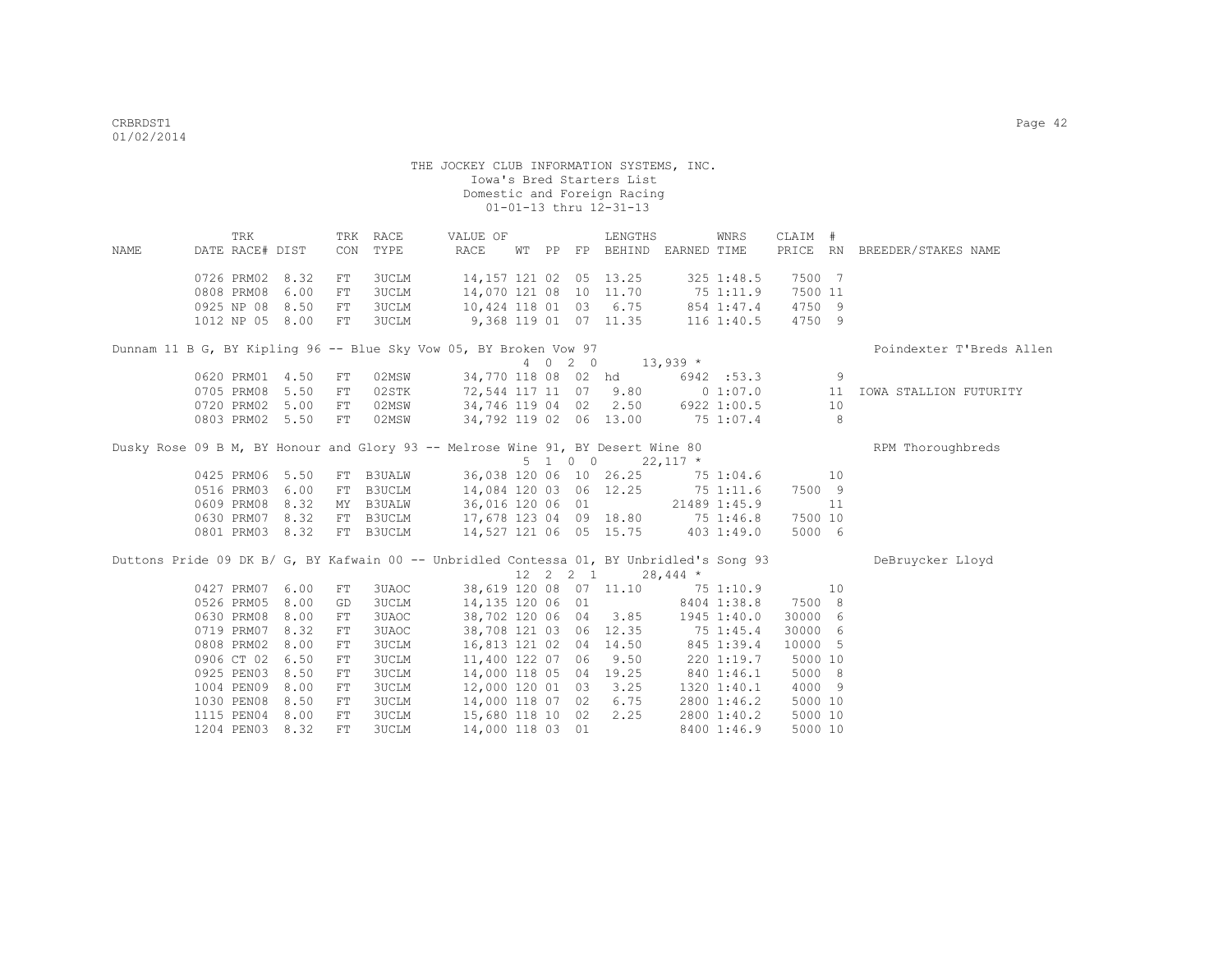|      | TRK                                                                             |      |            | TRK RACE     | VALUE OF                         |       |         | LENGTHS                               |              | WNRS           | CLAIM #  |                |                       |
|------|---------------------------------------------------------------------------------|------|------------|--------------|----------------------------------|-------|---------|---------------------------------------|--------------|----------------|----------|----------------|-----------------------|
| NAME | DATE RACE# DIST                                                                 |      | CON        | TYPE         | RACE                             | WT PP |         | FP BEHIND EARNED TIME                 |              |                | PRICE RN |                | BREEDER/STAKES NAME   |
|      | 1213 PEN02 8.50                                                                 |      | FT         | 3UCLM        | 12,000 122 03 04 7.25            |       |         |                                       |              | 720 1:45.9     | 4000 9   |                |                       |
|      | Dynamic Within 08 CH G, BY Dehere 91 -- Rich Seam 92, BY Mining 84              |      |            |              |                                  |       |         |                                       |              |                |          |                | Hunt Stables, Inc.    |
|      |                                                                                 |      |            |              |                                  |       | 8 0 0 1 |                                       | $2,206$ *    |                |          |                |                       |
|      | 0419 PRM06                                                                      | 6.00 | ${\rm FT}$ | <b>3UWCL</b> |                                  |       |         | 13,500 123 05 07 7.85                 |              | 75 1:12.1      |          | 8              |                       |
|      | 0427 PRM07                                                                      | 6.00 | FT         | 3UAOC        | 38,619 120 04                    |       |         | 09 12.85                              |              | 751:10.9       | 30000 10 |                |                       |
|      | 0505 PRM07                                                                      | 6.00 | GD         | 3USTR        | 18,500 120 03 06 15.50           |       |         |                                       |              | 75 1:09.5      |          | 6              |                       |
|      | 0526 PRM05                                                                      | 8.00 | GD         | 3UCLM        | 14,135 120 02                    |       |         | 03, 5.25                              |              | 1681 1:38.8    | 7500 8   |                |                       |
|      | 0613 PRM09                                                                      | 8.50 | FT         | 3UCLM        | 14,091 120 03 06 20.25           |       |         |                                       |              | 75 1:46.4      | 7500 10  |                |                       |
|      | 0623 PRM06                                                                      | 6.00 | SY         | 3UCLM        | 15,469 115 01 06 10.25 75 1:11.2 |       |         |                                       |              |                | 7500 6   |                |                       |
|      | 0705 PRM03                                                                      | 6.00 | FT         | 3UCLM        | 15,427 121 01 08 10.85           |       |         |                                       |              | 75 1:12.9      | 7500 8   |                |                       |
|      | 0808 PRM08                                                                      | 6.00 | FT         | <b>3UCLM</b> | 14,070 121 10 11 13.45           |       |         |                                       |              | 75 1:11.9      | 7500 11  |                |                       |
|      | Ectons Cure 09 B G, BY Ecton Park 96 -- Cure the Slew 03, BY Evansville Slew 92 |      |            |              |                                  |       |         |                                       |              |                |          |                | Murphy Timothy Joseph |
|      |                                                                                 |      |            |              |                                  |       | 4 0 0 0 |                                       | $730 *$      |                |          |                |                       |
|      | 0602 PRM04 5.50                                                                 |      | FT         | 36MSW        |                                  |       |         | 34,735 123 07 10 24.75                |              | 75 1:05.6      |          | 10             |                       |
|      | 0623 PRM03                                                                      | 6.00 | SY         | 36MCL        | 21,903 123 05 05 10.50           |       |         |                                       |              | $505$ $1:11.9$ | 25000 7  |                |                       |
|      | 0719 PRM05                                                                      | 6.00 | FT         | 36MSW        | 34,791 124 02 08 26.55           |       |         |                                       | 75 1:13.4    |                |          | 8              |                       |
|      | 0809 PRM10 8.32                                                                 |      | FT         | 36MCL        | 18,632 124 04 09 39.35           |       |         |                                       | $75\,1:46.3$ |                | 15000 9  |                |                       |
|      | Edgem 10 CH F, BY Added Edge 00 -- C J Baxter 05, BY Winter Glitter 97          |      |            |              |                                  |       |         |                                       |              |                |          |                | Rumbaugh Carroll      |
|      |                                                                                 |      |            |              |                                  |       |         | $9 \t 0 \t 1 \t 3 \t 14,424 \t \star$ |              |                |          |                |                       |
|      | 0419 PRM09                                                                      | 5.50 | FT         | B36MSW       | 34,727 118 07 10 12.50           |       |         |                                       |              | 75 1:06.5      |          | 11             |                       |
|      | 0512 PRM05                                                                      | 8.00 | FT         | B36MSW       | 34,813 118 04 03 0.80            |       |         |                                       |              | 4189 1:42.9    |          | 7              |                       |
|      | 0525 PRM02                                                                      | 8.32 | MY         | B36MSW       | 34,725 118 11                    |       |         | 06 8.75                               |              | 75 1:45.3      |          | 11             |                       |
|      | 0607 PRM02                                                                      | 8.32 | FT         | B36MSW       | 34,770 118 08                    |       |         | 03 11.00                              |              | 4165 1:46.0    |          | 9              |                       |
|      | 0621 PRM02                                                                      | 8.32 | FT         | B36MSW       | 34,791 118 05 05 8.00            |       |         |                                       |              | 803 1:48.0     |          | 8              |                       |
|      | 0704 PRM04                                                                      | 8.00 | FT         | B36MSW       | 34,746 119 10                    |       |         | 07 27.50                              |              | 75 1:41.5      |          | 10             |                       |
|      | 0725 PRM03                                                                      | 8.32 | FT         | B36MCL       | 10,274 119 06 02 4.00            |       |         |                                       |              | 2566 1:50.4    | 10000    | $\overline{7}$ |                       |
|      | 0804 PRM03                                                                      | 6.00 | FT         | B36MCL       | 9,000 119 05                     |       | 05      | 6.25                                  |              | 261 1:14.5     | 10000    | 9              |                       |
|      | 0810 PRM02                                                                      | 8.32 | FT         | B36MCL       | 18,632 119 05 03                 |       |         | 7.35                                  |              | 2215 1:47.8    | 15000 9  |                |                       |

Edgem Out 10 B G, BY Added Edge 00 -- Run in Company 97, BY Evansville Slew 92 Reisinger Gregg E.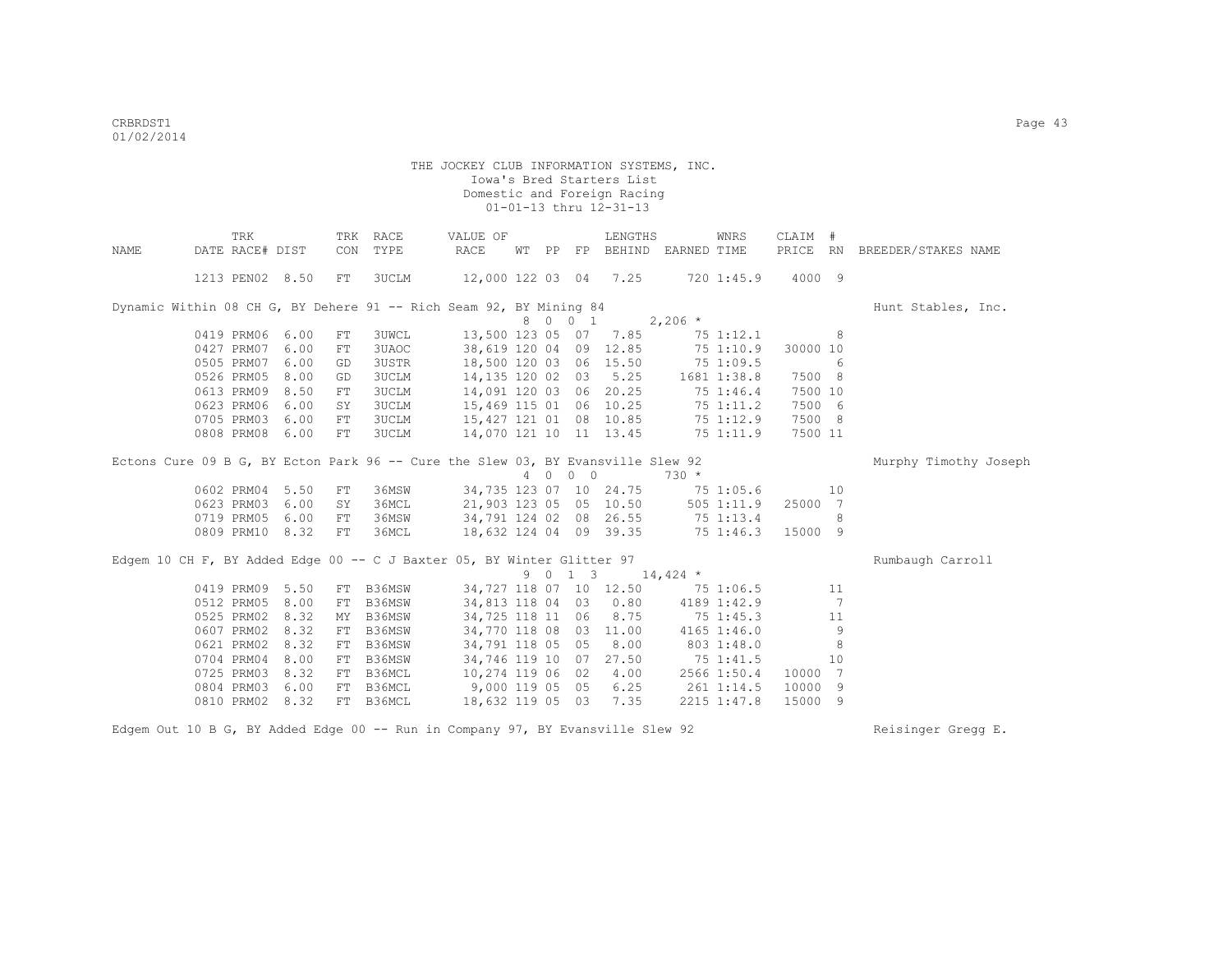|      | TRK             |                    |            | TRK RACE     | VALUE OF                                                                                 |  |         | LENGTHS                         |             | WNRS | CLAIM #  |     |                                                                    |
|------|-----------------|--------------------|------------|--------------|------------------------------------------------------------------------------------------|--|---------|---------------------------------|-------------|------|----------|-----|--------------------------------------------------------------------|
| NAME |                 | DATE RACE# DIST    |            | CON TYPE     | RACE                                                                                     |  |         | WT PP FP BEHIND                 | EARNED TIME |      |          |     | PRICE RN BREEDER/STAKES NAME                                       |
|      |                 |                    |            |              |                                                                                          |  | 1 0 0 0 |                                 | $75 *$      |      |          |     |                                                                    |
|      |                 | 0724 PRM07 5.00 FT |            |              | 36MCL 16,696 119 04 FF DNF 75 1:00.4 12500 9                                             |  |         |                                 |             |      |          |     |                                                                    |
|      |                 |                    |            |              | Edge of Thievery 10 DK B/ F, BY Added Edge 00 -- Jewel Thief 96, BY Housebuster 87       |  |         |                                 |             |      |          |     | McShane Dave D                                                     |
|      |                 |                    |            |              |                                                                                          |  |         | 4 0 0 1 6,914 *                 |             |      |          |     |                                                                    |
|      |                 | 0419 PRM09 5.50    |            |              | FT B36MSW 34,727 118 08 05 6.75 797 1:06.5                                               |  |         |                                 |             |      |          | 11  |                                                                    |
|      |                 | 0511 PRM02 5.50    |            |              | FT B36MSW 34,792 118 01 04 15.25 1741 1:05.1                                             |  |         |                                 |             |      |          | 8   |                                                                    |
|      |                 | 0525 PRM05 5.50    |            | MY B36MCL    | 21,923 118 06 03  2.50  2640  1:06.0  25000  6                                           |  |         |                                 |             |      |          |     |                                                                    |
|      |                 | 0608 PRM03 5.50    |            | MY B36MSW    | 34,770 118 04 04 15.75 1736 1:04.8                                                       |  |         |                                 |             |      |          | 9   |                                                                    |
|      |                 |                    |            |              | Edgy Memorie 08 CH G, BY Added Edge 00 -- Autumn Memories 02, BY Salt Lake 89            |  |         |                                 |             |      |          |     | Special K Stable                                                   |
|      |                 |                    |            |              |                                                                                          |  |         | 6 1 2 2                         | $38,575$ *  |      |          |     |                                                                    |
|      |                 | 0426 PRM04 8.32    | ${\rm FT}$ | <b>3UWCL</b> | 16,500 120 08 07 17.30 75 1:42.2                                                         |  |         |                                 |             |      |          | 9   |                                                                    |
|      | 0518 PRM09 8.32 |                    | FT         | 3UCLM        | 13,781 120 04 01 8809 1:45.8                                                             |  |         |                                 |             |      | 10000 10 |     |                                                                    |
|      | 0614 PRM08 8.32 |                    | SY         | 3UAOC        | 38,642 120 03 02 3.50 7722 1:43.2                                                        |  |         |                                 |             |      | 30000 9  |     |                                                                    |
|      | 0630 PRM08      | 8.00               | FT         | 3UAOC        | 38,702 120 03 03 3.10 4668 1:40.0                                                        |  |         |                                 |             |      |          | 6   |                                                                    |
|      |                 | 0719 PRM07 8.32    | FT         | 3UAOC        | 38,708 121 04 02 8.00 7781 1:45.4                                                        |  |         |                                 |             |      |          | - 6 |                                                                    |
|      |                 | 0803 PRM09 8.50    |            | FT A4USTK    |                                                                                          |  |         |                                 |             |      |          |     | 95,200 117 04 03 5.25 9520 1:48.3 8 RALPH HAYES S.                 |
|      |                 |                    |            |              | Eleven Gage 04 B G, BY Slew City Slew 84 -- Carla North 90, BY Lucky North 81            |  |         |                                 |             |      |          |     | Van Berg Jack                                                      |
|      |                 |                    |            |              |                                                                                          |  |         | 4 0 0 0 $245 \times$            |             |      |          |     |                                                                    |
|      | 0409 FP 03 5.50 |                    | FT         | 4UCLM        |                                                                                          |  |         | 5,800 120 01 08 30.75 63 1:08.6 |             |      | 3200 8   |     |                                                                    |
|      | 0524 FP 08 6.00 |                    | FT         | 3UCLM        |                                                                                          |  |         | 5,800 120 07 08 24.35 64 1:13.4 |             |      | 3200 8   |     |                                                                    |
|      |                 | 0604 FP 08 8.32    | FT         | 3UCLM        |                                                                                          |  |         | 5,800 120 04 08 15.75 63 1:45.8 |             |      | 3200 8   |     |                                                                    |
|      |                 | 0823 FP 06 8.00    | FT         | 3UCLM        |                                                                                          |  |         | 5,000 120 04 06 19.10 55 1:41.8 |             |      | 3200 8   |     |                                                                    |
|      |                 |                    |            |              | Ella's Glory 11 B F, BY Honour and Glory 93 -- Ella Eria (FR) 99, BY Bluebird 84         |  |         |                                 |             |      |          |     | Poindexter H. Allen                                                |
|      |                 |                    |            |              |                                                                                          |  |         | 3 1 0 0 20,884 *                |             |      |          |     |                                                                    |
|      |                 | 0606 PRM01 4.50    |            |              | FT F02MSW 34,791 118 01 01 20884 :53.5                                                   |  |         |                                 |             |      |          | 8   |                                                                    |
|      |                 | 0720 PRM08 5.50    |            |              |                                                                                          |  |         |                                 |             |      |          |     | FT F02STK 75,000 116 05 08 27.50 0 1:06.1 8 PRAIRIE GOLD LASSIE S. |
|      |                 | 0803 PRM03 6.00    |            | FT F02STK    |                                                                                          |  |         |                                 |             |      |          |     | 86,950 121 01 07 24.75 0 1:13.8 8 IOWA SORORITY S.                 |
|      |                 |                    |            |              | El Prado's Luck 08 B G, BY El Prado (IRE) 89 -- Lucky Marty 93, BY Fortunate Prospect 81 |  |         |                                 |             |      |          |     | River Ridge Ranch                                                  |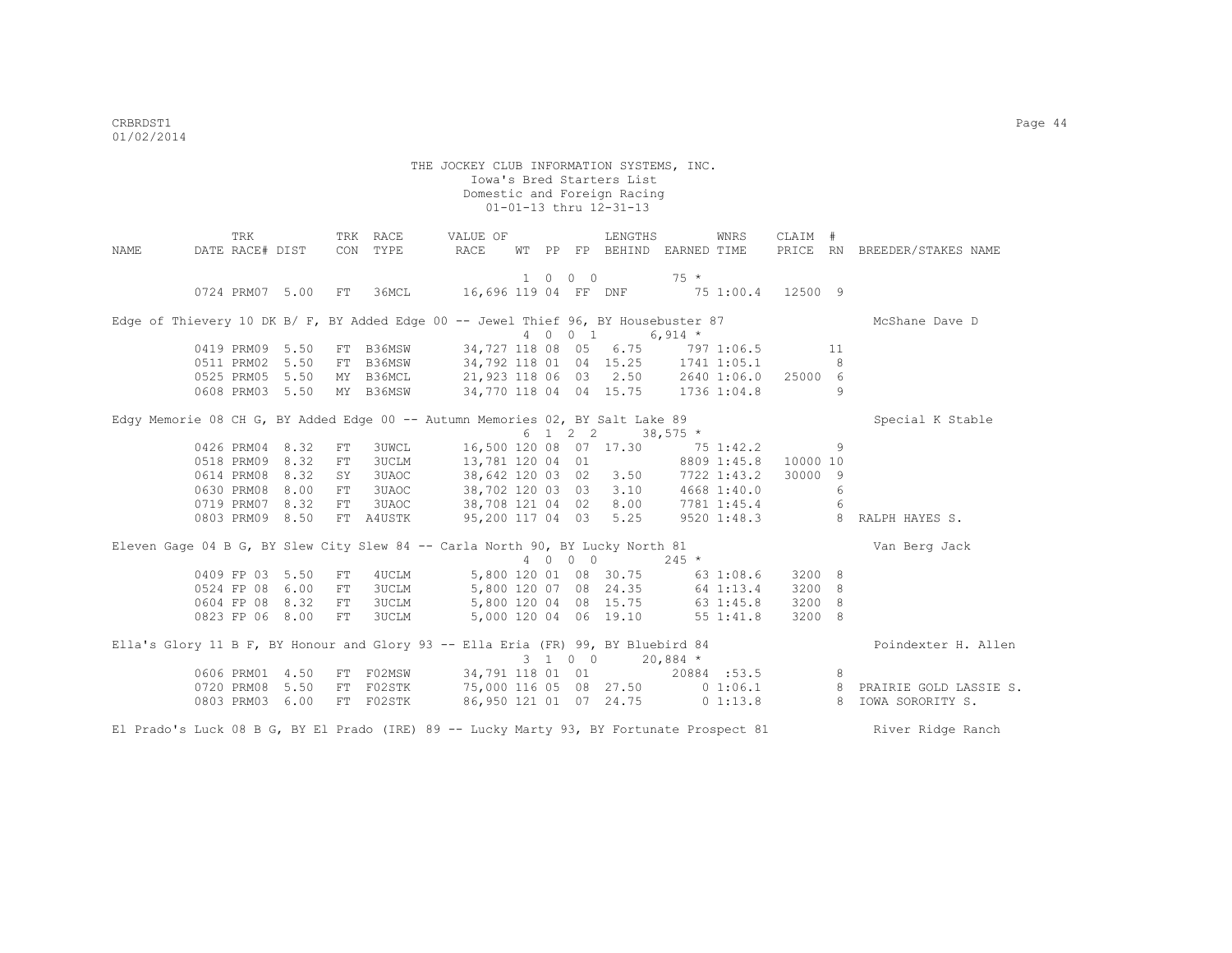|      | TRK                                                                                  |      |            | TRK RACE     | VALUE OF               |    |             |            | LENGTHS                |             | WNRS           | CLAIM #  |   |                                  |
|------|--------------------------------------------------------------------------------------|------|------------|--------------|------------------------|----|-------------|------------|------------------------|-------------|----------------|----------|---|----------------------------------|
| NAME | DATE RACE# DIST                                                                      |      |            | CON TYPE     | RACE                   | WT | $\rm PP$    |            | FP BEHIND              | EARNED TIME |                | PRICE RN |   | BREEDER/STAKES NAME              |
|      |                                                                                      |      |            |              |                        |    |             |            |                        |             |                |          |   |                                  |
|      |                                                                                      |      |            |              |                        |    | $2 \quad 0$ | $0\quad 0$ |                        | $200 *$     |                |          |   |                                  |
|      | 0810 AP 07 8.50 T FM                                                                 |      |            | 3UMCL        | 17,360 122 01 FF DNF   |    |             |            |                        |             | 1001:45.3      | 20000 9  |   |                                  |
|      | 0908 AP 09 6.00                                                                      |      | FT         | 3UMCL        | 9,710 124 09 FF DNF    |    |             |            |                        |             | 1001:11.6      | 7500 9   |   |                                  |
|      | End Zone 07 CH G, BY Wild Zone 90 -- Colonial Sue 96, BY Colonial Affair 90          |      |            |              |                        |    |             |            |                        |             |                |          |   | J & K Farms                      |
|      |                                                                                      |      |            |              |                        |    |             | 3 0 0 0    |                        | $0 *$       |                |          |   |                                  |
|      | 0322 FON07 4.00                                                                      |      | FT         | 3UCLM        |                        |    |             |            | 7,100 127 05 07 8.60   |             | 0:46.6         | 5000 8   |   |                                  |
|      | 0413 FON06 6.50                                                                      |      | GD         | 3UCLM        | 4,000 123 06 08 14.75  |    |             |            |                        |             | $0\;1:22.2$    | 2500 10  |   |                                  |
|      | 0504 FON06 6.00                                                                      |      | FT         | 3UCLM        | 4,000 123 08 08 14.50  |    |             |            |                        |             | 0 1:14.0       | 2500 10  |   |                                  |
|      | Excessive 11 B G, BY Zanjero 04 -- Be Good Or Be Gone 01, BY Gulch 84                |      |            |              |                        |    |             |            |                        |             |                |          |   | Poindexter T'Breds Allen         |
|      |                                                                                      |      |            |              |                        |    |             | 2 1 0 0    |                        | $13,922$ *  |                |          |   |                                  |
|      | 0601 PRM01 4.50                                                                      |      | ΜY         | 02MSW        |                        |    |             |            | 34,790 118 01 01       |             | 13922 :53.2    |          | 8 |                                  |
|      | 0720 PRM07 5.50                                                                      |      | ${\rm FT}$ | 02STK        |                        |    |             |            | 75,000 117 01 06 20.00 |             | 0 1:05.8       |          | 6 | PRAIRIE GOLD JUVENILE S.         |
|      | Exciting Cat 07 CH G, BY Doug Fir 99 -- Excitinglikegold 00, BY Gold Case 94         |      |            |              |                        |    |             |            |                        |             |                |          |   | Vickie Cosaert & Richard Cosaert |
|      |                                                                                      |      |            |              |                        |    |             |            | 11 0 2 4 11,964 $*$    |             |                |          |   |                                  |
|      | 0419 PRM05 5.00                                                                      |      | ${\rm FT}$ | 3UWCL        | 17,141 120 01 03       |    |             |            | 3.75                   |             | 2049 :59.1     | 7500 8   |   |                                  |
|      | 0510 PRM09 5.50                                                                      |      | FT         | <b>3UCLM</b> | 17,107 120 04 02       |    |             |            | 0.75                   |             | 3393 1:05.9    | 7500 9   |   |                                  |
|      | 0609 PRM06                                                                           | 6.00 | MΥ         | <b>3UCLM</b> | 14,135 120 03 03       |    |             |            | 4.50                   |             | 1681 1:10.9    | 7500 8   |   |                                  |
|      | 0623 PRM06                                                                           | 6.00 | SY         | <b>3UCLM</b> | 15,469 120 03 03       |    |             |            | 4.75                   |             | 1860 1:11.2    | 7500 6   |   |                                  |
|      | 0705 PRM03                                                                           | 6.00 | FT         | <b>3UCLM</b> | 15,427 121 02 03       |    |             |            | 0.80                   |             | 1837 1:12.9    | 7500 8   |   |                                  |
|      | 0720 PRM05                                                                           | 6.00 | ${\rm FT}$ | <b>3UCLM</b> | 15,426 121 04 08       |    |             |            | 16.00                  |             | 75 1:12.8      | 7500 8   |   |                                  |
|      | 0809 PRM07                                                                           | 8.50 | ${\rm FT}$ | <b>3UCLM</b> | 14,153 121 05 07       |    |             |            | 26.25                  |             | 75 1:47.2      | 7500 9   |   |                                  |
|      | 0823 CLS08                                                                           | 6.00 | ${\rm FT}$ | <b>3UCLM</b> | 5,300 123 04 07 14.00  |    |             |            |                        |             | $0\;1:14.6$    | 5000 8   |   |                                  |
|      | 0902 CLS08                                                                           | 6.50 | FT         | 3UCLM        | 3,800 120 07 02        |    |             |            | 2.00                   |             | 760 1:19.8     | 2500 10  |   |                                  |
|      | 0920 NP 08                                                                           | 6.50 | FT         | 3UCLM        | 6,420 122 03 06        |    |             |            | 8.50                   |             | 117 1:21.2     | 3000 10  |   |                                  |
|      | 1005 NP 07 6.50                                                                      |      | GD         | 3UCLM        | 8,360 122 03 08 15.95  |    |             |            |                        |             | $117$ $1:20.4$ | 5000 10  |   |                                  |
|      | Fashion Pink 10 DK B/ F, BY Added Edge 00 -- Walks Lik'n Angel 01, BY O'Brannigan 86 |      |            |              |                        |    |             |            |                        |             |                |          |   | Hagemeier Larry                  |
|      |                                                                                      |      |            |              |                        |    |             | 2 0 0 0    |                        | $150 *$     |                |          |   |                                  |
|      | 0608 PRM03 5.50                                                                      |      | MY         | B36MSW       | 34,770 118 09 06 19.75 |    |             |            |                        |             | 75 1:04.8      |          | 9 |                                  |
|      | 0718 PRM09 6.00                                                                      |      |            | FT B36MCL    | 16,652 119 10 09 22.10 |    |             |            |                        |             | 751:14.9       | 12500 11 |   |                                  |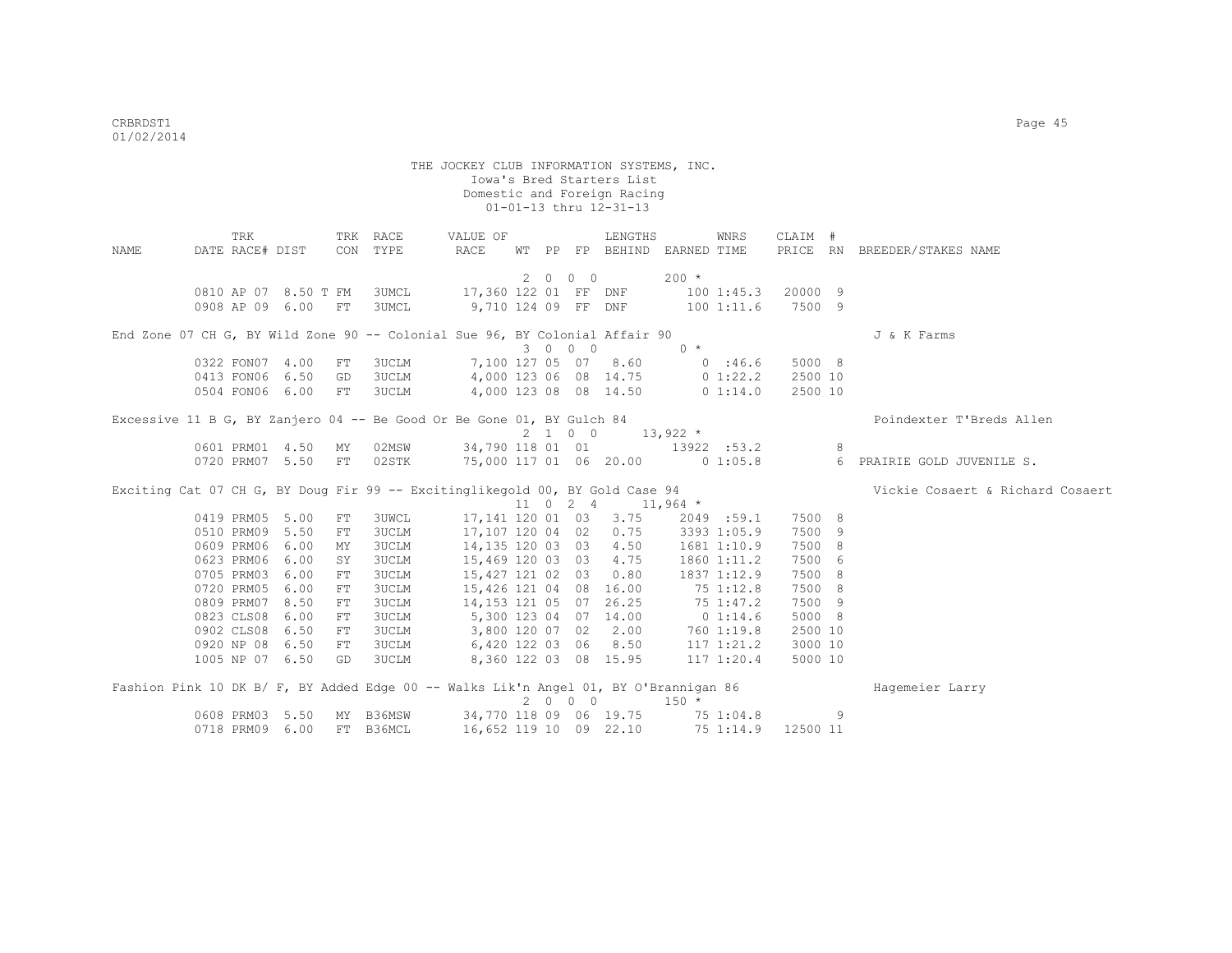|                                                                                               | TRK             |                 |    | TRK RACE     | VALUE OF               |  |         | LENGTHS                     |              | WNRS        | CLAIM #  |    |                               |
|-----------------------------------------------------------------------------------------------|-----------------|-----------------|----|--------------|------------------------|--|---------|-----------------------------|--------------|-------------|----------|----|-------------------------------|
| NAME                                                                                          | DATE RACE# DIST |                 |    | CON TYPE     | RACE                   |  |         | WT PP FP BEHIND EARNED TIME |              |             |          |    | PRICE RN BREEDER/STAKES NAME  |
|                                                                                               |                 |                 |    |              |                        |  |         |                             |              |             |          |    |                               |
|                                                                                               |                 |                 |    |              |                        |  |         |                             |              |             |          |    |                               |
| Father Wayne 08 DK B/ G, BY E Dubai 98 -- Rocktheboat 96, BY Summer Squall 87                 |                 |                 |    |              |                        |  |         |                             |              |             |          |    | Paradise Stable LLC           |
|                                                                                               |                 |                 |    |              |                        |  | 7220    |                             | $23,341$ *   |             |          |    |                               |
|                                                                                               | 0525 PRM06 6.00 |                 | ΜY | 3UWCL        |                        |  |         | 15,381 115 06 08 11.35      |              | 75 1:10.1   | 7500 10  |    |                               |
|                                                                                               | 0609 PRM06 6.00 |                 | MY | <b>3UCLM</b> | 14,135 120 05 02       |  |         | 3.00                        |              | 2801 1:10.9 | 7500 8   |    |                               |
|                                                                                               | 0627 PRM04 6.00 |                 | FT | <b>3UCLM</b> | 14,136 120 07 02       |  |         | 0.75                        |              | 2801 1:13.0 | 7500 8   |    |                               |
|                                                                                               | 0711 PRM04 5.50 |                 | FT | 3UCLM        | 14,136 121 04 01       |  |         |                             |              | 8405 1:05.8 | 7500 8   |    |                               |
|                                                                                               | 0720 PRM05 6.00 |                 | FT | 3UCLM        | 15,426 124 01 01       |  |         |                             |              | 9184 1:12.8 | 7500 8   |    |                               |
|                                                                                               |                 | 0802 PRM04 8.32 | FT | 3UCLM        | 13,500 121 04 06 19.75 |  |         |                             | $75\,1:46.9$ |             | 5000 6   |    |                               |
|                                                                                               |                 | 0818 CLS06 6.00 | FT | 3UCLM        |                        |  |         | 5,700 123 05 06 5.25        | $0$ 1:15.0   |             | 5000 8   |    |                               |
| Fergies Edge 09 CH M, BY Added Edge 00 -- Cambridge Scholar 91, BY Groovy 83                  |                 |                 |    |              |                        |  |         |                             |              |             |          |    | Ferquson Curt                 |
|                                                                                               |                 |                 |    |              |                        |  | 4 0 0 0 |                             | $300 *$      |             |          |    |                               |
|                                                                                               | 0419 PRM09 5.50 |                 |    | FT B36MSW    |                        |  |         | 34,727 123 10 08 11.25      |              | 75 1:06.5   |          | 11 |                               |
|                                                                                               |                 | 0512 PRM07 6.00 |    | FT B36MSW    | 34,769 123 02 07 22.50 |  |         |                             |              | 75 1:11.8   |          | -9 |                               |
|                                                                                               |                 | 0614 PRM02 5.00 |    | SY B36MCL    | 16,672 123 10 07 15.80 |  |         |                             |              | 75 :58.5    | 12500 10 |    |                               |
|                                                                                               |                 | 0628 PRM04 5.00 |    | FT B36MCL    | 16,672 123 10 06 14.85 |  |         |                             |              | 75 1:00.8   | 12500 10 |    |                               |
|                                                                                               |                 |                 |    |              |                        |  |         |                             |              |             |          |    |                               |
| Firepepper 09 GR/RO G, BY Added Edge 00 -- Firetail 01, BY Runaway Groom 79                   |                 |                 |    |              |                        |  |         |                             |              |             |          |    | Timber Creek Farms            |
|                                                                                               |                 |                 |    |              |                        |  | 1 0 0 0 |                             | $75 *$       |             |          |    |                               |
|                                                                                               |                 | 0707 PRM05 6.00 | FT | 36MCL        |                        |  |         | 8,686 124 03 07 22.35       |              | 751:14.0    | 10000 8  |    |                               |
| First Class Flight 09 DK B/ M, BY Flight West 03 -- Classic Opener 97, BY Upmost 79<br>Bryant |                 |                 |    |              |                        |  |         |                             |              |             |          |    | Marlene M. Bryant & Robert M. |
|                                                                                               |                 |                 |    |              |                        |  | 9 1 0 0 | $13,493*$                   |              |             |          |    |                               |
|                                                                                               |                 | 0403 WRD06 5.50 |    | SY B35MSW    | 18,000 124 03 06       |  |         | 7.75                        |              | 80 1:07.9   |          | 11 |                               |
|                                                                                               |                 | 0422 WRD05 6.00 |    | FT F34MSW    | 21,600 117 08 05       |  |         | 9.75                        |              | 5331:14.0   |          | -8 |                               |
|                                                                                               | 0502 PRM02 5.50 |                 |    | SY B36WMC    | 16,695 123 05 01       |  |         |                             |              | 9906 1:05.9 | 12500 9  |    |                               |
|                                                                                               |                 |                 |    |              |                        |  |         |                             |              |             |          |    |                               |
|                                                                                               | 0526 PRM03 5.50 |                 |    | GD B3UCLM    |                        |  |         | 23,840 120 04 07 11.25      |              | 75 1:04.7   | 20000 7  |    |                               |
|                                                                                               | 0614 PRM04 5.50 |                 |    | SY B3UCLM    | 18,588 123 05 04 4.25  |  |         |                             |              | 913 1:05.4  | 12500 11 |    |                               |
|                                                                                               |                 | 0628 PRM09 6.00 |    | FT B3UCLM    | 18,588 123 03 04       |  |         | 8.75                        |              | 913 1:13.2  | 12500 11 |    |                               |
|                                                                                               |                 | 0711 PRM06 5.50 |    | FT B3UCLM    | 18,632 121 01 04 10.75 |  |         |                             |              | 923 1:06.4  | 10000 9  |    |                               |
|                                                                                               |                 | 0724 PRM05 5.50 |    | FT B3UCLM    | 12,823 124 07 06 11.75 |  |         |                             |              | 75 1:07.4   | 7500 9   |    |                               |
|                                                                                               | 0804 PRM04 6.00 |                 |    | FT B3UCLM    | 12,801 122 09 08 11.85 |  |         |                             |              | 75 1:14.1   | 6250 10  |    |                               |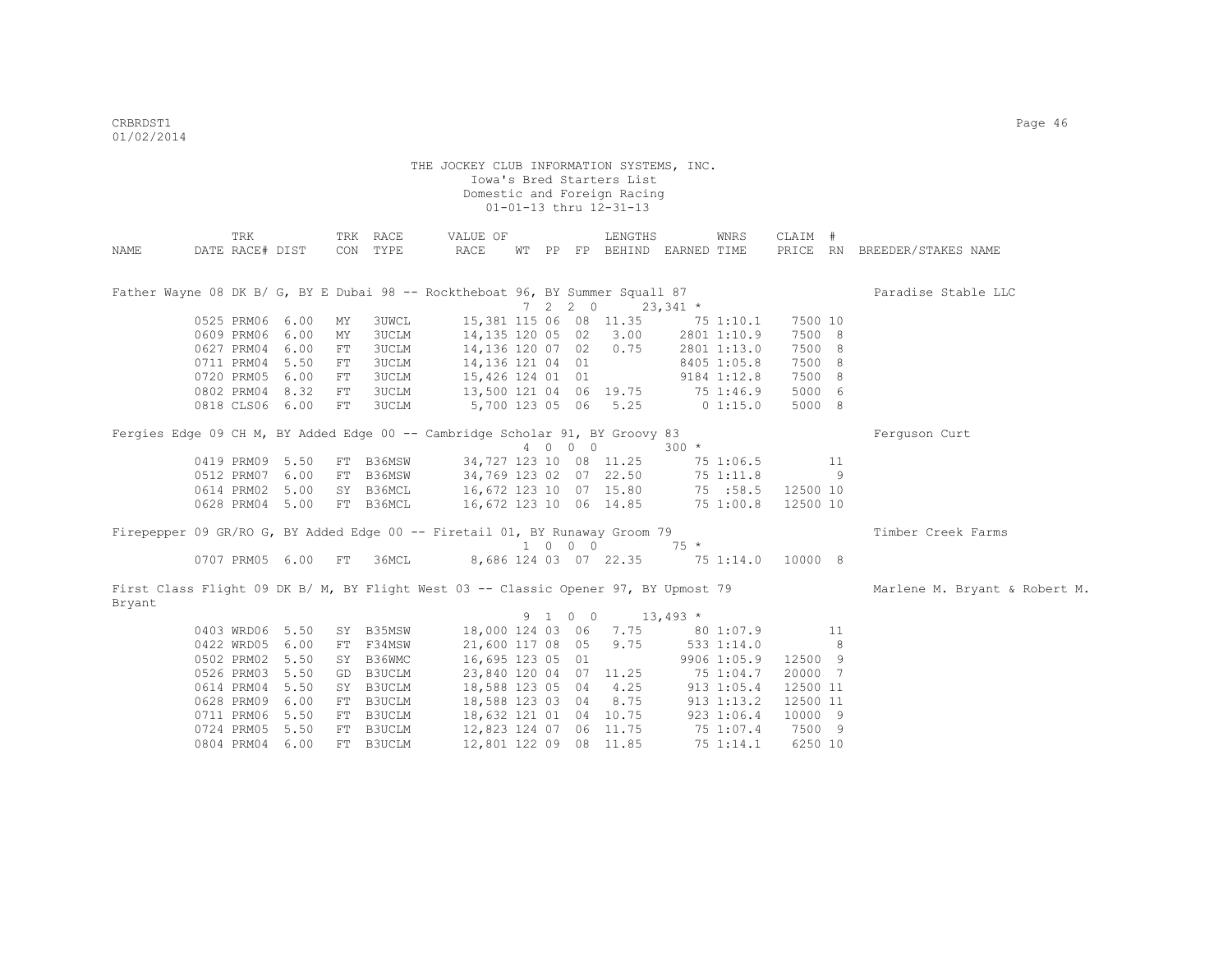|                                                                                         | TRK             |                      |            | TRK RACE     | VALUE OF                           |            |                             | LENGTHS                          |            | WNRS         | CLAIM #  |    |                                                                                                                    |
|-----------------------------------------------------------------------------------------|-----------------|----------------------|------------|--------------|------------------------------------|------------|-----------------------------|----------------------------------|------------|--------------|----------|----|--------------------------------------------------------------------------------------------------------------------|
| NAME                                                                                    | DATE RACE# DIST |                      |            | CON TYPE     | RACE                               |            |                             | WT PP FP BEHIND EARNED TIME      |            |              |          |    | PRICE RN BREEDER/STAKES NAME                                                                                       |
|                                                                                         |                 |                      |            |              |                                    |            |                             |                                  |            |              |          |    |                                                                                                                    |
|                                                                                         |                 |                      |            |              |                                    |            |                             |                                  |            |              |          |    | First Flight West 09 DK B/ H, BY Flight West 03 -- Taro Tigress 02, BY Tiger Talk 93 Marlene M. Bryant & Robert M. |
| Bryant                                                                                  |                 |                      |            |              |                                    |            |                             |                                  |            |              |          |    |                                                                                                                    |
|                                                                                         |                 |                      |            |              |                                    |            | $1 \quad 0 \quad 0 \quad 0$ |                                  | $75 *$     |              |          |    |                                                                                                                    |
|                                                                                         |                 | 0616 PRM07 5.00      | FT         | 36MCL        |                                    |            |                             | 16,671 123 06 10 25.75 75 :59.1  |            |              | 12500 10 |    |                                                                                                                    |
|                                                                                         |                 |                      |            |              |                                    |            |                             |                                  |            |              |          |    |                                                                                                                    |
| Flashy Em 10 DK B/ G, BY Flashy Bull 03 -- Emma Jane 05, BY Stephen Got Even 96         |                 |                      |            |              |                                    |            |                             |                                  |            |              |          |    | Hobbs William L.                                                                                                   |
|                                                                                         |                 |                      |            |              |                                    | $7\quad 2$ | $0\quad 1$                  |                                  | $53,212$ * |              |          |    |                                                                                                                    |
|                                                                                         | 0420 PRM05 5.50 |                      | FT         | 36MSW        | 34,791 118 02 03                   |            |                             | 7.00                             |            | 4177 1:04.3  |          | 8  |                                                                                                                    |
|                                                                                         | 0504 PRM02      | 6.00                 | SY         | 36MSW        | 34,813 118 06 04                   |            |                             | 8.30                             |            | 1745 1:11.8  |          | 7  |                                                                                                                    |
|                                                                                         | 0523 PRM07      | 8.32                 | FT         | 36MSW        | 34,725 118 01 01                   |            |                             |                                  |            | 20709 1:44.4 |          | 11 |                                                                                                                    |
|                                                                                         | 0613 PRM04      | 8.00                 | FT         | <b>3UALW</b> | 36,061 118 01 01                   |            |                             |                                  |            | 21606 1:39.7 |          | 9  |                                                                                                                    |
|                                                                                         | 0630 PRM08      | 8.00                 | FT         | 3UAOC        | 38,702 118 01 06 8.10              |            |                             |                                  | 75 1:40.0  |              |          | 6  |                                                                                                                    |
|                                                                                         | 0803 PRM06      | 8.50                 |            | FT A03STK    | 94,200 120 08 04 12.25 4710 1:48.3 |            |                             |                                  |            |              |          | 9  | <b>IOWA BREEDERS' DERBY</b>                                                                                        |
|                                                                                         |                 | 0912 CBY01 7.50 T FM |            | 3UCLM        |                                    |            |                             | 19,532 123 03 05 2.75 190 1:31.8 |            |              | 20000 12 |    |                                                                                                                    |
|                                                                                         |                 |                      |            |              |                                    |            |                             |                                  |            |              |          |    |                                                                                                                    |
| Fleet Performer 11 DK B/ F, BY Repent 99 -- Fit Performer 97, BY Fit to Fight 79        |                 |                      |            |              |                                    |            | 3 0 1 0                     |                                  | $7,172*$   |              |          |    | Hunsburger Joel B.                                                                                                 |
|                                                                                         | 0720 PRM03      | 5.00                 |            | FT F02MSW    |                                    |            |                             | 34,746 119 07 02 7.25            |            | 6922 1:01.8  |          | 10 |                                                                                                                    |
|                                                                                         |                 | 0803 PRM03 6.00      |            | FT F02STK    | 86,950 115 05 08 25.25 0 1:13.8    |            |                             |                                  |            |              |          | 8  | IOWA SORORITY S.                                                                                                   |
|                                                                                         |                 | 0824 CBY05 5.50      |            | FT F02MSW    |                                    |            |                             | 25,000 113 01 05 8.50            |            | 250 1:07.8   |          | 7  |                                                                                                                    |
|                                                                                         |                 |                      |            |              |                                    |            |                             |                                  |            |              |          |    |                                                                                                                    |
| Floodgate 05 DK B/ G, BY Pikepass 96 -- High Water Hannah 94, BY Dr. Danzig 82          |                 |                      |            |              |                                    |            |                             |                                  |            |              |          |    | J. R. Lewis & Beverly Lewis                                                                                        |
|                                                                                         |                 |                      |            |              |                                    |            | 2000                        |                                  | $0 *$      |              |          |    |                                                                                                                    |
|                                                                                         | 0323 FON11 6.00 |                      | FT         | <b>3UCLM</b> |                                    |            |                             | 4,000 118 04 06 14.10            |            | $0\;1:14.0$  | 2500 10  |    |                                                                                                                    |
|                                                                                         | 0830 CLS08 6.00 |                      | FT         | 3UCLM        |                                    |            |                             | 4,256 123 06 09 34.10            |            | 0 1:14.0     | 2500 9   |    |                                                                                                                    |
|                                                                                         |                 |                      |            |              |                                    |            |                             |                                  |            |              |          |    |                                                                                                                    |
| Fools Money 10 B G, BY Magna Graduate 02 -- Finding Nina 04, BY Sharkey 87<br>Syndicate |                 |                      |            |              |                                    |            |                             |                                  |            |              |          |    | Bill Hutchins & Magna Graduate                                                                                     |
|                                                                                         |                 |                      |            |              |                                    |            | 4 0 1 0                     |                                  | $2,448$ *  |              |          |    |                                                                                                                    |
|                                                                                         | 0609 PRM02 6.00 |                      | SY         | 36MSW        |                                    |            |                             | 34,747 119 05 08 12.50           |            | 75 1:12.2    |          | 10 |                                                                                                                    |
|                                                                                         | 0706 PRM09      | 6.00                 | ${\rm FT}$ | 36MSW        | 34,770 119 06 06 21.75             |            |                             |                                  |            | 75 1:11.7    |          | 9  |                                                                                                                    |
|                                                                                         | 0719 PRM05      | 6.00                 | FT         | 36MSW        |                                    |            |                             | 34,791 119 08 07 25.05           |            | 75 1:13.4    |          | 8  |                                                                                                                    |
|                                                                                         | 0808 PRM10      | 5.50                 | FT.        | 36MCL        | 11,488 119 11 02 nk                |            |                             |                                  |            | 2223 1:06.2  | 7500 11  |    |                                                                                                                    |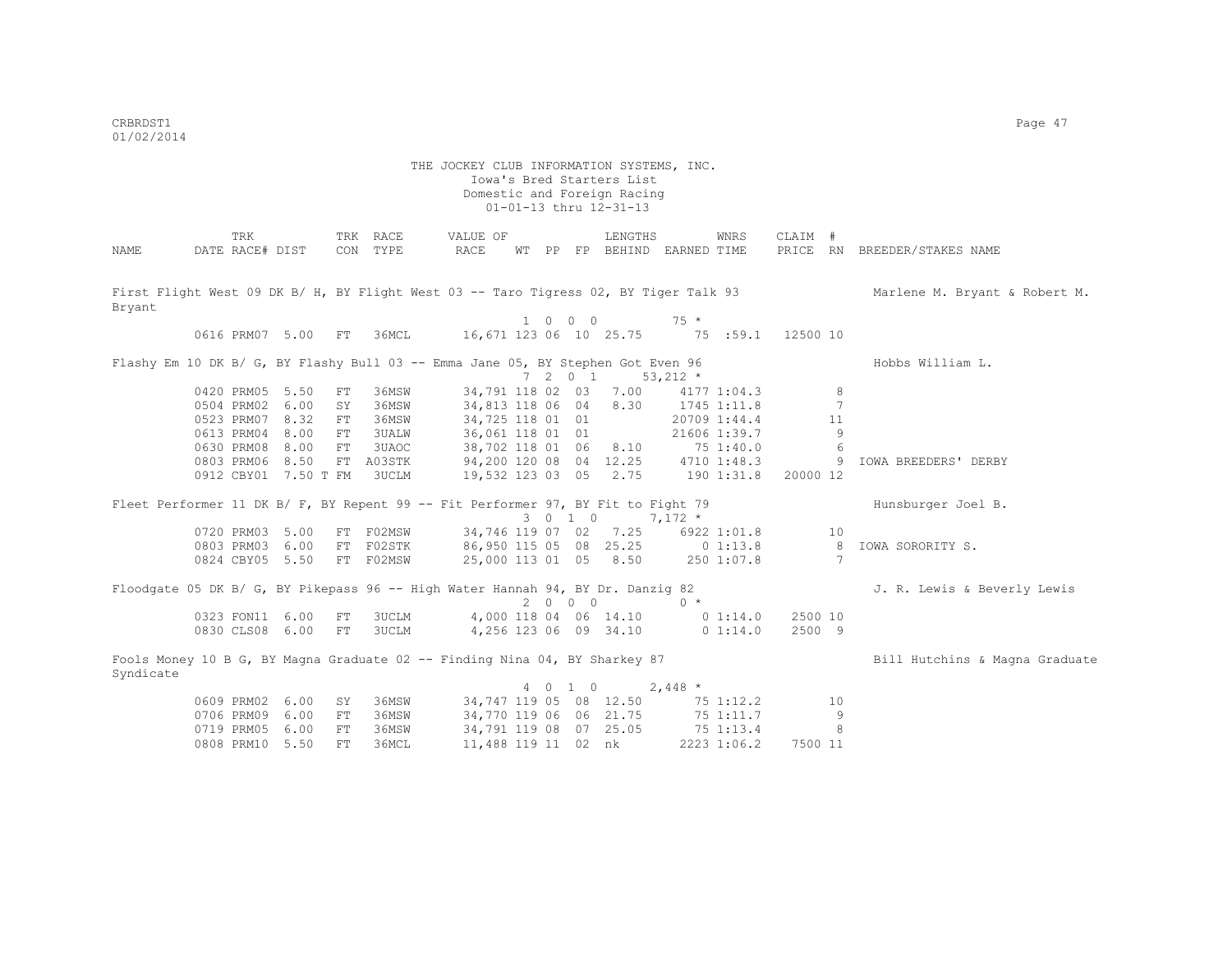|      | TRK                                                                                 |            | TRK RACE                                     | VALUE OF                                                             |         | LENGTHS |                             | WNRS       | CLAIM #             |   |                              |
|------|-------------------------------------------------------------------------------------|------------|----------------------------------------------|----------------------------------------------------------------------|---------|---------|-----------------------------|------------|---------------------|---|------------------------------|
| NAME | DATE RACE# DIST                                                                     |            | CON TYPE                                     | RACE                                                                 |         |         | WT PP FP BEHIND EARNED TIME |            |                     |   | PRICE RN BREEDER/STAKES NAME |
|      | Force Friendly 07 DK B/ G, BY Friendly Lover 88 -- Skyforce 91, BY Dynaformer 85    |            |                                              |                                                                      | 1000    |         | $0 *$                       |            |                     |   | Team J & K                   |
|      | 0802 CLS03 6.00                                                                     | FT         | 3UMSW                                        | 6,100 126 01 07 27.30 0 1:15.6                                       |         |         |                             |            |                     | 8 |                              |
|      | Forget to Remember 09 DK B/ G, BY Ecclesiastic 01 -- Tobrah 97, BY Summer Squall 87 |            |                                              |                                                                      | 8 0 0 0 |         | $2,014$ *                   |            |                     |   | McShane Dave                 |
|      | 0428 PRM02 5.50                                                                     | FT         | 36WMC                                        | 16,739 123 01 06 14.00                                               |         |         |                             | 75 1:05.7  | 12500 7             |   |                              |
|      | 0511 PRM04 5.50                                                                     | FT         | 36MSW                                        | 34,770 123 02 07 16.75                                               |         |         |                             | 75 1:04.8  |                     | 9 |                              |
|      | 0530 PRM04 8.32                                                                     | FT         | 36MCL                                        | 8,679 123 05 05 5.00<br>16,554 123 02 04 3.75                        |         |         |                             | 239 1:45.8 | 10000 12            |   |                              |
|      | 0615 PRM09 6.00                                                                     | FT         | 36MCL                                        |                                                                      |         |         |                             | 811 1:12.7 | 12500 11            |   |                              |
|      | 0630 PRM02                                                                          | 6.00<br>FT | 36MCL                                        | 16,651 123 07 08 15.75 75 1:13.4                                     |         |         |                             |            | 12500 11            |   |                              |
|      | 0711 PRM05                                                                          | 8.32<br>FT | 36MCL                                        | 9,414 124 02 04 5.75                                                 |         |         |                             | 589 1:49.8 | 10000 10            |   |                              |
|      | 0724 PRM04 5.50                                                                     | FT         | 36MCL                                        | 11,532 124 06 07 13.25 75 1:07.9                                     |         |         |                             |            | 7500 9              |   |                              |
|      | 0808 PRM10 5.50                                                                     | FT         | 36MCL                                        | 11,488 124 01 09 22.00                                               |         |         |                             | 75 1:06.2  | 7500 11             |   |                              |
|      | Foxy Fleda 10 B F, BY Added Edge 00 -- Sandyville Slew 01, BY Slew City Slew 84     |            |                                              |                                                                      |         |         |                             |            |                     |   | Rosewood Farm Inc.           |
|      |                                                                                     |            |                                              |                                                                      | 5 2 0 1 |         | $30,024$ *                  |            |                     |   |                              |
|      | 0531 PRM02 5.00<br>0616 PRM09 6.00                                                  | FT         | FT B36MCL<br>B36MCL                          | 16,717 119 03 07 10.05 75 1:00.0<br>16,652 121 08 06 13.75 75 1:11.6 |         |         |                             |            | 12500 8<br>12500 11 |   |                              |
|      | 0703 PRM06 6.00                                                                     |            | FT B36MCL                                    | 16,241 119 05 01                                                     |         |         | 9972 1:14.5                 |            | 12500 12            |   |                              |
|      | 0718 PRM02 8.32                                                                     |            | FT B3UCLM                                    | 18,609 119 09 01                                                     |         |         | 11017 1:49.0                |            | 12500 10            |   |                              |
|      | 0803 PRM05 8.32                                                                     |            | FT F03STK                                    | 88,841 116 06 03 4.00 8885 1:46.8                                    |         |         |                             |            |                     |   | 9 IOWA BREEDERS' OAKS        |
|      |                                                                                     |            |                                              |                                                                      |         |         |                             |            |                     |   |                              |
|      | Frances Wild Gold 05 BLK G, BY Wild Gold 90 -- Fast Frances 00, BY Fast Play 86     |            |                                              |                                                                      | 2000    |         | $200 *$                     |            |                     |   | Baker Don                    |
|      | 0218 HOU09 5.00 T GD                                                                |            | 4UCLM                                        | 11,000 118 02 08 7.10                                                |         |         | 100 : 59.8                  |            | 15000 8             |   |                              |
|      | 0302 HOU03 5.00 T FM                                                                |            | 4UCLM                                        | 10,000 118 05 06 10.00 100 :58.7                                     |         |         |                             |            | 10000 8             |   |                              |
|      | Freeze Your Kela 09 CH G, BY Kela 98 -- Eighty Below Eve 96, BY Now Listen 87       |            |                                              |                                                                      | 6 0 2 2 |         | $29,022$ *                  |            |                     |   | River Ridge Ranch            |
|      | 0608 PRM08 8.50                                                                     |            | GD A3USTK 75,000 117 05 05 10.60 2250 1:45.0 |                                                                      |         |         |                             |            |                     | 7 | CYCLONES H.                  |
|      | 0622 PRM08                                                                          | 6.00<br>FT | 3UAOC                                        | 38,707 120 06 02 4.00 7780 1:10.5                                    |         |         |                             |            |                     | 6 |                              |
|      | 0707 PRM04 6.00                                                                     | FT         | 3UALW                                        | 38,707 121 06 03 0.80                                                |         |         | 4668 1:11.0                 |            |                     | 6 |                              |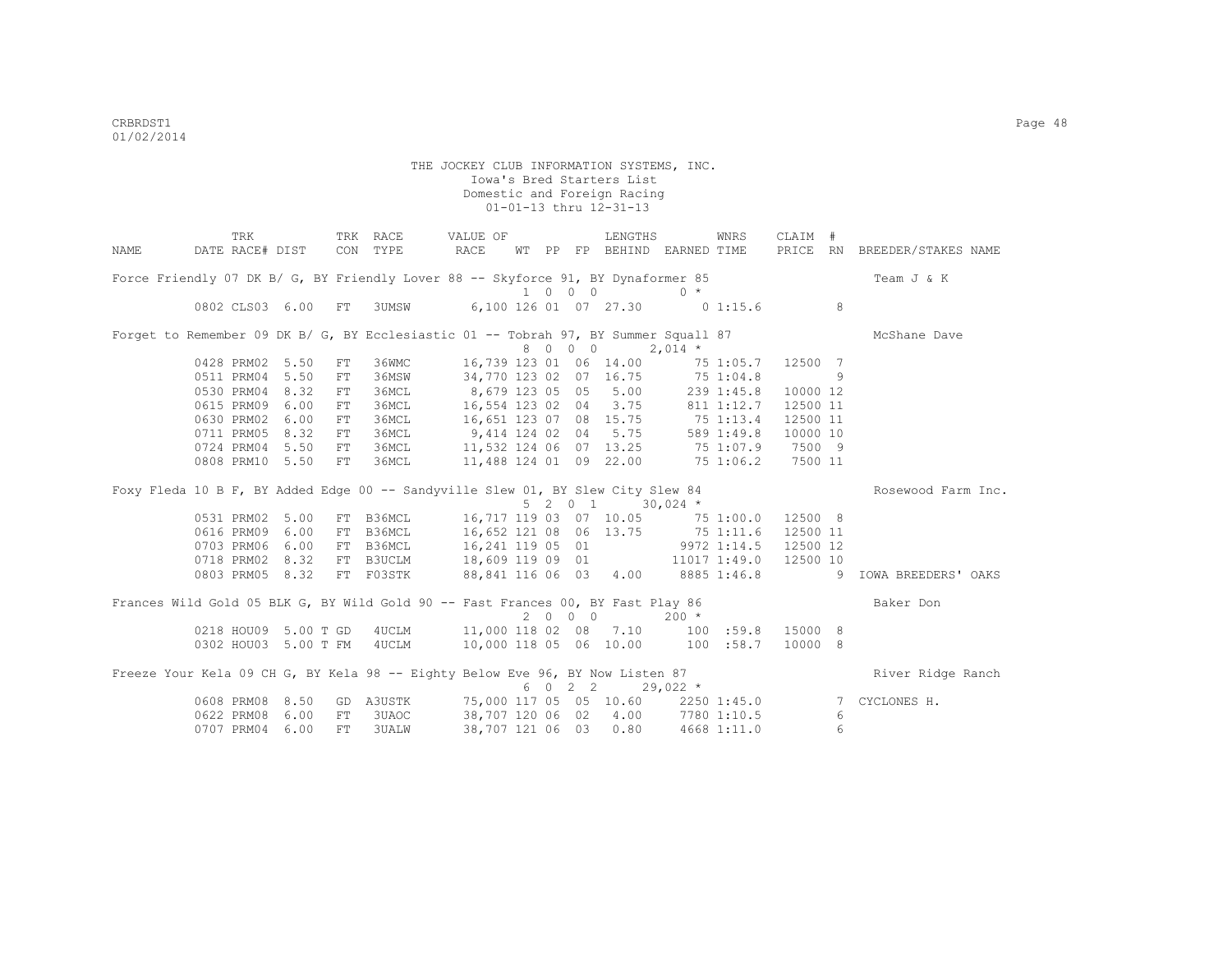THE JOCKEY CLUB INFORMATION SYSTEMS, INC. Iowa's Bred Starters List Domestic and Foreign Racing 01-01-13 thru 12-31-13 TRK TRK RACE VALUE OF LENGTHS WNRS CLAIM # NAME DATE RACE# DIST CON TYPE RACE WT PP FP BEHIND EARNED TIME PRICE RN BREEDER/STAKES NAME 0719 PRM07 8.32 FT 3UAOC 38,708 121 05 03 8.10 4668 1:45.4 6<br>0803 PRM09 8.50 FT A4USTK 95,200 117 06 05 7.75 2856 1:48.3 8 RALPH HAYES S. 0803 PRM09 8.50 FT A4USTK 95,200 117 06 05 7.75 2856 1:48.3 0906 CBY02 7.50 T FM 3UALW 34,000 119 03 02 nk 6800 1:32.3 6 French Bully 07 DK B/ G, BY Bravo Bull 97 -- Flashy French Oil 94, BY Proper Reality 85 Iowa State University  $5 \t 0 \t 2 \t 0 \t 7,510 \t \star$ <br>16,739 123 03 04 7.25 835 0428 PRM02 5.50 FT 36WMC 16,739 123 03 04 7.25 835 1:05.7 12500 7<br>0517 PRM06 6.00 FT 36MCL 16,671 123 01 06 8.20 75 1:13.2 12500 10 0517 PRM06 6.00 FT 36MCL 0602 PRM09 6.00 FT 36MCL 16,629 123 08 02 1.75 3243 1:13.8 12500 12<br>0620 PRM09 6.00 FT 36MCL 16,671 123 05 02 4.00 3282 1:13.3 12500 10 16,671 123 05 02 4.00 3282 1:13.3 12500 10 0630 PRM02 6.00 FT 36MCL 16,651 123 01 06 12.50 75 1:13.4 12500 11 Fridaynite in Boyd 06 CH G, BY Doug Fir 99 -- La Me 93, BY North Prospect 80 Lowell Haroldson & Janis Haroldson  $9 \t 0 \t 3 \t 0 \t 3,065 \t \times$ <br>4,000 123 06 04 6.75 200 1:15.4 0315 FON04 6.00 FT 3UCLM 4,000 123 06 04 6.75 200 1:15.4 2500 8 0329 FON07 6.00 FT 3UCLM 4,000 123 03 02 1.00 0414 FON05 6.00 GD 3UCLM 4,000 123 01 02 2.50 800 1:15.8 2500 9<br>0427 FON03 6.00 FT 3UCLM 4,000 123 09 04 1.35 200 1:14.0 2500 9 4,000 123 09 04 1.35 200 1:14.0 0504 FON06 6.00 FT 3UCLM 4,000 123 10 02 1.75 800 1:14.0 2500 10 0725 PRM08 6.00 FT 3UCLM 13,500 121 07 07 15.50 75 1:12.0 5000 8 0803 CLS05 6.00 FT 3UCLM 3,990 123 01 04 7.25 190 1:14.4 2500 9<br>0817 CLS01 6.00 FT 3UCLM 4,256 123 05 06 14.35 01:15.0 2500 7 0817 CLS01 6.00 FT 3UCLM 4,256 123 05 06 14.35 0 1:15.0 2500 7 0830 CLS08 6.00 FT 3UCLM 4,256 123 08 07 12.35 0 1:14.0 2500 9 Friday's Deelite 09 CH M, BY Nob Hill Deelite 03 -- Friday's Shadow 02, BY Temujin 96 Rosewood Farm Inc.  $3 \t 0 \t 0 \t 567 \t \star$ <br> $16,695 \t 123 \t 02 \t 06 \t 8.25 \t 75 \t 1:13.7 \t 12500 \t 9$ 0602 PRM02 6.00 FT B36MCL 16,695 123 02 06 8.25 75 1:13.7 12500 9<br>0622 PRM09 8.00 FT B36MCL 8,939 123 09 05 30.75 244 1:40.7 10000 10 0622 PRM09 8.00 FT B36MCL 8,939 123 09 05 30.75<br>0630 PRM04 8.32 FT B36MCL 10.734 123 01 05 16.25 0630 PRM04 8.32 FT B36MCL 10,734 123 01 05 16.25 248 1:49.5 10000 8 Friendly Emma 07 DK B/ M, BY Friendly Lover 88 -- Stormhill 00, BY Storm Boot 89 Hemba Brad 1 0 0 0 75 \*

0426 PRM05 5.50 FT B3UWCL 20,013 120 04 08 16.50 75 1:05.4 7500 8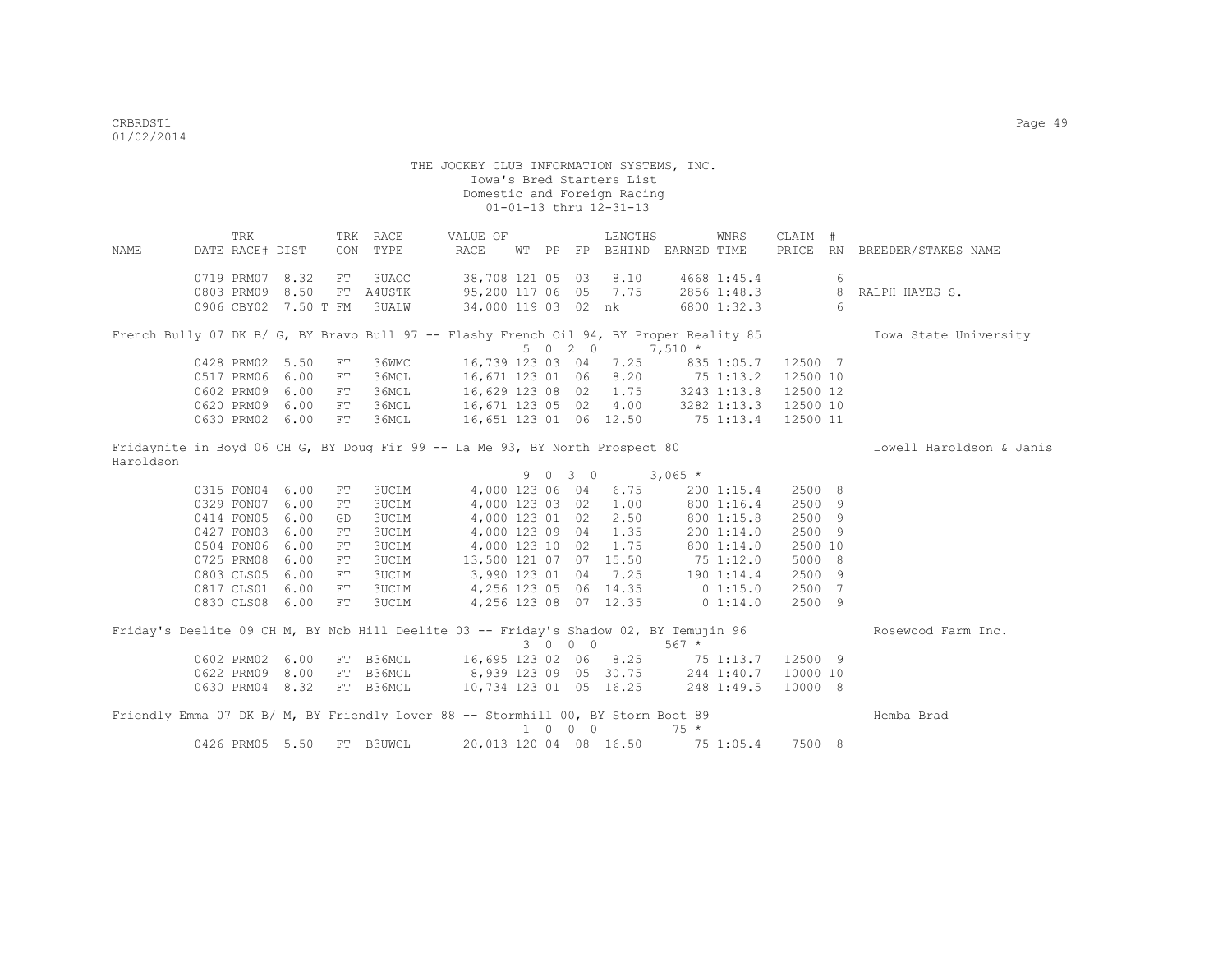|                                                                               | TRK             |                 |            | TRK RACE     | VALUE OF                         |  |          | LENGTHS                |                                   | WNRS        | CLAIM #  |    |                                                                                                             |
|-------------------------------------------------------------------------------|-----------------|-----------------|------------|--------------|----------------------------------|--|----------|------------------------|-----------------------------------|-------------|----------|----|-------------------------------------------------------------------------------------------------------------|
| NAME                                                                          |                 | DATE RACE# DIST |            | CON TYPE     | RACE                             |  |          |                        | WT PP FP BEHIND EARNED TIME       |             |          |    | PRICE RN BREEDER/STAKES NAME                                                                                |
|                                                                               |                 |                 |            |              |                                  |  |          |                        |                                   |             |          |    |                                                                                                             |
|                                                                               |                 |                 |            |              |                                  |  |          |                        |                                   |             |          |    |                                                                                                             |
|                                                                               |                 |                 |            |              |                                  |  |          |                        |                                   |             |          |    | Friendly Endevor 08 DK B/ M, BY Whywhywhy 00 -- Full Time Friend 89, BY Air Forbes Won 79 Hutchins Bill Jr. |
|                                                                               |                 |                 |            |              |                                  |  | 8 0 0 0  |                        | $588 *$                           |             |          |    |                                                                                                             |
|                                                                               | 0322 FON09 6.00 |                 |            | FT B3UCLM    |                                  |  |          | 5,100 123 09 07 9.80   |                                   | 01:15.8     | 5000 10  |    |                                                                                                             |
|                                                                               | 0413 FON01      | 8.00            |            | GD B3UALW    | 8,500 123 05 05 7.25 255 1:45.2  |  |          |                        |                                   |             |          | 6  |                                                                                                             |
|                                                                               | 0421 FON09      | 6.00            |            | FT B3UCLM    | 5,100 123 02 06 4.75             |  |          |                        | 0 1:15.4                          |             | 5000 10  |    |                                                                                                             |
|                                                                               | 0503 FON06      | 8.00            | FT         | 3UCLM        | 5,200 120 07 08 9.10 0 1:44.0    |  |          |                        |                                   |             | 5000 8   |    |                                                                                                             |
|                                                                               | 0615 ARP06      | 6.00            |            | FT B3UCLM    | 6,400 124 04 09 16.75 64 1:12.0  |  |          |                        |                                   |             | 5000 10  |    |                                                                                                             |
|                                                                               | 0809 ARP10      | 6.00            |            | FT B3UCLM    | 7,900 124 02 06 7.15 79 1:11.3   |  |          |                        |                                   |             | 5000 12  |    |                                                                                                             |
|                                                                               | 0824 CLS01      | 8.32            |            | FT B3UCLM    | 4,256 118 07                     |  |          |                        | 04 13.10 190 1:48.6               |             | 2500 7   |    |                                                                                                             |
|                                                                               | 0830 CLS03 8.32 |                 |            | FT B3UCLM    | 4,800 123 03 08 18.50 0 1:47.0   |  |          |                        |                                   |             | 5000 8   |    |                                                                                                             |
|                                                                               |                 |                 |            |              |                                  |  |          |                        |                                   |             |          |    |                                                                                                             |
| Frosty Cars 07 CH G, BY Vicar 96 -- Frosty Plum 94, BY Green Forest 79        |                 |                 |            |              |                                  |  |          |                        |                                   |             |          |    | Woods Clyde                                                                                                 |
|                                                                               |                 |                 |            |              |                                  |  | 10 0 1 1 |                        | 6,062 $*$                         |             |          |    |                                                                                                             |
|                                                                               | 0309 FON02      | 4.00            | ${\rm FT}$ | <b>3UCLM</b> |                                  |  |          | 5,100 123 02 08 14.25  |                                   | 0:47.2      | 5000 9   |    |                                                                                                             |
|                                                                               | 0330 FON01      | 6.00            | GD         | 3UMSW        |                                  |  |          |                        | 7,400 123 07 07 22.50 0 1:15.0    |             |          | 8  |                                                                                                             |
|                                                                               | 0428 PRM04      | 5.50            | FT         | 36WMC        |                                  |  |          | 16,739 123 01 03 11.25 |                                   | 2005 1:05.5 | 12500 7  |    |                                                                                                             |
|                                                                               | 0517 PRM06      | 6.00            | FT         | 36MCL        | 16,671 123 04 04 8.00            |  |          |                        | 820 1:13.2                        |             | 12500 10 |    |                                                                                                             |
|                                                                               | 0530 PRM04      | 8.32            | FT         | 36MCL        | 8,679 123 06 12 52.25            |  |          |                        | 75 1:45.8                         |             | 10000 12 |    |                                                                                                             |
|                                                                               | 0615 PRM09      | 6.00            | FT         | 36MCL        | 16,554 123 03 05 5.50            |  |          |                        | 374 1:12.7                        |             | 12500 11 |    |                                                                                                             |
|                                                                               | 0630 PRM02      | 6.00            | FT         | 36MCL        | 16,651 123 02 05 9.25            |  |          |                        | 376 1:13.4                        |             | 12500 11 |    |                                                                                                             |
|                                                                               | 0714 PRM09      | 6.00            | FT         | 36MCL        | 16,727 124 09                    |  |          | 08 17.00               | 75 1:13.7                         |             | 12500 12 |    |                                                                                                             |
|                                                                               | 0724 PRM04      | 5.50            | FT         | 36MCL        | 11,532 122 04                    |  |          | 02 2.25                |                                   | 2262 1:07.9 | 6250 9   |    |                                                                                                             |
|                                                                               | 0808 PRM10 5.50 |                 | FT         | 36MCL        | 11,488 122 08 06 10.25 75 1:06.2 |  |          |                        |                                   |             | 6250 11  |    |                                                                                                             |
|                                                                               |                 |                 |            |              |                                  |  |          |                        |                                   |             |          |    |                                                                                                             |
| Gabz 09 B M, BY Bravo Bull 97 -- Flight South 90, BY Magloire 82              |                 |                 |            |              |                                  |  |          |                        |                                   |             |          |    | Iowa State University                                                                                       |
|                                                                               |                 |                 |            |              |                                  |  |          |                        | $1 \t 0 \t 0 \t 0 \t 75 \t\t\t\t$ |             |          |    |                                                                                                             |
|                                                                               |                 | 0725 PRM09 5.50 |            | FT B36MCL    | 11,009 124 05 10 30.80 75 1:08.3 |  |          |                        |                                   |             | 7500 10  |    |                                                                                                             |
|                                                                               |                 |                 |            |              |                                  |  |          |                        |                                   |             |          |    |                                                                                                             |
| Genuine Lady 10 DK B/ F, BY Bravo Bull 97 -- Genuine Gin 02, BY Go for Gin 91 |                 |                 |            |              |                                  |  |          |                        |                                   |             |          |    | Iowa State University                                                                                       |
|                                                                               |                 |                 |            |              |                                  |  |          | 8 1 0 2                | $14,690*$                         |             |          |    |                                                                                                             |
|                                                                               | 0510 PRM04      | 6.00            |            | FT B36MSW    | 34,748 118 06 06 11.00 75 1:11.1 |  |          |                        |                                   |             |          | 10 |                                                                                                             |
|                                                                               | 0602 PRM02      | 6.00            |            | FT B36MCL    | 16,695 118 07 01                 |  |          |                        |                                   | 9906 1:13.7 | 12500 9  |    |                                                                                                             |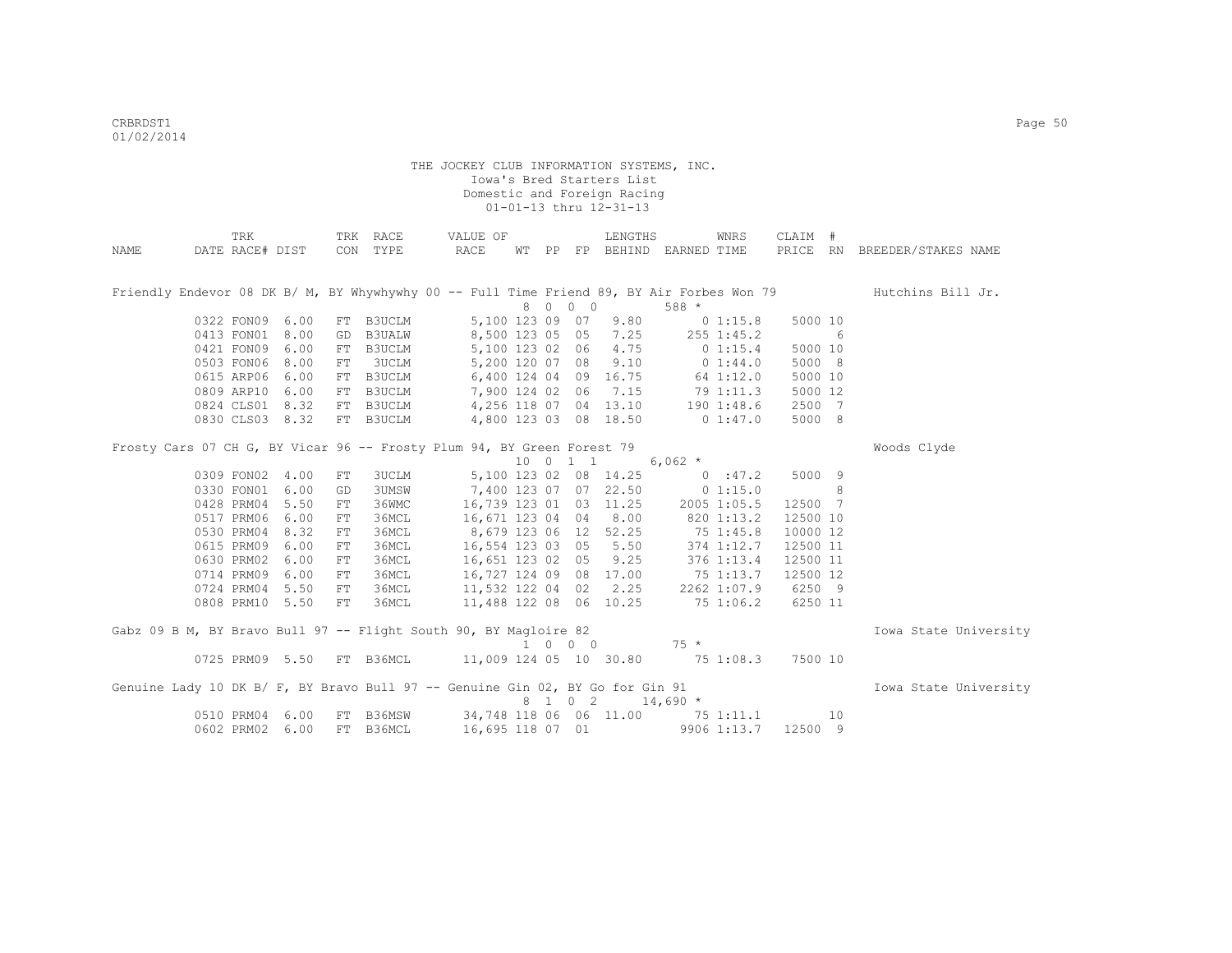|                                                                                     | TRK             |                 |            | TRK RACE                                   | VALUE OF                                 |  |         | LENGTHS                           |                         | WNRS              | CLAIM #                                       |      |                              |
|-------------------------------------------------------------------------------------|-----------------|-----------------|------------|--------------------------------------------|------------------------------------------|--|---------|-----------------------------------|-------------------------|-------------------|-----------------------------------------------|------|------------------------------|
| NAME                                                                                | DATE RACE# DIST |                 |            | CON TYPE                                   | RACE                                     |  |         | WT PP FP BEHIND EARNED TIME       |                         |                   |                                               |      | PRICE RN BREEDER/STAKES NAME |
|                                                                                     |                 |                 |            |                                            |                                          |  |         |                                   |                         |                   |                                               |      |                              |
|                                                                                     | 0614 PRM04      | 5.50            |            | SY B3UCLM                                  | 18,588 118 11 03                         |  |         | 4.00                              |                         | 2192 1:05.4       | 12500 11                                      |      |                              |
|                                                                                     | 0628 PRM09      | 6.00            | FT         | B3UCLM                                     | 18,588 115 06 03                         |  |         | 6.75                              |                         | 2192 1:13.2       | 10000 11                                      |      |                              |
|                                                                                     | 0718 PRM02      | 8.32            | FT         | B3UCLM                                     | 18,609 116 04 06                         |  |         | 9.25                              | 751:49.0                |                   | 10000 10                                      |      |                              |
|                                                                                     | 0724 PRM05      | 5.50            |            | FT B3UCLM                                  |                                          |  |         | 12,823 119 05 07 14.25            | 75 1:07.4               |                   | 7500 9                                        |      |                              |
|                                                                                     | 0804 PRM04 6.00 |                 |            | FT B3UCLM                                  | 12,801 119 08 09 13.35 75 1:14.1 7500 10 |  |         |                                   |                         |                   |                                               |      |                              |
|                                                                                     |                 | 0822 CBY05 5.50 |            | FT B3UCLM                                  |                                          |  |         | 10,000 119 04 08 19.55            |                         | 100 1:07.4 6250 8 |                                               |      |                              |
| Ghazi Up 04 B G, BY Ghazi 89 -- Lady Badria 89, BY Upmost 79                        |                 |                 |            |                                            |                                          |  |         |                                   |                         |                   |                                               |      | River Ridge Ranch            |
|                                                                                     |                 |                 |            |                                            |                                          |  |         | $6 \t0 \t0 \t1 \t2,666 \t*$       |                         |                   |                                               |      |                              |
|                                                                                     | 0627 PRM04      | 6.00            | ${\rm FT}$ | 3UCLM                                      |                                          |  |         | 14,136 120 01 06 15.50 75 1:13.0  |                         |                   | 7500 8                                        |      |                              |
|                                                                                     | 0711 PRM04      | 5.50            | FT         | <b>3UCLM</b>                               |                                          |  |         | 14, 136 121 06 07 15.60 75 1:05.8 |                         |                   | 7500 8                                        |      |                              |
|                                                                                     | 0802 PRM05      | 6.00            | FT         | <b>3UCLM</b>                               | 17,453 124 07 03 8.75 2236 1:13.2        |  |         |                                   |                         |                   | 5000 7                                        |      |                              |
|                                                                                     | 0823 CBY04      | 5.50            | FT         | <b>3UCLM</b>                               | 9,000 123 01 05                          |  |         | 5.60                              | $90\ 1:05.7$            |                   | 4000 8                                        |      |                              |
|                                                                                     | 0914 CBY01 6.00 |                 | FT         | 3UCLM                                      |                                          |  |         | 9,000 123 02 08 15.75 90 1:11.7   |                         |                   | 4000 10                                       |      |                              |
|                                                                                     | 1025 RET04 6.00 |                 | FT         | <b>3UCLM</b>                               |                                          |  |         | 5,000 120 01 09 11.85             |                         | $100$ $1:11.4$    | 3500 14                                       |      |                              |
| Ginger Added 08 B M, BY Added Edge 00 -- G. U. Ginger 93, BY Fred Astaire 83        |                 |                 |            |                                            |                                          |  |         |                                   |                         |                   |                                               |      | Special K Stable             |
|                                                                                     |                 |                 |            |                                            |                                          |  | 6 2 2 0 |                                   | $97,440$ *              |                   |                                               |      |                              |
|                                                                                     | 0419 PRM08 5.50 |                 |            | FT B3UALW                                  | 50,284 118 08 01                         |  |         |                                   | 30245 1:04.8            |                   |                                               | 8    |                              |
|                                                                                     | 0510 PRM08      | 6.00            |            | FT B4USTK                                  | 70,000 123 01 01                         |  |         |                                   | 42000 1:10.6            |                   |                                               |      | 6 MAMIE EISENHOWER S.        |
|                                                                                     | 0607 PRM08 8.50 |                 |            | FT B3USTK                                  | 75,000 121 03 02                         |  |         |                                   | $6.75$ 15000 1:45.1     |                   |                                               | 10   | HAWKEYES H.                  |
|                                                                                     | 0703 PRM08      | 8.00            |            | FT B3UAOC                                  | 38,686 121 03 06 13.75 75 1:40.2         |  |         |                                   |                         |                   |                                               | 7    |                              |
|                                                                                     | 0712 PRM08      | 6.00            |            | FT B3UALW                                  | 50,251 124 05 02                         |  |         |                                   | $1.50$ $10120$ $1:12.7$ |                   |                                               | $-5$ |                              |
|                                                                                     |                 | 0803 PRM08 8.32 |            | FT B4USTK                                  | $97,000$ 124 04 07 8.00 0 1:47.2         |  |         |                                   |                         |                   | $\sim$ 0.000 $\sim$ 0.000 $\sim$ 0.000 $\sim$ |      | DONNA REED S.                |
| Ginger Bug 10 DK B/ F, BY Added Edge 00 -- Cindy Windy 02, BY Miracle Heights 89    |                 |                 |            |                                            |                                          |  |         |                                   |                         |                   |                                               |      | Dean Jerry                   |
|                                                                                     |                 |                 |            |                                            |                                          |  | 2000    |                                   | $150 *$                 |                   |                                               |      |                              |
|                                                                                     |                 | 0718 PRM09 6.00 |            | FT B36MCL 16,652 119 11 08 20.60           |                                          |  |         |                                   | 75 1:14.9               |                   | 12500 11                                      |      |                              |
|                                                                                     |                 | 0808 PRM04 5.50 |            | FT B36MCL 11,488 119 02 09 18.05 75 1:06.0 |                                          |  |         |                                   |                         |                   | 7500 11                                       |      |                              |
|                                                                                     |                 |                 |            |                                            |                                          |  |         |                                   |                         |                   |                                               |      |                              |
| Glitters Gone Wild 10 B F, BY Winter Glitter 97 -- Laabity Spirit 98, BY Laabity 91 |                 |                 |            |                                            |                                          |  |         |                                   |                         |                   |                                               |      | Bogash Gene                  |
|                                                                                     |                 |                 |            |                                            |                                          |  | 3 0 0 0 |                                   | $685*$                  |                   |                                               |      |                              |
|                                                                                     |                 | 0703 PRM06 6.00 | FT         | B36MCL                                     |                                          |  |         | 16,241 119 07 12 22.00            | 75 1:14.5               |                   | 12500 12                                      |      |                              |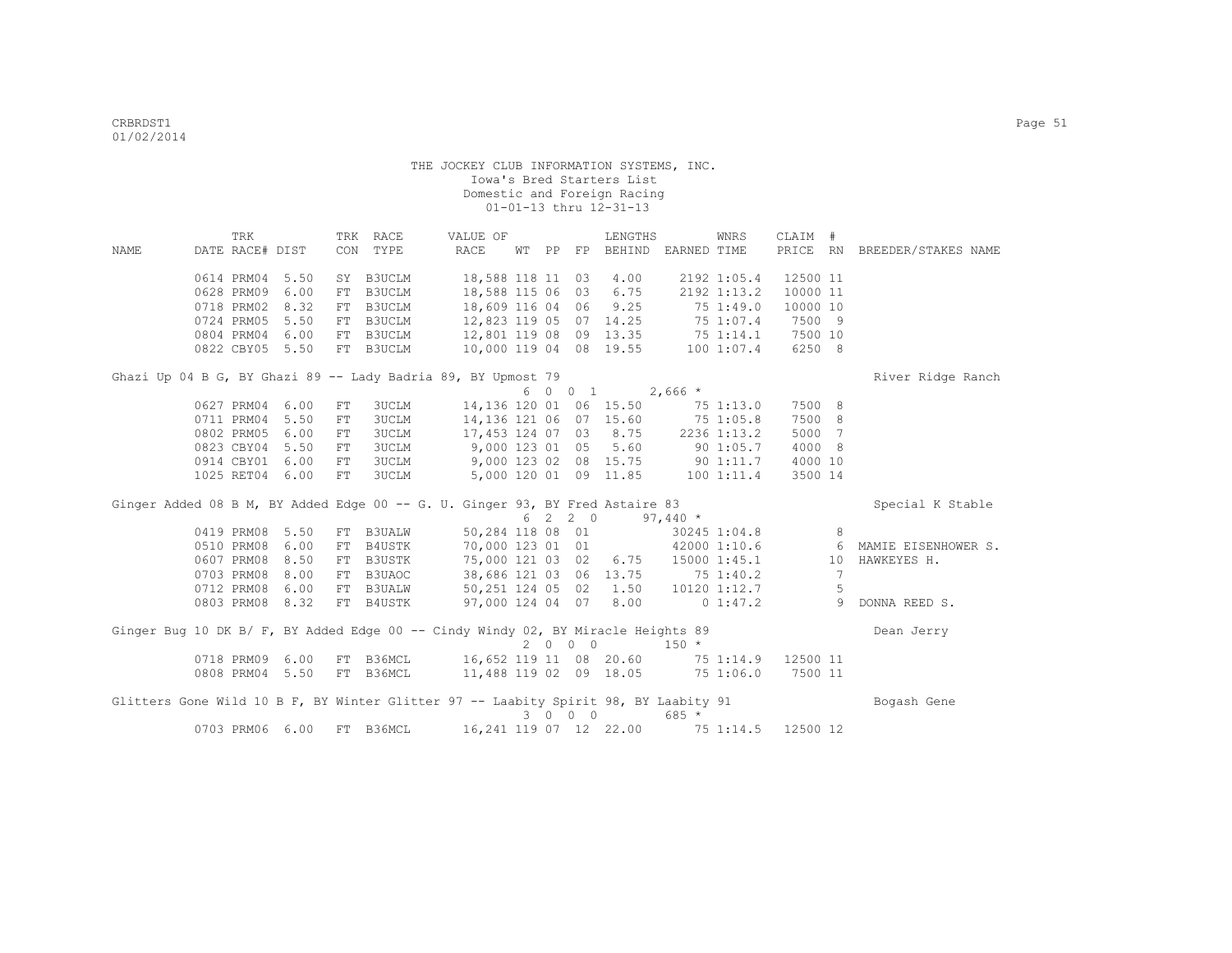THE JOCKEY CLUB INFORMATION SYSTEMS, INC. Iowa's Bred Starters List Domestic and Foreign Racing 01-01-13 thru 12-31-13 TRK TRK RACE VALUE OF LENGTHS WNRS CLAIM # NAME DATE RACE# DIST CON TYPE RACE WT PP FP BEHIND EARNED TIME PRICE RN BREEDER/STAKES NAME 0810 CLS01 6.00 FT B3UMSW 6,100 120 01 04 9.50 305 1:16.0 5 0824 CLS03 6.00 FT B3UMSW 6,100 118 02 04 12.50 305 1:17.6 8 Gold Breeze 10 DK B/ F, BY Wild Gold 90 -- Calling Unity 02, BY Family Calling 94 Hazen William E. Jr. 1 0 0 0 75 \*<br>1 0 0 0 75 \*<br>1 0 0 11 56.75 75 10 11 156.75 75 10 11 156.75 75 1 34,725 118 03 11 56.75 75 1:06.2 11 Golden Falena 09 DK B/ M, BY Wild Gold 90 -- Northern Energy 98, BY Northern Trend 88 Clark Dick  $6 \t0 \t0 \t1 \t3,586 \t*$  0502 PRM04 5.50 SY B3UALW 36,120 120 06 05 12.75 838 1:05.5 6 0530 PRM09 6.00 FT B3UCLM 18,566 123 11 04 9.25 909 1:11.8 12500 12 0614 PRM04 5.50 SY B3UCLM 18,588 123 03 08 7.50 75 1:05.4 12500 11 0628 PRM09 6.00 FT B3UCLM 18,588 123 07 07 13.25 75 1:13.2 12500 11 0712 PRM07 8.00 FT B3UCLM 10,001 124 01 03 4.00 1614 1:44.5 10000 8 0804 PRM04 6.00 FT B3UCLM 12,801 124 10 07 9.60 75 1:14.1 7500 10 Golden Tiago 11 CH F, BY Tiago 04 -- Rich Man's Girl 05, BY Touch Gold 94 Bogash Eugene 2 1 1 0 38,391 \*<br>1706 PRM01 5.00 FT F02MSW 34.834 119 02 01 21001 1 0706 110706 PRM01 1:01.3 6.001 PM01 1:01.3 6 0803 PRM03 6.00 FT F02STK 86,950 121 03 02 0.50 17390 1:13.8 8 IOWA SORORITY S. Gold Raj 10 B F, BY Bravo Bull 97 -- Gold Quarry 03, BY Touch Gold 94 Iowa State University 6 0 1 2 11,655 \* 0519 LAD06 5.00 T FM B35MSW 23,840 118 03 04 4.75 1260 :58.5 9<br>0608 LAD01 6.00 FT B35MSW 23,400 119 06 04 16.75 1260 1:12.3 6 0608 LAD00 5.00 T FM BSSMSW 23,640 118 03 04 4.75 1260 1:38.5 9<br>0608 LAD01 6.00 FT B35MSW 23,400 119 06 04 16.75 1260 1:12.3 0623 LAD06 8.00 T FM B35MCL 14,380 119 07 05 5.00 315 1:41.8 20000 9 0707 LAD03 7.50 T FM B35MSW 21,440 119 07 02 1.50 4200 1:31.8 7 0802 LAD04 8.00 T FM B35MSW 21,800 120 06 03 1.75 2310 1:38.2 8 0831 LAD08 8.50 T FM B35MSW 23,400 120 02 03 6.75 2310 1:48.5 9 Gold Territory 08 CH M, BY Indian Territory 98 -- Gold Queen 96, BY Gold Spring (ARG) 88 Special K Stable 4 0 0 1 628 \* 0625 BEU05 5.50 FT B3UCLM 4,000 122 06 04 5.75 200 1:08.5 4000 6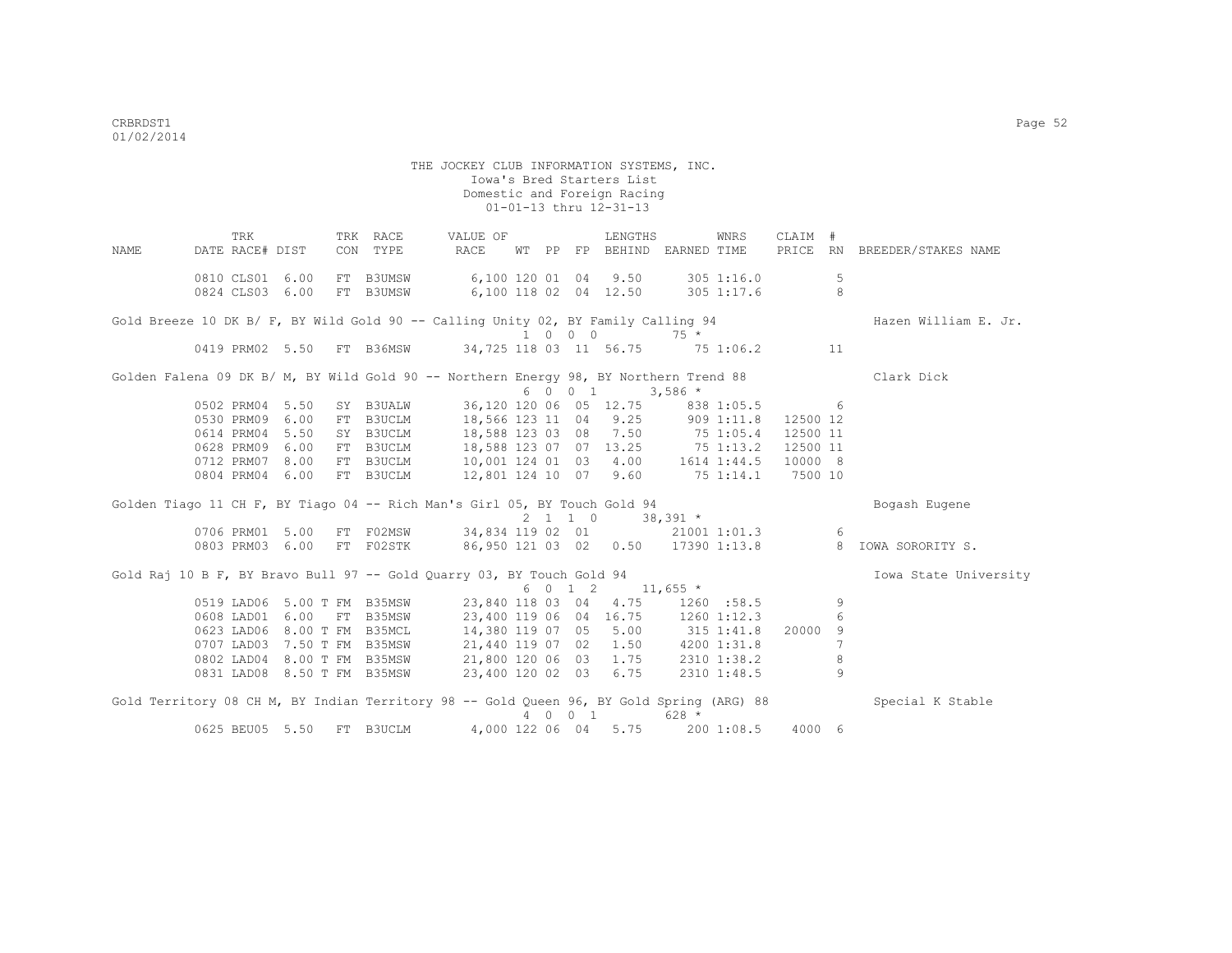0602 ARP02 5.50 FT B3UCLM

# THE JOCKEY CLUB INFORMATION SYSTEMS, INC. Iowa's Bred Starters List Domestic and Foreign Racing 01-01-13 thru 12-31-13

|                                                                                          | TRK             |      |    | TRK RACE                                                  | VALUE OF                                                         |  | LENGTHS                                               |           | WNRS           | CLAIM #        |    |                               |
|------------------------------------------------------------------------------------------|-----------------|------|----|-----------------------------------------------------------|------------------------------------------------------------------|--|-------------------------------------------------------|-----------|----------------|----------------|----|-------------------------------|
| NAME                                                                                     | DATE RACE# DIST |      |    | CON TYPE                                                  | RACE                                                             |  | WT PP FP BEHIND EARNED TIME                           |           |                |                |    | PRICE RN BREEDER/STAKES NAME  |
|                                                                                          |                 |      |    |                                                           |                                                                  |  |                                                       |           |                |                |    |                               |
|                                                                                          | 0716 BEU07 5.50 |      |    | FT B3UCLM                                                 | 4,800 122 05 06                                                  |  | 9.75                                                  |           | 48 1:06.8      | 5000 9         |    |                               |
|                                                                                          | 1111 BEU08 6.00 |      |    | FT B3UCLM                                                 | 3,000 123 08 10 10.40                                            |  |                                                       |           | 301:15.4       | 2500 12        |    |                               |
|                                                                                          | 1217 BEU02 5.50 |      |    | FT B3UCLM                                                 | 3,500 124 08 03 5.50                                             |  |                                                       |           | 350 1:06.4     | 5000 8         |    |                               |
|                                                                                          |                 |      |    |                                                           |                                                                  |  |                                                       |           |                |                |    |                               |
| Goldy's Flight 09 GR/RO M, BY Flight West 03 -- Mallory's Gold 95, BY Fast Gold 79       |                 |      |    |                                                           |                                                                  |  |                                                       |           |                |                |    | Marlene M. Bryant & Robert M. |
| Bryant                                                                                   |                 |      |    |                                                           |                                                                  |  |                                                       |           |                |                |    |                               |
|                                                                                          |                 |      |    |                                                           |                                                                  |  | $7 \t1 \t0 \t0 \t11,143 \t\t*$                        |           |                |                |    |                               |
|                                                                                          | 0421 PRM04 5.50 |      |    | FT B36WMC   16,674 123 06 07 14.05   75 1:06.9   12500 10 |                                                                  |  |                                                       |           |                |                |    |                               |
|                                                                                          | 0517 PRM04 6.00 |      |    | FT B36MCL                                                 | 16,650 123 08 01                                                 |  |                                                       |           | 9789 1:13.2    | 12500 11       |    |                               |
|                                                                                          | 0530 PRM09 6.00 |      |    | FT B3UCLM                                                 | 16,650 123 08 01 9789 1:13.2<br>18,566 123 12 05 9.30 419 1:11.8 |  |                                                       |           |                | 12500 12       |    |                               |
|                                                                                          | 0614 PRM04 5.50 |      |    | SY B3UCLM                                                 | 18,588 123 07 05 6.25                                            |  |                                                       |           | 421 1:05.4     | 12500 11       |    |                               |
|                                                                                          | 0704 PRM06 8.32 |      |    | FT B3UCLM                                                 | 18,696 124 04 06 39.85                                           |  |                                                       |           | 75 1:46.3      | 12500 6        |    |                               |
|                                                                                          | 0724 PRM05 5.50 |      |    | FT B3UCLM                                                 | 12,823 124 02 09 21.00 75 1:07.4                                 |  |                                                       |           |                | 7500 9         |    |                               |
|                                                                                          | 0804 PRM04 6.00 |      |    | FT B3UCLM                                                 | 12,801 122 03 05 6.60                                            |  |                                                       |           | 289 1:14.1     | 6250 10        |    |                               |
|                                                                                          |                 |      |    |                                                           |                                                                  |  |                                                       |           |                |                |    |                               |
| Governors Jet 09 DK B/ G, BY Governor Vasquez 00 -- Cresco Jester 00, BY Night Runner 93 |                 |      |    |                                                           |                                                                  |  |                                                       |           |                |                |    | Priebe Berl E.                |
|                                                                                          |                 |      |    |                                                           |                                                                  |  | 7 1 0 0 12,108 *                                      |           |                |                |    |                               |
|                                                                                          | 0602 PRM04 5.50 |      | FT | 36MSW                                                     | 34,735 123 09 05                                                 |  | 9.25                                                  |           | 788 1:05.6     | 10             |    |                               |
|                                                                                          | 0621 PRM06 6.00 |      | FT | 36MSW                                                     |                                                                  |  | 34,747 123 06 10 24.25                                |           | 75 1:11.4      |                | 10 |                               |
|                                                                                          | 0707 PRM07 5.00 |      | FT | 36MCL                                                     | 16,711 124 05 01                                                 |  |                                                       |           | 9964 1:00.7    | 12500 8        |    |                               |
|                                                                                          | 0725 PRM02 5.50 |      | FT | 3UCLM                                                     | 12,823 124 09 04                                                 |  | 6.25                                                  |           | 631 1:07.2     | 7500 9         |    |                               |
|                                                                                          | 0804 PRM09 6.00 |      | FT | 3UCLM                                                     | 12,756 124 07 06 11.80                                           |  |                                                       |           | 75 1:12.9      | 7500 12        |    |                               |
|                                                                                          | 0817 CLS06 6.00 |      | FT | 3UALW                                                     | 6,700 123 05 04 9.00                                             |  |                                                       |           | 335 1:14.8     |                | 7  |                               |
|                                                                                          | 0824 CLS04 6.00 |      | FT | 3UCLM                                                     | 4,800 123 06 04 9.00                                             |  |                                                       |           | 240 1:15.6     | 5000 8         |    |                               |
|                                                                                          |                 |      |    |                                                           |                                                                  |  |                                                       |           |                |                |    |                               |
| Governors Star 07 B M, BY Governor Vasquez 00 -- Starforjenn 97, BY Naevus Star 86       |                 |      |    |                                                           |                                                                  |  |                                                       |           |                |                |    | Priebe Berl E.                |
|                                                                                          |                 |      |    |                                                           |                                                                  |  | $12 \quad 1 \quad 2 \quad 3$                          | $8,820$ * |                |                |    |                               |
|                                                                                          | 0302 FON04 6.00 |      |    | FT B3UCLM                                                 |                                                                  |  | 5,100 123 01 06 4.10 0 1:17.0                         |           |                | 5000 10        |    |                               |
|                                                                                          | 0316 FON05 6.00 |      |    | FT B3UCLM                                                 |                                                                  |  |                                                       |           |                | 5000 10        |    |                               |
|                                                                                          | 0406 FON04 6.00 |      |    | FT B3UCLM                                                 |                                                                  |  | 5,100 118 02 02 nk<br>5,100 123 03 03 7.00 612 1:14.4 |           |                | 5000 9         |    |                               |
|                                                                                          | 0419 FON08 6.00 |      |    | GD B3UALW                                                 | 8,500 123 06 03                                                  |  | 1.75                                                  |           | $1020$ 1:16.6  | $\overline{7}$ |    |                               |
|                                                                                          | 0503 FON08      | 6.00 |    | FT B3UCLM                                                 | 5,100 123 04 05                                                  |  | 5.75                                                  |           | $153$ $1:14.8$ | 5000 10        |    |                               |

0621 ARP06 7.00 FT B3UCLM 5,800 124 01 08 13.35 58 1:26.7 3200 10

05,100 123 04 05 5.75 153 1:14.8 5000 10<br>5,800 124 04 01 3480 1:05.6 3200 6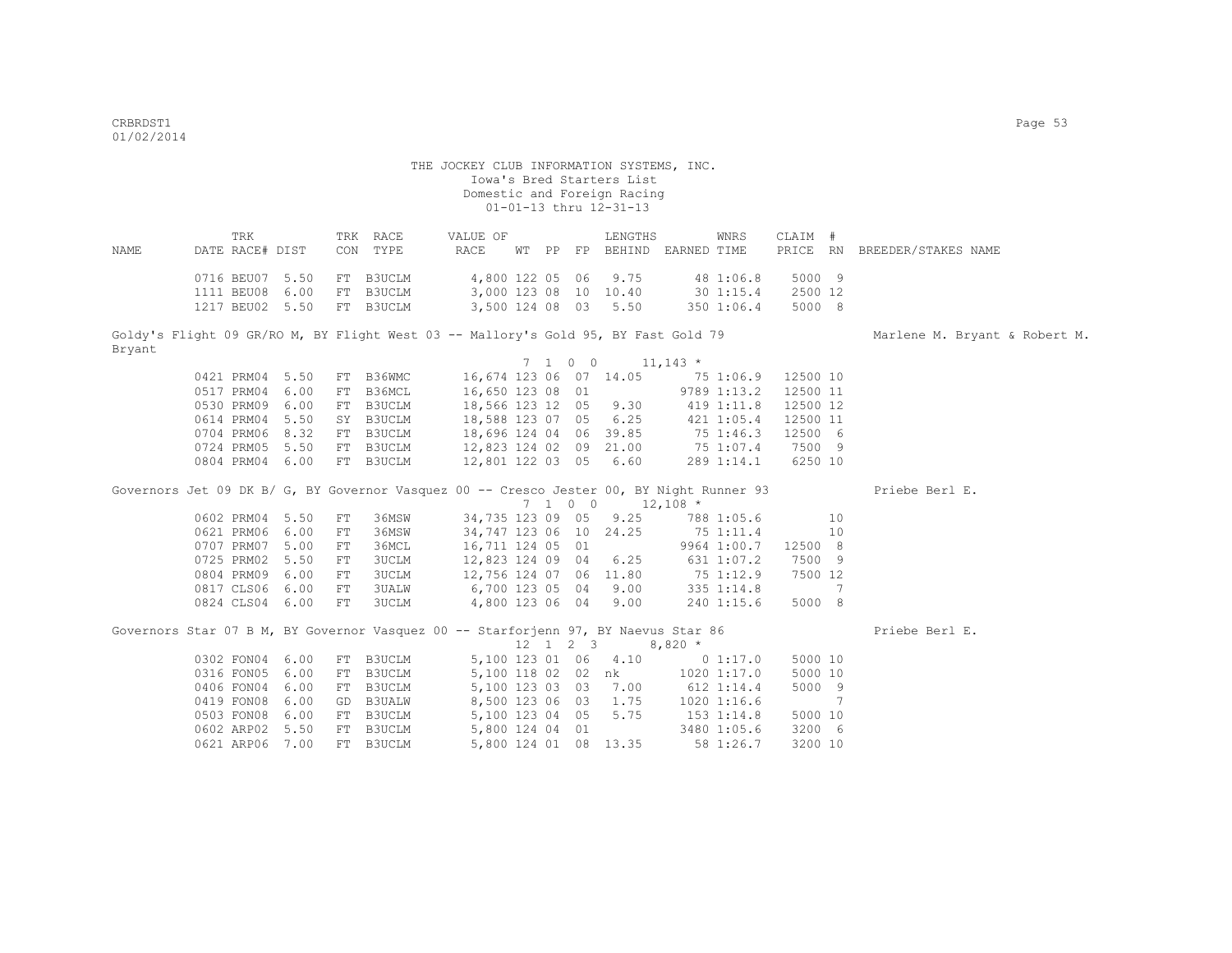|      | TRK             |                 |    | TRK RACE      | VALUE OF                                                                           |                 |          | LENGTHS                           |                    | WNRS              | CLAIM # |                 |                              |
|------|-----------------|-----------------|----|---------------|------------------------------------------------------------------------------------|-----------------|----------|-----------------------------------|--------------------|-------------------|---------|-----------------|------------------------------|
| NAME | DATE RACE# DIST |                 |    | CON TYPE      | RACE                                                                               |                 |          | WT PP FP BEHIND EARNED TIME       |                    |                   |         |                 | PRICE RN BREEDER/STAKES NAME |
|      |                 |                 |    |               |                                                                                    |                 |          |                                   |                    |                   |         |                 |                              |
|      | 0719 ARP07 6.00 |                 |    | FT B3UCLM     |                                                                                    |                 |          | 5,800 124 03 05 5.50              |                    | 581:10.3          | 3200 11 |                 |                              |
|      | 0803 ARP07      | 5.50            | FT | <b>B3UCLM</b> |                                                                                    | 8,100 124 08 05 |          | 5.55                              | 162 1:05.7         |                   | 5000 8  |                 |                              |
|      | 0811 ARP03 8.00 |                 | FT | B3UCLM        |                                                                                    | 7,300 124 02 03 |          | 5.30                              | 730 1:39.4         |                   | 3200 6  |                 |                              |
|      | 0824 CLS02 6.00 |                 | FT | <b>B3UALW</b> | 6,900 118 02 02                                                                    |                 |          | 1.75                              |                    | 1380 1:16.2       |         | 7               |                              |
|      |                 | 0902 CLS07 8.32 |    | FT B3UCLM     | 4,900 115 08 05 9.50 147 1:46.4                                                    |                 |          |                                   |                    |                   | 3500 9  |                 |                              |
|      |                 |                 |    |               | Graceful and Grand 08 B M, BY Added Edge 00 -- Dare a Loon 89, BY Quack 69         |                 |          |                                   |                    |                   |         |                 | Special K Stable             |
|      |                 |                 |    |               |                                                                                    |                 | 2000     |                                   | $150 *$            |                   |         |                 |                              |
|      |                 |                 |    |               | 0502 PRM02 5.50 SY B36WMC 16,695 123 06 09 24.75                                   |                 |          |                                   |                    | 75 1:05.9 12500 9 |         |                 |                              |
|      |                 | 0531 PRM02 5.00 |    |               | FT B36MCL 16,717 123 04 08 15.55 75 1:00.0                                         |                 |          |                                   |                    |                   | 12500 8 |                 |                              |
|      |                 |                 |    |               |                                                                                    |                 |          |                                   |                    |                   |         |                 |                              |
|      |                 |                 |    |               | Graceful Bert 08 B G, BY King of Scat 96 -- Vicki Lynn 94, BY David's Dream Boy 92 |                 |          | 5 0 0 2 10,970 *                  |                    |                   |         |                 | McQueary Betsy B.            |
|      | 0511 PRM04 5.50 |                 | FT | 36MSW         |                                                                                    |                 |          | 34,770 123 01 03 8.50             |                    | 4165 1:04.8       |         | 9               |                              |
|      | 0621 PRM06 6.00 |                 | FT | 36MSW         |                                                                                    |                 |          | 34,747 123 05 06 12.50 75 1:11.4  |                    |                   |         | 10              |                              |
|      | 0703 PRM02 8.00 |                 | FT | 36MSW         |                                                                                    |                 |          | 34,770 124 01 04 9.25 1736 1:41.9 |                    |                   |         | $\overline{9}$  |                              |
|      |                 | 0721 PRM06 8.32 | FT | 36MSW         | 34,809 124 01 03 10.25 4186 1:48.1                                                 |                 |          |                                   |                    |                   |         | $7\phantom{.0}$ |                              |
|      |                 | 0801 PRM01 8.50 | FT | 36MSW         | 34,835 124 06 05 10.50 808 1:51.2                                                  |                 |          |                                   |                    |                   |         | 6               |                              |
|      |                 |                 |    |               |                                                                                    |                 |          |                                   |                    |                   |         |                 |                              |
|      |                 |                 |    |               | G Rae 07 DK B/ M, BY E Dubai 98 -- Diamond Motel 90, BY Bates Motel 79             |                 |          |                                   |                    |                   |         |                 | DeBruycker Lloyd             |
|      |                 |                 |    |               |                                                                                    |                 | 10 1 4 1 |                                   | $24,181$ *         |                   |         |                 |                              |
|      | 0220 DED05 5.00 |                 |    | FT B4UCLM     |                                                                                    |                 |          | 12,700 123 07 FF DNF 0 :59.5      |                    |                   | 4000 10 |                 |                              |
|      | 0315 HAW05 6.00 |                 | GD | B4UCLM        |                                                                                    |                 |          | 10,500 120 07 07 30.25 105 1:13.1 |                    |                   | 5000 7  |                 |                              |
|      | 0426 PRM05      | 5.50            | FT | B3UWCL        |                                                                                    |                 |          | 20,013 120 01 02 2.00             |                    | 3995 1:05.4       | 7500 8  |                 |                              |
|      | 0516 PRM03      | 6.00            | FT | B3UCLM        |                                                                                    |                 |          | 14,084 120 07 02 nk               |                    | 2782 1:11.6       | 7500 9  |                 |                              |
|      | 0530 PRM05      | 5.50            | FT | B3UCLM        | 14,135 120 07 02                                                                   |                 |          | 6.50                              |                    | 2801 1:04.6       | 7500 8  |                 |                              |
|      | 0614 PRM06      | 6.00            | SY | B3UCLM        | 14,181 120 06 01                                                                   |                 |          |                                   |                    | 8522 1:11.5       | 7500 6  |                 |                              |
|      | 0623 PRM05      | 5.50            |    | SY B3UCLM     | 15,492 123 03 02                                                                   |                 |          | 0.50                              |                    | 31201:04.9        | 7500 5  |                 |                              |
|      | 0713 PRM07      | 8.32            |    | FT B3UCLM     |                                                                                    |                 |          | 14,688 121 09 05 11.00            |                    | 396 1:48.6        | 7500 9  |                 |                              |
|      | 0804 PRM07      | 5.50            |    | FT B3UCLM     | 15,471 121 04 03                                                                   |                 |          |                                   | $0.50$ 1860 1:06.3 |                   | 7500 6  |                 |                              |
|      | 0817 CBY05      | 6.00            |    | FT B3UCLM     |                                                                                    |                 |          | 12,000 119 04 04 11.25            | 600 1:11.0         |                   | 5000 8  |                 |                              |

Granite Ridge 11 GR/RO C, BY Rockport Harbor 02 -- Dracken 04, BY Millennium Allstar 98 Richard Bremer & Cheryl Sprick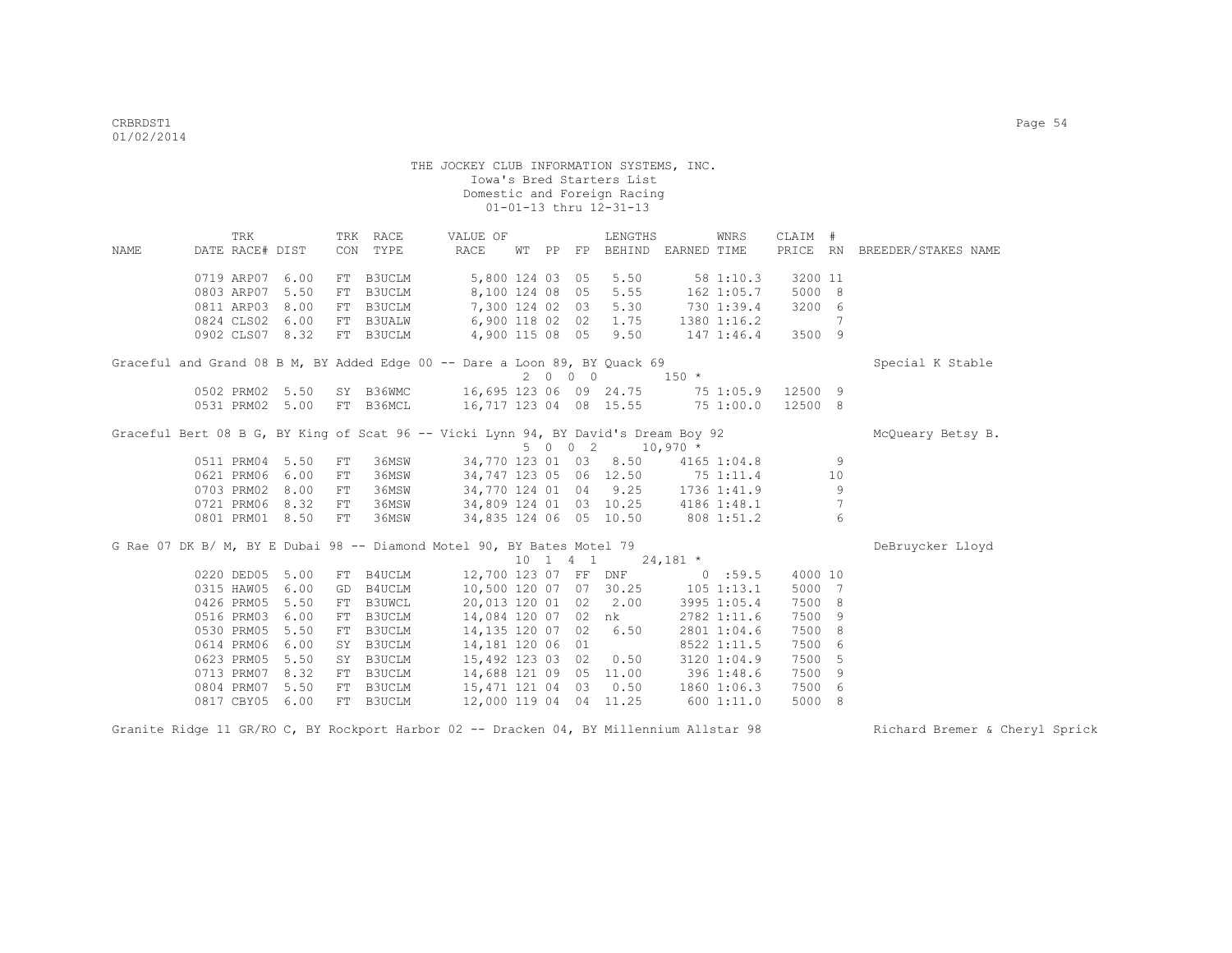|      | TRK                  |      |            | TRK RACE      | VALUE OF                                                                         |  |         | LENGTHS                |                                    | WNRS         | CLAIM #  |                |                              |
|------|----------------------|------|------------|---------------|----------------------------------------------------------------------------------|--|---------|------------------------|------------------------------------|--------------|----------|----------------|------------------------------|
| NAME | DATE RACE# DIST      |      |            | CON TYPE      | RACE                                                                             |  |         |                        | WT PP FP BEHIND EARNED TIME        |              |          |                | PRICE RN BREEDER/STAKES NAME |
|      |                      |      |            |               |                                                                                  |  |         |                        |                                    |              |          |                |                              |
|      |                      |      |            |               |                                                                                  |  | 5 1 0 0 |                        | $24,887$ *                         |              |          |                |                              |
|      | 0615 PRM02 4.50      |      | GD         | 02MSW         |                                                                                  |  |         |                        | 34,747 118 02 04 3.25 1730 :53.1   |              |          | 10             |                              |
|      | 0705 PRM08 5.50      |      | FT         | 02STK         |                                                                                  |  |         |                        | 72,544 115 06 05 7.80 2177 1:07.0  |              |          | 11<br>10       | IOWA STALLION FUTURITY       |
|      | 0720 PRM02 5.00      |      | FT         | 02MSW         | 34,746 119 03 01                                                                 |  |         |                        |                                    | 20767 1:00.5 |          |                |                              |
|      | 0803 PRM04 6.00      |      | FT         | A02STK        | 87,383 121 07 07 26.50 0 1:11.8 8<br>47,520 118 01 07 39.05 213 1:38.4           |  |         |                        |                                    |              |          |                | IOWA CRADLE S.               |
|      | 0907 CD 04 8.00 T FM |      |            | 02ALW         |                                                                                  |  |         |                        |                                    |              |          | $\overline{7}$ |                              |
|      |                      |      |            |               | Gray Edge 09 GR/RO M, BY Added Edge 00 -- Robin's Red Tiger 98, BY Peteski 90    |  |         |                        |                                    |              |          |                | Rumbaugh Carroll             |
|      |                      |      |            |               |                                                                                  |  | 8 0 0 0 |                        | $4,096$ *                          |              |          |                |                              |
|      | 0425 PRM06 5.50      |      | FT         | <b>B3UALW</b> |                                                                                  |  |         | 36,038 120 05 05 11.75 | 829 1:04.6                         |              |          | 10             |                              |
|      | 0509 PRM06 6.00      |      | GD         | <b>B3UALW</b> | 36,083 120 01 05 10.60 833 1:12.3                                                |  |         |                        |                                    |              |          | 8              |                              |
|      | 0524 PRM05 8.32      |      | FT         | <b>B3UALW</b> | 36,061 120 02 05 7.25 831 1:46.2                                                 |  |         |                        |                                    |              |          | 9              |                              |
|      | 0609 PRM08 8.32      |      | MY         | <b>B3UALW</b> | 36,016 120 09 06 4.15 75 1:45.9                                                  |  |         |                        |                                    |              |          | 11             |                              |
|      | 0627 PRM08           | 8.00 | FT         | <b>B3UALW</b> | 36,061 120 02 09 45.10 75 1:41.4                                                 |  |         |                        |                                    |              |          | 9              |                              |
|      | 0718 PRM02 8.32      |      | FT         | B3UCLM        | 18,609 124 05 04 7.25                                                            |  |         |                        |                                    | 918 1:49.0   | 12500 10 |                |                              |
|      | 0801 PRM07 8.50      |      | FT         | B3UCLM        | 19,967 124 05 05 4.00                                                            |  |         |                        |                                    | 460 1:51.2   | 15000 7  |                |                              |
|      | 0809 PRM05 6.00      |      |            | FT B3UCLM     | 19,923 124 08 09 12.35 75 1:12.5                                                 |  |         |                        |                                    |              | 15000 9  |                |                              |
|      |                      |      |            |               | Great Anticipation 11 CH G, BY Added Edge 00 -- Beauty Times 05, BY Salt Lake 89 |  |         |                        |                                    |              |          |                | Anderberg Bertil             |
|      |                      |      |            |               |                                                                                  |  |         |                        | 4 0 0 0 2,694 *                    |              |          |                |                              |
|      | 0601 PRM01 4.50      |      | MY         | 02MSW         |                                                                                  |  |         |                        | 34,790 119 06 04 10.00 1741 :53.2  |              |          | 8              |                              |
|      | 0620 PRM01           | 4.50 | ${\rm FT}$ | 02MSW         | 34,770 119 09 07 18.10 75 :53.3                                                  |  |         |                        |                                    |              |          | 9              |                              |
|      | 0706 PRM02 5.00      |      | FT         | 02MSW         | 34,791 119 06 05 19.75 803 1:00.0                                                |  |         |                        |                                    |              |          | 8              |                              |
|      | 0721 PRM02 5.00      |      | FT         | 02MSW         | 34,747 119 06 07 11.75 75 1:00.4                                                 |  |         |                        |                                    |              |          | 10             |                              |
|      |                      |      |            |               | Groomcatcher 08 CH G, BY Storm Catcher 99 -- October Eve 02, BY Runaway Groom 79 |  |         |                        |                                    |              |          |                |                              |
|      |                      |      |            |               |                                                                                  |  | 9 0 0 1 |                        | $5,375$ *                          |              |          |                | Bain Larry                   |
|      | 0421 PRM08 5.50      |      | FT         | <b>3UALW</b>  |                                                                                  |  |         |                        | 35, 316 120 07 10 14.85 75 1:05.4  |              |          | 12             |                              |
|      | 0504 PRM08 8.32      |      | SY         | 3UALW         |                                                                                  |  |         |                        | 36, 104 120 05 04 3.10 1810 1:44.3 |              |          | 7              |                              |
|      | 0525 PRM07 8.32      |      | MΥ         | <b>3UALW</b>  | 36,061 120 07 05 8.55                                                            |  |         |                        | 831 1:42.7                         |              |          | 9              |                              |
|      | 0613 PRM04           | 8.00 | FT         | <b>3UALW</b>  | 36,061 120 03 07 12.00                                                           |  |         |                        | 75 1:39.7                          |              |          | 9              |                              |
|      | 0628 PRM01           | 8.32 | FT         | <b>3UCLM</b>  | 14, 135 120 03 06 4.25                                                           |  |         |                        | 75 1:46.8                          |              | 7500 8   |                |                              |
|      | 0713 PRM09           | 8.32 | FT.        | <b>3UCLM</b>  | 13,678 124 02 03                                                                 |  |         | 1.60                   |                                    | 2184 1:47.9  | 5000 11  |                |                              |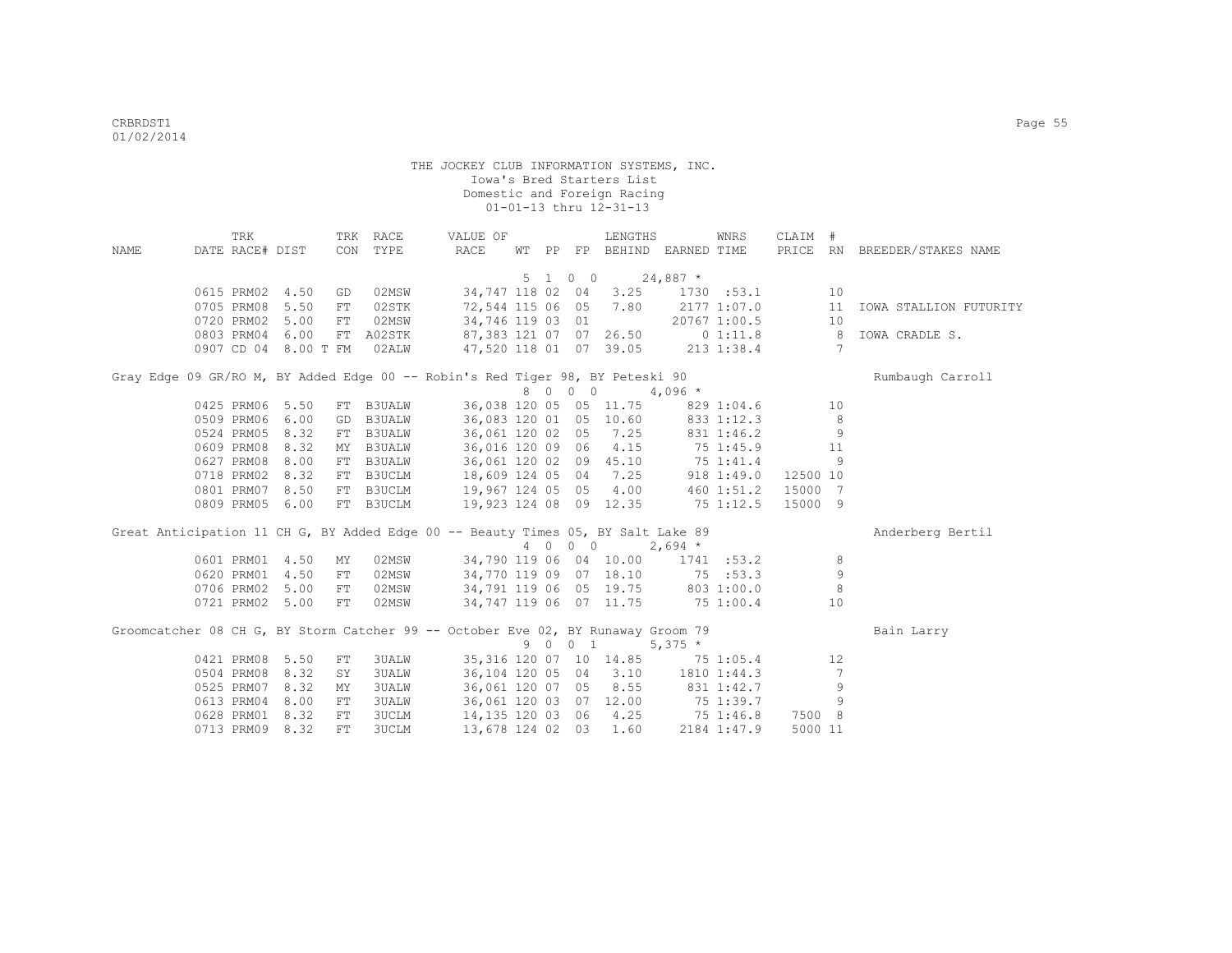| NAME | TRK<br>DATE RACE# DIST                                                                |      |            | TRK RACE<br>CON TYPE | VALUE OF<br>RACE                                                                                                                                                                                          |  |         | LENGTHS<br>WT PP FP BEHIND EARNED TIME            |            | WNRS            | CLAIM #  | PRICE RN BREEDER/STAKES NAME                                                                               |
|------|---------------------------------------------------------------------------------------|------|------------|----------------------|-----------------------------------------------------------------------------------------------------------------------------------------------------------------------------------------------------------|--|---------|---------------------------------------------------|------------|-----------------|----------|------------------------------------------------------------------------------------------------------------|
|      |                                                                                       |      |            |                      |                                                                                                                                                                                                           |  |         |                                                   |            |                 |          |                                                                                                            |
|      | 0726 PRM02 8.32                                                                       |      | FT         | 3UCLM                | 14, 157 121 03 06 13.75 75 1:48.5 7500 7                                                                                                                                                                  |  |         |                                                   |            |                 |          |                                                                                                            |
|      | 0825 CBY07 8.32                                                                       |      | FT         | <b>3UCLM</b>         | 11,554 123 07 09 12.00 110 1:47.5 6250 12                                                                                                                                                                 |  |         |                                                   |            |                 |          |                                                                                                            |
|      | 0906 CBY03 8.32 T FM                                                                  |      |            | <b>3UCLM</b>         | 14,000 123 01 09 22.00 140 1:44.4                                                                                                                                                                         |  |         |                                                   |            |                 | 12500 11 |                                                                                                            |
|      | Haforuhaforme 11 DK B/ F, BY Bravo Bull 97 -- Indian Heiress 03, BY Indian Charlie 95 |      |            |                      |                                                                                                                                                                                                           |  |         |                                                   |            |                 |          | Iowa State University                                                                                      |
|      |                                                                                       |      |            |                      |                                                                                                                                                                                                           |  | 2 2 0 0 |                                                   | $73,054$ * |                 |          |                                                                                                            |
|      | 0705 PRM01 5.00<br>0803 PRM03 6.00                                                    |      |            |                      | FT F02MSW 34,791 119 03 01 20884 :59.5 8                                                                                                                                                                  |  |         |                                                   |            |                 |          |                                                                                                            |
|      |                                                                                       |      |            |                      | FT F02STK 86,950 121 07 01 52170 1:13.8 8                                                                                                                                                                 |  |         |                                                   |            |                 |          | IOWA SORORITY S.                                                                                           |
|      |                                                                                       |      |            |                      |                                                                                                                                                                                                           |  |         |                                                   |            |                 |          | Halo's Rocket 04 DK B/ G, BY Devil His Due 89 -- Rocketsandmissiles 92, BY Glitterman 85 River Ridge Ranch |
|      |                                                                                       |      |            |                      |                                                                                                                                                                                                           |  |         | 8 1 0 1 3, 114 *                                  |            |                 |          |                                                                                                            |
|      | 0302 FON10 6.00                                                                       |      | FT         | <b>3UCLM</b>         |                                                                                                                                                                                                           |  |         | 4,480 123 10 06 12.25 0 1:15.0                    |            |                 | 2500 10  |                                                                                                            |
|      | 0323 FON11 6.00                                                                       |      | FT         | <b>3UCLM</b>         |                                                                                                                                                                                                           |  |         | 4,000 123 07 03 9.50 480 1:14.0                   |            |                 | 2500 10  |                                                                                                            |
|      | 0407 FON06 6.00                                                                       |      | FT         | 3UCLM                |                                                                                                                                                                                                           |  |         | 4,000 123 08 05 7.25 120 1:14.2                   |            |                 | 2500 9   |                                                                                                            |
|      | 0419 FON07 6.00                                                                       |      | GD         | 3UCLM                |                                                                                                                                                                                                           |  |         |                                                   |            |                 | 2500 8   |                                                                                                            |
|      | 0504 FON06 6.00                                                                       |      | FT         | <b>3UCLM</b>         |                                                                                                                                                                                                           |  |         |                                                   |            |                 | 2500 10  |                                                                                                            |
|      | 0803 CLS05 6.00                                                                       |      | FT         | <b>3UCLM</b>         |                                                                                                                                                                                                           |  |         |                                                   |            |                 | 2500 9   |                                                                                                            |
|      | 0818 CLS05 6.00                                                                       |      | FT         | <b>3UCLM</b>         |                                                                                                                                                                                                           |  |         |                                                   |            |                 | 2500 7   |                                                                                                            |
|      | 0902 CLS08 6.50                                                                       |      | FT         | 3UCLM                | 4,000 123 08 03 7.25 120 1:14.2<br>4,000 123 04 07 9.75 0 1:15.6<br>4,000 123 06 05 10.00 120 1:14.0<br>3,990 118 06 01 2280 1:14.4<br>3,800 118 06 05 10.50 114 1:14.6<br>3,800 118 08 10 13.25 0 1:19.8 |  |         |                                                   |            |                 | 2500 10  |                                                                                                            |
|      | Have We Met 06 B G, BY Stephen Got Even 96 -- Mickis Dancer 95, BY Marquetry 87       |      |            |                      |                                                                                                                                                                                                           |  |         |                                                   |            |                 |          | McClintock Loretta F.                                                                                      |
|      |                                                                                       |      |            |                      |                                                                                                                                                                                                           |  |         | $17 \quad 4 \quad 6 \quad 4 \quad 24.224 \quad *$ |            |                 |          |                                                                                                            |
|      | 0121 TUP06 6.50                                                                       |      | FT         | 4UCLM                |                                                                                                                                                                                                           |  |         | 5,500 123 07 02 4.00                              |            | 1056 1:17.5     | 3000 9   |                                                                                                            |
|      | 0206 TUP07 6.50                                                                       |      | FT         | 4UCLM                |                                                                                                                                                                                                           |  |         | 5,500 123 02 02 5.00                              |            | $1045$ $1:15.4$ | 3000 10  |                                                                                                            |
|      | 0222 TUP03 6.50                                                                       |      | FT         | 4UCLM                |                                                                                                                                                                                                           |  |         | 5,500 123 01 02 0.50                              |            | 1067 1:17.4     | 3000 8   |                                                                                                            |
|      | 0301 TUP07 8.00                                                                       |      | FT         | 4UCLM                |                                                                                                                                                                                                           |  |         | 5,700 123 05 02 nk                                |            | 1094 1:36.9     | 3000 9   |                                                                                                            |
|      | 0310 TUP04 8.00                                                                       |      | GD         | <b>3UCLM</b>         |                                                                                                                                                                                                           |  |         | 5,700 123 02 04 4.85 282 1:38.4                   |            |                 | 3000 6   |                                                                                                            |
|      | 0326 TUP03 8.00                                                                       |      | FT.        | <b>3UCLM</b>         |                                                                                                                                                                                                           |  |         | 5,700 123 02 03 0.75 559 1:37.6                   |            |                 | 3000 7   |                                                                                                            |
|      | 0413 TUP03 8.00                                                                       |      | FT         | <b>3UCLM</b>         |                                                                                                                                                                                                           |  |         | 5,700 123 05 01                                   |            | 3534 1:37.3     | 3000 5   |                                                                                                            |
|      | 0504 TUP06 8.00                                                                       |      | FT         | <b>3UCLM</b>         |                                                                                                                                                                                                           |  |         | 5,700 123 03 01                                   |            | 3463 1:36.3     | 3000 7   |                                                                                                            |
|      | 0602 SRP07 7.00                                                                       |      | FT         | 3UCLM                | 6,300 123 07 02 5.50                                                                                                                                                                                      |  |         |                                                   |            | 1386 1:26.0     | 5000 7   |                                                                                                            |
|      | 0622 SRP08                                                                            | 7.00 | FT         | <b>3UCLM</b>         | 6,602 123 08 01                                                                                                                                                                                           |  |         |                                                   |            | 3780 1:25.6     | 5000 9   |                                                                                                            |
|      | 0804 ALB06 8.00                                                                       |      | ${\rm FT}$ | <b>3UCLM</b>         | 6,306 123 03 04                                                                                                                                                                                           |  |         | 3.35                                              | 280 1:39.1 |                 | 5000 5   |                                                                                                            |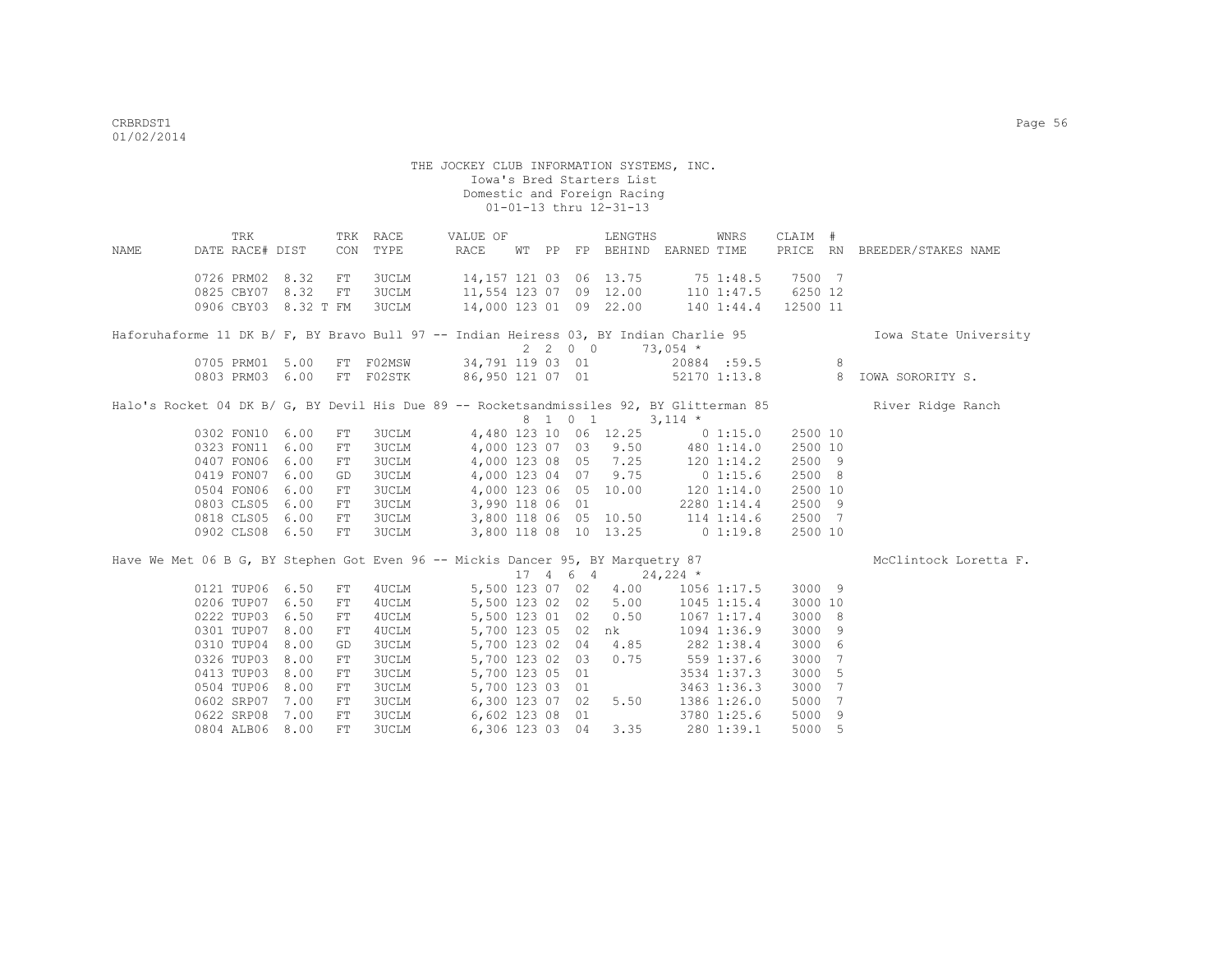|      | TRK                                                                                  |      |     | TRK RACE     | VALUE OF               |       |         | LENGTHS                |            | WNRS           | CLAIM #  |    |                              |
|------|--------------------------------------------------------------------------------------|------|-----|--------------|------------------------|-------|---------|------------------------|------------|----------------|----------|----|------------------------------|
| NAME | DATE RACE# DIST                                                                      |      | CON | TYPE         | RACE                   | WT PP |         | FP BEHIND EARNED TIME  |            |                |          |    | PRICE RN BREEDER/STAKES NAME |
|      | 0920 ALB08                                                                           | 6.00 | FT  | 3UCLM        | 6,000 123 04 03        |       |         | 1.50                   |            | 600 1:10.5     | 5000 6   |    |                              |
|      | 1012 ALB06                                                                           | 5.00 | FT  | <b>3UCLM</b> | 6,156 123 05 02        |       |         | 2.00                   |            | 1200 :57.4     | 5000 6   |    |                              |
|      | 1026 TUP06                                                                           | 8.00 | FT  | <b>3UCLM</b> | 6,000 123 06 03        |       |         | 5.00                   |            | 570 1:36.4     | 3000 10  |    |                              |
|      | 1120 TUP07                                                                           | 8.00 | FT  | 3UCLM        | 6,000 123 06 03        |       |         | 5.25                   |            | 582 1:38.9     | 3000 8   |    |                              |
|      | 1215 TUP05                                                                           | 8.00 | FT  | <b>3UCLM</b> | 6,000 123 02 05        |       |         | 4.50                   |            | 118 1:38.0     | 3000     | -8 |                              |
|      | 1223 TUP07 8.00                                                                      |      | FT  | <b>3UCLM</b> | 6,000 123 02 01        |       |         |                        |            | 3608 1:38.3    | 3000 8   |    |                              |
|      | Hawkeye Honey 09 DK B/ M, BY Sir Shackleton 01 -- Doubledownprincess 00, BY Mufti 78 |      |     |              |                        |       |         |                        |            |                |          |    | Eureka Thoroughbred Farm     |
|      |                                                                                      |      |     |              |                        |       | 9 1 2 0 |                        | $14,995$ * |                |          |    |                              |
|      | 0516 PRM09                                                                           | 8.00 |     | FT B3UCLM    |                        |       |         | 9,500 123 07 07 21.60  |            | 75 1:40.3      | 10000 9  |    |                              |
|      | 0530 PRM02                                                                           | 8.32 |     | FT B3UCLM    | 9,707 123 07 04 13.25  |       |         |                        |            | 667 1:44.2     | 10000 9  |    |                              |
|      | 0620 PRM02                                                                           | 8.00 |     | FT B3UCLM    | 18,710 123 07 07 17.85 |       |         |                        |            | 75 1:42.9      | 12500 8  |    |                              |
|      | 0718 PRM02                                                                           | 8.32 |     | FT B3UCLM    | 18,609 121 10 02       |       |         | 0.50                   |            | 3672 1:49.0    | 10000 10 |    |                              |
|      | 0801 PRM07                                                                           | 8.50 |     | FT B3UCLM    | 19,967 121 07 02       |       |         | 1.00                   |            | 3991 1:51.2    | 12500 7  |    |                              |
|      | 0817 CBY03                                                                           | 8.32 |     | FT B3UCLM    | 10,000 123 04 01       |       |         |                        |            | 6000 1:47.7    | 6250 9   |    |                              |
|      | 0829 CBY04                                                                           | 8.32 |     | FT B3UCLM    | 11,000 123 08 06       |       |         | 6.00                   |            | $110$ $1:46.7$ | 6250 12  |    |                              |
|      | 1012 RP 05                                                                           | 8.00 |     | FT B3UCLM    | 11,000 122 08 05       |       |         | 7.00                   |            | 3201:39.9      | 7500 9   |    |                              |
|      | 1120 RP 04 8.00                                                                      |      |     | FT B3UCLM    | 11,000 122 08 08       |       |         | 6.95                   |            | 85 1:40.4      | 7500 9   |    |                              |
|      | He Can Do That 08 DK B/ G, BY Added Edge 00 -- Tsu Tsu Won 93, BY Air Forbes Won 79  |      |     |              |                        |       |         |                        |            |                |          |    | Wedig Coleen                 |
|      |                                                                                      |      |     |              |                        |       | 8 0 3 1 |                        | $7,238$ *  |                |          |    |                              |
|      | 0620 PRM07                                                                           | 5.50 | FT  | <b>3UCLM</b> |                        |       |         | 25,776 116 05 06 21.50 |            | 75 1:04.8      | 15000 7  |    |                              |
|      | 0629 PRM05                                                                           | 8.00 | FT  | <b>3UCLM</b> | 11,418 120 04 02       |       |         | 7.75                   |            | 2958 1:42.0    | 10000    | 9  |                              |
|      | 0713 PRM03                                                                           | 8.32 | FT  | 3UCLM        | 10,500 121 02 05       |       |         | 7.10                   |            | 311 1:47.6     | 10000 7  |    |                              |
|      | 0728 PRM07                                                                           | 8.32 | FT  | 3UCLM        | 13,500 121 01 06       |       |         | 12.25                  |            | 75 1:46.5      | 5000 8   |    |                              |
|      | 0809 PRM07                                                                           | 8.50 | FT  | 3UCLM        | 14, 153 121 04 03      |       |         | 8.00                   |            | 1669 1:47.2    | 7500 9   |    |                              |
|      | 0817 CLS08                                                                           | 6.00 | FT  | 3UCLM        | 5,000 118 08 02        |       |         | 1.25                   |            | 10001:14.2     | 5000 10  |    |                              |
|      | 0824 CLS05                                                                           | 6.00 | FT  | <b>3UCLM</b> | 5,000 118 05 05        |       |         | 4.25                   |            | 1501:15.6      | 5000 8   |    |                              |
|      | 0901 CLS04 6.50                                                                      |      | FT  | <b>3UCLM</b> | 5,000 123 07 02        |       |         | 1.00                   |            | 1000 1:20.4    | 5000 8   |    |                              |
|      | Hehasquts 09 DK B/ G, BY Kafwain 00 -- Miss Guts 99, BY American Chance 89           |      |     |              |                        |       |         |                        |            |                |          |    | DeBruycker Lloyd             |
|      |                                                                                      |      |     |              |                        |       | 7 4 0 0 |                        | $86,629$ * |                |          |    |                              |

0323 FG 04 6.00 FT 35MCL 18,090 123 06 04 18.25 1080 1:10.7 20000 6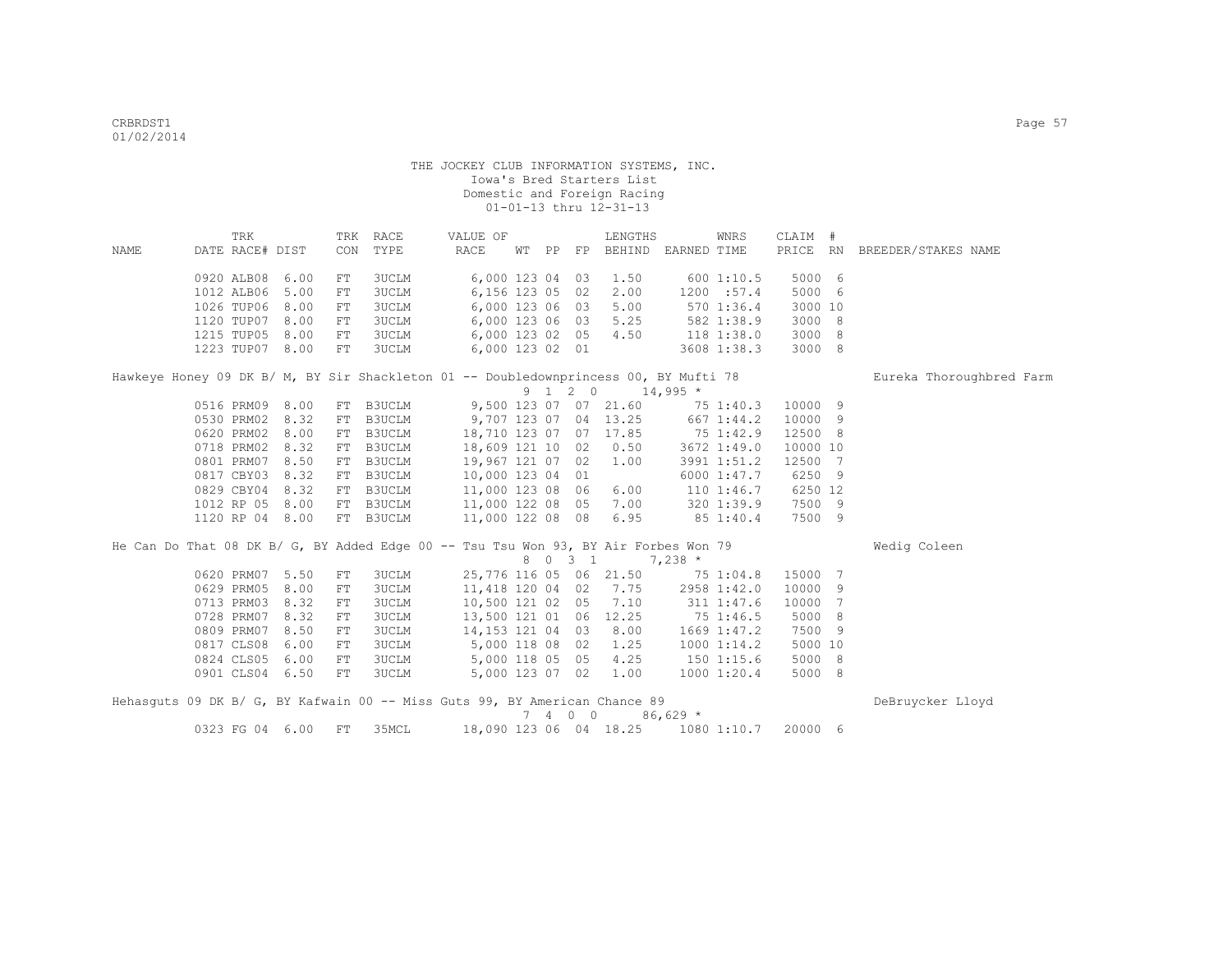|      | TRK                                                                                    |      | TRK RACE    |               | VALUE OF                         |  |  |                              | LENGTHS                                        |                  | WNRS            | CLAIM #  |                |                                                                                                           |
|------|----------------------------------------------------------------------------------------|------|-------------|---------------|----------------------------------|--|--|------------------------------|------------------------------------------------|------------------|-----------------|----------|----------------|-----------------------------------------------------------------------------------------------------------|
| NAME | DATE RACE# DIST                                                                        |      | CON         | TYPE          | RACE                             |  |  |                              | WT PP FP BEHIND EARNED TIME                    |                  |                 |          |                | PRICE RN BREEDER/STAKES NAME                                                                              |
|      |                                                                                        |      |             |               |                                  |  |  |                              |                                                |                  |                 |          |                |                                                                                                           |
|      | 0420 PRM05 5.50                                                                        |      | FT          | 36MSW         | 34,791 123 07 01                 |  |  |                              |                                                |                  | 20884 1:04.3    |          | 8              |                                                                                                           |
|      | 0505 PRM08                                                                             | 6.00 | GD          | <b>3UALW</b>  | 36,104 123 04 01                 |  |  |                              |                                                |                  | 21723 1:11.0    |          | $\overline{7}$ |                                                                                                           |
|      | 0620 PRM07                                                                             | 5.50 | FT          | 3UCLM         | 25,776 120 02 01                 |  |  |                              |                                                |                  | 15483 1:04.8    | 20000    | 7              |                                                                                                           |
|      | 0707 PRM04                                                                             | 6.00 | $_{\rm FT}$ | 3UALW         | 38,707 124 01 01                 |  |  |                              |                                                |                  | 23341 1:11.0    |          | 6              |                                                                                                           |
|      | 0803 PRM07 6.00                                                                        |      | FT          | <b>3USTK</b>  |                                  |  |  |                              | 77,150 120 06 04 6.75 3858 1:11.4              |                  |                 |          | - 6            | IOWA CLASSIC SPRINT S.                                                                                    |
|      | 0907 AP 06 5.00 T FM                                                                   |      |             | 3UALW         |                                  |  |  |                              | 40,560 121 08 08 13.35 260 :56.8               |                  |                 |          | 8              |                                                                                                           |
|      |                                                                                        |      |             |               |                                  |  |  |                              |                                                |                  |                 |          |                | Here Comes Polly 09 DK B/ M, BY Evansville Slew 92 -- High Speed Ali 03, BY Allen's Prospect 82 Lepic Tom |
|      |                                                                                        |      |             |               |                                  |  |  |                              | $12 \quad 2 \quad 1 \quad 2 \quad 35,732 \neq$ |                  |                 |          |                |                                                                                                           |
|      | 0330 OP 08 6.00                                                                        |      | MY B4UAOC   |               |                                  |  |  |                              | 55,000 116 05 09 13.35 275 1:11.4              |                  |                 |          | 9              |                                                                                                           |
|      | 0419 PRM08                                                                             | 5.50 | FT          | <b>B3UALW</b> |                                  |  |  |                              | 50,284 118 06 05 5.00                          | $1163$ $1:04.8$  |                 |          | 8              |                                                                                                           |
|      | 0510 PRM08                                                                             | 6.00 | FT          | B4USTK        | 70,000 120 06 04 4.75            |  |  |                              |                                                |                  | $3500$ 1:10.6 6 |          |                | MAMIE EISENHOWER S.                                                                                       |
|      | 0607 PRM08 8.50                                                                        |      | FT          | <b>B3USTK</b> |                                  |  |  |                              | 75,000 117 05 09 22.00 0 1:45.1                |                  |                 |          | 10             | HAWKEYES H.                                                                                               |
|      | 0616 PRM01 6.00                                                                        |      | FT          | B3UAOC        | 38,730 120 04 03 0.60            |  |  |                              |                                                |                  | 4680 1:10.5     | 30000 5  |                |                                                                                                           |
|      | 0703 PRM08                                                                             | 8.00 | FT          | B3UAOC        | 38,686 121 07 07                 |  |  |                              | 62.25                                          | 75 1:40.2        |                 |          | 7              |                                                                                                           |
|      | 0714 PRM02 6.00                                                                        |      | ${\rm FT}$  | B3UCLM        | 14,157 121 05 01                 |  |  |                              |                                                |                  | 8463 1:12.4     | 7500 7   |                |                                                                                                           |
|      | 0802 PRM07                                                                             | 6.00 | FT          | <b>B3UWCL</b> | 19,613 124 04 02 3.75            |  |  |                              |                                                |                  | 5198 1:12.6     | 10000 6  |                |                                                                                                           |
|      | 0822 RP 04 5.00 T FM B3UCLM                                                            |      |             |               | 16,205 120 03 07                 |  |  |                              | 3.15                                           |                  | 85 :56.2        | 10000 11 |                |                                                                                                           |
|      | 0906 RP 01 5.00 T FM B3USOC                                                            |      |             |               | 14,000 122 02 01                 |  |  |                              |                                                |                  | 8298 :56.8      |          | 7              |                                                                                                           |
|      | 1012 RP 08 8.00 T FM B3UCLM                                                            |      |             |               | 25,603 120 02 05                 |  |  |                              | 3.00                                           |                  | 725 1:38.2      | 25000 9  |                |                                                                                                           |
|      | 1108 RP 04 8.00 T FM B3UAOC                                                            |      |             |               | 30,000 120 06 03                 |  |  |                              | 1.00                                           |                  | 3270 1:38.9     | 25000 8  |                |                                                                                                           |
|      | Here's a Clu 09 CH G, BY Sharkey 87 -- French Clu 02, BY Exclusivengagement 90         |      |             |               |                                  |  |  |                              |                                                |                  |                 |          |                | MAMAS Thoroughbreds                                                                                       |
|      |                                                                                        |      |             |               |                                  |  |  |                              | $6 \quad 1 \quad 1 \quad 1 \quad 17,442 \star$ |                  |                 |          |                |                                                                                                           |
|      | 0425 PRM07 5.50                                                                        |      | FT          | <b>3UCLM</b>  |                                  |  |  |                              | 18,653 123 04 03 7.00                          |                  | 2227 1:05.3     | 12500 8  |                |                                                                                                           |
|      | 0511 PRM05                                                                             | 6.00 | FT          | 3UCLM         | 18,696 123 06 05 4.75            |  |  |                              |                                                | 433 1:12.4       |                 | 12500 6  |                |                                                                                                           |
|      | 0531 PRM06                                                                             | 6.00 | ${\rm FT}$  | <b>3UCLM</b>  | 18,610 120 06 02 hd              |  |  |                              |                                                | $3673$ 1:11.1    |                 | 10000 10 |                |                                                                                                           |
|      | 0616 PRM05                                                                             | 5.50 | FT          | 3UCLM         | 18,632 123 03 09 18.75 75 1:04.7 |  |  |                              |                                                |                  |                 | 12500 9  |                |                                                                                                           |
|      | 0713 PRM06 5.50                                                                        |      | FT          | <b>3UCLM</b>  | 18,589 124 05 01                 |  |  |                              |                                                | $10959$ $1:06.9$ |                 | 12500 11 |                |                                                                                                           |
|      | 0726 PRM03 5.50                                                                        |      | ${\rm FT}$  | <b>3UCLM</b>  |                                  |  |  |                              | 17,782 124 03 06 12.75 75 1:07.6               |                  |                 | 15000 7  |                |                                                                                                           |
|      |                                                                                        |      |             |               |                                  |  |  |                              |                                                |                  |                 |          |                |                                                                                                           |
|      | Hesabigcat 06 CH G, BY Magic Cat 95 -- Strawberry Love 89, BY Strawberry Road (AUS) 79 |      |             |               |                                  |  |  |                              |                                                |                  |                 |          | Hemmer Terrell |                                                                                                           |
|      |                                                                                        |      |             |               |                                  |  |  | $10 \quad 5 \quad 1 \quad 0$ |                                                | $11,679$ *       |                 |          |                |                                                                                                           |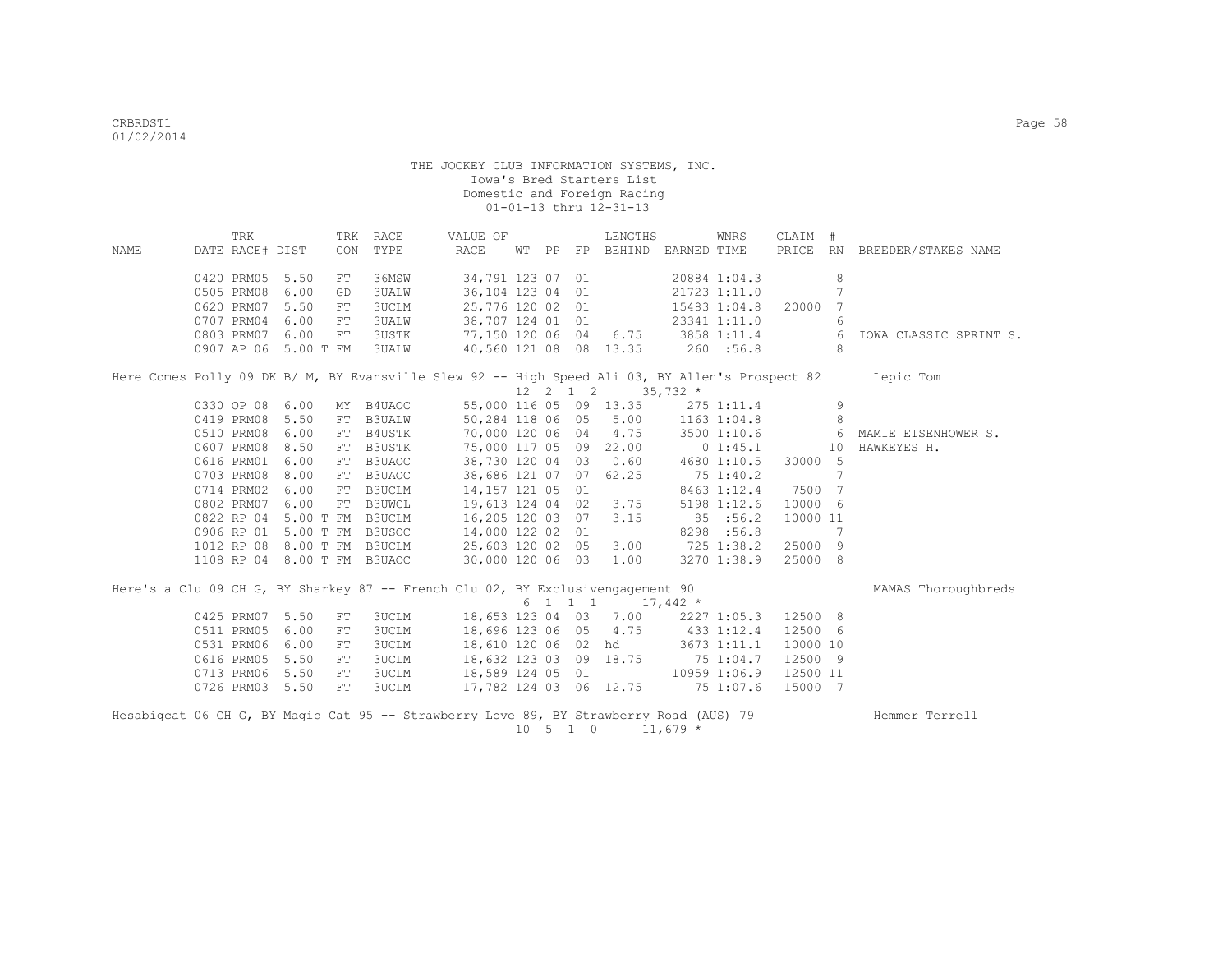|      | TRK             |                 |    | TRK RACE     | VALUE OF                                                                               |  |         | LENGTHS                     |           | WNRS                 | CLAIM # |    |                               |
|------|-----------------|-----------------|----|--------------|----------------------------------------------------------------------------------------|--|---------|-----------------------------|-----------|----------------------|---------|----|-------------------------------|
| NAME | DATE RACE# DIST |                 |    | CON TYPE     | RACE                                                                                   |  |         | WT PP FP BEHIND EARNED TIME |           |                      |         |    | PRICE RN BREEDER/STAKES NAME  |
|      |                 | 0510 ASD05 4.50 | FT | 3UWCL        | 6,430 119 06 01                                                                        |  |         |                             |           | 3874 :54.2           | 2500 6  |    |                               |
|      |                 | 0518 ASD08 5.00 | WF | <b>3UWCL</b> |                                                                                        |  |         | 6,670 119 05 07 5.10        | 58:59.8   |                      | 3500 10 |    |                               |
|      |                 | 0608 ASD02 6.00 | FT | <b>3UWCL</b> |                                                                                        |  |         | 6,490 119 03 04 1.85        |           | 319 1:13.2           | 3500 7  |    |                               |
|      |                 | 0616 ASD02 5.00 | FT | 3UWCL        |                                                                                        |  |         | 6,490 124 01 06 3.50        | 591:00.4  |                      | 3500 7  |    |                               |
|      |                 | 0721 GF 05 5.25 | FT | 3UCLM        | 2,100 124 02 01                                                                        |  |         |                             |           | 1155 1:08.0          | 2500 5  |    |                               |
|      |                 | 0728 GF 08 5.25 | FT | 3UCLM        | 2,200 124 04 01                                                                        |  |         |                             |           | 1210 1:07.2          | 3200 6  |    |                               |
|      |                 | 0818 SWF07 6.00 | FT | 3UCLM        |                                                                                        |  |         | 3,000 124 07 02 3.25        |           | 750 1:15.2           | 2000 7  |    |                               |
|      |                 | 0824 SWF06 5.50 | FT | 3UALW        | 5,000 124 02 01                                                                        |  |         |                             |           | 2500 1:06.8          |         | 7  |                               |
|      |                 | 0901 SWF03 6.00 | FT | 3UCLM        | 3,000 124 04 01                                                                        |  |         |                             |           | 1500 1:14.2          | 2500 6  |    |                               |
|      |                 | 1006 LBG08 7.00 | FT | 3UCLM        |                                                                                        |  |         | 4,350 128 07 04 14.00       |           | 254 1:27.8           | 5000 7  |    |                               |
|      |                 |                 |    |              | Hesablumin 05 DK B/ G, BY Blumin Affair 91 -- Bay Symphony 91, BY Meadowlake 83        |  |         |                             |           |                      |         |    | David Anderson & James Barney |
|      |                 |                 |    |              |                                                                                        |  | 6 0 0 0 |                             | $943 *$   |                      |         |    |                               |
|      |                 | 0528 SRP06 4.50 | FT | 3UCLM        |                                                                                        |  |         | 6,300 123 03 08 15.00       |           | 63 :51.1             | 5000 9  |    |                               |
|      |                 | 0611 SRP09 6.50 | FT | 3UCLM        |                                                                                        |  |         | 6,300 118 02 04 2.00        |           | 189 1:19.4           | 5000 10 |    |                               |
|      |                 | 0618 SRP05 4.50 | FT | 3UCLM        |                                                                                        |  |         | 6,300 123 08 05 6.60        |           | 126 :51.5            | 5000 9  |    |                               |
|      |                 | 0816 ALB05 5.00 | FT | 3UCLM        |                                                                                        |  |         | 6,444 123 07 05 6.55        |           | 180 :57.8            | 5000 7  |    |                               |
|      |                 | 0920 ALB05 5.50 | FT |              | 3UCLM 6,156 123 04 04 4.50                                                             |  |         |                             |           | 300 1:06.4           | 5000 6  |    |                               |
|      |                 | 1120 RP 06 5.50 | FT | 3UCLM        |                                                                                        |  |         | 9,456 123 03 10 20.25       |           | 85 1:04.3            | 5000 11 |    |                               |
|      |                 |                 |    |              | Hesgottabeadandy 10 CH G, BY Storm Catcher 99 -- Fuzzy Silver 96, BY Fuzziano 86       |  |         |                             |           |                      |         |    | McShane Dave D                |
|      |                 |                 |    |              |                                                                                        |  | 5 0 1 0 | $4,287$ *                   |           |                      |         |    |                               |
|      |                 | 0420 PRM09 5.50 | FT | 36MSW        | 34,792 119 03 06 15.50                                                                 |  |         |                             |           | 75 1:04.6            |         | 8  |                               |
|      |                 | 0519 PRM06 6.00 | FT | 36MSW        | 34,747 119 09 07 11.25                                                                 |  |         |                             |           | 751:11.6             |         | 10 |                               |
|      | 0609 PRM02      | 6.00            | SY | 36MSW        |                                                                                        |  |         | 34,747 121 07 05 9.50       |           | 799 1:12.2           |         | 10 |                               |
|      | 0621 PRM04      | 8.32            | FT | 36MSW        | 34,770 121 09 09 33.55 75 1:45.5                                                       |  |         |                             |           |                      |         | -9 |                               |
|      |                 | 0714 PRM09 6.00 | FT | 36MCL        | 16,727 119 11 02 1.25                                                                  |  |         |                             |           | 3263 1:13.7 12500 12 |         |    |                               |
|      |                 |                 |    |              | Hes Not You 09 DK B/ G, BY Pollard's Vision 01 -- My Girl Selecto 02, BY Mi Selecto 85 |  |         |                             |           |                      |         |    | Poindexter Allen              |
|      |                 |                 |    |              |                                                                                        |  | 3 0 0 0 |                             | $4,333*$  |                      |         |    |                               |
|      |                 | 0428 PRM08 6.00 | FT | 3UAOC        | 32,716 120 02 04 6.50 2308 1:09.6                                                      |  |         |                             |           |                      |         | 7  |                               |
|      |                 | 0516 PRM08 8.32 | FT | 3UAOC        | 38,730 120 02 04 6.75 1950 1:43.4                                                      |  |         |                             |           |                      | 30000 5 |    |                               |
|      |                 | 0531 PRM08 6.00 | FT | 3UAOC        | 38,641 120 06 06 10.75                                                                 |  |         |                             | 75 1:10.2 |                      | 30000 9 |    |                               |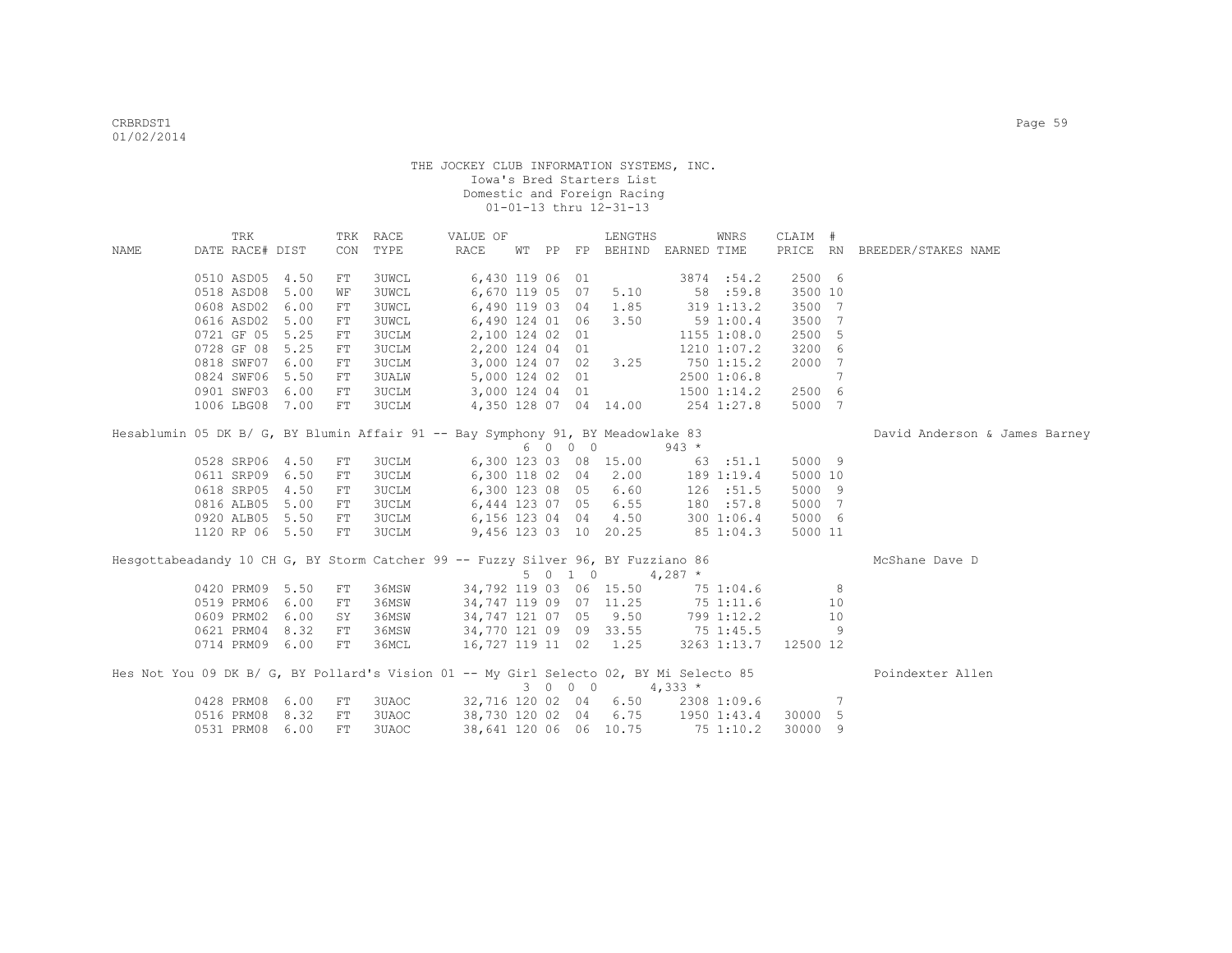| NAME                                                                             | DATE RACE# DIST | TRK |                    |    | TRK RACE<br>CON TYPE | VALUE OF<br>RACE       | WT PP |          | LENGTHS<br>FP BEHIND EARNED TIME          |                 | WNRS          | CLAIM #  |   | PRICE RN BREEDER/STAKES NAME |
|----------------------------------------------------------------------------------|-----------------|-----|--------------------|----|----------------------|------------------------|-------|----------|-------------------------------------------|-----------------|---------------|----------|---|------------------------------|
| Hesoso Furry 09 CH G, BY Doug Fir 99 -- Shesoso 02, BY King of Scat 96           |                 |     |                    |    |                      |                        |       | 1 0 0 0  |                                           | $75 *$          |               |          |   | Meyer Stacey L               |
|                                                                                  |                 |     | 0420 PRM02 5.50 FT |    | 36MSW                | 34,791 123 08 08 30.75 |       |          |                                           | 75 1:04.9       |               |          | 8 |                              |
| Highest Good 09 B M, BY Future Storm 90 -- Cavalera 94, BY Key to the Mint 69    |                 |     |                    |    |                      |                        |       | 4 0 0 1  |                                           | $1,575$ *       |               |          |   | McFarlin Teresa              |
|                                                                                  |                 |     |                    |    |                      |                        |       |          |                                           |                 |               |          |   |                              |
|                                                                                  |                 |     | 0711 PRM02 5.00    |    | FT B36MCL            |                        |       |          | 16,673 124 04 07 20.75 75 1:00.7 12500 10 |                 |               |          |   |                              |
|                                                                                  |                 |     | 0826 PID06 6.50    |    | FT B3UMCL            |                        |       |          | 11,525 121 05 03 1.50                     | $1100$ $1:19.5$ |               | 7500 9   |   |                              |
|                                                                                  |                 |     | 0911 PID06 6.00    |    | FT B3UMCL            |                        |       |          | 11,925 121 09 07 8.75                     | 200 1:12.1      |               | 7500 11  |   |                              |
|                                                                                  |                 |     | 0923 PID07 6.50    |    | FT B3UMCL            |                        |       |          | 11,925 121 09 10 26.50 200 1:19.2         |                 |               | 7500 11  |   |                              |
| Hoistthecolorshigh 09 CH G, BY Champali 00 -- Dominant Desire 04, BY Exploit 96  |                 |     |                    |    |                      |                        |       |          |                                           |                 |               |          |   | Schutz Pamela                |
|                                                                                  |                 |     |                    |    |                      |                        |       | 5 0 0 0  |                                           | $375 *$         |               |          |   |                              |
|                                                                                  | 0420 PRM05 5.50 |     |                    | FT | 36MSW                | 34,791 123 08 08 28.75 |       |          |                                           |                 | 75 1:04.3     |          | 8 |                              |
|                                                                                  | 0516 PRM06      |     | 6.00               | FT | 36WMC                |                        |       |          | 16,630 123 04 12 18.10                    |                 | 75 1:13.0     | 12500 12 |   |                              |
|                                                                                  | 0601 PRM09      |     | 6.00               | GD | 36MCL                | 16,629 123 07 08 12.00 |       |          |                                           |                 | 75 1:14.7     | 12500 12 |   |                              |
|                                                                                  | 0615 PRM09      |     | 6.00               | FT | 36MCL                | 16,554 118 07 08 10.25 |       |          |                                           |                 | 75 1:12.7     | 12500 11 |   |                              |
|                                                                                  |                 |     | 0707 PRM07 5.00    | FT | 36MCL                | 16,711 116 02 07 18.00 |       |          |                                           |                 | 75 1:00.7     | 10000 8  |   |                              |
| Hold the Charge 06 DK B/ G, BY Pine Bluff 89 -- Heister 89, BY Air Forbes Won 79 |                 |     |                    |    |                      |                        |       |          |                                           |                 |               |          |   | Lane Thoroughbreds, L.C.     |
|                                                                                  |                 |     |                    |    |                      |                        |       | 8 2 2 0  |                                           | $13,981$ *      |               |          |   |                              |
|                                                                                  | 0204 BEU06      |     | 6.00               | FT | <b>3UCLM</b>         | 3,000 120 05 02 1.25   |       |          |                                           |                 | 600 1:10.1    | 2500 8   |   |                              |
|                                                                                  | 0304 MNR03      |     | 6.00               | GD | <b>3UCLM</b>         | 8,700 123 09 02 no     |       |          |                                           |                 | 1740 1:14.3   | 5000 10  |   |                              |
|                                                                                  | 0322 MNR02      |     | 8.00               | FT | <b>3UCLM</b>         | 8,700 123 10 01        |       |          |                                           |                 | $5046$ 1:44.3 | 5000 10  |   |                              |
|                                                                                  | 0415 MNR03      |     | 8.00               | FT | <b>3UCLM</b>         | $9,000$ 123 04 01      |       |          |                                           |                 | 5490 1:41.4   | 5000 7   |   |                              |
|                                                                                  | 0510 TDN05      |     | 8.00               | FT | 3USTR                |                        |       |          | 10,000 118 04 04 3.00                     |                 | 5001:40.2     |          | 7 |                              |
|                                                                                  | 0607 MNR01      |     | 8.00               | GD | <b>3UCLM</b>         | 9,500 120 05 04 10.00  |       |          |                                           | 475 1:41.3      |               | 5000 7   |   |                              |
|                                                                                  | 0623 MNR08      |     | 8.00               | FT | 3UCLM                | 9,500 120 08 07 19.00  |       |          |                                           | $95 \t1:41.8$   |               | 5000 8   |   |                              |
|                                                                                  | 1125 BEU04 6.00 |     |                    | FT | 3UCLM                |                        |       |          | 3,500 124 03 06 6.85                      |                 | $35\ 1:10.4$  | 5000 7   |   |                              |
| Holly and Fir 07 DK B/ M, BY Doug Fir 99 -- My Golly Molly 99, BY Tejano Run 92  |                 |     |                    |    |                      |                        |       | 12 0 2 2 |                                           | $15,341$ *      |               |          |   | Barr Three LLC               |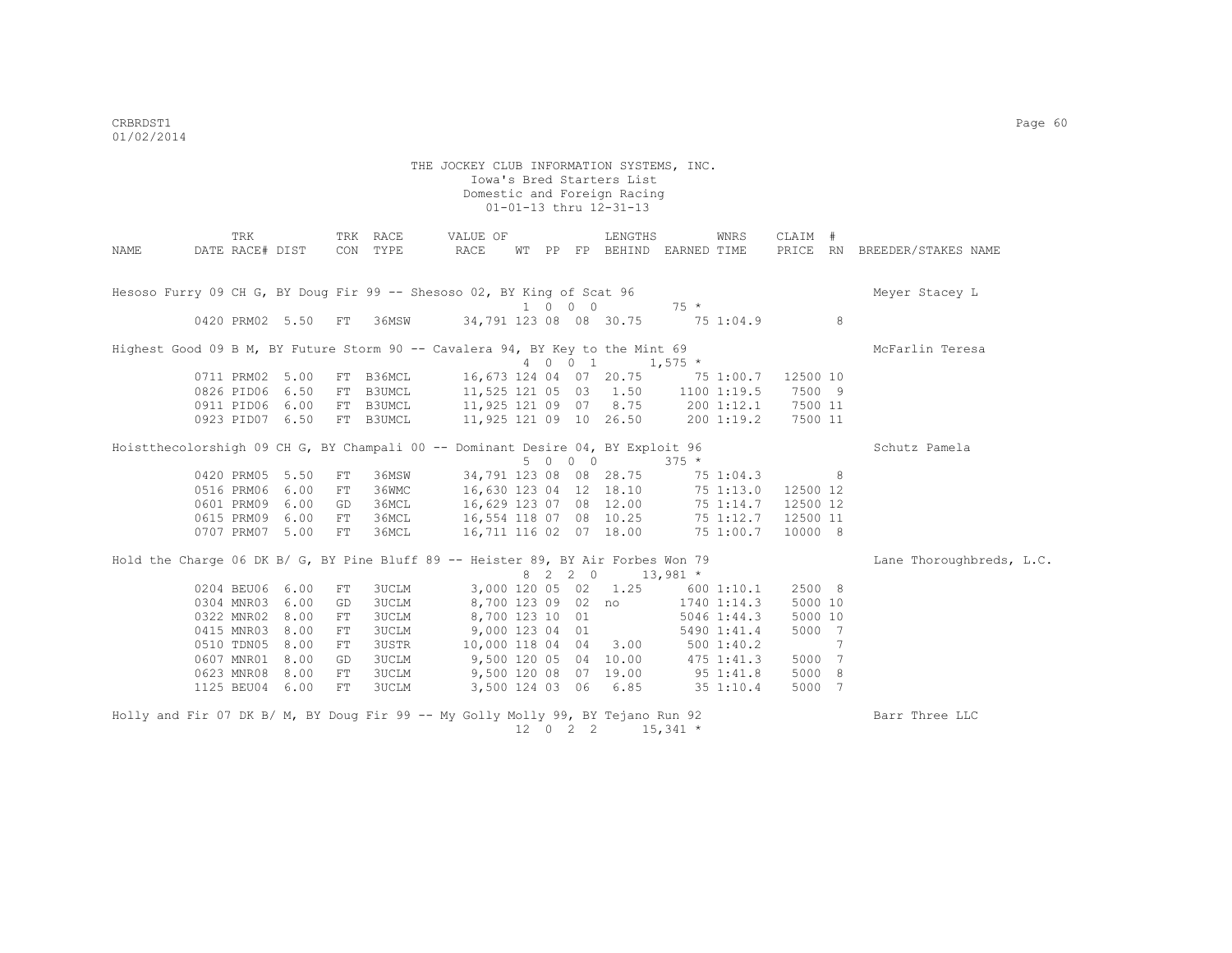|      |                 | TRK |      | TRK        | RACE          | VALUE OF                                                                                 |   |                     | LENGTHS                           |             | WNRS         | CLAIM #  |     |                     |  |
|------|-----------------|-----|------|------------|---------------|------------------------------------------------------------------------------------------|---|---------------------|-----------------------------------|-------------|--------------|----------|-----|---------------------|--|
| NAME | DATE RACE# DIST |     |      |            | CON TYPE      | RACE                                                                                     |   |                     | WT PP FP BEHIND                   | EARNED TIME |              | PRICE    | RN  | BREEDER/STAKES NAME |  |
|      |                 |     |      |            |               |                                                                                          |   |                     |                                   |             |              |          |     |                     |  |
|      | 0426 PRM05      |     | 5.50 | FT         | <b>B3UWCL</b> | 20,013 120 08 06                                                                         |   |                     | 9.50                              |             | 75 1:05.4    |          | 8   |                     |  |
|      | 0516 PRM01      |     | 8.00 | ${\rm FT}$ | <b>B3UCLM</b> | 14,229 120 01 03                                                                         |   |                     | 15.25                             |             | 2349 1:38.4  | 5000 5   |     |                     |  |
|      | 0524 PRM05      |     | 8.32 | FT         | <b>B3UALW</b> | 36,061 120 01 04                                                                         |   |                     | 4.00                              |             | 1801 1:46.2  |          | 9   |                     |  |
|      | 0609 PRM08      |     | 8.32 | MY         | <b>B3UALW</b> | 36,016 120 04 03                                                                         |   |                     | 3.00                              |             | 4298 1:45.9  |          | 11  |                     |  |
|      | 0627 PRM08      |     | 8.00 | FT         | <b>B3UALW</b> | 36,061 120 07 04                                                                         |   |                     | 5.60                              |             | 1801 1:41.4  |          | 9   |                     |  |
|      | 0711 PRM08      |     | 8.32 |            | FT B3UALW     | 36,061 121 05 06 21.75                                                                   |   |                     |                                   |             | 75 1:47.7    |          | 9   |                     |  |
|      | 0728 PRM09      |     | 6.00 | FT         | B3UCLM        | 14, 114 121 09 02                                                                        |   |                     | 4.50                              |             | 2782 1:14.1  | 7500 9   |     |                     |  |
|      | 0810 PRM09      |     | 6.00 | FT         | B3UCLM        | 14, 114 121 05 05                                                                        |   |                     | 10.35                             |             | 321 1:11.4   | 7500     | -9  |                     |  |
|      | 0824 TDN02      |     | 8.00 | FT         | B3UCLM        | 7,300 119 06 05                                                                          |   |                     | 6.75                              |             | 219 1:42.6   | 4000     | - 6 |                     |  |
|      | 0925 TDN02      |     | 6.00 | FT         | B3UCLM        | 7,300 122 03 02                                                                          |   |                     | 1.75                              |             | 1460 1:13.2  | 4000 7   |     |                     |  |
|      | 1005 TDN04      |     | 5.50 | FT         | B3UCLM        | 7,300 122 05 07                                                                          |   |                     | 9.30                              |             | 73 1:06.6    | 4000 8   |     |                     |  |
|      | 1027 MNR03      |     | 6.00 |            | FT B3UCLM     | 8,700 123 07 06                                                                          |   |                     | 3.60                              |             | 871:15.0     | 5000 10  |     |                     |  |
|      |                 |     |      |            |               |                                                                                          |   |                     |                                   |             |              |          |     |                     |  |
|      |                 |     |      |            |               | Hollywood Hitman 10 GR/RO G, BY City Zip 98 -- Hollywood and Wine 01, BY Tactical Cat 96 |   |                     |                                   |             |              |          |     | Shattuck/RPM Inc.   |  |
|      |                 |     |      |            |               |                                                                                          | 8 | 2 2 0               |                                   | $45,929$ *  |              |          |     |                     |  |
|      | 0420 PRM02      |     | 5.50 | FT         | 36MSW         | 34,791 118 04 02                                                                         |   |                     | 0.75                              |             | 6961 1:04.9  |          | 8   |                     |  |
|      | 0504 PRM06      |     | 6.00 | SY         | 36MSW         | 34,796 118 05 05                                                                         |   |                     | 5.35                              | 803 1:12.4  |              |          | 8   |                     |  |
|      | 0523 PRM07 8.32 |     |      | FT         | 36MSW         | 34,725 118 08 07                                                                         |   |                     | 18.25                             | 75 1:44.4   |              |          | 11  |                     |  |
|      | 0609 PRM02      |     | 6.00 | SY         | 36MSW         | 34,747 118 10 01                                                                         |   |                     |                                   |             | 20767 1:12.2 |          | 10  |                     |  |
|      | 0621 PRM03      |     | 6.00 | FT         | <b>3UCLM</b>  | 22,550 118 02 04                                                                         |   |                     | 6.75                              | 1128 1:11.1 |              | 25000 7  |     |                     |  |
|      | 0713 PRM06      |     | 5.50 | FT         | 3UCLM         | 18,589 119 11 02                                                                         |   |                     | 3.50                              | 3653 1:06.9 |              | 12500 11 |     |                     |  |
|      | 0727 PRM06      |     | 6.00 | ${\rm FT}$ | <b>3UCLM</b>  | 19,923 119 08 01                                                                         |   |                     |                                   |             | 11856 1:14.2 | 15000 9  |     |                     |  |
|      | 0808 PRM08      |     | 6.00 | ${\rm FT}$ | 3UCLM         | 14,070 119 06 04                                                                         |   |                     | 4.50                              |             | 686 1:11.9   | 7500 11  |     |                     |  |
|      |                 |     |      |            |               |                                                                                          |   |                     |                                   |             |              |          |     |                     |  |
|      |                 |     |      |            |               | Hollywood Hottie 11 DK B/ F, BY City Zip 98 -- Hollywood and Wine 01, BY Tactical Cat 96 |   |                     |                                   |             |              |          |     | Shattuck/RPM Inc.   |  |
|      |                 |     |      |            |               |                                                                                          |   | $1 \t 0 \t 1 \t 0$  |                                   | 6,884 $*$   |              |          |     |                     |  |
|      | 0803 PRM01 5.50 |     |      |            | FT F02MSW     |                                                                                          |   |                     | 34,705 119 04 02 0.50 6884 1:09.1 |             |              |          | 12  |                     |  |
|      |                 |     |      |            |               |                                                                                          |   |                     |                                   |             |              |          |     |                     |  |
|      |                 |     |      |            |               | Holy Bomber 10 GR/RO G, BY Giacomo 02 -- Bid of Vengence 02, BY Stephen Got Even 96      |   |                     |                                   |             |              |          |     | Benda Robert        |  |
|      |                 |     |      |            |               |                                                                                          | 6 | $0 \quad 0 \quad 1$ |                                   | $2,923$ *   |              |          |     |                     |  |
|      | 0526 PRM02      |     | 5.50 | GD         | 36MCL         |                                                                                          |   |                     | 21,920 118 04 06 16.25            |             | 75 1:03.7    | 25000 6  |     |                     |  |
|      | 0609 PRM02      |     | 6.00 | SY         | 36MSW         |                                                                                          |   |                     | 34,747 118 03 07 11.75            |             | 75 1:12.2    |          | 10  |                     |  |
|      | 0623 PRM03      |     | 6.00 | SY         | 36MCL         | 21,903 118 03 06 12.25                                                                   |   |                     |                                   |             | 75 1:11.9    | 25000 7  |     |                     |  |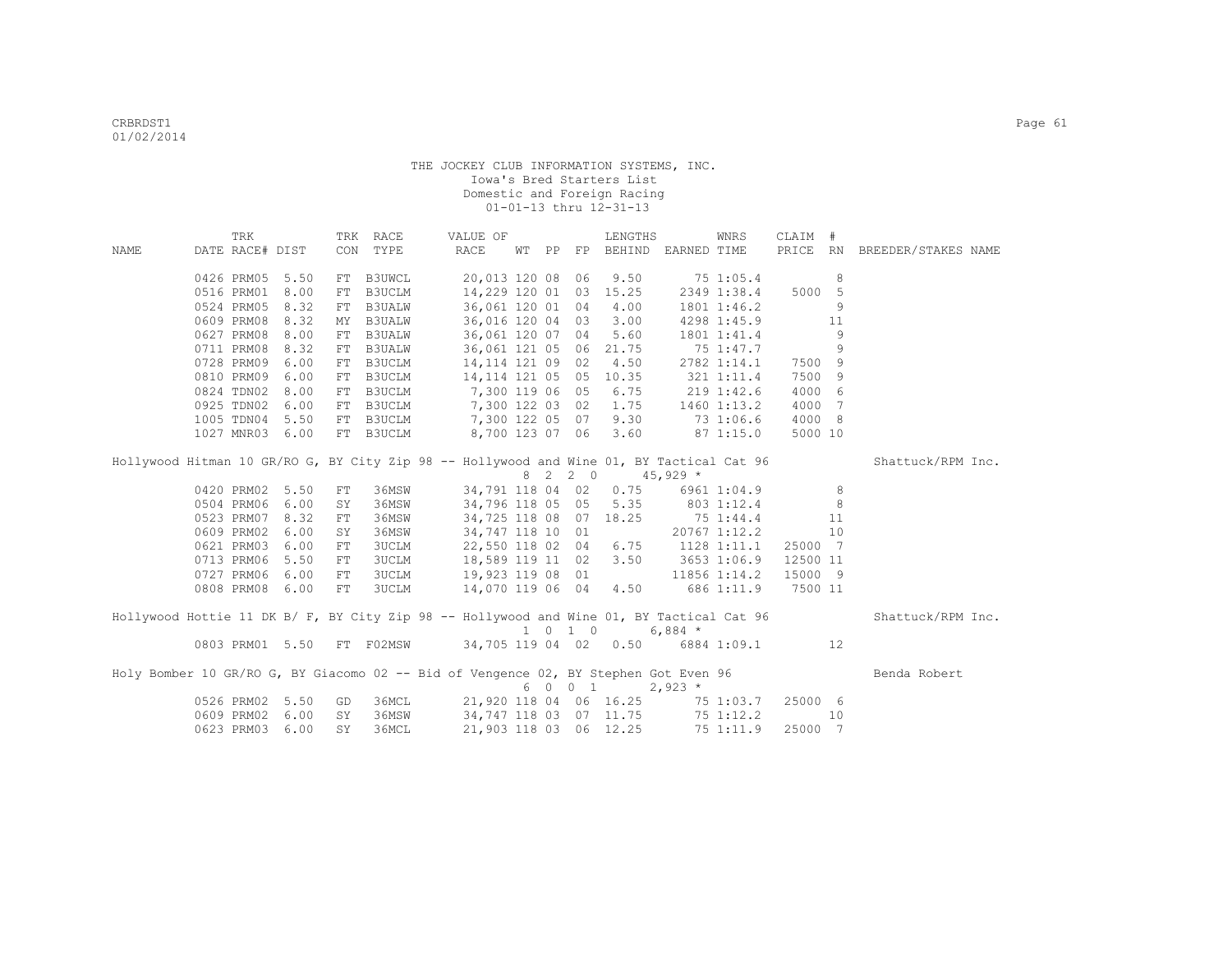|                                                                                            | TRK             |      |    | TRK RACE     | VALUE OF                                                         |  |         | LENGTHS                         |                                   | WNRS      | CLAIM # |   |                              |
|--------------------------------------------------------------------------------------------|-----------------|------|----|--------------|------------------------------------------------------------------|--|---------|---------------------------------|-----------------------------------|-----------|---------|---|------------------------------|
| NAME                                                                                       | DATE RACE# DIST |      |    | CON TYPE     | RACE                                                             |  |         |                                 | WT PP FP BEHIND EARNED TIME       |           |         |   | PRICE RN BREEDER/STAKES NAME |
|                                                                                            | 0712 PRM02 8.32 |      | FT | 36MCL        | 16,717 119 01 05 19.55 383 1:48.7                                |  |         |                                 |                                   |           | 12500 8 |   |                              |
|                                                                                            | 0726 PRM04      | 8.32 | FT | 36MCL        | 18,676 119 06 03 4.50 2240 1:49.8 15000 7                        |  |         |                                 |                                   |           |         |   |                              |
|                                                                                            | 0809 PRM10 8.32 |      | FT | 36MCL        | 18,632 119 08 08 23.35 75 1:46.3 15000 9                         |  |         |                                 |                                   |           |         |   |                              |
| Honor Thy Wife 09 DK B/ M, BY Rushin' to Altar 99 -- Trail of Honor 00, BY Double Honor 95 |                 |      |    |              |                                                                  |  | 1 0 0 0 |                                 | $173 *$                           |           |         |   | McClintock Loretta F.        |
|                                                                                            |                 |      |    |              | 1217 TUP08 5.50 FT B3UMCL 6,000 123 01 05 6.00 173 1:04.4 5000 9 |  |         |                                 |                                   |           |         |   |                              |
| Hope Icanwin 11 B F, BY Bravo Bull 97 -- Cynthia Ann 03, BY Miswaki 78                     |                 |      |    |              |                                                                  |  |         |                                 |                                   |           |         |   | Iowa State University        |
|                                                                                            |                 |      |    |              |                                                                  |  |         |                                 | $1 \t 0 \t 0 \t 0 \t 75 \t \star$ |           |         |   |                              |
|                                                                                            |                 |      |    |              | 0803 PRM01 5.50 FT F02MSW 34,705 119 10 11 16.90 75 1:09.1 12    |  |         |                                 |                                   |           |         |   |                              |
| Hopping Abby 10 DK B/ F, BY Magna Graduate 02 -- Hopping Casey 05, BY Cloud Hopping 97     |                 |      |    |              |                                                                  |  |         | $2 \t 0 \t 0 \t 1,075 \t\times$ |                                   |           |         |   | M & H Stables LLC            |
|                                                                                            | 0502 PRM02 5.50 |      |    |              | SY B36WMC 16,695 118 01 04 11.00 825 1:05.9                      |  |         |                                 |                                   |           |         | 9 |                              |
|                                                                                            | 0519 PRM03 8.32 |      |    |              | FT B36MCL 8,951 118 04 05 30.50 250 1:47.0 10000 7               |  |         |                                 |                                   |           |         |   |                              |
| Hopping Scarlet 11 CH F, BY Silver Poet 04 -- Hopping Casey 05, BY Cloud Hopping 97        |                 |      |    |              |                                                                  |  |         |                                 | $1 \t 0 \t 0 \t 250 \star$        |           |         |   | Hunsburger Joel B.           |
|                                                                                            |                 |      |    |              | 0810 CBY05 5.00 FT F02MSW 26,650 122 06 08 11.25 250 1:01.3 10   |  |         |                                 |                                   |           |         |   |                              |
| Hot Town 07 CH G, BY City Zip 98 -- Gamelah 93, BY Vice Regent 67                          |                 |      |    |              |                                                                  |  |         |                                 |                                   |           |         |   | RPM Thoroughbred Farm        |
|                                                                                            |                 |      |    |              |                                                                  |  | 8 0 0 0 |                                 | $1,154$ *                         |           |         |   |                              |
|                                                                                            | 0302 FON08 6.00 |      | FT | <b>3UCLM</b> | 5,900 126 10 08 16.85 0 1:15.2                                   |  |         |                                 |                                   |           | 5000 10 |   |                              |
|                                                                                            | 0316 FON07      | 6.00 | FT | 3UCLM        |                                                                  |  |         |                                 | 5,900 124 03 08 10.15 0 1:15.0    |           | 5000 10 |   |                              |
|                                                                                            | 0419 PRM05      | 5.00 | FT | 3UWCL        |                                                                  |  |         |                                 | 17, 141 120 02 04 5.25 854 :59.1  |           | 7500 8  |   |                              |
|                                                                                            | 0510 PRM09 5.50 |      | FT | 3UCLM        |                                                                  |  |         |                                 | 17,107 120 02 06 5.50 75 1:05.9   |           | 7500 9  |   |                              |
|                                                                                            | 0525 PRM06      | 6.00 | MY | 3UWCL        |                                                                  |  |         |                                 | 15,381 120 08 10 20.95 75 1:10.1  |           | 7500 10 |   |                              |
|                                                                                            | 0613 PRM06      | 6.00 | FТ | <b>3UCLM</b> | 15,381 120 08 09 14.50                                           |  |         |                                 |                                   | 75 1:11.8 | 7500 10 |   |                              |
|                                                                                            | 0721 PRM09 5.50 |      | FT | 3UCLM        |                                                                  |  |         |                                 | 13,000 124 02 08 15.00 75 1:06.1  |           | 5000 12 |   |                              |
|                                                                                            | 0803 CLS05 6.00 |      | FT | 3UCLM        |                                                                  |  |         | 3,990 123 09 07 11.80           | 0 1:14.4                          |           | 2500 9  |   |                              |
|                                                                                            |                 |      |    |              |                                                                  |  |         |                                 |                                   |           |         |   |                              |

Hum Along Lil 07 DK B/ M, BY Humming 96 -- Lil Woz Too 00, BY Othello 93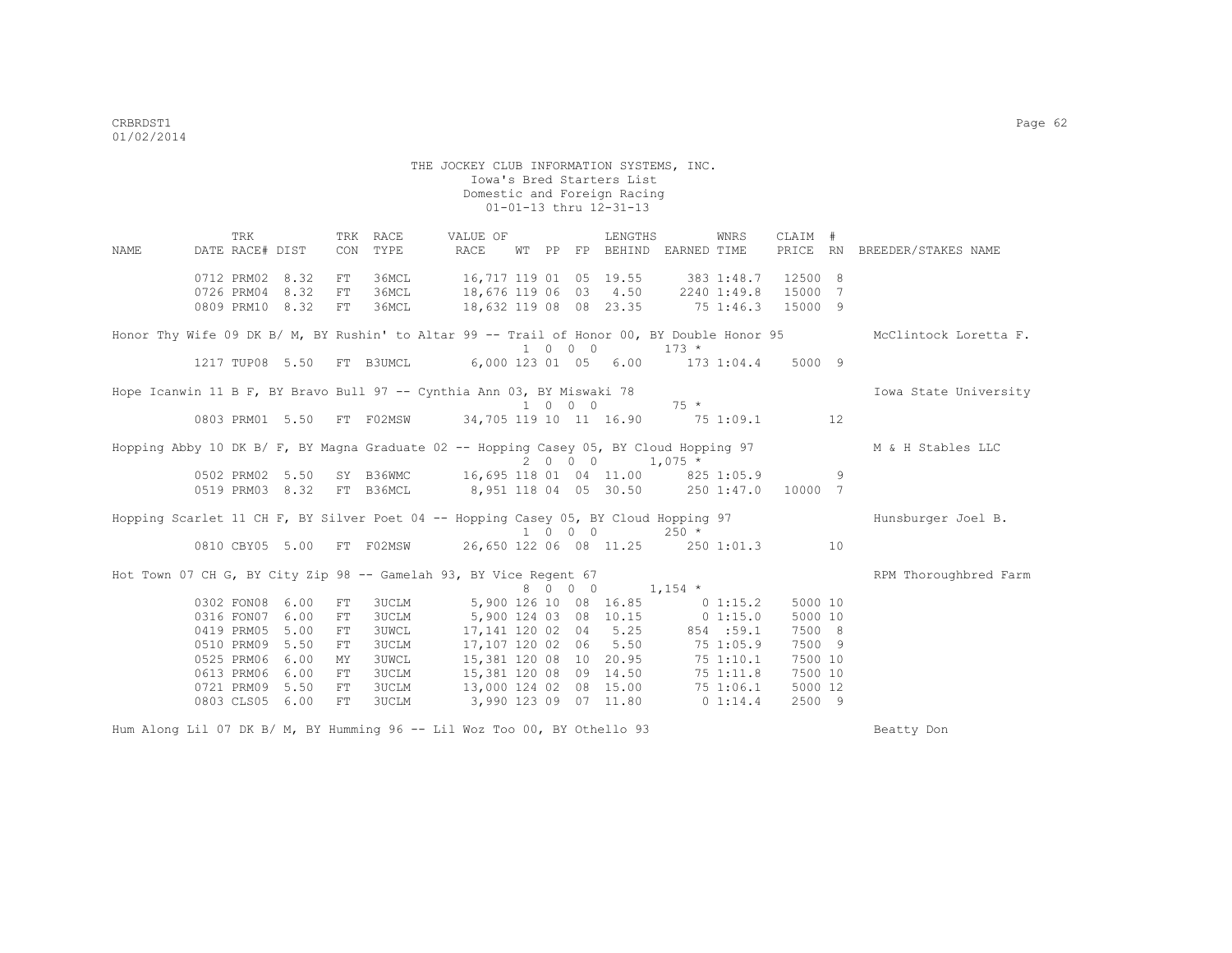| NAME | TRK<br>DATE RACE# DIST |                 |            | TRK RACE<br>CON TYPE      | VALUE OF<br>RACE                                                                 |  |                 | LENGTHS                                                 | WT PP FP BEHIND EARNED TIME               | WNRS         | CLAIM #  |     | PRICE RN BREEDER/STAKES NAME      |
|------|------------------------|-----------------|------------|---------------------------|----------------------------------------------------------------------------------|--|-----------------|---------------------------------------------------------|-------------------------------------------|--------------|----------|-----|-----------------------------------|
|      |                        |                 |            |                           |                                                                                  |  |                 |                                                         |                                           |              |          |     |                                   |
|      |                        |                 |            |                           |                                                                                  |  | 1 0 0 0         |                                                         | $55*$                                     |              |          |     |                                   |
|      |                        |                 |            | 0116 TUP09 6.50 FT B4UMCL | 5,500 123 03 07 54.00 55 1:19.0                                                  |  |                 |                                                         |                                           |              | 5000 8   |     |                                   |
|      |                        |                 |            |                           |                                                                                  |  |                 |                                                         |                                           |              |          |     |                                   |
|      |                        |                 |            |                           | Humminatune 07 B G, BY Humming 96 -- Song of Brooke 83, BY Split Infinitive 72   |  |                 |                                                         |                                           |              |          |     | Beatty Don                        |
|      |                        |                 |            |                           |                                                                                  |  | 4 0 0 0         |                                                         | $483 *$                                   |              |          |     |                                   |
|      | 0223 FON04 4.00        |                 | FT         | <b>3UCLM</b>              |                                                                                  |  |                 | 5,100 118 01 05 7.85                                    | 153 : 47.2                                |              | 5000 8   |     |                                   |
|      | 0308 FON05             | 6.00            | FT         | 3UCLM                     | 5,100 118 07 04 15.75                                                            |  |                 |                                                         | 255 1:15.0                                |              | 5000 9   |     |                                   |
|      | 0322 FON04             | 4.00            | FT         | 3UCLM                     | 5,100 123 01 06 5.85                                                             |  |                 |                                                         | 0 : 47.0                                  |              | 5000 10  |     |                                   |
|      |                        | 0725 PRM02 5.50 | ${\rm FT}$ | 3UCLM                     | 12,823 122 01 09 23.65 75 1:07.2                                                 |  |                 |                                                         |                                           |              | 6250 9   |     |                                   |
|      |                        |                 |            |                           | Husker Hater 10 DK B/ G, BY Wilko 02 -- Lonesome Lady 05, BY Running Stag 94     |  |                 |                                                         |                                           |              |          |     | McShane Dave                      |
|      |                        |                 |            |                           |                                                                                  |  |                 | $9 \quad 2 \quad 0 \quad 1 \quad 12,662 \quad ^{\star}$ |                                           |              |          |     |                                   |
|      | 0516 PRM06 6.00        |                 | FT         | 36WMC                     |                                                                                  |  |                 |                                                         | 16,630 118 01 11 17.35 75 1:13.0 12500 12 |              |          |     |                                   |
|      | 0602 PRM09 6.00        |                 | FT         | 36MCL                     |                                                                                  |  |                 |                                                         | 16,629 118 07 06 13.25 75 1:13.8          |              | 12500 12 |     |                                   |
|      | 0616 PRM07             | 5.00            | FT         | 36MCL                     |                                                                                  |  |                 | 16,671 119 02 05 13.25                                  | 378 :59.1                                 |              | 12500 10 |     |                                   |
|      | 0630 PRM02             | 6.00            | FT         | 36MCL                     |                                                                                  |  |                 | 16,651 118 04 10 17.35                                  | 75 1:13.4                                 |              | 12500 11 |     |                                   |
|      | 0707 PRM07 5.00        |                 |            | 36MCL                     | 16,711 121 03 03                                                                 |  |                 | 5.25                                                    |                                           | 1993 1:00.7  | 12500 8  |     |                                   |
|      |                        |                 | FT         |                           |                                                                                  |  |                 |                                                         |                                           |              |          |     |                                   |
|      | 0724 PRM04 5.50        |                 | FT         | 36MCL                     | 11,532 121 09 01                                                                 |  |                 |                                                         |                                           | 6786 1:07.9  | 7500 9   |     |                                   |
|      | 0802 CLS01 6.00        |                 | ${\rm FT}$ | 3UCLM                     | 4,800 120 04 01                                                                  |  |                 |                                                         |                                           | 2880 1:16.0  | 5000 6   |     |                                   |
|      | 0817 CLS08 6.00        |                 | FT         | 3UCLM                     | 5,000 119 04 05                                                                  |  |                 | 7.75                                                    | 150 1:14.2                                |              | 5000 10  |     |                                   |
|      |                        | 0831 CLS07 6.00 | FT         | <b>3UCLM</b>              | 5,000 120 07 04                                                                  |  |                 | 2.00                                                    | $250$ 1:14.2                              |              | 5000 9   |     |                                   |
|      |                        |                 |            |                           | Ice Hockey 07 CH G, BY Cactus Ridge 01 -- Sheso 01, BY Blumin Affair 91          |  |                 |                                                         |                                           |              |          |     | Hobbs William L.                  |
|      |                        |                 |            |                           |                                                                                  |  | $5 \t1 \t3 \t1$ |                                                         | $94,232$ *                                |              |          |     |                                   |
|      | 0421 PRM03 6.00        |                 |            | FT 3UALW                  | 50,326 118 02 02                                                                 |  |                 | 1.75                                                    |                                           | 10120 1:10.4 |          | - 6 |                                   |
|      | 0511 PRM08             | 6.00            |            | FT A4USTK                 | 70,000 120 01 02                                                                 |  |                 |                                                         |                                           |              |          |     | 0.50 14000 1:10.6 7 JOHN WAYNE S. |
|      | 0608 PRM08             | 8.50            |            | GD A3USTK                 | 75,000 118 04 01                                                                 |  |                 |                                                         | 45000 1:45.0                              |              |          |     | 7 CYCLONES H.                     |
|      | 0712 PRM03             | 6.00            | FT         |                           | 3UALW 50,326 124 05 03 1.60 6072 1:11.0                                          |  |                 |                                                         |                                           |              |          | - 6 |                                   |
|      |                        |                 |            |                           | 95,200 124 02 02 0.50 19040 1:48.3                                               |  |                 |                                                         |                                           |              |          |     |                                   |
|      |                        | 0803 PRM09 8.50 |            | FT A4USTK                 |                                                                                  |  |                 |                                                         |                                           |              |          |     | 8 RALPH HAYES S.                  |
|      |                        |                 |            |                           | Iftheslewfitz 10 B G, BY Seattle Fitz (ARG) 99 -- Alexie 02, BY Chief Seattle 97 |  |                 |                                                         |                                           |              |          |     | B-Fine LLC                        |
|      |                        |                 |            |                           |                                                                                  |  | 6 0 1 2         |                                                         | $8,162 *$                                 |              |          |     |                                   |
|      |                        | 0523 PRM07 8.32 | FT         | 36MSW                     |                                                                                  |  |                 | 34,725 118 07 08 22.50                                  | 75 1:44.4                                 |              |          | 11  |                                   |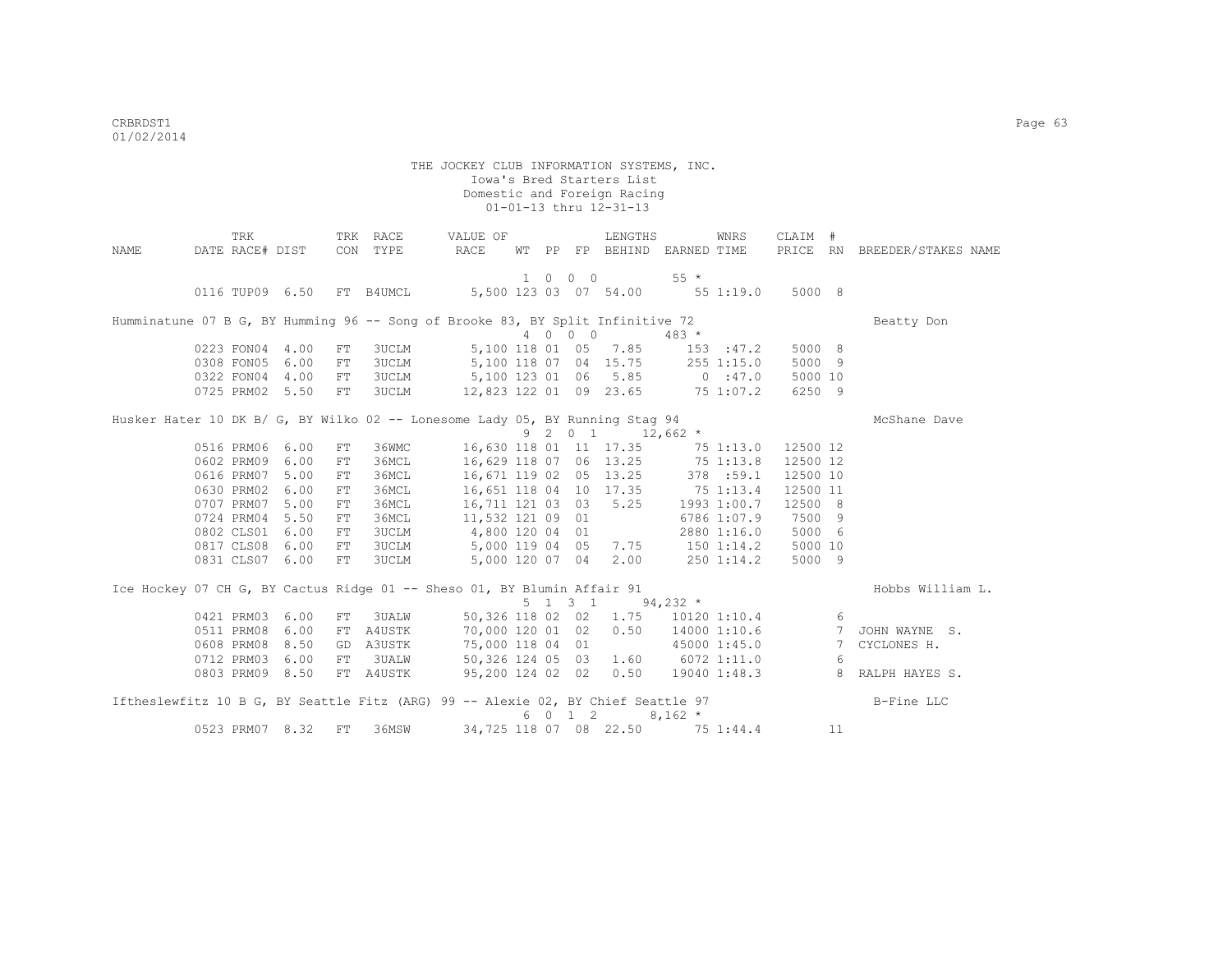| NAME                     | DATE RACE# DIST | TRK |      | CON        | TRK RACE<br>TYPE | VALUE OF<br>RACE                                                                                      | WT PP     |            | LENGTHS                | FP BEHIND EARNED TIME             | WNRS         | CLAIM #  |                 | PRICE RN BREEDER/STAKES NAME |  |
|--------------------------|-----------------|-----|------|------------|------------------|-------------------------------------------------------------------------------------------------------|-----------|------------|------------------------|-----------------------------------|--------------|----------|-----------------|------------------------------|--|
|                          |                 |     |      |            |                  |                                                                                                       |           |            |                        |                                   |              |          |                 |                              |  |
|                          | 0615 PRM09      |     | 6.00 | FT         | 36MCL            | 16,554 119 10 03                                                                                      |           |            | 3.00                   |                                   | 1946 1:12.7  | 12500 11 |                 |                              |  |
|                          | 0630 PRM02      |     | 6.00 | FT         | 36MCL            | 16,651 118 10 03                                                                                      |           |            | 7.00                   |                                   | 1958 1:13.4  | 12500 11 |                 |                              |  |
|                          | 0714 PRM09      |     | 6.00 | FT         | 36MCL            | 16,727 119 07 05                                                                                      |           |            | 9.00                   | 377 1:13.7                        |              | 12500 12 |                 |                              |  |
|                          | 0726 PRM04 8.32 |     |      | ${\rm FT}$ | 36MCL            | 18,676 119 03 02                                                                                      |           |            | 1.00                   |                                   | 3731 1:49.8  | 15000 7  |                 |                              |  |
|                          | 0809 PRM10 8.32 |     |      | FT         | 36MCL            | 18,632 116 09 06                                                                                      |           |            | 6.60                   |                                   | 751:46.3     | 12500 9  |                 |                              |  |
|                          |                 |     |      |            |                  | Igotthemagicinme 10 DK B/ F, BY Stormy Business 02 -- Shoot for the Loot 99, BY Demaloot Demashoot 90 |           |            |                        |                                   |              |          |                 |                              |  |
| bred by Bolinger Michael |                 |     |      |            |                  |                                                                                                       |           |            |                        |                                   |              |          |                 |                              |  |
|                          |                 |     |      |            |                  |                                                                                                       | $5\qquad$ | $0\quad 0$ |                        | $75 *$                            |              |          |                 |                              |  |
|                          | 0224 FON01 4.00 |     |      |            |                  | FT B3UMSW 7,400 121 05 06 12.60                                                                       |           |            |                        |                                   | 0:48.4       |          | 7               |                              |  |
|                          | 0303 FON01      |     | 4.00 | FT         | F03MSW           | 7,400 120 04 09 12.00                                                                                 |           |            |                        |                                   | 0.148.0      |          | 9               |                              |  |
|                          | 0407 FON03      |     | 6.00 | FT         | F03MSW           | 7,400 121 02 09 23.80 0 1:16.0                                                                        |           |            |                        |                                   |              |          | 10              |                              |  |
|                          | 0614 PRM02      |     | 5.00 | SY         | B36MCL           |                                                                                                       |           |            | 16,672 118 09 08 20.05 |                                   | 75 :58.5     | 12500 10 |                 |                              |  |
|                          | 0825 CLS03 6.50 |     |      |            | FT B3UMCL        |                                                                                                       |           |            |                        | 3,800 120 05 07 24.75 0 1:22.6    |              | 5000 8   |                 |                              |  |
|                          |                 |     |      |            |                  | I'm Honour Grad 09 B G, BY Honour and Glory 93 -- Just Jill 01, BY Semoran 93                         |           |            |                        |                                   |              |          |                 | Hemba Brad                   |  |
|                          |                 |     |      |            |                  |                                                                                                       |           |            | 7 1 1 3                | $27,898$ *                        |              |          |                 |                              |  |
|                          | 0425 PRM07      |     | 5.50 | ${\rm FT}$ | 3UCLM            | 18,653 123 01 01                                                                                      |           |            |                        |                                   | 11134 1:05.3 | 12500 8  |                 |                              |  |
|                          | 0519 PRM08      |     | 6.00 | FT         | <b>3UALW</b>     |                                                                                                       |           |            | 36,061 120 02 04 8.50  |                                   | 1801 1:10.9  |          | 9               |                              |  |
|                          | 0606 PRM08      |     | 6.00 | FT         | <b>3UALW</b>     | 36,080 120 08 03                                                                                      |           |            | 5.25                   |                                   | 4332 1:11.5  |          | 8               |                              |  |
|                          | 0620 PRM07      |     | 5.50 | FT         | <b>3UCLM</b>     | 25,776 116 01 03 12.75                                                                                |           |            |                        |                                   | 3097 1:04.8  | 15000 7  |                 |                              |  |
|                          | 0703 PRM05      |     | 6.00 | FT         | 3UCLM            | 23,800 119 04 03                                                                                      |           |            | 2.05                   |                                   | 2863 1:12.1  | 15000    | $\overline{7}$  |                              |  |
|                          | 0726 PRM03      |     | 5.50 | ${\rm FT}$ | <b>3UCLM</b>     | 17,782 122 07 02                                                                                      |           |            | 0.75                   |                                   | 4596 1:07.6  | 12500    | $7\phantom{.0}$ |                              |  |
|                          | 0809 PRM03      |     | 6.00 | ${\rm FT}$ | <b>3UALW</b>     |                                                                                                       |           |            |                        | 36, 345 121 03 06 11.25 75 1:11.4 |              |          | 6               |                              |  |
|                          |                 |     |      |            |                  | Immigrant Eyes 08 B G, BY Scrimshaw 00 -- Rubietta 98, BY Rubiano 87                                  |           |            |                        |                                   |              |          |                 | Sullivan Vince               |  |
|                          |                 |     |      |            |                  |                                                                                                       |           | 7010       |                        | 6,458 $*$                         |              |          |                 |                              |  |
|                          | 0505 PRM08      |     | 6.00 | GD         | <b>3UALW</b>     |                                                                                                       |           |            | 36,104 115 03 06 11.00 |                                   | 75 1:11.0    |          | 7               |                              |  |
|                          | 0525 PRM07      |     | 8.32 | MΥ         | <b>3UALW</b>     | 36,061 115 04 07 11.30                                                                                |           |            |                        | 751:42.7                          |              |          | 9               |                              |  |
|                          | 0608 PRM06      |     | 8.32 | GD         | 3UCLM            | 18,609 118 03 04 8.25                                                                                 |           |            |                        |                                   | $918$ 1:45.3 | 12500 10 |                 |                              |  |
|                          | 0623 PRM07      |     | 8.32 | SY         | 3UCLM            | 18,192 123 04 09                                                                                      |           |            | 9.65                   | 75 1:46.1                         |              | 12500 12 |                 |                              |  |
|                          | 0707 PRM09      |     | 8.50 | FT         | <b>3UCLM</b>     | 18,567 121 08 04 11.25                                                                                |           |            |                        | 909 1:50.6                        |              | 10000 12 |                 |                              |  |
|                          | 0724 PRM02      |     | 8.32 | FT         | <b>3UCLM</b>     | 19,998 121 02 02                                                                                      |           |            | 1.25                   |                                   | 3952 1:48.9  | 12500 10 |                 |                              |  |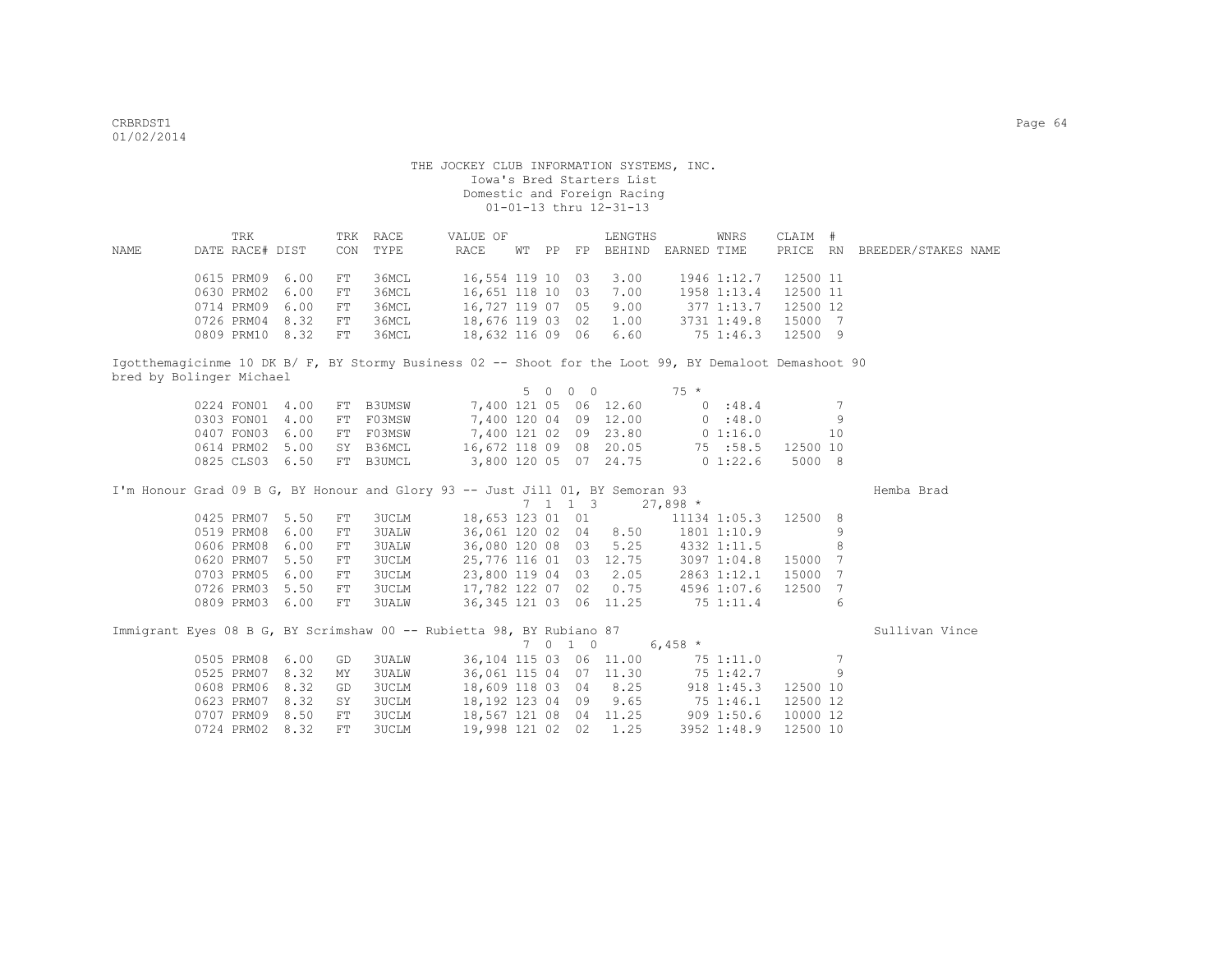|            | TRK             |                 | TRK | RACE                                                                                  | VALUE OF                         |         | LENGTHS                                    |              | WNRS                | CLAIM #  |    |                               |
|------------|-----------------|-----------------|-----|---------------------------------------------------------------------------------------|----------------------------------|---------|--------------------------------------------|--------------|---------------------|----------|----|-------------------------------|
| NAME       | DATE RACE# DIST |                 | CON | TYPE                                                                                  | RACE                             |         | WT PP FP BEHIND EARNED TIME                |              |                     | PRICE RN |    | BREEDER/STAKES NAME           |
|            | 0804 PRM02 8.32 |                 | FT  | 3UCLM                                                                                 | 19,902 121 10 05 5.75            |         |                                            |              | 454 1:48.8          | 12500 10 |    |                               |
|            |                 |                 |     | Impeachments Storm 10 CH F, BY Impeachment 97 -- Suzan Dan Duzan 00, BY Dr. Danzig 82 |                                  |         |                                            |              |                     |          |    | Wishon Glenda                 |
|            |                 |                 |     |                                                                                       |                                  |         | $6 \quad 1 \quad 0 \quad 1 \quad 26,088$ * |              |                     |          |    |                               |
|            | 0317 SUN05 6.50 |                 |     | FT FO3MCL                                                                             |                                  |         | 13,600 120 01 08 15.05                     |              | 136 1:18.9          | 15000 9  |    |                               |
|            |                 | 0512 PRM05 8.00 |     | FT B36MSW                                                                             | 34,813 118 07 04 9.05            |         |                                            |              | 1745 1:42.9         |          | 7  |                               |
|            |                 | 0525 PRM02 8.32 |     | MY B36MSW                                                                             | 34,725 118 03 10 12.85           |         |                                            | 75 1:45.3    |                     |          | 11 |                               |
|            |                 | 0621 PRM02 8.32 |     | FT B36MSW                                                                             | 34,791 118 03 01                 |         |                                            | 20884 1:48.0 |                     |          | -8 |                               |
|            |                 | 0704 PRM06 8.32 |     | FT B3UCLM                                                                             | 18,696 119 02 03 13.50           |         |                                            |              | 2250 1:46.3         | 12500 6  |    |                               |
|            |                 | 0801 PRM07 8.50 |     | FT B3UCLM                                                                             | 19,967 116 03 04 3.00            |         |                                            | 9981:51.2    |                     | 12500 7  |    |                               |
| Ranch Inc. |                 |                 |     | Impeachthedeputy 10 DK B/ G, BY Impeachment 97 -- Starsel 95, BY Hansel 88            |                                  |         |                                            |              |                     |          |    | Windylea Farm & Rockin' River |
|            |                 |                 |     |                                                                                       |                                  | 2000    |                                            | $150 *$      |                     |          |    |                               |
|            |                 | 0620 PRM09 6.00 | FT  | 36MCL                                                                                 | 16,671 113 04 08 21.30 75 1:13.3 |         |                                            |              |                     | 12500 10 |    |                               |
|            |                 | 0724 PRM04 5.50 | FT  | 36MCL                                                                                 | 11,532 119 01 08 16.75           |         |                                            |              | 75 1:07.9           | 7500 9   |    |                               |
|            |                 |                 |     | Imperial Twins 09 BLK G, BY Imperialism 01 -- Barbi Twins 94, BY Pleasant Colony 78   |                                  |         |                                            |              |                     |          |    | Reiste Tim Franklin           |
|            |                 |                 |     |                                                                                       |                                  | 4 0 0 0 |                                            | $1,036$ *    |                     |          |    |                               |
|            | 0601 PRM09 6.00 |                 | GD  | 36MCL                                                                                 | 16,629 123 06 04 4.00            |         |                                            |              | 811 1:14.7 12500 12 |          |    |                               |
|            | 0620 PRM09 6.00 |                 | FT  | 36MCL                                                                                 | 16,671 123 07 07 21.25           |         |                                            |              | 75 1:13.3           | 12500 10 |    |                               |
|            |                 | 0714 PRM09 6.00 | FT  | 36MCL                                                                                 | 16,727 124 02 09 18.25           |         |                                            |              | 75 1:13.7           | 12500 12 |    |                               |
|            |                 | 0726 PRM04 8.32 | FT  | 36MCL                                                                                 | 18,676 121 04 07 41.25           |         |                                            |              | 75 1:49.8           | 12500 7  |    |                               |
|            |                 |                 |     | In a Zone 11 B G, BY Lewis Michael 03 -- Waltz On By 96, BY Carson City 87            |                                  |         | 4 0 0 1 4,379 *                            |              |                     |          |    | Lieber Todd                   |
|            | 0615 PRM02 4.50 |                 | GD  | 02MSW                                                                                 |                                  |         | 34,747 118 07 06 8.75                      |              | 75 :53.1            |          | 10 |                               |
|            | 0706 PRM02 5.00 |                 | FT  | 02MSW                                                                                 |                                  |         | 34,791 119 05 06 19.80                     | 75 1:00.0    |                     |          | 8  |                               |
|            | 0721 PRM02 5.00 |                 | FT  | 02MSW                                                                                 | 34,747 119 07 03 8.75            |         |                                            | 4154 1:00.4  |                     |          | 10 |                               |
|            |                 | 0803 PRM02 5.50 | FT  | 02MSW                                                                                 | 34,792 119 04 08 21.75           |         |                                            |              | 75 1:07.4           |          | 8  |                               |
| Bryant     |                 |                 |     | Inca Royalty 09 B G, BY Van Nistelrooy 00 -- Inca Prize 99, BY Prized 86              |                                  |         |                                            |              |                     |          |    | Marlene M. Bryant & Robert M. |
|            |                 |                 |     |                                                                                       |                                  | 3 0 0 0 |                                            | $1,150$ *    |                     |          |    |                               |
|            |                 | 0602 PRM04 5.50 | FT  | 36MSW                                                                                 |                                  |         | 34,735 123 05 06 12.75                     |              | 75 1:05.6           |          | 10 |                               |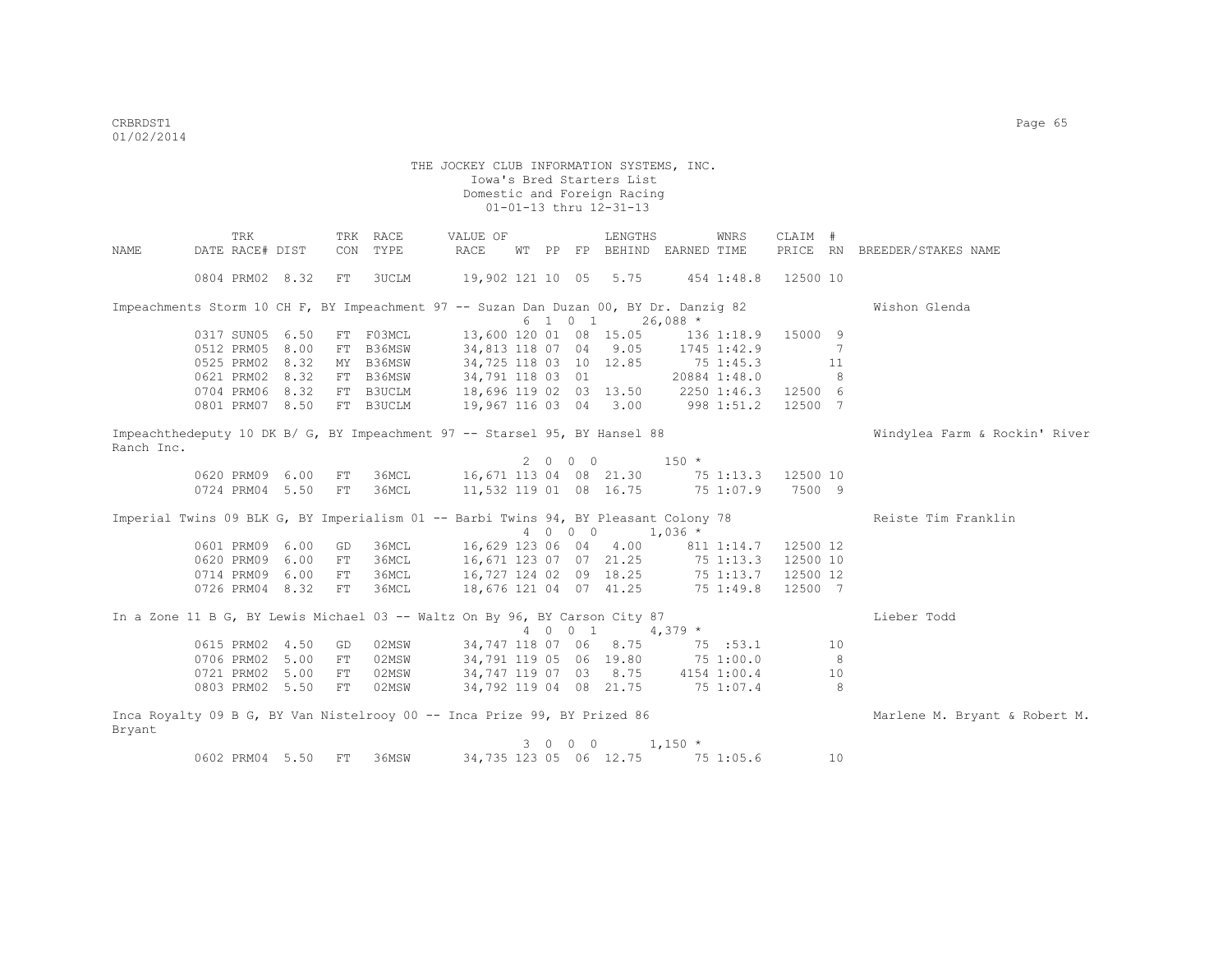| NAME | DATE RACE# DIST                    | TRK |                                         | CON | TRK RACE<br>TYPE | VALUE OF<br>RACE                                                                                                                       |  |                  | LENGTHS<br>WT PP FP BEHIND EARNED TIME |              | WNRS        | CLAIM #            |                 | PRICE RN BREEDER/STAKES NAME |
|------|------------------------------------|-----|-----------------------------------------|-----|------------------|----------------------------------------------------------------------------------------------------------------------------------------|--|------------------|----------------------------------------|--------------|-------------|--------------------|-----------------|------------------------------|
|      |                                    |     | 0621 PRM06 6.00<br>0719 CBY04 8.32 T FM | FT  | 36MSW<br>3UMSW   | 34,747 123 03 08 20.75 75 1:11.4<br>29,950 123 04 04 2.35 1000 1:42.0                                                                  |  |                  |                                        |              |             |                    | 10<br>11        |                              |
|      |                                    |     |                                         |     |                  | Indian Dream 08 CH M, BY Indian Territory 98 -- Als Dream Boat 96, BY Acaroid 78                                                       |  |                  |                                        |              |             |                    |                 | Reed Leonard D.              |
|      |                                    |     |                                         |     |                  |                                                                                                                                        |  | 5 0 0 0          |                                        | $1,517$ *    |             |                    |                 |                              |
|      | 0530 PRM05 5.50<br>0623 PRM05 5.50 |     |                                         |     | FT B3UCLM        | 15,492 120 02 05 27.75                                                                                                                 |  |                  | 14, 135 120 04 08 25.45 75 1:04.6      |              |             | 7500 8<br>7500 5   |                 |                              |
|      | 0630 PRM06 5.50                    |     |                                         |     | SY B3UCLM        |                                                                                                                                        |  |                  |                                        |              | 360 1:04.9  | 7500 8             |                 |                              |
|      | 0706 PRM04 5.50                    |     |                                         |     | FT B3UCLM        | FT B3UCLM 14,135 120 04 07 14.60 75 1:05.7<br>FT B3UCLM 18,608 124 06 04 6.20 932 1:06.6<br>FT B3USOC 13,291 124 01 06 30.00 75 1:06.7 |  |                  |                                        |              |             | 5000               | $7\phantom{.0}$ |                              |
|      |                                    |     | 0801 PRM02 5.50                         |     | FT B3USOC        |                                                                                                                                        |  |                  |                                        |              |             | 5000 6             |                 |                              |
|      |                                    |     |                                         |     |                  |                                                                                                                                        |  |                  |                                        |              |             |                    |                 |                              |
|      |                                    |     |                                         |     |                  | Indian Star 07 DK B/ M, BY Indian Territory 98 -- Starlord 99, BY Lord Pleasant 88                                                     |  |                  |                                        |              |             |                    |                 | McDermott Niels C.           |
|      |                                    |     |                                         |     |                  |                                                                                                                                        |  | $10 \t2 \t1 \t0$ |                                        | $9,478$ *    |             |                    |                 |                              |
|      | 0301 FON08 6.00                    |     |                                         |     |                  | FT B3USTR 7,900 125 07 07 11.50                                                                                                        |  |                  |                                        |              | 0 1:15.0    |                    | 7               |                              |
|      | 0329 FON09 6.50                    |     |                                         |     |                  | FT B3USTR 8,295 123 08 05 6.25                                                                                                         |  |                  |                                        |              | 237 1:21.4  |                    | 10              |                              |
|      | 0419 PRM08                         |     | 5.50                                    |     |                  | FT B3UALW 50,284 118 04 07 11.50 75 1:04.8                                                                                             |  |                  |                                        |              |             |                    | 8               |                              |
|      | 0516 PRM05 8.32                    |     |                                         |     | FT B3UAOC        | 38,708 120 06 06 27.50 75 1:43.3<br>14,135 120 01 05 7.95 323 1:04.6<br>14,135 120 03 05 10.75 323 1:05.7                              |  |                  |                                        |              |             | 30000 6            |                 |                              |
|      | 0530 PRM05                         |     | 5.50                                    |     | FT B3UCLM        |                                                                                                                                        |  |                  |                                        |              |             | 7500 8             |                 |                              |
|      | 0630 PRM06                         |     | 5.50                                    |     | FT B3UCLM        |                                                                                                                                        |  |                  |                                        |              |             | 7500 8             |                 |                              |
|      | 0714 PRM02 6.00                    |     |                                         |     |                  | FT B3UCLM 14,157 121 02 04 13.75 705 1:12.4                                                                                            |  |                  |                                        |              |             | 7500               | 7               |                              |
|      | 0804 CLS04                         |     | 6.00                                    |     |                  | FT B3UCLM 5,300 123 06 01                                                                                                              |  |                  |                                        |              | 3180 1:14.8 | 5000               | $7\phantom{.0}$ |                              |
|      | 0818 CLS02                         |     | 6.00                                    |     |                  | FT B3UCLM 5,700 123 03 02 3.25 1140 1:14.6                                                                                             |  |                  |                                        |              |             | 5000               | 7               |                              |
|      | 0902 CLS01 6.00                    |     |                                         |     | FT B3UCLM        |                                                                                                                                        |  |                  | 5,700 123 03 01                        |              | 3420 1:13.6 | 5000 6             |                 |                              |
|      |                                    |     |                                         |     |                  |                                                                                                                                        |  |                  |                                        |              |             |                    |                 |                              |
|      |                                    |     |                                         |     |                  | Indy Fan 08 B M, BY Winter Glitter 97 -- Tiger Fan 00, BY Lear Fan 81                                                                  |  |                  |                                        |              |             |                    |                 | Harter Richard L.            |
|      |                                    |     |                                         |     |                  |                                                                                                                                        |  | 6 1 2 1          |                                        | $20,560$ *   |             |                    |                 |                              |
|      | 0421 PRM09 5.50                    |     |                                         |     | FT B3UCLM        | 18,566 123 04 02 5.50 3633 1:11.4                                                                                                      |  |                  | 18,653 123 06 05 13.25 428 1:05.8      |              |             | 12500 8            |                 |                              |
|      | 0510 PRM02<br>0530 PRM09           |     | 6.00                                    |     | FT B3UCLM        |                                                                                                                                        |  |                  |                                        |              |             | 12500 12           |                 |                              |
|      |                                    |     | 6.00                                    |     | FT B3UCLM        | 18,566 123 03 03 5.50                                                                                                                  |  |                  |                                        | 2180 1:11.8  |             | 12500 12           |                 |                              |
|      | 0614 PRM04                         |     | 5.50                                    |     | SY B3UCLM        | 18,588 123 01 01                                                                                                                       |  |                  |                                        | 10959 1:05.4 |             | 12500 11           |                 |                              |
|      | 0622 PRM04<br>0714 PRM05 8.32      |     | 8.32                                    |     | FT B3UCLM        | 11,681 120 03 02 1.25 3045 1:46.3                                                                                                      |  |                  |                                        |              |             | 10000 5<br>10000 5 |                 |                              |
|      |                                    |     |                                         |     | FT B3UCLM        | 11,067 121 03 05 14.00 315 1:48.7                                                                                                      |  |                  |                                        |              |             |                    |                 |                              |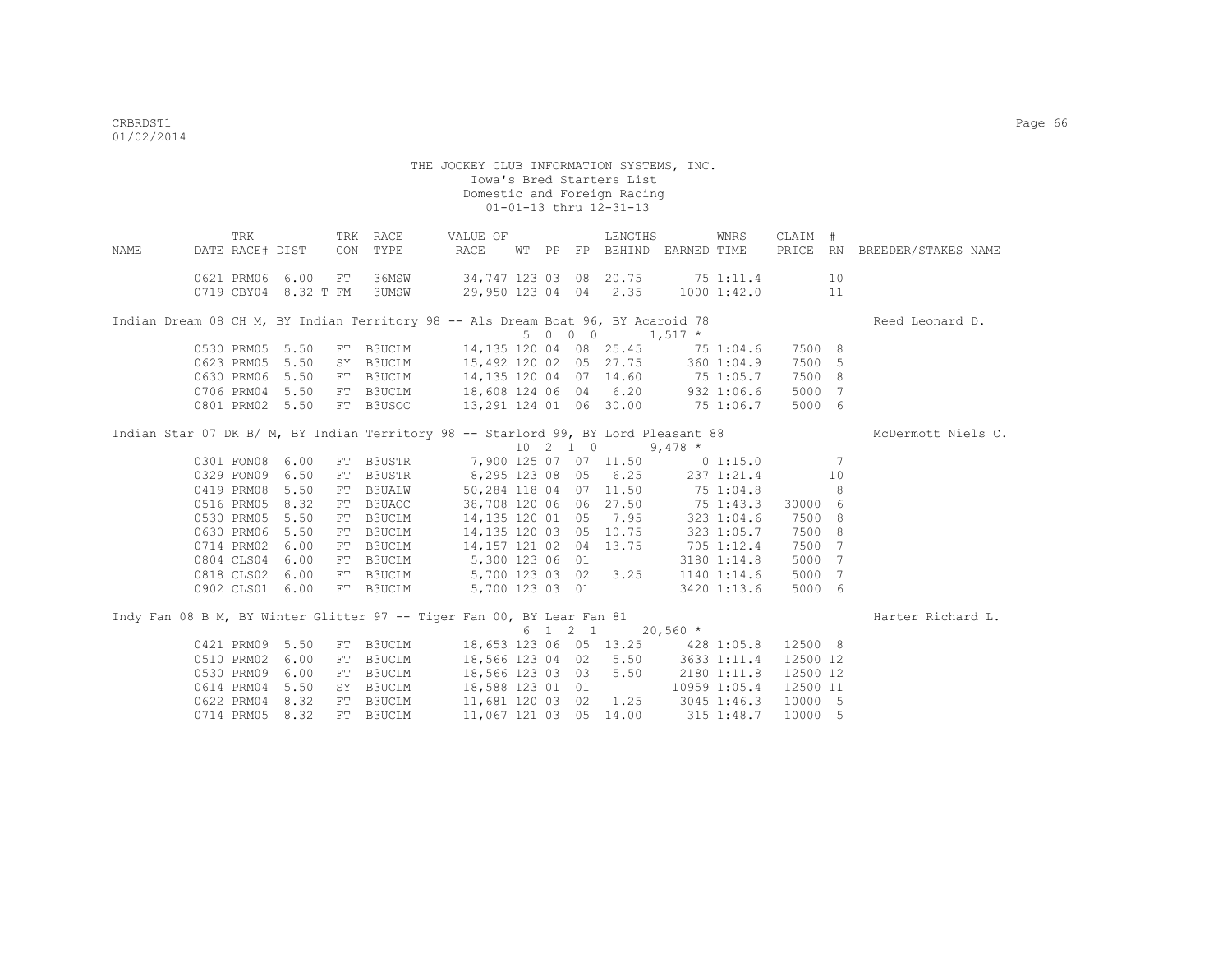|                                                                                          | TRK                                |          | TRK RACE       | VALUE OF                                         |  |         | LENGTHS                     |                | WNRS                   | CLAIM #  |    |                               |
|------------------------------------------------------------------------------------------|------------------------------------|----------|----------------|--------------------------------------------------|--|---------|-----------------------------|----------------|------------------------|----------|----|-------------------------------|
| NAME                                                                                     | DATE RACE# DIST                    | CON      | TYPE           | RACE                                             |  |         | WT PP FP BEHIND EARNED TIME |                |                        | PRICE RN |    | BREEDER/STAKES NAME           |
| In Moms Honor 11 DK B/ C, BY Top Hit 98 -- Paradise Isle 05, BY In Excess (IRE) 87       |                                    |          |                |                                                  |  | 3 0 1 0 |                             | $2,805$ *      |                        |          |    | Jens F. Larsen LLC            |
|                                                                                          | 0922 BSR07 4.00                    | FT       | 02MCL          | 16,750 122 01 08 12.75                           |  |         |                             |                | 250 :46.1              | 32000 8  |    |                               |
|                                                                                          | 1014 FNO08 5.50                    | FT       | 02MCL          | 12,550 120 06 02 1.50                            |  |         |                             |                | 2450 1:05.2            | 12500 7  |    |                               |
|                                                                                          | 1201 GG 09 5.50                    | FT       | 02MCL          | 9,420 120 04 08 11.75                            |  |         |                             | $105$ $1:05.5$ |                        | 12500 9  |    |                               |
| Intimeofhonor 10 CH G, BY March Time 01 -- Inpursuitofhonor 96, BY Hansel 88             |                                    |          |                |                                                  |  |         |                             |                |                        |          |    | McKibben Jr. Roger            |
|                                                                                          |                                    |          |                |                                                  |  |         | 6 0 0 1 1,050 *             |                |                        |          |    |                               |
|                                                                                          | 0505 PRM05 5.00                    | GD       | 36MCL          | 10,795 119 05 05 21.00                           |  |         |                             |                | 255 : 59.2             | 10000 5  |    |                               |
|                                                                                          | 0601 PRM09 6.00                    | GD       | 36MCL          | 16,629 120 12 12 21.60                           |  |         |                             |                | 75 1:14.7              | 12500 12 |    |                               |
|                                                                                          | 0613 PRM05 8.32                    | FT       | 36MCL          | 11,084 119 02 08 24.60                           |  |         |                             |                | 75 1:45.5              | 10000 12 |    |                               |
|                                                                                          | 0628 PRM02 8.00                    | FT       | 36MCL          | 9,139 120 06 07 32.50                            |  |         |                             |                | 75 1:43.5              | 10000 7  |    |                               |
|                                                                                          | 0811 CLS03 6.00                    | FT       | 3UMCL          | 3,800 120 01 05 10.25                            |  |         |                             |                | $114$ $1:16.2$         | 5000 7   |    |                               |
|                                                                                          | 0825 CLS04 6.50                    | FT       | 3UMCL          | 3,800 118 02 03 5.75                             |  |         |                             |                | 456 1:24.4             | 5000 8   |    |                               |
| Intwinement 10 DK B/ G, BY Impeachment 97 -- Twining Lady 97, BY Twining 91              |                                    |          |                |                                                  |  |         |                             |                |                        |          |    | Windylea Farm & Rockin' River |
| Ranch Inc.                                                                               |                                    |          |                |                                                  |  |         |                             |                |                        |          |    |                               |
|                                                                                          | 0428 PRM04 5.50                    | FT       | 36WMC          |                                                  |  | 8 0 0 1 | 16,739 118 07 07 24.55      | $1,435$ *      |                        | 12500 7  |    |                               |
|                                                                                          | 0601 PRM09 6.00                    |          | 36MCL          |                                                  |  |         |                             |                | 75 1:05.5              |          |    |                               |
|                                                                                          |                                    | GD       |                |                                                  |  |         |                             |                |                        |          |    |                               |
|                                                                                          |                                    |          |                |                                                  |  |         | 16,629 121 03 11 17.10      |                | 75 1:14.7              | 12500 12 |    |                               |
|                                                                                          | 0615 PRM09 6.00                    | FT       | 36MCL          | 16,554 118 05 09 11.75                           |  |         |                             |                | 75 1:12.7              | 12500 11 |    |                               |
|                                                                                          | 0712 PRM02 8.32                    | FT       | 36MCL          | 16,717 119 05 07 32.55                           |  |         |                             |                | 75 1:48.7              | 12500 8  |    |                               |
|                                                                                          | 0724 PRM04 5.50                    | FT       | 36MCL          | 11,532 118 03 05 11.25                           |  |         |                             |                | 261 1:07.9             | 6250 9   |    |                               |
|                                                                                          | 0809 CLS02 6.00                    | FT       | 3UMSW          | 6,100 118 02 04 3.75                             |  |         |                             |                | 305 1:16.0             |          | 6  |                               |
|                                                                                          | 0901 CLS03 6.50                    | FT       | 3UMCL          | 4,400 118 07 03 4.75                             |  |         |                             |                | 528 1:23.4             | 10000 8  |    |                               |
|                                                                                          | 0916 BEU03 5.50                    | FT       | 3UMCL          |                                                  |  |         | 4,100 120 02 06 14.00       |                | 41 1:08.1              | 4000 7   |    |                               |
| Iowa Blizzard 10 DK B/ G, BY Winter Glitter 97 -- Roadhouse Rose 00, BY Devil His Due 89 |                                    |          |                |                                                  |  |         |                             |                |                        |          |    | Williams Bryan                |
|                                                                                          |                                    |          |                |                                                  |  | 3 0 0 0 |                             | $225 *$        |                        |          |    |                               |
|                                                                                          | 0609 PRM02 6.00<br>0623 PRM03 6.00 | SY<br>SY | 36MSW<br>36MCL | 34,747 118 02 10 13.50<br>21,903 118 01 07 18.50 |  |         |                             |                | 75 1:12.2<br>75 1:11.9 | 25000 7  | 10 |                               |

Iowa Lot of Money 11 DK B/ G, BY Fusaichi Pegasus 97 -- Lion N Cheatin 06, BY Lion Hearted 96 Neuhedel Arthur James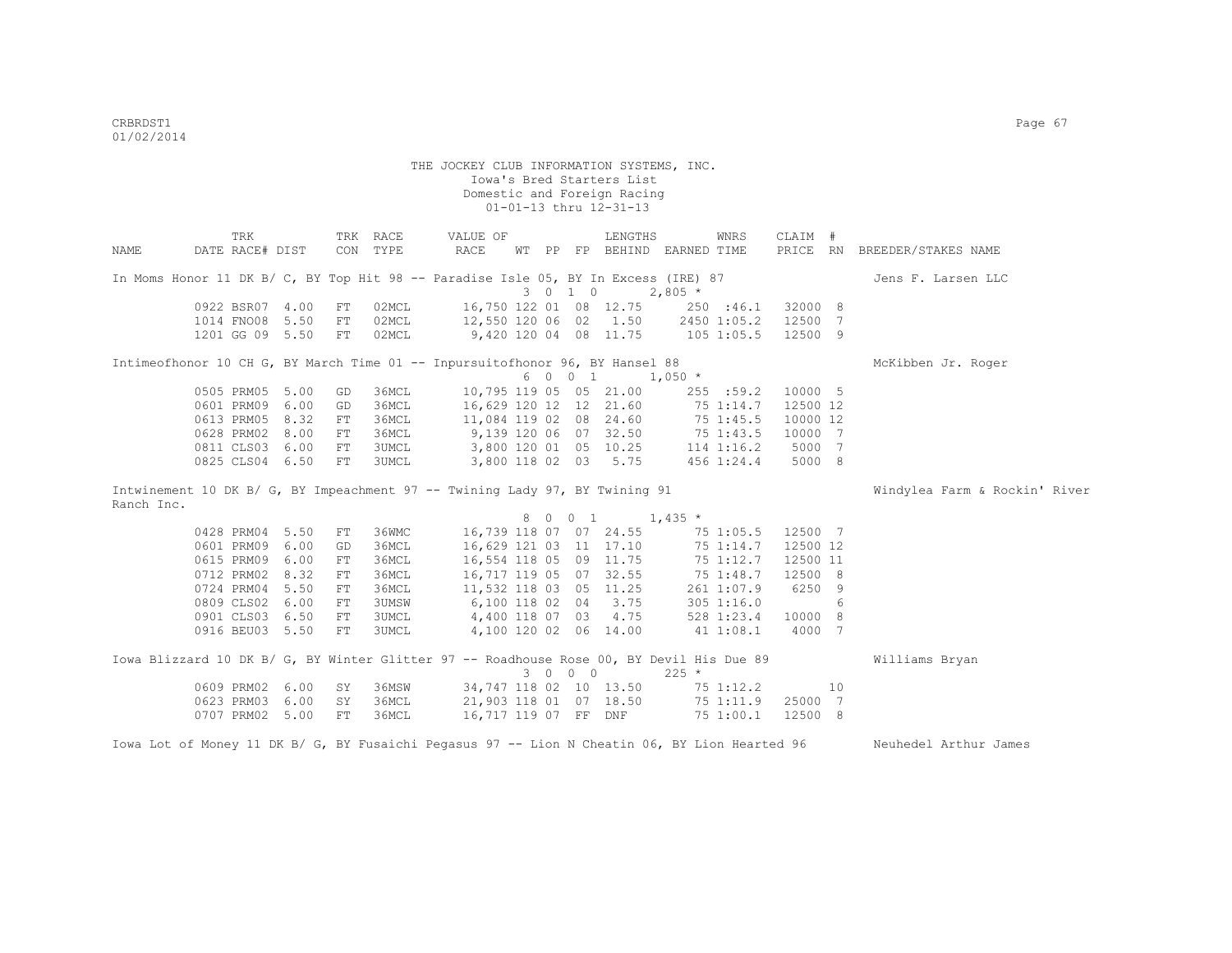| NAME | TRK<br>DATE RACE# DIST |                 |            | TRK RACE<br>CON TYPE | VALUE OF<br>RACE                                                                  |  |                          | LENGTHS                | WT PP FP BEHIND EARNED TIME        | WNRS         | CLAIM # |                | PRICE RN BREEDER/STAKES NAME |
|------|------------------------|-----------------|------------|----------------------|-----------------------------------------------------------------------------------|--|--------------------------|------------------------|------------------------------------|--------------|---------|----------------|------------------------------|
|      |                        |                 |            |                      |                                                                                   |  | $2\quad 0\quad 0\quad 0$ |                        | $208 *$                            |              |         |                |                              |
|      | 1110 HAW04 6.00        |                 | ${\rm FT}$ | 02MSW                |                                                                                   |  |                          |                        | 27,000 119 05 10 16.80 108 1:12.5  |              |         | 10             |                              |
|      | 1124 HAW02 8.32        |                 | FT         | 02MCL                |                                                                                   |  |                          |                        | 15,700 119 02 06 22.00 100 1:42.1  |              | 25000 8 |                |                              |
|      |                        |                 |            |                      |                                                                                   |  |                          |                        |                                    |              |         |                |                              |
|      |                        |                 |            |                      | I Tour 10 DK B/ F, BY Colorful Tour 99 -- Close to Glory 95, BY I Enclose 80      |  |                          |                        |                                    |              |         |                | Chleborad Lynn               |
|      |                        |                 |            |                      |                                                                                   |  |                          | 6 2 1 1                | $58,104$ *                         |              |         |                |                              |
|      | 0419 PRM02 5.50        |                 |            | FT B36MSW            | 34,725 118 10 04 7.00                                                             |  |                          |                        |                                    | 1725 1:06.2  |         | 11             |                              |
|      | 0608 PRM03 5.50        |                 |            | MY B36MSW            |                                                                                   |  |                          |                        | 34,770 118 08 03 12.00 4165 1:04.8 |              |         | 9              |                              |
|      | 0615 PRM05             | 6.00            |            | FT B36MSW            | 34,770 118 05 02 7.25                                                             |  |                          |                        | 6942 1:10.8                        |              |         | 9              |                              |
|      | 0704 PRM04             | 8.00            |            | FT B36MSW            | 34,746 119 01 01                                                                  |  |                          |                        |                                    | 20767 1:41.5 |         | 10             |                              |
|      | 0726 PRM08             | 8.32            |            | FT B3UALW            | 35,308 119 01 01                                                                  |  |                          |                        |                                    | 21840 1:46.7 |         | $\overline{4}$ |                              |
|      | 0803 PRM05 8.32        |                 |            | FT F03STK            | 88,841 120 03 05 9.25                                                             |  |                          |                        |                                    | 2665 1:46.8  | 54.54   |                | IOWA BREEDERS' OAKS          |
|      |                        |                 |            |                      | Itsallaboutyou 11 B G, BY Harlington 02 -- Edey's Village 98, BY Silver Deputy 85 |  |                          |                        |                                    |              |         |                | Dave McShane & Don Frazier   |
|      |                        |                 |            |                      |                                                                                   |  | 3 0 0 0                  |                        | $225$ *                            |              |         |                |                              |
|      |                        | 0615 PRM02 4.50 | GD         | 02MSW                | 34,747 118 10 08 12.00                                                            |  |                          |                        |                                    | 75 : 53.1    |         | 10             |                              |
|      | 0706 PRM03 5.00        |                 | FT         | 02MSW                | 34,791 119 05 06 25.25                                                            |  |                          |                        |                                    | 75 :58.4     |         | 8              |                              |
|      | 0803 PRM02 5.50        |                 | FT         | 02MSW                | 34,792 119 07 07 13.25                                                            |  |                          |                        |                                    | 75 1:07.4    |         | -8             |                              |
|      |                        |                 |            |                      |                                                                                   |  |                          |                        |                                    |              |         |                |                              |
|      |                        |                 |            |                      | Jackie Blu 10 DK B/ G, BY Wild Gold 90 -- Miss Feature 97, BY Prospect Feature 84 |  |                          |                        |                                    |              |         |                | Schutz Merrill               |
|      |                        |                 |            |                      |                                                                                   |  | $7\quad 1\quad 3\quad 0$ |                        | $34,430*$                          |              |         |                |                              |
|      | 0427 PRM09 6.00        |                 | FT         | 36MSW                |                                                                                   |  |                          |                        | 34,746 118 03 05 13.75 799 1:10.4  |              |         | 10             |                              |
|      | 0511 PRM04 5.50        |                 | FT         | 36MSW                | 34,770 119 03 01                                                                  |  |                          |                        |                                    | 20826 1:04.8 |         | 9              |                              |
|      | 0606 PRM08             | 6.00            | FT         | <b>3UALW</b>         |                                                                                   |  |                          | 36,080 119 05 07 10.25 | 75 1:11.5                          |              |         | 8              |                              |
|      | 0621 PRM03             | 6.00            | FT         | <b>3UCLM</b>         | 22,550 119 07 07 18.00                                                            |  |                          |                        | 751:11.1                           |              | 25000 7 |                |                              |
|      | 0705 PRM05             | 5.50            | FT         | 3UCLM                | 23,796 119 06 02                                                                  |  |                          | 0.50                   |                                    | 4732 1:06.1  | 25000 9 |                |                              |
|      | 0727 PRM06             | 6.00            | FT         | 3UCLM                | 19,923 119 06 02                                                                  |  |                          | 0.50                   |                                    | 3952 1:14.2  | 15000 9 |                |                              |
|      | 0810 PRM04 6.00        |                 | FT         | 3UCLM                | 19,945 121 01 02                                                                  |  |                          | 1.50                   |                                    | 3971 1:11.6  | 15000 8 |                |                              |
|      |                        |                 |            |                      | Jaco Ia 10 DK B/ F, BY Quest 99 -- Royal Epic 02, BY Tale of the Cat 94           |  |                          |                        |                                    |              |         |                | Rumbaugh Carroll             |
|      |                        |                 |            |                      |                                                                                   |  | 6 0 1 0                  |                        | 9,458 $*$                          |              |         |                |                              |
|      |                        | 0425 PRM06 5.50 |            | FT B3UALW            |                                                                                   |  |                          |                        | 36,038 117 09 02 3.25 7182 1:04.6  |              |         | 10             |                              |
|      | 0518 PRM07 6.00        |                 |            | FT F03STK            |                                                                                   |  |                          |                        | 68,366 118 03 05 14.10 2051 1:11.0 |              |         |                | 6 BOB BRYANT S.              |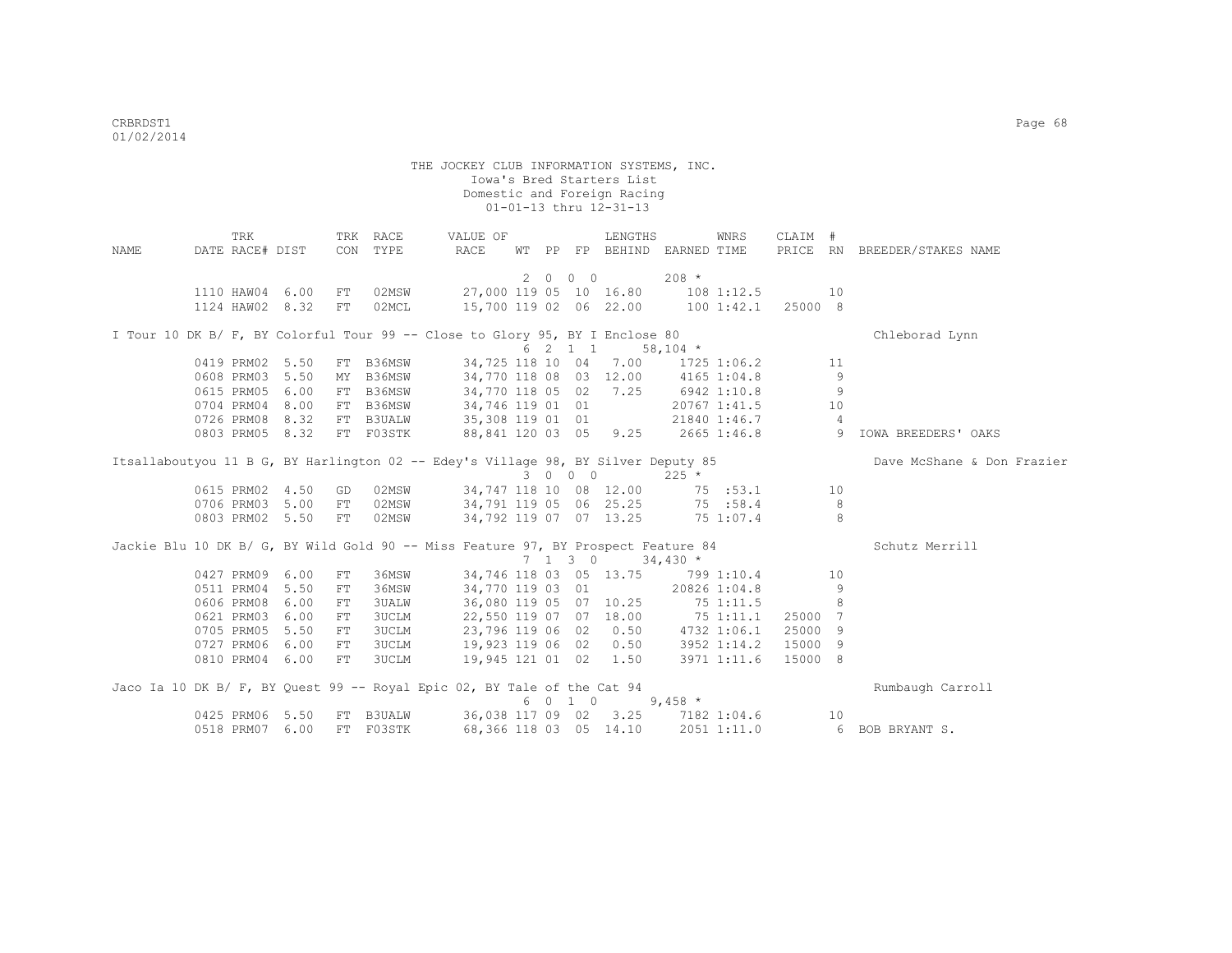|      | TRK             |                             |            | TRK RACE      | VALUE OF                                                                            |  |         | LENGTHS                                                  |            | WNRS         | CLAIM #  |             |                                |
|------|-----------------|-----------------------------|------------|---------------|-------------------------------------------------------------------------------------|--|---------|----------------------------------------------------------|------------|--------------|----------|-------------|--------------------------------|
| NAME | DATE RACE# DIST |                             |            | CON TYPE      | RACE                                                                                |  |         | WT PP FP BEHIND EARNED TIME                              |            |              |          |             | PRICE RN BREEDER/STAKES NAME   |
|      | 0607 PRM04 6.00 |                             | FT         | <b>B3UALW</b> |                                                                                     |  |         | 36,104 117 02 07 27.50                                   |            | 75 1:10.9    |          | 7           |                                |
|      | 0622 PRM07 5.50 |                             | FT         | <b>B3UALW</b> | 35,911 119 01 08 27.50                                                              |  |         |                                                          |            | $0\;1:05.2$  |          | $\mathsf 9$ |                                |
|      | 0720 PRM01 6.00 |                             | FT         | B3UAOC        | 38,702 119 02 06 25.00                                                              |  |         |                                                          |            | 75 1:11.7    |          | $\epsilon$  |                                |
|      | 0808 PRM06 6.00 |                             |            | FT B3UALW     | 36,127 116 01 06 19.25                                                              |  |         |                                                          |            | 75 1:11.5    |          | 6           |                                |
|      |                 |                             |            |               |                                                                                     |  |         |                                                          |            |              |          |             |                                |
|      |                 |                             |            |               | Jacques Command 10 CH G, BY Master Command 02 -- Vaguely Who 93, BY Hittias (GB) 84 |  |         |                                                          |            |              |          |             | River Ridge Ranch              |
|      |                 |                             |            |               |                                                                                     |  |         | $7 \quad 1 \quad 0 \quad 0 \quad 10,644 \; *$            |            |              |          |             |                                |
|      | 0504 PRM06 6.00 |                             | SY         | 36MSW         |                                                                                     |  |         | 34,796 118 04 08 12.85 75 1:12.4                         |            |              |          | 8           |                                |
|      | 0517 PRM06 6.00 |                             | FT         | 36MCL         | 16,671 118 07 01                                                                    |  |         |                                                          |            | 9847 1:13.2  | 12500 10 |             |                                |
|      | 0613 PRM04 8.00 |                             | FT         | <b>3UALW</b>  |                                                                                     |  |         | 36,061 115 02 08 12.10                                   |            | 75 1:39.7    |          | 9           |                                |
|      | 0628 PRM05      | 8.32                        | ${\rm FT}$ | <b>3UALW</b>  | 36,061 115 03 08 25.50                                                              |  |         |                                                          |            | 75 1:46.5    |          | 9           |                                |
|      | 0713 PRM06 5.50 |                             | FT         | <b>3UCLM</b>  | 18,589 119 04 05                                                                    |  |         | 4.60                                                     |            | $422$ 1:06.9 | 12500 11 |             |                                |
|      | 0725 PRM02 5.50 |                             | ${\rm FT}$ | <b>3UCLM</b>  | 12,823 119 03 07                                                                    |  |         | 6.90                                                     |            | 75 1:07.2    | 7500 9   |             |                                |
|      | 0804 PRM09 6.00 |                             | ${\rm FT}$ | <b>3UCLM</b>  | 12,756 119 01 12 17.50                                                              |  |         |                                                          |            | 75 1:12.9    | 7500 12  |             |                                |
|      |                 |                             |            |               | Jamaican Me Crazy 07 DK B/ M, BY Kela 98 -- Nut N Better 97, BY Miracle Heights 89  |  |         |                                                          |            |              |          |             | Shady Bend Thoroughbreds       |
|      |                 |                             |            |               |                                                                                     |  |         | $10 \quad 1 \quad 1 \quad 0 \quad 15,528 \quad ^{\star}$ |            |              |          |             |                                |
|      | 0504 PRM07 6.00 |                             |            | SY B3UCLM     | 16,500 120 04 04                                                                    |  |         | 6.75                                                     |            | 821 1:11.6   | 12500 6  |             |                                |
|      | 0526 PRM01 8.00 |                             |            | GD B3UCLM     | 18,347 120 05 04                                                                    |  |         | 7.00                                                     |            | 1190 1:39.0  | 12500 6  |             |                                |
|      | 0609 PRM05 8.00 |                             |            | SY B3UCLM     |                                                                                     |  |         | 16,500 120 05 04 16.00                                   | 817 1:38.9 |              | 12500 7  |             |                                |
|      | 0630 PRM07 8.32 |                             |            | FT B3UCLM     | 17,678 120 07 08 15.80                                                              |  |         |                                                          | 75 1:46.8  |              | 7500 10  |             |                                |
|      | 0817 RP 01 5.50 |                             | FT         | B3UCLM        | 9,074 123 08 05                                                                     |  |         | 7.75                                                     |            | 242 1:04.5   | 5000 10  |             |                                |
|      |                 | 0828 RP 05 7.50 T FM        |            | B3USOC        | 22,250 120 01 02                                                                    |  |         | 0.50                                                     |            | 3932 1:28.7  | 15000    | - 9         |                                |
|      |                 | 0907 RP 03 7.50 T FM B3USOC |            |               | 14,000 120 07 01                                                                    |  |         |                                                          |            | 8196 1:30.6  |          | 9           |                                |
|      |                 | 0928 RP 03 8.32             | MY         | B3USOC        | 11,500 120 01 08 10.60                                                              |  |         |                                                          | 85 1:44.1  |              |          | 8           |                                |
|      |                 | 1012 RP 08 8.00 T FM        |            | B3UCLM        | 25,603 120 04 07                                                                    |  |         | 4.10                                                     | 85 1:38.2  |              | 25000 9  |             |                                |
|      |                 | 1026 RP 09 7.50 T FM B3UCLM |            |               | 14,945 123 08 10 9.55                                                               |  |         |                                                          |            | 85 1:29.9    | 10000 11 |             |                                |
|      |                 |                             |            |               |                                                                                     |  |         |                                                          |            |              |          |             |                                |
|      |                 |                             |            |               | James Gang 10 B G, BY Posse 00 -- Signaprenuptial 04, BY Dixie Union 97             |  |         |                                                          |            |              |          |             | Black Oak Farm & Wade Jacobson |
|      |                 |                             |            |               |                                                                                     |  | 7 1 1 1 |                                                          | $21,342$ * |              |          |             |                                |
|      | 0320 DED01 5.00 |                             | FT         | 35MSW         | 42,500 115 01 09 25.75 0 :58.2                                                      |  |         |                                                          |            |              |          | 10          |                                |
|      | 0427 PRM02      | 6.00                        | FT         | 36MSW         | 34,575 118 07 02 5.50                                                               |  |         |                                                          |            | 6903 1:11.3  |          | 9           |                                |
|      | 0505 PRM01 8.00 |                             | GD         | 36MSW         | 34,834 118 05 05                                                                    |  |         | 7.75                                                     |            | 808 1:40.6   |          | 6           |                                |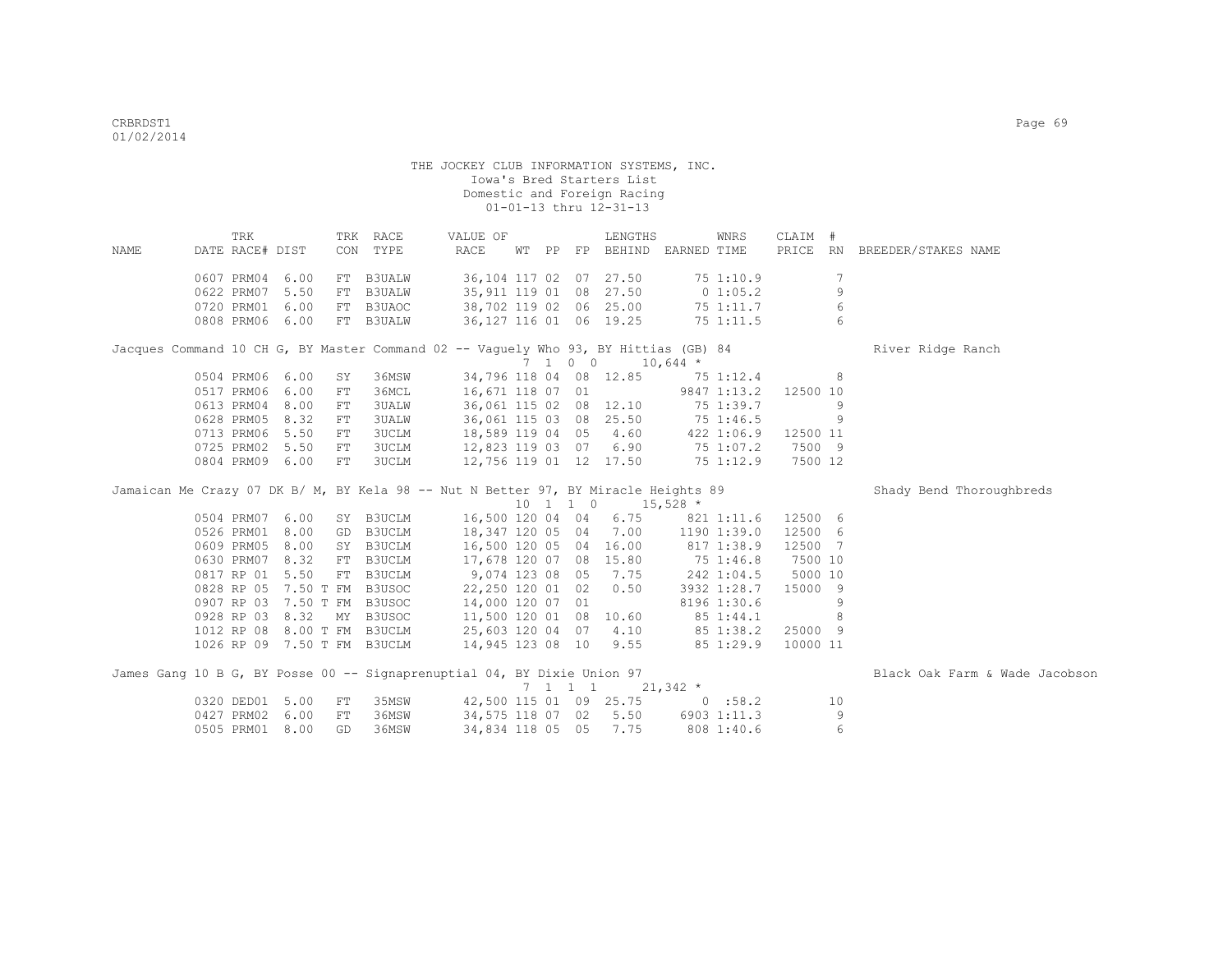THE JOCKEY CLUB INFORMATION SYSTEMS, INC. Iowa's Bred Starters List Domestic and Foreign Racing 01-01-13 thru 12-31-13 TRK TRK RACE VALUE OF LENGTHS WNRS CLAIM # NAME DATE RACE# DIST CON TYPE RACE WT PP FP BEHIND EARNED TIME PRICE RN BREEDER/STAKES NAME 0609 PRM02 6.00 SY 36MSW 34,747 118 08 04 5.00 1730 1:12.2 10<br>0623 PRM03 6.00 SY 36MCL 21,903 118 02 03 5.00 1862 1:11.9 25000 7 0623 PRM03 6.00 SY 36MCL 0707 PRM02 5.00 FT 36MCL 16,717 119 06 01 9964 1:00.1 12500 8<br>0804 PRM09 6.00 FT 3UCLM 12,756 119 08 07 13.30 75 1:12.9 7500 12 0804 PRM09 6.00 FT 3UCLM Jammin Jimmy 10 CH G, BY Noble Causeway 02 -- Jaded Lane 01, BY Jade Hunter 84 Prairie Lane Farms  $2 \t0 \t0 \t0 \t150 \t\t*$ <br>34,770 119 04 09 24.75 75 1:04.8 0511 PRM04 5.50 FT 36MSW 34,770 119 04 09 24.75 75 1:04.8 9 0613 PRM05 8.32 FT 36MCL 11,084 119 07 10 27.45 75 1:45.5 10000 12 Jeffell 08 DK B/ M, BY Saarland 99 -- Rico Ends Well 98, BY Amerrico's Bullet 86 High Point Bloodstock 8 0 0 2 22,088 \* 0419 PRM08 5.50 FT B3UALW 50,284 118 02 08 12.50 75 1:04.8 8 0516 PRM05 8.32 FT B3UAOC 38,708 120 01 03 10.50 4668 1:43.3 6<br>0607 PRM08 8.50 FT B3USTK 75,000 118 10 05 12.00 2250 1:45.1 10<br>0703 PRM08 8.00 FT B3UAOC 38,686 121 04 04 8.25 1940 1:40.2 7 0607 PRM08 8.50 FT B3USTK 75,000 118 10 05 12.00 2250 1:45.1 10 HAWKEYES H. 0703 PRM08 8.00 FT B3UAOC 38,686 121 04 04 8.25 1940 1:40.2 7 0718 PRM05 8.32 FT B3UAOC 38,707 121 06 04 9.00 1945 1:46.6 30000 6 0803 PRM08 8.32 FT B4USTK 97,000 118 09 03 2.50 9700 1:47.2 9 DONNA REED S.<br>0902 CBY03 7.50 T FM B3UAOC 29,000 123 01 05 11.55 870 1:31.8 25000 5 29,000 123 01 05 11.55 870 1:31.8 0914 CBY05 7.50 T FM B3UCLM 16,000 119 10 04 5.00 640 1:31.4 10000 11 Jewels Galore 11 DK B/ F, BY Flight West 03 -- Inca Jewel 06, BY Tiger Talk 93 Marlene M. Bryant & Robert M. Bryant 2 0 0 0 876 \* 0719 PRM02 5.00 FT F02MSW 34,770 119 06 05 8.35 801 1:01.1 9 0803 PRM01 5.50 FT F02MSW 34,705 119 03 06 5.40 75 1:09.1 12 Jifquick 08 B G, BY Limehouse 01 -- Jiffener 90, BY Derby Wish 82 MAMAS Thoroughbreds  $12 \quad 3 \quad 3 \quad 3 \quad 52.677$  \* 0523 PRM01 6.00 FT 3UAOC 38,707 120 05 04 10.25 1945 1:09.9 30000 6<br>0609 PRM06 6.00 MY 3UCLM 14,135 120 01 01 8404 1:10.9 7500 8 0609 PRM06 6.00 MY 3UCLM 14,135 120 01 01 0627 PRM03 6.00 FT 3UCLM 19,000 123 07 05 16.00 566 1:10.8 20000 7 0720 PRM05 6.00 FT 3UCLM 15,426 121 05 02 1.25 3061 1:12.8 7500 8

0802 PRM02 6.00 FT 3UCLM 15,449 121 03 04 7.50 771 1:12.5 7500 7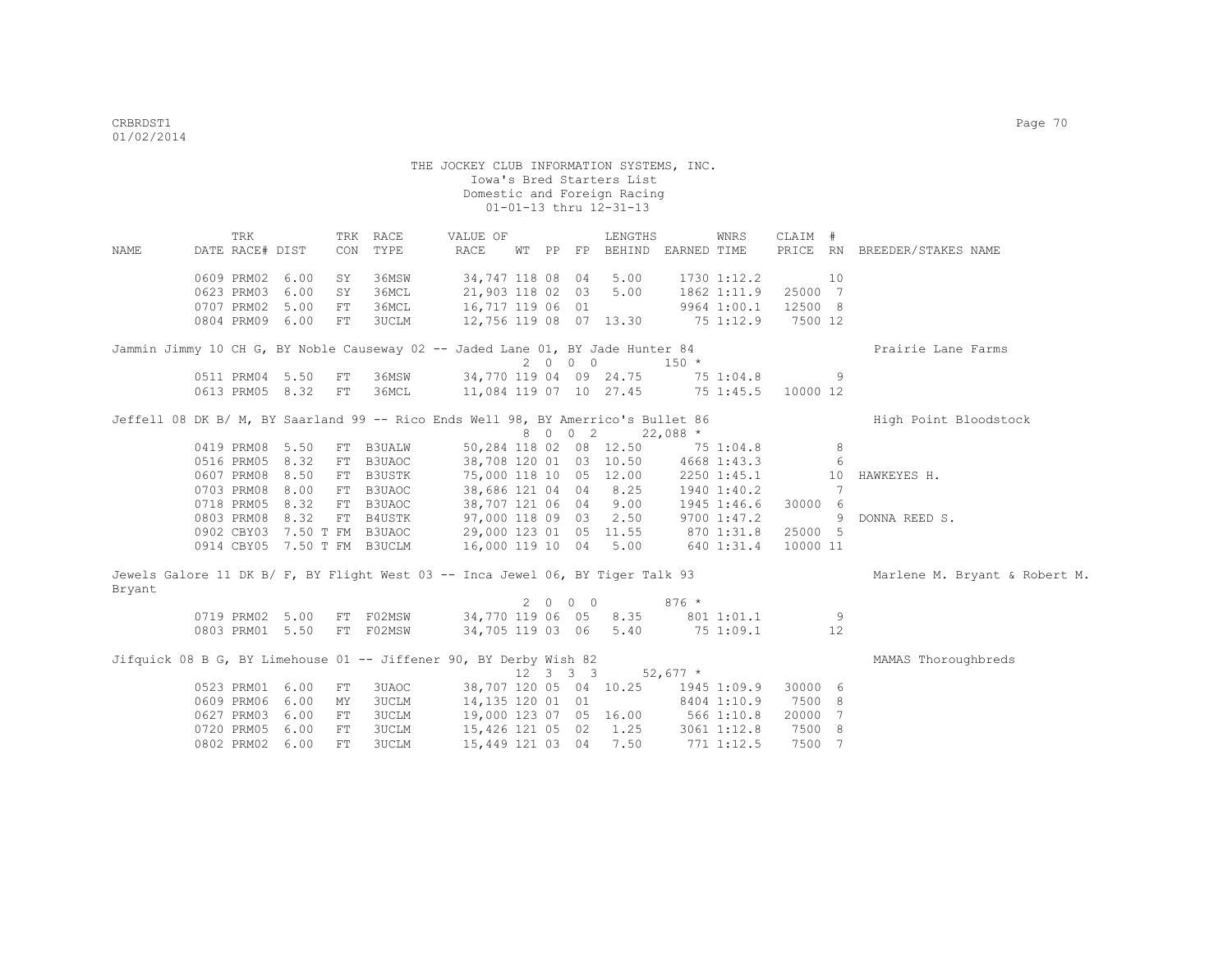|                                                                                         | TRK             |           |            | TRK RACE     | VALUE OF                          |       |                 | LENGTHS                         |             | WNRS                      | CLAIM #                    |                |                                                                                                                     |
|-----------------------------------------------------------------------------------------|-----------------|-----------|------------|--------------|-----------------------------------|-------|-----------------|---------------------------------|-------------|---------------------------|----------------------------|----------------|---------------------------------------------------------------------------------------------------------------------|
| NAME                                                                                    | DATE RACE# DIST |           | CON        | TYPE         | RACE                              | WT PP |                 | FP BEHIND                       | EARNED TIME |                           |                            |                | PRICE RN BREEDER/STAKES NAME                                                                                        |
|                                                                                         | 0824 AP 05      | 5.00 T FM |            | 3UCLM        | 23,000 122 03                     |       |                 | 2.00                            |             | 2530 :57.2                | 25000 5                    |                |                                                                                                                     |
|                                                                                         | 0915 AP 08      | 5.00      | ${\rm FT}$ | <b>3UCLM</b> | 23,040 122 04 03                  |       | 03              | 0.85                            |             | 2300 :57.1                | 25000 10                   |                |                                                                                                                     |
|                                                                                         | 0929 AP 10      | 5.50 T FM |            | 3UCLM        | 14,420 122 11 01                  |       |                 |                                 |             |                           | 16000 12                   |                |                                                                                                                     |
|                                                                                         | 1017 HAW01      | 5.00      | GD         | 3UCLM        | 20,000 121 05 02                  |       |                 | 3.25                            |             | 8400 1:04.6<br>4000 :57.6 | 25000 5                    |                |                                                                                                                     |
|                                                                                         | 1027 HAW04      |           |            |              |                                   |       |                 |                                 |             |                           |                            |                |                                                                                                                     |
|                                                                                         |                 | 5.00 T FM |            | <b>3UALW</b> | 37,120 122 03 02                  |       |                 | 0.50                            |             | 5800 :56.8                |                            | 9              |                                                                                                                     |
|                                                                                         | 1109 HAW05      | 5.00      | FT         | 3UCLM        | 21,000 121 01 01                  |       |                 |                                 |             | 12000 :58.6               | 25000 4                    | $\overline{7}$ |                                                                                                                     |
|                                                                                         | 1127 HAW08      | 6.00      | FT         | 3UALW        | 39,440 121 05 03                  |       |                 | 3.50                            |             | 2900 1:10.6               |                            |                |                                                                                                                     |
| Jimmie the Jet 06 GR/RO G, BY Crafty Friend 93 -- Dustee Bottle 94, BY Northern Wolf 86 |                 |           |            |              |                                   |       |                 |                                 |             |                           |                            |                | Barr Three LLC                                                                                                      |
|                                                                                         |                 |           |            |              |                                   |       | 3 0 0 0         |                                 | $336 *$     |                           |                            |                |                                                                                                                     |
|                                                                                         | 0112 TUP09      | 6.50      | FT         | 4UCLM        |                                   |       |                 | 5,700 119 08 05 7.00            |             | $166$ $1:17.8$            | 3500 8                     |                |                                                                                                                     |
|                                                                                         | 0703 CBY08      | 6.00      | FT         | 3UCLM        | 11,308 123 02 10 18.30 110 1:11.8 |       |                 |                                 |             |                           | 6250 11                    |                |                                                                                                                     |
|                                                                                         | 1222 TUP08 5.00 |           | FT         | 3UCLM        | 6,000 118 01 10 12.25 60 :58.3    |       |                 |                                 |             |                           | 3000 10                    |                |                                                                                                                     |
|                                                                                         |                 |           |            |              |                                   |       |                 |                                 |             |                           |                            |                |                                                                                                                     |
| Jockie Gold 11 GR/RO F, BY Giacomo 02 -- Good N Gold 05, BY Gold Case 94                |                 |           |            |              |                                   |       |                 |                                 |             |                           |                            |                | MAMAS Thoroughbreds, LLC                                                                                            |
|                                                                                         |                 |           |            |              |                                   |       |                 | $3 \t1 \t0 \t0 \t23,434 \t\t*$  |             |                           |                            |                |                                                                                                                     |
|                                                                                         | 0705 PRM08 5.50 |           | FT         | 02STK        |                                   |       |                 | 72,544 114 05 09 13.15 0 1:07.0 |             |                           |                            | 11             | IOWA STALLION FUTURITY                                                                                              |
|                                                                                         | 0719 PRM02      | 5.00      |            | FT F02MSW    | 34,770 119 04 01                  |       |                 |                                 |             | 20826 1:01.1              |                            | 9              |                                                                                                                     |
|                                                                                         | 0803 PRM03      | 6.00      |            | FT F02STK    | 86,950 121 04 05 19.25            |       |                 |                                 |             | 2608 1:13.8               | $\overline{\phantom{a}}$ 8 |                | IOWA SORORITY S.                                                                                                    |
|                                                                                         |                 |           |            |              |                                   |       |                 |                                 |             |                           |                            |                |                                                                                                                     |
| Jokes N Jazz 09 CH M, BY It's No Joke 02 -- Randomizer 04, BY Elusive Quality 93        |                 |           |            |              |                                   |       |                 |                                 |             |                           |                            |                | Robson Joseph Michael                                                                                               |
|                                                                                         |                 |           |            |              |                                   |       | $5 \t1 \t1 \t1$ |                                 | $76,487$ *  |                           |                            |                |                                                                                                                     |
|                                                                                         | 0510 PRM08      | 6.00      |            | FT B4USTK    | 70,000 120 04 05 5.75             |       |                 |                                 |             | 2100 1:10.6               |                            |                | 6 MAMIE EISENHOWER S.                                                                                               |
|                                                                                         | 0607 PRM08      | 8.50      |            | FT B3USTK    | 75,000 115 06 04 11.50            |       |                 |                                 | 3750 1:45.1 |                           |                            | 10             | HAWKEYES H.                                                                                                         |
|                                                                                         | 0703 PRM08      | 8.00      |            | FT B3UAOC    | 38,686 121 02 03 3.25             |       |                 |                                 | 4657 1:40.2 |                           |                            |                |                                                                                                                     |
|                                                                                         | 0718 PRM05      | 8.32      |            | FT B3UAOC    | 38,707 121 04 02                  |       |                 | 1.50                            | 7780 1:46.6 |                           | 30000 6                    |                |                                                                                                                     |
|                                                                                         | 0803 PRM08 8.32 |           |            | FT B4USTK    | 97,000 116 06 01                  |       |                 |                                 |             | 58200 1:47.2              |                            | 9              | DONNA REED S.                                                                                                       |
|                                                                                         |                 |           |            |              |                                   |       |                 |                                 |             |                           |                            |                | Jolynn's Five Gems 10 CH F, BY Winter Glitter 97 -- Little Yeoman 99, BY Stalwart 79 Col. Cameron Roth & Iowa State |
| University                                                                              |                 |           |            |              |                                   |       |                 |                                 |             |                           |                            |                |                                                                                                                     |
|                                                                                         |                 |           |            |              |                                   |       | 3 1 0 0         |                                 | $11,168$ *  |                           |                            |                |                                                                                                                     |
|                                                                                         | 0713 PRM02      | 6.00      | FT.        | B36MSW       |                                   |       |                 | 34,770 119 01 09 20.50          |             | 75 1:14.6                 |                            | 9              |                                                                                                                     |

 0801 PRM04 6.00 FT B36MCL 18,739 119 06 01 11018 1:14.1 12500 10 0809 PRM05 6.00 FT B3UCLM 19,923 119 05 08 12.25 75 1:12.5 15000 9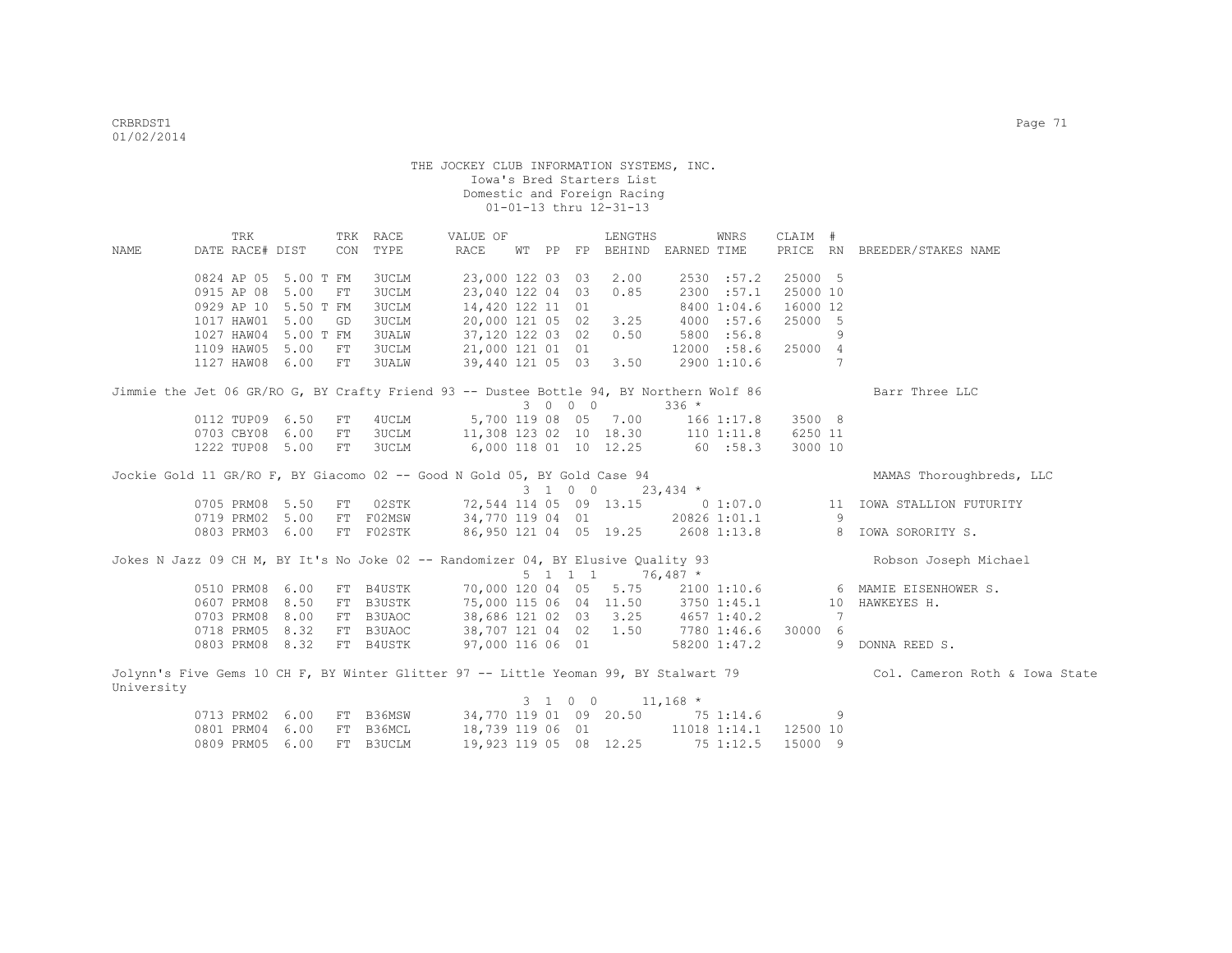|                                                                                          | TRK             |                 |            | TRK RACE  | VALUE OF                          |  |                    | LENGTHS              |                             | WNRS         | CLAIM #  |    |                              |
|------------------------------------------------------------------------------------------|-----------------|-----------------|------------|-----------|-----------------------------------|--|--------------------|----------------------|-----------------------------|--------------|----------|----|------------------------------|
| NAME                                                                                     | DATE RACE# DIST |                 |            | CON TYPE  | RACE                              |  |                    |                      | WT PP FP BEHIND EARNED TIME |              |          |    | PRICE RN BREEDER/STAKES NAME |
| J. R. Kipper 08 CH G, BY Winter Glitter 97 -- Lively Spirit 98, BY Storm Boot 89         |                 |                 |            |           |                                   |  |                    |                      |                             |              |          |    | Bogash Gene                  |
|                                                                                          |                 |                 |            |           |                                   |  | 7 0 0 1            |                      | $1,873$ *                   |              |          |    |                              |
|                                                                                          |                 | 0531 PRM06 6.00 | FT         | 3UCLM     | 18,610 123 03 10 20.45            |  |                    |                      |                             | 75 1:11.1    | 12500 10 |    |                              |
|                                                                                          |                 | 0615 PRM03 8.00 | GD         | 3UCLM     | 9,500 123 01 07 18.00             |  |                    |                      | 75 1:39.9                   |              | 10000 8  |    |                              |
|                                                                                          |                 | 0623 PRM07 8.32 | SY         | 3UCLM     | 18,192 120 02 11 20.40            |  |                    |                      | 75 1:46.1                   |              | 10000 12 |    |                              |
|                                                                                          |                 | 0725 PRM04 8.32 | FT         | 3UCLM     | 19,969 121 05 04 11.75            |  |                    |                      | 997 1:49.6                  |              | 12500 7  |    |                              |
|                                                                                          |                 | 0804 PRM02 8.32 | FT         | 3UCLM     | 19,902 124 08 07 19.35            |  |                    |                      | 75 1:48.8                   |              | 15000 10 |    |                              |
|                                                                                          |                 | 0809 CLS08 8.32 | ${\rm FT}$ | 3UCLM     | 4,800 123 05 06 10.05             |  |                    |                      | $0\;1:47.2$                 |              | 5000 8   |    |                              |
|                                                                                          |                 | 0824 CLS04 6.00 | FT         | 3UCLM     |                                   |  |                    | 4,800 123 01 03 7.25 |                             | $576$ 1:15.6 | 5000 8   |    |                              |
| Jumped the Harbor 10 DK B/ F, BY Jump Start 99 -- Above the Harbor 98, BY Petionville 92 |                 |                 |            |           |                                   |  |                    |                      |                             |              |          |    | Barnett Robert               |
|                                                                                          |                 |                 |            |           |                                   |  | 2200               |                      | $62,801$ *                  |              |          |    |                              |
|                                                                                          |                 | 0502 PRM04 5.50 |            | SY B3UALW |                                   |  |                    | 36,120 115 05 01     |                             | 21781 1:05.5 |          | 6  |                              |
|                                                                                          |                 | 0518 PRM07 6.00 |            |           | FT F03STK 68,366 118 05 01        |  |                    |                      |                             | 41020 1:11.0 |          |    | 6 BOB BRYANT S.              |
| Justaglance 08 B M, BY Star Dabbler 03 -- Taiga 98, BY Fort Chaffee 90                   |                 |                 |            |           |                                   |  |                    |                      |                             |              |          |    | Kuehl John E.                |
|                                                                                          |                 |                 |            |           |                                   |  | 8 2 1 0            |                      | $21,758$ *                  |              |          |    |                              |
|                                                                                          |                 | 0419 PRM02 5.50 |            | FT B36MSW | 34,725 123 09 08 12.25            |  |                    |                      |                             | 75 1:06.2    |          | 11 |                              |
|                                                                                          |                 | 0512 PRM07 6.00 |            | FT B36MSW | 34,769 123 06 05 16.00            |  |                    |                      |                             | 801 1:11.8   |          | 9  |                              |
|                                                                                          |                 | 0601 PRM04 5.50 |            | GD B36MSW | 34,747 123 05 06 15.50            |  |                    |                      |                             | 75 1:05.8    |          | 10 |                              |
|                                                                                          | 0628 PRM04      | 5.00            | FT         | B36MCL    | 16,672 123 03 02 2.50             |  |                    |                      |                             | 3282 1:00.8  | 12500 10 |    |                              |
|                                                                                          | 0711 PRM02      | 5.00            |            | FT B36MCL | 16,673 124 08 01                  |  |                    |                      |                             | 9847 1:00.7  | 12500 10 |    |                              |
|                                                                                          | 0804 PRM04      | 6.00            |            | FT B3UCLM | 12,801 124 06 01                  |  |                    |                      |                             | 7508 1:14.1  | 7500 10  |    |                              |
|                                                                                          |                 | 1116 RP 05 6.00 |            | FT B3UCLM | 11,742 123 11 06 6.00 85 1:11.7   |  |                    |                      |                             |              | 7500 11  |    |                              |
|                                                                                          |                 | 1217 RP 05 5.50 |            | FT B3UCLM | 11,000 123 04 06 11.00 85 1:05.7  |  |                    |                      |                             |              | 7500 9   |    |                              |
| Justalittlemore 11 DK B/ G, BY Shadow Hawk 99 -- Sue's Trauma 00, BY Verzy 82            |                 |                 |            |           |                                   |  |                    |                      |                             |              |          |    | Roger Pelster & Leroy Bowman |
|                                                                                          |                 |                 |            |           |                                   |  | $2 \t 0 \t 1 \t 0$ |                      | $5,005$ *                   |              |          |    |                              |
|                                                                                          |                 | 0720 PRM02 5.00 | ${\rm FT}$ | 02MSW     | 34,746 119 02 08 17.50            |  |                    |                      | 75 1:00.5                   |              |          | 10 |                              |
|                                                                                          |                 | 0804 PRM01 5.50 | FT         | 02MCL     | 18,020 119 04 02 8.75 4930 1:07.6 |  |                    |                      |                             |              | 25000 4  |    |                              |
| Just Plain Nuts 08 B G, BY Trump an Ace 85 -- Max'i Quick 90, BY Viva Maxi 82            |                 |                 |            |           |                                   |  |                    |                      |                             |              |          |    | Stumpf Daniel P.             |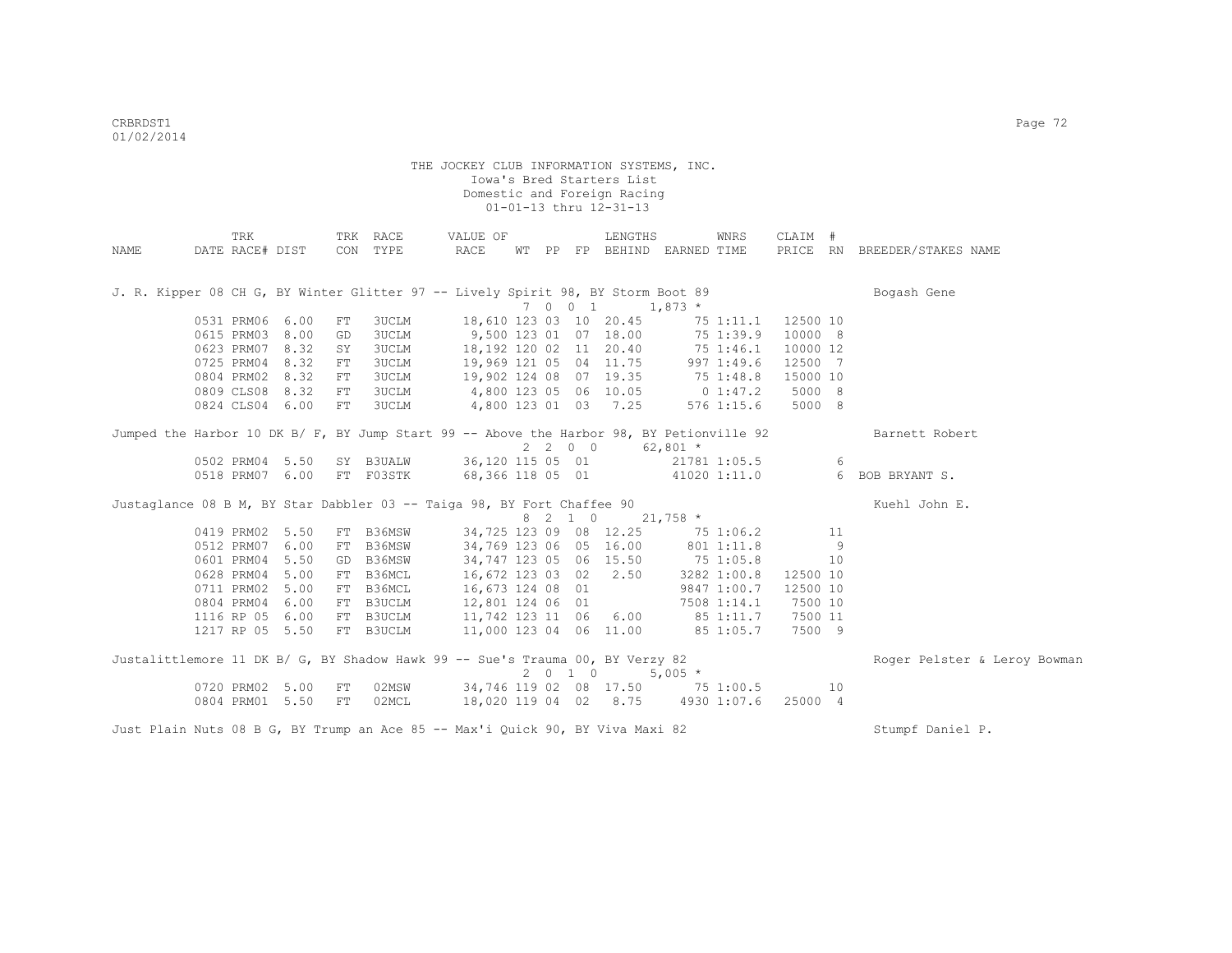| NAME | TRK<br>DATE RACE# DIST |                      |    | TRK RACE<br>CON TYPE                                                                   | VALUE OF<br>RACE      | WТ            |                             | LENGTHS                                        | PP FP BEHIND EARNED TIME         | WNRS               | CLAIM #  |    | PRICE RN BREEDER/STAKES NAME                        |
|------|------------------------|----------------------|----|----------------------------------------------------------------------------------------|-----------------------|---------------|-----------------------------|------------------------------------------------|----------------------------------|--------------------|----------|----|-----------------------------------------------------|
|      |                        |                      |    |                                                                                        |                       |               |                             |                                                |                                  |                    |          |    |                                                     |
|      |                        |                      |    |                                                                                        |                       |               | $7 \t0 \t2 \t1$             |                                                | $7,944$ *                        |                    |          |    |                                                     |
|      | 0516 PRM06             | 6.00                 | FT | 36WMC                                                                                  |                       |               |                             | 16,630 123 11 07 13.50                         |                                  | 75 1:13.0 12500 12 |          |    |                                                     |
|      | 0601 PRM09             | 6.00                 | GD | 36MCL                                                                                  |                       | 16,629 118 01 |                             | 06 7.25                                        | 75 1:14.7                        |                    | 12500 12 |    |                                                     |
|      | 0620 PRM09             | 6.00                 | FT | 36MCL                                                                                  |                       |               |                             | 16,671 123 03 04 10.50                         | 820 1:13.3                       |                    | 12500 10 |    |                                                     |
|      | 0628 PRM02             | 8.00                 | FT | 36MCL                                                                                  |                       |               |                             | 9,139 123 07 03 8.75                           |                                  | 1453 1:43.5        | 10000 7  |    |                                                     |
|      | 0711 PRM05             | 8.32                 | FT | 36MCL                                                                                  |                       |               | 9,414 124 09 02             | 0.75                                           |                                  | 2356 1:49.8        | 10000 10 |    |                                                     |
|      | 0725 PRM05             | 8.32                 | FT | 36MCL                                                                                  |                       |               | 9,677 124 01 04             | 9.60                                           |                                  | 642 1:50.0         | 10000 7  |    |                                                     |
|      |                        | 0809 PRM04 8.50      | FT | 36MCL                                                                                  |                       |               |                             | 9,783 124 05 02 0.75                           |                                  | 2523 1:49.2        | 10000 9  |    |                                                     |
|      |                        |                      |    | Just Sir Prize Me 09 B G, BY Pure Prize 98 -- Lady of Blue 94, BY Danziq Connection 83 |                       |               |                             |                                                |                                  |                    |          |    | Lieber Todd M Dr.                                   |
|      |                        |                      |    |                                                                                        |                       |               | 11 0 0 1                    |                                                | $5,774$ *                        |                    |          |    |                                                     |
|      |                        | 0425 PRM07 5.50      | FT | 3UCLM                                                                                  |                       |               |                             |                                                | 18,653 120 08 07 14.25 75 1:05.3 |                    | 10000 8  |    |                                                     |
|      | 0509 PRM01             | 8.00                 | GD | <b>3UCLM</b>                                                                           | 18,720 123 02 05 2.65 |               |                             |                                                |                                  | 423 1:41.2         | 12500 8  |    |                                                     |
|      | 0524 PRM03             | 8.32                 | FT | 3UCLM                                                                                  |                       |               |                             | 18,653 120 04 04 7.50                          |                                  | 928 1:44.9         | 10000 8  |    |                                                     |
|      | 0608 PRM06             | 8.32                 | GD | 3UCLM                                                                                  |                       |               |                             | 18,609 123 05 FF DNF                           |                                  | 75 1:45.3          | 12500 10 |    |                                                     |
|      | 0623 PRM07             | 8.32                 | SY | 3UCLM                                                                                  |                       |               |                             | 18,192 120 03 05 4.60                          |                                  | 404 1:46.1         | 10000 12 |    |                                                     |
|      | 0707 PRM09             | 8.50                 | FT | <b>3UCLM</b>                                                                           |                       |               |                             | 18,567 121 11 08 14.90                         |                                  | 75 1:50.6          | 10000 12 |    |                                                     |
|      | 0725 PRM04             | 8.32                 | FT | 3UCLM                                                                                  |                       |               |                             | 19,969 121 03 05 12.75                         |                                  | 461 1:49.6         | 12500 7  |    |                                                     |
|      | 0804 PRM02             | 8.32                 | FT | 3UCLM                                                                                  | 19,902 121 07 04 4.00 |               |                             |                                                | 983 1:48.8                       |                    | 12500 10 |    |                                                     |
|      | 0822 CBY03             | 8.50 T FM            |    | <b>3UCLM</b>                                                                           | 21,024 123 09 05 7.05 |               |                             |                                                | 180 1:46.2                       |                    | 20000 9  |    |                                                     |
|      |                        | 0831 CBY07 7.50 T FM |    | <b>3UCLM</b>                                                                           | 18,000 123 01 03 1.85 |               |                             |                                                |                                  | 1980 1:31.0        | 20000 9  |    |                                                     |
|      |                        | 0912 CBY01 7.50 T FM |    | 3UCLM                                                                                  | 19,532 123 08 08      |               |                             | 5.50                                           |                                  | 190 1:31.8         | 20000 12 |    |                                                     |
|      |                        |                      |    | Kaptain Kujo 11 DK B/ C, BY Singing Saint 04 -- Kotchi 02, BY Slew City Slew 84        |                       |               |                             |                                                |                                  |                    |          |    | Leech James R.                                      |
|      |                        |                      |    |                                                                                        |                       |               |                             | $3 \quad 1 \quad 0 \quad 0 \quad 23,389 \star$ |                                  |                    |          |    |                                                     |
|      | 0615 PRM02             | 4.50                 | GD | 02MSW                                                                                  | 34,747 120 08 01      |               |                             |                                                |                                  | 20767 :53.1        |          | 10 |                                                     |
|      | 0705 PRM08             | 5.50                 | FT | 02STK                                                                                  | 72,544 118 04 08 9.90 |               |                             |                                                |                                  | 0 1:07.0           |          | 11 | IOWA STALLION FUTURITY                              |
|      | 0803 PRM04             | 6.00                 |    | FT A02STK                                                                              |                       |               |                             |                                                |                                  |                    |          |    | 87,383 121 01 05 22.25 2622 1:11.8 8 IOWA CRADLE S. |
|      |                        |                      |    | Karaoke King 11 DK B/ G, BY Singing Saint 04 -- Prize Packet 03, BY Prized 86          |                       |               | $1 \quad 0 \quad 0 \quad 0$ |                                                | $805 *$                          |                    |          |    | Windsor Thoroughbreds                               |
|      |                        | 0809 PRM01 5.50      | FT | 02MSW                                                                                  |                       |               |                             | 34,813 119 07 05 13.25                         |                                  | 805 1:06.4         |          | 7  |                                                     |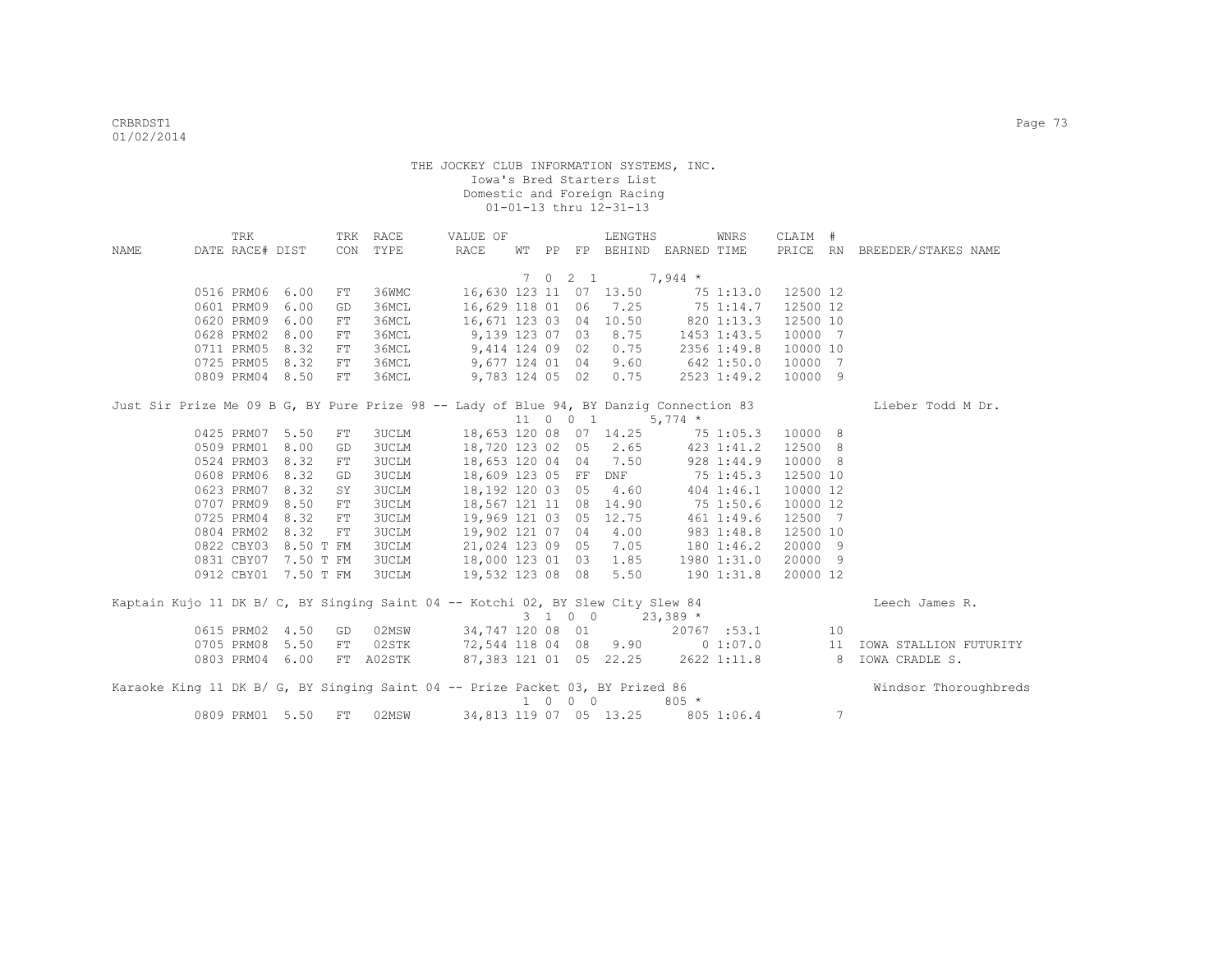|      | TRK                                                                             |      |    | TRK RACE  | VALUE OF                                |  |         | LENGTHS                                                              |            | WNRS         | CLAIM #            |                              |                                                              |
|------|---------------------------------------------------------------------------------|------|----|-----------|-----------------------------------------|--|---------|----------------------------------------------------------------------|------------|--------------|--------------------|------------------------------|--------------------------------------------------------------|
| NAME | DATE RACE# DIST CON TYPE                                                        |      |    |           | RACE                                    |  |         | WT PP FP BEHIND EARNED TIME                                          |            |              |                    |                              | PRICE RN BREEDER/STAKES NAME                                 |
|      | Kate's Main Man 05 B G, BY Bernstein 97 -- Kate d'Kate 92, BY D'Accord 79       |      |    |           |                                         |  |         |                                                                      |            |              |                    |                              | McClintock Loretta Fern                                      |
|      |                                                                                 |      |    |           |                                         |  | 5 2 1 0 |                                                                      | $57,700$ * |              |                    |                              |                                                              |
|      | 0119 OP 05 8.50                                                                 |      | FT | 4UAOC     | 54,000 118 06 01                        |  |         |                                                                      |            | 21600 1:45.9 | 16000 9            |                              |                                                              |
|      | 0209 OP 05 8.50                                                                 |      | FT | 4UAOC     | 55,000 122 06 07 14.30 550 1:45.5       |  |         |                                                                      |            |              | 32000 7            |                              |                                                              |
|      | 0310 OP 01 8.00                                                                 |      |    | SY 4USTR  | 28,000 118 04 01                        |  |         |                                                                      |            | 16800 1:39.8 |                    | $7\phantom{.0}\phantom{.0}7$ |                                                              |
|      | 0427 FON09 8.50                                                                 |      |    | FT 3USTK  |                                         |  |         |                                                                      |            |              |                    |                              | 84,000 117 06 02 1.00 15000 1:46.2 8 BOSSELMAN/GUS FONNER S. |
|      | 0608 PRM08 8.50                                                                 |      |    | GD A3USTK |                                         |  |         |                                                                      |            |              |                    |                              | 75,000 120 02 04 8.85 3750 1:45.0 7 CYCLONES H.              |
|      | Kela Way 09 B G, BY Kela 98 -- I'll Do It My Way 97, BY Thunder Gulch 92        |      |    |           |                                         |  |         |                                                                      |            |              |                    |                              | McClintock Loretta F.                                        |
|      |                                                                                 |      |    |           |                                         |  |         | $6 \t1 \t2 \t2 \t18,381 \t*$                                         |            |              |                    |                              |                                                              |
|      | 0523 PRM03 5.00                                                                 |      | FT | 36MCL     |                                         |  |         | 16,761 123 02 03 12.25                                               |            |              | 2016 :59.3 12500 6 |                              |                                                              |
|      | 0613 PRM02                                                                      | 5.00 | FT | 36MCL     |                                         |  |         |                                                                      |            |              | 12500 9            |                              |                                                              |
|      | 0627 PRM02                                                                      | 5.00 | FT | 36MCL     |                                         |  |         | 16,696 123 08 07 9.05 75 1:00.1<br>16,696 123 07 02 2.00 3302 1:00.6 |            |              | 12500 9            |                              |                                                              |
|      | 0707 PRM02                                                                      | 5.00 | FT | 36MCL     |                                         |  |         | 16,717 121 04 03 9.50 1993 1:00.1                                    |            |              | 10000 8            |                              |                                                              |
|      | 0728 PRM03                                                                      | 5.00 | FT | 36MCL     |                                         |  |         | 16,761 121 01 02 5.25 3361 1:00.7                                    |            |              | 10000 6            |                              |                                                              |
|      | 0810 PRM10 5.00                                                                 |      | FT | 36MCL     |                                         |  |         | 12,159 124 01 01 7634 1:00.3                                         |            |              | 7500 8             |                              |                                                              |
|      | The Kid Don 09 DK B/ G, BY Humming 96 -- Blumin Special 98, BY Blumin Affair 91 |      |    |           |                                         |  |         |                                                                      |            |              |                    |                              | Lamborn Robert                                               |
|      |                                                                                 |      |    |           |                                         |  |         | 3 0 0 0 1,257 $*$                                                    |            |              |                    |                              |                                                              |
|      | 0621 PRM06 6.00                                                                 |      | FT | 36MSW     | 34,747 123 09 09 22.50 75 1:11.4 10     |  |         |                                                                      |            |              |                    |                              |                                                              |
|      | 0706 PRM09 6.00                                                                 |      | FT | 36MSW     | 34,770 124 05 05 20.50 801 1:11.7       |  |         |                                                                      |            |              |                    | - 9                          |                                                              |
|      | 0724 PRM07 5.00                                                                 |      |    | FT 36MCL  |                                         |  |         | 16,696 124 05 05 10.50 381 1:00.4 12500 9                            |            |              |                    |                              |                                                              |
|      | Kid Wild 09 DK B/ G, BY Wild Gold 90 -- Fast Frances 00, BY Fast Play 86        |      |    |           |                                         |  |         |                                                                      |            |              |                    |                              | Connie Schutz                                                |
|      |                                                                                 |      |    |           |                                         |  |         | $2000$ $1,196*$                                                      |            |              |                    |                              |                                                              |
|      | 0712 PRM04 6.00                                                                 |      | FT |           | 36MSW 27,000 124 03 05 26.50 808 1:11.7 |  |         |                                                                      |            |              |                    | -6                           |                                                              |
|      | 0728 PRM03 5.00                                                                 |      | FT |           | 36MCL 16,761 121 02 05 18.50 388 1:00.7 |  |         |                                                                      |            |              | 10000 6            |                              |                                                              |
|      | Kims Star 10 DK B/ F, BY Autonomy (IRE) 97 -- Another Audible 03, BY Menifee 96 |      |    |           |                                         |  |         |                                                                      |            |              |                    |                              | Gaede Milton                                                 |
|      |                                                                                 |      |    |           |                                         |  |         | $11 \quad 3 \quad 1 \quad 3 \quad 39,301 \star$                      |            |              |                    |                              |                                                              |
|      | 0303 FON01 4.00                                                                 |      |    |           | FT F03MSW 7,400 120 05 01 4440 :48.0    |  |         |                                                                      |            |              |                    | 9                            |                                                              |
|      | 0317 FON09 6.00                                                                 |      |    | FT B3UALW | 8,500 124 07 03 8.25 1020 1:15.6        |  |         |                                                                      |            |              |                    | 10                           |                                                              |
|      | 0406 FON09 6.00                                                                 |      |    | FT F03STK | 15,350 121 03 02 3.75 3070 1:14.0       |  |         |                                                                      |            |              |                    |                              | 7 PEPSIS.                                                    |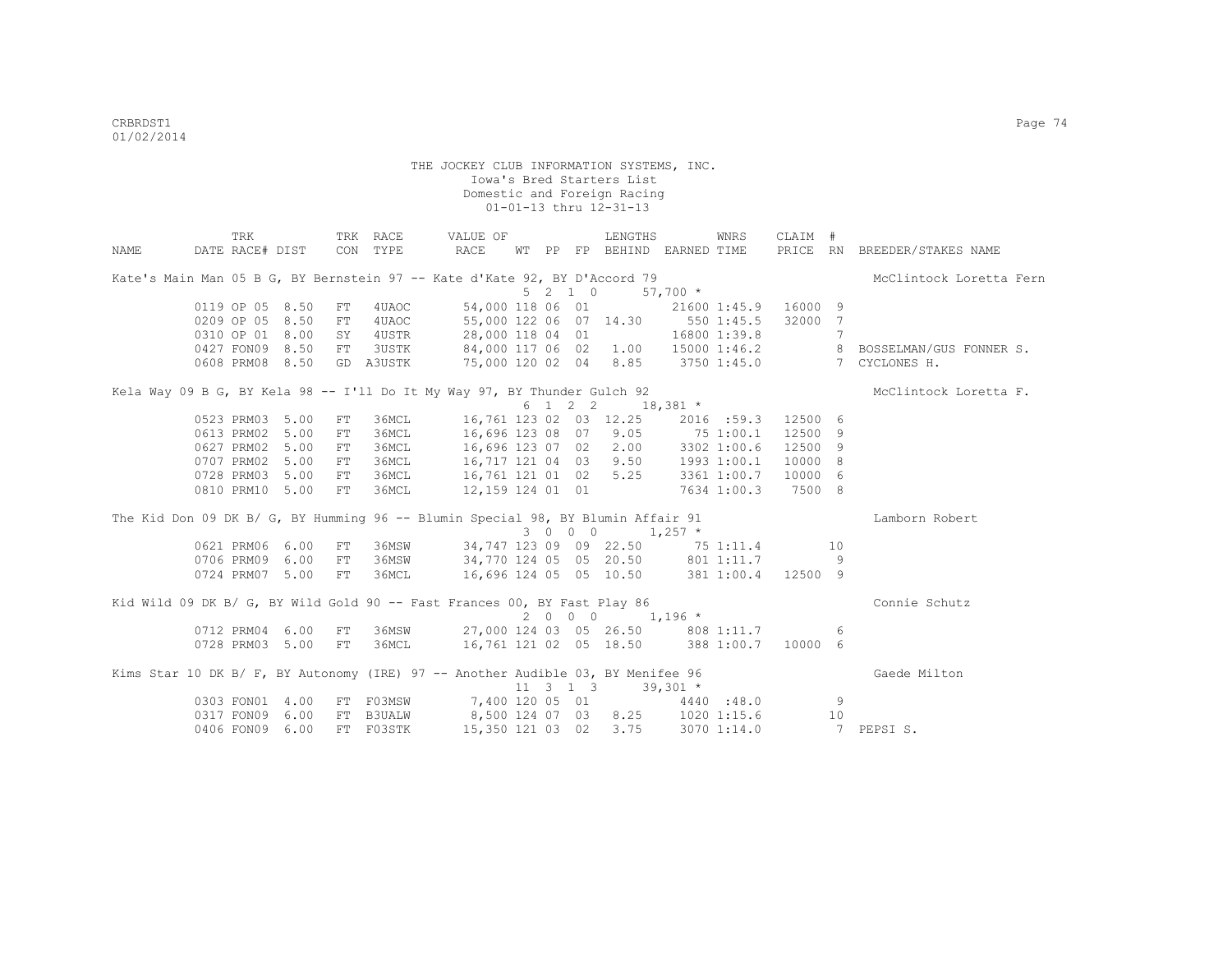|      | TRK                |      |     | TRK RACE     | VALUE OF                                                                   |  |                             | LENGTHS                     |                       | WNRS         | CLAIM #  |    |                                  |
|------|--------------------|------|-----|--------------|----------------------------------------------------------------------------|--|-----------------------------|-----------------------------|-----------------------|--------------|----------|----|----------------------------------|
| NAME | DATE RACE# DIST    |      |     | CON TYPE     | RACE                                                                       |  |                             | WT PP FP BEHIND EARNED TIME |                       |              |          |    | PRICE RN BREEDER/STAKES NAME     |
|      | 0428 PRM07 5.50    |      | FT  | B3UCLM       | 18,500 118 01 05                                                           |  |                             | 7.00                        |                       | 5511:05.0    | 25000 7  |    |                                  |
|      | 0510 PRM02         | 6.00 | FT  | B3UCLM       | 18,566 118 11 03                                                           |  |                             | 6.00                        |                       | 2180 1:11.4  | 12500 12 |    |                                  |
|      |                    |      |     |              |                                                                            |  |                             |                             |                       |              |          |    |                                  |
|      | 0526 PRM03         | 5.50 |     | GD B3UCLM    | 23,840 115 07 01                                                           |  |                             |                             |                       | 14313 1:04.7 | 20000 7  |    |                                  |
|      | 0607 PRM04         | 6.00 |     | FT B3UALW    | 36,104 118 06 06 13.00                                                     |  |                             |                             |                       | 75 1:10.9    |          | 7  |                                  |
|      | 0630 PRM06         | 5.50 |     | FT B3UCLM    | 14,135 115 02 03 3.75                                                      |  |                             |                             |                       | 1681 1:05.7  | 7500 8   |    |                                  |
|      | 0714 PRM07 5.50    |      |     | FT B3UALW    | 35,519 115 05 04                                                           |  |                             | 8.25                        |                       | 1810 1:06.0  |          | 7  |                                  |
|      | 0728 PRM09 6.00    |      |     | FT B3UCLM    | 14,114 121 05 01                                                           |  |                             |                             |                       | 8346 1:14.1  | 7500 9   |    |                                  |
|      | 0808 PRM06 6.00    |      |     | FT B3UALW    | 36,127 122 05 04 11.00                                                     |  |                             |                             |                       | 1815 1:11.5  |          | 6  |                                  |
|      |                    |      |     |              | King Jimmy 10 GR/RO G, BY Flight West 03 -- Powderet 00, BY H. J. Baker 92 |  |                             |                             |                       |              |          |    | Noll Steve                       |
|      |                    |      |     |              |                                                                            |  |                             | 6 1 1 2 19,460 *            |                       |              |          |    |                                  |
|      | 0526 PRM02 5.50    |      | GD  | 36MCL        | 21,920 118 06 05 14.25                                                     |  |                             |                             |                       | 504 1:03.7   | 25000 6  |    |                                  |
|      | 0613 PRM02 5.00    |      | FT. | 36MCL        | 16,696 118 04 04                                                           |  |                             |                             | $5.00$ $826$ $1:00.1$ |              | 12500 9  |    |                                  |
|      | 0623 PRM03 6.00    |      | SY  | 36MCL        | 21,903 118 04 03                                                           |  |                             | 5.00                        |                       | 1862 1:11.9  | 25000 7  |    |                                  |
|      | 0712 PRM02 8.32    |      | FT  | 36MCL        | 16,717 116 04 01                                                           |  |                             |                             |                       | 9964 1:48.7  | 10000 8  |    |                                  |
|      | 0724 PRM02 8.32    |      | FT  | <b>3UCLM</b> | 19,998 116 04 03                                                           |  |                             | 2.25                        |                       | 2371 1:48.9  | 12500 10 |    |                                  |
|      | 0804 PRM02 8.32    |      | FT  | 3UCLM        | 19,902 116 01 02                                                           |  |                             | 3.25                        |                       | 3933 1:48.8  | 12500 10 |    |                                  |
|      |                    |      |     |              | King of Sharks 11 DK B/ C, BY Sun King 02 -- Sharlilly 01, BY Sharkey 87   |  |                             |                             |                       |              |          |    | Dennis E Schrader & Tracy Farmer |
|      |                    |      |     |              |                                                                            |  | $1 \quad 0 \quad 0 \quad 0$ |                             | $75 *$                |              |          |    |                                  |
|      | 0620 PRM01 4.50 FT |      |     | 02MSW        | 34,770 118 02 09 22.35                                                     |  |                             |                             |                       | 75 :53.3     |          | 9  |                                  |
|      |                    |      |     |              |                                                                            |  |                             |                             |                       |              |          |    |                                  |
|      |                    |      |     |              | Kiowa Storm 09 B G, BY Future Storm 90 -- Kiowa Cat 95, BY Mountain Cat 90 |  |                             |                             |                       |              |          |    | McFarlin Teresa                  |
|      |                    |      |     |              |                                                                            |  | $10 \t2 \t3 \t1$            |                             | 59,084 $*$            |              |          |    |                                  |
|      | 0519 PRM06 6.00    |      | FT  | 36MSW        | 34,747 123 07 04                                                           |  |                             | 8.00                        |                       | 1730 1:11.6  |          | 10 |                                  |
|      | 0602 PRM04         | 5.50 | FT  | 36MSW        | 34,735 123 02 04                                                           |  |                             | 8.00                        |                       | 1730 1:05.6  |          | 10 |                                  |
|      | 0621 PRM06         | 6.00 | FT  | 36MSW        | 34,747 123 04 02                                                           |  |                             | 7.25                        |                       | 6923 1:11.4  |          | 10 |                                  |
|      | 0706 PRM09         | 6.00 | FT  | 36MSW        | 34,770 124 02 02                                                           |  |                             | 3.75                        |                       | 6942 1:11.7  |          | 9  |                                  |
|      | 0719 PRM05         | 6.00 | FT  | 36MSW        | 34,791 124 07 01                                                           |  |                             |                             |                       | 20884 1:13.4 |          | 8  |                                  |
|      | 0804 PRM02 8.32    |      | FT  | <b>3UCLM</b> | 19,902 124 09 03                                                           |  |                             | 3.75                        |                       | 2359 1:48.8  | 15000 10 |    |                                  |
|      | 0901 PID05         | 5.50 | FT  | <b>3UCLM</b> | 16,040 121 05 04                                                           |  |                             | 3.05                        |                       | 800 1:04.4   | 16000 7  |    |                                  |
|      | 0918 PID05         | 8.00 | FT  | <b>3UCLM</b> | 15,840 119 02 05                                                           |  |                             | 14.75                       | 400 1:40.1            |              | 16000 6  |    |                                  |
|      | 1029 MNR08         | 5.50 | FT. | 3UALW        | 22,200 120 01 02                                                           |  |                             | 3.00                        |                       | 4440 1:05.6  |          | 9  |                                  |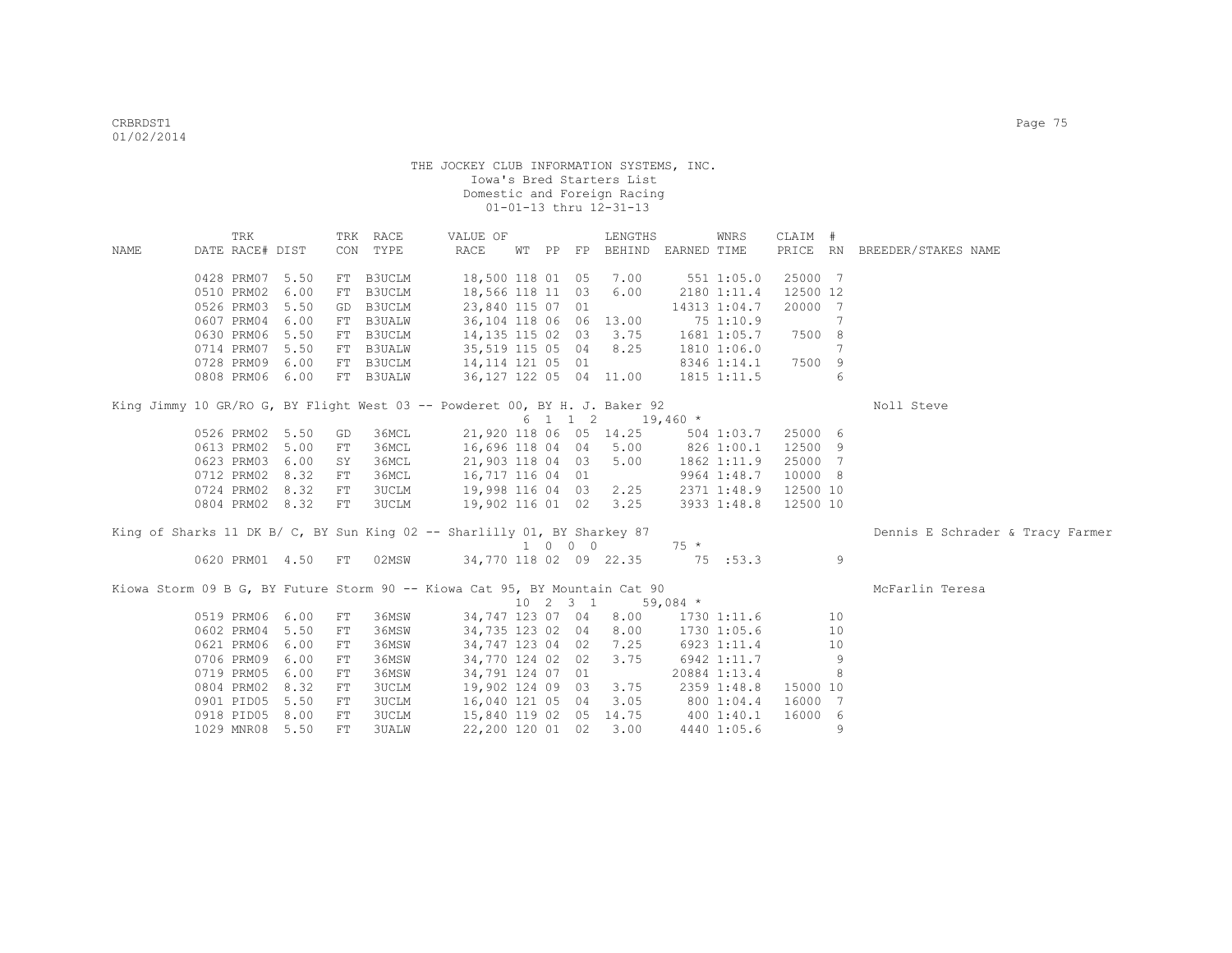|      | TRK                                | TRK      | RACE                                                                                    | VALUE OF                                        |                             |  | LENGTHS      |                             | WNRS            | CLAIM #              |    |                                 |
|------|------------------------------------|----------|-----------------------------------------------------------------------------------------|-------------------------------------------------|-----------------------------|--|--------------|-----------------------------|-----------------|----------------------|----|---------------------------------|
| NAME | DATE RACE# DIST                    | CON      | TYPE                                                                                    | RACE                                            |                             |  |              | WT PP FP BEHIND EARNED TIME |                 |                      |    | PRICE RN BREEDER/STAKES NAME    |
|      | 1112 MNR07 6.00                    | FT       | <b>3UALW</b>                                                                            | 22,200 120 02 01                                |                             |  |              | 12876 1:13.5                |                 |                      | 10 |                                 |
|      |                                    |          | Klassy Bunny 11 CH F, BY Silver Poet 04 -- Shesa Klassy Devil 01, BY Devil's Baq 81     |                                                 |                             |  |              |                             |                 |                      |    | Muqqli John                     |
|      |                                    |          |                                                                                         |                                                 | $1 \quad 0 \quad 0 \quad 0$ |  |              | $75 *$                      |                 |                      |    |                                 |
|      | 0719 PRM02 5.00                    |          | FT FO2MSW                                                                               | 34,770 119 03 09 31.10 75 1:01.1                |                             |  |              |                             |                 |                      | 9  |                                 |
|      |                                    |          | Krimson Kid 11 CH C, BY Sun King 02 -- Procris 04, BY Jade Hunter 84                    |                                                 |                             |  |              |                             |                 |                      |    | Tracy Farmer & Schuyler Stables |
|      |                                    |          |                                                                                         |                                                 | 2000                        |  |              | $1,816$ *                   |                 |                      |    |                                 |
|      | 0720 PRM02 5.00                    | FT       | 02MSW                                                                                   | 34,746 119 07 07 14.50 75 1:00.5                |                             |  |              |                             |                 |                      | 10 |                                 |
|      | 0803 PRM02 5.50                    | FT       | 02MSW                                                                                   | 34,792 119 01 04 11.50 1741 1:07.4              |                             |  |              |                             |                 |                      | 8  |                                 |
|      |                                    |          | Ladies' Last Trick 10 DK B/ F, BY Hat Trick (JPN) 01 -- Ladies Lunch 87, BY Affirmed 75 |                                                 |                             |  |              |                             |                 |                      |    | River Ridge Ranch               |
|      |                                    |          |                                                                                         |                                                 | 9 1 2 2                     |  | $20,725$ *   |                             |                 |                      |    |                                 |
|      | 0502 PRM09 5.50                    |          | SY B36WMC                                                                               | 16,696 118 06 03 7.75 1981 1:07.6               |                             |  |              |                             |                 | 12500 9              |    |                                 |
|      | 0517 PRM04 6.00                    | FT       | B36MCL                                                                                  | 16,650 118 07 05                                |                             |  | 5.25<br>4.75 | $376$ 1:13.2                |                 | 12500 11             |    |                                 |
|      | 0606 PRM05 8.32<br>0621 PRM02 8.32 | FT       | B36MCL                                                                                  | 9,245 118 01 02                                 |                             |  |              |                             | 2400 1:48.0     | 10000 8              |    |                                 |
|      | 0703 PRM06 6.00                    | FT       | B36MSW                                                                                  | 34,791 118 01 08 54.75<br>16,241 119 09 02 2.75 |                             |  |              | 75 1:48.0                   |                 |                      | 8  |                                 |
|      | 0718 PRM09 6.00                    | FT<br>FT | B36MCL<br>B36MCL                                                                        | 16,652 119 09 01                                |                             |  |              |                             | 3224 1:14.5     | 12500 12<br>12500 11 |    |                                 |
|      | 0804 CBY03 8.50 T FM B3UCLM        |          |                                                                                         | 18,781 118 02 04 7.00 720 1:44.4                |                             |  |              |                             | 9789 1:14.9     | 20000 9              |    |                                 |
|      | 0818 CBY05 8.32 T FM B3UCLM        |          |                                                                                         | 18,000 119 06 05 11.25 180 1:43.0               |                             |  |              |                             |                 | 20000 8              |    |                                 |
|      | 0905 CBY02 7.50 T FM B3UCLM        |          |                                                                                         | 18,000 119 07 03 3.25                           |                             |  |              |                             | 1980 1:33.1     | 20000 9              |    |                                 |
|      |                                    |          |                                                                                         |                                                 |                             |  |              |                             |                 |                      |    |                                 |
|      |                                    |          | Lady Ban Shee 09 B M, BY Ghostzapper 00 -- Oprah Winney 03, BY Royal Academy 87         |                                                 |                             |  |              |                             |                 |                      |    | River Ridge Ranch               |
|      |                                    |          |                                                                                         |                                                 | 9 1 3 1                     |  | $37,448$ *   |                             |                 |                      |    |                                 |
|      | 0426 PRM06 6.00                    |          | FT B3UAOC                                                                               | 38,634 120 08 02                                |                             |  | 0.75         |                             | 7741 1:11.5     |                      | 8  |                                 |
|      | 0516 PRM05 8.32                    |          | FT B3UAOC                                                                               | 38,708 120 03 02                                |                             |  | 3.25         |                             | 7781 1:43.3     |                      | 6  |                                 |
|      | 0607 PRM08 8.50                    | FT       | <b>B3USTK</b>                                                                           | 75,000 113 08 06 12.75                          |                             |  |              |                             | $1500$ $1:45.1$ |                      | 10 | HAWKEYES H.                     |
|      | 0616 PRM01 6.00                    | FT       | B3UAOC                                                                                  | 38,730 120 01 02 hd                             |                             |  |              |                             | 7800 1:10.5     |                      | 5  |                                 |
|      | 0712 PRM08 6.00                    | FT       | <b>B3UALW</b>                                                                           | 50,251 119 04 05 8.00                           |                             |  |              |                             | 1168 1:12.7     |                      | 5  |                                 |
|      | 0720 PRM01 6.00                    | FT       | B3UAOC                                                                                  | 38,702 121 05 03 3.25                           |                             |  |              |                             | 4668 1:11.7     |                      | 6  |                                 |
|      | 0803 PRM08 8.32                    |          | FT B4USTK                                                                               | 97,000 116 02 09 29.75 0 1:47.2                 |                             |  |              |                             |                 |                      | 9  | DONNA REED S.                   |
|      | 0825 CBY08 7.50 T FM B3UCLM        |          |                                                                                         | 19,000 123 03 08 21.00                          |                             |  |              | 190 1:30.4                  |                 | 20000 8              |    |                                 |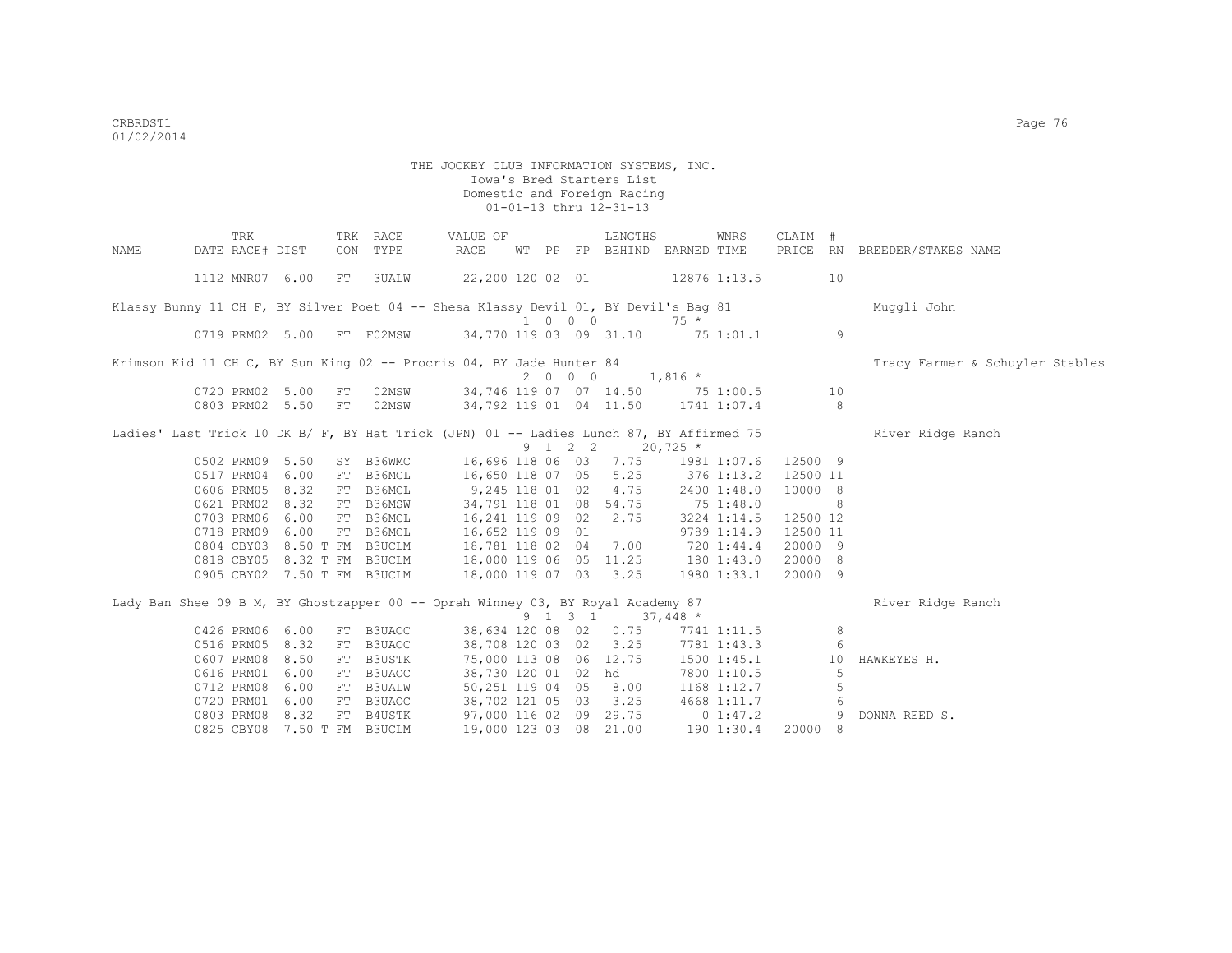|             | TRK             |    | TRK RACE                                                                        | VALUE OF               |  |                             | LENGTHS                                         |             | WNRS         | CLAIM #  |    |                               |
|-------------|-----------------|----|---------------------------------------------------------------------------------|------------------------|--|-----------------------------|-------------------------------------------------|-------------|--------------|----------|----|-------------------------------|
| NAME        | DATE RACE# DIST |    | CON TYPE                                                                        | RACE                   |  |                             | WT PP FP BEHIND EARNED TIME                     |             |              |          |    | PRICE RN BREEDER/STAKES NAME  |
|             |                 |    |                                                                                 |                        |  |                             |                                                 |             |              |          |    |                               |
|             | 0914 CBY02 6.00 |    | FT B3UCLM                                                                       | 11,000 123 08 01       |  |                             |                                                 |             | 6600 1:13.6  | 6250 10  |    |                               |
|             |                 |    | Lady Kee 10 B F, BY Chelokee 04 -- Fantango Lady 94, BY Lytrump 85              |                        |  |                             |                                                 |             |              |          |    | Hobbs William L.              |
|             |                 |    |                                                                                 |                        |  | $7 \quad 1 \quad 1 \quad 0$ | $34,635$ *                                      |             |              |          |    |                               |
|             | 0425 PRM06 5.50 |    | FT B3UALW                                                                       | 36,038 115 07 04       |  |                             | 6.50                                            |             | 1795 1:04.6  |          | 10 |                               |
|             | 0509 PRM06 6.00 | GD | <b>B3UALW</b>                                                                   | 36,083 116 04 04       |  |                             | 5.10                                            |             | 1806 1:12.3  |          | 8  |                               |
|             | 0518 PRM07 6.00 |    | FT F03STK                                                                       | 68,366 118 01 06 19.10 |  |                             |                                                 |             | 1367 1:11.0  |          | 6  | BOB BRYANT S.                 |
|             | 0609 PRM08 8.32 |    | MY B3UALW                                                                       | 36,016 115 08 02       |  |                             | 2.00                                            |             | 7163 1:45.9  |          | 11 |                               |
|             | 0627 PRM08 8.00 |    | FT B3UALW                                                                       | 36,061 115 04 01       |  |                             |                                                 |             | 21606 1:41.4 |          | 9  |                               |
|             | 0718 PRM05 8.32 |    | FT B3UAOC                                                                       | 38,707 119 05 05 13.75 |  |                             |                                                 |             | 898 1:46.6   |          | 6  |                               |
|             | 0803 PRM05 8.32 |    | FT F03STK                                                                       | 88,841 120 04 08 42.00 |  |                             |                                                 |             | $0\;1:46.8$  |          | 9  | IOWA BREEDERS' OAKS           |
|             |                 |    |                                                                                 |                        |  |                             |                                                 |             |              |          |    |                               |
|             |                 |    | Lady of Liberty 09 DK B/ M, BY Sun King 02 -- Lady Cordelia 98, BY Deerhound 88 |                        |  |                             |                                                 |             |              |          |    | Madison County Thoroughbred & |
| Joyce Tighe |                 |    |                                                                                 |                        |  |                             |                                                 |             |              |          |    |                               |
|             |                 |    |                                                                                 |                        |  |                             | $10 \quad 1 \quad 3 \quad 3 \quad 36,441 \star$ |             |              |          |    |                               |
|             | 0502 PRM02 5.50 |    | SY B36WMC                                                                       | 16,695 123 09 03 10.25 |  |                             |                                                 |             | 1981 1:05.9  | 12500 9  |    |                               |
|             | 0512 PRM05 8.00 |    | FT B36MSW                                                                       | 34,813 123 02 07 11.55 |  |                             |                                                 |             | 75 1:42.9    |          | 7  |                               |
|             | 0525 PRM02 8.32 |    | MY B36MSW                                                                       | 34,725 123 09 03 2.25  |  |                             |                                                 |             | 4142 1:45.3  |          | 11 |                               |
|             | 0607 PRM02 8.32 |    | FT B36MSW                                                                       | 34,770 123 05 05 16.35 |  |                             |                                                 | 801 1:46.0  |              |          | 9  |                               |
|             | 0621 PRM02 8.32 |    | FT B36MSW                                                                       | 34,791 123 08 02 1.00  |  |                             |                                                 |             | 6961 1:48.0  |          | 8  |                               |
|             | 0704 PRM04 8.00 |    | FT B36MSW                                                                       | 34,746 124 06 02 13.00 |  |                             |                                                 | 6922 1:41.5 |              |          | 10 |                               |
|             | 0727 PRM02 8.32 |    | FT B36MCL                                                                       | 18,610 124 04 03 12.50 |  |                             |                                                 |             | 2203 1:50.2  | 15000 10 |    |                               |
|             | 0810 PRM02 8.32 |    | FT B36MCL                                                                       | 18,632 124 06 01       |  |                             |                                                 |             | 11076 1:47.8 | 15000 9  |    |                               |
|             | 1006 ZIA03 6.00 |    | FT B3UCLM                                                                       | 9,565 123 07 02 0.50   |  |                             |                                                 |             | 2090 1:11.1  | 5000 7   |    |                               |
|             | 1021 ZIA11 5.50 |    | FT B3UCLM                                                                       |                        |  |                             | 9,500 123 02 05 12.75                           |             | 1901:04.0    | 5000 6   |    |                               |
|             |                 |    |                                                                                 |                        |  |                             |                                                 |             |              |          |    |                               |
|             |                 |    | Lady Panther 10 B F, BY Catienus 94 -- Lady Day 04, BY Coronado's Quest 95      |                        |  |                             |                                                 |             |              |          |    | Black Oak Farm                |
|             |                 |    |                                                                                 |                        |  | $10 \t3 \t2 \t1$            |                                                 | $62,699$ *  |              |          |    |                               |
|             | 0313 DED01 5.00 |    | FT F03MCL                                                                       | 28,520 121 06 05       |  |                             | 7.05                                            |             | 675 1:00.1   | 20000 10 |    |                               |
|             | 0426 PRM09 6.00 |    | FT B36MSW                                                                       | 34,770 118 05 03       |  |                             | 4.00                                            |             | 4165 1:11.7  |          | 9  |                               |
|             | 0512 PRM07 6.00 |    | FT B36MSW                                                                       | 34,769 119 05 02       |  |                             | 6.00                                            |             | 6942 1:11.8  |          | 9  |                               |
|             | 0525 PRM02 8.32 |    | MY B36MSW                                                                       | 34,725 118 05 04       |  |                             | 3.50                                            |             | 1725 1:45.3  |          | 11 |                               |
|             | 0608 PRM03 5.50 |    | MY B36MSW                                                                       | 34,770 118 05 01       |  |                             |                                                 |             | 20826 1:04.8 |          | 9  |                               |
|             | 0628 PRM09 6.00 |    | FT B3UCLM                                                                       | 18,588 118 09 01       |  |                             |                                                 |             | 10959 1:13.2 | 12500 11 |    |                               |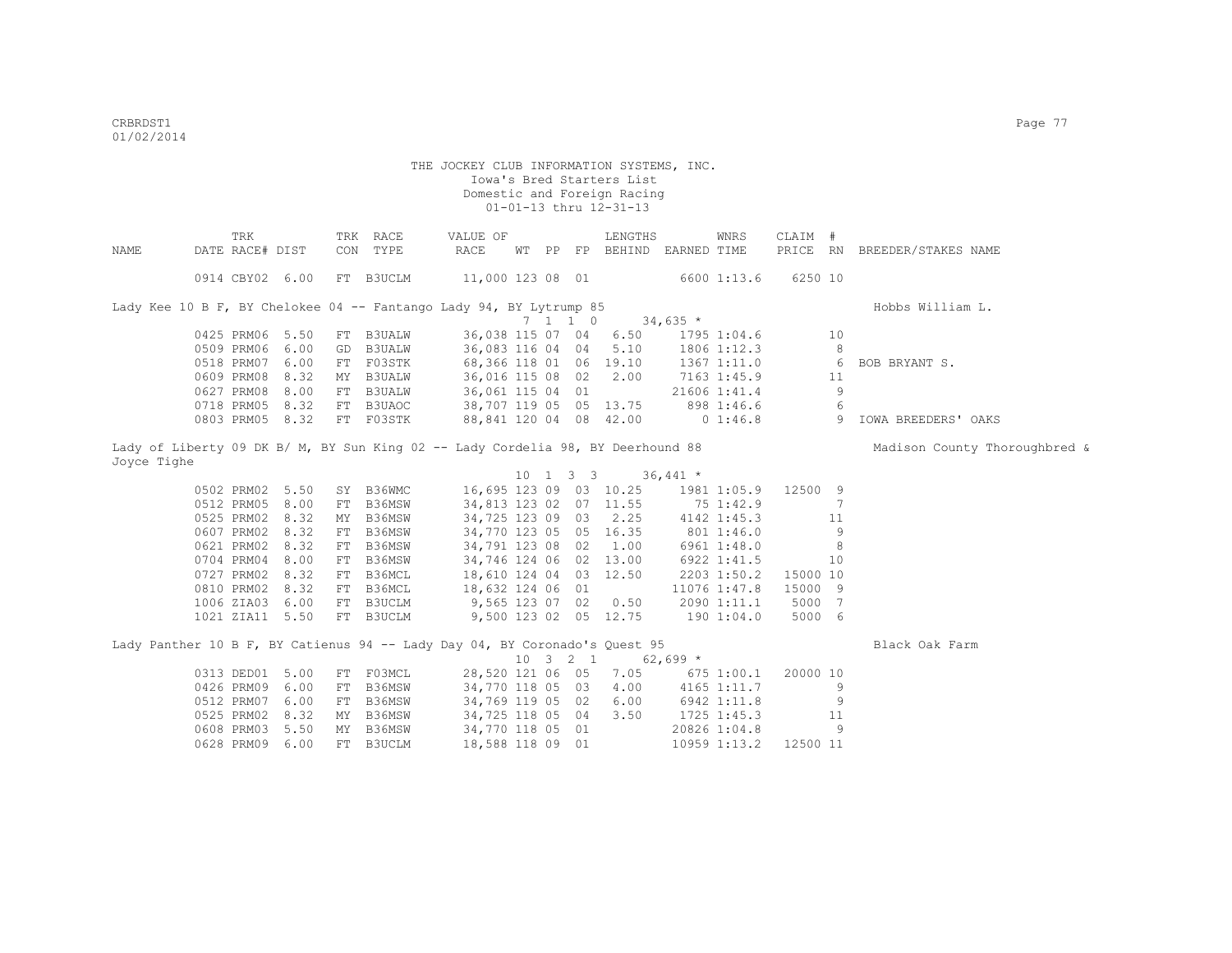TRK TRK RACE VALUE OF LENGTHS WNRS CLAIM # NAME DATE RACE# DIST CON TYPE RACE WT PP FP BEHIND EARNED TIME PRICE RN BREEDER/STAKES NAME 0714 PRM07 5.50 FT B3UALW 35,519 119 04 02 1.00 7241 1:06.0 7 0727 PRM01 6.00 FT B3UALW 36,148 117 01 04 15.10 1820 1:14.1 5 0803 PRM05 8.32 FT F03STK 88,841 116 02 07 33.25 0 1:46.8 9 IOWA BREEDERS' OAKS 0810 PRM09 6.00 FT B3UCLM Lady Poet 11 CH F, BY Silver Poet 04 -- Ladyoftherockies 96, BY Fleet Sudan 84 Murphy Mike  $2 \t 0 \t 0 \t 150 \t \times$ <br>17,000 119 04 06 13.85 75 :53.3 25000 7 0704 PRM02 4.50 FT F02MCL 0720 PRM03 5.00 FT F02MSW 34,746 119 06 06 10.85 75 1:01.8 10 Larrys Lost Legend 08 B G, BY Added Edge 00 -- Iowa's Melanie 02, BY Skywalker 82 Hunt Stables, Inc. 9 1 1 0 38,810 \* 0406 OP 01 8.50 FT 3UCLM 23,000 121 01 05 7.55 690 1:48.3 25000 9 0421 PRM03 6.00 FT 3UALW 50,326 118 05 06 12.25 75 1:10.4 6<br>0516 PRM08 8.32 FT 3UAOC 38,730 120 04 01 23400 1:43.4 30000 5 0516 PRM08 8.32 FT 3UAOC 38,730 120 04 01 23400 1:43.4 30000 5 0608 PRM08 8.50 GD A3USTK 75,000 116 03 07 11.35 0 1:45.0 7 CYCLONES H.<br>0614 PRM08 8.32 SY 3UAOC 38,642 123 01 08 24.25 75 1:43.2 9 0614 PRM08 8.32 SY 3UAOC 38,642 123 01 08 24.25 75 1:43.2 9 0630 PRM08 8.00 FT 3UAOC 38,702 120 04 02 hd 7780 1:40.0 6<br>0719 PRM07 8.32 FT 3UAOC 38,708 121 01 04 8.60 1945 1:45.4 6 38,708 121 01 04 8.60 1945 1:45.4 6 0803 PRM09 8.50 FT A4USTK 95,200 118 08 04 7.25 4760 1:48.3 8 RALPH HAYES S. 0831 RP 06 8.50 T FM 3UCLM 19,469 119 01 09 13.50 85 1:40.8 15000 9 Launch Light 07 B G, BY Bright Launch 93 -- Velva 01, BY Gold Legend 90 Hobbs William L.  $8$  3 1 1 90,252  $*$ <br>55,000 117 09 09 15.25 275 0316 OP 11 6.00 FT 4UAOC 55,000 117 09 09 15.25 275 1:10.9 9 0427 PRM07 6.00 FT 3UAOC 38,619 120 03 01 23107 1:10.9 30000 10 0511 PRM08 6.00 FT A4USTK 70,000 120 02 06 8.35 1400 1:10.6 7 JOHN WAYNE S.<br>0523 PRM01 6.00 FT 3UAOC 38,707 123 06 01 23341 1:09.9 30000 6 0523 PRM01 6.00 FT 3UAOC 38,707 123 06 01 23341 1:09.9<br>0613 PRM08 6.00 FT 3UAOC 32,000 123 07 05 15.50 953 1:09.3<br>0622 PRM08 6.00 FT 3UAOC 38,707 123 02 01 23341 1:10.5 0613 PRM08 6.00 FT 3UAOC 32,000 123 07 05 15.50 953 1:09.3 8 0622 PRM08 6.00 FT 3UAOC 38,707 123 02 01 23341 1:10.5 30000 6<br>0712 PRM03 6.00 FT 3UALW 50,326 119 04 02 hd 10120 1:11.0 6 0712 PRM03 6.00 FT 3UALW 50,326 119 04 02 hd 10120 1:11.0 6 0803 PRM07 6.00 FT 3USTK 77,150 118 03 03 3.50 7715 1:11.4 6 IOWA CLASSIC SPRINT S.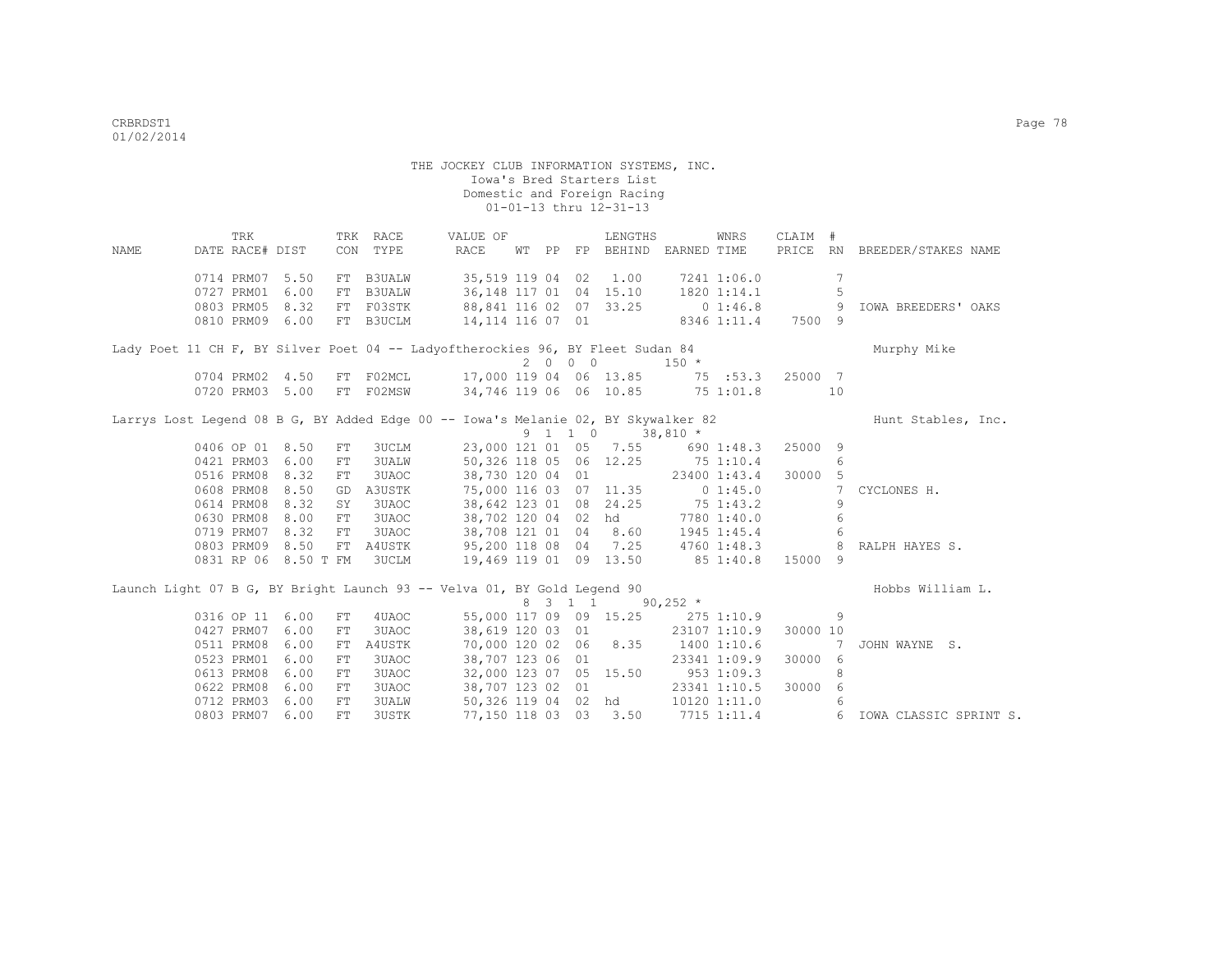|        | TRK                                                                                        |      |    | TRK RACE                                | VALUE OF                               |  |         | LENGTHS                     |                | WNRS        | CLAIM #             |     |                               |
|--------|--------------------------------------------------------------------------------------------|------|----|-----------------------------------------|----------------------------------------|--|---------|-----------------------------|----------------|-------------|---------------------|-----|-------------------------------|
| NAME   | DATE RACE# DIST                                                                            |      |    | CON TYPE                                | RACE                                   |  |         | WT PP FP BEHIND EARNED TIME |                |             |                     |     | PRICE RN BREEDER/STAKES NAME  |
|        | Launch Light Lady 08 B M, BY Bright Launch 93 -- Velva 01, BY Gold Legend 90               |      |    |                                         |                                        |  |         |                             |                |             |                     |     | Hobbs William L.              |
|        |                                                                                            |      |    |                                         |                                        |  | 7 0 0 1 | $8,516$ *                   |                |             |                     |     |                               |
|        | 0426 PRM06 6.00                                                                            |      |    | FT B3UAOC                               | 38,634 120 04 03                       |  |         | 2.50                        |                | 4615 1:11.5 | 30000 8             |     |                               |
|        | 0518 PRM01                                                                                 | 6.00 |    | FT B3UAOC                               | 38,707 120 06 04                       |  |         | 1.25                        |                | 1945 1:11.1 | 30000               | - 6 |                               |
|        | 0530 PRM05 5.50                                                                            |      | FT | B3UCLM                                  | 14,135 120 06 04                       |  |         | 6.70                        |                | 701 1:04.6  | 7500                | 8   |                               |
|        | 0623 PRM05                                                                                 | 5.50 |    | SY B3UCLM                               | 15,492 120 04 04 11.75                 |  |         |                             | 780 1:04.9     |             | 7500                | -5  |                               |
|        | 0630 PRM06 5.50                                                                            |      |    | FT B3UCLM                               | 14,135 120 07 FF DNF 75 1:05.7         |  |         |                             |                |             | 7500 8              |     |                               |
|        | 0714 PRM02 6.00                                                                            |      |    | FT B3UCLM                               | 14, 157 121 06 05 14.25 325 1:12.4     |  |         |                             |                |             | 7500 7              |     |                               |
|        | 0728 PRM09 6.00                                                                            |      |    | FT B3UCLM                               | 14, 114 121 02 06 10.45 75 1:14.1      |  |         |                             |                |             | 7500 9              |     |                               |
|        | Lauren's Powerplay 11 DK B/ F, BY Hat Trick (JPN) 01 -- Flying Lauren 94, BY Storm Bird 78 |      |    |                                         |                                        |  | 2 1 0 0 | $22,682$ *                  |                |             |                     |     | River Ridge Ranch             |
|        | 0616 PRM03 4.50 FT F02MSW                                                                  |      |    |                                         | 34,813 118 05 01 20943 :52.4 7         |  |         |                             |                |             |                     |     |                               |
|        | 0803 PRM03 6.00                                                                            |      |    | FT F02STK                               | 86,950 121 06 06 22.75 1739 1:13.8     |  |         |                             |                |             |                     |     | 8 IOWA SORORITY S.            |
| Galyen | Lay Away 08 CH G, BY Lion Heart 01 -- Champange High 99, BY Slewacide 80                   |      |    |                                         |                                        |  |         |                             |                |             |                     |     | William L. Hobbs & Richard W. |
|        |                                                                                            |      |    |                                         |                                        |  | 4 1 1 1 | $22,132$ *                  |                |             |                     |     |                               |
|        | 0421 PRM08 5.50                                                                            |      | FT | 3UALW                                   | 35,316 120 09 06                       |  |         |                             | 4.60 75 1:05.4 |             | 12                  |     |                               |
|        | 0504 PRM08 8.32                                                                            |      | SY | <b>3UALW</b>                            | 36,104 120 01 03                       |  |         | $0.85$ 4345 1:44.3          |                |             |                     | 7   |                               |
|        | 0525 PRM07 8.32                                                                            |      | MY | <b>3UALW</b>                            | 36,061 120 03 02                       |  |         | $4.25$ $7202$ $1:42.7$      |                |             |                     | 9   |                               |
|        | 0623 PRM07 8.32                                                                            |      | SY | 3UCLM                                   | 18,192 123 01 01 10510 1:46.1 12500 12 |  |         |                             |                |             |                     |     |                               |
|        | Leadin Rusher 11 B F, BY Rushin' to Altar 99 -- Julia Lacour 94, BY Quiet American 86      |      |    |                                         |                                        |  |         | 3 0 0 3 12,483 *            |                |             |                     |     | J K Farm                      |
|        | 0706 PRM01 5.00                                                                            |      |    | FT F02MSW                               | 34,834 119 04 03 16.00 4200 1:01.3 6   |  |         |                             |                |             |                     |     |                               |
|        | 0720 PRM03 5.00                                                                            |      |    | FT F02MSW                               | 34,746 119 09 03 7.50 4153 1:01.8      |  |         |                             |                |             |                     | 10  |                               |
|        | 0803 PRM01 5.50                                                                            |      |    | FT F02MSW                               | 34,705 119 01 03 1.75                  |  |         |                             |                | 4130 1:09.1 |                     | 12  |                               |
|        | Letloosegraygoose 09 GR/RO M, BY Out of Place 87 -- Darn Kristin 94, BY Darn That Alarm 81 |      |    |                                         |                                        |  | 4 0 0 1 |                             | $2,241$ *      |             |                     |     | Schutz Pamela                 |
|        | 0426 PRM09 6.00                                                                            |      | FT | B36MSW 34,770 123 09 09 24.00 75 1:11.7 |                                        |  |         |                             |                |             |                     | 9   |                               |
|        | 0517 PRM01 5.00                                                                            |      |    | FT B36MCL                               | 16,761 123 03 03 3.00                  |  |         |                             |                |             | 2016 1:00.5 12500 6 |     |                               |
|        | 0602 PRM02                                                                                 | 6.00 | FТ | B36MCL                                  | 16,695 123 01 07 10.25                 |  |         |                             |                | 75 1:13.7   | 12500               | 9   |                               |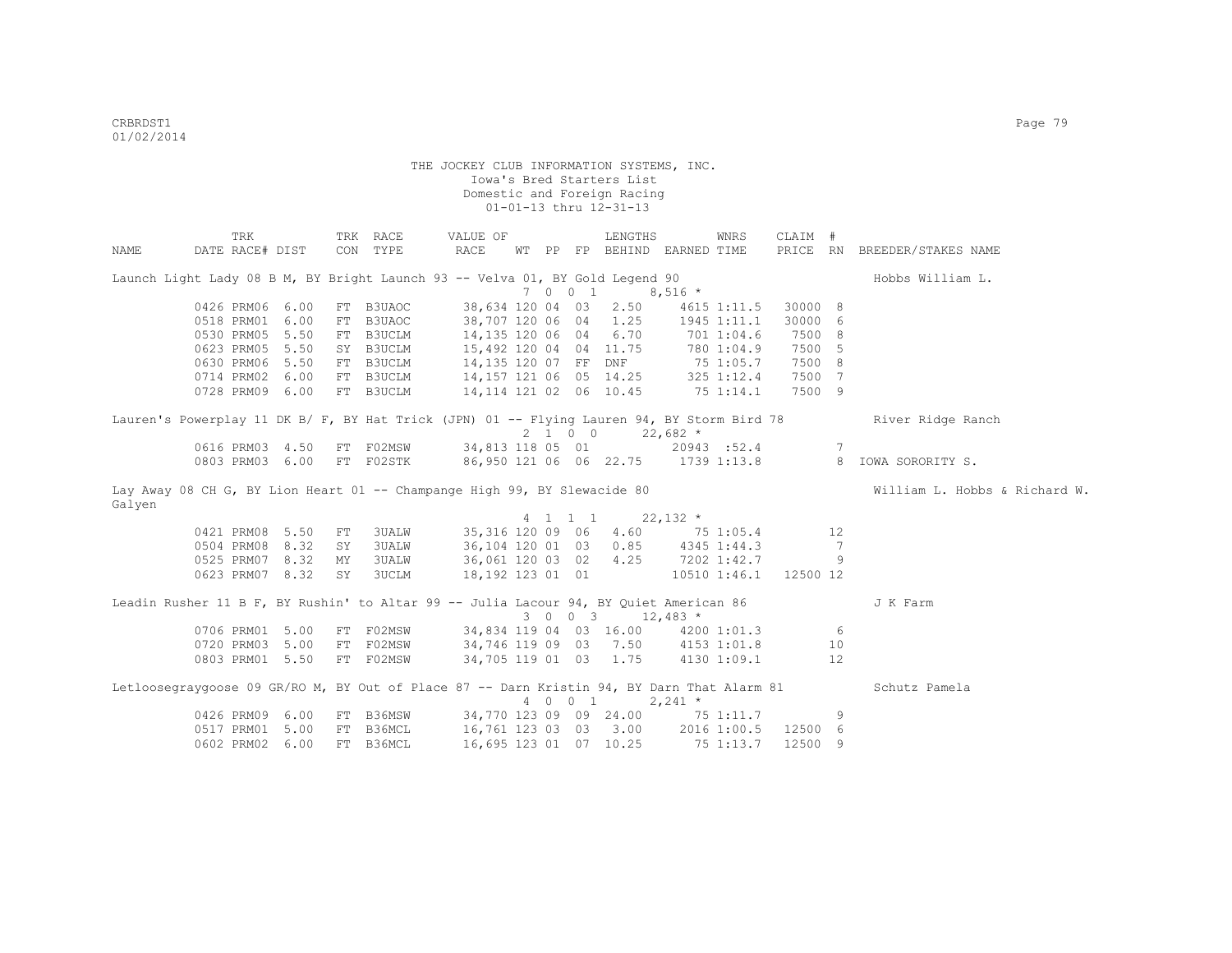TRK TRK RACE VALUE OF LENGTHS WNRS CLAIM # NAME DATE RACE# DIST CON TYPE RACE WT PP FP BEHIND EARNED TIME PRICE RN BREEDER/STAKES NAME 0628 PRM04 5.00 FT B36MCL 16,672 123 05 10 30.60 75 1:00.8 12500 10 Let Me Showatrick 10 DK B/ G, BY Winter Glitter 97 -- Trickntreat 88, BY Clever Trick 76 Bogash Gene 1 0 0 0 75 \*<br>16.696 119 03 07 19.25 75 07 19.25 75 16.696 119 03 07 19.25 75 16,696 119 03 07 19.25 75 1:00.6 12500 9 Lets Go Condor 10 DK B/ G. BY Dazzling Falls 92 -- Love of Country 01, BY Commanchero 95 Frum Steve  $2 \t 0 \t 0 \t 150 \t \star$  0511 PRM04 5.50 FT 36MSW 34,770 118 06 08 23.50 75 1:04.8 9 0523 PRM07 8.32 FT 36MSW 34,725 118 11 11 32.25 75 1:44.4 11 Lexies Shark 08 DK B/ M, BY Sharkey 87 -- First Clu 00, BY Exclusivengagement 90 Carroll E. Konecne & Terri A. Main  $7$  1 1 0 15,697 \*<br>18,653 123 08 02 3.00 371 0421 PRM09 5.50 FT B3UCLM 18,653 123 08 02 3.00 3711 1:05.8 12500 8<br>0510 PRM02 6.00 FT B3UCLM 18,566 123 06 12 43.55 75 1:11.4 12500 12 0510 PRM02 6.00 FT B3UCLM 18,566 123 06 12 43.55 75 1:11.4 12500 12<br>0530 PRM09 6.00 FT B3UCLM 18,566 123 07 01 10900 1:11.8 12500 12 0530 PRM09 6.00 FT B3UCLM 18,566 123 07 01 10900 1:11.8<br>0622 PRM07 5.50 FT B3UALW 35.911 120 09 07 25.60 75 1:05.2 0622 PRM07 5.50 FT B3UALW 35,911 120 09 07 25.60 75 1:05.2 9<br>0714 PRM02 6.00 FT B3UCLM 14,157 121 07 07 14.55 75 1:12.4 7500 7 0714 PRM02 6.00 FT B3UCLM 0728 PRM06 5.50 FT B3UCLM 11,244 121 06 04 10.25 786 1:07.6 10000 7 0810 PRM09 6.00 FT B3UCLM 14,114 121 06 09 77.35 75 1:11.4 7500 9 Lightning Fir 08 CH G, BY Doug Fir 99 -- Angel Alert 97, BY Gold Alert 83 Rockin River Ranch Inc. & Nancy Crabtree 10 2 1 1 23,718 \* 0303 HAW07 6.00 FT 3UCLM 10,500 122 03 05 13.75 315 1:11.8 5000 6<br>0316 HAW09 6.00 FT 3UCLM 10,790 122 09 09 6.20 100 1:13.5 5000 10 0316 HAW09 6.00 FT 3UCLM 10,790 122 09 09 6.20 100 1:13.5 5000 10<br>0330 HAW09 6.00 FT 3UCLM 10,990 122 08 11 10.85 100 1:13.6 5000 12 0330 HAW09 6.00 FT 3UCLM 10,990 122 08 11 10.85 100 1:13.6 5000 12<br>0414 HAW03 8.50 FT 3UCLM 10.500 122 01 06 8.10 105 1:48.4 5000 7 0414 HAW03 8.50 FT 3UCLM 10,500 122 01 06 8.10 105 1:48.4 5000 7<br>0512 PRM02 6.00 FT 3UCLM 14,069 120 09 01 8229 1:12.9 7500 11 0512 PRM02 6.00 FT 3UCLM 14,069 120 09 01 8229 1:12.9 7500 11<br>0525 PRM06 6.00 MY 3UWCL 15,381 123 04 03 5.25 1813 1:10.1 7500 10 0525 PRM06 6.00 MY 3UWCL 0613 PRM06 6.00 FT 3UCLM 15,381 120 03 02 2.00 3022 1:11.8 7500 10 0623 PRM06 6.00 SY 3UCLM 15,469 120 02 04 7.00 775 1:11.2 7500 6 0705 PRM03 6.00 FT 3UCLM 15,427 121 05 01 9184 1:12.9 7500 8 0718 PRM04 5.50 FT 3UCLM 15,994 124 01 06 14.50 75 1:05.7 7500 7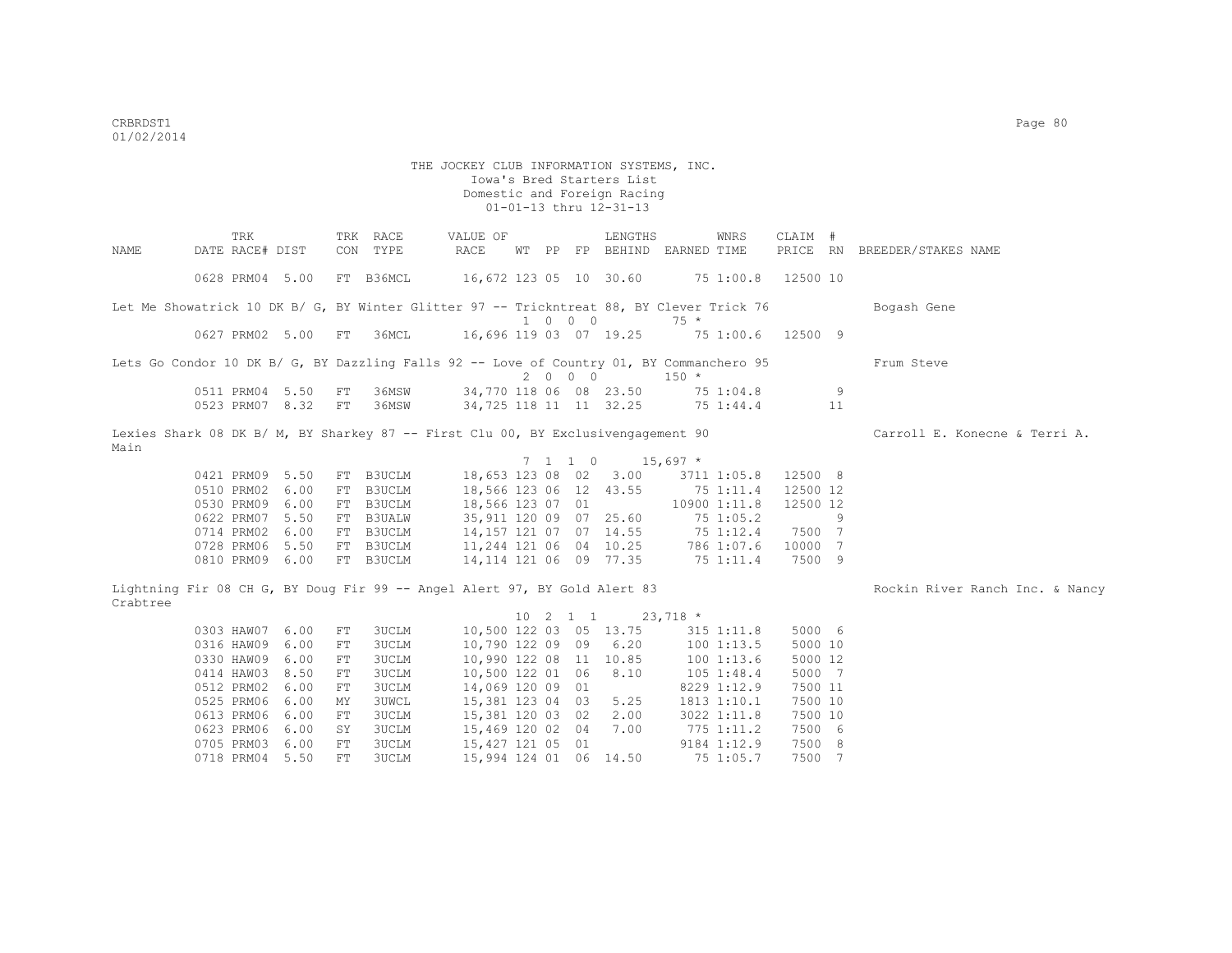|                     | TRK             |                      |            | TRK RACE      | VALUE OF                                                                                         |                 | LENGTHS                |                                    | WNRS            | CLAIM #  |                |                              |
|---------------------|-----------------|----------------------|------------|---------------|--------------------------------------------------------------------------------------------------|-----------------|------------------------|------------------------------------|-----------------|----------|----------------|------------------------------|
| NAME                | DATE RACE# DIST |                      |            | CON TYPE      | RACE                                                                                             |                 |                        | WT PP FP BEHIND EARNED TIME        |                 |          |                | PRICE RN BREEDER/STAKES NAME |
|                     |                 |                      |            |               | Lilly Kisses 10 DK B/ F, BY Impeachment 97 -- Goldenrod Kisses 02, BY Chequer 92                 |                 |                        |                                    |                 |          |                | Windylea Farm                |
|                     |                 |                      |            |               |                                                                                                  | 9 0 1 1         |                        | $4,297$ *                          |                 |          |                |                              |
|                     | 0706 AP 02 5.00 |                      | FT         | B3UMCL        |                                                                                                  |                 | 21,760 121 03 06 14.05 |                                    | 107 : 59.1      | 25000 8  |                |                              |
|                     |                 | 0801 PRM04 6.00      | FT         | B36MCL        |                                                                                                  |                 | 18,739 119 02 09 14.75 |                                    | 75 1:14.1       | 15000 10 |                |                              |
|                     |                 | 0810 PRM02 8.32      | FT         | B36MCL        |                                                                                                  |                 | 18,632 116 09 06 13.35 |                                    | 75 1:47.8       | 12500 9  |                |                              |
|                     |                 | 0902 CBY05 8.32 T FM |            | B3UMCL        |                                                                                                  |                 | 14,000 114 07 08 8.50  |                                    | 1401:43.0       | 20000 11 |                |                              |
|                     |                 | 1006 HAW05 8.32      |            | FT B3UMCL     |                                                                                                  |                 | 10,200 120 05 05 8.75  |                                    | 3001:46.6       | 8000 9   |                |                              |
|                     |                 | 1020 HAW02 8.50      | FT         | B3UMCL        |                                                                                                  |                 | 10,100 120 04 03 1.50  |                                    | 10001:52.1      | 8000 8   |                |                              |
|                     |                 | 1113 HAW04 8.00 T GD |            | B3UMCL        |                                                                                                  |                 | 14,120 121 01 09 26.90 | 1001:46.5                          |                 | 25000 9  |                |                              |
|                     |                 | 1201 HAW02 8.50      | FT         | B3UMCL        |                                                                                                  |                 | 10,100 121 04 04 4.50  |                                    | 5001:50.6       | 8000 8   |                |                              |
|                     |                 | 1215 HAW02 8.32      |            | FT B3UMCL     |                                                                                                  |                 | 10,000 121 05 02 13.00 |                                    | 2000 1:49.7     | 8000 7   |                |                              |
|                     |                 |                      |            |               | Lil Miss Kiss 11 GR/RO F, BY Smoke Glacken 94 -- Missmekissme 05, BY Sir Cat 93                  |                 |                        |                                    |                 |          |                | RPM Thoroughbreds            |
|                     |                 |                      |            |               |                                                                                                  | 2 1 0 0         |                        | $25,115$ *                         |                 |          |                |                              |
|                     |                 | 0720 PRM03 5.00      |            | FT F02MSW     |                                                                                                  |                 | 34,746 119 08 01       |                                    | 20767 1:01.8    |          | 10             |                              |
|                     |                 | 0803 PRM03 6.00      |            | FT F02STK     |                                                                                                  |                 |                        | 86,950 121 02 04 18.50 4348 1:13.8 |                 |          | 8 <sup>1</sup> | IOWA SORORITY S.             |
|                     |                 |                      |            |               | Lil's Edge 10 DK B/ G, BY Added Edge 00 -- Sharlilly 01, BY Sharkey 87                           |                 |                        |                                    |                 |          |                | Dennis E Schrader & Paul     |
| Tonderum            |                 |                      |            |               |                                                                                                  |                 |                        |                                    |                 |          |                |                              |
|                     |                 |                      |            |               |                                                                                                  | $7 \t1 \t2 \t1$ |                        | $44,686$ *                         |                 |          |                |                              |
|                     | 0420 PRM05 5.50 |                      | FT         | 36MSW         |                                                                                                  |                 | 34,791 119 06 04 13.50 |                                    | $1741$ $1:04.3$ |          | 8              |                              |
|                     | 0504 PRM06 6.00 |                      | SY         | 36MSW         |                                                                                                  |                 | 34,796 119 03 04 5.25  |                                    | 1741 1:12.4     |          | 8              |                              |
|                     | 0523 PRM07 8.32 |                      | ${\rm FT}$ | 36MSW         | 34,725 119 06 03                                                                                 |                 | 8.50                   |                                    | 4142 1:44.4     |          | 11             |                              |
|                     | 0615 PRM08      | 6.00                 | FT         | 03STK         |                                                                                                  |                 | 41,894 119 02 04 14.50 |                                    | 2137 1:09.3     |          | -5             | IOWA LEGACY STALLION S.      |
|                     | 0703 PRM02      | 8.00                 | FT         | 36MSW         | 34,770 119 03 02                                                                                 |                 | 6.25                   |                                    | 6942 1:41.9     |          | 9              |                              |
|                     | 0721 PRM06 8.32 |                      | ${\rm FT}$ | 36MSW         | 34,809 119 07 02                                                                                 |                 | 3.50                   |                                    | 6981 1:48.1     |          | 7              |                              |
|                     | 0801 PRM01 8.50 |                      | FT         | 36MSW         | 34,835 119 01 01                                                                                 |                 |                        |                                    | 21002 1:51.2    |          | 6              |                              |
|                     |                 |                      |            |               | Lilystealsthesho 10 DK B/ F, BY Nobiz Like Shobiz 04 -- Monument Valley 97, BY Air Forbes Won 79 |                 |                        |                                    |                 |          |                | Elizabeth Valando & DNAce    |
| Thoroughbreds, Ltd. |                 |                      |            |               |                                                                                                  |                 |                        |                                    |                 |          |                |                              |
|                     |                 |                      |            |               |                                                                                                  | 3 2 0 0         |                        | $42,624$ *                         |                 |          |                |                              |
|                     |                 | 0419 PRM02 5.50      | FT         | B36MSW        |                                                                                                  |                 | 34,725 118 08 06 10.25 |                                    | 75 1:06.2       |          | 11             |                              |
|                     |                 | 0512 PRM05 8.00      | FT         | B36MSW        | 34,813 119 05 01                                                                                 |                 |                        |                                    | 20943 1:42.9    |          | 7              |                              |
|                     | 0524 PRM05      | 8.32                 | FT         | <b>B3UALW</b> | 36,061 118 03 01                                                                                 |                 |                        |                                    | 21606 1:46.2    |          | 9              |                              |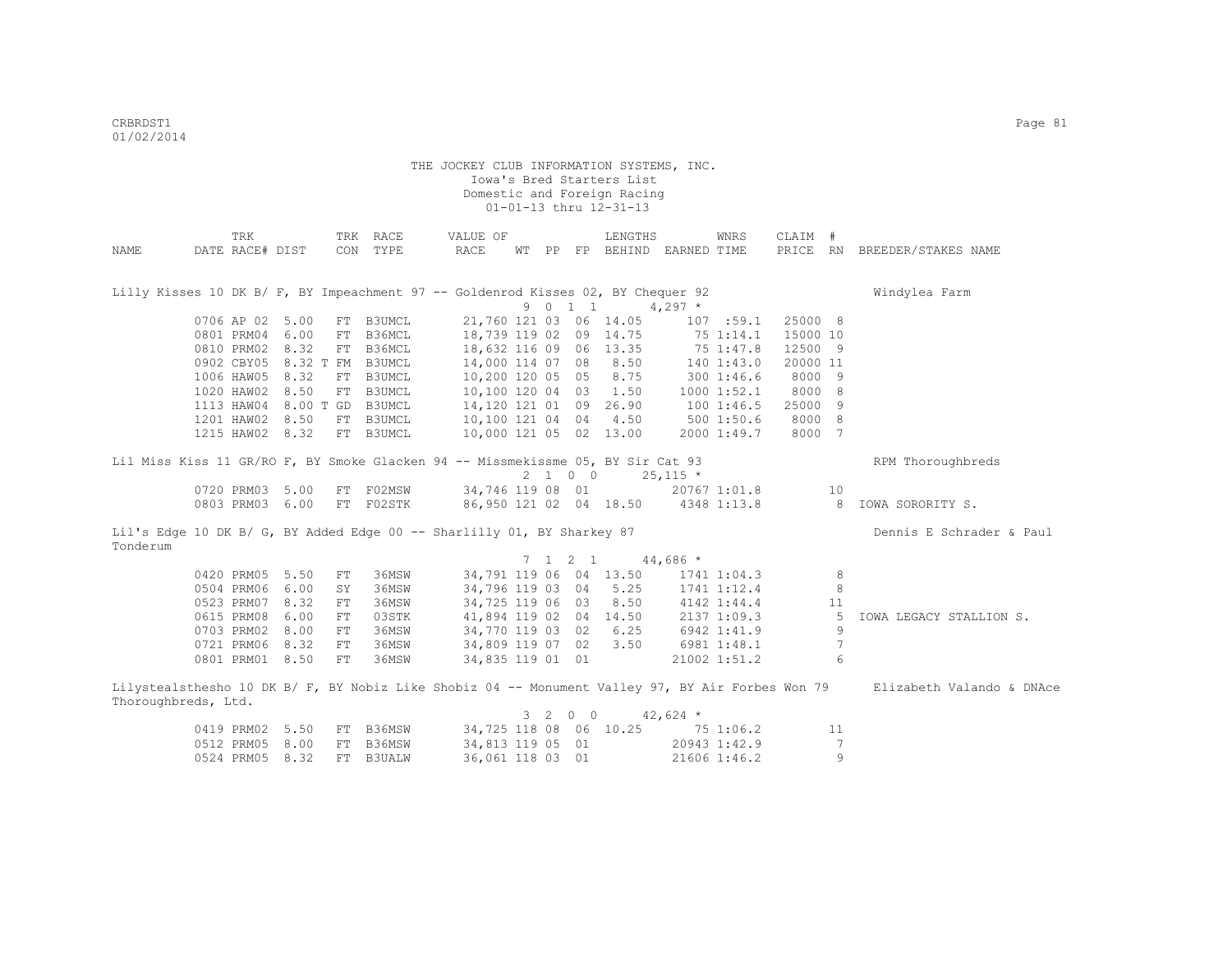|                                                                                           | TRK             |      |    | TRK RACE               | VALUE OF               |                  |                    | LENGTHS                           |                     | WNRS         | CLAIM #  |                 |                              |
|-------------------------------------------------------------------------------------------|-----------------|------|----|------------------------|------------------------|------------------|--------------------|-----------------------------------|---------------------|--------------|----------|-----------------|------------------------------|
| NAME                                                                                      | DATE RACE# DIST |      |    | CON TYPE               | RACE                   |                  |                    | WT PP FP BEHIND EARNED TIME       |                     |              |          |                 | PRICE RN BREEDER/STAKES NAME |
|                                                                                           |                 |      |    |                        |                        |                  |                    |                                   |                     |              |          |                 |                              |
|                                                                                           |                 |      |    |                        |                        |                  |                    |                                   |                     |              |          |                 |                              |
| Linda'swintertreat 08 DK B/ M, BY Winter Glitter 97 -- Trickntreat 88, BY Clever Trick 76 |                 |      |    |                        |                        |                  |                    |                                   |                     |              |          |                 | Bogash Gene                  |
|                                                                                           |                 |      |    |                        |                        |                  | 9 3 0 1            |                                   | $21,407$ *          |              |          |                 |                              |
|                                                                                           | 0502 PRM09 5.50 |      |    | SY B36WMC              |                        |                  |                    | 16,696 118 08 04 10.75 826 1:07.6 |                     |              | 12500 9  |                 |                              |
|                                                                                           | 0517 PRM04 6.00 |      |    | FT B36MCL              |                        |                  |                    | 16,650 118 10 03 4.75 1386 1:13.2 |                     |              | 12500 11 |                 |                              |
|                                                                                           | 0531 PRM02 5.00 |      |    | FT B36MCL              |                        |                  |                    | 16,717 123 07 04 3.55             | 8311:00.0           |              | 12500 8  |                 |                              |
|                                                                                           | 0616 PRM09 6.00 |      |    | FT B36MCL              | 16,652 123 04 01       |                  |                    |                                   |                     | 9789 1:11.6  | 12500 11 |                 |                              |
|                                                                                           | 0628 PRM09      | 6.00 |    | FT B3UCLM              | 18,588 123 10 08 14.00 |                  |                    |                                   |                     | $75$ 1:13.2  | 12500 11 |                 |                              |
|                                                                                           | 0711 PRM06      | 5.50 |    | FT B3UCLM              |                        |                  |                    | 18,632 121 04 09 23.00            | 75 1:06.4           |              | 10000 9  |                 |                              |
|                                                                                           | 0804 CLS03 6.00 |      |    | FT B3UALW              | 6,700 123 03 01        |                  |                    |                                   |                     | 4020 1:15.2  |          | 6               |                              |
|                                                                                           | 0810 CLS07      | 6.00 |    | FT B3UALW              |                        |                  |                    | 6,900 123 01 01                   |                     | 4140 1:14.2  |          | 5               |                              |
|                                                                                           | 0901 CLS05 6.00 |      |    | FT B3UCLM              |                        |                  |                    | 5,300 123 07 04 8.25              |                     | $265$ 1:13.6 | 5000 10  |                 |                              |
|                                                                                           |                 |      |    |                        |                        |                  |                    |                                   |                     |              |          |                 |                              |
| Lindsay Belle 10 CH F, BY Grand Reward 01 -- Makepeace 04, BY Jade Hunter 84              |                 |      |    |                        |                        |                  |                    |                                   |                     |              |          |                 | M & M Stables                |
|                                                                                           |                 |      |    |                        |                        |                  | $5 \t1 \t0 \t0$    |                                   | $21,852$ *          |              |          |                 |                              |
|                                                                                           | 0426 PRM09      | 6.00 |    | FT B36MSW              |                        |                  |                    | 34,770 118 04 05 10.75            |                     | 801 1:11.7   |          | 9               |                              |
|                                                                                           | 0512 PRM07      | 6.00 |    | FT B36MSW              |                        | 34,769 118 09 01 |                    |                                   |                     | 20826 1:11.8 |          | 9               |                              |
|                                                                                           | 0609 PRM08      | 8.32 |    | MY B3UALW              |                        |                  |                    | 36,016 117 07 09 21.65            |                     | 75 1:45.9    |          | 11              |                              |
|                                                                                           | 0711 PRM08 8.32 |      |    |                        |                        |                  |                    | 36,061 118 08 07 25.00            |                     | 75 1:47.7    |          | 9               |                              |
|                                                                                           | 0726 PRM09 6.00 |      |    | FT B3UALW<br>FT B3UCLM |                        |                  |                    | 19,944 119 02 07 16.05            |                     | 75 1:15.4    | 15000 8  |                 |                              |
|                                                                                           |                 |      |    |                        |                        |                  |                    |                                   |                     |              |          |                 |                              |
| Lively's Last Ride 09 CH G, BY Winter Glitter 97 -- Lively Spirit 98, BY Storm Boot 89    |                 |      |    |                        |                        |                  |                    |                                   |                     |              |          |                 | Bogash Gene                  |
|                                                                                           |                 |      |    |                        |                        |                  | 4 0 1 0            |                                   | $3,897$ *           |              |          |                 |                              |
|                                                                                           | 0505 PRM08      | 6.00 | GD |                        | 3UALW                  |                  |                    | 36,104 120 01 07 14.50            |                     | 75 1:11.0    |          | $7\phantom{.0}$ |                              |
|                                                                                           | 0525 PRM07      | 8.32 | MY | 3UALW                  |                        |                  |                    | 36,061 120 08 09 25.80            |                     | 75 1:42.7    |          | 9               |                              |
|                                                                                           | 0608 PRM06      | 8.32 | GD | 3UCLM                  |                        |                  |                    | 18,609 123 10 02 5.25 3672 1:45.3 |                     |              | 12500 10 |                 |                              |
|                                                                                           | 0804 PRM02 8.32 |      | FT | 3UCLM                  |                        |                  |                    | 19,902 121 05 06 5.85 75 1:48.8   |                     |              | 12500 10 |                 |                              |
|                                                                                           |                 |      |    |                        |                        |                  |                    |                                   |                     |              |          |                 |                              |
| Lolo 11 DK B/ F, BY Unbridled Energy 02 -- Lonely Chant 05, BY Tiznow 97                  |                 |      |    |                        |                        |                  |                    |                                   |                     |              |          |                 | Donald E. Scharge & Lynn     |
| Chleborad                                                                                 |                 |      |    |                        |                        |                  |                    |                                   |                     |              |          |                 |                              |
|                                                                                           |                 |      |    |                        |                        |                  | $2 \t 0 \t 1 \t 0$ |                                   | $8,722$ *           |              |          |                 |                              |
|                                                                                           | 0606 PRM01      | 4.50 |    | FT F02MSW              |                        |                  | 34,791 118 04 04   |                                   | $6.10$ $1741$ :53.5 |              |          | 8               |                              |
|                                                                                           | 0616 PRM03 4.50 |      |    | FT F02MSW              |                        | 34,813 118 06 02 |                    | 2.75                              |                     | 6981 :52.4   |          | $\overline{7}$  |                              |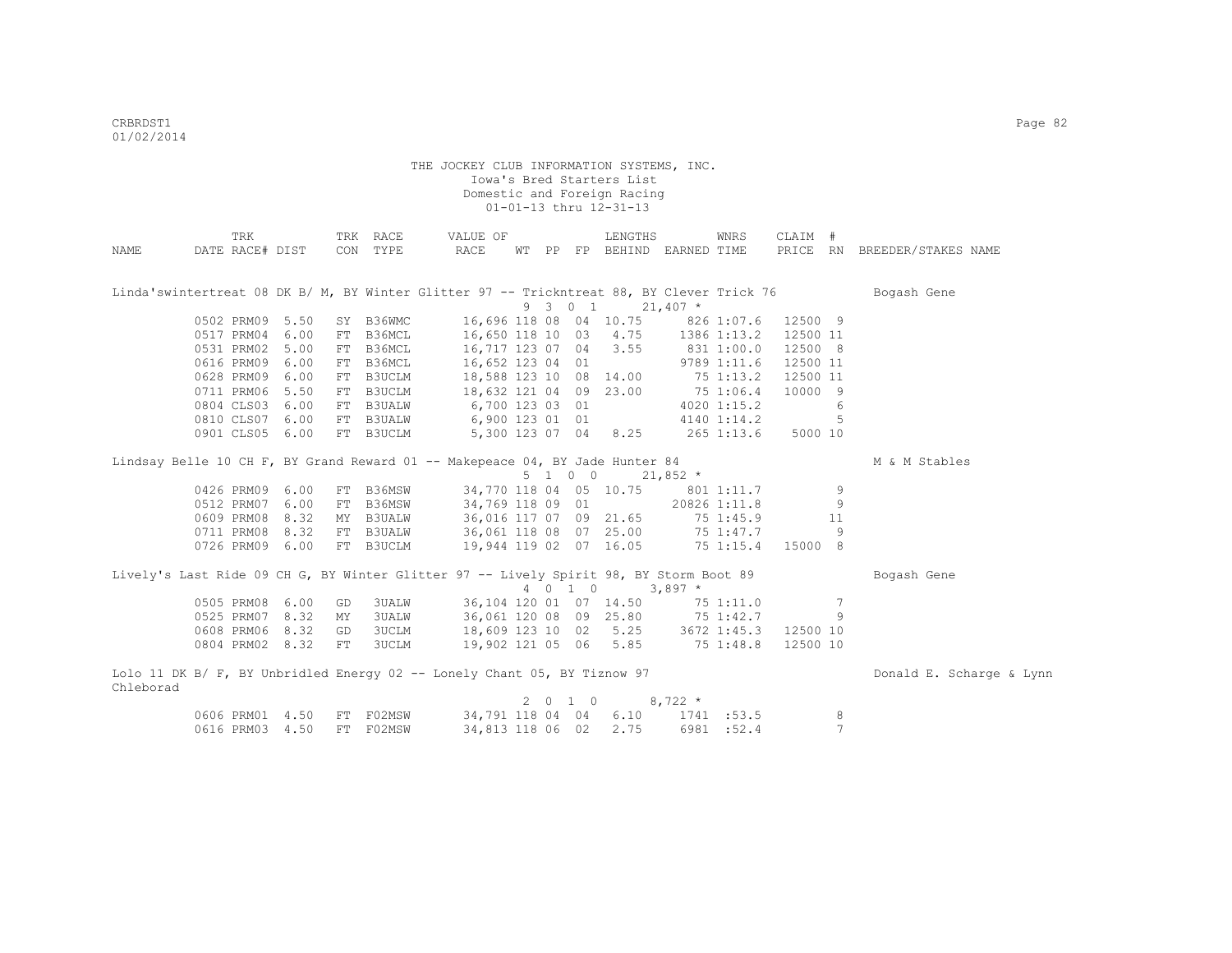|      | TRK        |                 |            | TRK RACE                    | VALUE OF                                                                                    |  |                             | LENGTHS                         |            | WNRS      | CLAIM #  |                |                                                                                                                     |
|------|------------|-----------------|------------|-----------------------------|---------------------------------------------------------------------------------------------|--|-----------------------------|---------------------------------|------------|-----------|----------|----------------|---------------------------------------------------------------------------------------------------------------------|
| NAME |            | DATE RACE# DIST |            | CON TYPE                    | RACE                                                                                        |  |                             | WT PP FP BEHIND EARNED TIME     |            |           | PRICE RN |                | BREEDER/STAKES NAME                                                                                                 |
|      |            |                 |            |                             |                                                                                             |  |                             |                                 |            |           |          |                | Lonely Lover 09 DK B/ M, BY Seeking the Best (IRE) 01 -- Orphan Lover 99, BY Friendly Lover 88 River Ridge Ranch    |
|      |            |                 |            |                             |                                                                                             |  | 6 3 0 1                     |                                 | $60.618$ * |           |          |                |                                                                                                                     |
|      |            | 0421 PRM09 5.50 |            |                             | FT B3UCLM 18,653 123 07 01 11134 1:05.8                                                     |  |                             |                                 |            |           | 12500 8  |                |                                                                                                                     |
|      | 0509 PRM06 | 6.00            |            |                             | GD B3UALW 36,083 120 07 07 75 1:12.3                                                        |  |                             |                                 |            |           |          | 8              |                                                                                                                     |
|      | 0523 PRM05 | 6.00            |            |                             | FT B3UALW 36,104 120 02 03 5.25 4345 1:10.9                                                 |  |                             |                                 |            |           |          | 7              |                                                                                                                     |
|      | 0607 PRM04 | 6.00            |            |                             | FT B3UALW 36,104 120 03 01 21723 1:10.9                                                     |  |                             |                                 |            |           |          | $\overline{7}$ |                                                                                                                     |
|      |            | 0720 PRM01 6.00 |            | FT B3UAOC                   | 38,702 121 06 01 23341 1:11.7<br>97,000 120 05 08 27.75 0 1:47.2                            |  |                             |                                 |            |           |          | 6              |                                                                                                                     |
|      |            | 0803 PRM08 8.32 |            | FT B4USTK                   |                                                                                             |  |                             |                                 |            |           |          | $\overline{9}$ | DONNA REED S.                                                                                                       |
|      |            |                 |            |                             |                                                                                             |  |                             |                                 |            |           |          |                | Longer Term Limit 11 DK B/ G, BY Too Much Ice 97 -- Dancing for Bounty 97, BY Pirate's Bounty 75 Nielsen Charles D. |
|      |            |                 |            |                             |                                                                                             |  | $1 \quad 0 \quad 0 \quad 0$ |                                 | $75 *$     |           |          |                |                                                                                                                     |
|      |            | 0720 PRM02 5.00 | ${\rm FT}$ | 02MSW                       | 34,746 119 06 06 12.25 75 1:00.5 10                                                         |  |                             |                                 |            |           |          |                |                                                                                                                     |
|      |            |                 |            |                             | Lorddemmi 10 CH G, BY Demidoff 90 -- Consequently 03, BY Bianconi 95                        |  |                             |                                 |            |           |          |                | El Deeb Mohamed Dr.                                                                                                 |
|      |            |                 |            |                             |                                                                                             |  | 5 0 0 0                     |                                 | $1,120$ *  |           |          |                |                                                                                                                     |
|      | 0601 PRM09 | 6.00            | GD         |                             | 36MCL 16,629 118 08 07 10.50 75 1:14.7                                                      |  |                             |                                 |            |           | 12500 12 |                |                                                                                                                     |
|      | 0616 PRM07 | 5.00            | ${\rm FT}$ | 36MCL                       | 16,671 118 07 04 7.25 820 :59.1                                                             |  |                             |                                 |            |           | 12500 10 |                |                                                                                                                     |
|      |            | 0707 PRM02 5.00 | FT         | 36MCL                       |                                                                                             |  |                             | 16,717 119 03 06 11.70          |            | 75 1:00.1 | 12500 8  |                |                                                                                                                     |
|      |            | 0724 PRM04 5.50 | FT         | 36MCL                       |                                                                                             |  |                             |                                 |            | 75 1:07.9 | 7500 9   |                |                                                                                                                     |
|      |            | 0801 PRM09 6.00 | FT         | 36MCL                       | $11,532$ 119 08 06 12.50<br>9,000 119 06 09 16.75                                           |  |                             |                                 |            | 751:14.0  | 10000 11 |                |                                                                                                                     |
|      |            |                 |            |                             | Lord of the Breeze 09 DK B/ G, BY Swing Lord 98 -- Suzan Dan Duzan 00, BY Dr. Danzig 82     |  |                             |                                 |            |           |          |                | Wishon Glenda                                                                                                       |
|      |            |                 |            |                             |                                                                                             |  | 4 1 0 0                     |                                 | $11,468$ * |           |          |                |                                                                                                                     |
|      |            | 0312 SUN04 6.50 | FT         |                             | 3UCLM 9,200 122 01 06 15.25 184 1:16.7                                                      |  |                             |                                 |            |           | 5000 6   |                |                                                                                                                     |
|      |            | 0509 PRM01 8.00 | GD         |                             | 3UCLM 18,720 120 03 01 11134 1:41.2                                                         |  |                             |                                 |            |           | 10000 8  |                |                                                                                                                     |
|      |            | 0526 PRM05 8.00 | GD         |                             | 3UCLM 14,135 123 08 08 37.75 75 1:38.8                                                      |  |                             |                                 |            |           | 7500 8   |                |                                                                                                                     |
|      |            | 0613 PRM09 8.50 | FT         | 3UCLM                       | 14,091 115 02 09 29.25 75 1:46.4                                                            |  |                             |                                 |            |           | 7500 10  |                |                                                                                                                     |
|      |            |                 |            |                             | Lostinthismoment 08 DK B/ M, BY Wild Gold 90 -- Kaylee Bailey 99, BY Mister Baileys (GB) 91 |  |                             |                                 |            |           |          |                | Connolly Mike                                                                                                       |
|      |            |                 |            |                             |                                                                                             |  |                             | $17 \quad 5 \quad 6 \quad 1$    | $27,991$ * |           |          |                |                                                                                                                     |
|      |            |                 |            | 0121 TUP08 7.50 T FM B4UCLM |                                                                                             |  |                             | 8,000 119 05 02 nk 1568 1:34.0  |            |           | 6250 7   |                |                                                                                                                     |
|      |            |                 |            | 0206 TUP08 8.00 T FM B4UCLM |                                                                                             |  |                             | 8,200 120 09 05 3.50 233 1:39.8 |            |           | 6250 10  |                |                                                                                                                     |
|      | 0223 TUP04 |                 |            | 7.50 T FM B4UCLM            | 8,000 119 02 07                                                                             |  |                             | 4.70                            |            | 80 1:31.2 | 6250 9   |                |                                                                                                                     |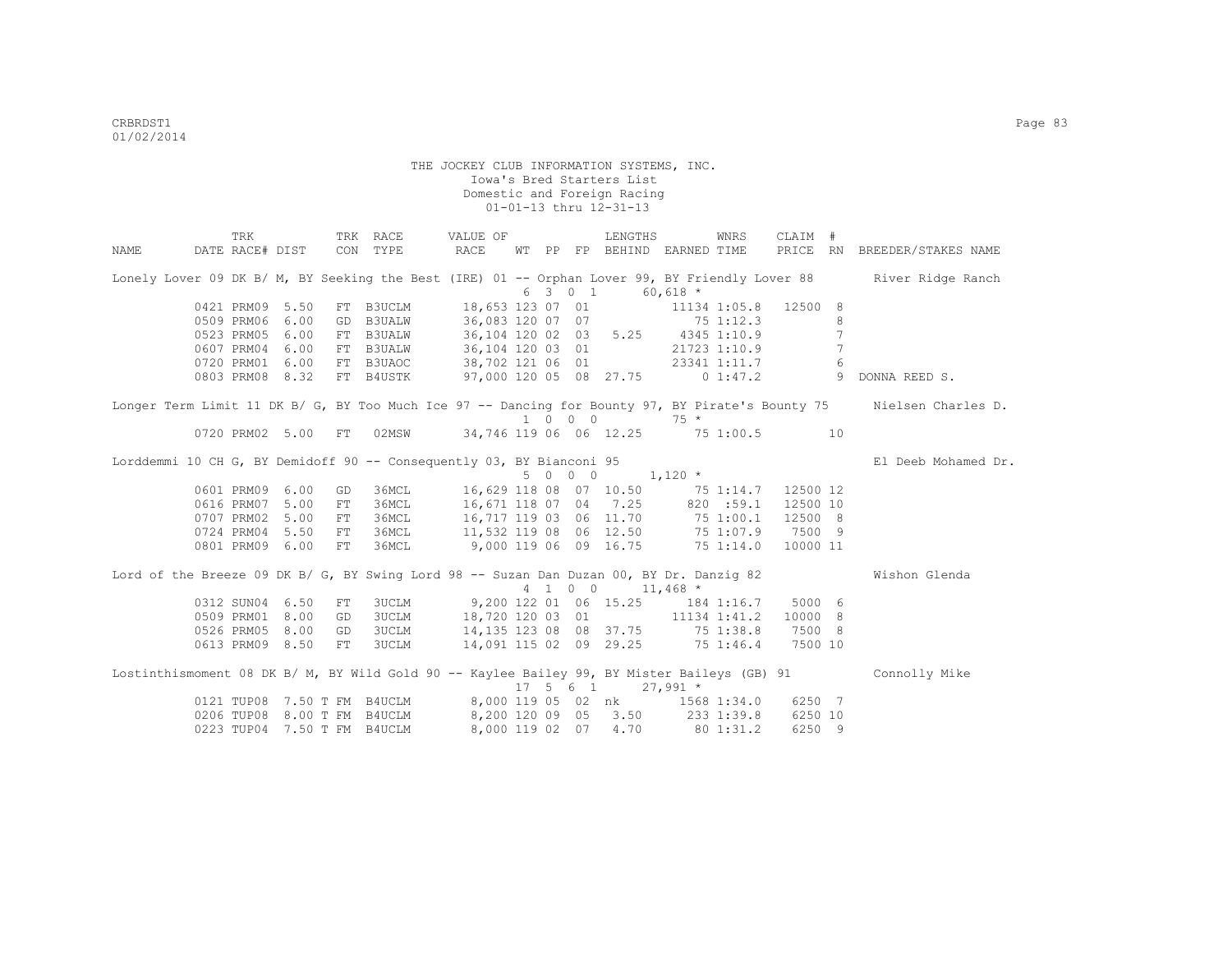|      | TRK             |           |    | TRK RACE                                                                                   | VALUE OF                                  |  |         | LENGTHS                          |             | WNRS                   | CLAIM #  |   |                                  |
|------|-----------------|-----------|----|--------------------------------------------------------------------------------------------|-------------------------------------------|--|---------|----------------------------------|-------------|------------------------|----------|---|----------------------------------|
| NAME | DATE RACE# DIST |           |    | CON TYPE                                                                                   | RACE                                      |  |         | WT PP FP BEHIND                  | EARNED TIME |                        | PRICE RN |   | BREEDER/STAKES NAME              |
|      |                 |           |    |                                                                                            |                                           |  |         |                                  |             |                        |          |   |                                  |
|      | 0312 TUP08      | 8.00 T FM |    | B3UCLM                                                                                     | 8,200 119 08 08                           |  |         | 8.55                             |             | 82 1:39.1              | 6250 8   |   |                                  |
|      | 0325 TUP07      | 8.00      | FT | B3UCLM                                                                                     |                                           |  |         | 5,700 123 07 02 hd               |             | 1106 1:38.2            | 3000 8   |   |                                  |
|      | 0412 TUP05      | 8.00      | FT | B3UCLM                                                                                     | 5,700 123 01 02                           |  |         | 1.50                             |             | 1117 1:38.5            | 3000 7   |   |                                  |
|      | 0429 TUP05      | 8.00      | FT | B3UCLM                                                                                     | 5,700 123 02 01                           |  |         |                                  |             | 3428 1:35.6            | 3000 8   |   |                                  |
|      | 0505 TUP03      | 8.00      | FT | <b>B3UCLM</b>                                                                              | 6,700 119 03 01                           |  |         |                                  |             | 4071 1:37.5            | 4000 7   |   |                                  |
|      | 0531 SRP07      | 7.00      | FT | B3UCLM                                                                                     | 6,300 123 07 01                           |  |         |                                  |             | 3780 1:27.7            | 5000 7   |   |                                  |
|      | 0614 SRP06      | 7.50      | FT | B3UCLM                                                                                     |                                           |  |         | 6,800 123 01 02 no               |             | 1428 1:33.4            | 5000 5   |   |                                  |
|      | 0622 SRP07      | 7.50      | FT | B3UCLM                                                                                     | 7,200 118 02 02 6.25                      |  |         |                                  |             | 1584 1:33.2            | 6250 7   |   |                                  |
|      | 0823 ALB09      | 7.00      | FT | B3UCLM                                                                                     | 6,000 120 05 03 5.50                      |  |         |                                  |             | 600 1:22.5             | 5000 8   |   |                                  |
|      | 0830 ALB06      | 8.00      | FT | B3UCLM                                                                                     | 6,259 120 06 02 no                        |  |         |                                  |             | 1220 1:39.0            | 5000 6   |   |                                  |
|      | 1002 ALB07 6.50 |           | FT | B3UCLM                                                                                     | 6,000 120 01 01                           |  |         |                                  |             | 3600 1:16.9            | 5000 7   |   |                                  |
|      | 1011 ALB07      | 8.00      | FT | <b>B3USTR</b>                                                                              | 6,100 123 02 01                           |  |         |                                  |             | 3660 1:38.3            |          | 8 |                                  |
|      | 1026 ZIA10 8.00 |           | FT | B3USOC                                                                                     | 17,580 123 03 05 11.50 350 1:39.3         |  |         |                                  |             |                        |          | 7 |                                  |
|      |                 |           |    | 1126 TUP08 8.00 T GD B3UCLM                                                                | 8,400 121 04 06                           |  |         | 5.05                             | 84 1:37.9   |                        | 6250 9   |   |                                  |
|      |                 |           |    |                                                                                            |                                           |  |         |                                  |             |                        |          |   |                                  |
|      |                 |           |    | Lovesavictory 07 DK B/ M, BY Victory Gallop 95 -- Lovesmegold 00, BY Gold Legend 90        |                                           |  |         | 9 0 3 1                          | $6,091*$    |                        |          |   | Richard Cosaert & Vickie Cosaert |
|      | 0407 FON07 6.00 |           |    | FT B3UCLM                                                                                  | 7,100 121 06 07 8.50                      |  |         |                                  | $0\;1:14.6$ |                        | 5000 8   |   |                                  |
|      | 0414 FON07 6.00 |           | GD | <b>B3UCLM</b>                                                                              | 5,100 123 04 04 4.50                      |  |         |                                  |             | 255 1:15.2             | 3500 9   |   |                                  |
|      | 0428 FON02 6.00 |           | FT | <b>B3UCLM</b>                                                                              | 4,000 123 03 02 0.50                      |  |         |                                  |             | 800 1:15.0             | 2500 7   |   |                                  |
|      | 0504 FON01      | 6.00      | FT | B3UCLM                                                                                     | 4,000 123 02 02                           |  |         | 3.50                             |             | 800 1:13.8             | 2500 9   |   |                                  |
|      | 0714 PRM03      | 5.50      | FT | <b>B3UCLM</b>                                                                              |                                           |  |         | 13,500 121 04 07 18.50 75 1:06.3 |             |                        | 5000 7   |   |                                  |
|      | 0720 PRM04      | 6.00      | FT | B3UCLM                                                                                     | 14,150 124 02 02                          |  |         | 12.75                            |             | 3705 1:13.1            | 5000 8   |   |                                  |
|      | 0804 CLS05      | 6.00      |    |                                                                                            | 3,800 123 02 03                           |  |         | 2.50                             |             |                        |          |   |                                  |
|      | 0818 CLS03 6.00 |           | FT | B3UCLM<br>FT B3UCLM                                                                        | 4,446 123 09 08 10.55                     |  |         |                                  |             | 456 1:15.0<br>0 1:15.0 | 2500 9   |   |                                  |
|      |                 |           |    |                                                                                            | 3,990 118 08 06 8.40                      |  |         |                                  |             |                        | 2500 9   |   |                                  |
|      | 0901 CLS06 6.00 |           |    | FT B3UCLM                                                                                  |                                           |  |         |                                  |             | $0\;1:13.8$            | 2500 10  |   |                                  |
|      |                 |           |    | Love Tapper 09 CH M, BY Pikepass 96 -- A Taping Canadian 00, BY Pleasant Tap 87            |                                           |  |         |                                  |             |                        |          |   | Woods Clyde                      |
|      |                 |           |    |                                                                                            |                                           |  | 1 0 0 0 |                                  | $75*$       |                        |          |   |                                  |
|      |                 |           |    | 0421 PRM04 5.50 FT B36WMC                                                                  | 16,674 123 04 10 27.30 75 1:06.9 12500 10 |  |         |                                  |             |                        |          |   |                                  |
|      |                 |           |    | Lovie Craves It 11 B F, BY Rushin' to Altar 99 -- Chocolate Lover 00, BY Friendly Lover 88 |                                           |  |         |                                  |             |                        |          |   |                                  |
|      |                 |           |    |                                                                                            |                                           |  | 2000    |                                  | $150 *$     |                        |          |   | Wilhelmy Daryl                   |
|      |                 |           |    |                                                                                            |                                           |  |         |                                  |             |                        |          |   |                                  |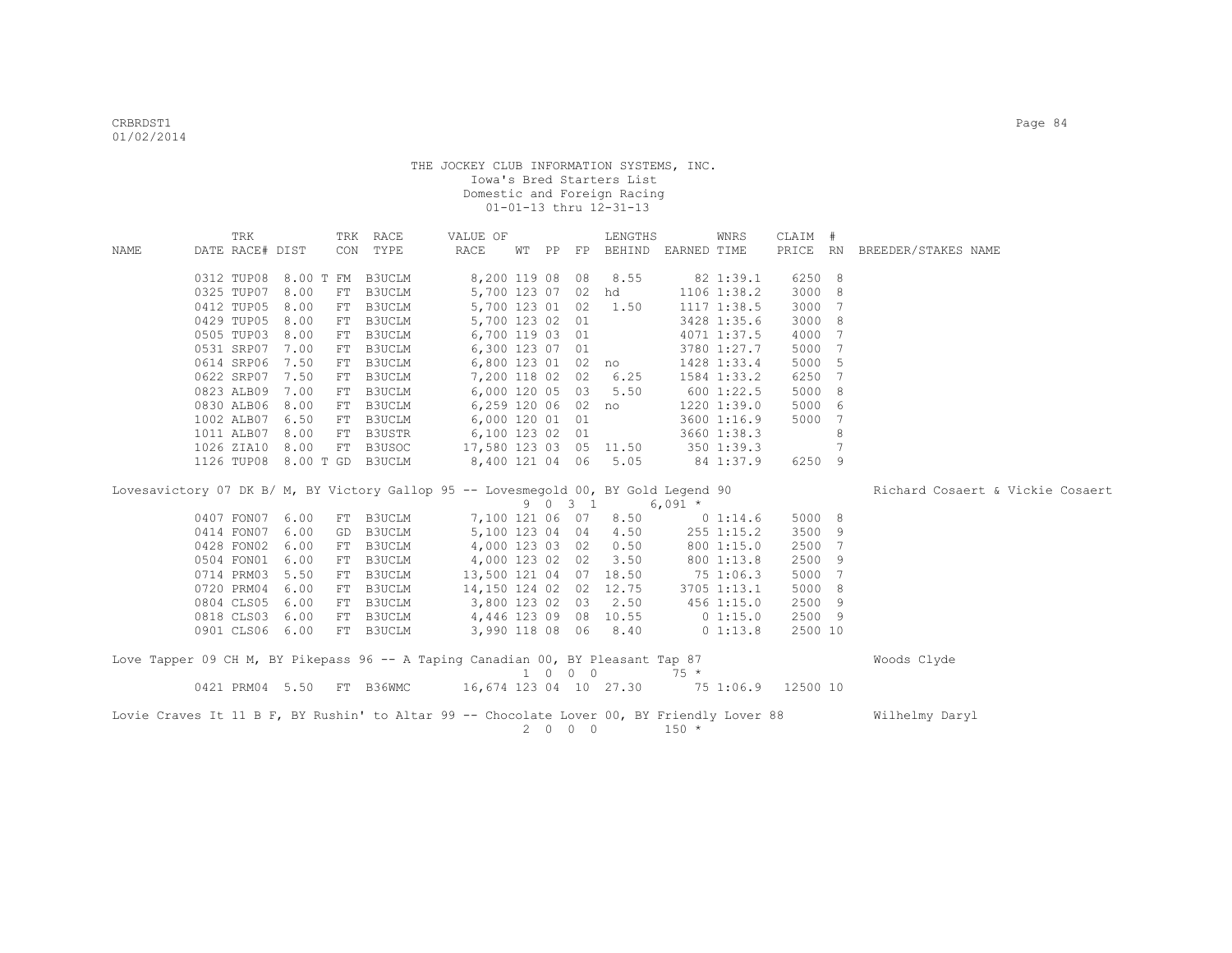|      | TRK             |           |           | TRK RACE                    | VALUE OF                                                                               |       |            |                              | LENGTHS                |            | WNRS                | CLAIM #  |                 |                              |
|------|-----------------|-----------|-----------|-----------------------------|----------------------------------------------------------------------------------------|-------|------------|------------------------------|------------------------|------------|---------------------|----------|-----------------|------------------------------|
| NAME | DATE RACE# DIST |           | CON       | TYPE                        | RACE                                                                                   | WT PP |            |                              | FP BEHIND EARNED TIME  |            |                     |          |                 | PRICE RN BREEDER/STAKES NAME |
|      | 0606 PRM01      | 4.50      |           | FT F02MSW                   |                                                                                        |       |            |                              | 34,791 118 08 08 24.60 |            | 75 : 53.5           |          | 8               |                              |
|      | 0719 PRM02 5.00 |           |           | FT F02MSW                   |                                                                                        |       |            |                              | 34,770 119 01 08 15.85 |            | 75 1:01.1           |          | $\overline{9}$  |                              |
|      |                 |           |           |                             | Lucky Lady M 10 GR/RO F, BY Rockport Harbor 02 -- Lucky M 99, BY Pollock's Luck 91     |       |            |                              |                        |            |                     |          |                 | Poindexter Allen             |
|      |                 |           |           |                             |                                                                                        |       |            | $7 \quad 1 \quad 1 \quad 2$  |                        | $41,972$ * |                     |          |                 |                              |
|      | 0419 PRM02 5.50 |           |           | FT B36MSW                   | 34,725 118 04 01                                                                       |       |            |                              |                        |            | 20709 1:06.2        |          | 11              |                              |
|      | 0502 PRM04      | 5.50      |           | SY B3UALW                   |                                                                                        |       |            |                              | 36,120 118 04 03 5.50  |            | 4351 1:05.5         |          | 6               |                              |
|      | 0518 PRM07      | 6.00      | FT        | F03STK                      |                                                                                        |       |            |                              | 68,366 119 02 04 10.35 |            | 3418 1:11.0         |          | 6               | BOB BRYANT S.                |
|      | 0609 PRM08      | 8.32      | MY        | B3UALW                      | 36,016 119 02 04                                                                       |       |            |                              | 4.00                   |            | 1790 1:45.9         |          | 11              |                              |
|      | 0627 PRM08      | 8.00      | FT        | B3UALW                      | 36,061 119 09 07                                                                       |       |            |                              | 19.60                  | 75 1:41.4  |                     |          | 9               |                              |
|      | 0727 PRM01      | 6.00      | FT        | <b>B3UALW</b>               |                                                                                        |       |            |                              | 36,148 116 03 03 11.35 |            | 4368 1:14.1         |          | 5               |                              |
|      | 0808 PRM06      | 6.00      |           | FT B3UALW                   |                                                                                        |       |            |                              | 36, 127 116 06 02 3.75 |            | 7261 1:11.5         |          | $6\overline{6}$ |                              |
|      |                 |           |           |                             | Luckytenofdiamonds 08 CH M, BY Judge of Melrose 05 -- Doreen's Bid 92, BY Legal Bid 84 |       |            |                              |                        |            |                     |          |                 | Judge Terry                  |
|      |                 |           |           |                             |                                                                                        |       | $4\quad 0$ | $0\quad 0$                   |                        | $857 *$    |                     |          |                 |                              |
|      | 0502 PRM04      | 5.50      |           | SY B3UALW                   |                                                                                        |       |            |                              | 36,120 120 01 06 16.75 |            | 751:05.5            |          | 6               |                              |
|      | 0524 PRM05      | 8.32      |           | FT B3UALW                   |                                                                                        |       |            |                              | 36,061 120 04 06 8.25  | 75 1:46.2  |                     |          | 9               |                              |
|      | 0615 PRM06 8.00 |           |           | FT B3UCLM                   | 10,321 123 10 05 16.50                                                                 |       |            |                              |                        |            | 274 1:39.3 10000 10 |          |                 |                              |
|      | 0704 PRM06 8.32 |           |           | FT B3UCLM                   | 18,696 124 01 05 25.85                                                                 |       |            |                              |                        | 433 1:46.3 |                     | 12500 6  |                 |                              |
|      |                 |           |           |                             | Lucy J 09 CH M, BY Doug Fir 99 -- Javagoldstar 00, BY Commemorate 81                   |       |            |                              |                        |            |                     |          |                 | Gilman Warren                |
|      |                 |           |           |                             |                                                                                        |       |            | $11 \quad 1 \quad 4 \quad 0$ | $12,492$ *             |            |                     |          |                 |                              |
|      | 0125 HOU10 5.50 |           |           | FT B4UMCL                   | 7,500 123 06 02                                                                        |       |            |                              | 1.25                   |            | 1440 1:06.3         | 10000 8  |                 |                              |
|      | 0216 HOU04 5.50 |           | FT        | <b>B4UMCL</b>               | 11,000 123 03 02                                                                       |       |            |                              | 2.75                   |            | 2140 1:06.8         | 32000 8  |                 |                              |
|      | 0318 HOU10      | 7.00      | FT        | B4UMSW                      | 19,000 123 02 02                                                                       |       |            |                              | 0.75                   |            | 3640 1:29.1         |          | 13              |                              |
|      | 0510 LS 05      | 6.00      | FT        | <b>B3UMSW</b>               | 20,000 123 02 07                                                                       |       |            |                              | 20.75                  | 1001:12.5  |                     |          | 7               |                              |
|      | 0602 LS 09      |           | 5.00 T FM | <b>B3UMSW</b>               |                                                                                        |       |            |                              | 20,000 123 06 05 12.25 |            | 585 : 57.3          |          | 10              |                              |
|      | 0720 GIL12 4.00 |           | FT        | 3UMSW                       | 5,000 119 02 01                                                                        |       |            |                              |                        | 2700       | :46.5               |          | 10              |                              |
|      | 1004 RET01      | 5.00      | FT        | B3UCLM                      | 8,000 120 04 06 12.30                                                                  |       |            |                              |                        | 100        | :58.7               | 20000 7  |                 |                              |
|      | 1102 RET06      | 5.00 T GD |           | B3UCLM                      | 7,500 120 03 05                                                                        |       |            |                              | 6.75                   |            | 219 :57.9           | 15000 7  |                 |                              |
|      | 1109 RET05      | 5.50      | FT        | <b>B3UCLM</b>               | 5,500 120 08 02                                                                        |       |            |                              | 5.25                   |            | 10001:06.8          | 7500 10  |                 |                              |
|      | 1123 RET02      | 5.00      |           | MY B3UCLM                   | 8,000 120 02 04                                                                        |       |            |                              | 16.25                  | 468 :59.2  |                     | 20000 7  |                 |                              |
|      |                 |           |           | 1214 RET04 5.00 T GD B3UCLM | 8,000 117 09 10                                                                        |       |            |                              | 6.50                   |            | 100 : 59.7          | 20000 10 |                 |                              |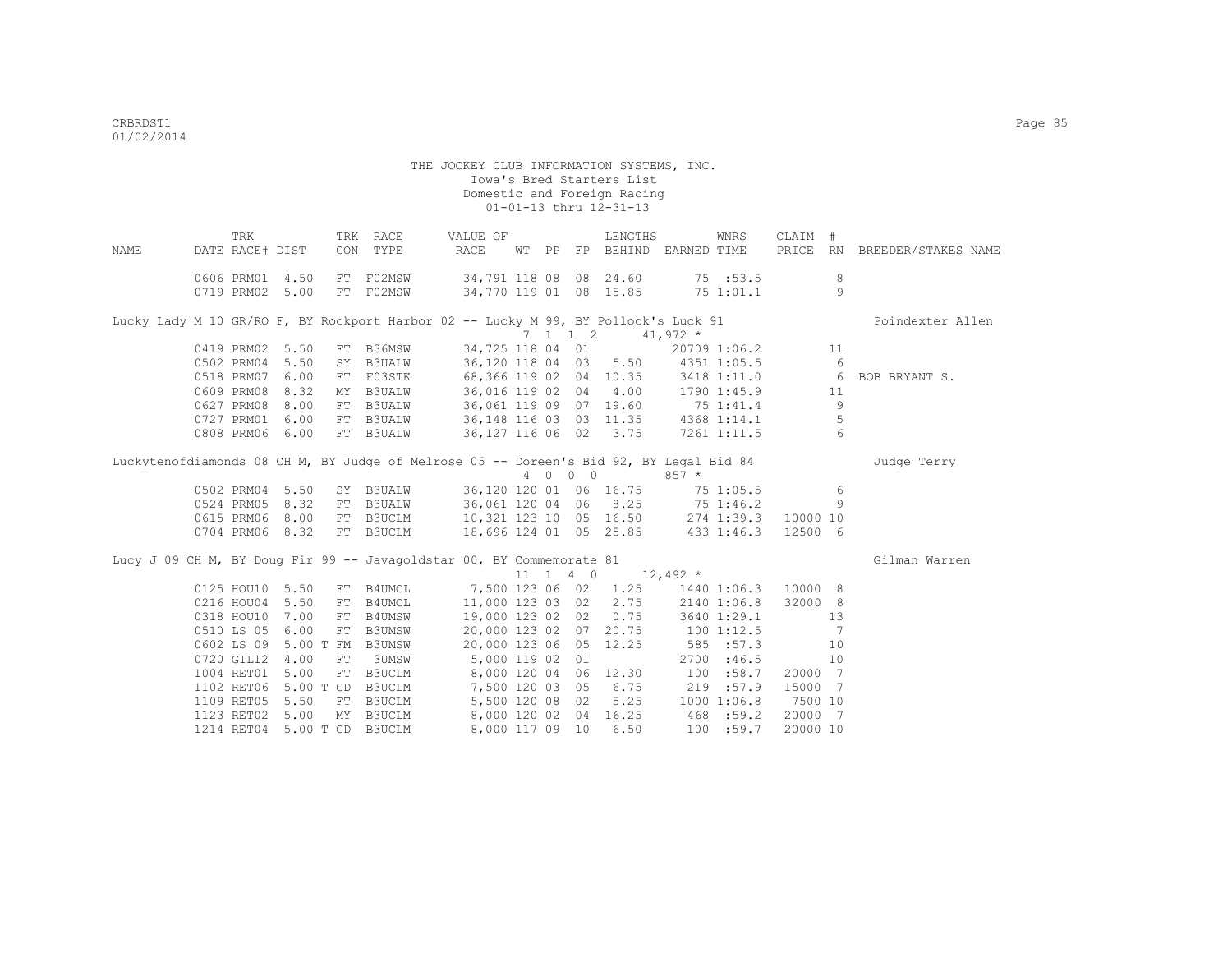|                                                                                     | TRK             |                      |     | TRK RACE     | VALUE OF                         |  |         | LENGTHS                          |               | WNRS           | CLAIM #  |    |                                  |
|-------------------------------------------------------------------------------------|-----------------|----------------------|-----|--------------|----------------------------------|--|---------|----------------------------------|---------------|----------------|----------|----|----------------------------------|
| NAME                                                                                | DATE RACE# DIST |                      | CON | TYPE         | RACE                             |  |         | WT PP FP BEHIND EARNED TIME      |               |                | PRICE RN |    | BREEDER/STAKES NAME              |
| Luvabullheiress 10 B F, BY Bravo Bull 97 -- Indian Heiress 03, BY Indian Charlie 95 |                 |                      |     |              |                                  |  |         |                                  |               |                |          |    | Iowa State University            |
|                                                                                     |                 |                      |     |              |                                  |  | 5 0 1 1 |                                  | 5,514 $*$     |                |          |    |                                  |
|                                                                                     | 0510 PRM04 6.00 |                      |     | FT B36MSW    | 34,748 113 10 10 38.50           |  |         |                                  | $75$ 1:11.1   |                |          | 10 |                                  |
|                                                                                     | 0614 PRM05      | 8.00                 |     | SY B36MCL    | 14,163 118 03 02 2.75            |  |         |                                  |               | 3748 1:41.5    | 20000 6  |    |                                  |
|                                                                                     | 0704 PRM04      | 8.00                 |     | FT B36MSW    | 34,746 119 05 10 73.75           |  |         |                                  | 75 1:41.5     |                |          | 10 |                                  |
|                                                                                     | 0725 PRM03      | 8.32                 |     | FT B36MCL    | 10,274 119 07 03 16.25           |  |         |                                  | 1541 1:50.4   |                | 10000 7  |    |                                  |
|                                                                                     | 0810 PRM02 8.32 |                      |     | FT B36MCL    | 18,632 116 01 07 14.60           |  |         |                                  | $75 \t1:47.8$ |                | 12500 9  |    |                                  |
| Mac Man 08 B G, BY Macabe 98 -- Slew Peggy Slew 02, BY Evansville Slew 92           |                 |                      |     |              |                                  |  |         |                                  |               |                |          |    | Schrage Donald                   |
|                                                                                     |                 |                      |     |              |                                  |  | 9 1 1 1 |                                  | $16,287$ *    |                |          |    |                                  |
|                                                                                     | 0425 PRM07 5.50 |                      | FT  | 3UCLM        | 18,653 123 06 03 7.00            |  |         |                                  |               | 9281:05.3      | 12500 8  |    |                                  |
|                                                                                     | 0509 PRM01 8.00 |                      | GD  | 3UCLM        | 18,720 123 07 06                 |  |         | 4.90                             |               | 75 1:41.2      | 12500 8  |    |                                  |
|                                                                                     | 0524 PRM03      | 8.32                 | FT  | 3UCLM        | 18,653 120 06 01                 |  |         |                                  |               | 11134 1:44.9   | 10000 8  |    |                                  |
|                                                                                     | 0613 PRM09      | 8.50                 | FT  | 3UCLM        | 14,091 123 01 02                 |  |         | 0.50                             |               | 2763 1:46.4    | 7500 10  |    |                                  |
|                                                                                     | 0628 PRM05      | 8.32                 | FT  | <b>3UALW</b> | 36,061 120 01 05 6.00            |  |         |                                  |               | 831 1:46.5     |          | 9  |                                  |
|                                                                                     | 0712 PRM09      | 8.32                 | FT  | 3UCLM        | 14, 114 121 05 09 26.00          |  |         |                                  | 75 1:46.4     |                | 7500 9   |    |                                  |
|                                                                                     | 0726 PRM02 8.32 |                      | FT  | 3UCLM        | 14,157 121 04 07 14.50           |  |         |                                  |               | 75 1:48.5      | 7500 7   |    |                                  |
|                                                                                     | 0809 PRM07      | 8.50                 | FT  | 3UCLM        | 14, 153 121 02 05 9.50           |  |         |                                  |               | 321 1:47.2     | 7500 9   |    |                                  |
|                                                                                     |                 | 0824 RP 05 7.50 T FM |     | 3UCLM        | 15,019 123 09 08 18.75           |  |         |                                  | 851:29.0      |                | 15000 9  |    |                                  |
| Madera Style 10 CH G, BY Forestry 96 -- Mountian Style 98, BY Mt. Livermore 81      |                 |                      |     |              |                                  |  |         |                                  |               |                |          |    | McClintock Loretta               |
|                                                                                     |                 |                      |     |              |                                  |  | 5 0 0 0 |                                  | $440 *$       |                |          |    |                                  |
|                                                                                     | 0519 PRM06      | 6.00                 | FT  | 36MSW        | 34,747 119 02 08 12.25           |  |         |                                  |               | 75 1:11.6      |          | 10 |                                  |
|                                                                                     | 0609 PRM02      | 6.00                 | SY  | 36MSW        | 34,747 118 09 06 11.00           |  |         |                                  |               | 75 1:12.2      |          | 10 |                                  |
|                                                                                     | 0621 PRM06      | 6.00                 | FT  | 36MSW        | 34,747 118 07 07 16.50           |  |         |                                  |               | 75 1:11.4      |          | 10 |                                  |
|                                                                                     | 0706 PRM09      | 6.00                 | FT  | 36MSW        | 34,770 119 09 09 25.50 75 1:11.7 |  |         |                                  |               |                |          | -9 |                                  |
|                                                                                     |                 | 0802 CBY03 8.32 T FM |     | 3UMCL        |                                  |  |         | 14,000 118 03 12 33.55           |               | $140$ $1:43.4$ | 20000 12 |    |                                  |
| Madrid Macho Man 09 DK B/ G, BY Wild Gold 90 -- Houston Belle 92, BY Houston 86     |                 |                      |     |              |                                  |  |         |                                  |               |                |          |    | Dr. Kim Houlding & Staker Family |
|                                                                                     |                 |                      |     |              |                                  |  | 8 1 1 2 |                                  | $18,185$ *    |                |          |    |                                  |
|                                                                                     | 0427 PRM09 6.00 |                      | FT  | 36MSW        |                                  |  |         | 34,746 118 05 08 21.50 75 1:10.4 |               |                |          | 10 |                                  |
|                                                                                     | 0511 PRM04 5.50 |                      | FT  | 36MSW        | 34,770 118 05 05 16.25           |  |         |                                  |               | 438 1:04.8     |          | 9  |                                  |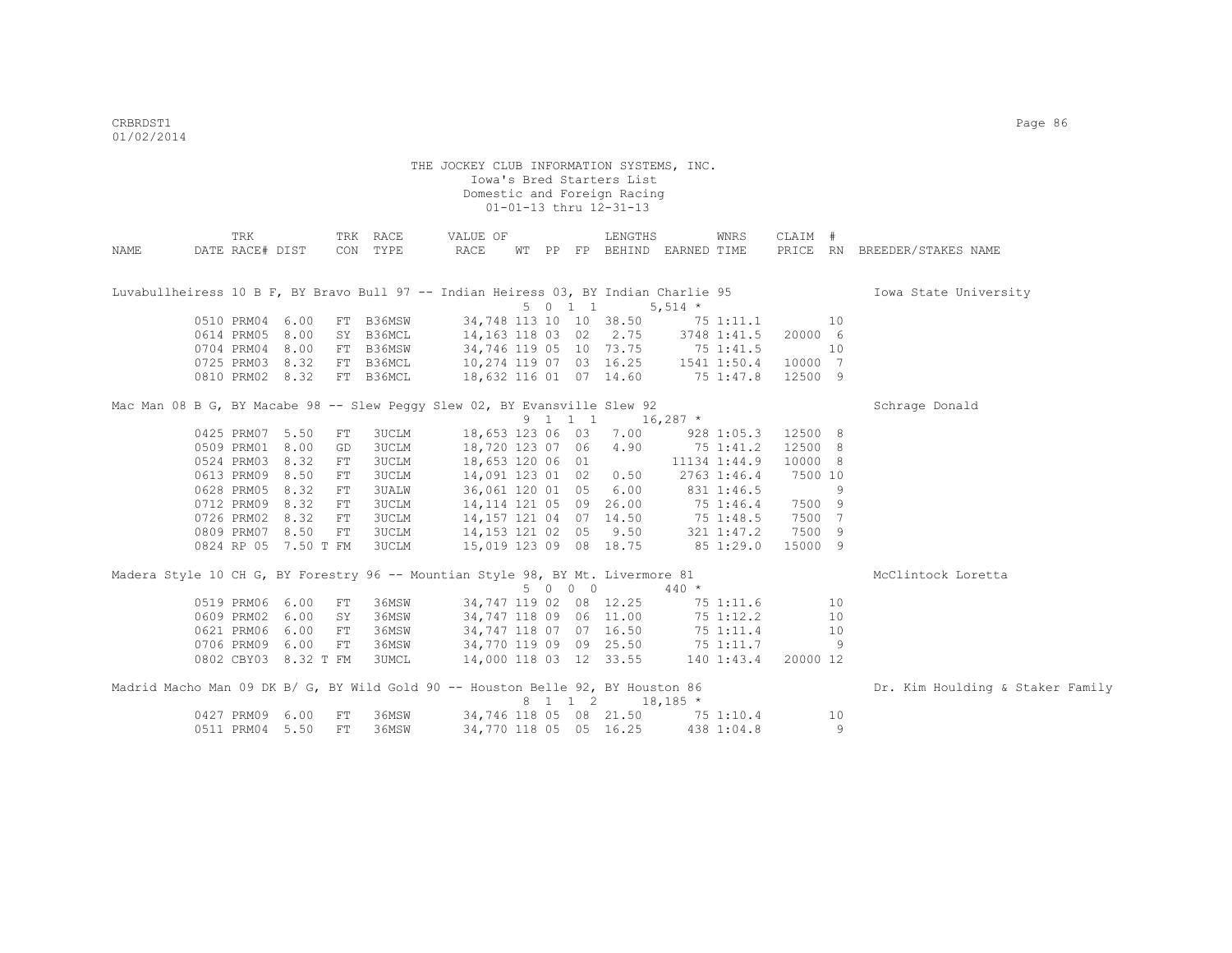|      |            | TRK             |      |            | TRK RACE     | VALUE OF                                                                           |       |          | LENGTHS               |            | WNRS           | CLAIM #  |     |                              |  |
|------|------------|-----------------|------|------------|--------------|------------------------------------------------------------------------------------|-------|----------|-----------------------|------------|----------------|----------|-----|------------------------------|--|
| NAME |            | DATE RACE# DIST |      | CON        | TYPE         | RACE                                                                               | WT PP | FP       | BEHIND EARNED TIME    |            |                |          |     | PRICE RN BREEDER/STAKES NAME |  |
|      |            | 0526 PRM02      | 5.50 | GD         | 36MCL        | 21,920 123 02 03 10.50                                                             |       |          |                       |            | 2640 1:03.7    | 25000 6  |     |                              |  |
|      | 0616 PRM07 |                 | 5.00 | FT         | 36MCL        | 16,671 123 10 02                                                                   |       |          | 2.50                  |            | 3282 :59.1     | 12500 10 |     |                              |  |
|      | 0627 PRM02 |                 | 5.00 | FT         | 36MCL        | 16,696 123 09 01                                                                   |       |          |                       |            | 9906 1:00.6    | 12500 9  |     |                              |  |
|      |            | 0713 PRM06      | 5.50 | ${\rm FT}$ | 3UCLM        | 18,589 124 03 08                                                                   |       |          | 9.60                  |            | 75 1:06.9      | 12500 11 |     |                              |  |
|      |            | 0725 PRM02      | 5.50 | FT         | 3UCLM        | 12,823 124 02 05                                                                   |       |          | 6.30                  |            | 291 1:07.2     | 7500 9   |     |                              |  |
|      |            | 0804 PRM09      | 6.00 | FT         | 3UCLM        | 12,756 124 11 03                                                                   |       |          | 5.25                  |            | 1478 1:12.9    | 7500 12  |     |                              |  |
|      |            |                 |      |            |              | Maggie's Hero 07 B G, BY Crimson Hero 99 -- Perfect Intentions 90, BY Mr. Redoy 74 |       |          |                       |            |                |          |     | Shannon Pat                  |  |
|      |            |                 |      |            |              |                                                                                    |       | 18 1 1 2 |                       | 6,721 $*$  |                |          |     |                              |  |
|      |            | 0428 PRM02      | 5.50 | FT         | 36WMC        | 16,739 123 05 05 12.25                                                             |       |          |                       |            | 385 1:05.7     | 12500 7  |     |                              |  |
|      |            | 0517 PRM09      | 8.00 | $FT$       | 36MCL        | 8,683 123 09 07 19.00                                                              |       |          |                       |            | 75 1:41.4      | 10000 10 |     |                              |  |
|      | 0530 PRM04 |                 | 8.32 | ${\rm FT}$ | 36MCL        | 8,679 123 12 09 20.75                                                              |       |          |                       |            | 751:45.8       | 10000 12 |     |                              |  |
|      | 0613 PRM05 |                 | 8.32 | ${\rm FT}$ | 36MCL        | 11,084 118 03 07 15.60                                                             |       |          |                       |            | 751:45.5       | 10000 12 |     |                              |  |
|      | 0628 PRM02 |                 | 8.00 | FT         | 36MCL        | 9,139 123 01 04 13.75                                                              |       |          |                       |            | 605 1:43.5     | 10000    | 7   |                              |  |
|      | 0707 PRM05 |                 | 6.00 | ${\rm FT}$ | 36MCL        |                                                                                    |       |          | 8,686 124 06 04 14.50 |            | 600 1:14.0     | 6250     | 8   |                              |  |
|      | 0725 PRM05 |                 | 8.32 | FT         | 36MCL        | 9,677 124 02 06                                                                    |       |          | 20.85                 |            | 75 1:50.0      | 10000    | 7   |                              |  |
|      | 0809 PRM04 |                 | 8.50 | FT         | 36MCL        | 9,783 124 04 08                                                                    |       |          | 23.85                 |            | 75 1:49.2      | 10000    | 9   |                              |  |
|      | 0820 BEU08 |                 | 5.50 | FT         | <b>3UMCL</b> | 4,100 124 03 03                                                                    |       |          | 0.30                  |            | 410 1:07.7     | 4000     | 7   |                              |  |
|      |            | 0901 BEU04      | 6.00 | FT         | <b>3UMCL</b> | 4,400 124 05 01                                                                    |       |          |                       |            | 2640 1:15.0    | 7500     | 6   |                              |  |
|      |            | 0913 MNR02      | 8.32 | FT         | 3UCLM        |                                                                                    |       |          | 8,400 121 03 04 12.00 |            | 294 1:48.0     | 5000     | - 8 |                              |  |
|      | 0922 BEU08 |                 | 6.00 | FT         | 3UCLM        | 4,800 124 10 03                                                                    |       |          | 12.25                 |            | 480 1:13.7     | 5000 11  |     |                              |  |
|      | 1019 MNR10 |                 | 6.00 | MΥ         | <b>3UCLM</b> | 8,400 120 02                                                                       |       | 06       | 11.30                 |            | 84 1:13.0      | 5000 9   |     |                              |  |
|      | 1102 BEU04 |                 | 5.50 | ${\rm FT}$ | <b>3UCLM</b> | 3,500 122 06 09                                                                    |       |          | 8.10                  |            | 351:08.8       | 5000 11  |     |                              |  |
|      | 1112 BEU08 |                 | 6.00 | FT         | 3UCLM        | 3,000 122 11 08                                                                    |       |          | 10.25                 |            | $30 \; 1:14.3$ | 2500 12  |     |                              |  |
|      | 1119 BEU07 |                 | 8.32 | FT         | 3UCLM        | 3,300 122 04 11                                                                    |       |          | 24.95                 |            | 33 1:46.8      | 4000 12  |     |                              |  |
|      | 1203 BEU03 |                 | 5.50 | MΥ         | <b>3UCLM</b> |                                                                                    |       |          | 3,000 122 02 04 14.75 |            | 150 1:06.8     | 2500 7   |     |                              |  |
|      |            | 1217 BEU06      | 6.00 | FT         | 3UCLM        | 3,000 122 02 02                                                                    |       |          | 1.75                  |            | 6001:13.6      | 2500 10  |     |                              |  |
|      |            |                 |      |            |              | Magic and More 11 B G, BY Ghazi 89 -- Tricky Truth 00, BY Proudest Romeo 90        |       |          |                       |            |                |          |     | River Ridge Ranch            |  |
|      |            |                 |      |            |              |                                                                                    |       | 2 1 0 1  |                       | $22,660$ * |                |          |     |                              |  |
|      |            | 0601 PRM01      | 4.50 | MY         | 02MSW        | 34,790 118 03 01                                                                   |       |          |                       |            | 13922 :53.2    |          | 8   |                              |  |

0803 PRM04 6.00 FT A02STK 87,383 117 06 03 16.25 8738 1:11.8 8 IOWA CRADLE S.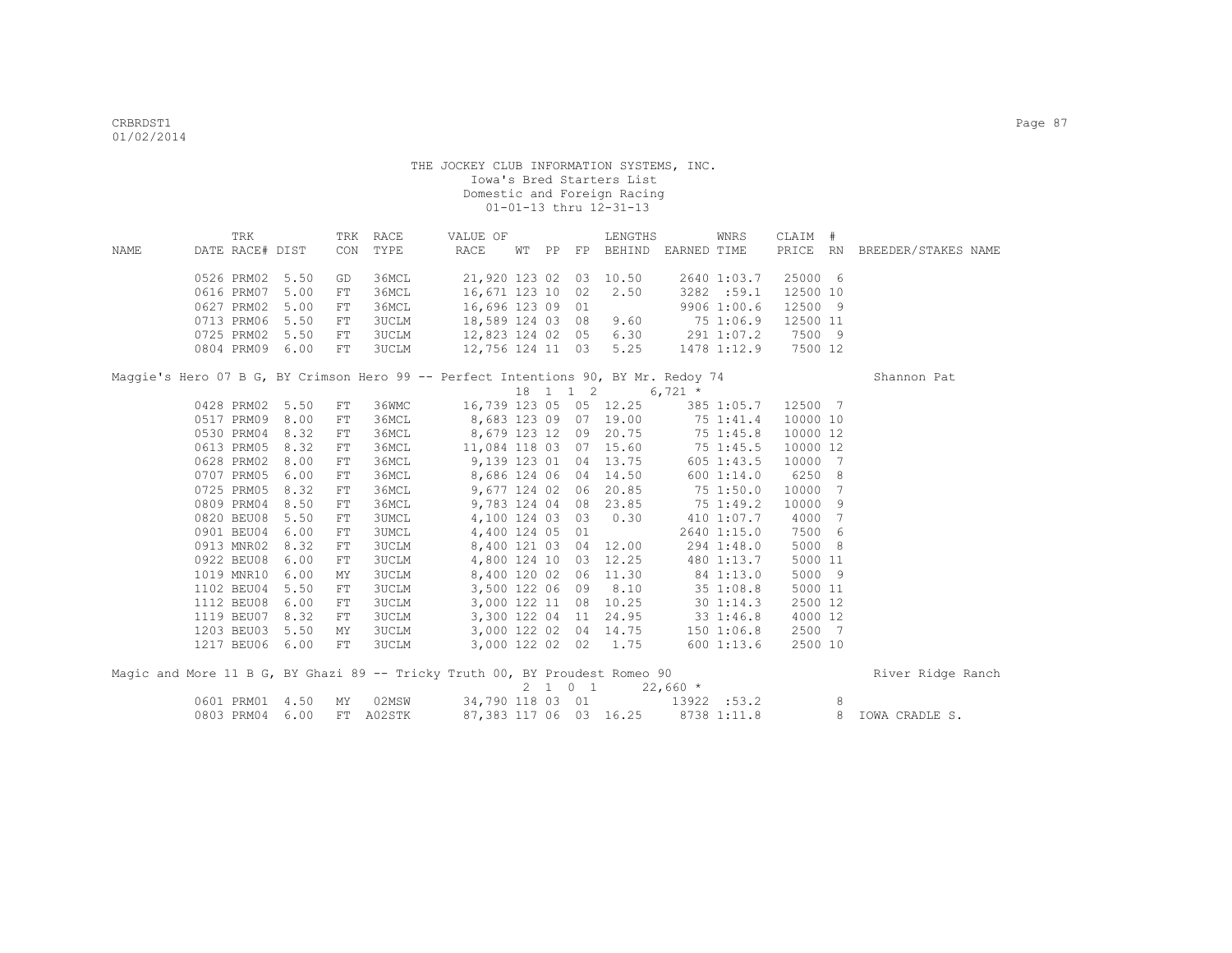|      | TRK                                                                                      |            | TRK RACE     | VALUE OF                                                              |  |         | LENGTHS                                        |                                   | WNRS        | CLAIM #  |     |                                                                         |
|------|------------------------------------------------------------------------------------------|------------|--------------|-----------------------------------------------------------------------|--|---------|------------------------------------------------|-----------------------------------|-------------|----------|-----|-------------------------------------------------------------------------|
| NAME | DATE RACE# DIST                                                                          |            | CON TYPE     | RACE                                                                  |  |         |                                                | WT PP FP BEHIND EARNED TIME       |             |          |     | PRICE RN BREEDER/STAKES NAME                                            |
|      | Major Edge 08 CH G, BY Added Edge 00 -- Lady Syndahl 91, BY Sail Me Again 84             |            |              |                                                                       |  |         |                                                |                                   |             |          |     | Kurtz Dale L. DVM                                                       |
|      |                                                                                          |            |              |                                                                       |  | 7 1 0 0 |                                                | $4,062$ *                         |             |          |     |                                                                         |
|      | 0301 FON06 4.00                                                                          | FT         | <b>3UCLM</b> |                                                                       |  |         | 5,200 123 06 04 2.10                           |                                   | 260 : 47.8  | 5000 9   |     |                                                                         |
|      | 0315 FON08 4.00                                                                          | FT         | <b>3UCLM</b> |                                                                       |  |         | 5,200 123 05 05 5.30                           | 156 : 47.8                        |             | 5000 10  |     |                                                                         |
|      | 0406 FON11 6.00                                                                          | FT         | <b>3UCLM</b> | 5,200 123 01 01                                                       |  |         |                                                |                                   | 3120 1:14.4 | 5000 10  |     |                                                                         |
|      | 0427 FON07 6.00                                                                          | FT         | <b>3UCLM</b> |                                                                       |  |         |                                                | 5,900 123 04 05 11.25 177 1:13.0  |             | 5000 10  |     |                                                                         |
|      | 0802 CLS08 6.00                                                                          | FT         | <b>3UCLM</b> |                                                                       |  |         |                                                | 5,459 123 04 05 18.85 159 1:13.8  |             | 5000 8   |     |                                                                         |
|      | 0823 CLS08 6.00                                                                          | ${\rm FT}$ | <b>3UCLM</b> |                                                                       |  |         |                                                | 5,300 123 05 06 13.50 0 1:14.6    |             | 5000 8   |     |                                                                         |
|      | 0902 CLS08 6.50                                                                          | ${\rm FT}$ | <b>3UCLM</b> |                                                                       |  |         | 3,800 120 02 04 4.50                           | 190 1:19.8                        |             | 2500 10  |     |                                                                         |
|      | Makoshika 11 DK B/ C, BY Rainmaker 99 -- Stepperupper 03, BY Trippi 97                   |            |              |                                                                       |  |         |                                                |                                   |             |          |     | Black Oak Farm                                                          |
|      |                                                                                          |            |              |                                                                       |  |         | $4 \quad 1 \quad 2 \quad 0 \quad 46,405 \star$ |                                   |             |          |     |                                                                         |
|      | 0706 PRM02 5.00                                                                          | FT         | 02MSW        |                                                                       |  |         |                                                | 34,791 119 02 02 7.75 6961 1:00.0 |             |          | - 8 |                                                                         |
|      | 0721 PRM02 5.00                                                                          | FT         | 02MSW        | 34,747 119 10 01                                                      |  |         |                                                | 20767 1:00.4                      |             | 10       |     |                                                                         |
|      | 0803 PRM04 6.00                                                                          | FT         | A02STK       | 87,383 121 08 02 12.50                                                |  |         |                                                |                                   |             |          |     | 17477 1:11.8 8 IOWA CRADLE S.                                           |
|      | 0810 PRM07 8.00                                                                          | FT         | 02STK        |                                                                       |  |         |                                                |                                   |             |          |     | $60,000$ 118 03 06 32.00 1200 1:40.0 6 PRAIRIE MEADOWS JUVENILE MILE S. |
|      | Maren's Melody 11 GR/RO F, BY Unbridled's Song 93 -- Maren's Meadow 05, BY Meadowlake 83 |            |              |                                                                       |  |         |                                                |                                   |             |          |     | River Ridge Ranch                                                       |
|      |                                                                                          |            |              |                                                                       |  |         | 1 0 0 1                                        | $4,177$ *                         |             |          |     |                                                                         |
|      | 0606 PRM01 4.50 FT F02MSW 34,791 118 03 03 3.85 4177 :53.5                               |            |              |                                                                       |  |         |                                                |                                   |             |          | 8   |                                                                         |
|      | Marry Me Next 11 DK B/ C, BY Rushin' to Altar 99 -- Queansco 02, BY Humming 96           |            |              |                                                                       |  |         |                                                |                                   |             |          |     | McClintock Loretta F.                                                   |
|      |                                                                                          |            |              |                                                                       |  |         | 3 0 0 2 8,429 $*$                              |                                   |             |          |     |                                                                         |
|      | 0601 PRM01 4.50                                                                          | MY         | 02MSW        | 34,790 118 04 03 8.75 4177 :53.2                                      |  |         |                                                |                                   |             |          | 8   |                                                                         |
|      | 0706 PRM03 5.00                                                                          | FT         | 02MSW        | 34,791 119 01 03 17.50 4177 :58.4                                     |  |         |                                                |                                   |             |          | 8   |                                                                         |
|      | 0721 PRM02 5.00                                                                          | FT         | 02MSW        | 34,747 119 01 06 10.75 75 1:00.4                                      |  |         |                                                |                                   |             |          | 10  |                                                                         |
|      | Marry Me Queen 09 B G, BY Rushin' to Altar 99 -- Queansco 02, BY Humming 96              |            |              |                                                                       |  |         |                                                |                                   |             |          |     | McClintock Loretta F.                                                   |
|      |                                                                                          |            |              |                                                                       |  |         | $5 \t1 \t0 \t1 \t11,610 \t*$                   |                                   |             |          |     |                                                                         |
|      | 0616 PRM07 5.00                                                                          | FT         | 36MCL        | 16,671 123 03 01 9847 :59.1                                           |  |         |                                                |                                   |             | 12500 10 |     |                                                                         |
|      | 0705 PRM05 5.50                                                                          | FT         | <b>3UCLM</b> | 23,796 124 04 08 18.85 75 1:06.1<br>12,823 124 08 03 5.00 1513 1:07.2 |  |         |                                                |                                   |             | 25000 9  |     |                                                                         |
|      | 0725 PRM02 5.50                                                                          | ${\rm FT}$ | <b>3UCLM</b> |                                                                       |  |         |                                                |                                   |             | 7500 9   |     |                                                                         |
|      | 0804 PRM02 8.32                                                                          | FT         | <b>3UCLM</b> | 19,902 121 04 08 20.60                                                |  |         |                                                |                                   | 75 1:48.8   | 12500 10 |     |                                                                         |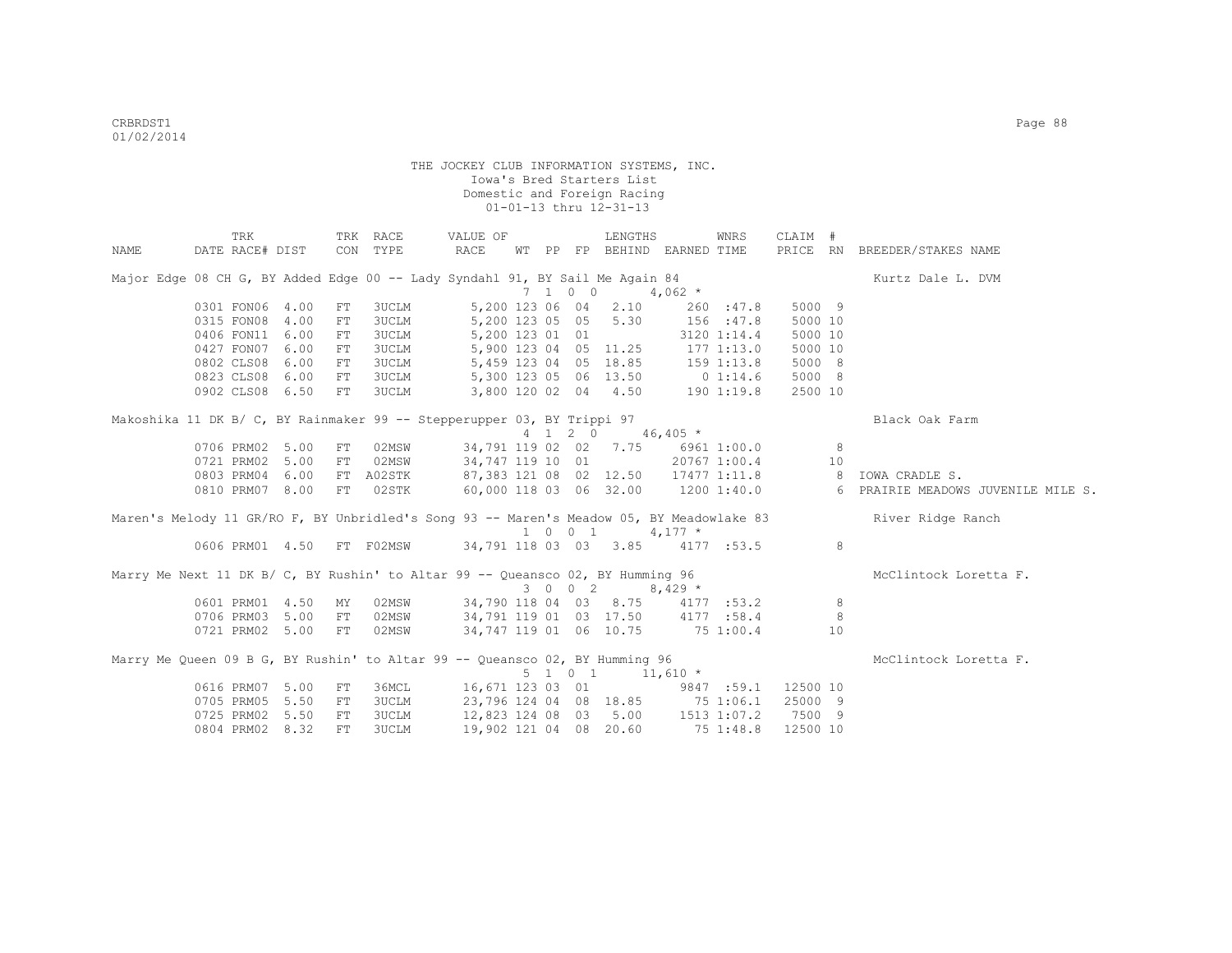|      | TRK             |      |    | TRK RACE     | VALUE OF                                                                                 |  |         | LENGTHS                      |                                           | WNRS                 | CLAIM #  |    |                                                                                                                  |
|------|-----------------|------|----|--------------|------------------------------------------------------------------------------------------|--|---------|------------------------------|-------------------------------------------|----------------------|----------|----|------------------------------------------------------------------------------------------------------------------|
| NAME | DATE RACE# DIST |      |    | CON TYPE     | RACE                                                                                     |  |         |                              | WT PP FP BEHIND EARNED TIME               |                      | PRICE RN |    | BREEDER/STAKES NAME                                                                                              |
|      | 0816 CBY07 6.50 |      | FT | 3UCLM        | 10,000 123 02 06 19.50 100 1:18.2                                                        |  |         |                              |                                           |                      | 6250 8   |    |                                                                                                                  |
|      |                 |      |    |              |                                                                                          |  |         |                              |                                           |                      |          |    | Maybe Someday Baby 08 CH M, BY Sam Lord's Castle 98 -- Someday Maybebaby 98, BY Fort Chaffee 90 Hoopes F. Robert |
|      |                 |      |    |              |                                                                                          |  | 8 0 2 3 |                              | $15,800*$                                 |                      |          |    |                                                                                                                  |
|      | 0426 PRM09 6.00 |      |    | FT B36MSW    |                                                                                          |  |         |                              | 34,770 123 08 08 19.75 75 1:11.7          |                      | $\sim$ 9 |    |                                                                                                                  |
|      | 0517 PRM01 5.00 |      |    | FT B36MCL    | 16,761 123 04 02 2.50 3361 1:00.5                                                        |  |         |                              |                                           |                      | 12500 6  |    |                                                                                                                  |
|      | 0531 PRM02 5.00 |      |    | FT B36MCL    | 16,717 123 02 03 1.05 1993 1:00.0                                                        |  |         |                              |                                           |                      | 12500 8  |    |                                                                                                                  |
|      | 0614 PRM02 5.00 |      |    | SY B36MCL    |                                                                                          |  |         |                              | 227 :58.5                                 |                      | 12500 10 |    |                                                                                                                  |
|      | 0628 PRM04 5.00 |      |    | FT B36MCL    | 16,672 123 08 05 13.05<br>16,672 123 01 03 6.00                                          |  |         |                              |                                           | 1969 1:00.8          | 12500 10 |    |                                                                                                                  |
|      | 0718 PRM09 6.00 |      |    | FT B36MCL    | 16,652 124 05 02 hd                                                                      |  |         |                              |                                           | 3263 1:14.9 12500 11 |          |    |                                                                                                                  |
|      | 0801 PRM04      | 6.00 |    | FT B36MCL    | 18,739 124 01 04 10.00 735 1:14.1                                                        |  |         |                              |                                           |                      | 15000 10 |    |                                                                                                                  |
|      | 0810 PRM06 6.00 |      |    | FT B36MSW    |                                                                                          |  |         |                              | 34,792 124 08 03 3.75 4177 1:12.5         |                      |          | -8 |                                                                                                                  |
|      |                 |      |    |              | Medical Angel 08 DK B/ M, BY Blumin Affair 91 -- Walks Lik'n Angel 01, BY O'Brannigan 86 |  |         |                              |                                           |                      |          |    | Hagemeier Larry                                                                                                  |
|      |                 |      |    |              |                                                                                          |  | 4 1 0 0 |                              | $27,227$ *                                |                      |          |    |                                                                                                                  |
|      | 0330 FON10 6.00 |      |    | FT B3USTK    |                                                                                          |  |         |                              | 15,250 123 07 08 7.35 0 1:14.4            |                      |          | 9  | RUNZA S.                                                                                                         |
|      | 0426 PRM06 6.00 |      |    | FT B3UAOC    |                                                                                          |  |         |                              | 38,634 120 03 04 2.60 1936 1:11.5         |                      |          | -8 |                                                                                                                  |
|      | 0518 PRM01 6.00 |      |    | FT B3UAOC    |                                                                                          |  |         | 38,707 120 05 01             |                                           | 23341 1:11.1         |          | 6  |                                                                                                                  |
|      | 0602 PRM01 6.00 |      |    | FT B3UAOC    |                                                                                          |  |         |                              | 38,730 123 02 04 6.00 1950 1:10.8 30000 5 |                      |          |    |                                                                                                                  |
|      |                 |      |    |              | Megs Silver Cat 09 GR/RO G, BY Storm Catcher 99 -- Plastic Payoff 97, BY Silver Buck 78  |  |         |                              |                                           |                      |          |    | Porter Glenn                                                                                                     |
|      |                 |      |    |              |                                                                                          |  |         | $7 \t1 \t0 \t2 \t11,271 \t*$ |                                           |                      |          |    |                                                                                                                  |
|      | 0601 PRM09      | 6.00 | GD | 36MCL        |                                                                                          |  |         | 16,629 123 02 03 1.50        |                                           | 1946 1:14.7          | 12500 12 |    |                                                                                                                  |
|      | 0613 PRM05      | 8.32 | FT | 36MCL        | 11,084 118 10 01                                                                         |  |         |                              |                                           | 6938 1:45.5          | 10000 12 |    |                                                                                                                  |
|      | 0623 PRM07      | 8.32 | SY | 3UCLM        |                                                                                          |  |         |                              | 18, 192 115 08 03 1.85 2093 1:46.1        |                      | 10000 12 |    |                                                                                                                  |
|      | 0703 PRM09      | 8.32 | FT | 3UCLM        | 9,500 124 04 07 18.30 75 1:46.5                                                          |  |         |                              |                                           |                      | 10000 8  |    |                                                                                                                  |
|      | 0724 PRM02      | 8.32 | FT | 3UCLM        |                                                                                          |  |         |                              | 19,998 121 09 06 7.25 75 1:48.9           |                      | 12500 10 |    |                                                                                                                  |
|      | 0809 CLS08 8.32 |      | FT |              | 3UCLM 4,800 123 07 05 9.55 144 1:47.2                                                    |  |         |                              |                                           |                      | 5000 8   |    |                                                                                                                  |
|      | 0816 CLS05 6.00 |      | FT | <b>3UCLM</b> |                                                                                          |  |         |                              | 4,800 123 04 06 19.25 0 1:15.4            |                      | 5000 7   |    |                                                                                                                  |
|      |                 |      |    |              | Mi C You N Iowa 06 DK B/ G, BY Mi Cielo 90 -- Miss Iowa 97, BY Hermitage 88              |  |         |                              |                                           |                      |          |    | Jason Kindle & Travis Jobe                                                                                       |
|      |                 |      |    |              |                                                                                          |  | 9 0 0 1 |                              | $1,236$ *                                 |                      |          |    |                                                                                                                  |
|      | 0427 FON02 6.50 |      | FT | <b>3UALW</b> |                                                                                          |  |         | 9,700 123 04 06 10.75        |                                           | 0 1:20.2             |          | 8  |                                                                                                                  |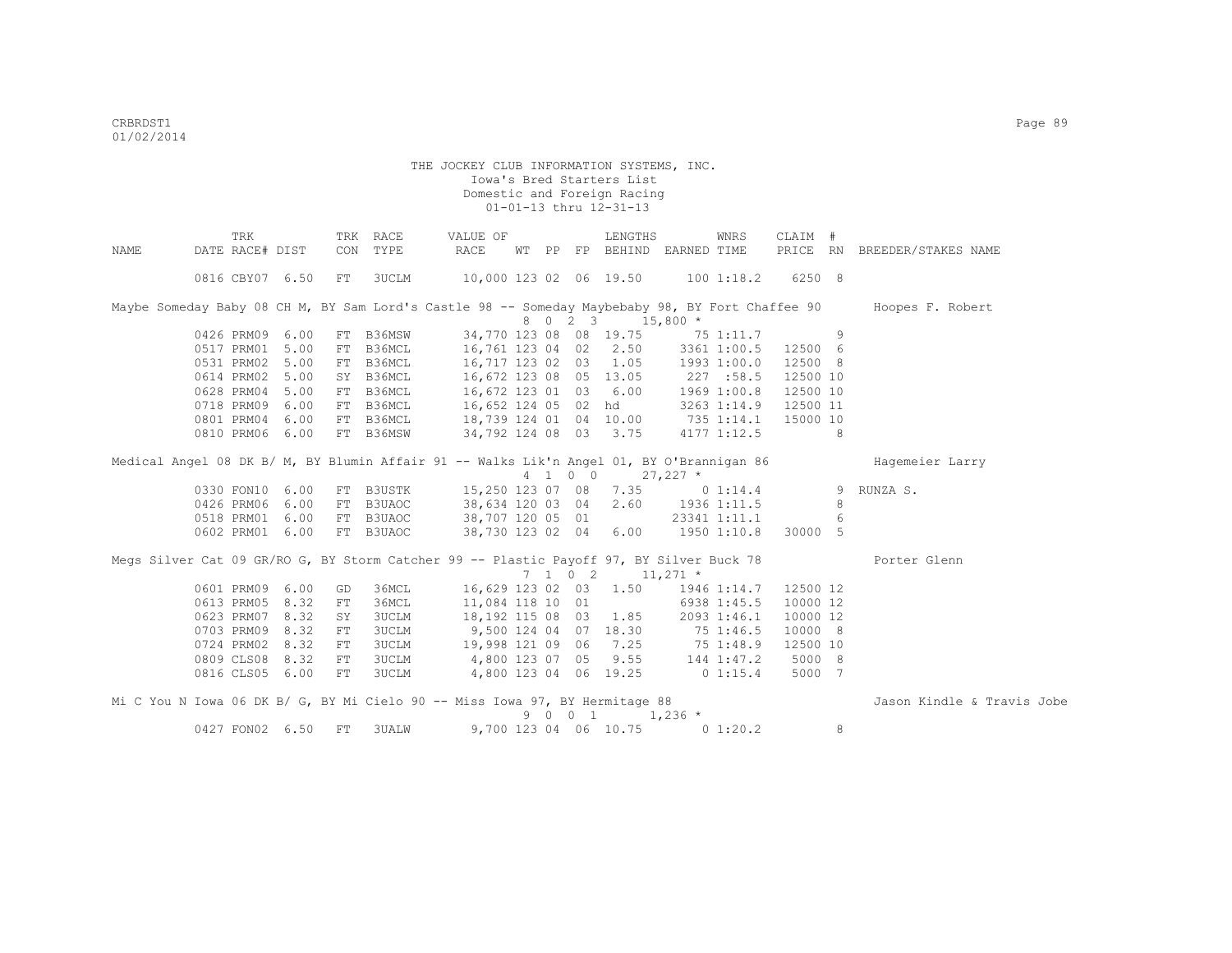|      | TRK                                                                                      |      |            | TRK RACE  | VALUE OF                         |  |          | LENGTHS                           |            | WNRS          | CLAIM # |    |                              |
|------|------------------------------------------------------------------------------------------|------|------------|-----------|----------------------------------|--|----------|-----------------------------------|------------|---------------|---------|----|------------------------------|
| NAME | DATE RACE# DIST                                                                          |      |            | CON TYPE  | RACE                             |  |          | WT PP FP BEHIND EARNED TIME       |            |               |         |    | PRICE RN BREEDER/STAKES NAME |
|      | 0512 PRM02                                                                               | 6.00 | FT         | 3UCLM     | 14,069 120 04 11 14.25           |  |          |                                   |            | 75 1:12.9     | 7500 11 |    |                              |
|      | 0613 PRM06                                                                               | 6.00 | FT         | 3UCLM     | 15,381 120 02 10 19.50           |  |          |                                   |            | 75 1:11.8     | 7500 10 |    |                              |
|      | 0725 FMT09                                                                               | 8.00 | FT         | 3UCLM     |                                  |  |          | 5,830 118 08 03 1.75              |            | 558 1:41.6    | 5000 10 |    |                              |
|      | 0817 FP 06                                                                               | 8.00 | FT         | 3UCLM     |                                  |  |          | 5,400 113 02 04 5.25              |            | 324 1:41.8    | 5000 5  |    |                              |
|      | 0830 FP 06                                                                               | 8.00 | ${\rm FT}$ | 3UCLM     |                                  |  |          | 5,400 120 05 06 60.00             |            | 591:39.8      | 5000 6  |    |                              |
|      | 0917 FP 01 6.00                                                                          |      | FT         | 3UCLM     |                                  |  |          | 5,400 115 03 06 12.25             |            | 59 1:11.6     | 5000 8  |    |                              |
|      | 1112 BEU05 8.00                                                                          |      | FT         | 3UCLM     |                                  |  |          | 3,000 122 06 07 15.75             |            | $30 \t1:42.9$ | 2500 9  |    |                              |
|      | 1202 BEU03 6.00                                                                          |      | GD         | 3UCLM     |                                  |  |          | 2,800 124 03 05 12.50             |            | 56 1:13.7     | 2000 8  |    |                              |
|      | Midnight Hank 07 DK B/ G, BY Wild Gold 90 -- Kaylee Bailey 99, BY Mister Baileys (GB) 91 |      |            |           |                                  |  |          |                                   |            |               |         |    | Madison County Thoroughbred  |
|      |                                                                                          |      |            |           |                                  |  |          | 9 1 1 0 10,226 *                  |            |               |         |    |                              |
|      | 0502 PRM08                                                                               | 5.50 | SY         | 3UALW     |                                  |  |          | 36,148 120 03 05 24.00            |            | 840 1:04.5    |         | 5  |                              |
|      | 0519 PRM08                                                                               | 6.00 | FT         | 3UALW     |                                  |  |          | 36,061 120 01 08 34.75 75 1:10.9  |            |               |         | 9  |                              |
|      | 0627 PRM04                                                                               | 6.00 | FT         | 3UCLM     |                                  |  |          | 14, 136 120 03 07 17.25 75 1:13.0 |            |               | 7500 8  |    |                              |
|      | 0705 PRM07                                                                               | 6.00 | FT         | 3UCLM     |                                  |  |          | 14,429 124 04 02 1.25             |            | 3683 1:12.7   | 5000 9  |    |                              |
|      | 0802 PRM02                                                                               | 6.00 | FT         | 3UCLM     | 15,449 121 07 07 14.75           |  |          |                                   |            | $75$ 1:12.5   | 7500 7  |    |                              |
|      | 0831 MNR09                                                                               | 6.00 | FT         | 3UCLM     | 8,700 123 03 01                  |  |          |                                   |            | 5133 1:13.4   | 5000 9  |    |                              |
|      | 0914 MNR07                                                                               | 5.50 | FT         | 3UCLM     |                                  |  |          | 9,000 123 03 05 1.95              |            | 180 1:07.1    | 5000 8  |    |                              |
|      | 1022 MNR01                                                                               | 5.50 | FT         | 3UCLM     |                                  |  |          | 9,000 120 02 08 9.00              |            | 90 1:06.4     | 5000 9  |    |                              |
|      | 1226 TP 09 6.00                                                                          |      | FT         | 3UCLM     |                                  |  |          | 7,500 124 03 08 6.40              | 751:11.8   |               | 5000 9  |    |                              |
|      | Midnight Moment 08 B M, BY Gilded Time 90 -- Midnightontheoasis 94, BY Gulch 84          |      |            |           |                                  |  |          |                                   |            |               |         |    | River Ridge Ranch            |
|      |                                                                                          |      |            |           |                                  |  |          | 2 0 1 0                           | $3,821$ *  |               |         |    |                              |
|      | 0505 PRM02                                                                               | 6.00 |            | GD B3UWCL | 11,970 120 07 02 6.00            |  |          |                                   |            | 3125 1:10.7   |         | -8 |                              |
|      | 0516 PRM03 6.00                                                                          |      |            | FT B3UCLM | 14,084 120 04 04 4.00 696 1:11.6 |  |          |                                   |            |               | 7500 9  |    |                              |
|      | Ming Glo 04 DK B/ G, BY Brassy Wells 96 -- Track Lass 94, BY Track Barron 81             |      |            |           |                                  |  |          |                                   |            |               |         |    | Rumbaugh Carroll             |
|      |                                                                                          |      |            |           |                                  |  | 16 0 0 0 |                                   | $4,339$ *  |               |         |    |                              |
|      | 0309 HAW04 8.50                                                                          |      | FT.        | 3UCLM     |                                  |  |          | 10,590 115 05 08 25.50            |            | 100 1:49.1    | 5000 8  |    |                              |
|      | 0317 HAW03                                                                               | 6.00 | FT         | 3UCLM     |                                  |  |          | 10,500 115 03 06 9.35             |            | $210$ 1:13.3  | 5000 6  |    |                              |
|      | 0407 HAW07                                                                               | 8.50 | FT         | 3UCLM     |                                  |  |          | 15,360 115 05 05 17.75 360 1:50.0 |            |               | 10000 7 |    |                              |
|      | 0426 HAW04                                                                               | 8.50 | ${\rm FT}$ | 3UCLM     |                                  |  |          | 15,260 122 03 04 17.80            | 840 1:48.3 |               | 25000 4 |    |                              |
|      | 0505 AP 04 8.00 T GD                                                                     |      |            | 3UCLM     | 14, 120 122 07 09 23.45          |  |          |                                   |            | 1001:39.6     | 16000 9 |    |                              |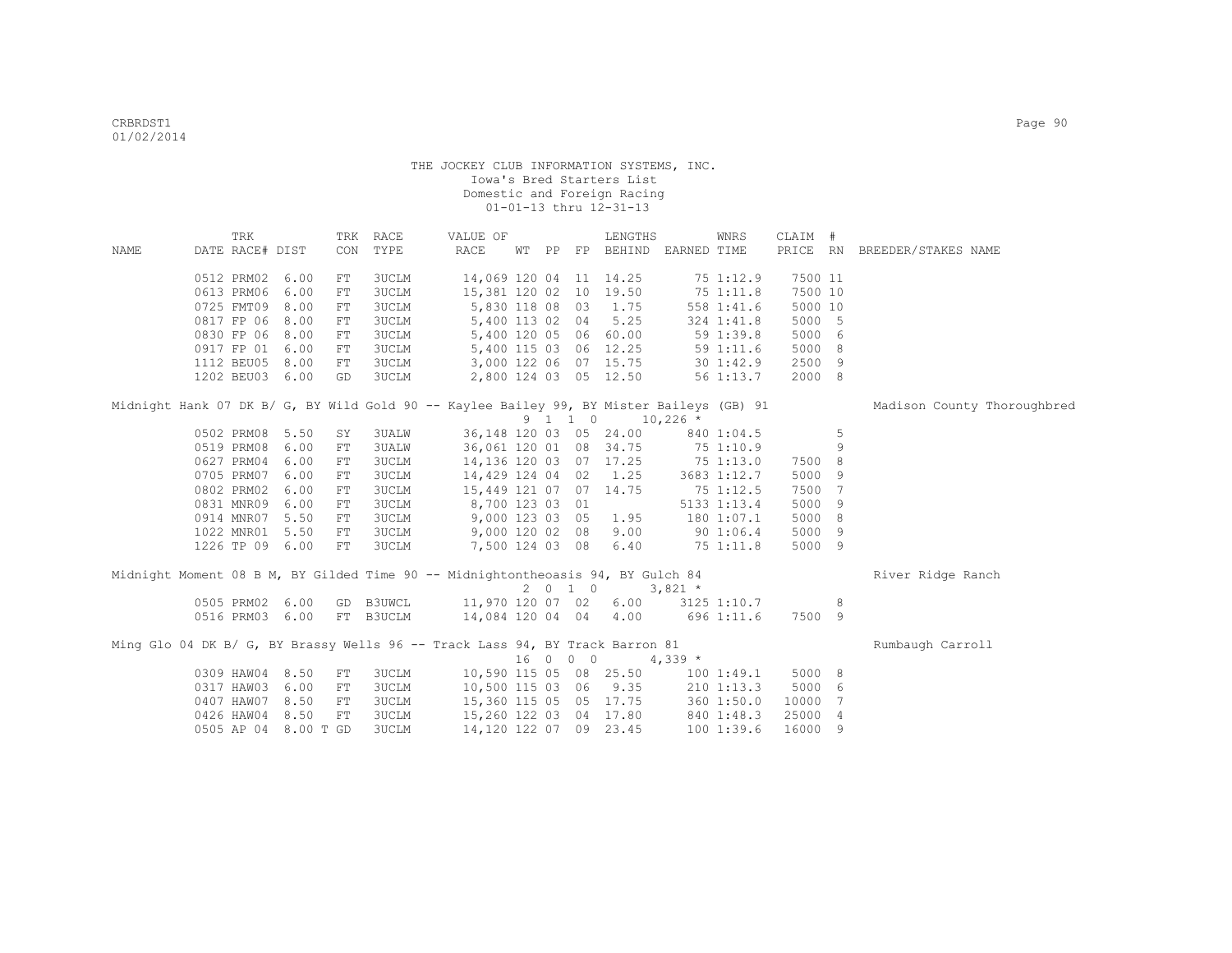|      | TRK             |           |     | TRK RACE     | VALUE OF                                                                       |       |         | LENGTHS                           |            | WNRS         | CLAIM #  |    |                              |
|------|-----------------|-----------|-----|--------------|--------------------------------------------------------------------------------|-------|---------|-----------------------------------|------------|--------------|----------|----|------------------------------|
| NAME | DATE RACE# DIST |           | CON | TYPE         | RACE                                                                           | WT PP |         | FP BEHIND EARNED TIME             |            |              |          |    | PRICE RN BREEDER/STAKES NAME |
|      |                 |           |     |              |                                                                                |       |         |                                   |            |              |          |    |                              |
|      | 0531 AP 06 9.00 |           | FT  | <b>3UCLM</b> | 10,890 124 04 07                                                               |       |         | 4.35                              |            | 1001:54.3    | 5000 11  |    |                              |
|      | 0616 AP 07      | 9.00 T GD |     | <b>3UCLM</b> | 14,020 115 05                                                                  |       | 07      | 6.55                              |            | 100 1:52.2   | 16000 8  |    |                              |
|      | 0718 AP 04      | 9.00      | FT  | <b>3UCLM</b> | 14,000 122 01                                                                  |       | 04      | 4.75                              |            | 700 1:55.2   | 16000 6  |    |                              |
|      | 0725 AP 09      | 9.50 T GD |     | <b>3UCLM</b> | 14,960 122 01                                                                  |       | 08      | 5.40                              |            | 1001:59.8    | 16000 9  |    |                              |
|      | 0917 FP 07      | 8.32      | FT  | <b>3UCLM</b> | 5,800 120 02 05                                                                |       |         | 5.00                              |            | 64 1:45.6    | 3200 10  |    |                              |
|      | 0926 AP 01      | 8.50      | FT  | <b>3UCLM</b> | 10,500 124 01 04                                                               |       |         | 3.00                              |            | 525 1:46.7   | 5000 7   |    |                              |
|      | 1025 HAW07      | 8.50 T FM |     | <b>3USTR</b> | 15,890 121 01 10                                                               |       |         | 17.50                             |            | 1001:42.7    |          | 12 |                              |
|      | 1110 HAW09      | 8.50      | FT  | <b>3UCLM</b> | 10,990 121 12 05                                                               |       |         | 6.80                              |            | 315 1:48.3   | 5000 12  |    |                              |
|      | 1124 HAW05      | 8.50      | FT  | <b>3UCLM</b> | 10,690 122 03 04                                                               |       |         | 2.35                              |            | 5251:46.0    | 5000 9   |    |                              |
|      | 1208 HAW04      | 8.32      | FT  | <b>3UCLM</b> | 10,590 122 04 08                                                               |       |         | 28.00                             |            | 1001:46.3    | 5000 8   |    |                              |
|      | 1229 HAW10      | 6.50      | FT  | <b>3UCLM</b> | 10,990 121 01 08                                                               |       |         | 8.75                              |            | 1001:18.2    | 5000 12  |    |                              |
|      |                 |           |     |              | Mingo Beach 08 CH M, BY Added Edge 00 -- Chadwick Beach 96, BY Salt Lake 89    |       |         |                                   |            |              |          |    | Special K Stable             |
|      |                 |           |     |              |                                                                                |       |         | $6 \t0 \t0 \t0 \t1,125 \t*$       |            |              |          |    |                              |
|      | 0516 PRM03      | 6.00      |     | FT B3UCLM    | 14,084 120 02 09 17.50                                                         |       |         |                                   |            | 75 1:11.6    | 7500 9   |    |                              |
|      | 0526 PRM07      | 5.50      | GD  | B3UCLM       | 13,500 120 07                                                                  |       |         | 07 13.00                          | 75 1:04.2  |              | 5000 9   |    |                              |
|      | 0608 PRM02      | 8.00      | GD  | B3UCLM       | 10,500 120 05 10 47.50                                                         |       |         |                                   |            | 75 1:41.1    | 10000 10 |    |                              |
|      | 0622 PRM02      | 6.00      | FT  | B3UCLM       | 10,733 113 05 04 11.75                                                         |       |         |                                   |            | 750 1:11.8   | 5000 7   |    |                              |
|      | 0706 PRM04      | 5.50      | FT  | B3UCLM       | 18,608 124 05 06 8.95                                                          |       |         |                                   |            | 75 1:06.6    | 5000 7   |    |                              |
|      | 0728 PRM09      | 6.00      |     | FT B3UCLM    | 14,114 121 06 08 16.05                                                         |       |         |                                   | 751:14.1   |              | 7500 9   |    |                              |
|      |                 |           |     |              |                                                                                |       |         |                                   |            |              |          |    |                              |
|      |                 |           |     |              | Mingo Edge 09 B G, BY Added Edge 00 -- Princess Flo Jo 05, BY Chief Seattle 97 |       |         |                                   |            |              |          |    | Hunt Stables, Inc.           |
|      |                 |           |     |              |                                                                                |       | 8 2 0 1 |                                   | $22,480$ * |              |          |    |                              |
|      | 0420 PRM05      | 5.50      | FT  | 36MSW        |                                                                                |       |         | 34,791 123 04 05 15.50 803 1:04.3 |            |              |          | 8  |                              |
|      | 0505 PRM05      | 5.00      | GD  | 36MCL        | 10,795 123 02 01                                                               |       |         |                                   |            | 7395 :59.2   | 10000 5  |    |                              |
|      | 0518 PRM02      | 8.32      | FT  | <b>3UCLM</b> | 9,710 123 05 05 18.50                                                          |       |         |                                   | 280 1:45.1 |              | 10000 7  |    |                              |
|      | 0616 PRM05      | 5.50      | FT  | <b>3UCLM</b> | 18,632 123 07 03                                                               |       |         | 3.50                              |            | 2215 1:04.7  | 12500 9  |    |                              |
|      | 0629 PRM09      | 6.00      | FT  | <b>3UCLM</b> | 18,559 123 04 01                                                               |       |         |                                   |            | 10901 1:12.2 | 12500 12 |    |                              |
|      | 0711 PRM04      | 5.50      | FT  | <b>3UCLM</b> | 14,136 124 08 04                                                               |       |         | 5.35                              |            | 701 1:05.8   | 7500 8   |    |                              |
|      | 0725 PRM07      | 6.00      | FT  | <b>3UCLM</b> | 14,135 124 08 08                                                               |       |         | 10.10                             | 75 1:12.9  |              | 7500 8   |    |                              |
|      | 0816 CBY05      | 6.00      | FT  | 3UCLM        | 11,000 123 09 06 12.50                                                         |       |         |                                   |            | 110 1:12.1   | 6250 10  |    |                              |
|      |                 |           |     |              |                                                                                |       |         |                                   |            |              |          |    |                              |

Mingo's Backforty 09 B M, BY Added Edge 00 -- Ridemystocktofifty 94, BY Notebook 85 Special K Stables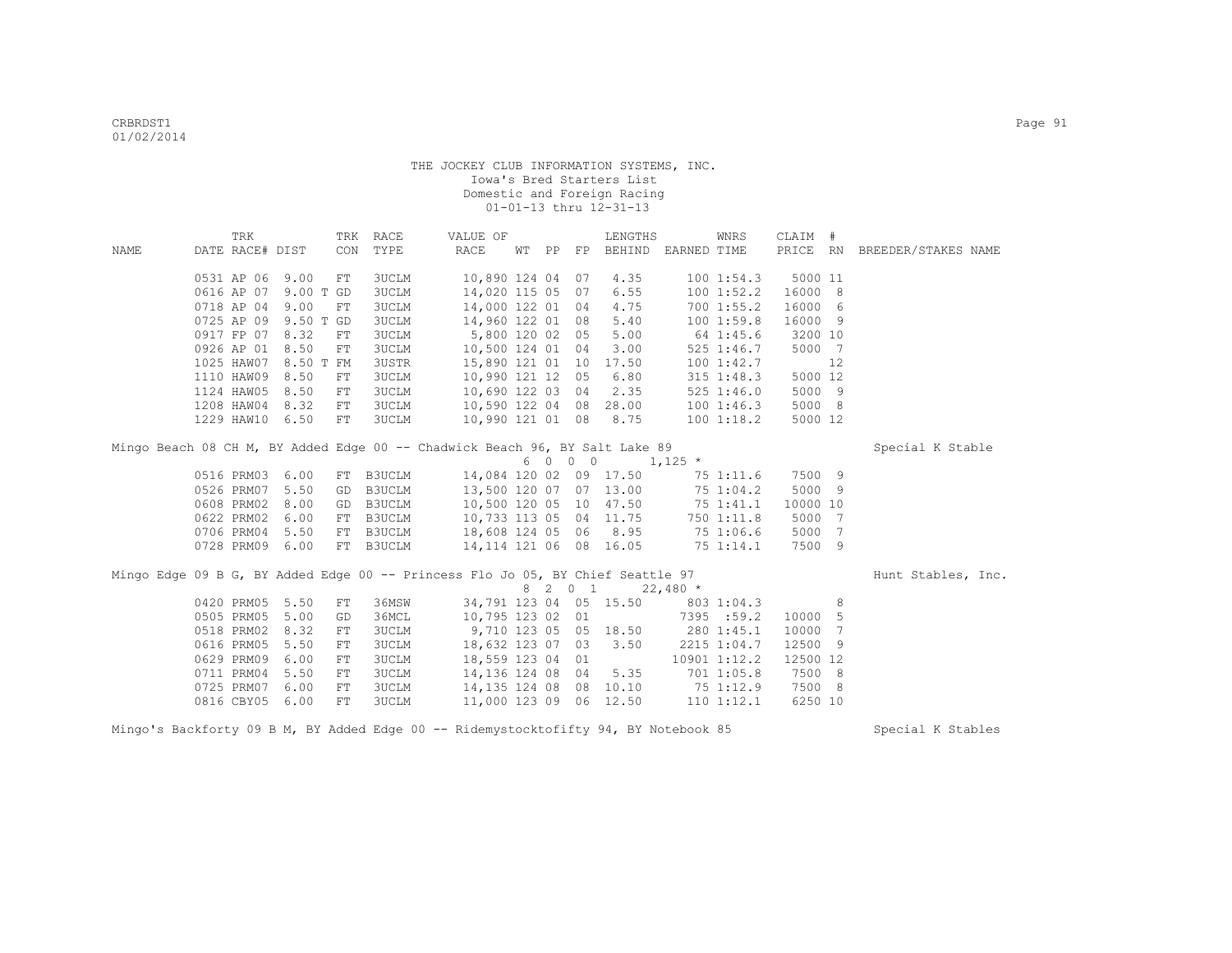|                                                                                          | TRK             |      |    | TRK RACE  | VALUE OF                                 |  |                 | LENGTHS                                                 |                                   | WNRS      | CLAIM #           |                 |                              |
|------------------------------------------------------------------------------------------|-----------------|------|----|-----------|------------------------------------------|--|-----------------|---------------------------------------------------------|-----------------------------------|-----------|-------------------|-----------------|------------------------------|
| NAME                                                                                     | DATE RACE# DIST |      |    | CON TYPE  | RACE                                     |  |                 |                                                         | WT PP FP BEHIND EARNED TIME       |           |                   |                 | PRICE RN BREEDER/STAKES NAME |
|                                                                                          |                 |      |    |           |                                          |  |                 |                                                         |                                   |           |                   |                 |                              |
|                                                                                          |                 |      |    |           |                                          |  |                 | 5 0 0 1                                                 | $2,164$ *                         |           |                   |                 |                              |
|                                                                                          | 0523 PRM05 6.00 |      |    | FT B3UALW | 36,104 120 05 07 61.25                   |  |                 |                                                         |                                   | 75 1:10.9 |                   | 7               |                              |
|                                                                                          | 0614 PRM04      | 5.50 |    | SY B3UCLM |                                          |  |                 |                                                         | 18,588 123 02 11 15.00 75 1:05.4  |           | 12500 11          |                 |                              |
|                                                                                          | 0711 PRM06      | 5.50 |    | FT B3UCLM | 18,632 121 06 05 12.00 426 1:06.4        |  |                 |                                                         |                                   |           | 10000 9           |                 |                              |
|                                                                                          | 0724 PRM05      | 5.50 |    | FT B3UCLM | 12,823 122 09 03 6.50 1513 1:07.4 6250 9 |  |                 |                                                         |                                   |           |                   |                 |                              |
|                                                                                          | 0804 PRM04 6.00 |      |    | FT B3UCLM | 12,801 122 05 10 14.10 75 1:14.1 6250 10 |  |                 |                                                         |                                   |           |                   |                 |                              |
| Mingo's Rose 09 GR/RO M, BY Added Edge 00 -- Jockos Girl 93, BY Red Clay Country 80      |                 |      |    |           |                                          |  |                 |                                                         |                                   |           |                   |                 | Special K Stables            |
|                                                                                          |                 |      |    |           |                                          |  | 3 0 0 0         |                                                         | $225$ *                           |           |                   |                 |                              |
|                                                                                          | 0502 PRM02      | 5.50 |    | SY B36WMC | 16,695 123 02 06 15.50                   |  |                 |                                                         |                                   |           | 75 1:05.9 12500 9 |                 |                              |
|                                                                                          | 0517 PRM04      | 6.00 | FT | B36MCL    | 16,650 123 02 08 17.75 75 1:13.2         |  |                 |                                                         |                                   |           | 12500 11          |                 |                              |
|                                                                                          | 0616 PRM09 6.00 |      |    | FT B36MCL | 16,652 123 09 11 37.25 75 1:11.6         |  |                 |                                                         |                                   |           | 12500 11          |                 |                              |
| Miss Canaveral 11 B F, BY Canaveral 91 -- Virginia Miss 00, BY Mr. Greeley 92            |                 |      |    |           |                                          |  |                 |                                                         |                                   |           |                   |                 | Iowa State University        |
|                                                                                          |                 |      |    |           |                                          |  |                 |                                                         | $3 \t0 \t1 \t0 \t7.874 \t\t*$     |           |                   |                 |                              |
|                                                                                          | 0706 PRM01 5.00 |      | FT |           | F02MSW 34,834 119 03 02 8.00 7000 1:01.3 |  |                 |                                                         |                                   |           |                   | $6\overline{6}$ |                              |
|                                                                                          | 0720 PRM03 5.00 |      | FT | F02MSW    | 34,746 119 03 05 10.75 799 1:01.8        |  |                 |                                                         |                                   |           |                   | 10              |                              |
|                                                                                          | 0803 PRM01 5.50 |      |    | FT F02MSW | 34,705 119 08 08 9.90 75 1:09.1          |  |                 |                                                         |                                   |           |                   | 12              |                              |
| Miss Gold Hill 09 CH M, BY Nob Hill Deelite 03 -- Gold Queen 96, BY Gold Spring (ARG) 88 |                 |      |    |           |                                          |  |                 |                                                         |                                   |           |                   |                 | Special K Stable             |
|                                                                                          |                 |      |    |           |                                          |  |                 | $7 \quad 1 \quad 1 \quad 1 \quad 19,650 \quad ^{\star}$ |                                   |           |                   |                 |                              |
|                                                                                          | 0510 PRM02 6.00 |      |    | FT B3UCLM | 18,566 123 09 06 12.30 75 1:11.4         |  |                 |                                                         |                                   |           | 12500 12          |                 |                              |
|                                                                                          | 0526 PRM03      | 5.50 |    | GD B3UCLM |                                          |  |                 |                                                         | 23,840 120 02 03 2.50 2863 1:04.7 |           | 20000 7           |                 |                              |
|                                                                                          | 0620 PRM02      | 8.00 |    | FT B3UCLM | 18,710 123 02 02 0.50 3711 1:42.9        |  |                 |                                                         |                                   |           | 12500 8           |                 |                              |
|                                                                                          | 0704 PRM06      | 8.32 |    | FT B3UCLM | 18,696 124 05 04 13.60                   |  |                 |                                                         | $937$ 1:46.3                      |           | 12500 6           |                 |                              |
|                                                                                          | 0718 PRM02      | 8.32 |    | FT B3UCLM | 18,609 124 06 08 21.00                   |  |                 |                                                         | 75 1:49.0                         |           | 12500 10          |                 |                              |
|                                                                                          | 0726 PRM09      | 6.00 |    | FT B3UCLM | 19,944 121 04 01 11914 1:15.4            |  |                 |                                                         |                                   |           | 12500 8           |                 |                              |
|                                                                                          | 0810 PRM09 6.00 |      |    | FT B3UCLM | 14, 114 124 02 07 17.60 75 1:11.4        |  |                 |                                                         |                                   |           | 7500 9            |                 |                              |
| Miss Lucky 10 DK B/ F, BY Kafwain 00 -- Miss Guts 99, BY American Chance 89              |                 |      |    |           |                                          |  |                 |                                                         |                                   |           |                   |                 | DeBruycker Lloyd             |
|                                                                                          |                 |      |    |           |                                          |  | $7 \t2 \t3 \t1$ |                                                         | 68,035 $*$                        |           |                   |                 |                              |
|                                                                                          | 0309 DED02 5.00 |      | FT | B35MSW    | 39,240 117 05 07 24.50 0 1:00.1          |  |                 |                                                         |                                   |           |                   | 7               |                              |
|                                                                                          | 0419 PRM09 5.50 |      |    | FT B36MSW |                                          |  |                 |                                                         | 34,727 118 04 02 1.00 6903 1:06.5 |           |                   | 11              |                              |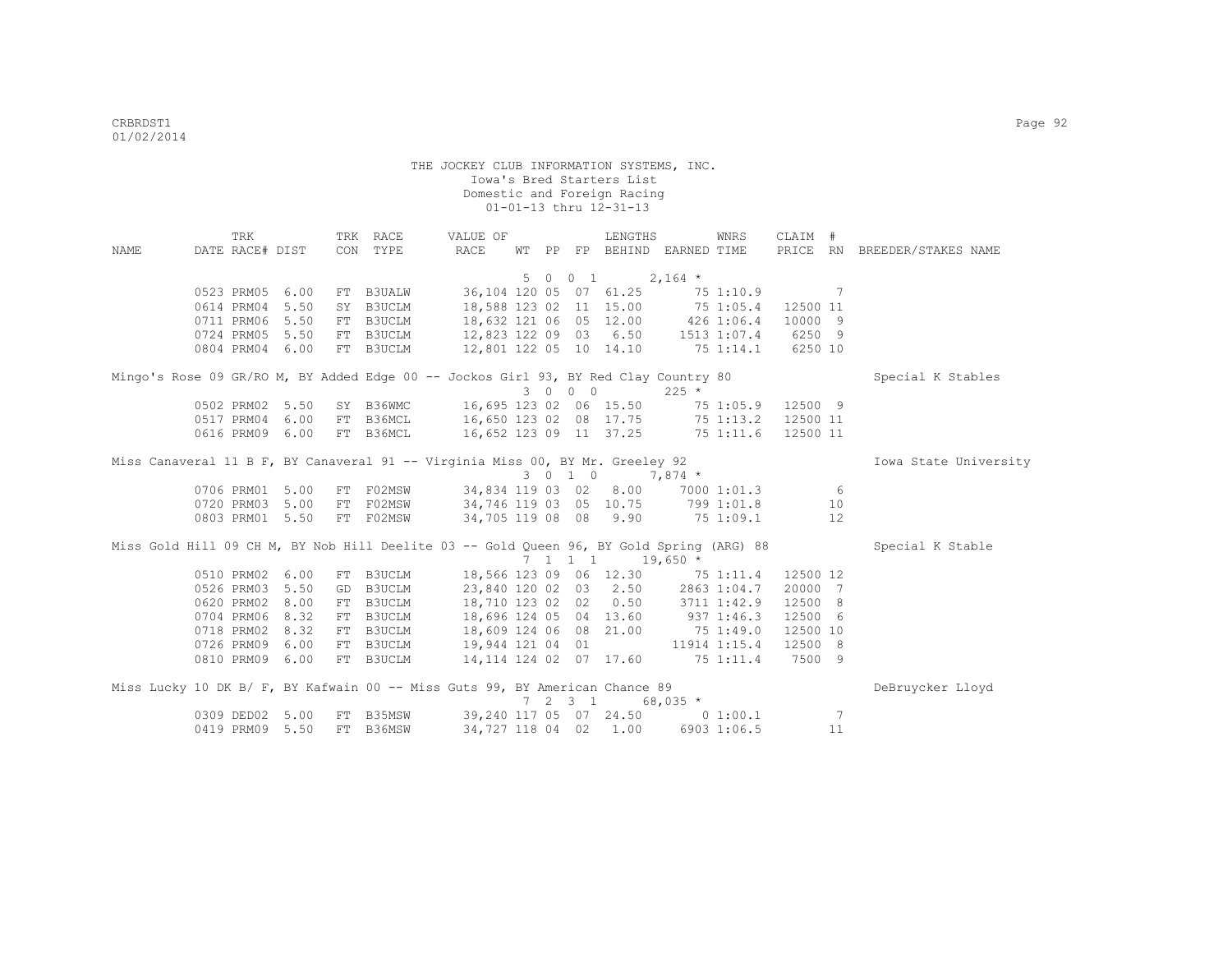| <b>NAME</b>     | TRK<br>DATE RACE# DIST |      |    | TRK RACE<br>CON TYPE | VALUE OF<br>RACE                                                                |  |         | LENGTHS<br>WT PP FP BEHIND EARNED TIME |                        | WNRS                   | CLAIM #<br>PRICE RN |                | BREEDER/STAKES NAME             |
|-----------------|------------------------|------|----|----------------------|---------------------------------------------------------------------------------|--|---------|----------------------------------------|------------------------|------------------------|---------------------|----------------|---------------------------------|
|                 |                        |      |    |                      |                                                                                 |  |         |                                        |                        |                        |                     |                |                                 |
|                 | 0510 PRM04 6.00        |      |    | FT B36MSW            | 34,748 118 01 02                                                                |  |         | 1.75                                   |                        | 6923 1:11.1            |                     | 10             |                                 |
|                 | 0607 PRM02             | 8.32 | FT | B36MSW               | 34,770 118 03 01                                                                |  |         |                                        |                        | 20826 1:46.0           |                     | 9              |                                 |
|                 | 0711 PRM08             | 8.32 |    | FT B3UALW            | 36,061 117 06 03 6.25                                                           |  |         |                                        |                        | 4321 1:47.7            |                     | $\overline{9}$ |                                 |
|                 | 0726 PRM08             | 8.32 |    | FT B3UALW            | 35,308 117 03 02 12.75                                                          |  |         |                                        |                        | 7280 1:46.7            |                     | 4              |                                 |
|                 | 0808 PRM06 6.00        |      |    | FT B3UALW            | 36,127 117 02 01                                                                |  |         |                                        |                        | 21782 1:11.5           |                     | 6              |                                 |
|                 |                        |      |    |                      | Miss Nasty 08 B M, BY Mull of Kintyre 97 -- Red Locket 00, BY Red Ransom 87     |  |         |                                        |                        |                        |                     |                | Okoboji Racing Stable II        |
|                 |                        |      |    |                      |                                                                                 |  | 7 0 1 2 |                                        | $10,620$ *             |                        |                     |                |                                 |
|                 | 0419 PRM08 5.50        |      |    | FT B3UALW            | 50,284 120 07 06                                                                |  |         | 5.75                                   |                        | 75 1:04.8              |                     | 8              |                                 |
|                 | 0511 PRM01 8.00        |      |    | FT B3UCLM            | 16,869 120 05 04 9.50                                                           |  |         |                                        |                        | 1190 1:40.2            | 12500 6             |                |                                 |
|                 | 0602 PRM01 6.00        |      | FT | B3UAOC               | 38,730 120 04 03 4.25                                                           |  |         |                                        |                        | 4680 1:10.8            |                     | 5              |                                 |
|                 | 0614 PRM06             | 6.00 |    | SY B3UCLM            | 14,181 120 05 03 1.00                                                           |  |         |                                        |                        | 1704 1:11.5            | 7500 6              |                |                                 |
|                 | 0714 PRM02             | 6.00 |    | FT B3UCLM            | 14,157 121 01 02 10.25                                                          |  |         |                                        |                        | 2821 1:12.4            | 7500 7              |                |                                 |
|                 | 0728 PRM09             | 6.00 |    | FT B3UCLM            | 14, 114 121 04 07 10.55                                                         |  |         |                                        |                        | 75 1:14.1<br>75 1:11.4 | 7500 9              |                |                                 |
|                 | 0810 PRM09 6.00        |      |    | FT B3UCLM            | 14, 114 121 01 06 14.10                                                         |  |         |                                        |                        |                        | 7500 9              |                |                                 |
|                 |                        |      |    |                      | Miss the Logic 10 B F, BY Defy Logic 00 -- Miss Alyetta 98, BY Alysheba 84      |  |         |                                        |                        |                        |                     |                | Nielsen Charles D.              |
|                 |                        |      |    |                      |                                                                                 |  | 3 0 0 0 |                                        | $791 *$                |                        |                     |                |                                 |
|                 | 0330 OP 01 6.00        |      |    | SY B3UMCL            | 15,500 118 06 05 14.00                                                          |  |         |                                        |                        | 465 1:13.3             | 15000 9             |                |                                 |
|                 | 0502 PRM09 5.50        |      |    | SY B36WMC            | 16,696 118 01 FF DNF 75 1:07.6                                                  |  |         |                                        |                        |                        | 12500 9             |                |                                 |
|                 | 0509 PRM02 5.00        |      |    | GD B36MCL            | 8,500 119 02 05 9.00                                                            |  |         |                                        |                        | 251 : 59.8             | 10000 7             |                |                                 |
|                 |                        |      |    |                      | Miss Vashti 10 B F, BY Nobiz Like Shobiz 04 -- Fiji Honeymoon 03, BY Trippi 97  |  |         |                                        |                        |                        |                     |                | Christine Aaron Hicklin Mamakos |
| & Jason Mamakos |                        |      |    |                      |                                                                                 |  |         |                                        |                        |                        |                     |                |                                 |
|                 | 0601 PRM04 5.50        |      |    | GD B36MSW            | 34, 747 118 03 07 16.25                                                         |  | 5 0 2 0 |                                        | $5,711$ *<br>75 1:05.8 |                        |                     | 10             |                                 |
|                 | 0622 PRM03             | 6.00 | FT | B36MCL               | 21,903 118 03 04 6.00                                                           |  |         |                                        |                        | 1095 1:13.7            | 25000 7             |                |                                 |
|                 | 0704 PRM04             | 8.00 |    | B36MSW               | 34,746 119 07 09 64.50                                                          |  |         |                                        |                        |                        |                     | 10             |                                 |
|                 | 0725 PRM09 5.50        |      | FT | FT B36MCL            |                                                                                 |  |         | 2.75                                   | 75 1:41.5              | 2243 1:08.3            | 7500 10             |                |                                 |
|                 | 0808 PRM04 5.50        |      |    | FT B36MCL            | 11,009 119 06 02<br>11,488 119 08 02 3.75                                       |  |         |                                        |                        | 2223 1:06.0            | 7500 11             |                |                                 |
|                 |                        |      |    |                      |                                                                                 |  |         |                                        |                        |                        |                     |                |                                 |
|                 |                        |      |    |                      | Missy's Affair 06 CH M, BY Blumin Affair 91 -- Missy Maria 91, BY Spy Signal 79 |  |         | $2 \t 0 \t 2 \t 0 \t 2,040 \t \star$   |                        |                        |                     |                | Altemeier David L.              |
|                 | 0224 FON09 4.00        |      | FT | B3UCLM               |                                                                                 |  |         | 5,100 123 09 02 0.75                   |                        | 1020 : 48.2            | 5000 9              |                |                                 |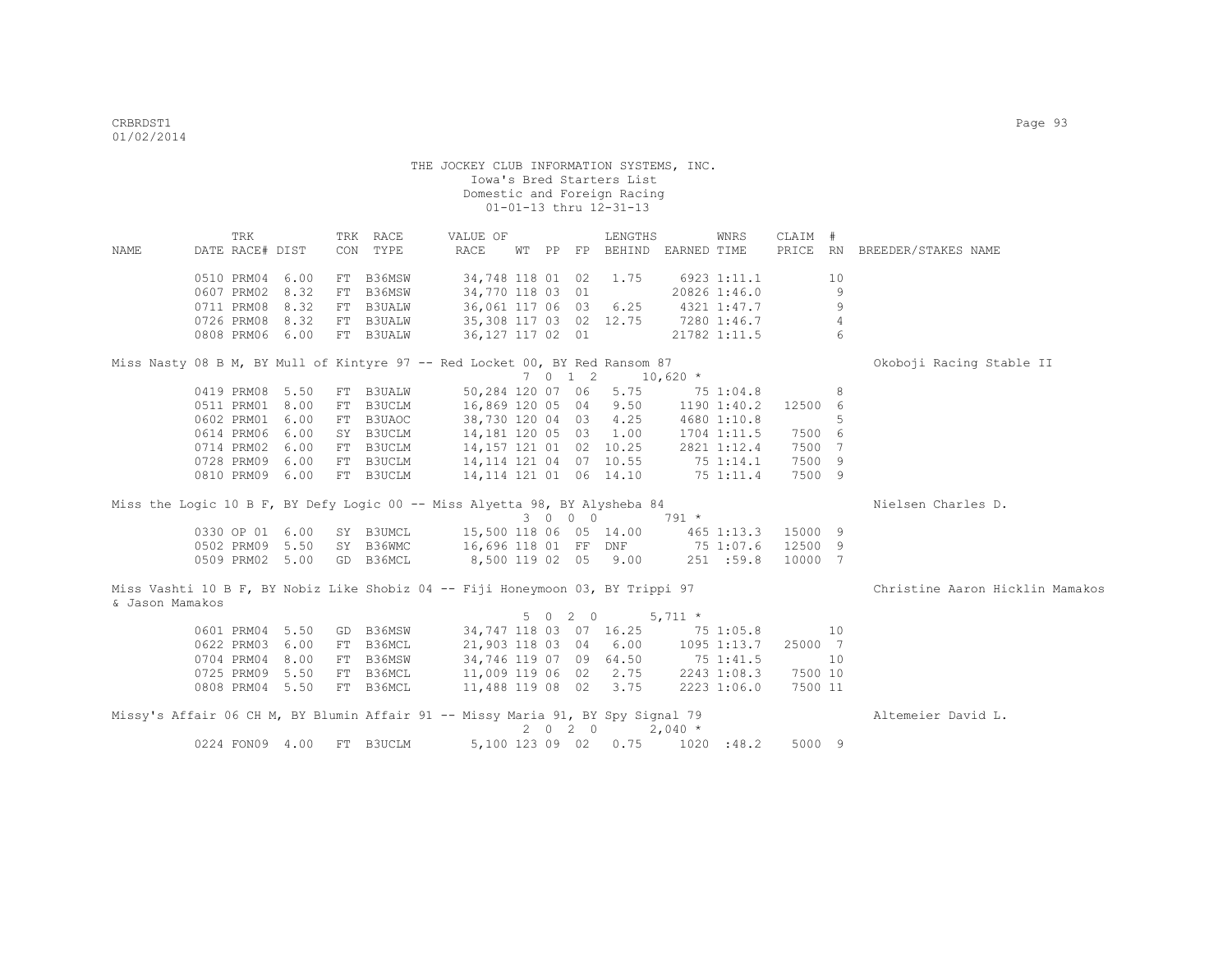|             | TRK                                                                                  |          |     | TRK RACE       | VALUE OF                  |    |                     | LENGTHS               |                          | WNRS         | CLAIM #  |    |                          |
|-------------|--------------------------------------------------------------------------------------|----------|-----|----------------|---------------------------|----|---------------------|-----------------------|--------------------------|--------------|----------|----|--------------------------|
| <b>NAME</b> | DATE RACE# DIST                                                                      |          |     | CON TYPE       | RACE                      | WТ |                     |                       | PP FP BEHIND EARNED TIME |              | PRICE RN |    | BREEDER/STAKES NAME      |
|             | 0407 FON02 4.00                                                                      |          |     | FT B3UCLM      | 5,100 123 01 02           |    |                     | 3.00                  |                          | 1020 : 47.0  | 5000 10  |    |                          |
|             | Mr. Barry 07 B G, BY Broken Vow 97 -- Berry Berry 01, BY Defrere 92                  |          |     |                |                           |    |                     |                       |                          |              |          |    | Hunt Larry Sr.           |
|             |                                                                                      |          |     |                |                           |    | $11 \t 0 \t 1 \t 2$ |                       | $7,039*$                 |              |          |    |                          |
|             | 0428 PRM09                                                                           | 6.00     | FT  | <b>3UWCL</b>   | 14,135 120 02 07 20.50    |    |                     |                       |                          | 75 1:10.7    | 7500 8   |    |                          |
|             | 0526 PRM05                                                                           | 8.00     | GD  | 3UCLM          | 14,135 120 04 06 17.00    |    |                     |                       |                          | 75 1:38.8    | 7500 8   |    |                          |
|             | 0628 PRM01                                                                           | 8.32     | FT  | 3UCLM          | 14, 135 120 01 07 12.25   |    |                     |                       | 75 1:46.8                |              | 7500 8   |    |                          |
|             | 0712 PRM09                                                                           | 8.32     | FT  | 3UCLM          | 14, 114 121 08 04 10.50   |    |                     |                       | 696 1:46.4               |              | 7500 9   |    |                          |
|             | 0726 PRM02                                                                           | 8.32     | FT  | 3UCLM          | 14,157 121 06 03 5.50     |    |                     |                       |                          | 1693 1:48.5  | 7500 7   |    |                          |
|             | 0809 PRM07                                                                           | 8.50     | FT  | <b>3UCLM</b>   | 14,153 121 06 02 4.00     |    |                     |                       |                          | 2821 1:47.2  | 7500 9   |    |                          |
|             | 0828 RP 09                                                                           | 8.50     | FT. | <b>3UCLM</b>   | 8,500 122 10 03           |    |                     | 5.25                  |                          | 870 1:46.7   | 5000 12  |    |                          |
|             | 0920 RP 09                                                                           | 8.50     | FT. | 3UCLM          | 8,500 122 04 07 15.25     |    |                     |                       | 85 1:44.7                |              | 5000 13  |    |                          |
|             | 1011 RP 09                                                                           | 8.32     | FT  | 3UCLM          | 9,456 122 07 04           |    |                     | 1.75                  |                          | 479 1:43.1   | 5000 11  |    |                          |
|             | 1101 RP 06                                                                           | 8.50     | FT  | 3UCLM          | 8,883 123 04 09           |    |                     | 8.55                  | $85\,1:45.3$             |              | 5000 10  |    |                          |
|             | 1215 RP 11 8.50                                                                      |          | FT  | 3UCLM          |                           |    |                     | 9,600 122 01 14 23.60 |                          | 851:46.8     | 5000 14  |    |                          |
|             | Mr. Edge 10 DK B/ C, BY Added Edge 00 -- Beauty Times 05, BY Salt Lake 89            |          |     |                |                           |    |                     |                       |                          |              |          |    | Anderberg Bertil         |
|             |                                                                                      |          |     |                |                           | 9  | 2 2 3               |                       | $53,898*$                |              |          |    |                          |
|             | 0421 JAG05                                                                           | 1600m GD |     | 2U             | 72,000 132 00 03 23.60    |    |                     |                       |                          | 1320 1:40.3  |          | 5  |                          |
|             | 0507 JAG03                                                                           | 1600m GD |     | 2 <sub>U</sub> | 110,000 123 00 04 23.60   |    |                     |                       |                          | 1344 1:40.9  |          | 6  |                          |
|             | 0522 JAG01                                                                           | 2200m GD |     | 2U             | 84,000 123 00 01          |    |                     |                       |                          | 6350 2:20.8  |          | 5  |                          |
|             | 0629 JAG04                                                                           | 2200m SY |     | 2U             | 84,000 128 00 01          |    |                     |                       |                          | 6271 2:21.4  |          | 5  |                          |
|             | 0713 JAG05                                                                           | 2400m GD |     | 2 <sub>U</sub> | 200,000 130 00 03         |    |                     |                       |                          | 3598 2:36.2  |          | 10 |                          |
|             | 0811 JAG10                                                                           | 2400m GD |     | 03STK          | 1,669,400 130 12 09 21.75 |    |                     |                       |                          | 02:32.4      |          | 14 | LAND ROVER SVENSKT DERBY |
|             | 0926 JAG10                                                                           | 2200m GD |     | 3UALW          | 72,000 129 02 03          |    |                     | 7.00                  |                          | 1346 2:21.8  |          | 5  |                          |
|             | 1020 JAG05                                                                           | 2400m GD |     | 2 <sub>U</sub> | 84,000 132 00 02          |    |                     | 7.00                  |                          | 3272 2:34.1  |          | 6  |                          |
|             | 1110 JAG06                                                                           | 2650m SY |     | 2 <sub>U</sub> | 853,775 130 00 02         |    |                     | 7.00                  |                          | 30397 2:51.4 |          | 6  |                          |
|             | Mr. Montaqu 10 DK B/ G, BY Noble Causeway 02 -- Justahamsandwich 02, BY Mutakddim 91 |          |     |                |                           |    |                     |                       |                          |              |          |    | Prairie Lane Farms       |
|             |                                                                                      |          |     |                |                           |    | 7011                |                       | $8,469*$                 |              |          |    |                          |
|             | 0405 OP 10                                                                           | 6.00     | GD  | 03MCL          | 19,500 121 05 FF DNF      |    |                     |                       |                          | 55 1:13.6    | 12500 12 |    |                          |
|             | 0615 PRM09                                                                           | 6.00     | FT  | 36MCL          | 16,554 118 01 10 13.75    |    |                     |                       | 75 1:12.7                |              | 12500 11 |    |                          |
|             | 0630 PRM02                                                                           | 6.00     | FT  | 36MCL          | 16,651 118 08 04 7.50     |    |                     |                       |                          | 815 1:13.4   | 12500 11 |    |                          |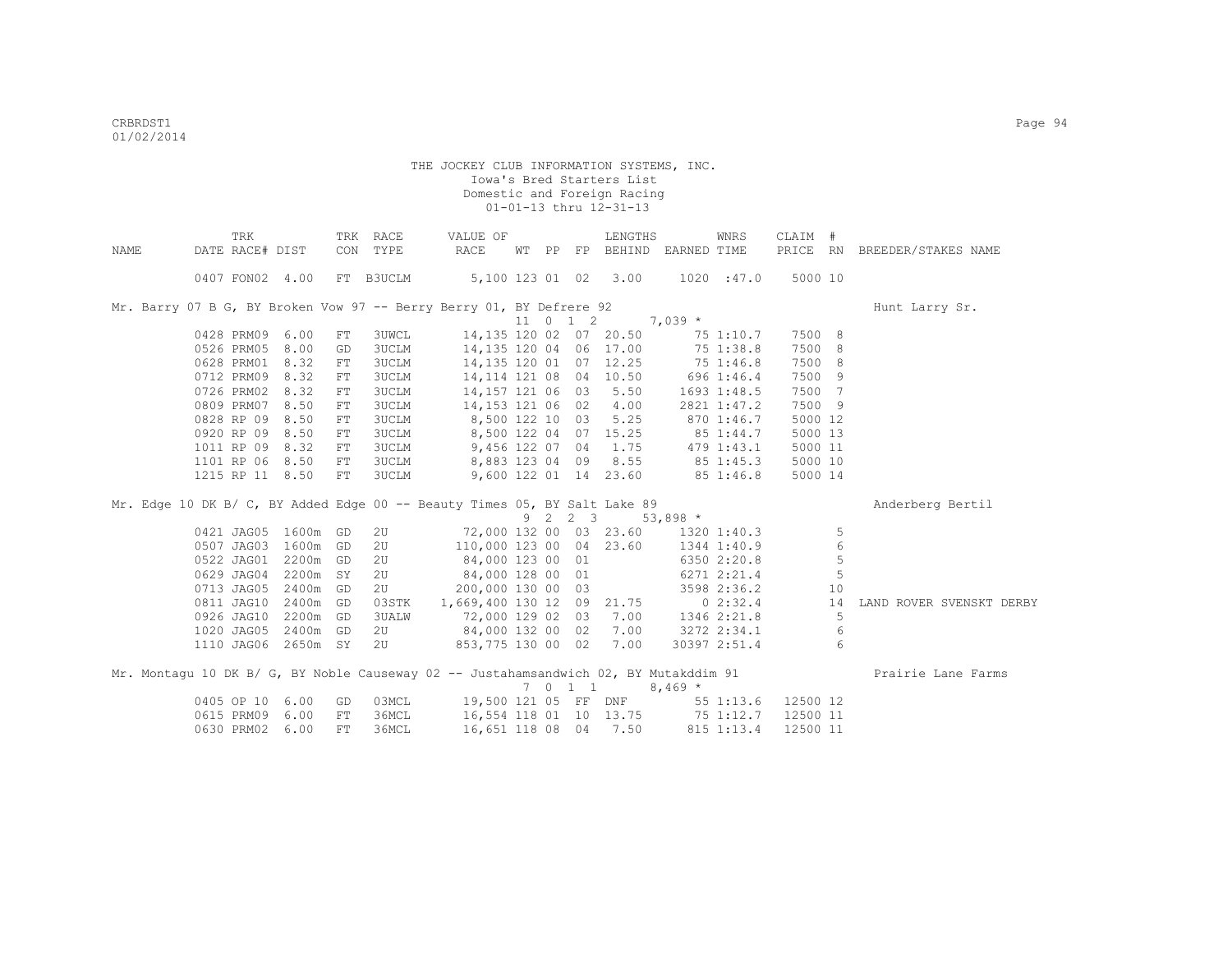|      | TRK             |                      |     | TRK RACE                    | VALUE OF                                                                            |    |         | LENGTHS               |              | WNRS          | CLAIM #  |                 |                              |
|------|-----------------|----------------------|-----|-----------------------------|-------------------------------------------------------------------------------------|----|---------|-----------------------|--------------|---------------|----------|-----------------|------------------------------|
| NAME | DATE RACE# DIST |                      | CON | TYPE                        | RACE                                                                                | WТ | PP FP   | BEHIND                | EARNED TIME  |               | PRICE RN |                 | BREEDER/STAKES NAME          |
|      | 0714 PRM09      | 6.00                 | FT  | 36MCL                       | 16,727 119 06 03 1.75                                                               |    |         |                       |              | 1958 1:13.7   | 12500 12 |                 |                              |
|      | 0809 PRM10 8.32 |                      | FT  | 36MCL                       | 18,632 116 02 05 4.60                                                               |    |         |                       | 426 1:46.3   |               | 12500 9  |                 |                              |
|      |                 | 0830 CBY02 7.50 T FM |     | 3UMCL                       | 14,000 119 06 08 5.50                                                               |    |         |                       | 140 1:31.8   |               | 20000 11 |                 |                              |
|      |                 | 0913 CBY01 8.50 T FM |     | 3UMSW                       | 25,000 119 03 02 1.50                                                               |    |         |                       |              | 5000 1:44.9   |          | 8               |                              |
|      |                 |                      |     |                             | Mr. Norfleet 10 B G, BY Northern Afleet 93 -- Captive Storm 03, BY Stormin Fever 94 |    |         |                       |              |               |          |                 | Idlewood Farm LLC            |
|      |                 |                      |     |                             |                                                                                     |    | 6 2 1 1 |                       | $47,186$ *   |               |          |                 |                              |
|      | 0420 PRM05 5.50 |                      | FT  | 36MSW                       | 34,791 118 01 02                                                                    |    |         | 6.50                  |              | 6961 1:04.3   |          | 8               |                              |
|      | 0504 PRM06 6.00 |                      | SY  | 36MSW                       | 34,796 118 02 01                                                                    |    |         |                       |              | 20889 1:12.4  |          | 8               |                              |
|      | 0518 PRM08 6.00 |                      |     | FT A03STK                   | 68,650 119 02 06 12.75                                                              |    |         |                       |              | 1372 1:10.3   |          | $7^{\circ}$     | GRAY'S LAKE S.               |
|      | 0621 PRM03 6.00 |                      | FT  | 3UCLM                       | 22,550 118 01 01                                                                    |    |         |                       |              | 13533 1:11.1  | 25000    | 7               |                              |
|      | 0713 PRM08 8.00 |                      | FT  | <b>3UALW</b>                | 36,061 117 04 06 6.15                                                               |    |         |                       | 751:42.8     |               |          | 9               |                              |
|      | 0809 PRM03 6.00 |                      | FT  | 3UALW                       |                                                                                     |    |         | 36,345 116 06 03 3.25 |              | 4356 1:11.4   |          | 6               |                              |
|      |                 |                      |     |                             | Mr. Tango 06 DK B/ G, BY Toccet 00 -- Fantango Lady 94, BY Lytrump 85               |    |         |                       |              |               |          |                 | Hobbs William L.             |
|      |                 |                      |     |                             |                                                                                     |    | 4 0 0 0 |                       | 360 *        |               |          |                 |                              |
|      | 0801 CBY06 8.32 |                      | FT  | 3UCLM                       | 9,000 123 04 05                                                                     |    |         | 9.00                  |              | $90 \t1:44.5$ | 4000 9   |                 |                              |
|      | 0815 CBY08 8.50 |                      | FT  | 3UCLM                       |                                                                                     |    |         | 9,000 123 02 05 14.00 |              | 90 1:47.1     | 4000 8   |                 |                              |
|      | 0829 CBY06 8.32 |                      | FT  | 3UCLM                       | 9,000 123 11 05 9.50                                                                |    |         |                       |              | 90 1:45.5     | 4000 11  |                 |                              |
|      | 0912 CBY05 8.32 |                      | FT  | 3UCLM                       | 10,512 123 08 08 8.00                                                               |    |         |                       |              | 90 1:46.5     | 4000 10  |                 |                              |
|      |                 |                      |     |                             | M J Wyatt 11 DK B/ G, BY Winter Glitter 97 -- Aggie O 04, BY Dignitas 89            |    |         |                       |              |               |          |                 | Rumbaugh Carroll             |
|      |                 |                      |     |                             |                                                                                     |    | 3 0 0 0 |                       | $225$ *      |               |          |                 |                              |
|      | 0601 PRM01 4.50 |                      | MY  | 02MSW                       | 34,790 118 08 08 26.30                                                              |    |         |                       |              | 75 : 53.2     |          | 8               |                              |
|      | 0620 PRM01 4.50 |                      | FT  | 02MSW                       | 34,770 118 03 08 21.85                                                              |    |         |                       |              | 75:53.3       |          | 9               |                              |
|      | 0720 PRM02 5.00 |                      | FT  | 02MSW                       | 34,746 119 01 09 18.00                                                              |    |         |                       | $75\,1:00.5$ |               |          | 10              |                              |
|      |                 |                      |     |                             | Mobilize 11 B F, BY War Front 02 -- Katy Smiles 02, BY Limit Out 95                 |    |         |                       |              |               |          |                 | Galyen Richard W. Mr. & Mrs. |
|      |                 |                      |     |                             |                                                                                     |    | 4 0 2 0 |                       | $33,700$ *   |               |          |                 |                              |
|      | 0725 SAR05 5.00 |                      |     |                             | FT F02MSW 80,000 118 03 05 15.75                                                    |    |         |                       |              | 2400 :57.6    |          | $7\phantom{.0}$ |                              |
|      |                 |                      |     | 0907 BEL07 7.00 T FM F02MSW | 80,000 120 07 02 3.75 16000 1:24.6                                                  |    |         |                       |              |               |          | 12              |                              |
|      |                 |                      |     | 1110 AQU01 8.50 T FM F02MSW | 75,000 115 02 02 3.25                                                               |    |         |                       | 15000 1:44.7 |               |          | 10              |                              |
|      | 1205 AQU06 8.00 |                      |     | FT F02MSW                   | 75,000 115 02 08 23.75                                                              |    |         |                       |              | 300 1:36.6    |          | 10              |                              |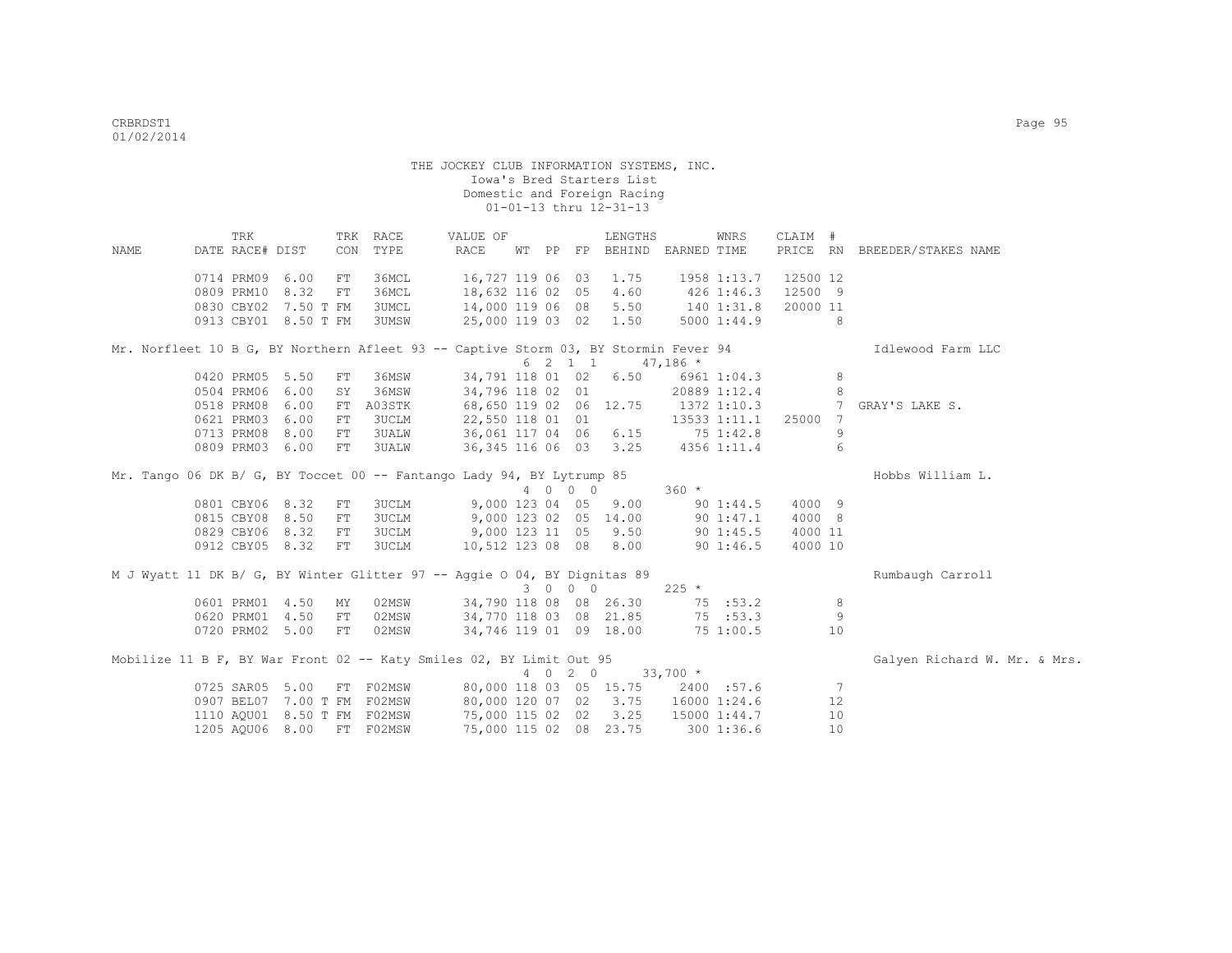|                                                                                   | TRK             |      |    | TRK RACE         | VALUE OF                                  |  |         | LENGTHS                           |            | WNRS            | CLAIM #  |    |                              |
|-----------------------------------------------------------------------------------|-----------------|------|----|------------------|-------------------------------------------|--|---------|-----------------------------------|------------|-----------------|----------|----|------------------------------|
| NAME                                                                              | DATE RACE# DIST |      |    | CON TYPE         | RACE                                      |  |         | WT PP FP BEHIND EARNED TIME       |            |                 |          |    | PRICE RN BREEDER/STAKES NAME |
|                                                                                   |                 |      |    |                  |                                           |  |         |                                   |            |                 |          |    |                              |
|                                                                                   |                 |      |    |                  |                                           |  |         |                                   |            |                 |          |    |                              |
| Molly Seven 10 B F, BY Stormy Atlantic 94 -- Carson's Pearl 05, BY Carson City 87 |                 |      |    |                  |                                           |  |         |                                   |            |                 |          |    | Paradise Stable LLC          |
|                                                                                   |                 |      |    |                  |                                           |  | 3 0 0 0 |                                   | $701 *$    |                 |          |    |                              |
|                                                                                   | 0526 PRM03      | 5.50 | GD | B3UCLM           | 23,840 113 01 05 5.75                     |  |         |                                   | 551 1:04.7 |                 | 25000 7  |    |                              |
|                                                                                   | 0622 PRM07      | 5.50 | FT | <b>B3UALW</b>    | 35,911 115 08 06 25.10 75 1:05.2          |  |         |                                   |            |                 |          | 9  |                              |
|                                                                                   | 0728 PRM06      | 5.50 | FT | B3UCLM           | 11,244 116 07 07 39.50 75 1:07.6          |  |         |                                   |            |                 | 10000 7  |    |                              |
| Monciello 10 GR/RO G, BY Jump Start 99 -- Seekingthereinbow 03, BY Mutakddim 91   |                 |      |    |                  |                                           |  |         |                                   |            |                 |          |    | RPM Thoroughbred Farm        |
|                                                                                   |                 |      |    |                  |                                           |  | 8 2 1 1 |                                   | $28,676$ * |                 |          |    |                              |
|                                                                                   | 0420 PRM05      | 5.50 | FT | 36MSW            |                                           |  |         | 34,791 118 05 06 17.50            |            | 75 1:04.3       |          | 8  |                              |
|                                                                                   | 0504 PRM02      | 6.00 | SY | 36MSW            |                                           |  |         | 34,813 118 03 07 12.30            | 75 1:11.8  |                 |          | 7  |                              |
|                                                                                   | 0523 PRM07      | 8.32 | FT | 36MSW            | 34,725 118 03                             |  |         | 04 11.00 1725 1:44.4              |            |                 |          | 11 |                              |
|                                                                                   | 0606 PRM06      | 8.32 | FT | 36MSW            | 34,770 118 02 06 11.25 75 1:44.6          |  |         |                                   |            |                 |          | 9  |                              |
|                                                                                   | 0627 PRM05      | 8.00 | FT | 36MCL            | 8,500 118 05 02 1.00 1625 1:43.4          |  |         |                                   |            |                 | 10000 10 |    |                              |
|                                                                                   | 0712 PRM02      | 8.32 | FT | 36MCL            | 16,717 116 08 03 4.80 1993 1:48.7         |  |         |                                   |            |                 | 10000 8  |    |                              |
|                                                                                   | 0726 PRM04 8.32 |      | FT | 36MCL            |                                           |  |         | 18,676 117 05 01                  |            | 11193 1:49.8    | 12500 7  |    |                              |
|                                                                                   | 0810 PRM04 6.00 |      | FT | 3UCLM            |                                           |  |         | 19,945 119 07 01                  |            | 11915 1:11.6    | 15000 8  |    |                              |
| Moonshine Money 10 DK B/ F, BY Winter Glitter 97 -- Swindle 05, BY Cat Thief 96   |                 |      |    |                  |                                           |  |         |                                   |            |                 |          |    | Bogash Gene                  |
|                                                                                   |                 |      |    |                  |                                           |  |         | $5 \t1 \t0 \t0 \t10,207$ *        |            |                 |          |    |                              |
|                                                                                   | 0328 OP 01 6.00 |      |    | FT F03MCL        | 19,000 111 10 10 32.25 76 1:13.2 20000 10 |  |         |                                   |            |                 |          |    |                              |
|                                                                                   | 0502 PRM09 5.50 |      | SY | B36WMC           | 16,696 118 02 01                          |  |         |                                   |            | 9906 1:07.6     | 12500 9  |    |                              |
|                                                                                   | 0530 PRM02 8.32 |      |    | FT B3UCLM        |                                           |  |         | 9,707 118 01 09 40.75             | 751:44.2   |                 | 10000 9  |    |                              |
|                                                                                   | 0614 PRM04      | 5.50 |    | SY B3UCLM        | 18,588 115 06 10 14.75 75 1:05.4          |  |         |                                   |            |                 | 12500 11 |    |                              |
|                                                                                   | 0628 PRM09 6.00 |      |    | FT B3UCLM        | 18,588 121 11 11 37.50 75 1:13.2          |  |         |                                   |            |                 | 12500 11 |    |                              |
|                                                                                   |                 |      |    |                  |                                           |  |         |                                   |            |                 |          |    |                              |
| Mourning Hope 10 B F, BY Autonomy (IRE) 97 -- Nicholas Street 01, BY Jules 94     |                 |      |    |                  |                                           |  |         |                                   |            |                 |          |    | Jacob W. Tincher             |
|                                                                                   |                 |      |    |                  |                                           |  | 4 0 0 2 |                                   | $2,135$ *  |                 |          |    |                              |
|                                                                                   | 0106 TAM02      | 7.00 |    | FT F03MCL        |                                           |  |         | 10,700 120 06 03 2.75             |            | $1000$ $1:27.3$ | 12500 7  |    |                              |
|                                                                                   | 0123 TAM04      | 6.00 |    | FT F03MCL        |                                           |  |         | 10,300 120 05 07 13.75 100 1:14.5 |            |                 | 12500 8  |    |                              |
|                                                                                   | 0206 TAM05      |      |    | 8.50 T FM F03MCL |                                           |  |         | 13,800 120 01 06 8.25             | 135 1:44.7 |                 | 30000 10 |    |                              |
|                                                                                   | 0221 TAM04      | 5.50 |    | FT FO3MCL        |                                           |  |         | 9,000 120 05 03 11.75             |            | 9001:05.7       | 8000 9   |    |                              |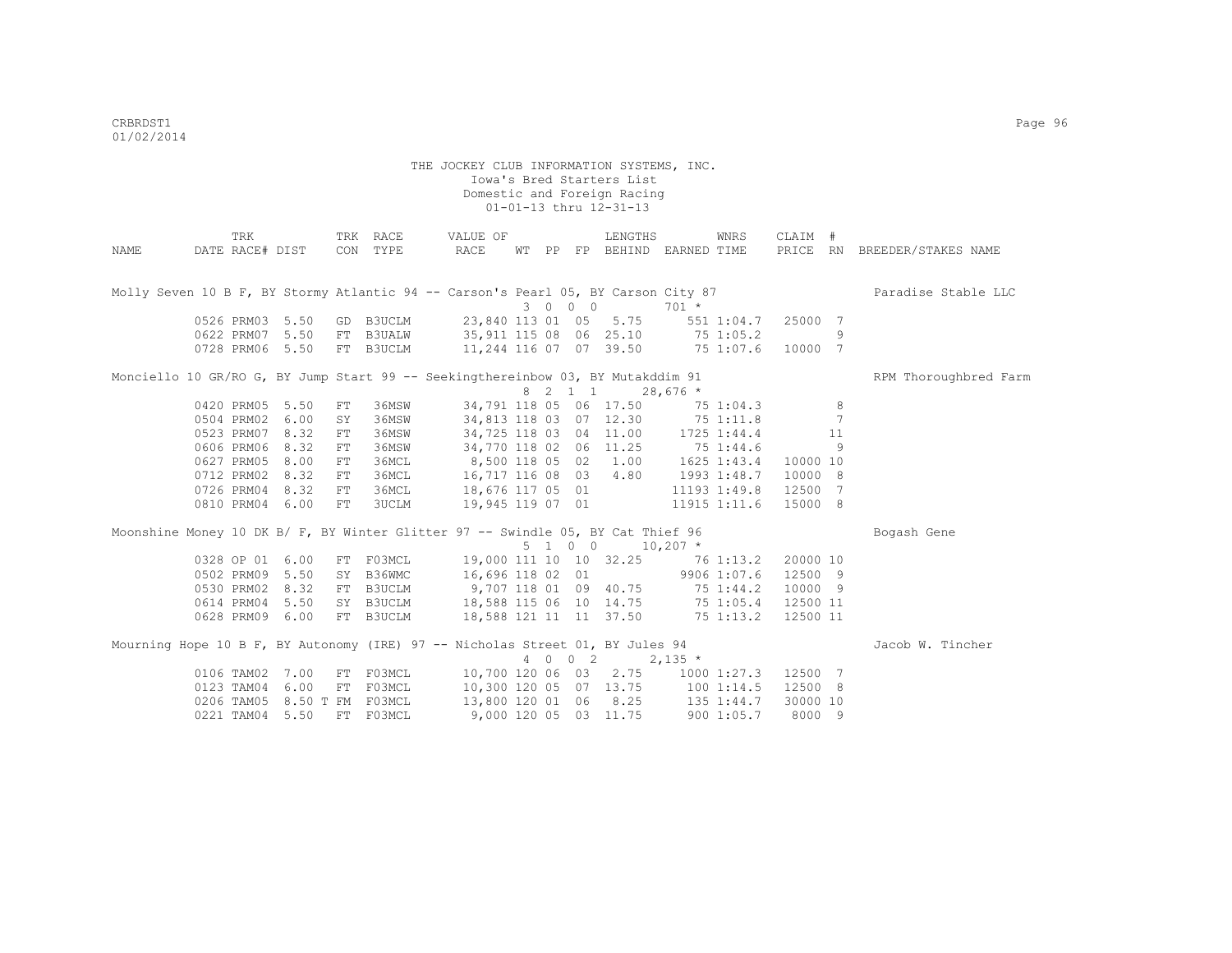|      | TRK                                                                                  |    | TRK RACE     | VALUE OF                                   |  |                 | LENGTHS                     |                  | WNRS            | CLAIM #           |    |                                |
|------|--------------------------------------------------------------------------------------|----|--------------|--------------------------------------------|--|-----------------|-----------------------------|------------------|-----------------|-------------------|----|--------------------------------|
| NAME | DATE RACE# DIST                                                                      |    | CON TYPE     | RACE                                       |  |                 | WT PP FP BEHIND EARNED TIME |                  |                 |                   |    | PRICE RN BREEDER/STAKES NAME   |
|      | Movin Gold 08 DK B/ G, BY Wild Gold 90 -- Rockin' Storm 94, BY Storm a Head 86       |    |              |                                            |  |                 |                             |                  |                 |                   |    | Jack Peters & Charlotte Peters |
|      |                                                                                      |    |              |                                            |  | $7 \t1 \t3 \t0$ |                             | $19,300*$        |                 |                   |    |                                |
|      | 0512 PRM02 6.00                                                                      | FT | 3UCLM        | 14,069 120 10 02                           |  |                 | 0.50                        |                  | 2743 1:12.9     | 7500 11           |    |                                |
|      | 0526 PRM09 5.50                                                                      | GD | <b>3UCLM</b> | 14,090 120 10 01                           |  |                 |                             |                  | 8287 1:04.8     | 7500 10           |    |                                |
|      | 0703 PRM01 6.00                                                                      | FT | <b>3UCLM</b> | 15,557 121 05 04 9.35                      |  |                 |                             |                  | $1003$ $1:11.5$ | 7500 7            |    |                                |
|      | 0718 PRM04 5.50                                                                      | FT | <b>3UCLM</b> | 15,994 121 03 02                           |  |                 | 0.50                        | 4016 1:05.7      |                 | 7500 7            |    |                                |
|      | 0802 PRM02 6.00                                                                      | FT | <b>3UCLM</b> | 15,449 121 05 02                           |  |                 | 4.00                        | 3081 1:12.5      |                 | 7500 7            |    |                                |
|      | 0912 RP 03 5.50                                                                      | FT | <b>3UCLM</b> | 9,500 120 06 06 12.10 85 1:04.1            |  |                 |                             |                  |                 | 5000 8            |    |                                |
|      | 1016 RP 05 6.00                                                                      | FT | 3USOC        | 11,500 119 04 09 27.35 85 1:10.2           |  |                 |                             |                  |                 | 6250 9            |    |                                |
|      | Must Be Sweet 09 CH M, BY Mustanfar 01 -- Salty But Sweet 97, BY Salt Lake 89        |    |              |                                            |  |                 |                             |                  |                 |                   |    | J. K Farms                     |
|      |                                                                                      |    |              |                                            |  |                 | 4 1 0 0 22,738 *            |                  |                 |                   |    |                                |
|      | 0326 WRD06 5.50                                                                      |    |              | FT B35MSW 18,000 124 10 06 10.75 80 1:06.1 |  |                 |                             |                  |                 |                   | 10 |                                |
|      | 0415 WRD07 5.50                                                                      |    | FT B35MSW    | 18,000 124 06 04 10.05 1056 1:05.9         |  |                 |                             |                  |                 |                   | 9  |                                |
|      | 0510 PRM04 6.00                                                                      |    | FT B36MSW    | 34,748 123 02 01                           |  |                 |                             |                  |                 | $20767$ 1:11.1 10 |    |                                |
|      | 0523 PRM05 6.00                                                                      |    | FT B3UALW    | 36,104 118 06 05 17.50 835 1:10.9          |  |                 |                             |                  |                 | $\sim$ 7          |    |                                |
|      | Mutti Blues 06 DK B/ G, BY Mutakddim 91 -- Rainbow Heart 89, BY Never a Lark 77      |    |              |                                            |  |                 |                             |                  |                 |                   |    | Leech Linda M.                 |
|      |                                                                                      |    |              |                                            |  |                 | 7 1 1 2 23,477 $*$          |                  |                 |                   |    |                                |
|      | 0427 PRM07 6.00                                                                      | FT | 3UAOC        | 38,619 120 10 04                           |  |                 | 4.85                        |                  | 1925 1:10.9     | 30000 10          |    |                                |
|      | 0523 PRM01 6.00                                                                      | FT | 3UAOC        | 38,707 120 02 03                           |  |                 |                             | 7.00 4668 1:09.9 |                 | 30000 6           |    |                                |
|      | 0531 PRM08 6.00                                                                      | FT | 3UAOC        | 38,641 120 04 03                           |  |                 | 3.00                        | 4633 1:10.2      |                 | 30000 9           |    |                                |
|      | 0622 PRM08 6.00                                                                      | FT | 3UAOC        | 38,707 120 04 05                           |  |                 | 9.75                        | 898 1:10.5       |                 | 30000 6           |    |                                |
|      | 0711 PRM04 5.50                                                                      | FT | <b>3UCLM</b> | 14,136 121 05 02 hd                        |  |                 |                             |                  | 2801 1:05.8     | 7500 8            |    |                                |
|      | 0725 PRM07 6.00                                                                      | FT | <b>3UCLM</b> | 14, 135 121 07 05 3.60                     |  |                 |                             | 323 1:12.9       |                 | 7500 8            |    |                                |
|      | 0808 PRM08 6.00                                                                      | FT | <b>3UCLM</b> | 14,070 121 09 01                           |  |                 |                             |                  | 8229 1:11.9     | 7500 11           |    |                                |
|      | My Bella Notte 10 DK B/ F, BY Political Force 03 -- My Latifah 06, BY El Corredor 97 |    |              |                                            |  |                 |                             |                  |                 |                   |    | Poindexter H. Allen            |
|      |                                                                                      |    |              |                                            |  | 8 0 3 0         | $11,156$ *                  |                  |                 |                   |    |                                |
|      | 0420 PRM01 5.50                                                                      |    | FT B3UCLM    | 19,693 115 01 02 7.50 4183 1:04.9          |  |                 |                             |                  |                 | 25000 6           |    |                                |
|      | 0509 PRM06 6.00                                                                      |    | GD B3UALW    | 36,083 116 06 06 13.10 75 1:12.3           |  |                 |                             |                  |                 |                   | 8  |                                |
|      | 0526 PRM03 5.50                                                                      |    | GD B3UCLM    | 23,840 118 06 06 9.00 75 1:04.7            |  |                 |                             |                  |                 | 25000 7           |    |                                |
|      | 0615 PRM06 8.00                                                                      |    | FT B3UCLM    | 10,321 118 02 02                           |  |                 | 5.50                        |                  | 2646 1:39.3     | 10000 10          |    |                                |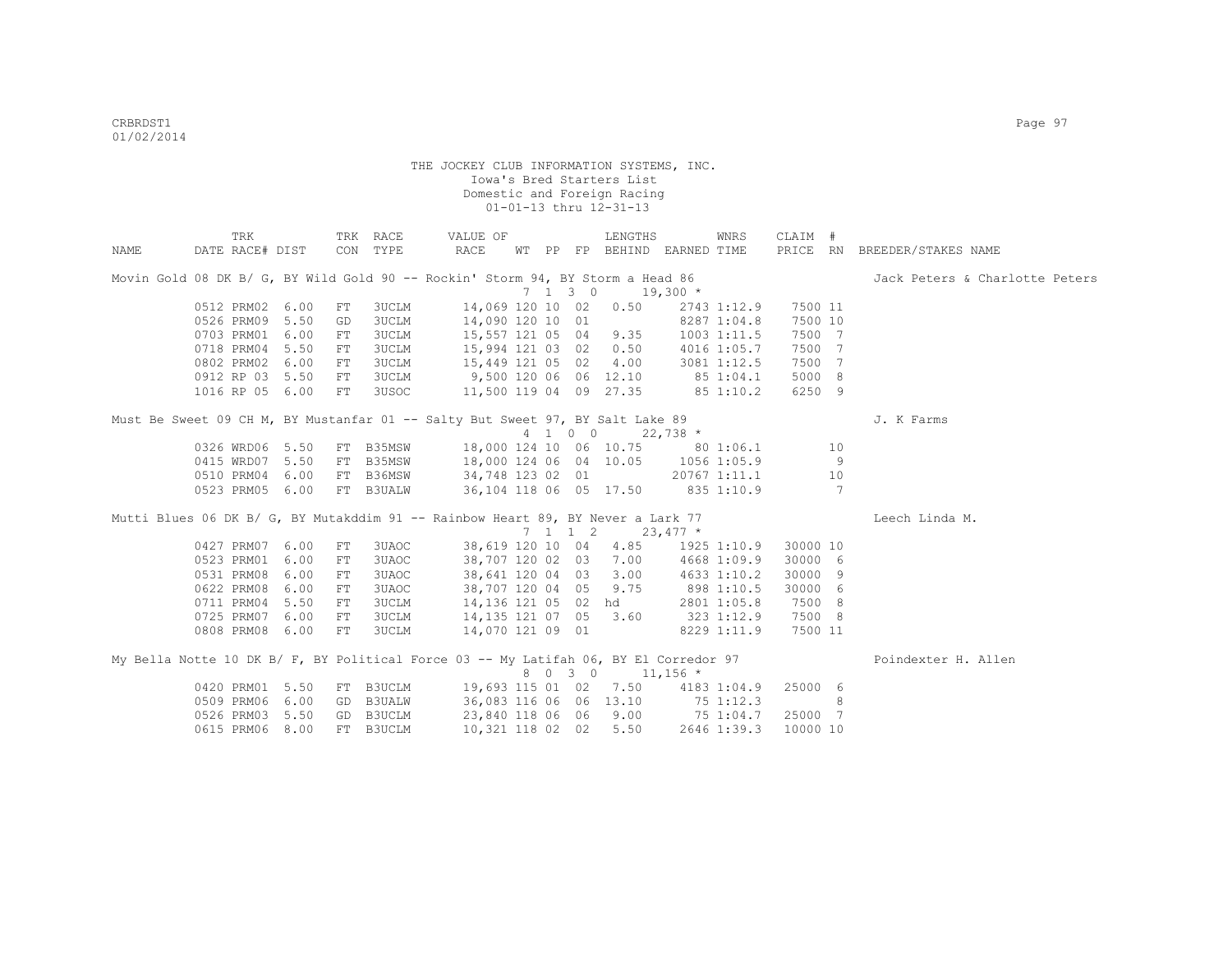TRK TRK RACE VALUE OF LENGTHS WNRS CLAIM # NAME DATE RACE# DIST CON TYPE RACE WT PP FP BEHIND EARNED TIME PRICE RN BREEDER/STAKES NAME 0628 PRM03 8.32 FT B3UCLM 9,500 118 08 07 74.50 75 1:47.9 10000 8 0718 PRM02 8.32 FT B3UCLM 18,609 116 08 07 10.50 75 1:49.0 10000 10 0726 PRM09 6.00 FT B3UCLM 19,944 116 07 06 13.55 75 1:15.4 12500 8<br>0809 PRM05 6.00 FT B3UCLM 19,923 116 07 02 2.50 3952 1:12.5 12500 9 0809 PRM05 6.00 FT B3UCLM Mykolten 11 DK B/ G, BY Shadow Hawk 99 -- Walks Lik'n Angel 01, BY O'Brannigan 86 Hagemeier Larry  $0720$  PRM02 5.00 FT 02MSW 34,746 119 09 10 21.00 75 1 34,746 119 09 10 21.00 75 1:00.5 10 My Sister George 09 CH M, BY Pikepass 96 -- Miss Feature 97, BY Prospect Feature 84 Schutz Merrill  $5 \t0 \t1 \t0 \t4.328 \t\t*$  0421 PRM04 5.50 FT B36WMC 16,674 123 09 02 no 3283 1:06.9 10 0512 PRM07 6.00 FT B36MSW 34,769 123 01 09 24.00 75 1:11.8 9 0614 PRM02 5.00 SY B36MCL 16,672 123 04 04 13.00 820 :58.5 12500 10<br>0703 PRM06 6.00 FT B36MCL 16,241 124 04 10 11.75 75 1:14.5 12500 12 0703 PRM06 6.00 FT B36MCL 16,241 124 04 10 11.75 75 1:14.5 12500 12 0713 PRM04 8.32 FT B36MCL 16,653 121 02 10 33.85 75 1:50.4 10000 11 My Star Oasis 11 DK B/ F, BY Wild Gold 90 -- Star Escort 00, BY End Sweep 91 Hazen William E. Jr.  $1 \t0 \t0 \t0 \t1.741 \t\t*$  0705 PRM01 5.00 FT F02MSW 34,791 119 02 04 15.25 1741 :59.5 8 Mystified Money 11 CH G, BY Save Big Money 03 -- Wideeyednmystified 05, BY Lord Carson 92 Kevin Hulse & Tammie Hulse  $20.480$  120 08 06 9.25 102 0907 CD 05 6.00 FT 02MCL 20,480 120 08 06 9.25 102 1:11.7 30000 12 0927 CD 01 7.00 FT 02MCL 20,199 120 08 06 16.50 102 1:24.8 30000 8 Natalies Storm 09 DK B/ M, BY Storm Catcher 99 -- Natalies Commander 01, BY Deputy Commander 94 Bain Larry D % 9 2 1 0 28,136<br>9 9 2 1 0 28,136 ERM06 6.00 FT B3UAOC 38,634 120 02 05 3.85  $0.38,634$  120 02 05  $0.3.85$  893 1:11.5 8<br> $0.38,707$  120 04 05 7.75 898 1:11.1 30000 6 0518 PRM01 6.00 FT B3UAOC 38,707 120 04 05 7.75 0609 PRM03 8.00 SY B3UCLM 21,053 120 06 02 7.00 4473 1:40.1 20000 6 0630 PRM05 8.00 FT B3UCLM 10,731 120 05 07 13.85 75 1:40.7 10000 8 0714 PRM03 5.50 FT B3UCLM 13,500 121 06 06 10.75 75 1:06.3 5000 7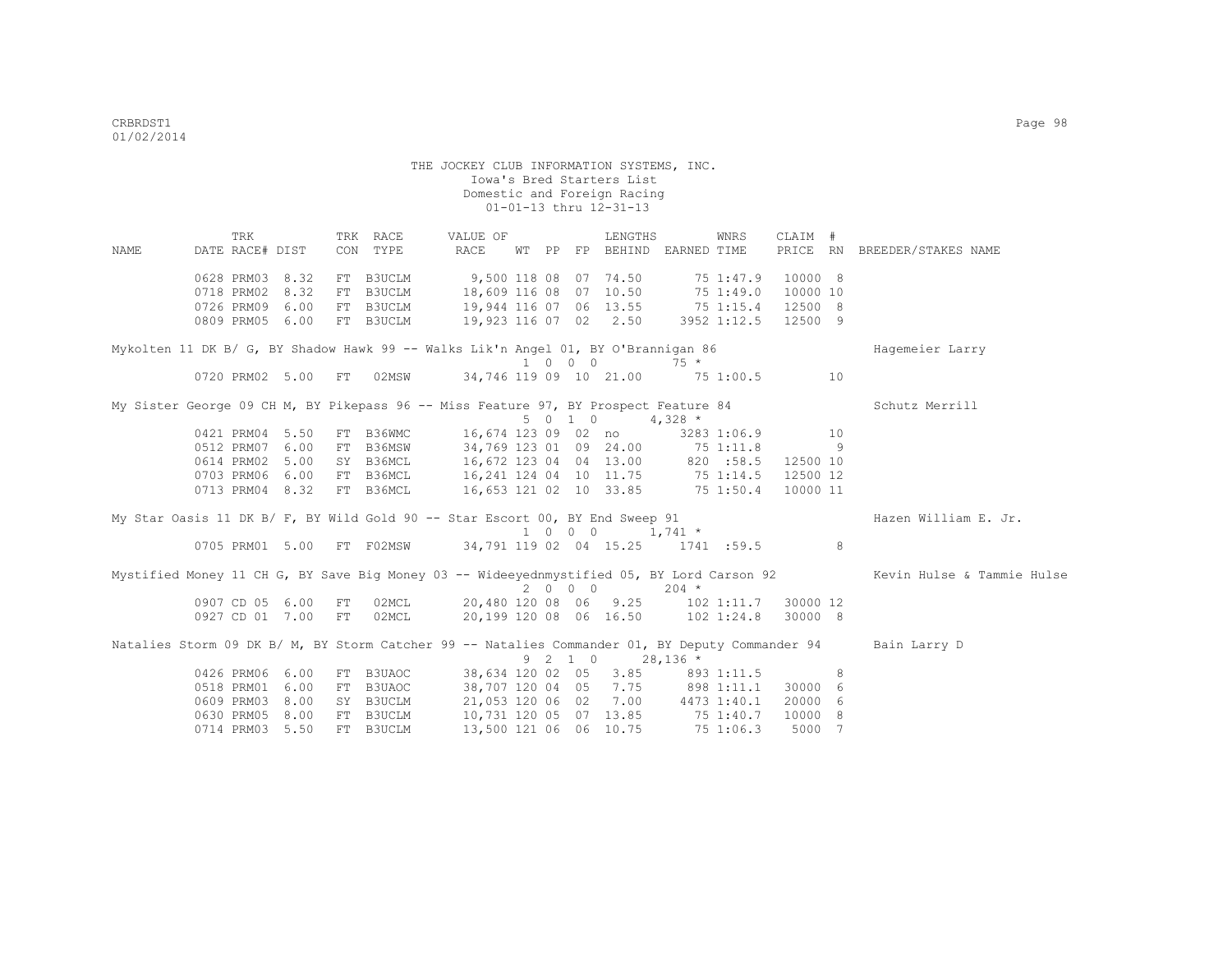|                       | TRK                         |  | TRK RACE                  | VALUE OF                                                                             |  |         | LENGTHS                                       |            | WNRS           | CLAIM # |                 |                                                     |
|-----------------------|-----------------------------|--|---------------------------|--------------------------------------------------------------------------------------|--|---------|-----------------------------------------------|------------|----------------|---------|-----------------|-----------------------------------------------------|
| NAME                  | DATE RACE# DIST             |  | CON TYPE                  | RACE                                                                                 |  |         | WT PP FP BEHIND EARNED TIME                   |            |                |         |                 | PRICE RN BREEDER/STAKES NAME                        |
|                       |                             |  |                           |                                                                                      |  |         |                                               |            |                |         |                 |                                                     |
|                       | 0728 PRM04 6.00             |  | FT B3UCLM                 | 17,125 121 05 01                                                                     |  |         | 11680 1:14.2                                  |            |                | 5000 6  |                 |                                                     |
|                       | 0804 PRM07 5.50             |  | FT B3UCLM                 | 15,471 121 06 01                                                                     |  |         | 9302 1:06.3                                   |            |                | 7500 6  |                 |                                                     |
|                       | 0822 CBY02 7.50 T FM B3UCLM |  |                           | 14,784 123 08 06                                                                     |  |         | $1.65$ $140$ $1:31.5$                         |            |                | 7500 9  |                 |                                                     |
|                       | 0907 CBY07 5.50 FT B3UCLM   |  |                           | 12,000 121 05 04 9.00                                                                |  |         |                                               | 6001:06.3  |                | 5000 8  |                 |                                                     |
|                       |                             |  |                           | Navajo Woman 06 CH M, BY Indian Territory 98 -- Ragtime Music 87, BY Ragtime Band 82 |  |         |                                               |            |                |         |                 | McDermott Niels                                     |
|                       |                             |  |                           |                                                                                      |  | 3 0 0 1 |                                               | $624$ *    |                |         |                 |                                                     |
|                       | 0322 FON02 4.00             |  |                           | FT B3UCLM 5,200 127 01 03 3.75                                                       |  |         |                                               | 624 : 47.2 |                | 5000 8  |                 |                                                     |
|                       | 0405 FON04 4.00             |  |                           | FT B3UCLM 5,200 123 07 08 5.80                                                       |  |         |                                               |            | 0:47.6         | 5000 9  |                 |                                                     |
|                       |                             |  | 0420 FON05 6.00 FT B3UCLM | 5,356 123 06 10 26.35 0 1:16.2                                                       |  |         |                                               |            |                | 5000 10 |                 |                                                     |
|                       |                             |  |                           |                                                                                      |  |         |                                               |            |                |         |                 |                                                     |
|                       |                             |  |                           | Nevaehs Rae 10 B F, BY Spring At Last 03 -- Lady Sky Racer 97, BY Skywalker 82       |  |         |                                               |            |                |         |                 | Umdenstock Lonnie                                   |
|                       |                             |  |                           |                                                                                      |  |         | $9 \quad 1 \quad 0 \quad 2 \quad 14,386 \neq$ |            |                |         |                 |                                                     |
|                       | 0511 PRM02 5.50             |  |                           | FT B36MSW 34,792 119 08 05 15.50                                                     |  |         |                                               |            | 803 1:05.1 8   |         |                 |                                                     |
|                       | 0525 PRM02 8.32             |  |                           | MY B36MSW 34,725 118 06 05 4.25 796 1:45.3 11                                        |  |         |                                               |            |                |         |                 |                                                     |
|                       | 0607 PRM02 8.32             |  | FT B36MSW                 | 34,770 119 09 08 50.35 75 1:46.0 9                                                   |  |         |                                               |            |                |         |                 |                                                     |
|                       | 0615 PRM05 6.00             |  | FT B36MSW                 | 34,770 118 09 04 9.85 1736 1:10.8 9                                                  |  |         |                                               |            |                |         |                 |                                                     |
|                       | 0704 PRM04 8.00             |  | FT B36MSW                 | 34,746 119 08 06 23.50                                                               |  |         |                                               |            | 75 1:41.5      | 10      |                 |                                                     |
|                       | 0713 PRM02 6.00             |  |                           | FT B36MSW 34,770 119 04 05 6.25                                                      |  |         |                                               |            | 801 1:14.6     |         | $\overline{9}$  |                                                     |
|                       | 0725 PRM09 5.50             |  |                           | FT B36MCL 11,009 119 09 01                                                           |  |         | 6227 1:08.3                                   |            |                | 7500 10 |                 |                                                     |
|                       | 0804 PRM04 6.00             |  |                           | FT B3UCLM 12,801 119 02 03 4.35 1502 1:14.1 7500 10                                  |  |         |                                               |            |                |         |                 |                                                     |
|                       | 0809 PRM05 6.00             |  | FT B3UCLM                 | 19,923 119 02 03 4.00 2371 1:12.5                                                    |  |         |                                               |            |                | 15000 9 |                 |                                                     |
| High Point Bloodstock |                             |  |                           | Never Hide 11 CH G, BY Run Away and Hide 06 -- Worldly Gal 94, BY Houston 86         |  |         |                                               |            |                |         |                 | Run Away and Hide Syndicate &                       |
|                       |                             |  |                           |                                                                                      |  |         | $2 \t1 \t0 \t0 \t25,253 \t*$                  |            |                |         |                 |                                                     |
|                       | 0706 PRM02 5.00             |  |                           | FT 02MSW 34,791 119 03 01 20884 1:00.0 8                                             |  |         |                                               |            |                |         |                 |                                                     |
|                       | 0803 PRM04 6.00 FT A02STK   |  |                           |                                                                                      |  |         |                                               |            |                |         |                 | 87,383 121 02 04 20.75 4369 1:11.8 8 IOWA CRADLE S. |
|                       |                             |  |                           |                                                                                      |  |         |                                               |            |                |         |                 |                                                     |
|                       |                             |  |                           | Noble Vision 10 B G, BY Noble Causeway 02 -- We Will See 04, BY Commendable 97       |  |         |                                               |            |                |         |                 | Moeller Tom L                                       |
|                       |                             |  |                           |                                                                                      |  | 4 0 0 0 | $1,563$ *                                     |            |                |         |                 |                                                     |
|                       | 1111 TUP05 8.00 T FM        |  |                           | 3UMOC 11,500 119 02 04 7.00 558 1:36.9                                               |  |         |                                               |            |                |         | 8               |                                                     |
|                       | 1125 TUP04 7.50 T GD        |  | 3UMOC                     | 11,500 120 07 05                                                                     |  |         | 5.55                                          |            | 338 1:31.2     |         | $7\phantom{.0}$ |                                                     |
|                       | 1214 TUP03 8.00 T FM        |  | 3UMOC                     | 11,500 119 01 07                                                                     |  |         | 9.55                                          |            | $115$ $1:36.3$ |         | $7\phantom{.0}$ |                                                     |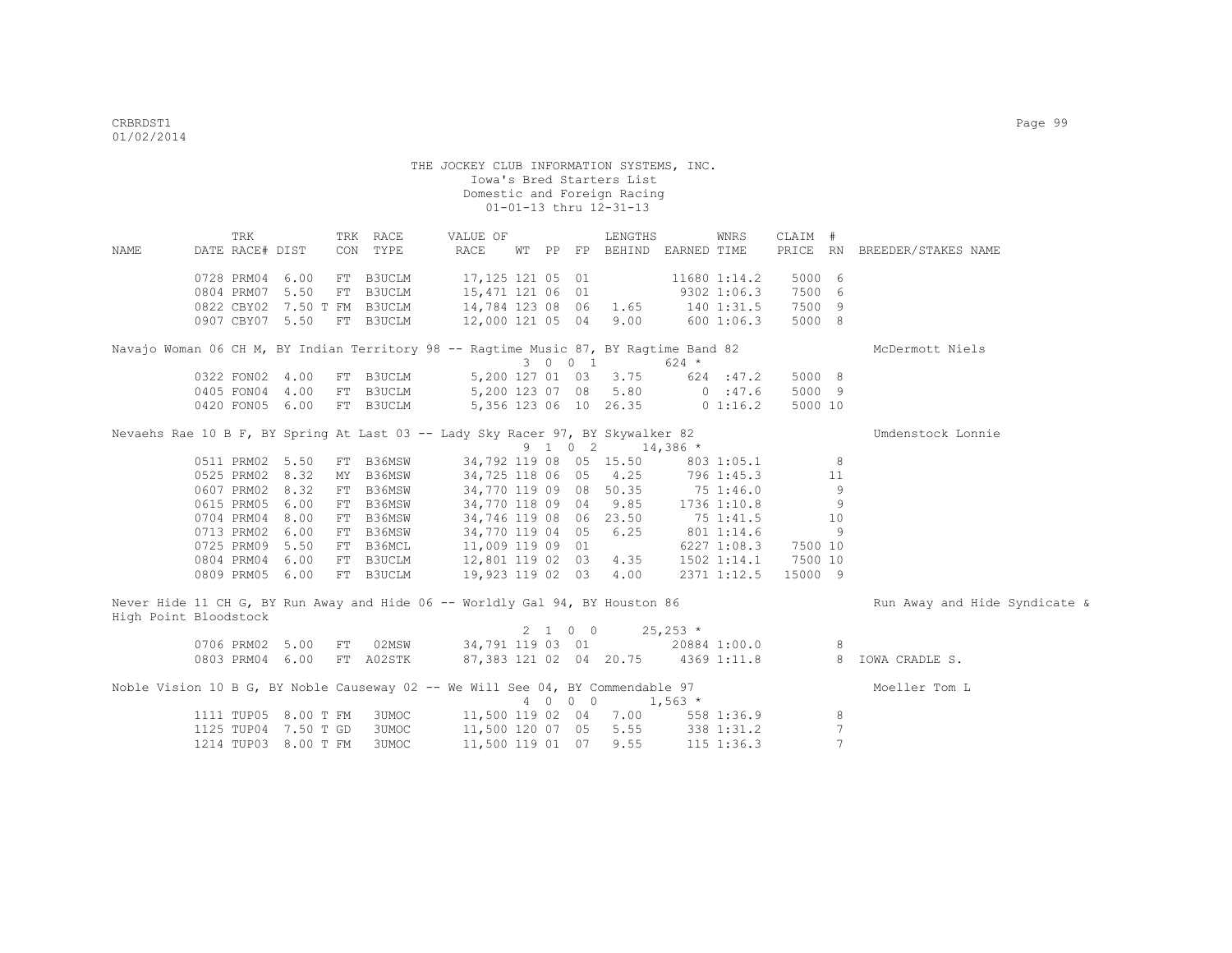|      | TRK                      |            | TRK RACE    | VALUE OF                                                                                  |  |                          | LENGTHS                               |            | WNRS | CLAIM #   |    |                              |
|------|--------------------------|------------|-------------|-------------------------------------------------------------------------------------------|--|--------------------------|---------------------------------------|------------|------|-----------|----|------------------------------|
| NAME | DATE RACE# DIST          |            | CON TYPE    | RACE                                                                                      |  |                          | WT PP FP BEHIND EARNED TIME           |            |      |           |    | PRICE RN BREEDER/STAKES NAME |
|      |                          |            |             |                                                                                           |  |                          |                                       |            |      |           |    |                              |
|      | 1226 TUP06 6.50 FT 3UMOC |            |             | 11,500 120 08 04 2.75 552 1:16.7                                                          |  |                          |                                       |            |      |           | 9  |                              |
|      |                          |            |             |                                                                                           |  |                          |                                       |            |      |           |    |                              |
|      |                          |            |             | No More Ice 10 B F, BY Too Much Ice 97 -- Ememgeeemem 93, BY Ultimate Pleasure 82         |  |                          |                                       |            |      |           |    | Nielsen Charles D.           |
|      |                          |            |             |                                                                                           |  | 2000                     |                                       | $150 *$    |      |           |    |                              |
|      | 0628 PRM04 5.00          |            |             | FT B36MCL 16,672 118 09 09 18.60 75 1:00.8 12500 10                                       |  |                          |                                       |            |      |           |    |                              |
|      | 0711 PRM02 5.00          |            |             |                                                                                           |  |                          |                                       |            |      |           |    |                              |
|      |                          |            |             |                                                                                           |  |                          |                                       |            |      |           |    |                              |
|      |                          |            |             | Nona's Night Court 10 DK B/ F, BY Doneraile Court 96 -- Mytrump 92, BY Lytrump 85         |  |                          |                                       |            |      |           |    | Idlewood Farm                |
|      |                          |            |             |                                                                                           |  |                          | $2000$ $150*$                         |            |      |           |    |                              |
|      |                          |            |             | 0421 PRM04 5.50 FT B36WMC 16,674 119 10 08 17.30 75 1:06.9 12500 10                       |  |                          |                                       |            |      |           |    |                              |
|      |                          |            |             | 0502 PRM09 5.50 SY B36WMC 16,696 118 07 07 15.75 75 1:07.6 12500 9                        |  |                          |                                       |            |      |           |    |                              |
|      |                          |            |             |                                                                                           |  |                          |                                       |            |      |           |    |                              |
|      |                          |            |             | Noodles 10 DK B/ G, BY Humming 96 -- Curable Cutie 99, BY Malthus 92                      |  |                          |                                       |            |      |           |    | Hansen Donald C. DVM         |
|      |                          |            |             |                                                                                           |  | $7\quad 1\quad 0\quad 2$ |                                       | $16,721$ * |      |           |    |                              |
|      | 0504 PRM02 6.00          | SY         | 36MSW       |                                                                                           |  |                          | 34,813 113 02 05 9.80 805 1:11.8      |            |      | $\sim$ 7  |    |                              |
|      | 0523 PRM07               | 8.32<br>FT | 36MSW       |                                                                                           |  |                          | 34,725 118 10 10 30.75 75 1:44.4      |            |      | $\sim$ 11 |    |                              |
|      | 0602 PRM09               | 6.00<br>FT | 36MCL       |                                                                                           |  |                          | 16,629 118 12 01 9730 1:13.8 12500 12 |            |      |           |    |                              |
|      | 0615 PRM08 6.00          | FT         |             | 03STK 41,894 119 04 05 18.50 1282 1:09.3 5                                                |  |                          |                                       |            |      |           |    | IOWA LEGACY STALLION S.      |
|      | 0703 PRM09 8.32          | FT         |             | 3UCLM 9,500 119 07 06 9.30 75 1:46.5 10000 8                                              |  |                          |                                       |            |      |           |    |                              |
|      | 0727 PRM06               | 6.00<br>FT |             | 3UCLM 19,923 119 07 03 3.50 2371 1:14.2                                                   |  |                          |                                       |            |      | 15000 9   |    |                              |
|      | 0810 PRM04 6.00          | FT         |             | 3UCLM 19,945 116 06 03 4.75 2383 1:11.6                                                   |  |                          |                                       |            |      | 12500 8   |    |                              |
|      |                          |            |             |                                                                                           |  |                          |                                       |            |      |           |    |                              |
|      |                          |            |             | No Time Limit 10 DK B/ G, BY Fullbridled 01 -- Paster's Dutchess 99, BY Paster's Caper 91 |  |                          |                                       |            |      |           |    | Nielsen Charles D.           |
|      |                          |            |             |                                                                                           |  |                          | 7 1 1 1 33,181 *                      |            |      |           |    |                              |
|      | 0413 OP 03 6.00          | FT         | 3UMSW       |                                                                                           |  |                          | 57,000 118 05 08 20.25 163 1:09.7     |            |      |           | 12 |                              |
|      | 0427 PRM02               | 6.00<br>FT | 36MSW       |                                                                                           |  |                          | 34,575 119 02 05 10.50 796 1:11.3     |            |      |           | 9  |                              |
|      | 0505 PRM01               | 8.00<br>GD | 36MSW       |                                                                                           |  |                          | 34,834 119 01 02 3.25 7000 1:40.6     |            |      |           | 6  |                              |
|      | 0523 PRM07               | 8.32<br>FT | 36MSW       |                                                                                           |  |                          | 34,725 119 09 06 14.50 75 1:44.4      |            |      |           | 11 |                              |
|      | 0606 PRM06               | 8.32<br>FT | 36MSW       |                                                                                           |  |                          | 34,770 118 07 01 20826 1:44.6         |            |      |           | 9  |                              |
|      | 0713 PRM08 8.00          |            | 3UALW<br>FT |                                                                                           |  |                          | 36,061 116 01 03 nk 4321 1:42.8       |            |      |           | -9 |                              |
|      | 0803 PRM06               | 8.50       | FT A03STK   |                                                                                           |  |                          | 94,200 116 03 07 25.50 0 1:48.3       |            |      |           | 9  | IOWA BREEDERS' DERBY         |
|      |                          |            |             |                                                                                           |  |                          |                                       |            |      |           |    |                              |

Odes of Pindar 10 DK B/ G, BY Nobiz Like Shobiz 04 -- American Baby 02, BY Conquistador Cielo 79 Christine Hicklin Mamakos & Elizabeth Valando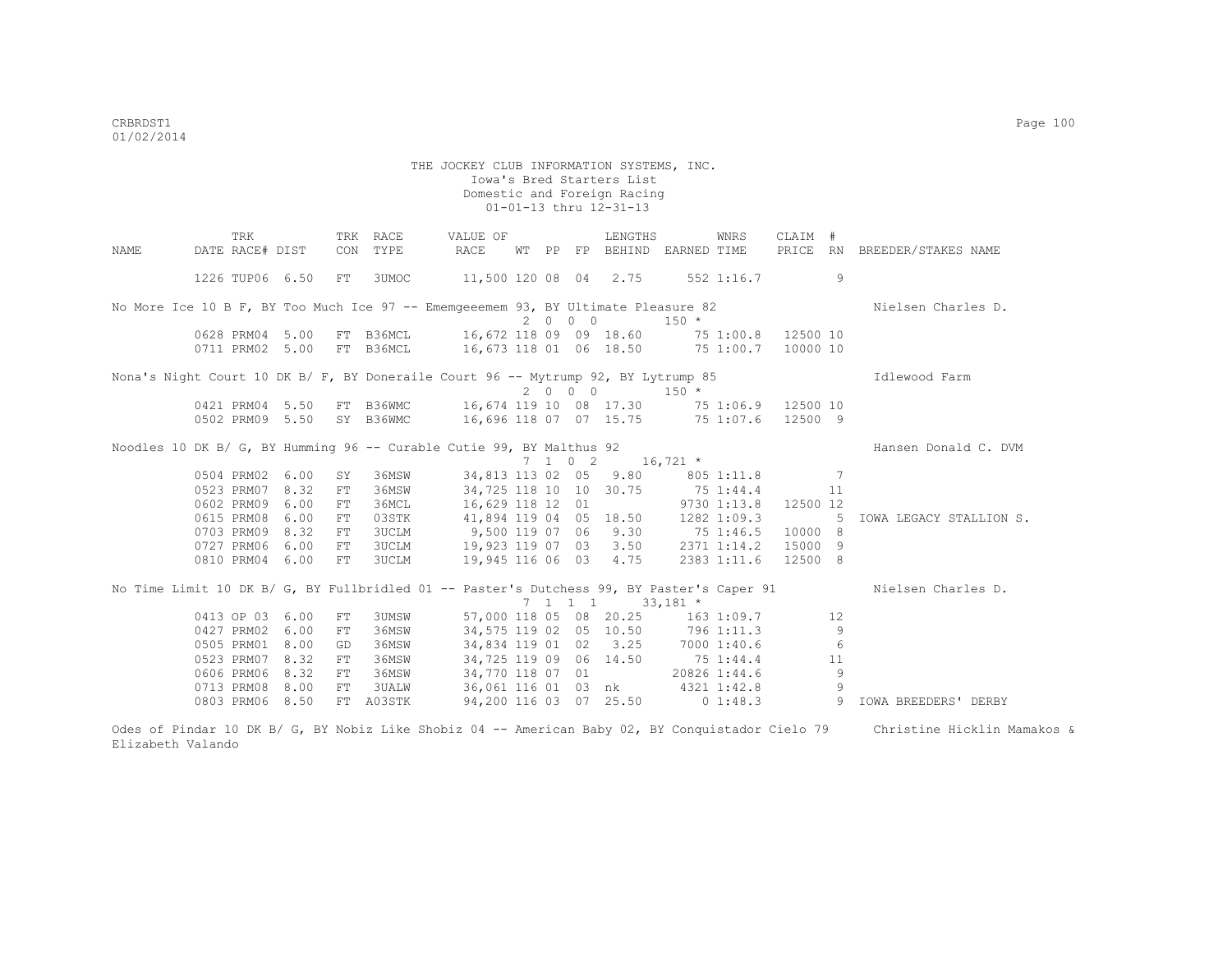|      | TRK             |                 |            | TRK RACE      | VALUE OF                                                                            |  |         | LENGTHS                                      |              | WNRS         | CLAIM #         |             |                              |
|------|-----------------|-----------------|------------|---------------|-------------------------------------------------------------------------------------|--|---------|----------------------------------------------|--------------|--------------|-----------------|-------------|------------------------------|
| NAME | DATE RACE# DIST |                 | CON        | TYPE          | RACE                                                                                |  |         | WT PP FP BEHIND EARNED TIME                  |              |              |                 |             | PRICE RN BREEDER/STAKES NAME |
|      |                 |                 |            |               |                                                                                     |  |         | 7 0 3 1 13,346 *                             |              |              |                 |             |                              |
|      |                 | 0505 PRM01 8.00 | GD         | 36MSW         | 34,834 118 02 06 16.50 75 1:40.6                                                    |  |         |                                              |              |              | $6\overline{6}$ |             |                              |
|      |                 | 0517 PRM06 6.00 | FT.        | 36MCL         |                                                                                     |  |         | 16,671 118 10 02 3.75 3282 1:13.2            |              |              | 12500 10        |             |                              |
|      | 0615 PRM09      | 6.00            | ${\rm FT}$ | 36MCL         |                                                                                     |  |         | 16,554 118 08 02 0.50                        |              | 3243 1:12.7  | 12500 11        |             |                              |
|      | 0623 PRM03      | 6.00            | SY         | 36MCL         | 21,903 118 06 02 3.00 4381 1:11.9                                                   |  |         |                                              |              |              | 25000 7         |             |                              |
|      |                 | 0706 PRM09 6.00 | FT         | 36MSW         | 34,770 119 07 08 23.75 75 1:11.7                                                    |  |         |                                              |              |              |                 | 9           |                              |
|      |                 | 0724 PRM07 5.00 | FT         | 36MCL         | 16,696 119 07 06 12.50 75 1:00.4                                                    |  |         |                                              |              |              | 12500 9         |             |                              |
|      |                 | 0809 PRM10 8.32 | FT         | 36MCL         | 18,632 116 01 03 3.75                                                               |  |         |                                              |              | 2215 1:46.3  | 12500 9         |             |                              |
|      |                 |                 |            |               |                                                                                     |  |         |                                              |              |              |                 |             |                              |
|      |                 |                 |            |               | Oh My Gravy 10 DK B/ G, BY Repent 99 -- My Place Tonight 01, BY Out of Place 87     |  |         |                                              |              |              |                 |             | Hobbs William L.             |
|      |                 |                 |            |               |                                                                                     |  | 6 3 1 2 |                                              | $93,501$ *   |              |                 |             |                              |
|      |                 | 0427 PRM02 6.00 | FT         | 36MSW         | 34,575 118 04 01                                                                    |  |         |                                              |              | 20709 1:11.3 |                 | 9           |                              |
|      |                 | 0525 PRM07 8.32 | MY         | 3UALW         | 36,061 115 06 01 21606 1:42.7                                                       |  |         |                                              |              |              |                 | 9           |                              |
|      |                 | 0614 PRM08 8.32 | SY         | 3UAOC         | 38,642 118 07 03 4.25 4633 1:43.2                                                   |  |         |                                              |              |              |                 | $\mathsf 9$ |                              |
|      |                 | 0719 PRM07 8.32 | FT         | 3UAOC         | 38,708 116 02 01                                                                    |  |         |                                              | 23341 1:45.4 |              |                 | 6           |                              |
|      |                 | 0803 PRM06 8.50 |            |               | FT A03STK 94,200 120 04 02 nk 18840 1:48.3                                          |  |         |                                              |              |              |                 | - 9         | <b>IOWA BREEDERS' DERBY</b>  |
|      |                 | 0823 RP 07 8.00 | FT         | 03ALW         | 40,000 119 04 03 3.00 4372 1:38.2                                                   |  |         |                                              |              |              |                 | 8           |                              |
|      |                 |                 |            |               | Oh You Sweetee 04 DK B/ M, BY You and I 91 -- Sweetee Pi 91, BY Mining 84           |  |         |                                              |              |              |                 |             | Hunt Stables, Inc.           |
|      |                 |                 |            |               |                                                                                     |  | 3 0 0 0 |                                              | $92 *$       |              |                 |             |                              |
|      |                 | 0615 CPW02 5.50 |            |               | FT B3UCLM 1,850 124 06 05 18.50 92 1:10.0                                           |  |         |                                              |              |              | 2500 8          |             |                              |
|      |                 | 0623 CPW06 5.50 |            |               | MY B3UCLM 1,850 124 01 06 14.60 0 1:11.1                                            |  |         |                                              |              |              | 2500 8          |             |                              |
|      |                 | 0707 CPW03 5.50 |            | SL B3UCLM     |                                                                                     |  |         | 2,250 124 06 07 18.00                        |              | $0\;1:11.4$  | 2500 8          |             |                              |
|      |                 |                 |            |               |                                                                                     |  |         |                                              |              |              |                 |             |                              |
|      |                 |                 |            |               | Old Aunt Esther 08 DK B/ M, BY Added Edge 00 -- Scarlett's Gift 03, BY Skywalker 82 |  |         |                                              |              |              |                 |             | Hargens Bob                  |
|      |                 |                 |            |               |                                                                                     |  |         | $6 \quad 1 \quad 0 \quad 1 \quad 3,672 \neq$ |              |              |                 |             |                              |
|      |                 | 0517 PRM01 5.00 |            | FT B36MCL     | 16,761 123 05 06 15.75 75 1:00.5                                                    |  |         |                                              |              |              | 12500 6         |             |                              |
|      | 0602 PRM02      | 6.00            | FT         | B36MCL        | 16,695 123 09 08 19.75                                                              |  |         |                                              | 75 1:13.7    |              | 12500 9         |             |                              |
|      | 0628 PRM04      | 5.00            | FT         | B36MCL        | 16,672 123 07 07 15.10 75 1:00.8                                                    |  |         |                                              |              |              | 12500 10        |             |                              |
|      | 0713 PRM04      | 8.32            | FT         | B36MCL        | 16,653 121 03 09 22.85 75 1:50.4                                                    |  |         |                                              |              |              | 10000 11        |             |                              |
|      |                 | 0810 CLS01 6.00 | FT         | <b>B3UMSW</b> | 6,100 123 02 03 4.00 732 1:16.0                                                     |  |         |                                              |              |              |                 | 5           |                              |
|      |                 | 0831 CLS03 6.50 |            | FT B3UMCL     | 4,400 123 05 01                                                                     |  |         |                                              |              | 2640 1:22.4  | 10000 5         |             |                              |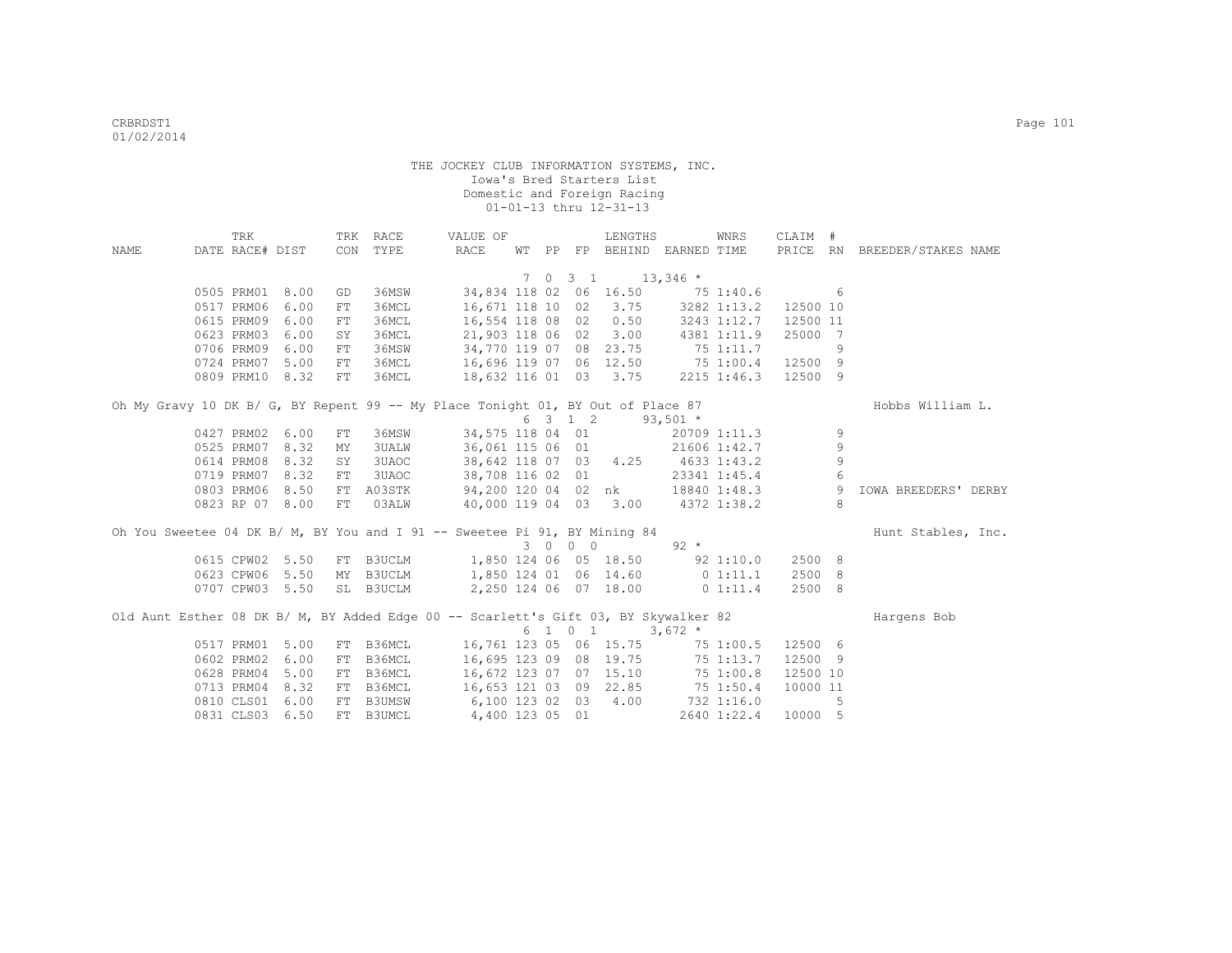|      | TRK                                                                                     |      |            | TRK RACE | VALUE OF                               |  |                  | LENGTHS                                        |                  | WNRS            | CLAIM #  |     |                              |  |
|------|-----------------------------------------------------------------------------------------|------|------------|----------|----------------------------------------|--|------------------|------------------------------------------------|------------------|-----------------|----------|-----|------------------------------|--|
| NAME | DATE RACE# DIST                                                                         |      |            | CON TYPE | RACE                                   |  |                  | WT PP FP BEHIND EARNED TIME                    |                  |                 |          |     | PRICE RN BREEDER/STAKES NAME |  |
|      | One Eyed Harry 09 B G, BY Out of Place 87 -- Royal Riley 02, BY Royal Roberto 79        |      |            |          |                                        |  |                  |                                                |                  |                 |          |     | Crown Racing Stables LLC.    |  |
|      |                                                                                         |      |            |          |                                        |  | 8 0 0 0          |                                                | $5,619$ *        |                 |          |     |                              |  |
|      | 0421 PRM08 5.50                                                                         |      | FT         | 3UALW    |                                        |  | 35,316 120 11 07 | 5.85                                           |                  | 75 1:05.4       | 12       |     |                              |  |
|      | 0505 PRM08                                                                              | 6.00 | GD         | 3UALW    |                                        |  |                  | 36,104 120 05 04 9.50 1810 1:11.0              |                  |                 |          | 7   |                              |  |
|      | 0519 PRM02                                                                              | 5.50 | FT         | 3UCLM    |                                        |  |                  | 23,817 123 04 06 7.75                          |                  | 75 1:05.3       | 25000 8  |     |                              |  |
|      | 0606 PRM08                                                                              | 6.00 | FT         | 3UALW    | 36,080 120 04 04                       |  |                  | 7.25 1805 1:11.5                               |                  |                 |          | 8   |                              |  |
|      | 0621 PRM03                                                                              | 6.00 | ${\rm FT}$ | 3UCLM    | 22,550 123 03 05                       |  |                  | $13.75$ $521$ $1:11.1$                         |                  |                 | 25000 7  |     |                              |  |
|      | 0705 PRM05                                                                              | 5.50 | FT         | 3UCLM    | 23,796 121 02 04                       |  |                  |                                                | 4.50 1183 1:06.1 |                 | 20000 9  |     |                              |  |
|      | 0724 PRM02                                                                              | 8.32 | FT         | 3UCLM    |                                        |  |                  | 19,998 124 08 07 7.30 75 1:48.9                |                  |                 | 15000 10 |     |                              |  |
|      | 0804 PRM09 6.00                                                                         |      | FT         |          | 3UCLM 12,756 124 03 08 13.55           |  |                  |                                                |                  | 75 1:12.9       | 7500 12  |     |                              |  |
|      | One Hot Tamolly 10 DK B/ F, BY Olmodavor 99 -- Flying High 04, BY Labeeb (GB) 92        |      |            |          |                                        |  |                  |                                                |                  |                 |          |     | Trimble Dick                 |  |
|      |                                                                                         |      |            |          |                                        |  | 2 1 0 0          |                                                | $13,218$ *       |                 |          |     |                              |  |
|      | 0622 PRM03 6.00 FT B36MCL 21,903 118 02 01 13143 1:13.7 25000 7                         |      |            |          |                                        |  |                  |                                                |                  |                 |          |     |                              |  |
|      | 0714 PRM07 5.50 FT B3UALW 35,519 119 07 07 19.50 75 1:06.0                              |      |            |          |                                        |  |                  |                                                |                  |                 |          | 7   |                              |  |
|      | One Hundred Proof 08 B G, BY Friends Lake 01 -- Northern Lane 02, BY Northern Afleet 93 |      |            |          |                                        |  |                  |                                                |                  |                 |          |     | Prairie Lane Farms           |  |
|      |                                                                                         |      |            |          |                                        |  |                  | $7 \quad 1 \quad 1 \quad 0 \quad 15,188 \star$ |                  |                 |          |     |                              |  |
|      | 0512 PRM04 6.00                                                                         |      | FT         | 3UWCL    |                                        |  |                  | 16,704 120 04 04 4.50 1112 1:11.4              |                  |                 |          | 7   |                              |  |
|      | 0531 PRM08                                                                              | 6.00 | FT         | 3UAOC    |                                        |  | 38,641 120 07 05 |                                                |                  | 5.25 890 1:10.2 | 30000 9  |     |                              |  |
|      | 0623 PRM06                                                                              | 6.00 | SY         | 3UCLM    | 15,469 120 05 01                       |  |                  | $9301$ 1:11.2                                  |                  |                 | 7500 6   |     |                              |  |
|      | 0712 PRM05                                                                              | 6.00 | ${\rm FT}$ | 3UCLM    |                                        |  |                  | 17,500 124 01 06 27.50 75 1:10.6               |                  |                 | 15000    | - 6 |                              |  |
|      | 0720 PRM05                                                                              | 6.00 | FT         |          | 3UCLM 15,426 124 06 07 10.25 75 1:12.8 |  |                  |                                                |                  |                 | 7500     | -8  |                              |  |
|      | 0802 PRM02                                                                              | 6.00 | FT         | 3UCLM    |                                        |  |                  | 15,449 121 04 05 8.50 355 1:12.5               |                  |                 | 7500 7   |     |                              |  |
|      | 0808 PRM02 8.00                                                                         |      | FT         | 3UCLM    | 16,813 121 03 02                       |  |                  | 9.00                                           |                  | 3380 1:39.4     | 10000 5  |     |                              |  |
|      | One Quick Trick 09 DK B/ G, BY Winter Glitter 97 -- Trickntreat 88, BY Clever Trick 76  |      |            |          |                                        |  |                  |                                                |                  |                 |          |     | Bogash Gene                  |  |
|      |                                                                                         |      |            |          |                                        |  | 4 0 0 0          |                                                | $300 *$          |                 |          |     |                              |  |
|      | 0517 PRM06 6.00                                                                         |      | FT         |          | 36MCL 16,671 118 05 07 9.95            |  |                  |                                                |                  | 75 1:13.2       | 12500 10 |     |                              |  |
|      | 0530 PRM04                                                                              | 8.32 | FT         |          | 36MCL 8,679 123 08 10 25.00            |  |                  |                                                |                  | 75 1:45.8       | 10000 12 |     |                              |  |
|      | 0615 PRM09                                                                              | 6.00 | FT         | 36MCL    |                                        |  |                  | 16,554 123 09 07 8.00                          |                  | 75 1:12.7       | 12500 11 |     |                              |  |
|      | 0714 PRM09 6.00                                                                         |      | FT         | 36MCL    |                                        |  |                  | 16,727 124 10 07 12.50                         |                  | 75 1:13.7       | 12500 12 |     |                              |  |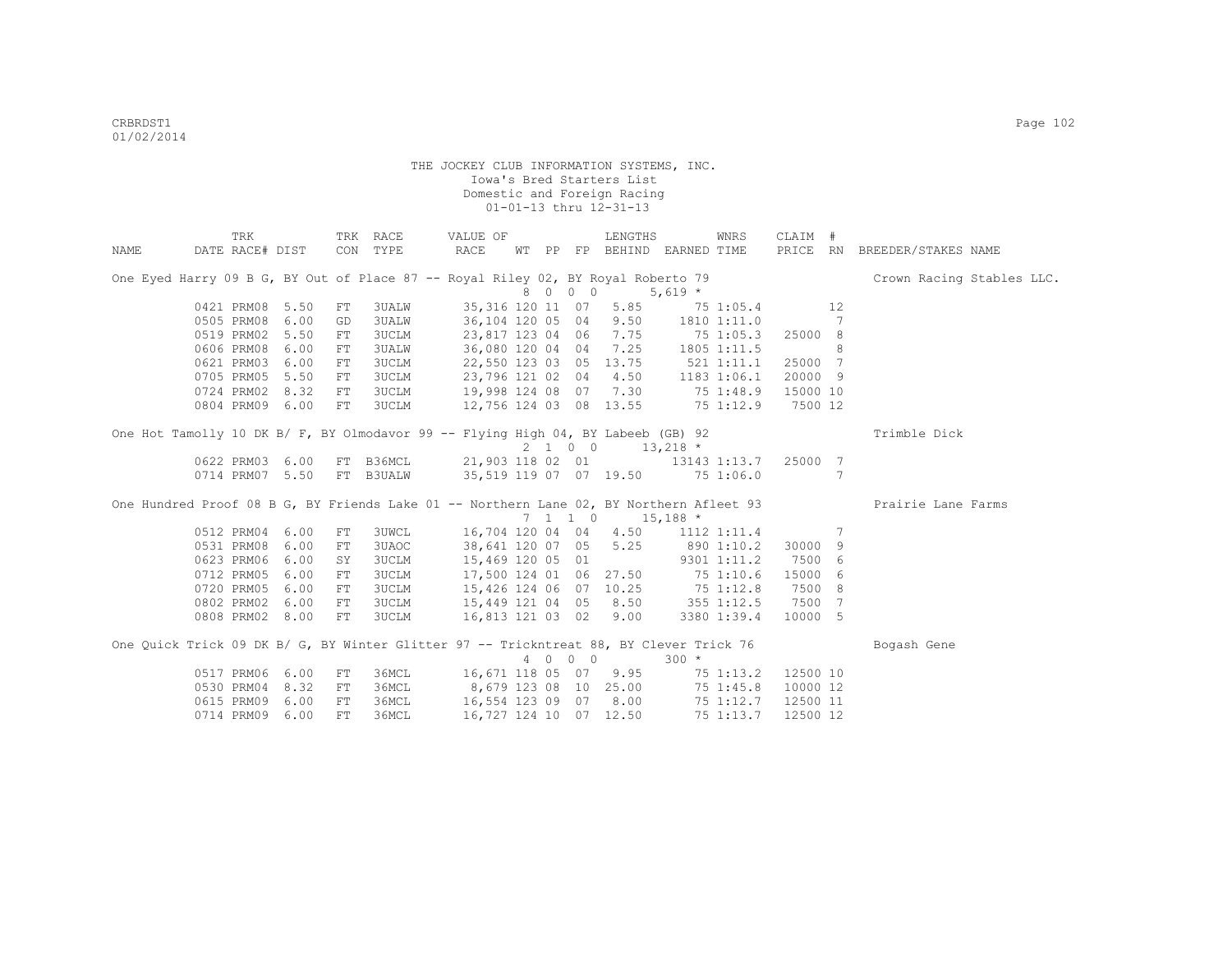|      | TRK                                                                                    |            | TRK RACE                                                      | VALUE OF                                                                                                   |  |         | LENGTHS                           |            | WNRS        | CLAIM #  |                 |                                                                                                                    |
|------|----------------------------------------------------------------------------------------|------------|---------------------------------------------------------------|------------------------------------------------------------------------------------------------------------|--|---------|-----------------------------------|------------|-------------|----------|-----------------|--------------------------------------------------------------------------------------------------------------------|
| NAME | DATE RACE# DIST CON TYPE                                                               |            |                                                               | RACE                                                                                                       |  |         | WT PP FP BEHIND EARNED TIME       |            |             |          |                 | PRICE RN BREEDER/STAKES NAME                                                                                       |
|      |                                                                                        |            |                                                               |                                                                                                            |  |         | 4 0 1 1 1 14,793 *                |            |             |          |                 | Only a Pacemaker 11 B G, BY Seeking the Best (IRE) 01 -- Only Imagine 02, BY Honour and Glory 93 River Ridge Ranch |
|      | 0530 PRM01 4.50                                                                        | FT         | 02MSW                                                         |                                                                                                            |  |         | 27,604 118 01 04 14.75 1947 :52.6 |            |             |          | 7               |                                                                                                                    |
|      | 0620 PRM01 4.50                                                                        | ${\rm FT}$ | 02MSW                                                         | 34,770 118 06 04 10.35 1736 :53.3                                                                          |  |         |                                   |            |             |          | 9               |                                                                                                                    |
|      | 0721 PRM02 5.00                                                                        | FT         | 02MSW                                                         | 34,747 119 09 02 2.50 6922 1:00.4                                                                          |  |         |                                   |            |             |          | 10              |                                                                                                                    |
|      | 0809 PRM01 5.50                                                                        | FT         | 02MSW                                                         | 34,813 119 03 03 10.00 4188 1:06.4                                                                         |  |         |                                   |            |             |          | $7\phantom{.0}$ |                                                                                                                    |
|      |                                                                                        |            |                                                               |                                                                                                            |  |         |                                   |            |             |          |                 |                                                                                                                    |
|      | Ooey Gooey 11 DK B/ G, BY Political Force 03 -- Rocktheboat 96, BY Summer Squall 87    |            |                                                               |                                                                                                            |  |         |                                   |            |             |          |                 | Paradise Stable LLC                                                                                                |
|      |                                                                                        |            |                                                               |                                                                                                            |  |         | 2 1 0 0                           | $20,826$ * |             |          |                 |                                                                                                                    |
|      | 0620 PRM01 4.50                                                                        | FT         | 02MSW 34,770 118 04 01 20826 :53.3                            |                                                                                                            |  |         |                                   |            |             |          | 9               |                                                                                                                    |
|      | 0803 PRM04 6.00                                                                        |            | FT A02STK 87,383 121 04 08 33.25 0 1:11.8                     |                                                                                                            |  |         |                                   |            |             |          | 8 <sup>8</sup>  | IOWA CRADLE S.                                                                                                     |
|      | Out of Hock 08 B M, BY Humming 96 -- Fillebunkport 90, BY Comet Kat 77                 |            |                                                               |                                                                                                            |  |         |                                   |            |             |          |                 | Hansen Donald C.                                                                                                   |
|      |                                                                                        |            |                                                               |                                                                                                            |  |         | 9 0 1 3 10,285 *                  |            |             |          |                 |                                                                                                                    |
|      | 0502 PRM02 5.50<br>0517 PRM04 6.00                                                     | FT         | SY B36WMC 16,695 123 03 02 8.50 3302 1:05.9 12500 9<br>B36MCL | 16,650 123 11 03 4.75 1386 1:13.2                                                                          |  |         |                                   |            |             | 12500 11 |                 |                                                                                                                    |
|      | 0602 PRM02 6.00                                                                        | FT         | B36MCL                                                        | 16,695 123 04 03 6.25 1981 1:13.7                                                                          |  |         |                                   |            |             | 12500 9  |                 |                                                                                                                    |
|      | 0616 PRM09 6.00                                                                        |            | FT B36MCL                                                     |                                                                                                            |  |         | 16,652 123 01 04 11.50 816 1:11.6 |            |             | 12500 11 |                 |                                                                                                                    |
|      | 0703 PRM06 6.00                                                                        |            | FT B36MCL                                                     | 16, 241 124 02 05 5.25 372 1:14.5                                                                          |  |         |                                   |            |             | 12500 12 |                 |                                                                                                                    |
|      | 0713 PRM04 8.32                                                                        |            | FT B36MCL                                                     |                                                                                                            |  |         |                                   |            |             | 10000 11 |                 |                                                                                                                    |
|      | 0725 PRM09 5.50                                                                        |            | FT B36MCL                                                     |                                                                                                            |  |         |                                   |            |             | 6250 10  |                 |                                                                                                                    |
|      | 0801 PRM04 6.00                                                                        |            | FT B36MCL                                                     | $16,653$ 121 06 06 7.35 75 1:50.4<br>11,009 122 02 06 10.80 75 1:08.3<br>18,739 121 08 03 8.25 2203 1:14.1 |  |         |                                   |            |             | 12500 10 |                 |                                                                                                                    |
|      | 0810 PRM06 6.00                                                                        |            | FT B36MSW                                                     | 34,792 124 05 07 15.50                                                                                     |  |         |                                   |            | 75 1:12.5   |          | 8 <sup>8</sup>  |                                                                                                                    |
|      |                                                                                        |            |                                                               |                                                                                                            |  |         |                                   |            |             |          |                 |                                                                                                                    |
|      | Passing Affair 10 B F, BY Blumin Affair 91 -- A Taping Canadian 00, BY Pleasant Tap 87 |            |                                                               |                                                                                                            |  |         |                                   |            |             |          |                 | Woods Clyde                                                                                                        |
|      |                                                                                        |            |                                                               |                                                                                                            |  | 8 1 3 0 |                                   | $39,322$ * |             |          |                 |                                                                                                                    |
|      | 0419 PRM09 5.50                                                                        |            | FT B36MSW                                                     |                                                                                                            |  |         | 34,727 118 09 04 6.50             |            | 1726 1:06.5 |          | 11              |                                                                                                                    |
|      | 0511 PRM02 5.50                                                                        | FT         | B36MSW                                                        |                                                                                                            |  |         | 34,792 118 07 08 23.00 75 1:05.1  |            |             |          | 8               |                                                                                                                    |
|      | 0525 PRM05 5.50                                                                        | MY         | B36MCL                                                        |                                                                                                            |  |         | 21,923 118 03 02 1.00 4400 1:06.0 |            |             | 25000 6  |                 |                                                                                                                    |
|      | 0607 PRM02 8.32                                                                        |            | FT B36MSW                                                     | 34,770 118 06 06 29.60 75 1:46.0                                                                           |  |         |                                   |            |             |          | 9               |                                                                                                                    |
|      | 0622 PRM03 6.00                                                                        |            | FT B36MCL                                                     | 21,903 118 05 02 2.00 4381 1:13.7 25000 7                                                                  |  |         |                                   |            |             |          |                 |                                                                                                                    |
|      | 0704 PRM04 8.00                                                                        |            | FT B36MSW                                                     | 34,746 119 02 05 22.75 799 1:41.5                                                                          |  |         |                                   |            |             |          | 10              |                                                                                                                    |
|      | 0727 PRM05 6.00                                                                        |            | FT B36MSW                                                     | 34,813 119 02 02 4.25                                                                                      |  |         |                                   |            | 6981 1:14.4 |          | $7\phantom{.0}$ |                                                                                                                    |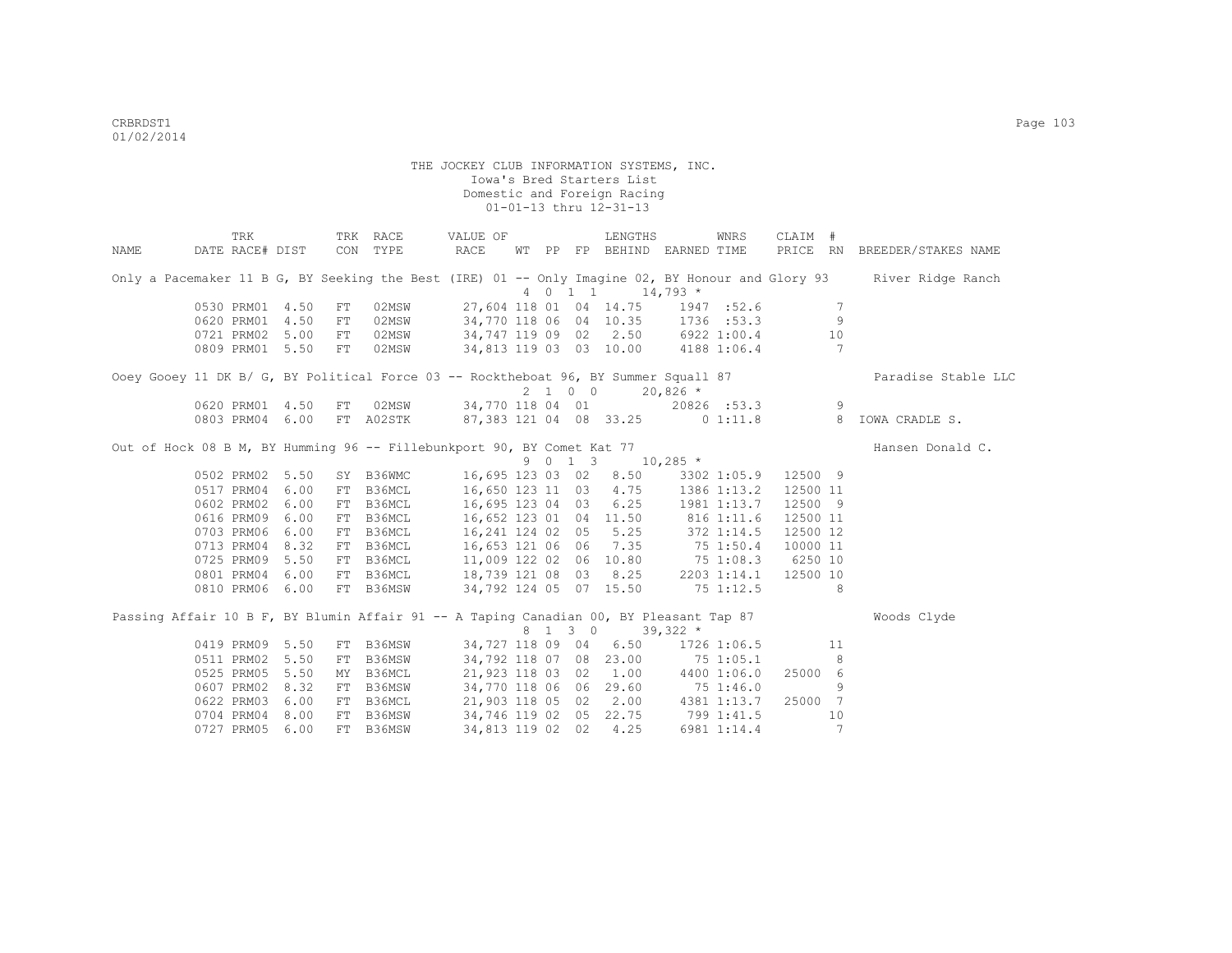|      | TRK                         |      | TRK RACE           | VALUE OF                                                                               |  |                              | LENGTHS                           |              | WNRS                   | CLAIM    | #              |                              |
|------|-----------------------------|------|--------------------|----------------------------------------------------------------------------------------|--|------------------------------|-----------------------------------|--------------|------------------------|----------|----------------|------------------------------|
| NAME | DATE RACE# DIST             |      | TYPE<br>CON        | RACE                                                                                   |  |                              | WT PP FP BEHIND EARNED TIME       |              |                        |          |                | PRICE RN BREEDER/STAKES NAME |
|      | 0810 PRM06 6.00             |      | FT B36MSW          | 34,792 119 07 01                                                                       |  |                              |                                   | 20885 1:12.5 |                        |          | 8              |                              |
|      |                             |      |                    | Passing the Grade 11 DK B/ F, BY Einstein (BRZ) 02 -- Blew Me Away 05, BY Indy King 99 |  |                              |                                   |              |                        |          |                | Hunsburger Joel B.           |
|      |                             |      |                    |                                                                                        |  | 3 0 0 1                      |                                   | $4,561$ *    |                        |          |                |                              |
|      | 0719 PRM02 5.00             |      | FT F02MSW          | 34,770 119 05 04                                                                       |  |                              |                                   |              | $6.35$ $1736$ $1:01.1$ |          | 9              |                              |
|      | 0803 PRM01 5.50             |      | FT                 | F02MSW 34,705 119 06 07 7.40                                                           |  |                              |                                   |              | 75 1:09.1              |          | 12             |                              |
|      | 0829 CBY02 7.50 T FM        |      | 02MSW              |                                                                                        |  |                              | 29,950 122 08 03 3.25 2750 1:32.7 |              |                        |          | $\overline{9}$ |                              |
|      |                             |      |                    | Passion Talk 04 CH M, BY Tiger Talk 93 -- Passion Pearl 91, BY Unreal Zeal 80          |  |                              |                                   |              |                        |          |                | Nazworthy Gene O.            |
|      |                             |      |                    |                                                                                        |  | $11 \quad 1 \quad 1 \quad 2$ | $15,967$ *                        |              |                        |          |                |                              |
|      | 0607 CBY03 8.32 T FM B3UCLM |      |                    | 14,392 119 01 01                                                                       |  |                              |                                   |              | 8400 1:42.9            | 7500 10  |                |                              |
|      | 0630 CBY06 7.50 T FM B3UAOC |      |                    | 29,000 119 02 07                                                                       |  |                              | 9.35                              |              | 290 1:29.0             | 25000 7  |                |                              |
|      | 0725 CBY05 7.50 T FM B3UCLM |      |                    | 14,784 121 09 03 3.50                                                                  |  |                              |                                   |              | 1540 1:29.4            | 7500 9   |                |                              |
|      | 0808 CBY03 8.50 T FM B3UCLM |      |                    | 16,744 119 02 02                                                                       |  |                              | hd                                |              | 2800 1:45.9            | 7500 10  |                |                              |
|      | 0822 CBY02 7.50 T FM B3UCLM |      |                    | 14,784 119 03 03                                                                       |  |                              | 1.30                              |              | 1540 1:31.5            | 7500 9   |                |                              |
|      | 0907 CBY06 7.50 T FM B3UCLM |      |                    | 14,000 119 09 09                                                                       |  |                              | 5.15                              |              | 140 1:32.5             | 7500 12  |                |                              |
|      | 1003 RP 08 8.00 T FM B3UCLM |      |                    | 14,945 118 04 05                                                                       |  |                              | 4.75                              |              | 407 1:36.9             | 10000 10 |                |                              |
|      | 1023 RP 08 8.50 T FM B3UCLM |      |                    | 14,000 119 02 11                                                                       |  |                              | 7.60                              |              | 851:44.1               | 10000 11 |                |                              |
|      | 1113 RP 08 8.00 T FM B3UCLM |      |                    | 14,000 120 04 08                                                                       |  |                              | 4.60                              |              | 85 1:37.0              | 10000 12 |                |                              |
|      | 1121 RP 04 8.32             |      | FT B3UCLM          | 10,675 120 02 04                                                                       |  |                              | 2.35                              |              | 595 1:45.2             | 6250 6   |                |                              |
|      | 1213 RP 09 6.00             |      | FT B3UCLM          | 10,030 123 01 06                                                                       |  |                              | 5.75                              |              | 851:12.9               | 5000 13  |                |                              |
|      |                             |      |                    | Patti's Dancer 10 CH G, BY Dance Master 97 -- Seadrift 03, BY Open Forum 94            |  |                              |                                   |              |                        |          |                | Benda Robert T.              |
|      |                             |      |                    |                                                                                        |  | 6 0 0 0                      |                                   | 681 *        |                        |          |                |                              |
|      | 0523 PRM03 5.00             |      | 36MCL<br>FT        |                                                                                        |  |                              | 16,761 121 06 06 28.85            |              | 75 :59.3               | 12500 6  |                |                              |
|      | 0613 PRM02                  | 5.00 | 36MCL<br>FT        | 16,696 118 05 09 11.05                                                                 |  |                              |                                   | 75 1:00.1    |                        | 12500 9  |                |                              |
|      | 0627 PRM02                  | 5.00 | 36MCL<br>FT        |                                                                                        |  |                              | 16,696 118 01 05 15.25            |              | 381 1:00.6             | 12500 9  |                |                              |
|      | 0707 PRM07                  | 5.00 | 36MCL<br>FT        | 16,711 118 01 08 24.75                                                                 |  |                              |                                   |              | 75 1:00.7              | 10000 8  |                |                              |
|      | 0728 PRM03                  | 5.00 | 36MCL<br>FT        | 16,761 118 06 06 28.00                                                                 |  |                              |                                   |              | 75 1:00.7              | 10000 6  |                |                              |
|      | 0823 CLS03 6.00             |      | <b>3UMSW</b><br>FT | 6,100 123 06 FF DNF 0 1:16.6                                                           |  |                              |                                   |              |                        |          | 8              |                              |
|      |                             |      |                    | Patty's Key 10 DK B/ G, BY Sir Shackleton 01 -- L L 's Key 97, BY Silver Deputy 85     |  | 6 2 1 2                      |                                   | 60,313 $*$   |                        |          |                | Lieber Todd M.               |
|      |                             |      |                    |                                                                                        |  |                              |                                   |              |                        |          |                |                              |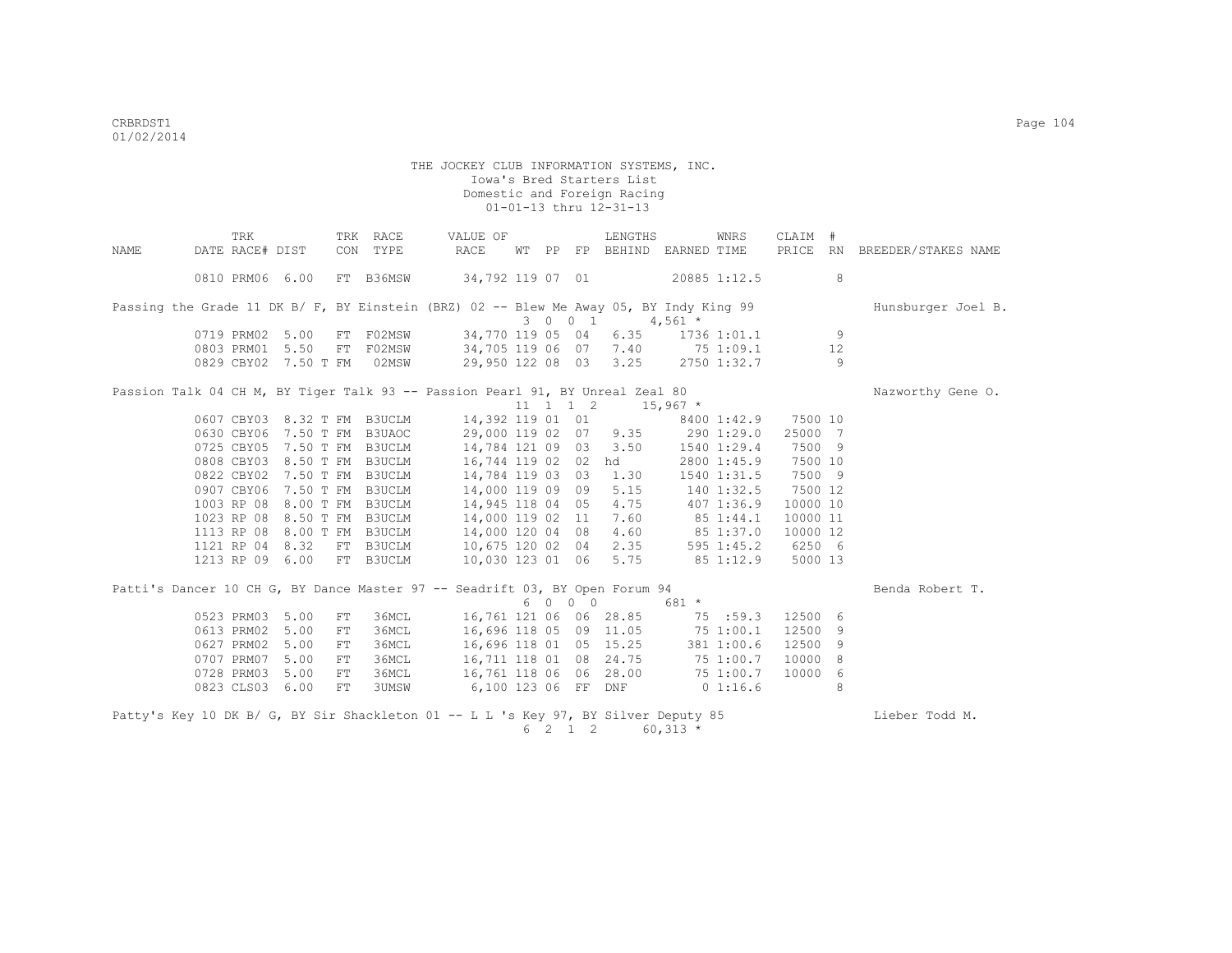|      | TRK                                |           |            | TRK RACE                                                                                | VALUE OF                                   |                        |         | LENGTHS                                    |             | WNRS                    | CLAIM #  |                |                                                                                                                           |
|------|------------------------------------|-----------|------------|-----------------------------------------------------------------------------------------|--------------------------------------------|------------------------|---------|--------------------------------------------|-------------|-------------------------|----------|----------------|---------------------------------------------------------------------------------------------------------------------------|
| NAME | DATE RACE# DIST                    |           |            | CON TYPE                                                                                | RACE                                       |                        |         | WT PP FP BEHIND EARNED TIME                |             |                         |          |                | PRICE RN BREEDER/STAKES NAME                                                                                              |
|      |                                    |           |            |                                                                                         |                                            |                        |         |                                            |             |                         |          |                |                                                                                                                           |
|      | 0427 PRM09 6.00                    |           | FT         | 36MSW                                                                                   | 34,746 118 08 02                           |                        |         | 8.75                                       |             | 6922 1:10.4             |          | 10             |                                                                                                                           |
|      | 0518 PRM08                         | 6.00      | FT         | A03STK                                                                                  | 68,650 115 05 03                           |                        |         | 3.75                                       |             | 6865 1:10.3             |          | $\overline{7}$ | GRAY'S LAKE S.                                                                                                            |
|      | 0609 PRM02                         | 6.00      | SY         | 36MSW                                                                                   | 34,747 118 06 03 0.50                      |                        |         |                                            |             | 4153 1:12.2             |          | 10             |                                                                                                                           |
|      | 0621 PRM06                         | 6.00      | FT         | 36MSW                                                                                   | 34,747 118 08 01                           |                        |         |                                            |             | 20767 1:11.4            |          | 10             |                                                                                                                           |
|      | 0713 PRM08                         | 8.00      | FT         | 3UALW                                                                                   | 36,061 116 09 01                           |                        |         |                                            |             | 21606 1:42.8            |          | -9             |                                                                                                                           |
|      | 0803 PRM06 8.50                    |           |            | FT A03STK                                                                               |                                            |                        |         | 94,200 120 06 09 62.00                     |             | $0\;1:48.3$             |          | 9              | <b>IOWA BREEDERS' DERBY</b>                                                                                               |
|      |                                    |           |            |                                                                                         |                                            |                        |         | $9 \quad 2 \quad 0 \quad 1 \quad 26,307$ * |             |                         |          |                | Peaks of Legend 09 CH G, BY Peaks and Valleys 92 -- Lovesme Legend 96, BY Gold Legend 90 Vickie Cosaert & Richard Cosaert |
|      | 0427 PRM07 6.00                    |           | FT         | 3UAOC                                                                                   |                                            |                        |         | 38,619 120 02 06 9.60 75 1:10.9            |             |                         | 30000 10 |                |                                                                                                                           |
|      | 0516 PRM08                         | 8.32      | ${\rm FT}$ | 3UAOC                                                                                   |                                            |                        |         | 38,730 120 03 03 2.00 4680 1:43.4          |             |                         | 30000 5  |                |                                                                                                                           |
|      | 0614 PRM08                         | 8.32      | SY         | 3UAOC                                                                                   | 38,642 120 05 05 13.50                     |                        |         |                                            | 891 1:43.2  |                         |          | 9              |                                                                                                                           |
|      | 0627 PRM01                         | 8.00      | FT         | <b>3UCLM</b>                                                                            | 21,471 120 01 04 11.50                     |                        |         |                                            |             | 1517 1:39.1             | 20000 6  |                |                                                                                                                           |
|      | 0712 PRM09                         | 8.32      | ${\rm FT}$ | <b>3UCLM</b>                                                                            | 14, 114 121 01 01                          |                        |         |                                            |             | 8346 1:46.4             | 7500 9   |                |                                                                                                                           |
|      | 0728 PRM07                         | 8.32      | ${\rm FT}$ | <b>3UCLM</b>                                                                            | 13,500 124 02 05 11.50                     |                        |         |                                            | 398 1:46.5  |                         | 5000 8   |                |                                                                                                                           |
|      | 0808 PRM02                         | 8.00      | FT         | 3UCLM                                                                                   | 16,813 121 05 01                           |                        |         |                                            |             | 10140 1:39.4            | 7500 5   |                |                                                                                                                           |
|      | 0824 CBY08                         | 7.50 T FM |            | <b>3UCLM</b>                                                                            | 14,000 123 05 06 4.55                      |                        |         |                                            | 140 1:32.2  |                         | 7500 7   |                |                                                                                                                           |
|      | 0913 CBY05 8.32                    |           | FT         | 3UCLM                                                                                   |                                            |                        |         | 12,000 121 01 09 21.50 120 1:43.7          |             |                         | 5000 10  |                |                                                                                                                           |
|      |                                    |           |            |                                                                                         |                                            |                        |         |                                            |             |                         |          |                |                                                                                                                           |
|      |                                    |           |            | Pegasus' Crown 10 DK B/ G, BY Fusaichi Pegasus 97 -- Copperfield 93, BY Tricky Creek 86 |                                            |                        |         |                                            |             |                         |          |                | Ashby Thoroughbreds                                                                                                       |
|      |                                    |           |            |                                                                                         |                                            |                        |         | 4 1 0 0 22,743 *                           |             |                         |          | 11             |                                                                                                                           |
|      | 0406 OP 07 8.00                    |           | FT         | 03MSW                                                                                   |                                            |                        |         | 56,000 122 02 08 8.75 187 1:41.5           |             |                         |          |                |                                                                                                                           |
|      | 0427 PRM09 6.00<br>0703 PRM02 8.00 |           | FT         | 36MSW<br>36MSW                                                                          | 34,746 118 01 04 12.75                     |                        |         |                                            | 1730 1:10.4 |                         |          | 10             |                                                                                                                           |
|      | 0803 PRM06 8.50                    |           | FT         | FT A03STK                                                                               | 34,770 119 08 01<br>94,200 117 07 08 60.75 |                        |         |                                            |             | 20826 1:41.9<br>01:48.3 |          | -9             | 9 IOWA BREEDERS' DERBY                                                                                                    |
|      |                                    |           |            |                                                                                         |                                            |                        |         |                                            |             |                         |          |                |                                                                                                                           |
|      |                                    |           |            | Peggy's Star 11 B G, BY Star Dabbler 03 -- Slew Peggy Slew 02, BY Evansville Slew 92    |                                            |                        | 5 0 1 0 |                                            | $10,560$ *  |                         |          |                | Schrage Donald                                                                                                            |
|      | 0601 PRM01 4.50                    |           | ΜY         | 02MSW                                                                                   |                                            |                        |         | 34,790 118 02 06 11.55                     |             | 75 : 53.2               |          | 8              |                                                                                                                           |
|      | 0615 PRM02 4.50                    |           | GD         | 02MSW                                                                                   |                                            |                        |         | 34,747 118 01 02 0.50 6923 :53.1           |             |                         |          | 10             |                                                                                                                           |
|      | 0706 PRM03                         | 5.00      | FT         | 02MSW                                                                                   |                                            |                        |         | 34,791 119 04 04 19.50                     |             | 1741 :58.4              |          | 8              |                                                                                                                           |
|      | 0721 PRM02 5.00                    |           | FT         | 02MSW                                                                                   | 34,747 119 03 08 12.75                     |                        |         |                                            | 75 1:00.4   |                         |          | 10             |                                                                                                                           |
|      |                                    |           |            |                                                                                         |                                            | 34,813 119 06 04 10.75 |         |                                            |             |                         |          |                |                                                                                                                           |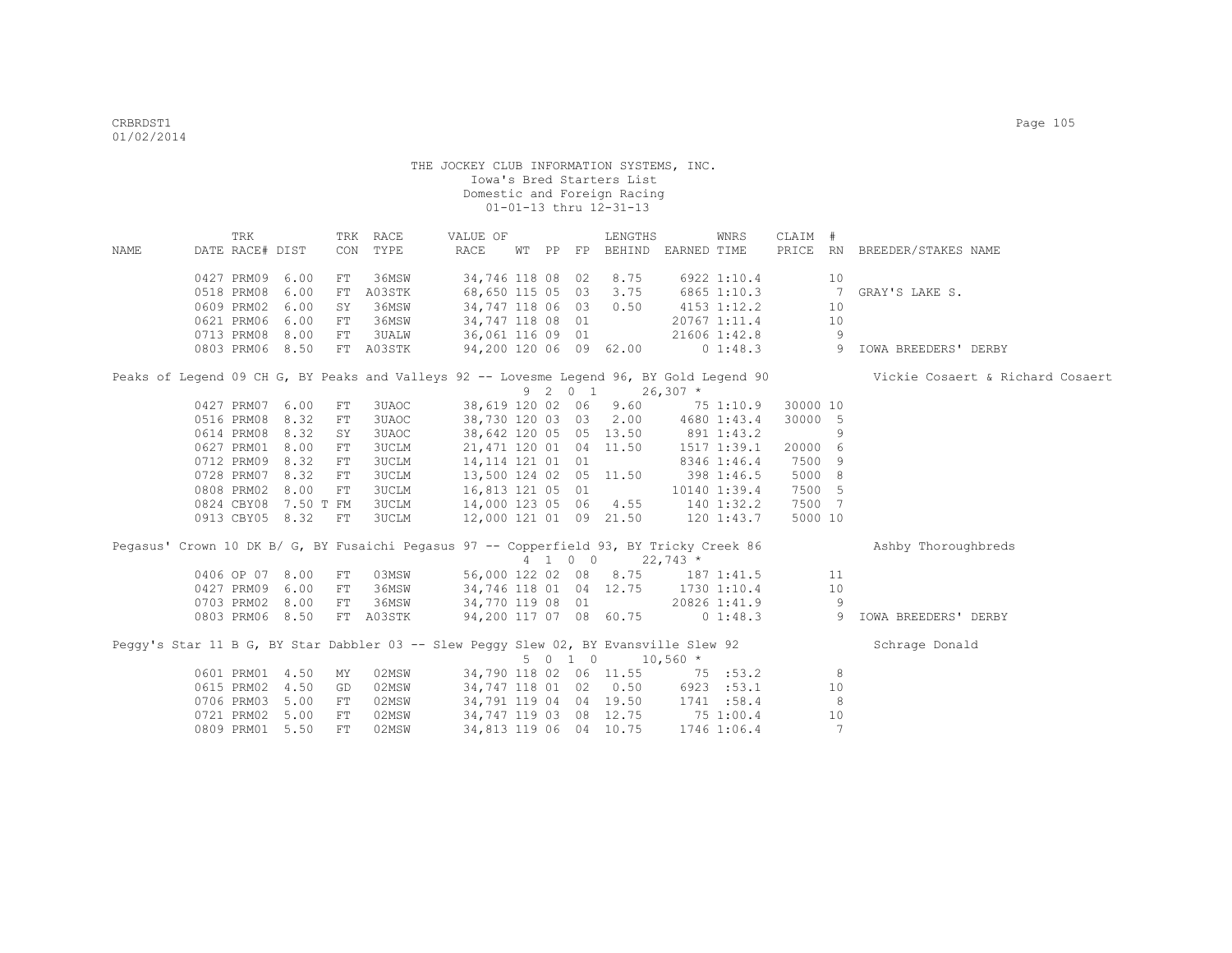| NAME  | TRK<br>DATE RACE# DIST                                                                   |      |            | TRK RACE<br>CON TYPE | VALUE OF<br>RACE       |  |                 | LENGTHS                | WT PP FP BEHIND EARNED TIME       | WNRS         | CLAIM #  |         | PRICE RN BREEDER/STAKES NAME |
|-------|------------------------------------------------------------------------------------------|------|------------|----------------------|------------------------|--|-----------------|------------------------|-----------------------------------|--------------|----------|---------|------------------------------|
|       | Penny Pinchin Pat 09 DK B/ G, BY Wild Gold 90 -- Crafty Diamond 02, BY Crafty Dude 89    |      |            |                      |                        |  |                 |                        |                                   |              |          |         | Poindexter Allen             |
|       |                                                                                          |      |            |                      |                        |  | 8 1 3 2         |                        | $41,467$ *                        |              |          |         |                              |
|       | 0302 HAW08 6.00                                                                          |      | FT         | 3UALW                |                        |  |                 | 33,600 112 02 07 12.00 |                                   | 100 1:10.3   |          | 11      |                              |
|       | 0323 HAW05 6.00                                                                          |      | ${\rm FT}$ | 3UALW                | 37,200 115 05 03       |  |                 | 2.85                   |                                   | 3000 1:13.4  |          | 7       |                              |
|       | 0502 PRM08 5.50                                                                          |      | SY         | 3UALW                | 36, 148 120 04 02 4.00 |  |                 |                        |                                   | 7280 1:04.5  |          | 5       |                              |
|       | 0519 PRM08                                                                               | 6.00 | FT         | 3UALW                | 36,061 120 08 03 5.00  |  |                 |                        |                                   | 4321 1:10.9  |          | 9       |                              |
|       | 0606 PRM08                                                                               | 6.00 | FT         | 3UALW                | 36,080 120 06 02 2.25  |  |                 |                        |                                   | 7221 1:11.5  |          | $\,8\,$ |                              |
|       | 0621 PRM03 6.00                                                                          |      | ${\rm FT}$ | 3UCLM                | 22,550 123 06 02 2.50  |  |                 |                        | 4511 1:11.1                       |              | 25000    | 7       |                              |
|       | 0705 PRM05 5.50                                                                          |      | FT         | 3UCLM                | 23,796 124 05 01       |  |                 |                        |                                   | 14196 1:06.1 | 25000    | 9       |                              |
|       | 0809 PRM03 6.00                                                                          |      | FT         | 3UALW                | 36, 345 121 05 05 6.50 |  |                 |                        |                                   | 838 1:11.4   |          | 6       |                              |
| Jones | Piccolina 09 DK B/ M, BY Istan 02 -- Sylvia 94, BY Green Forest 79                       |      |            |                      |                        |  |                 |                        |                                   |              |          |         | Elise Handler & Brereton C.  |
|       |                                                                                          |      |            |                      |                        |  | $5 \t1 \t1 \t0$ |                        | $10,829$ *                        |              |          |         |                              |
|       | 0614 PRM02 5.00                                                                          |      |            | SY B36MCL            |                        |  |                 |                        | 16,672 123 02 05 13.05 227 :58.5  |              | 12500 10 |         |                              |
|       | 0711 PRM02 5.00                                                                          |      |            | FT B36MCL            | 16,673 124 03 02       |  |                 | 1.75                   |                                   | 3283 1:00.7  | 12500 10 |         |                              |
|       | 0808 PRM04 5.50                                                                          |      |            | FT B36MCL            | 11,488 124 09 01       |  |                 |                        |                                   | 6669 1:06.0  | 7500 11  |         |                              |
|       | 0907 CT 04 4.50                                                                          |      |            | FT B3UCLM            | 11,200 124 03 07 9.60  |  |                 |                        |                                   | 100 : 53.1   | 5000 8   |         |                              |
|       | 0925 CT 04 6.50                                                                          |      |            | FT B3UCLM            | 11,300 122 02 04 2.25  |  |                 |                        |                                   | 550 1:24.2   | 5000 9   |         |                              |
|       | Pikepass Express 10 B G, BY Pikepass 96 -- French Clu 02, BY Exclusivengagement 90       |      |            |                      |                        |  |                 |                        |                                   |              |          |         | MAMAS Thoroughbreds          |
|       |                                                                                          |      |            |                      |                        |  | 7 0 0 1         |                        | $3,169$ *                         |              |          |         |                              |
|       | 0420 PRM09 5.50                                                                          |      | FT         | 36MSW                | 34,792 118 01 08 22.75 |  |                 |                        | 75 1:04.6                         |              |          | 8       |                              |
|       | 0428 PRM04 5.50                                                                          |      | FT         | 36WMC                | 16,739 118 05 05 17.75 |  |                 |                        |                                   | 385 1:05.5   | 12500 7  |         |                              |
|       | 0517 PRM09 8.00                                                                          |      | FT         | 36MCL                | 8,683 119 01 09 32.50  |  |                 |                        | 75 1:41.4                         |              | 10000 10 |         |                              |
|       | 0707 PRM02 5.00                                                                          |      | FT         | 36MCL                |                        |  |                 |                        | 16,717 115 01 04 11.50 831 1:00.1 |              | 10000 8  |         |                              |
|       | 0724 PRM04 5.50                                                                          |      | FT         | 36MCL                | 11,532 119 05 03 3.25  |  |                 |                        |                                   | 1357 1:07.9  | 7500 9   |         |                              |
|       | 0808 PRM10 5.50                                                                          |      | FT         | 36MCL                | 11,488 119 06 05 8.00  |  |                 |                        | 256 1:06.2                        |              | 6250 11  |         |                              |
|       | 0825 CLS04 6.50                                                                          |      | FT         | 3UMCL                | 3,800 119 04 04 5.85   |  |                 |                        |                                   | 190 1:24.4   | 5000 8   |         |                              |
|       |                                                                                          |      |            |                      |                        |  |                 |                        |                                   |              |          |         |                              |
|       | Place's Royal Miss 10 DK B/ F, BY Out of Place 87 -- Royal Riley 02, BY Royal Roberto 79 |      |            |                      |                        |  | 2000            |                        | $295 *$                           |              |          |         | Crown Racing Stables LLC.    |
|       | 0808 PRM04 5.50                                                                          |      |            | FT B36MCL            | 11,488 117 07 11 18.80 |  |                 |                        | 75 1:06.0                         |              | 6250 11  |         |                              |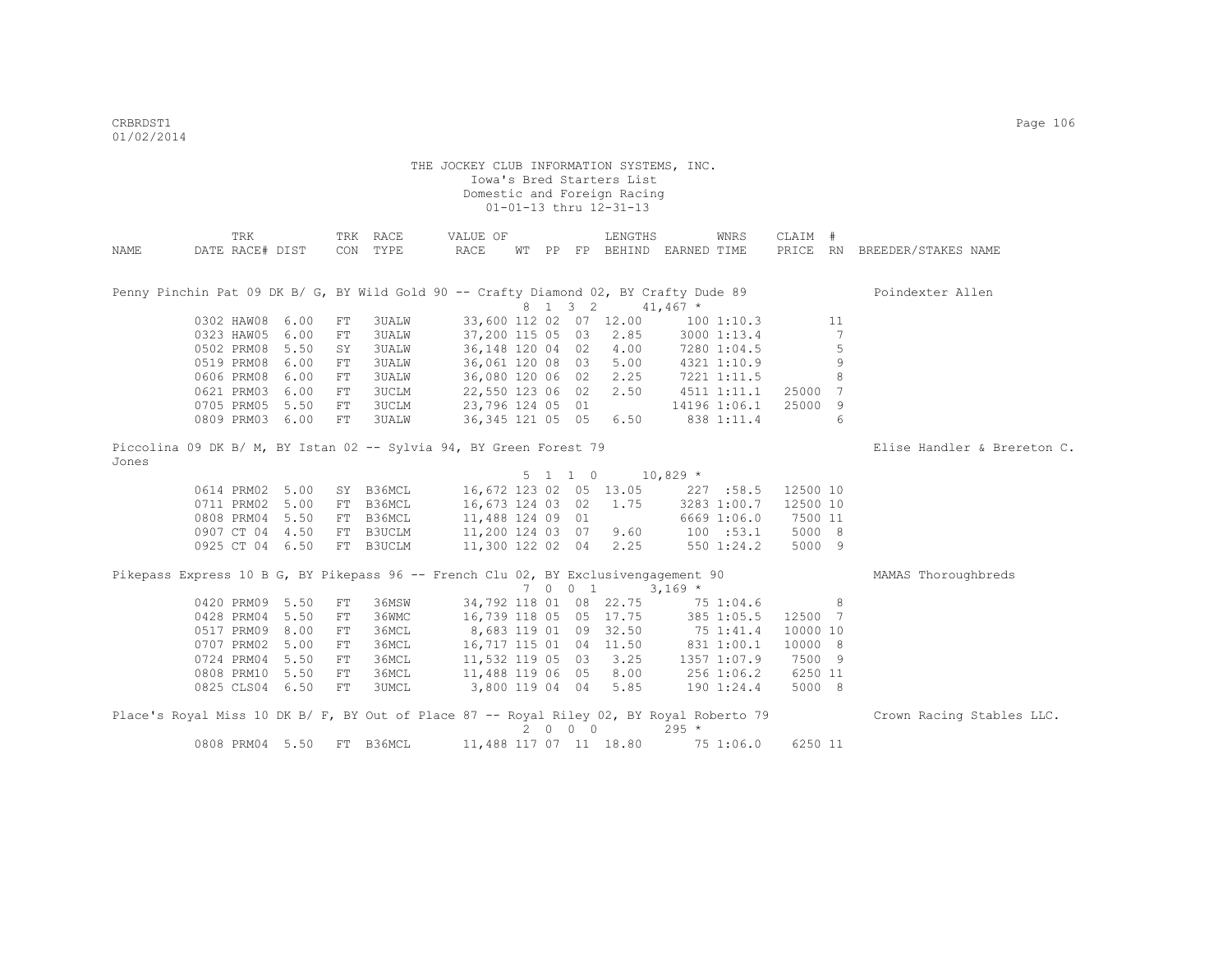| NAME  | TRK<br>DATE RACE# DIST |                      |    | TRK RACE<br>CON TYPE                                                                   | VALUE OF<br>RACE                          |  |          | LENGTHS<br>WT PP FP BEHIND EARNED TIME |                      | WNRS         | CLAIM #              |   | PRICE RN BREEDER/STAKES NAME    |
|-------|------------------------|----------------------|----|----------------------------------------------------------------------------------------|-------------------------------------------|--|----------|----------------------------------------|----------------------|--------------|----------------------|---|---------------------------------|
|       |                        |                      |    |                                                                                        |                                           |  |          |                                        |                      |              |                      |   |                                 |
|       | 0817 CLS05 6.00        |                      |    | FT B3UMCL                                                                              | 4,400 119 06 04 12.00 220 1:16.6 10000 9  |  |          |                                        |                      |              |                      |   |                                 |
|       |                        |                      |    | Polson 09 B G, BY Desert Warrior 00 -- Are You Ready 96, BY Slew City Slew 84          |                                           |  |          |                                        |                      |              |                      |   | Windylea Farm & Rockin River    |
| Ranch |                        |                      |    |                                                                                        |                                           |  |          |                                        |                      |              |                      |   |                                 |
|       |                        |                      |    |                                                                                        |                                           |  | 10 1 0 4 | $20,583$ *                             |                      |              |                      |   |                                 |
|       | 0420 PRM09 5.50        |                      | FT | 36MSW                                                                                  | 34,792 123 08 03                          |  |          | 9.00                                   |                      | 4177 1:04.6  | 8 <sup>1</sup>       |   |                                 |
|       | 0504 PRM06 6.00        |                      | SY | 36MSW                                                                                  | 34,796 123 06 06                          |  |          |                                        | 8.35 75 1:12.4       |              | $\sim$ 8             |   |                                 |
|       | 0517 PRM06 6.00        |                      | FT | 36MCL                                                                                  | 16,671 123 03 03                          |  |          | 7.00                                   | 1969 1:13.2 12500 10 |              |                      |   |                                 |
|       | 0602 PRM09 6.00        |                      | FT | 36MCL                                                                                  | 16,629 123 09 03                          |  |          | 5.25                                   |                      |              | 1946 1:13.8 12500 12 |   |                                 |
|       | 0620 PRM09 6.00        |                      | FT | 36MCL                                                                                  | 16,671 123 10 03 5.25                     |  |          |                                        |                      | 1969 1:13.3  | 12500 10             |   |                                 |
|       | 0630 PRM02 6.00        |                      | FT | 36MCL                                                                                  | 16,651 123 11 01                          |  |          |                                        |                      | 9789 1:13.4  | 12500 11             |   |                                 |
|       | 0714 PRM04 5.50        |                      | FT | <b>3UCLM</b>                                                                           | 18,696 121 04 05 10.50                    |  |          |                                        | 433 1:06.4           |              | 10000 6              |   |                                 |
|       | 0725 PRM02 5.50        |                      | FT | <b>3UCLM</b>                                                                           |                                           |  |          | 12,823 124 07 08 8.15                  |                      |              | 75 1:07.2 7500 9     |   |                                 |
|       | 0804 PRM02 8.32        |                      | FT | 3UCLM                                                                                  | 19,902 124 03 09 34.35                    |  |          |                                        |                      |              | 75 1:48.8 15000 10   |   |                                 |
|       | 0808 PRM05 6.00        |                      | FT | 3UCLM                                                                                  |                                           |  |          | 10,000 124 07 09 11.05                 |                      |              | 75 1:12.3 10000 11   |   |                                 |
|       |                        |                      |    | Popeyes a Sailing 08 B G, BY Wild Gold 90 -- Buono Heir 92, BY Dynaformer 85           |                                           |  |          |                                        |                      |              |                      |   | Hoopes F. Robert                |
|       |                        |                      |    |                                                                                        |                                           |  | 4 0 0 0  |                                        | $360 *$              |              |                      |   |                                 |
|       | 0407 FON05 6.00        |                      | FT | <b>3UALW</b>                                                                           | 8,500 118 04 07 20.35                     |  |          |                                        | $0\;1:13.8$          |              | $\sim$ 7             |   |                                 |
|       | 0519 CBY01 5.50        |                      | MY | <b>3UMCL</b>                                                                           | 10,000 123 05 07 23.75 100 1:04.7 6250 7  |  |          |                                        |                      |              |                      |   |                                 |
|       |                        | 0614 AP 09 8.50 T GD |    | <b>3UMCL</b>                                                                           | 16,080 122 08 08 9.80 100 1:48.2          |  |          |                                        |                      |              | 20000 9              |   |                                 |
|       |                        | 0721 AP 09 10.00 FT  |    | 3UMCL                                                                                  |                                           |  |          | 24,000 122 05 08 58.25 160 2:05.7      |                      |              | 40000 8              |   |                                 |
|       |                        |                      |    | Power Shaft 08 CH G, BY Wiseman's Ferry 99 -- Silver Delivery 97, BY Mt. Livermore 81  |                                           |  |          |                                        |                      |              |                      |   | Halt's Thoroughbred Corporation |
|       |                        |                      |    |                                                                                        |                                           |  | 1 0 0 0  |                                        | $360 *$              |              |                      |   |                                 |
|       |                        | 0117 OP 05 6.00      | FT | 3UCLM                                                                                  | 18,000 121 05 06 17.00 360 1:11.9 15000 6 |  |          |                                        |                      |              |                      |   |                                 |
|       |                        |                      |    | Praire Cougar 09 DK B/ M, BY Smoke Glacken 94 -- Signaprenuptial 04, BY Dixie Union 97 |                                           |  |          |                                        |                      |              |                      |   | Black Oak Farm & Wade Jacobson  |
|       |                        |                      |    |                                                                                        |                                           |  |          | 8 1 2 1 57,586 *                       |                      |              |                      |   |                                 |
|       | 0314 DED09 5.00        |                      |    | FT B4UAOC                                                                              | 44,700 120 01 05 14.25 1125 :57.8         |  |          |                                        |                      |              |                      | 5 |                                 |
|       | 0419 PRM08 5.50        |                      |    | FT B3UALW                                                                              |                                           |  |          | 50,284 118 01 03 3.25                  | 6049 1:04.8          |              |                      | 8 |                                 |
|       | 0510 PRM08 6.00        |                      |    | FT B4USTK                                                                              | 70,000 120 02 02 2.25                     |  |          |                                        |                      | 14000 1:10.6 |                      | 6 | MAMIE EISENHOWER S.             |
|       | 0602 PRM01 6.00        |                      |    | FT B3UAOC                                                                              | 38,730 120 01 02                          |  |          | 2.25                                   | 7800 1:10.8          |              |                      | 5 |                                 |
|       | 0616 PRM01 6.00        |                      |    | FT B3UAOC                                                                              | 38,730 120 02 01                          |  |          |                                        |                      | 23400 1:10.5 |                      | 5 |                                 |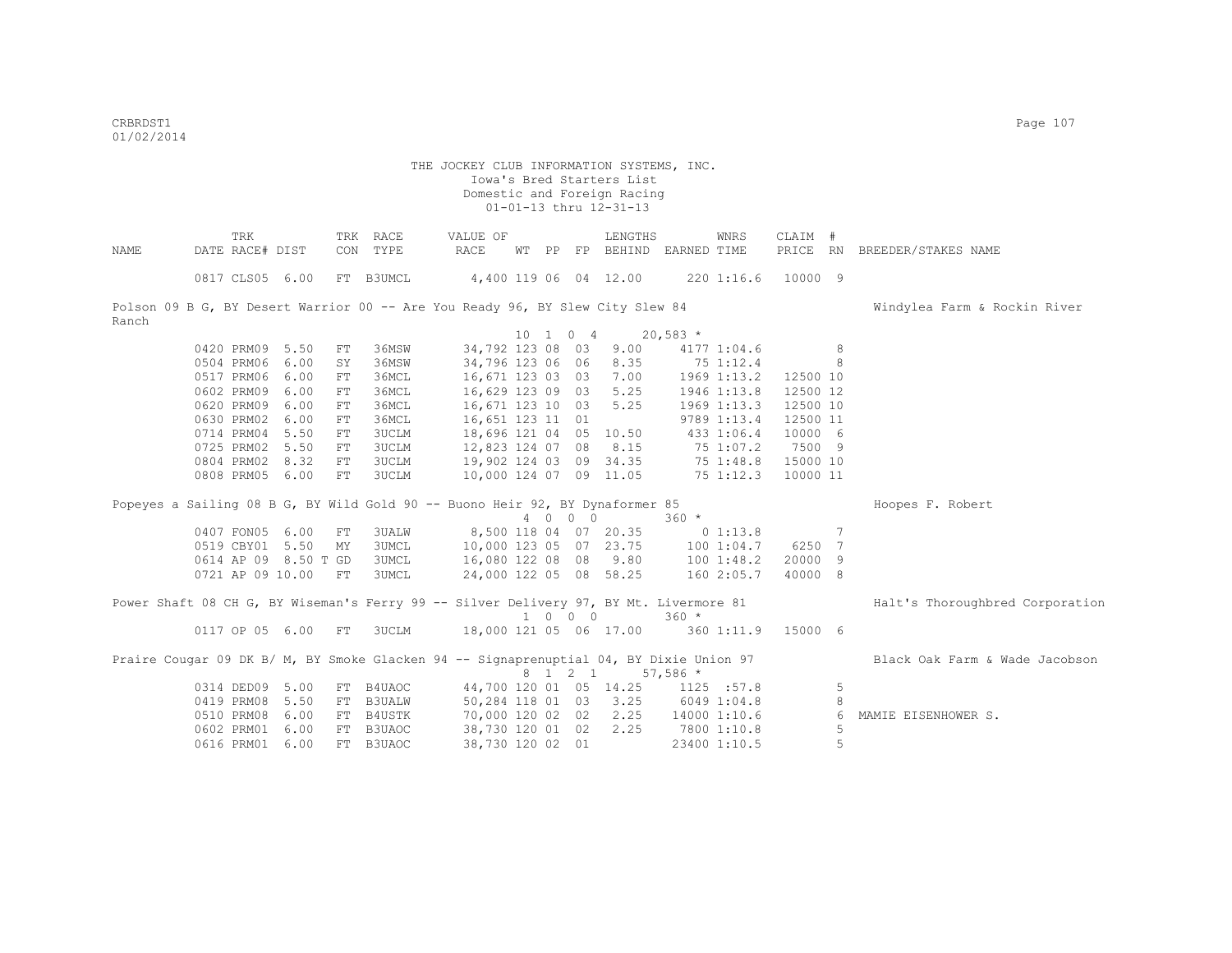|                                                                                            | TRK             |                 |     | TRK RACE                  | VALUE OF                                        |  |  | LENGTHS                         |                                         | WNRS        | CLAIM #                |    |                                                                                                              |
|--------------------------------------------------------------------------------------------|-----------------|-----------------|-----|---------------------------|-------------------------------------------------|--|--|---------------------------------|-----------------------------------------|-------------|------------------------|----|--------------------------------------------------------------------------------------------------------------|
| NAME                                                                                       |                 | DATE RACE# DIST |     |                           | CON TYPE RACE                                   |  |  |                                 | WT PP FP BEHIND EARNED TIME             |             |                        |    | PRICE RN BREEDER/STAKES NAME                                                                                 |
|                                                                                            | 0712 PRM08 6.00 |                 |     | FT B3UALW                 | 50,251 121 02 04 4.00                           |  |  |                                 |                                         | 2530 1:12.7 |                        | -5 |                                                                                                              |
|                                                                                            | 0803 PRM07 6.00 |                 | FT  | 3USTK                     |                                                 |  |  |                                 |                                         |             |                        |    |                                                                                                              |
|                                                                                            |                 | 0827 IND09 6.00 |     | FT B3UAOC                 | 38,001 122 03 05 8.50                           |  |  |                                 |                                         |             |                        |    | 77,150 118 02 06 19.50 1542 1:11.4 6 IOWA CLASSIC SPRINT S.<br>38,001 122 03 05 8.50 1140 1:10.5 6           |
| Princeofpaparazzi 10 B G, BY Autonomy (IRE) 97 -- Lady d'Or 01, BY Eastern Echo 88         |                 |                 |     |                           |                                                 |  |  |                                 |                                         |             |                        |    | Leerhoff Kara L                                                                                              |
|                                                                                            |                 |                 |     |                           |                                                 |  |  | 2000                            | $150 *$                                 |             |                        |    |                                                                                                              |
|                                                                                            |                 | 0602 PRM09 6.00 | FT  | 36MCL                     | 16,629 118 04 11 26.75 75 1:13.8 12500 12       |  |  |                                 |                                         |             |                        |    |                                                                                                              |
|                                                                                            |                 | 0620 PRM09 6.00 | FT  | 36MCL                     | 16,671 115 06 10 41.05 75 1:13.3 12500 10       |  |  |                                 |                                         |             |                        |    |                                                                                                              |
| Princess Nevaeh 10 DK B/ F, BY Bull Market 00 -- Ring of Kerry 94, BY Housebuster 87       |                 |                 |     |                           |                                                 |  |  |                                 |                                         |             |                        |    | Clark Dick                                                                                                   |
|                                                                                            |                 |                 |     |                           |                                                 |  |  | $5 \t 0 \t 0 \t 1.035 \t\times$ |                                         |             |                        |    |                                                                                                              |
|                                                                                            | 0615 PRM05 6.00 |                 |     |                           | FT B36MSW 34,770 118 03 07 21.45 75 1:10.8 9    |  |  |                                 |                                         |             |                        |    |                                                                                                              |
|                                                                                            | 0703 PRM06 6.00 |                 |     | FT B36MCL                 | 16,241 119 10 09 9.50 75 1:14.5 12500 12        |  |  |                                 |                                         |             |                        |    |                                                                                                              |
|                                                                                            | 0718 PRM09 6.00 |                 |     | FT B36MCL                 | 16,652 119 01 07 18.60 75 1:14.9 12500 11       |  |  |                                 |                                         |             |                        |    |                                                                                                              |
|                                                                                            | 0801 PRM04 6.00 |                 |     | FT B36MCL                 | 18,739 119 05 04 10.00 735 1:14.1 15000 10      |  |  |                                 |                                         |             |                        |    |                                                                                                              |
|                                                                                            |                 | 0808 PRM04 5.50 |     | FT B36MCL                 | 11,488 119 11 06 9.05 75 1:06.0 7500 11         |  |  |                                 |                                         |             |                        |    |                                                                                                              |
|                                                                                            |                 |                 |     |                           |                                                 |  |  |                                 |                                         |             |                        |    | Put Her N a Formal 10 DK B/ F, BY Rushin' to Altar 99 -- Pay Me Now 95, BY Alysheba 84 McClintock Loretta F. |
|                                                                                            |                 |                 |     |                           |                                                 |  |  | 8 0 4 2 24,338 *                |                                         |             |                        |    |                                                                                                              |
|                                                                                            | 0502 PRM09 5.50 |                 |     | SY B36WMC                 | 16,696 118 09 05 15.00 381 1:07.6 12500 9       |  |  |                                 |                                         |             |                        |    |                                                                                                              |
|                                                                                            | 0517 PRM04      | 6.00            |     | FT B36MCL                 | 16,650 118 03 02 4.00 3263 1:13.2               |  |  |                                 |                                         |             | 12500 11               |    |                                                                                                              |
|                                                                                            | 0607 PRM02 8.32 |                 |     | FT B36MSW                 | 34,770 118 02 04 14.10 1736 1:46.0              |  |  |                                 |                                         |             |                        | 9  |                                                                                                              |
|                                                                                            | 0621 PRM02 8.32 |                 |     | FT B36MSW                 | 34,791 119 07 03 4.00 4177 1:48.0               |  |  |                                 |                                         |             | $\sim$ $\sim$ $\sim$ 8 |    |                                                                                                              |
|                                                                                            | 0704 PRM04      | 8.00            |     | FT B36MSW                 | 34,746 119 04 03 14.50 4153 1:41.5 10           |  |  |                                 |                                         |             |                        |    |                                                                                                              |
|                                                                                            | 0713 PRM04 8.32 |                 |     | FT B36MCL                 | 16,653 119 01 02 hd 3263 1:50.4 12500 11        |  |  |                                 |                                         |             |                        |    |                                                                                                              |
|                                                                                            |                 | 0727 PRM02 8.32 |     | FT B36MCL                 | 18,610 119 07 02 9.50 3673 1:50.2 15000 10      |  |  |                                 |                                         |             |                        |    |                                                                                                              |
|                                                                                            |                 |                 |     | 0810 PRM02 8.32 FT B36MCL | 18,632 119 03 02 hd 3692 1:47.8 15000 9         |  |  |                                 |                                         |             |                        |    |                                                                                                              |
| Quality Action 08 DK B/ G, BY Action This Day 01 -- Bint Elusive 02, BY Elusive Quality 93 |                 |                 |     |                           |                                                 |  |  |                                 |                                         |             |                        |    | Poindexter Allen                                                                                             |
|                                                                                            |                 |                 |     |                           |                                                 |  |  | 7 0 0 0 878 *                   |                                         |             |                        |    |                                                                                                              |
|                                                                                            | 0425 PRM07 5.50 |                 | FT  |                           | 3UCLM 18,653 123 05 05 10.75 428 1:05.3 12500 8 |  |  |                                 |                                         |             |                        |    |                                                                                                              |
|                                                                                            | 0509 PRM01 8.00 |                 | GD  | 3UCLM                     |                                                 |  |  |                                 | 18,720 123 06 08 7.15 75 1:41.2 12500 8 |             |                        |    |                                                                                                              |
|                                                                                            | 0524 PRM03 8.32 |                 | FT. | 3UCLM                     |                                                 |  |  | 18,653 120 03 06 13.30          |                                         | 75 1:44.9   | 10000 8                |    |                                                                                                              |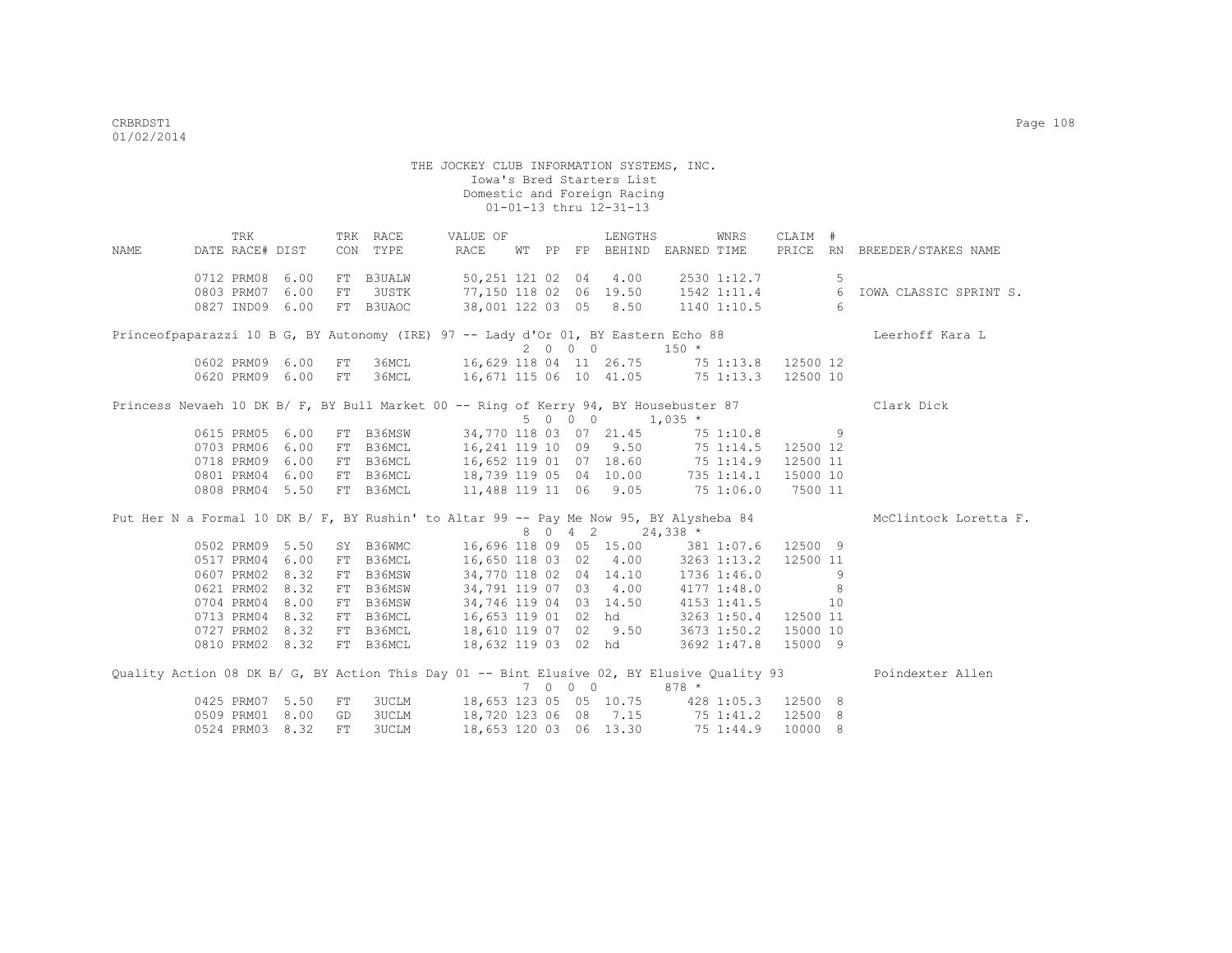TRK TRK RACE VALUE OF LENGTHS WNRS CLAIM # NAME DATE RACE# DIST CON TYPE RACE WT PP FP BEHIND EARNED TIME PRICE RN BREEDER/STAKES NAME 0608 PRM06 8.32 GD 3UCLM 18,609 120 09 09 33.75 75 1:45.3 10000 10<br>0629 PRM09 6.00 FT 3UCLM 18,559 115 07 06 13.50 75 1:12.2 10000 12 0629 PRM09 6.00 FT 3UCLM 18,559 115 07 06 13.50 75 1:12.2 10000 12 0707 PRM09 8.50 FT 3UCLM 18,567 121 03 06 12.60 75 1:50.6 10000 12 0724 PRM02 8.32 FT 3UCLM 19,998 121 05 08 14.30 75 1:48.9 12500 10 Queen Key 10 DK B/ F, BY Blumin Affair 91 -- Lee Lee's Keys 03, BY Belong to Me 89 Wulf Craig  $\begin{array}{ccccccccc} & & & & & 1 & 0 & 0 & 0 & & & 132 & * \\ 0831 & \text{CLS03} & 6.50 & \text{FT} & \text{B3UMCL} & & & & 4.400 & 118 & 01 & 05 & 17.75 & & & 132 & 1; \end{array}$ 4,400 118 01 05 17.75 132 1:22.4 10000 5 Queen Lilly Kay 09 CH M, BY Indy King 99 -- Lilly Cozzene 93, BY Cozzene 80 Bluestem Farm Inc.<br>  $4 \quad 1 \quad 1 \quad 69,331 \star$  4 1 1 1 69,331 \* 0419 PRM08 5.50 FT B3UALW 50,284 118 03 02 0.50 10081 1:04.8 8 0510 PRM08 6.00 FT B4USTK 70,000 120 03 03 4.00 7000 1:10.6 6 MAMIE EISENHOWER S. 0607 PRM08 8.50 FT B3USTK 75,000 117 02 01 45000 1:45.1 10 HAWKEYES H. 0628 PRM07 8.50 FT B3USTK 102,250 120 07 04 7.80 7250 1:44.6 7 IOWA DISTAFF S. Quick Stevie 06 B G, BY Stephen Got Even 96 -- Star Be Quick 94, BY Stop the Music 70 McClintock Loretta F. 4 0 0 0  $\overline{)}$  300 \*<br>0510 PRM09 5.50 FT 3UCLM 17,107 120 05 07 6.75 75 1 17,107 120 05 07 6.75 75 1:05.9 7500 9 0526 PRM05 8.00 GD 3UCLM 14,135 120 07 07 33.25 75 1:38.8 7500 8 0628 PRM01 8.32 FT 3UCLM 14,135 120 04 08 18.50 75 1:46.8 7500 8 0705 PRM07 6.00 FT 3UCLM 14,429 124 05 08 11.25 75 1:12.7 5000 9 Radiant Arch 10 B C, BY Arch 95 -- Katy Smiles 02, BY Limit Out 95 Galyen Richard W. Mr. & Mrs. & Mrs. 4 0 0 1 6,806 \* 0420 PRM09 5.50 FT 36MSW 34,792 118 06 04 13.50 1741 1:04.6 8 0504 PRM02 6.00 SY 36MSW 34,813 118 05 03 6.30 4189 1:11.8 7 0606 PRM06 8.32 FT 36MSW 34,770 118 01 05 9.25 801 1:44.6 9 0703 PRM02 8.00 FT 36MSW 34,770 119 07 07 11.35 75 1:41.9 9 Ragincaginsuperman 10 B G, BY Good Reward 01 -- Waltz On By 96, BY Carson City 87 Lieber Todd  $2 \t 0 \t 0 \t 0 \t 458 \t \star$ 0707 PRM07 5.00 FT 36MCL 16,711 118 06 05 16.00 383 1:00.7 10000 8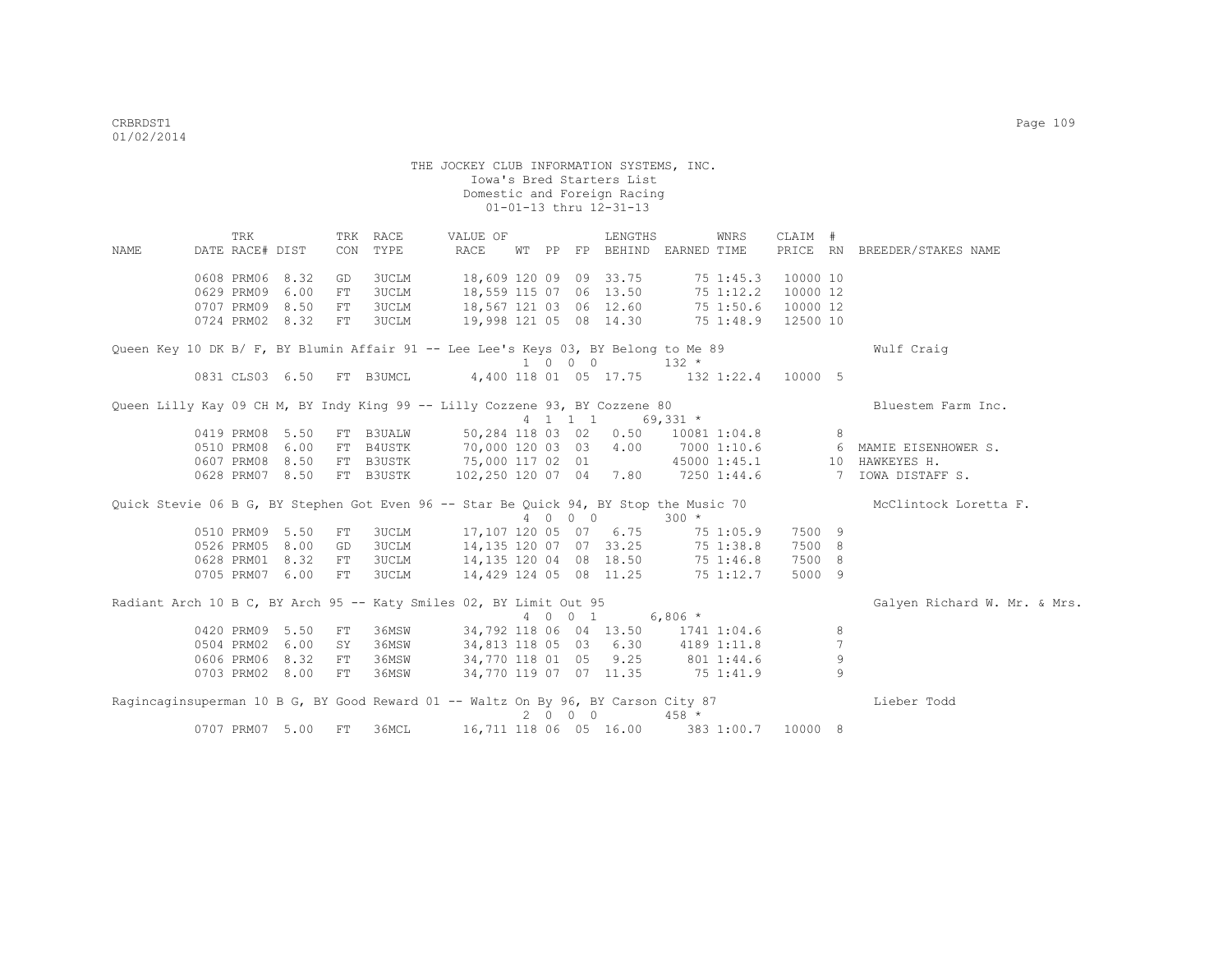|                                                                                           | TRK             |                      | TRK | RACE                                    | VALUE OF                                  |    |                 | LENGTHS                |                                  | WNRS        | CLAIM    | $+$             |                     |
|-------------------------------------------------------------------------------------------|-----------------|----------------------|-----|-----------------------------------------|-------------------------------------------|----|-----------------|------------------------|----------------------------------|-------------|----------|-----------------|---------------------|
| NAME                                                                                      | DATE RACE# DIST |                      | CON | TYPE                                    | RACE                                      | WТ |                 |                        | PP FP BEHIND EARNED TIME         |             | PRICE RN |                 | BREEDER/STAKES NAME |
|                                                                                           | 0721 PRM06 8.32 |                      | FT  | 36MSW                                   | 34,809 119 03 FF DNF                      |    |                 |                        | $75$ 1:48.1                      |             |          | 7               |                     |
| Rallydownthealley 10 CH F, BY Flower Alley 02 -- Danceinthestreets 00, BY Citidancer 87   |                 |                      |     |                                         |                                           |    | $2 \t1 \t0 \t0$ |                        | $20,943$ *                       |             |          |                 | Ashby Thoroughbreds |
|                                                                                           | 0727 PRM05 6.00 |                      |     | FT B36MSW 34,813 119 01 01 20943 1:14.4 |                                           |    |                 |                        |                                  |             |          | $7\phantom{.0}$ |                     |
|                                                                                           | 0803 PRM05 8.32 |                      |     | FT F03STK 88,841 117 01 09 43.75        |                                           |    |                 |                        |                                  | 01:46.8     |          | 9               | IOWA BREEDERS' OAKS |
| Rapido Corredor 06 CH G, BY Ecton Park 96 -- Gold Queen 96, BY Gold Spring (ARG) 88       |                 |                      |     |                                         |                                           |    |                 |                        |                                  |             |          |                 | McShane David       |
|                                                                                           |                 |                      |     |                                         |                                           |    | 7 0 0 0         |                        | $826 *$                          |             |          |                 |                     |
|                                                                                           | 0510 PRM09 5.50 |                      | FT  | <b>3UCLM</b>                            |                                           |    |                 | 17,107 120 07 05 4.50  |                                  | 351 1:05.9  | 7500 9   |                 |                     |
|                                                                                           | 0525 PRM06 6.00 |                      | MY  | <b>3UWCL</b>                            |                                           |    |                 | 15,381 120 03 07 10.35 |                                  | 75 1:10.1   | 7500 10  |                 |                     |
|                                                                                           | 0621 PRM09 8.00 |                      | FT  | 3UCLM                                   | 13,500 120 08 07 17.60                    |    |                 |                        |                                  | 75 1:39.8   | 5000 10  |                 |                     |
|                                                                                           | 0712 PRM09 8.32 |                      | FT  | <b>3UCLM</b>                            | 14, 114 121 07 07 19.75                   |    |                 |                        |                                  | 75 1:46.4   | 7500 9   |                 |                     |
|                                                                                           | 0802 PRM02 6.00 |                      | FT  | 3UCLM                                   | 15,449 121 02 06 12.50                    |    |                 |                        |                                  | 75 1:12.5   | 7500 7   |                 |                     |
|                                                                                           | 1005 RP 02      | 6.00                 | FT  | <b>3UCLM</b>                            | 8,500 123 01 07 13.75                     |    |                 |                        |                                  | 851:10.2    | 5000 10  |                 |                     |
|                                                                                           |                 | 1109 RP 08 8.00 T FM |     | 3UCLM                                   | 14,000 118 02 08 15.00                    |    |                 |                        |                                  | 901:38.1    | 10000 8  |                 |                     |
| Rascal On Tour 09 CH M, BY Colorful Tour 99 -- Rascal's Lynnie 99, BY Raise a Rascal 85   |                 |                      |     |                                         |                                           |    |                 |                        |                                  |             |          |                 | Chleborad Lynn      |
|                                                                                           |                 |                      |     |                                         |                                           |    | 8 0 6 0         |                        | $8,382$ *                        |             |          |                 |                     |
|                                                                                           | 0505 ASD07 4.50 |                      |     | FT B3UWCL                               |                                           |    |                 |                        | 6,784 121 03 02 1.50 1349 :55.0  |             |          | $7\phantom{.0}$ |                     |
|                                                                                           | 0511 ASD02 5.00 |                      | FT  | B3UWCL                                  |                                           |    |                 | 6,964 123 06 02 2.00   | 1346 1:02.2                      |             | 5000 7   |                 |                     |
|                                                                                           | 0524 ASD06 5.00 |                      | FT  | B3UWCL                                  |                                           |    |                 | 6,844 121 02 02 1.75   |                                  | 1320 1:01.4 | 5000     | -8              |                     |
|                                                                                           | 0612 ASD05 5.00 |                      | FT  | B3UWCL                                  | 7,220 121 06 02                           |    |                 | 2.00                   |                                  | 1374 1:01.4 | 5000 8   |                 |                     |
|                                                                                           | 0720 ASD05      | 5.00                 | FT  | B3UWCL                                  |                                           |    |                 | 6,964 121 07 02 2.50   |                                  | 1312 1:01.0 | 5000     | $\overline{7}$  |                     |
|                                                                                           | 0817 ASD08      | 5.00                 | FT  | B3UWCL                                  |                                           |    |                 |                        | 7,324 121 07 05 5.50 197 1:01.6  |             | 5000 10  |                 |                     |
|                                                                                           | 0906 ASD07 5.00 |                      | FT  | B3UWCL                                  |                                           |    |                 | 8,104 121 08 02 2.00   |                                  | 1295 1:02.2 | 5000 8   |                 |                     |
|                                                                                           | 0918 ASD01 5.00 |                      |     | FT B3UWCL                               |                                           |    |                 | 6,370 123 04 05 12.50  | 189 1:01.0                       |             | 2500 5   |                 |                     |
| R Best Hero 10 B G, BY Seeking the Best (IRE) 01 -- Little Hero 97, BY Valley Crossing 88 |                 |                      |     |                                         |                                           |    |                 |                        |                                  |             |          |                 | River Ridge Ranch   |
|                                                                                           |                 |                      |     |                                         |                                           |    | 2001            |                        | $2,056$ *                        |             |          |                 |                     |
|                                                                                           | 0613 PRM02 5.00 |                      | FT  | 36MCL                                   | 16,696 118 01 03 4.50 1981 1:00.1 12500 9 |    |                 |                        |                                  |             |          |                 |                     |
|                                                                                           | 0630 PRM02      | 6.00                 | FT  | 36MCL                                   |                                           |    |                 |                        | 16,651 118 03 11 29.60 75 1:13.4 |             | 12500 11 |                 |                     |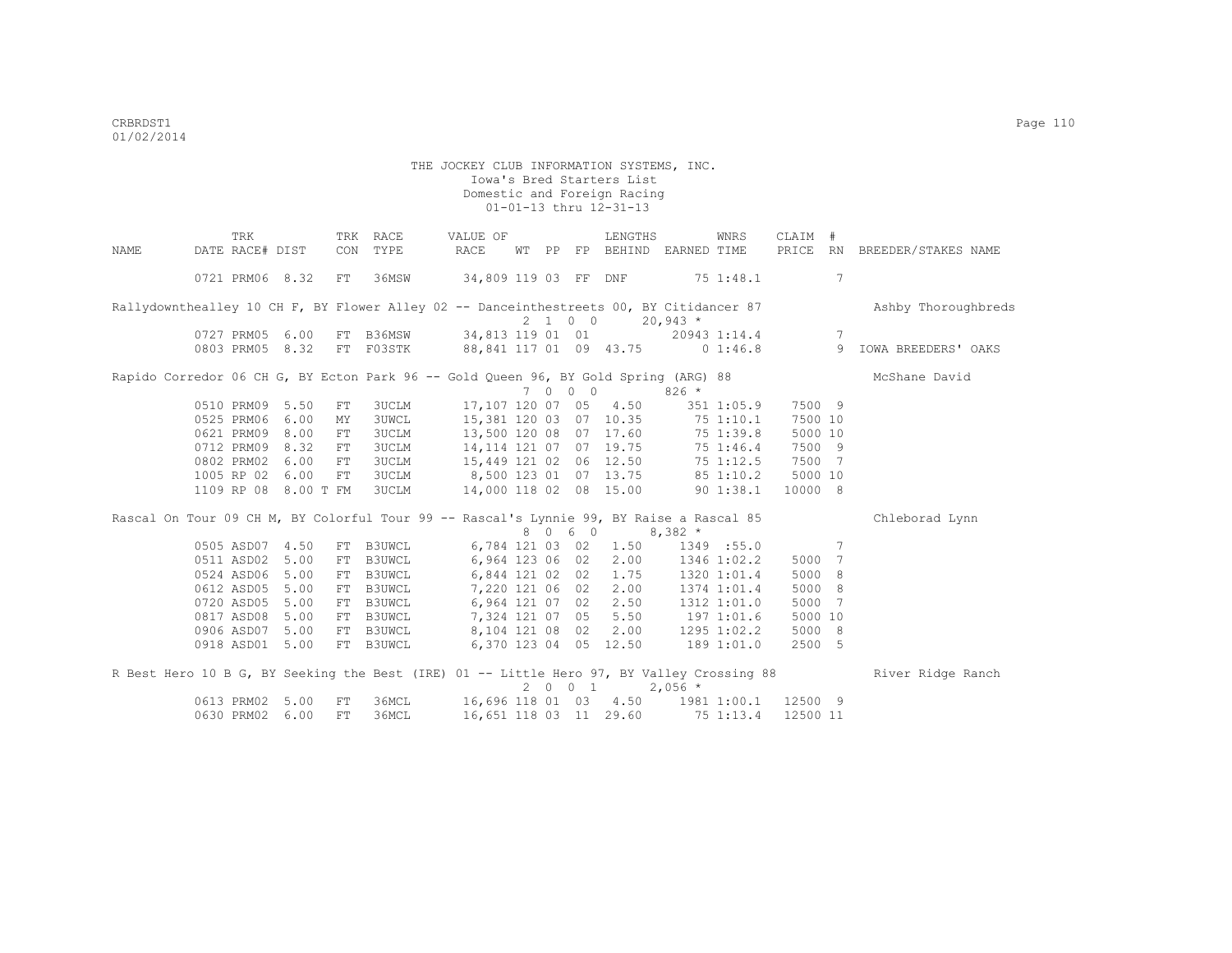| NAME | TRK<br>DATE RACE# DIST                                                          |            | TRK RACE<br>CON TYPE | VALUE OF<br>RACE                          |  |         | LENGTHS<br>WT PP FP BEHIND EARNED TIME         |            | WNRS                  | CLAIM #  |    | PRICE RN BREEDER/STAKES NAME |
|------|---------------------------------------------------------------------------------|------------|----------------------|-------------------------------------------|--|---------|------------------------------------------------|------------|-----------------------|----------|----|------------------------------|
|      | Red Hot Cutie 08 DK B/ M, BY Humming 96 -- Curable Cutie 99, BY Malthus 92      |            |                      |                                           |  |         |                                                |            |                       |          |    | Hansen Donald C. DVM         |
|      | 1219 HAW03 5.00 FT B3UMCL                                                       |            |                      | 10,300 124 01 06 13.05 100 1:00.7 8000 10 |  | 1 0 0 0 |                                                | $100$ *    |                       |          |    |                              |
|      | Reminder 09 B M, BY Drinkwiththedevil 04 -- Steal My Kisses 01, BY Rio Verde 92 |            |                      |                                           |  |         |                                                |            |                       |          |    | Mullenhoff Jason             |
|      |                                                                                 |            |                      |                                           |  | 1 0 0 0 |                                                | $0 *$      |                       |          |    |                              |
|      | 0224 FON09 4.00                                                                 |            | FT B3UCLM            |                                           |  |         | 5,100 123 02 09 8.50 0 :48.2                   |            |                       | 5000 9   |    |                              |
|      | Rent a Cop 10 B G, BY Friends Lake 01 -- Ms Bessie 01, BY Pleasant Tap 87       |            |                      |                                           |  |         |                                                |            |                       |          |    | Hobbs James M.               |
|      |                                                                                 |            |                      |                                           |  |         | 7 1 0 1                                        | $21,726$ * |                       |          |    |                              |
|      | 0421 PRM08 5.50                                                                 | FT         | <b>3UALW</b>         |                                           |  |         | 35, 316 115 10 04 3.25 1751 1:05.4             |            |                       |          | 12 |                              |
|      | 0502 PRM08 5.50                                                                 | SY         | <b>3UALW</b>         | 36,148 115 05 03 7.25 4368 1:04.5         |  |         |                                                |            |                       |          | 5  |                              |
|      | 0525 PRM07 8.32                                                                 | MY         | <b>3UALW</b>         | 36,061 116 05 04 5.30 1800 1:42.7         |  |         |                                                |            |                       |          | 9  |                              |
|      | 0613 PRM04 8.00                                                                 | ${\rm FT}$ | 3UALW                | 36,061 115 04 04 4.75 1801 1:39.7         |  |         |                                                |            |                       |          | 9  |                              |
|      | 0705 PRM05 5.50                                                                 | ${\rm FT}$ | 3UCLM                | 23,796 119 03 06 7.85 75 1:06.1           |  |         |                                                |            |                       | 25000 9  |    |                              |
|      | 0713 PRM08 8.00                                                                 | FT         | 3UALW                | 36,061 119 05 07 23.15 75 1:42.8          |  |         |                                                |            |                       |          | 9  |                              |
|      | 0724 PRM02 8.32                                                                 | FT         | 3UCLM                | 19,998 119 01 01                          |  |         |                                                |            | 11856 1:48.9 15000 10 |          |    |                              |
|      | Retour 09 B M, BY Colorful Tour 99 -- Kerry Dale 91, BY Cullendale 82           |            |                      |                                           |  |         |                                                |            |                       |          |    | Pam Schutz                   |
|      |                                                                                 |            |                      |                                           |  | 9 1 0 0 |                                                | $7,225$ *  |                       |          |    |                              |
|      | 0628 AP 07 6.00                                                                 |            | FT B3UMCL            | 16,970 122 02 09 13.85 100 1:12.6         |  |         |                                                |            |                       | 10000 10 |    |                              |
|      | 0720 AP 10 5.50                                                                 |            | FT B3UMCL            | 10,890 122 08 07 18.05 100 1:05.6         |  |         |                                                |            |                       | 10000 11 |    |                              |
|      | 0811 AP 09 8.50 T FM B3UMCL                                                     |            |                      | 18,200 122 06 10 9.85                     |  |         |                                                | 100 1:47.7 |                       | 20000 11 |    |                              |
|      | 0817 AP 04 5.00 T FM B3UMCL                                                     |            |                      | 17,460 122 08 08 9.50                     |  |         |                                                | 100 : 58.1 |                       | 20000 10 |    |                              |
|      | 1006 HAW05 8.32                                                                 |            | FT B3UMCL            | 10,200 114 08 06 8.85                     |  |         |                                                | 1001:46.6  |                       | 8000 9   |    |                              |
|      | 1020 HAW02 8.50                                                                 |            | FT B3UMCL            | 10,100 114 02 01                          |  |         |                                                |            | 6000 1:52.1           | 8000 8   |    |                              |
|      | 1106 HAW09 8.32                                                                 |            | MY B3UCLM            | 10,790 117 02 08 15.85 100 1:45.4         |  |         |                                                |            |                       | 5000 10  |    |                              |
|      | 1204 HAW05 8.50                                                                 |            | FT B3UCLM            | 10,590 121 02 04 16.50 525 1:49.6         |  |         |                                                |            |                       | 5000 8   |    |                              |
|      | 1218 HAW08 8.32 FT B3UCLM                                                       |            |                      | 10,790 121 04 10 17.80 100 1:48.5         |  |         |                                                |            |                       | 5000 10  |    |                              |
|      | Rey de Joyas 09 CH G, BY Sun King 02 -- Jewell's Eleven 02, BY Commendable 97   |            |                      |                                           |  |         |                                                |            |                       |          |    | Poindexter Allen             |
|      |                                                                                 |            |                      |                                           |  |         | $6 \quad 1 \quad 2 \quad 1 \quad 19,830 \star$ |            |                       |          |    |                              |
|      | 0511 PRM05 6.00                                                                 | FT         | 3UCLM                | 18,696 120 05 01                          |  |         |                                                |            | 11251 1:12.4          | 10000 6  |    |                              |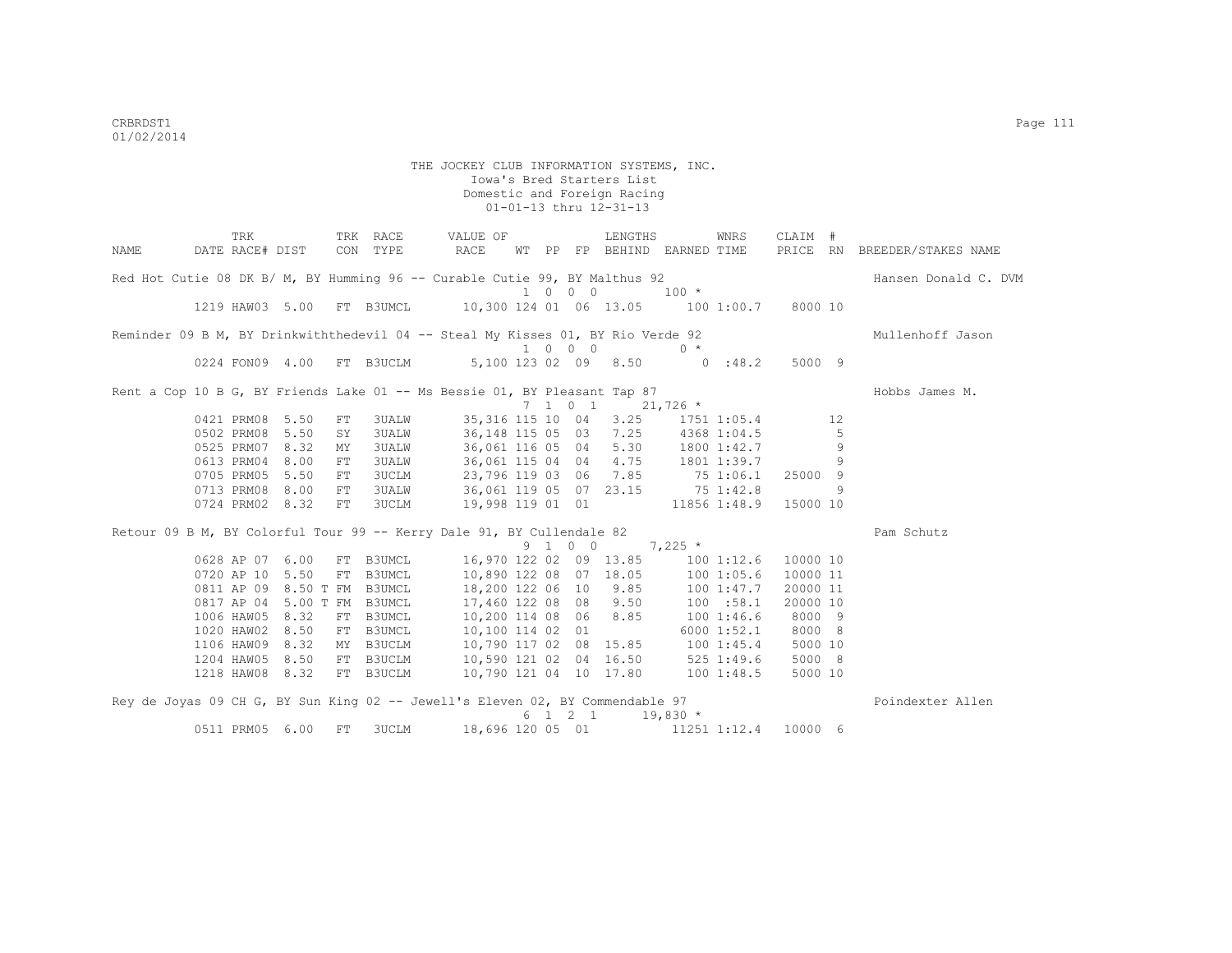| NAME                                                                                  | DATE RACE# DIST | TRK |                      |    | TRK RACE<br>CON TYPE                                              | VALUE OF<br>RACE                                                                                                                             |  | LENGTHS<br>WT PP FP BEHIND EARNED TIME         | WNRS                | CLAIM #         |                 | PRICE RN BREEDER/STAKES NAME |  |
|---------------------------------------------------------------------------------------|-----------------|-----|----------------------|----|-------------------------------------------------------------------|----------------------------------------------------------------------------------------------------------------------------------------------|--|------------------------------------------------|---------------------|-----------------|-----------------|------------------------------|--|
|                                                                                       | 0526 PRM05 8.00 |     |                      | GD | 3UCLM                                                             | 14,135 123 01 02 2.25                                                                                                                        |  |                                                | 2801 1:38.8         | 7500 8          |                 |                              |  |
|                                                                                       | 0613 PRM04 8.00 |     |                      | FT | 3UALW                                                             | 36,061 120 09 06 11.25                                                                                                                       |  |                                                | 75 1:39.7           |                 | 9               |                              |  |
|                                                                                       | 0623 PRM06      |     | 6.00                 | SY | 3UCLM                                                             | 15,469 120 06 02 3.00                                                                                                                        |  |                                                | 3100 1:11.2         | 7500 6          |                 |                              |  |
|                                                                                       | 0705 PRM03      |     | 6.00                 | FT | 3UCLM                                                             | 15,427 121 03 04 1.05 766 1:12.9                                                                                                             |  |                                                |                     | 7500 8          |                 |                              |  |
|                                                                                       |                 |     | 0720 PRM05 6.00      | FT | <b>3UCLM</b>                                                      | 15,426 121 02 03 5.00 1837 1:12.8                                                                                                            |  |                                                |                     | 7500 8          |                 |                              |  |
| Rico's Posse 07 GR/RO M, BY Posse 00 -- Rico Ends Well 98, BY Amerrico's Bullet 86    |                 |     |                      |    |                                                                   |                                                                                                                                              |  |                                                |                     |                 |                 | High Point Bloodstock        |  |
|                                                                                       |                 |     |                      |    |                                                                   |                                                                                                                                              |  | $7 \quad 1 \quad 1 \quad 0 \quad 18,365 \star$ |                     |                 |                 |                              |  |
|                                                                                       |                 |     | 0303 HAW08 6.00      |    | FT B3UAOC 33,280 122 03 07 17.25 160 1:09.7                       |                                                                                                                                              |  |                                                |                     |                 | 9               |                              |  |
|                                                                                       | 0327 HAW05 8.50 |     |                      | FT | B3UAOC                                                            | 32,000 122 03 05 13.50 960 1:48.6                                                                                                            |  |                                                |                     | $6\overline{6}$ |                 |                              |  |
|                                                                                       | 0426 PRM06 6.00 |     |                      | FT | B3UAOC                                                            | 38,634 120 01 06 4.10 75 1:11.5 30000 8                                                                                                      |  |                                                |                     |                 |                 |                              |  |
|                                                                                       | 0516 PRM05 8.32 |     |                      |    | FT B3UAOC                                                         | 38,708 120 05 04 13.00 1945 1:43.3                                                                                                           |  |                                                |                     | 30000 6         |                 |                              |  |
|                                                                                       | 0602 PRM07 8.32 |     |                      |    | FT B3UCLM                                                         |                                                                                                                                              |  |                                                |                     | 7500 11         |                 |                              |  |
|                                                                                       |                 |     | 0706 PRM04 5.50      |    | FT B3UCLM                                                         |                                                                                                                                              |  |                                                |                     | 5000 7          |                 |                              |  |
|                                                                                       |                 |     | 0804 PRM07 5.50      |    | FT B3UCLM                                                         | 13, 793 120 01 04 9.35 945 1:45.0<br>13, 793 120 01 04 9.35 945 1:45.0<br>18, 608 124 07 01 11179 1:06.6<br>15, 471 121 03 02 nk 3101 1:06.3 |  |                                                |                     | 7500 6          |                 |                              |  |
| Roach 10 B G, BY Impeachment 97 -- Highley's Sadie 89, BY Seattle Dancer 84           |                 |     |                      |    |                                                                   |                                                                                                                                              |  |                                                |                     |                 |                 | Hansen Donald C.             |  |
|                                                                                       |                 |     |                      |    |                                                                   |                                                                                                                                              |  | $1 \t0 \t0 \t0 \t75 *$                         |                     |                 |                 |                              |  |
|                                                                                       |                 |     |                      |    | 0808 PRM10 5.50 FT 36MCL 11,488 119 07 08 18.75 75 1:06.2 7500 11 |                                                                                                                                              |  |                                                |                     |                 |                 |                              |  |
| Rockin Afleet 09 DK B/ G, BY Northern Afleet 93 -- My Goodby Girl 00, BY Sefapiano 89 |                 |     |                      |    |                                                                   |                                                                                                                                              |  |                                                |                     |                 |                 | Benda Robert                 |  |
|                                                                                       |                 |     |                      |    |                                                                   |                                                                                                                                              |  | 13 0 0 1 11,389 *                              |                     |                 |                 |                              |  |
|                                                                                       |                 |     | 0516 PRM08 8.32      | FT | 3UAOC                                                             | 38,730 120 05 05 13.50 900 1:43.4                                                                                                            |  |                                                |                     |                 | 5               |                              |  |
|                                                                                       |                 |     | 0531 PRM08 6.00      | FT | 3UAOC                                                             | 38,641 120 01 07 10.80 75 1:10.2                                                                                                             |  |                                                |                     |                 | 9               |                              |  |
|                                                                                       |                 |     | 0622 PRM08 6.00      | FT | 3UAOC                                                             | 38,707 120 05 06 17.50 75 1:10.5                                                                                                             |  |                                                |                     |                 | $6\,$           |                              |  |
|                                                                                       |                 |     | 0707 PRM04 6.00      | FT | <b>3UALW</b>                                                      | 38,707 121 03 06 17.55 75 1:11.0                                                                                                             |  |                                                |                     |                 | 6               |                              |  |
|                                                                                       |                 |     | 0809 CBY04 7.50 T FM |    | 3UAOC                                                             | 29,000 121 06 09 17.55 290 1:30.3 25000 9                                                                                                    |  |                                                |                     |                 |                 |                              |  |
|                                                                                       |                 |     | 0823 CBY03 8.50 T FM |    | 3UAOC                                                             | 29,000 125 04 04 5.85                                                                                                                        |  |                                                | 1160 1:44.5 25000 9 |                 |                 |                              |  |
|                                                                                       |                 |     | 0906 CBY02 7.50 T FM |    | <b>3UALW</b>                                                      | 34,000 123 02 03 0.50                                                                                                                        |  |                                                | 3740 1:32.3         |                 | 6               |                              |  |
|                                                                                       |                 |     | 0928 AP 08 8.50 T FM |    | <b>3UALW</b>                                                      | 42,120 121 01 04 3.75                                                                                                                        |  |                                                | 1950 1:42.8         |                 | 11              |                              |  |
|                                                                                       |                 |     | 1017 HAW07 8.32 GD   |    | <b>3UALW</b>                                                      | 29,000 122 07 06 7.50 194 1:43.8                                                                                                             |  |                                                |                     |                 | 8               |                              |  |
|                                                                                       |                 |     | 1101 HAW08 8.50      | MY | <b>3UALW</b>                                                      | 39,440 122 05 06 23.55 290 1:47.3                                                                                                            |  |                                                |                     |                 | $7\phantom{.0}$ |                              |  |
|                                                                                       |                 |     | 1121 HAW09 8.50      | SY | 3UALW                                                             |                                                                                                                                              |  | 30,160 121 01 05 6.75                          | 870 1:45.0          |                 | $\overline{9}$  |                              |  |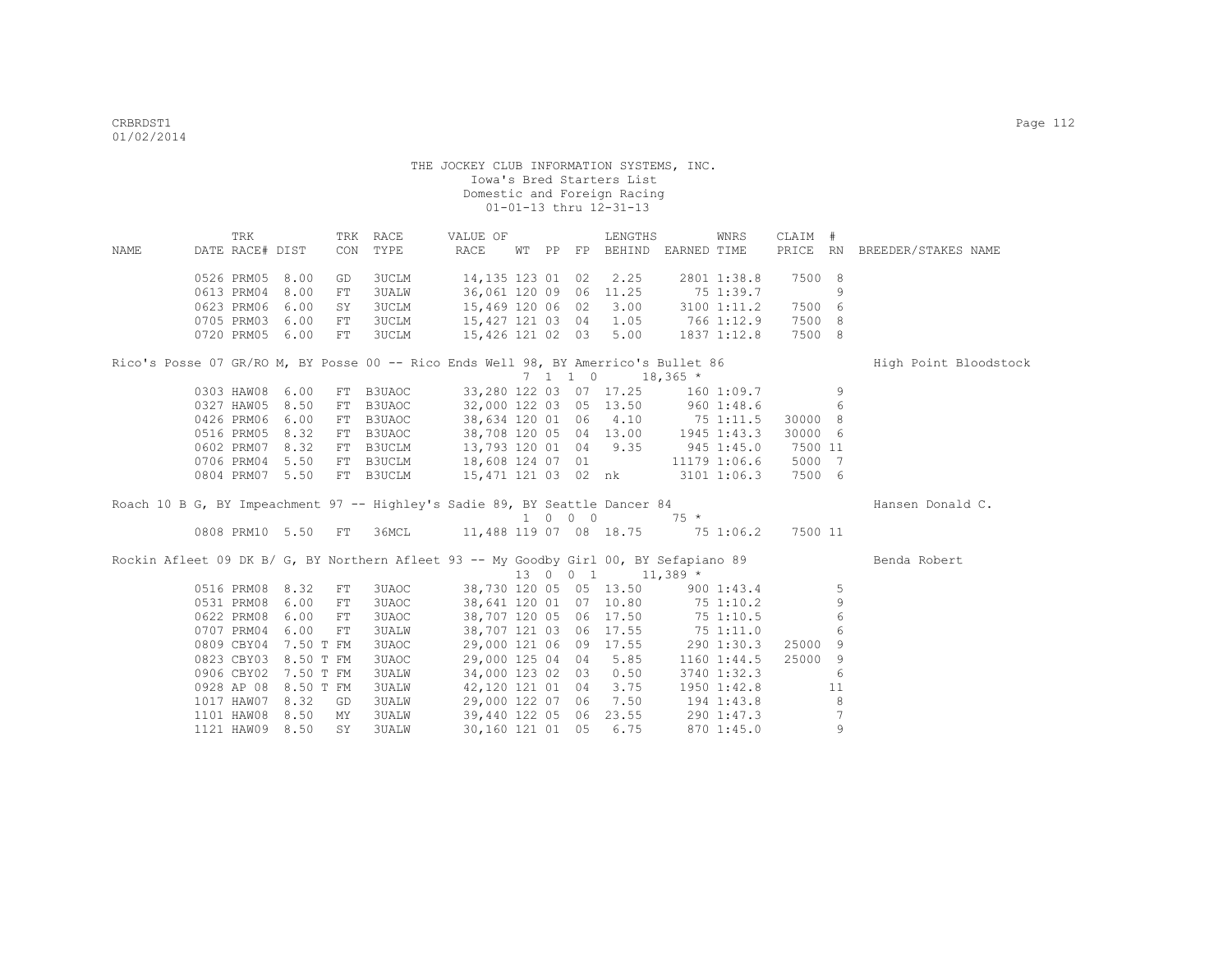|      | TRK             |                 | TRK | RACE          | VALUE OF                                                                                   |       |          |                             | LENGTHS                |                       | WNRS        | CLAIM #  |                |                     |
|------|-----------------|-----------------|-----|---------------|--------------------------------------------------------------------------------------------|-------|----------|-----------------------------|------------------------|-----------------------|-------------|----------|----------------|---------------------|
| NAME | DATE RACE# DIST |                 | CON | TYPE          | RACE                                                                                       | WT PP |          |                             |                        | FP BEHIND EARNED TIME |             | PRICE RN |                | BREEDER/STAKES NAME |
|      |                 | 1213 HAW07 8.50 | FT  | 3UALW         | 37,120 121 07 05                                                                           |       |          |                             | 8.10                   |                       | 870 1:47.9  |          | -7             |                     |
|      | 1221 HAW03      | 6.50            | SY  | 3UCLM         | 19,440 121 03 04                                                                           |       |          |                             | 9.00                   |                       | 9001:18.3   | 18000 6  |                |                     |
|      |                 |                 |     |               |                                                                                            |       |          |                             |                        |                       |             |          |                |                     |
|      |                 |                 |     |               | Rockport Jewell 10 GR/RO F, BY Rockport Harbor 02 -- Jewell's Eleven 02, BY Commendable 97 |       |          |                             |                        |                       |             |          |                | Poindexter Allen    |
|      |                 |                 |     |               |                                                                                            |       |          | 8 0 2 1                     |                        | $21,994$ *            |             |          |                |                     |
|      | 0420 PRM01      | 5.50            | FT  | B3UCLM        | 19,693 119 06 05 16.00                                                                     |       |          |                             |                        |                       | 433 1:04.9  | 25000 6  |                |                     |
|      |                 | 0504 PRM04 6.00 |     | SY B3UCLM     | 14,500 119 05 06 18.50                                                                     |       |          |                             |                        | 75 1:12.3             |             | 20000 8  |                |                     |
|      | 0524 PRM05      | 8.32            |     | FT B3UALW     | 36,061 117 06 02                                                                           |       |          |                             | 1.50                   |                       | 7202 1:46.2 |          | 9              |                     |
|      | 0609 PRM08      | 8.32            |     | MY B3UALW     | 36,016 117 03 08                                                                           |       |          |                             | 6.65                   |                       | 751:45.9    |          | 11             |                     |
|      | 0627 PRM08      | 8.00            |     | FT B3UALW     | 36,061 112 01 02                                                                           |       |          |                             | 2.25                   | 7202 1:41.4           |             |          | 9              |                     |
|      | 0711 PRM08      | 8.32            |     | FT B3UALW     |                                                                                            |       |          |                             | 36,061 116 09 04 10.75 |                       | 1801 1:47.7 |          | 9              |                     |
|      |                 | 0726 PRM08 8.32 |     | FT B3UALW     | 35,308 116 02 03 18.00 4368 1:46.7                                                         |       |          |                             |                        |                       |             |          | $\overline{4}$ |                     |
|      |                 | 0808 PRM06 6.00 |     | FT B3UALW     |                                                                                            |       |          |                             | 36,127 116 03 05 11.50 |                       | 838 1:11.5  |          | 6              |                     |
|      |                 |                 |     |               |                                                                                            |       |          |                             |                        |                       |             |          |                |                     |
|      |                 |                 |     |               | Rocky Boy 11 DK B/ C, BY Rock Hard Ten 01 -- Galoshes 99, BY Storm Boot 89                 |       |          |                             |                        |                       |             |          |                | Black Oak Farm      |
|      |                 |                 |     |               |                                                                                            |       |          | 3 0 0 1                     |                        | $7,847$ *             |             |          |                |                     |
|      | 0704 PRM01      | 4.50            | FT  | 02MSW         | 27,604 119 05 04                                                                           |       |          |                             | 3.80                   |                       | 1947 :53.6  |          | -7             |                     |
|      | 0720 PRM02      | 5.00            | FT  | 02MSW         | 34,746 119 10 03 4.00 4153 1:00.5                                                          |       |          |                             |                        |                       |             |          | 10             |                     |
|      | 0803 PRM04      | 6.00            |     | FT A02STK     | 87,383 117 03 06 26.25                                                                     |       |          |                             |                        |                       | 1747 1:11.8 |          | - 8            | IOWA CRADLE S.      |
|      |                 |                 |     |               |                                                                                            |       |          |                             |                        |                       |             |          |                |                     |
|      |                 |                 |     |               | Rodger Wilko 11 CH G, BY Wilko 02 -- Explict Star 04, BY Explicit 97                       |       |          |                             |                        |                       |             |          |                | Eller Steve         |
|      |                 |                 |     |               |                                                                                            |       |          | $1 \quad 0 \quad 0 \quad 0$ |                        | $250 *$               |             |          |                |                     |
|      |                 | 0829 CBY05 5.50 | FT  | 02MSW         | 25,000 122 02 08 29.25                                                                     |       |          |                             |                        |                       | 2501:06.3   |          | 8              |                     |
|      |                 |                 |     |               |                                                                                            |       |          |                             |                        |                       |             |          |                |                     |
|      |                 |                 |     |               | Rose Royce 05 DK B/ M, BY Yonaguska 98 -- Melrose Wine 91, BY Desert Wine 80               |       |          |                             |                        |                       |             |          |                | Shattuck/RPM Inc.   |
|      |                 |                 |     |               |                                                                                            | 6     | $\Omega$ | $0\quad 0$                  |                        | $148 *$               |             |          |                |                     |
|      |                 | 0224 FON04 4.00 |     | FT B3UCLM     | 4,000 118 01 08                                                                            |       |          |                             | 8.50                   |                       | 0:47.4      | 2500 8   |                |                     |
|      | 0323 FON05      | 6.00            | FT  | <b>B3UCLM</b> |                                                                                            |       |          |                             | 4,000 118 06 10 31.50  |                       | 01:15.0     | 2500 10  |                |                     |
|      | 0623 CPW06      | 5.50            | MY  | B3UCLM        |                                                                                            |       |          |                             | 1,850 124 02 04 11.75  |                       | 148 1:11.1  | 2500 8   |                |                     |
|      |                 | 0706 CPW04 5.50 |     | HY B3UCLM     |                                                                                            |       |          |                             | 2,000 124 07 08 25.50  |                       | 0 1:11.0    | 1500 8   |                |                     |
|      | 0727 GF 10      | 5.25            | FT  | 3UCLM         |                                                                                            |       |          |                             | 2,100 119 02 07 20.75  |                       | 01:08.6     | 2000     | - 8            |                     |
|      | 0901 BKF08      | 6.00            | FT. | <b>B3UHCP</b> |                                                                                            |       |          |                             | 3,300 126 03 04 24.50  |                       | 01:17.1     |          | $\overline{4}$ |                     |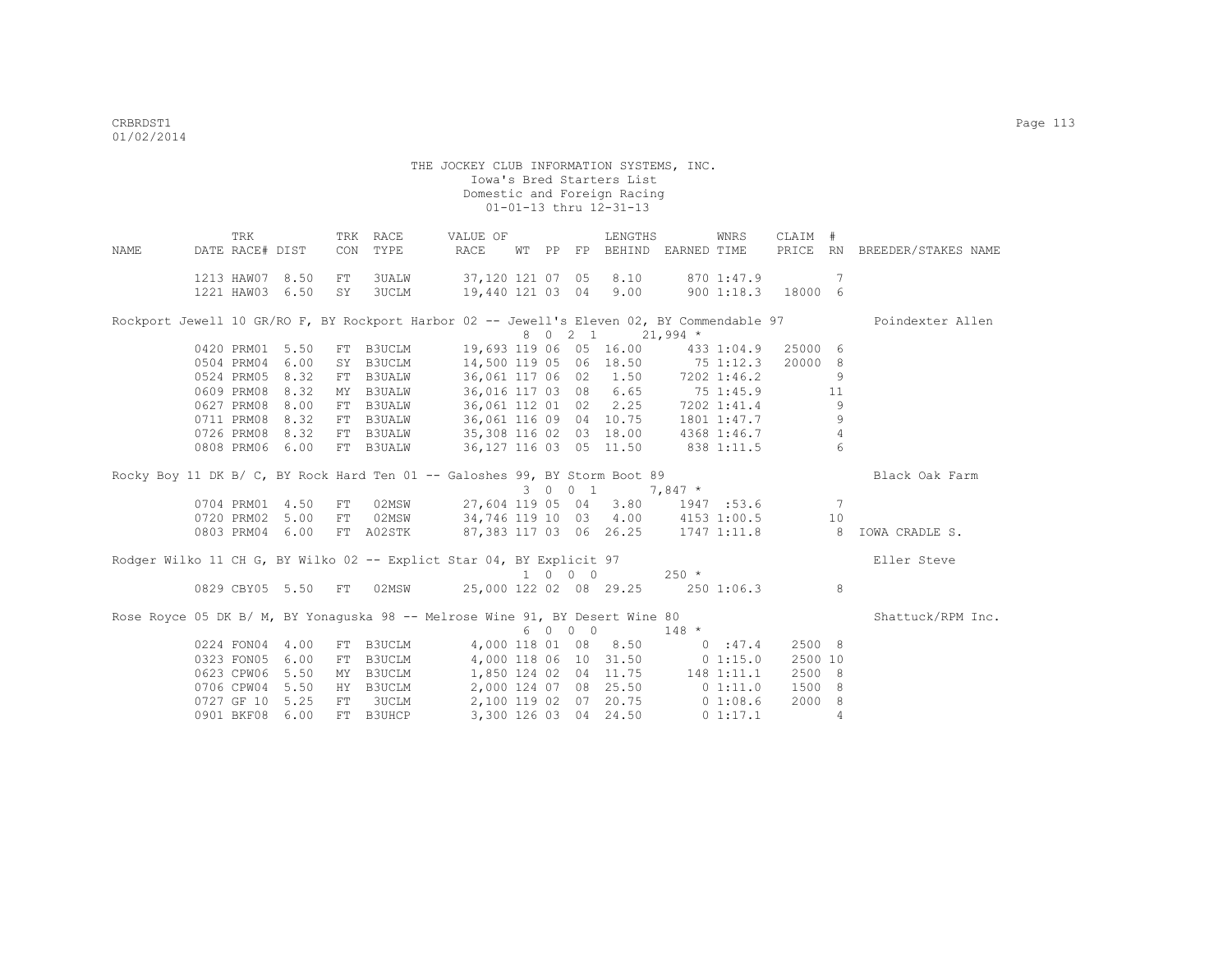|          | TRK                                                                                |            | TRK RACE      | VALUE OF                         |  |                 | LENGTHS                     |             | WNRS         | CLAIM # |    |                                  |
|----------|------------------------------------------------------------------------------------|------------|---------------|----------------------------------|--|-----------------|-----------------------------|-------------|--------------|---------|----|----------------------------------|
| NAME     | DATE RACE# DIST                                                                    |            | CON TYPE      | RACE                             |  |                 | WT PP FP BEHIND EARNED TIME |             |              |         |    | PRICE RN BREEDER/STAKES NAME     |
|          |                                                                                    |            |               |                                  |  |                 |                             |             |              |         |    |                                  |
|          | Roses Plus 09 GR/RO M, BY Value Plus 01 -- Tiger Rose 02, BY Tiger Ridge 96        |            |               |                                  |  |                 |                             |             |              |         |    | De Bruycher Lloyd                |
|          |                                                                                    |            |               |                                  |  | 8 3 0 2         |                             | $83,496*$   |              |         |    |                                  |
|          | 0425 PRM06 5.50                                                                    | FT         | <b>B3UALW</b> | 36,038 120 01 01                 |  |                 |                             |             | 21547 1:04.6 |         | 10 |                                  |
|          | 0518 PRM01                                                                         | 6.00<br>FT | B3UAOC        | 38,707 123 03 03 1.00            |  |                 |                             |             | 4668 1:11.1  | 30000 6 |    |                                  |
|          | 0602 PRM01 6.00                                                                    | FT         | B3UAOC        | 38,730 120 05 01                 |  |                 |                             |             | 23400 1:10.8 |         | 5  |                                  |
|          | 0626 AP 08 5.00                                                                    | FT         | <b>B3UALW</b> | 49,920 124 07 07 11.75           |  |                 |                             |             | 390 :57.3    |         | 7  |                                  |
|          | 0718 PRM05 8.32                                                                    |            | FT B3UAOC     | 38,707 121 02 01                 |  |                 |                             |             | 23341 1:46.6 | 30000 6 |    |                                  |
|          | 0803 PRM08 8.32                                                                    |            | FT B4USTK     | 97,000 120 07 05 4.75            |  |                 |                             |             | 2910 1:47.2  |         | 9  | DONNA REED S.                    |
|          | 0817 CBY07 6.00                                                                    |            | FT B3USTK     | 50,000 123 02 03 14.75           |  |                 |                             |             | 5500 1:10.0  |         | 6  | HOIST HER FLAG S.                |
|          | 0902 CBY03 7.50 T FM B3UAOC                                                        |            |               | 29,000 121 05 04 7.05            |  |                 |                             | 1740 1:31.8 |              |         | 5  |                                  |
|          |                                                                                    |            |               |                                  |  |                 |                             |             |              |         |    |                                  |
|          | Royal Edge 10 B G, BY Added Edge 00 -- Lady Syndahl 91, BY Sail Me Again 84        |            |               |                                  |  |                 |                             |             |              |         |    | Kurtz Dale L. DVM                |
|          |                                                                                    |            |               |                                  |  | $2 \t1 \t0 \t0$ |                             | $7,495*$    |              |         |    |                                  |
|          | 0724 PRM07 5.00                                                                    | FT         | 36MCL         | 16,696 119 01 04 7.50 826 1:00.4 |  |                 |                             |             |              | 12500 9 |    |                                  |
|          | 0808 PRM10 5.50                                                                    | FT         | 36MCL         | 11,488 119 02 01                 |  |                 |                             |             | 6669 1:06.2  | 7500 11 |    |                                  |
|          | R R Gold 05 B G, BY Wild Gold 90 -- Robin's Red Tiger 98, BY Peteski 90            |            |               |                                  |  |                 |                             |             |              |         |    | Rumbaugh Carroll                 |
|          |                                                                                    |            |               |                                  |  | 12 1 1 4        |                             | $5,169$ *   |              |         |    |                                  |
|          | 0301 FON07 4.00                                                                    | FT         | <b>3UCLM</b>  | 4,480 118 08 03                  |  |                 | 1.30                        |             | 480 :47.6    | 2500 9  |    |                                  |
|          | 0315 FON09 6.00                                                                    | FT         | <b>3UCLM</b>  |                                  |  |                 | 4,000 118 07 05 10.25       |             | 1201:15.6    | 2500 10 |    |                                  |
|          | 0323 FON01 4.00                                                                    | FT         | 3UCLM         | 4,000 118 07 04                  |  |                 | 3.00                        |             | 200 : 47.0   | 2500 7  |    |                                  |
|          | 0414 FON02 4.00                                                                    | GD         | <b>3UCLM</b>  | 4,000 118 09 03                  |  |                 | 3.00                        |             | 480 :47.6    | 2500 10 |    |                                  |
|          | 0421 FON04                                                                         | 4.00<br>FT | 3UCLM         | 4,000 123 01 03                  |  |                 | 5.00                        |             | 480 :46.6    | 2500 7  |    |                                  |
|          | 0622 CPW03                                                                         | 5.50<br>FT | 3UCLM         | 2,000 124 08 06                  |  |                 | 7.05                        |             | $0\;1:09.1$  | 2500 8  |    |                                  |
|          | 0630 CPW07                                                                         | 4.50<br>FT | A3USTK        | 4,550 124 05 04                  |  |                 | 7.25                        |             | 364 :55.1    |         | 6  | CHIPPEWA DOWNS OPEN THOROUGHBRED |
| SPEED S. |                                                                                    |            |               |                                  |  |                 |                             |             |              |         |    |                                  |
|          | 0707 CPW04 5.50                                                                    | SL         | <b>3UCLM</b>  | 2,100 124 04 01                  |  |                 |                             |             | 1050 1:12.0  | 2000 6  |    |                                  |
|          | 0803 ASD02 5.00                                                                    | FT         | <b>3UWCL</b>  | 6,490 124 04 02                  |  |                 | 2.00                        |             | 1251 1:00.8  | 2500 7  |    |                                  |
|          | 0817 ASD06 5.00                                                                    | FT         | <b>3UWCL</b>  | 6,550 124 04 03                  |  |                 | 2.50                        |             | 629 1:00.6   | 2500 8  |    |                                  |
|          | 0902 ASD08 7.50                                                                    | FT         | <b>3UWCL</b>  |                                  |  |                 | 6,610 124 05 09 22.75       |             | 571:38.2     | 2500 9  |    |                                  |
|          | 0914 ASD08 5.50                                                                    | ${\rm FT}$ | <b>3UWCL</b>  |                                  |  |                 | 6,730 124 05 09 14.75       |             | 58 1:08.6    | 2500 11 |    |                                  |
|          |                                                                                    |            |               |                                  |  |                 |                             |             |              |         |    |                                  |
|          | Rudy's Edge 09 DK B/ M, BY Added Edge 00 -- Rudy's Delight 99, BY Blumin Affair 91 |            |               |                                  |  |                 |                             |             |              |         |    | Roger Pelster & Leroy Bowman     |

 $10 \quad 3 \quad 1 \quad 2 \quad 97,981 \star$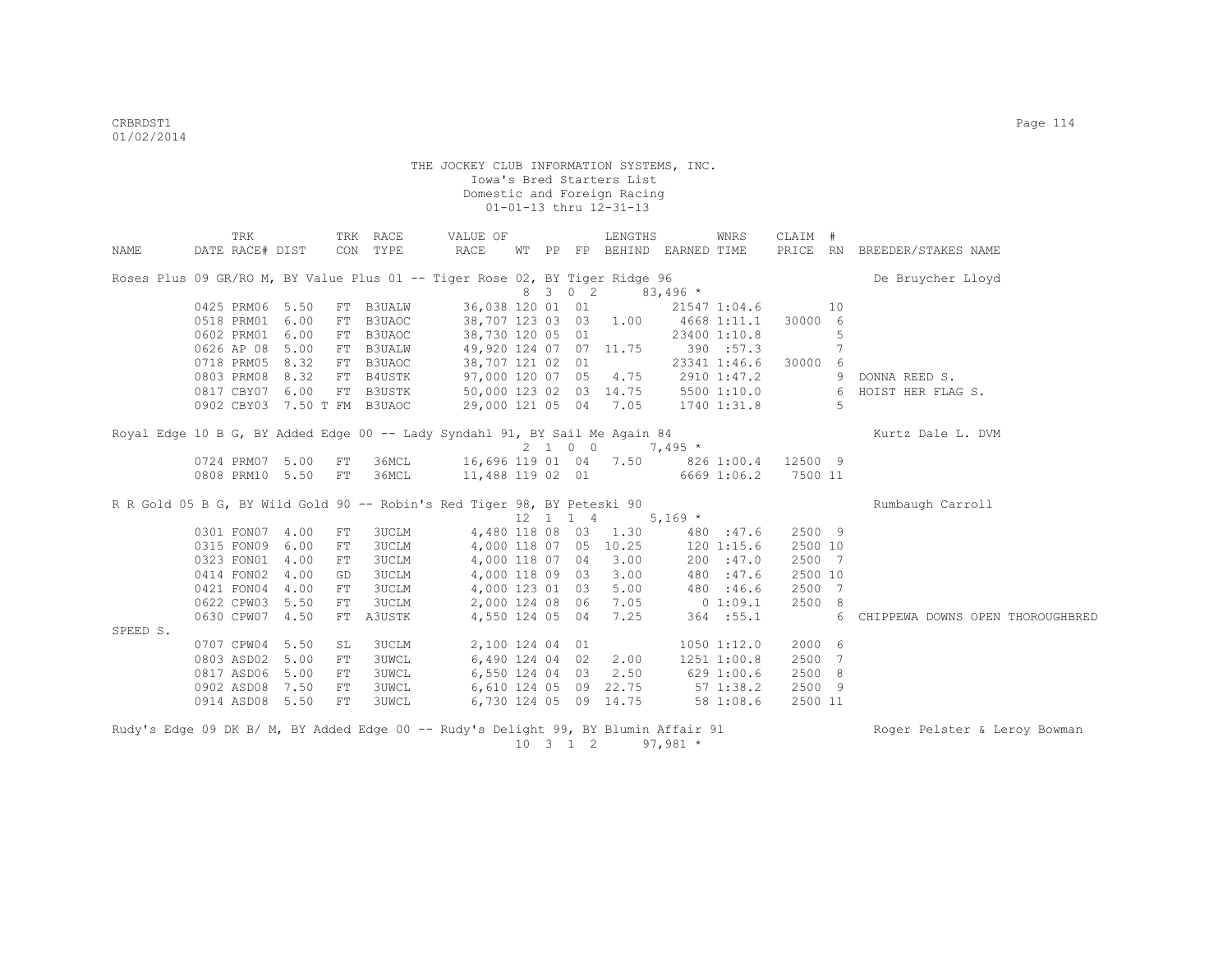|      | TRK                  |           |            | TRK RACE      | VALUE OF                                                                          |  |                     | LENGTHS                     |            | WNRS            | CLAIM #  |                 |                              |
|------|----------------------|-----------|------------|---------------|-----------------------------------------------------------------------------------|--|---------------------|-----------------------------|------------|-----------------|----------|-----------------|------------------------------|
| NAME | DATE RACE# DIST      |           |            | CON TYPE      | RACE                                                                              |  |                     | WT PP FP BEHIND EARNED TIME |            |                 |          |                 | PRICE RN BREEDER/STAKES NAME |
|      | 0426 PRM06           | 6.00      | FT         | B3UAOC        | 38,634 120 07                                                                     |  | 08                  | 8.85                        |            | 75 1:11.5       | 30000 8  |                 |                              |
|      | 0516 PRM05           | 8.32      | FT         | B3UAOC        | 38,708 120 02 01                                                                  |  |                     |                             |            | 23341 1:43.3    | 30000    | 6               |                              |
|      | 0607 PRM08           | 8.50      | FT         | B3USTK        | 75,000 117 07 03                                                                  |  |                     | 10.25                       |            | 7500 1:45.1     |          | 10              | HAWKEYES H.                  |
|      | 0703 PRM08           | 8.00      | FT         | B3UAOC        | 38,686 121 01 01                                                                  |  |                     |                             |            | 23283 1:40.2    | 30000    | $7\phantom{0}$  |                              |
|      | 0803 PRM08           | 8.32      | FT         | B4USTK        | 97,000 116 01 04                                                                  |  |                     | 3.50                        |            | 4850 1:47.2     |          | 9               | DONNA REED S.                |
|      | 0830 RP 08           | 8.00 T FM |            | B3USTK        | 50,000 117 05 01                                                                  |  |                     |                             |            | 30000 1:35.1    |          | $7\overline{ }$ | RICKS MEMORIAL S.            |
|      | 0919 RP 08           | 8.00      | SY         | B3USOC        | 19,000 123 02 02                                                                  |  |                     | 0.75                        |            | 3783 1:38.6     |          | 6               |                              |
|      | 1003 RP 05           | 8.00 T FM |            | <b>B3UALW</b> | 40,000 120 03 05                                                                  |  |                     | 9.35                        |            | 1195 1:35.8     |          | 7               |                              |
|      | 1108 RP 04 8.00 T FM |           |            | B3UAOC        | 30,000 120 05 05                                                                  |  |                     | 4.00                        |            | 893 1:38.9      | 25000    | 8               |                              |
|      | 1204 RP 03 8.00      |           | FT         | B3UAOC        | 33,040 120 04 03                                                                  |  |                     | 1.25                        |            | 3061 1:40.1     | 25000    | 7               |                              |
|      |                      |           |            |               | R U My Friend 09 B M, BY Bellamy Road 02 -- Miss Gazelle 01, BY Forest Gazelle 91 |  |                     |                             |            |                 |          |                 | Judge Terry W                |
|      |                      |           |            |               |                                                                                   |  | $12 \t 0 \t 2 \t 3$ |                             | $15,784$ * |                 |          |                 |                              |
|      | 0510 PRM02           | 6.00      | FT         | <b>B3UCLM</b> | 18,566 123 02 04                                                                  |  |                     | 9.00                        |            | 9091:11.4       | 12500 12 |                 |                              |
|      | 0524 PRM03 8.32      |           | FT         | 3UCLM         | 18,653 118 08 03                                                                  |  |                     | 6.00                        |            | 2227 1:44.9     | 12500 8  |                 |                              |
|      | 0614 PRM04           | 5.50      | SY         | B3UCLM        | 18,588 123 08 02                                                                  |  |                     | 2.25                        |            | 3653 1:05.4     | 12500 11 |                 |                              |
|      | 0627 PRM08           | 8.00      | FT         | <b>B3UALW</b> | 36,061 120 03 05                                                                  |  |                     | 6.85                        |            | 831 1:41.4      |          | 9               |                              |
|      | 0711 PRM06           | 5.50      | FT         | B3UCLM        | 18,632 124 02 02                                                                  |  |                     | 4.00                        |            | 3692 1:06.4     | 12500 9  |                 |                              |
|      | 0718 PRM02           | 8.32      | FT         | B3UCLM        | 18,609 124 03 05                                                                  |  |                     | 8.25                        |            | 424 1:49.0      | 12500 10 |                 |                              |
|      | 0804 PRM04           | 6.00      | FT         | B3UCLM        | 12,801 124 01 04                                                                  |  |                     | 5.60                        |            | 625 1:14.1      | 7500 10  |                 |                              |
|      | 0810 PRM04           | 6.00      | FT         | 3UCLM         | 19,945 119 05 04                                                                  |  |                     | 8.00                        |            | 993 1:11.6      | 15000 8  |                 |                              |
|      | 0905 CBY02           |           | 7.50 T FM  | <b>B3UCLM</b> | 18,000 123 04 06                                                                  |  |                     | 12.00                       |            | 1801:33.1       | 20000 9  |                 |                              |
|      | 0924 IND05           | 8.32      | FT         | B3UCLM        | 11,000 122 03 03                                                                  |  |                     | 6.75                        |            | $1100$ $1:43.8$ | 6000 9   |                 |                              |
|      | 1010 HAW06           | 6.50      | FT         | B3UCLM        | 10,890 121 06 03                                                                  |  |                     | 8.75                        |            | $1050$ $1:18.7$ | 5000 11  |                 |                              |
|      | 1107 HAW02 6.50      |           |            | FT B3UCLM     | 10,590 121 05 08 13.00                                                            |  |                     |                             |            | 1001:19.5       | 5000 8   |                 |                              |
|      |                      |           |            |               | Runaway Walkaway 08 DK B/ G, BY Najran 99 -- Spotted Feather 97, BY Meadowlake 83 |  |                     |                             |            |                 |          |                 | Hartz Jeff                   |
|      |                      |           |            |               |                                                                                   |  | 7 0 1 1             |                             | $9,080 *$  |                 |          |                 |                              |
|      | 0427 PRM07           | 6.00      | ${\rm FT}$ | 3UAOC         |                                                                                   |  |                     | 38,619 120 07 03 0.35       |            | 4621 1:10.9     |          | 10              |                              |
|      | 0511 PRM08           | 6.00      | ${\rm FT}$ | A4USTK        |                                                                                   |  |                     | 70,000 118 06 07 11.85      | 0 1:10.6   |                 |          | $7\phantom{.0}$ | JOHN WAYNE S.                |
|      | 0531 PRM08           | 6.00      | FT         | 3UAOC         |                                                                                   |  |                     | 38,641 120 02 07 10.80      |            | 75 1:10.2       |          | 9               |                              |
|      | 0614 PRM08           | 8.32      | SY         | 3UAOC         |                                                                                   |  |                     | 38,642 120 08 06 14.25      |            | 75 1:43.2       |          | 9               |                              |
|      | 0703 PRM05           | 6.00      | <b>FT</b>  | <b>3UCLM</b>  | 23,800 121 07 04                                                                  |  |                     | 3.30                        |            | 1192 1:12.1     | 17500    | 7               |                              |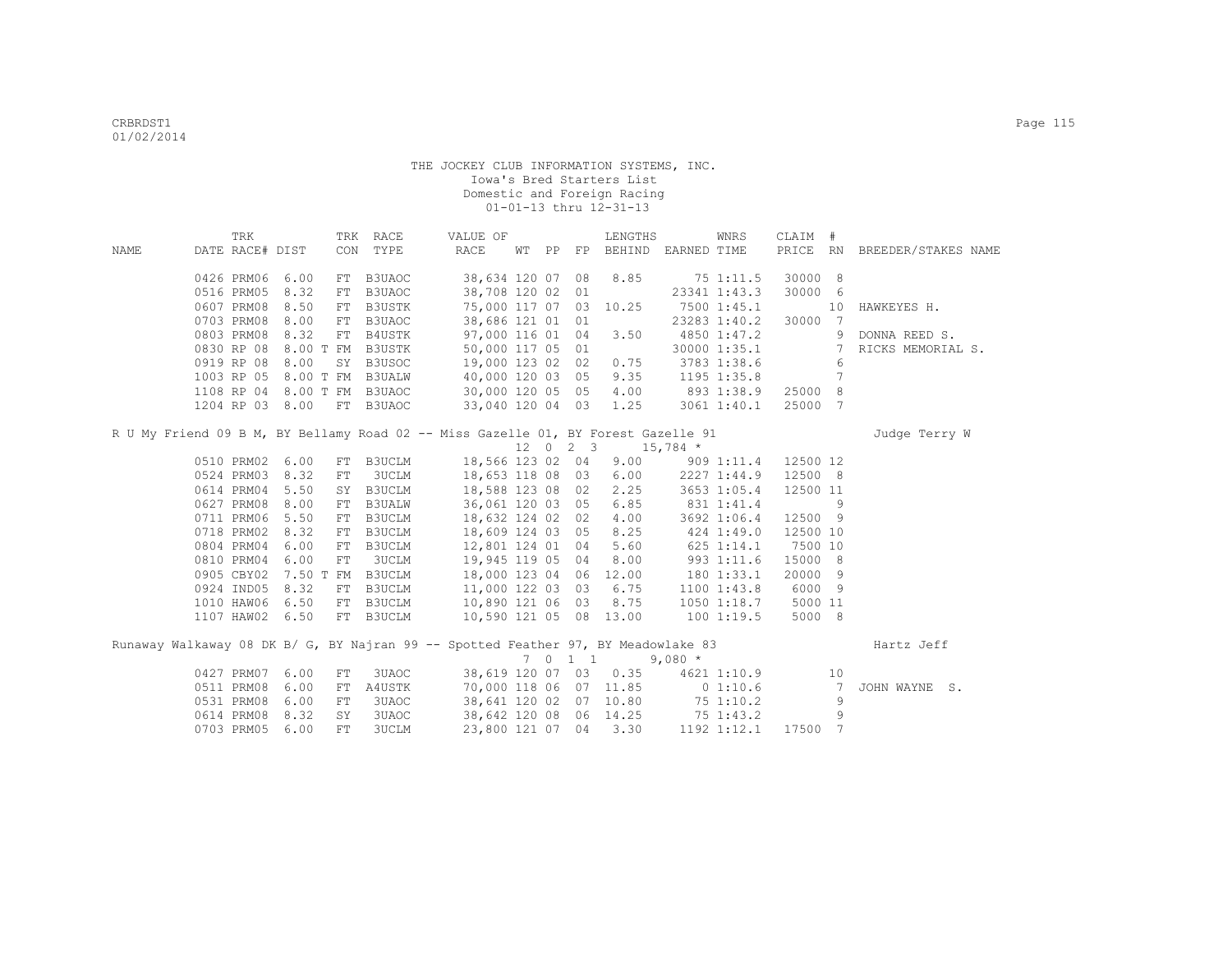THE JOCKEY CLUB INFORMATION SYSTEMS, INC. Iowa's Bred Starters List Domestic and Foreign Racing 01-01-13 thru 12-31-13 TRK TRK RACE VALUE OF LENGTHS WNRS CLAIM # NAME DATE RACE# DIST CON TYPE RACE WT PP FP BEHIND EARNED TIME PRICE RN BREEDER/STAKES NAME 0725 PRM07 6.00 FT 3UCLM 14,135 121 05 02 2.25 2801 1:12.9 7500 8 0808 PRM08 6.00 FT 3UCLM 14,070 121 03 05 5.50 316 1:11.9 7500 11 Running Commando 09 CH G, BY Added Edge 00 -- Larens Bid 00, BY Dawn Quixote 87 Rosenthal Katherine A.  $34,746$  123 10 09 23.00 75 1:10.4 0427 PRM09 6.00 FT 36MSW 34,746 123 10 09 23.00 75 1:10.4 10<br>0511 PRM04 5.50 FT 36MSW 34,770 123 09 05 16.25 438 1:04.8 9 0511 PRM04 5.50 FT 36MSW 34,770 123 09 05 16.25 438 1:04.8 9<br>0602 PRM04 5.50 FT 36MSW 34,735 123 08 07 15.00 75 1:05.6 10 34,735 123 08 07 15.00 75 1:05.6 Running Ruth 09 DK B/ M, BY Doug Fir 99 -- Resubmit 94, BY Relaunch 76  $\begin{array}{ccc} 2 & 0 & 0 & 0 \\ 2 & 0 & 0 & 0 \end{array}$  150 \* 2 0 0 0 0509 PRM04 5.00 GD B36MCL 17,000 123 06 07 16.25 75 :58.4 25000 8 0531 PRM02 5.00 FT B36MCL 16,717 123 08 06 9.05 75 1:00.0 12500 8 Runthespellcheque 09 GR/RO M, BY Alphabet Soup 91 -- Monument Valley 97, BY Air Forbes Won 79 DNAce Thoroughbreds, LTD. 8 0 0 0 1,191 \* 0421 PRM04 5.50 FT B36WMC 16,674 118 07 09 18.55 75 1:06.9 12500 10 0517 PRM04 6.00 FT B36MCL 16,650 123 01 FF DNF 75 1:13.2 12500 11<br>0704 PRM04 8.00 FT B36MSW 34,746 124 09 08 37.00 75 1:41.5 10 34,746 124 09 08 37.00 0713 PRM04 8.32 FT B36MCL 16,653 121 10 07 10.60 75 1:50.4 10000 11 0727 PRM02 8.32 FT B36MCL 18,610 121 09 06 20.75 75 1:50.2 12500 10 0810 PRM02 8.32 FT B36MCL 18,632 121 08 05 9.60 426 1:47.8 12500 9 0902 CBY05 8.32 T FM B3UMCL 14,000 123 09 07 8.00 140 1:43.0 20000 11 0914 CBY08 7.50 T FM B3UMSW 26,485 123 04 05 3.10 250 1:33.3 12 Rureadyforthetruth 09 DK B/ M, BY More Than Ready 97 -- Tricky Truth 00, BY Proudest Romeo 90 River Ridge Ranch  $4$  0 0 0 270  $*$ <br>7,050 121 02 08 16.10 70 0216 TP 08 6.50 FT B4UCLM 7,050 121 02 08 16.10 70 1:21.8 5000 10<br>0301 TP 06 5.50 FT B3UCLM 8,000 121 03 06 27.25 80 1:06.0 5000 7 0301 TP 06 5.50 FT B3UCLM 8,000 121 03 06 27.25 80 1:06.0 5000 7 0321 TP 04 6.50 FT B3UCLM 7,000 121 04 06 15.75 70 1:21.9 5000 9 0330 TP 04 5.50 FT B3UCLM 8,800 121 02 10 12.75 50 1:07.1 7500 12

Rushin' Emerald 11 B F, BY Rushin' to Altar 99 -- Rubietta 98, BY Rubiano 87 Sullivan Vince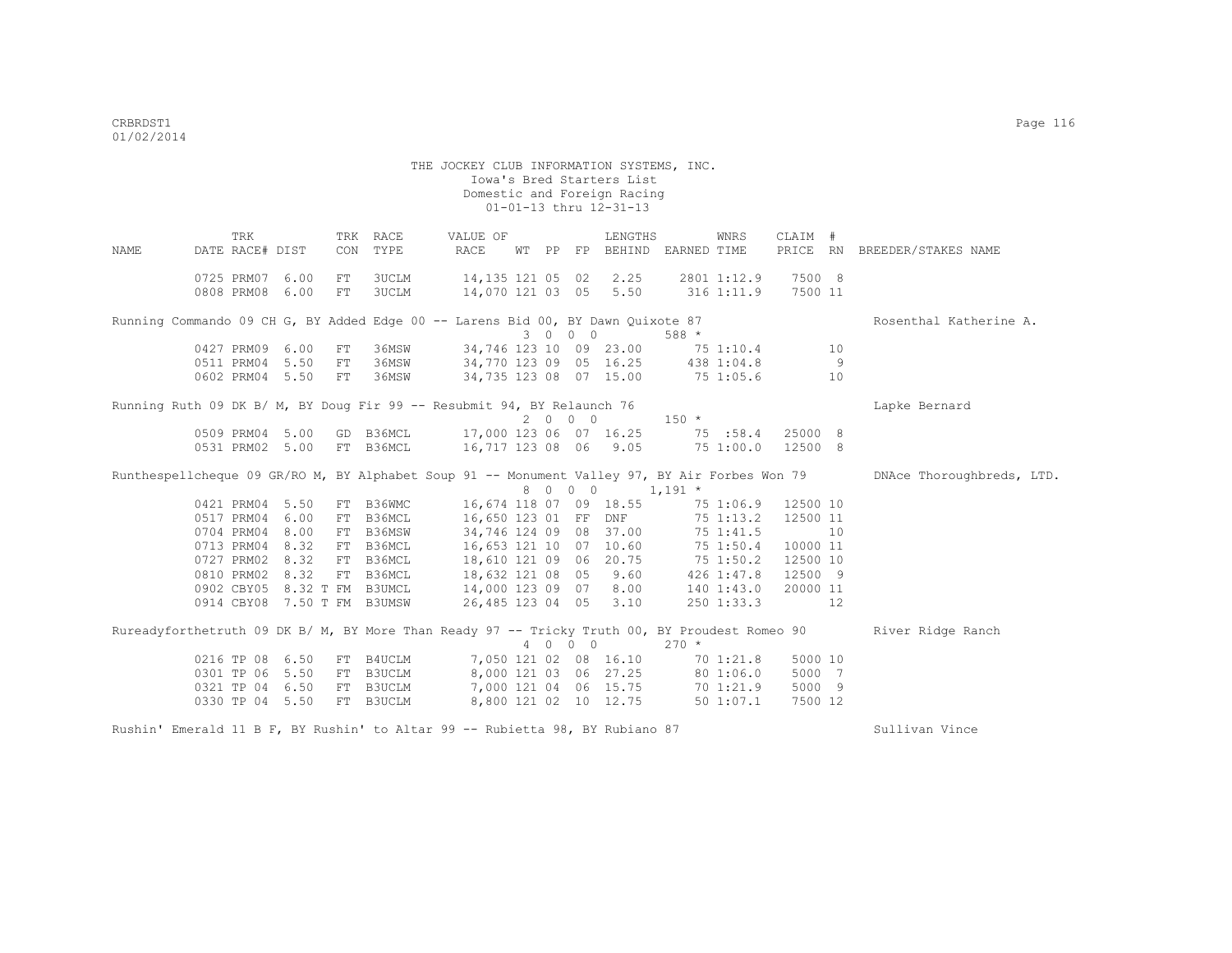|      | TRK                                                                                       |      |    | TRK RACE  | VALUE OF                                   |  |         | LENGTHS                                       |          | WNRS         | CLAIM #        |                |                                                                                                                      |
|------|-------------------------------------------------------------------------------------------|------|----|-----------|--------------------------------------------|--|---------|-----------------------------------------------|----------|--------------|----------------|----------------|----------------------------------------------------------------------------------------------------------------------|
| NAME | DATE RACE# DIST                                                                           |      |    | CON TYPE  | <b>RACE</b>                                |  |         | WT PP FP BEHIND EARNED TIME                   |          |              |                |                | PRICE RN BREEDER/STAKES NAME                                                                                         |
|      |                                                                                           |      |    |           |                                            |  |         |                                               |          |              |                |                |                                                                                                                      |
|      |                                                                                           |      |    |           |                                            |  |         | 2 0 0 1 4,252 $*$                             |          |              |                |                |                                                                                                                      |
|      | 0705 PRM01 5.00                                                                           |      |    | FT F02MSW | 34,791 119 08 03 11.75 4177 :59.5          |  |         |                                               |          |              | 8 <sup>1</sup> |                |                                                                                                                      |
|      | 0720 PRM03 5.00                                                                           |      |    | FT F02MSW |                                            |  |         | 34,746 119 10 07 10.95 75 1:01.8              |          |              |                | 10             |                                                                                                                      |
|      | Rushin' Rubietta 10 B G, BY Rushin' to Altar 99 -- Rubietta 98, BY Rubiano 87             |      |    |           |                                            |  |         |                                               |          |              |                |                | Sullivan Vince                                                                                                       |
|      |                                                                                           |      |    |           |                                            |  |         | $7 \quad 2 \quad 2 \quad 1 \quad 89,484 \; *$ |          |              |                |                |                                                                                                                      |
|      | 0324 FG 08 5.50 T FM                                                                      |      |    | 35MSW     |                                            |  |         | 39,000 119 02 04 6.75                         |          | 2340 1:04.5  |                | 10             |                                                                                                                      |
|      | 0420 PRM09 5.50                                                                           |      | FT | 36MSW     | 34,792 118 02 01                           |  |         |                                               |          | 20885 1:04.6 |                | 8 <sup>8</sup> |                                                                                                                      |
|      | 0518 PRM08                                                                                | 6.00 |    | FT A03STK |                                            |  |         | 68,650 118 04 02 nk                           |          |              |                |                | 13730 1:10.3 7 GRAY'S LAKE S.                                                                                        |
|      | 0615 PRM08                                                                                | 6.00 | FT | 03STK     | 41,894 118 05 01                           |  |         |                                               |          |              |                |                | 25650 1:09.3 5 IOWA LEGACY STALLION S.                                                                               |
|      | 0706 PRM08                                                                                | 8.32 | FT | 03STK     | 80,255 118 02 02 4.25                      |  |         |                                               |          |              |                |                | 21353 1:45.0 6 IOWA STALLION S.                                                                                      |
|      | 0803 PRM06 8.50                                                                           |      |    | FT A03STK | 94,200 120 05 05 17.25 2826 1:48.3         |  |         |                                               |          |              |                |                | 9 IOWA BREEDERS' DERBY                                                                                               |
|      | 0831 CBY06 6.00                                                                           |      | FT | 03AOC     | 27,000 122 08 03 2.75 2700 1:11.6 35000 10 |  |         |                                               |          |              |                |                |                                                                                                                      |
|      |                                                                                           |      |    |           |                                            |  |         |                                               |          |              |                |                |                                                                                                                      |
|      |                                                                                           |      |    |           |                                            |  | 1 0 0 0 |                                               | $75 *$   |              |                |                | Rushin' Style 11 BLK G, BY Rushin' to Altar 99 -- Mountian Style 98, BY Mt. Livermore 81 McClintock Loretta          |
|      | 0615 PRM02 4.50 GD                                                                        |      |    |           | 02MSW 34,747 119 09 07 11.50 75 :53.1 10   |  |         |                                               |          |              |                |                |                                                                                                                      |
|      |                                                                                           |      |    |           |                                            |  |         |                                               |          |              |                |                |                                                                                                                      |
|      |                                                                                           |      |    |           |                                            |  |         |                                               |          |              |                |                | Rush to Register 10 DK B/ G, BY Rushin' to Altar 99 -- Lady Commando 99, BY Distinctive Pro 79 McClintock Loretta F. |
|      |                                                                                           |      |    |           |                                            |  |         | 3 0 1 1 1 12,778 *                            |          |              |                |                |                                                                                                                      |
|      | 0602 PRM04 5.50                                                                           |      | FT | 36MSW     | 34,735 118 01 03 5.50                      |  |         |                                               |          | 4153 1:05.6  | 10             |                |                                                                                                                      |
|      | 0615 PRM08                                                                                | 6.00 | FT | 03STK     |                                            |  |         |                                               |          |              |                |                | 41,894 116 01 02 7.00 8550 1:09.3 5 IOWA LEGACY STALLION S.                                                          |
|      | 0703 PRM02 8.00                                                                           |      | FT | 36MSW     | 34,770 119 09 06 9.85 75 1:41.9            |  |         |                                               |          |              |                | 9              |                                                                                                                      |
|      | Salute the Troops 11 DK B/ F, BY Elite Squadron 04 -- Dominant Desire 04, BY Exploit 96   |      |    |           |                                            |  |         |                                               |          |              |                |                | Schutz Pamela                                                                                                        |
|      |                                                                                           |      |    |           |                                            |  | 2000    |                                               | $150 *$  |              |                |                |                                                                                                                      |
|      | 0606 PRM01 4.50                                                                           |      |    |           | FT F02MSW 34,791 118 07 06 10.85 75 :53.5  |  |         |                                               |          |              |                | 8              |                                                                                                                      |
|      | 0705 PRM01                                                                                | 5.00 |    | FT F02MSW | 34,791 119 05 08 23.25 75 :59.5            |  |         |                                               |          |              |                | 8              |                                                                                                                      |
|      | Sandra's Gift 08 B M, BY King of Scat 96 -- Natalies Commander 01, BY Deputy Commander 94 |      |    |           |                                            |  |         |                                               |          |              |                |                | Pearson Paul                                                                                                         |
|      |                                                                                           |      |    |           |                                            |  | 5 0 1 0 |                                               | $4,800*$ |              |                |                |                                                                                                                      |
|      | 0614 PRM02 5.00                                                                           |      |    | SY B36MCL | 16,672 123 01 02 8.25 3282 :58.5 12500 10  |  |         |                                               |          |              |                |                |                                                                                                                      |
|      | 0629 PRM02 5.50                                                                           |      |    | FT B36MSW |                                            |  |         | 34,835 123 01 05 21.50                        |          | 808 1:06.8   |                | 6              |                                                                                                                      |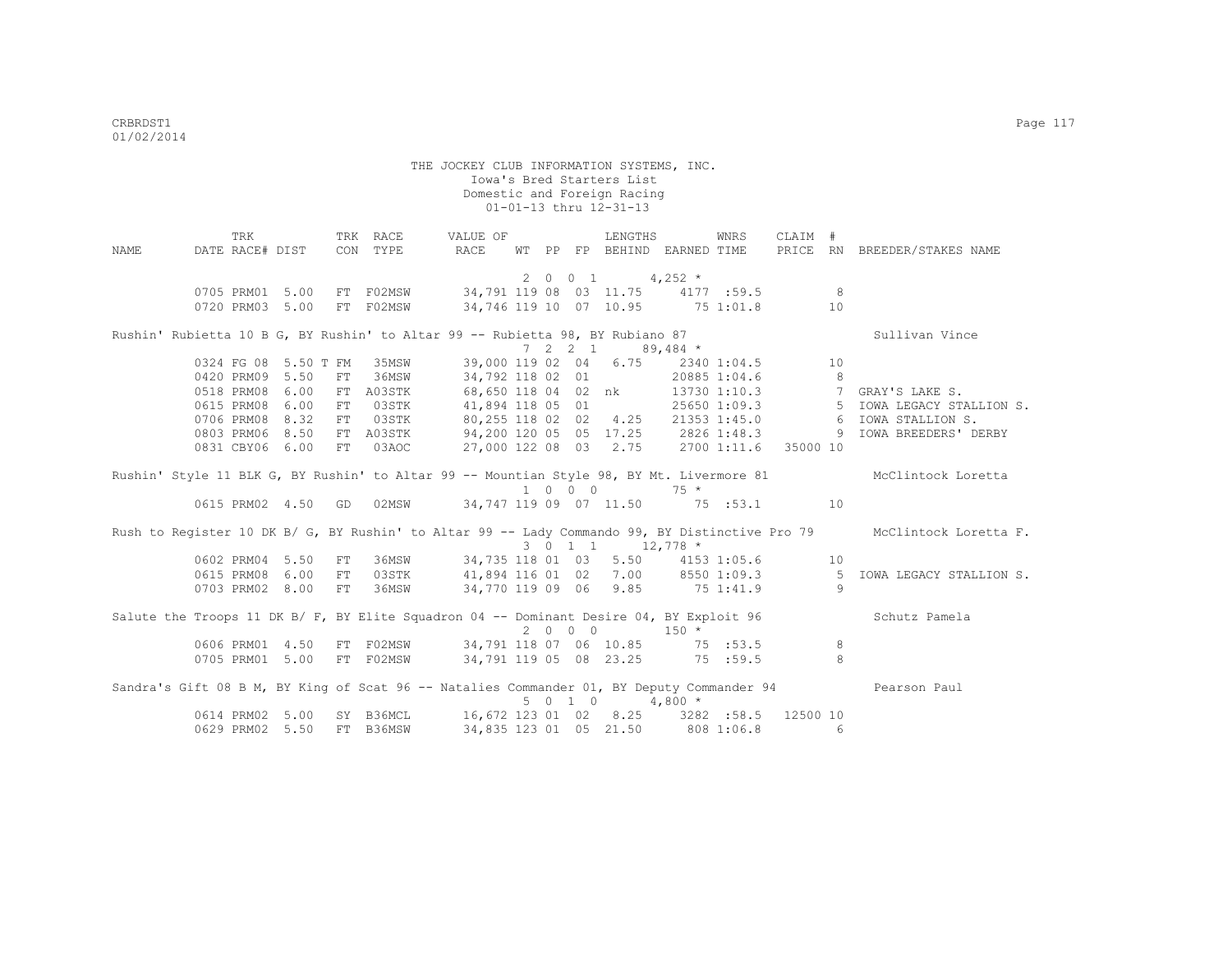THE JOCKEY CLUB INFORMATION SYSTEMS, INC. Iowa's Bred Starters List Domestic and Foreign Racing  $01-01-13$  thru  $12-31-13$  TRK TRK RACE VALUE OF LENGTHS WNRS CLAIM # NAME DATE RACE# DIST CON TYPE RACE WT PP FP BEHIND EARNED TIME PRICE RN BREEDER/STAKES NAME 0713 PRM02 6.00 FT B36MSW 34,770 124 06 08 16.75 75 1:14.6 9 0725 PRM09 5.50 FT B36MCL 11,009 124 01 04 3.80 560 1:08.3 7500 10 0808 PRM04 5.50 FT B36MCL 11,488 124 10 08 11.80 75 1:06.0 7500 11 Sand Script 10 B G, BY E Dubai 98 -- Bookaparty 93, BY Mari's Book 78 Conservation Chemical Conservation of  $\begin{array}{ccc} 6 & 1 & 1 & 2 & 34,840 \end{array}$  \*  $\begin{array}{cccc} 6 & 1 & 1 & 2 & 3 \\ 34.575 & 118 & 06 & 03 & 6.75 \end{array}$ 0427 PRM02 6.00 FT 36MSW 34,575 118 06 03 6.75 4142 1:11.3 9<br>0511 PRM04 5.50 FT 36MSW 34,770 118 07 02 3.50 6942 1:04.8 9 0511 PRM04 5.50 FT 36MSW 0602 PRM04 5.50 FT 36MSW 34,735 118 10 01 20767 1:05.6 10 0705 PRM05 5.50 FT 3UCLM 23,796 119 07 03 1.25 2839 1:06.1 25000 9 0713 PRM08 8.00 FT 3UALW 36,061 116 07 FF DNF 75 1:42.8 9 0727 PRM06 6.00 FT 3UCLM 19,923 119 02 06 10.50 75 1:14.2 15000 9 Santa Fe Sue 09 CH M, BY Pioneering 93 -- Suzy 96, BY Broad Brush 83  $8$  1 3 1  $21,022$  \*<br>14,500 120 03 05 11.25 428 1:12.3 0504 PRM04 6.00 SY B3UCLM 14,500 120 03 05 11.25 428 1:12.3 20000 8<br>0526 PRM03 5.50 GD B3UCLM 23.840 123 03 02 2.25 4771 1:04.7 25000 7 0526 PRM03 5.50 GD B3UCLM 23,840 123 03 02 2.25 4771 1:04.7 25000 7 0609 PRM08 8.32 MY B3UALW 36,016 120 05 10 31.40 75 1:45.9 11<br>0628 PRM09 6.00 FT B3UCLM 18,588 123 05 02 5.25 3653 1:13.2 12500 11 0628 PRM09 6.00 FT B3UCLM 0724 PRM05 5.50 FT B3UCLM 12,823 124 01 01 7566 1:07.4 7500 9 0810 PRM09 6.00 FT B3UCLM 14,114 124 03 03 8.75 1669 1:11.4 7500 9 0831 CBY01 5.50 FT B3UCLM 11,000 123 04 04 15.50 660 1:04.8 6250 6 0914 CBY02 6.00 FT B3UCLM 11,000 123 07 02 0.50 2200 1:13.6 6250 10 Say a Hail Mary 11 B F, BY Run Away and Hide 06 -- Pulpinit 06, BY Pulpit 94 Robson Thoroughbreds Joseph 1 0 0 0 85 \* 1113 RP 07 6.00 FT F02MSW 28,000 120 04 06 15.00 85 1:11.5 8 Scandia Blade 09 DK B/ G, BY Added Edge 00 -- Pre Kerry Us 97, BY Pretensor 82 Dr. Kim Houlding & Staker Family  $8 \quad 1 \quad 0 \quad 1 \quad 25.714 \quad ^{\star}$ 0420 PRM02 5.50 FT 36MSW 34,791 123 02 06 9.00 75 1:04.9 8

 0504 PRM02 6.00 SY 36MSW 34,813 123 07 01 20943 1:11.8 7 0519 PRM08 6.00 FT 3UALW 36,061 123 05 09 40.50 75 1:10.9 9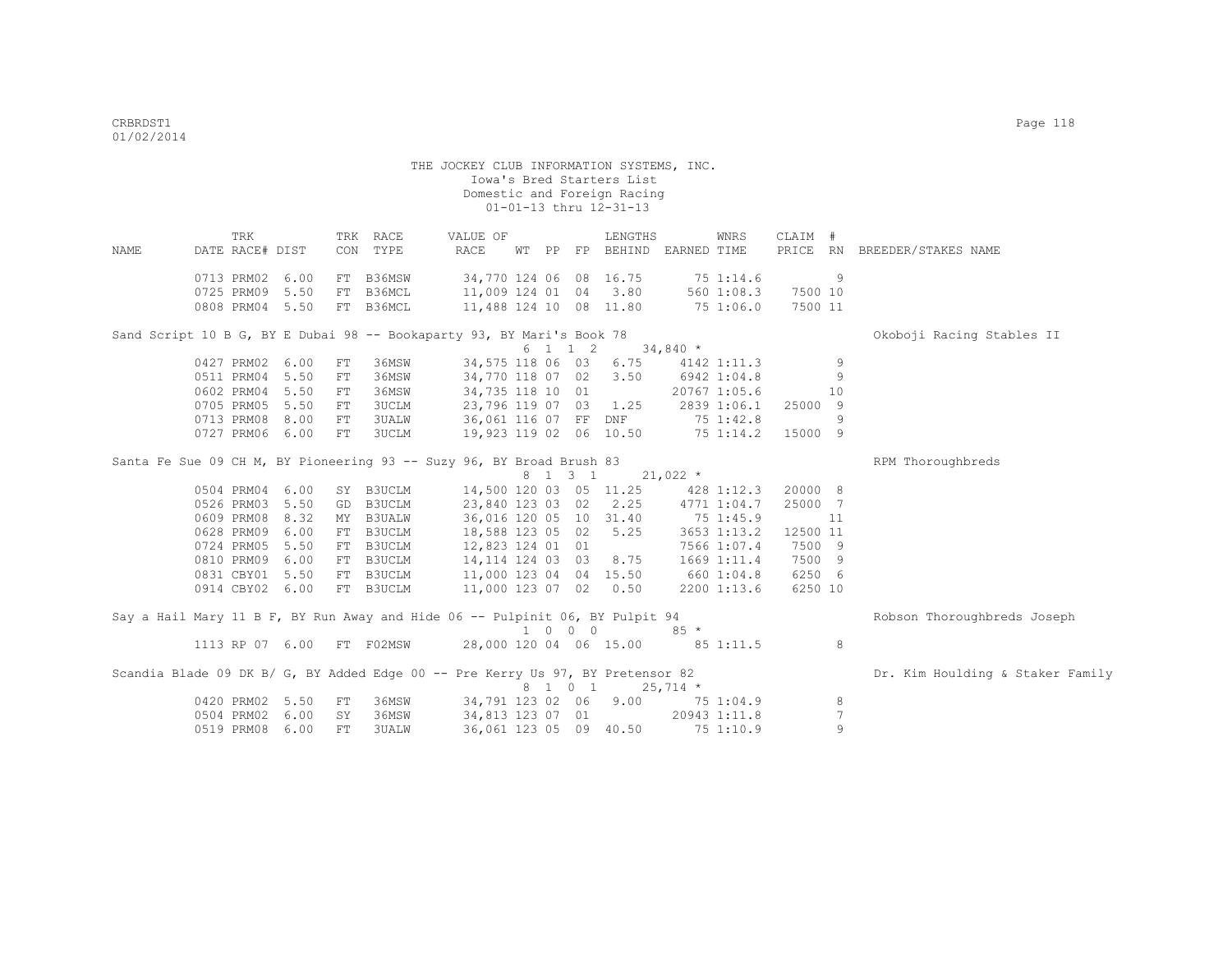| NAME | TRK<br>DATE RACE# DIST                                                                        |      |            | TRK RACE<br>CON TYPE | VALUE OF<br>RACE                  |  |         | LENGTHS<br>WT PP FP BEHIND EARNED TIME |            | WNRS            | CLAIM #        |   | PRICE RN BREEDER/STAKES NAME                                                                         |
|------|-----------------------------------------------------------------------------------------------|------|------------|----------------------|-----------------------------------|--|---------|----------------------------------------|------------|-----------------|----------------|---|------------------------------------------------------------------------------------------------------|
|      | 0613 PRM04                                                                                    | 8.00 | ${\rm FT}$ | 3UALW                |                                   |  |         | 36,061 120 08 03 2.75                  |            | 4321 1:39.7     |                | 9 |                                                                                                      |
|      | 0628 PRM05                                                                                    | 8.32 | ${\rm FT}$ | 3UALW                | 36,061 120 06 09 26.25            |  |         |                                        |            | 75 1:46.5       |                | 9 |                                                                                                      |
|      | 0713 PRM08                                                                                    | 8.00 | FT         | 3UALW                |                                   |  |         | 36,061 121 08 08 25.90                 |            | 75 1:42.8       |                | 9 |                                                                                                      |
|      | 0727 PRM06                                                                                    | 6.00 | FT         | 3UCLM                |                                   |  |         | 19,923 124 01 07 11.00                 |            | 75 1:14.2       | 15000 9        |   |                                                                                                      |
|      | 0810 PRM04 6.00                                                                               |      | FT         | <b>3UCLM</b>         |                                   |  |         | 19,945 124 03 07 13.50                 |            | 75 1:11.6       | 15000 8        |   |                                                                                                      |
|      | Scat 'n Go 10 CH G, BY King of Scat 96 -- Crafty Woman 02, BY Crafty Prospector 79            |      |            |                      |                                   |  |         |                                        |            |                 |                |   | Gary E Lucas & Joan M Lucas                                                                          |
|      |                                                                                               |      |            |                      |                                   |  | 7310    |                                        | $59,688$ * |                 |                |   |                                                                                                      |
|      | 0420 PRM02 5.50                                                                               |      | ${\rm FT}$ | 36MSW                |                                   |  |         | 34,791 118 07 01                       |            | 20884 1:04.9    | 8 <sup>1</sup> |   |                                                                                                      |
|      | 0519 PRM02 5.50                                                                               |      | FT         | <b>3UCLM</b>         | 23,817 118 07 07 8.75 75 1:05.3   |  |         |                                        |            |                 | 25000 8        |   |                                                                                                      |
|      | 0616 PRM05                                                                                    | 5.50 | FT         | <b>3UCLM</b>         |                                   |  |         | 18,632 118 04 04 5.00 923 1:04.7       |            |                 | 12500 9        |   |                                                                                                      |
|      | 0629 PRM09                                                                                    | 6.00 | ${\rm FT}$ | 3UCLM                | 18,559 118 11 02                  |  |         | 1.25                                   |            | 3625 1:12.2     | 12500 12       |   |                                                                                                      |
|      | 0714 PRM04                                                                                    | 5.50 | FT         | 3UCLM                | 18,696 119 05 01                  |  |         |                                        |            | 11251 1:06.4    | 12500 6        |   |                                                                                                      |
|      | 0726 PRM03 5.50                                                                               |      | FT         | 3UCLM                | 17,782 119 01 04 4.25             |  |         |                                        |            | 1148 1:07.6     | 15000 7        |   |                                                                                                      |
|      | 0809 PRM03 6.00                                                                               |      | FT         | 3UALW                | 36, 345 116 04 01                 |  |         |                                        |            | 21782 1:11.4    |                | 6 |                                                                                                      |
|      |                                                                                               |      |            |                      |                                   |  |         |                                        |            |                 |                |   | Scherer Magic 10 DK B/ G, BY Doneraile Court 96 -- She's a Nasty One 04, BY Touch Gold 94 Robson Joe |
|      |                                                                                               |      |            |                      |                                   |  |         | 8 2 0 2 75,617 *                       |            |                 |                |   |                                                                                                      |
|      | 0511 BHP03 7.00                                                                               |      | FT         | 03STK                |                                   |  |         | 71,850 121 04 05 24.25                 |            |                 |                |   | 1437 1:21.6 5 CAME HOME S.                                                                           |
|      | 0523 BHP07                                                                                    | 6.00 | ${\rm FT}$ | 03AOC                |                                   |  |         | 54,250 122 06 01                       |            | 32400 1:10.6    | 80000 6        |   |                                                                                                      |
|      | 0608 BHP01                                                                                    | 7.50 | FT         | 3UAOC                |                                   |  |         | 56,886 116 03 03 5.25                  |            | 6840 1:28.1     |                | 4 |                                                                                                      |
|      | 0628 BHP07                                                                                    | 8.50 | FT         | 03AOC                |                                   |  |         | 54,000 119 03 05 21.50                 |            | 1080 1:43.4     | 80000 5        |   |                                                                                                      |
|      | 0728 DMR04                                                                                    | 7.00 | FT         | 03CLM                | 70,190 122 04 04 5.60             |  |         |                                        |            | 3720 1:23.2     | 50000 8        |   |                                                                                                      |
|      | 0902 DMR07                                                                                    | 6.00 | FT         | 03CLM                | 70,690 122 06 05 4.30             |  |         |                                        |            | 1240 1:09.3     | 50000 10       |   |                                                                                                      |
|      | 1214 AOU02                                                                                    | 6.00 | FT         | 3UCLM                | 39,000 119 04 01                  |  |         |                                        |            | 23400 1:12.0    | 35000 7        |   |                                                                                                      |
|      | 1222 AQU01 6.00                                                                               |      | GD         | 3USOC                |                                   |  |         | 55,000 119 05 03 6.25                  |            | 5500 1:10.9     | 50000 7        |   |                                                                                                      |
|      | Score Baby Score 07 GR/RO G, BY Even the Score 98 -- Someday Maybebaby 98, BY Fort Chaffee 90 |      |            |                      |                                   |  | 9 2 0 1 |                                        | $16,370$ * |                 |                |   | Hoopes F. Robert                                                                                     |
|      | 0405 HAW08 8.50                                                                               |      | FT         | 4UCLM                | 10,590 112 01 08 20.70 100 1:48.6 |  |         |                                        |            |                 | 5000 8         |   |                                                                                                      |
|      | 0510 AP 09 8.00                                                                               |      | ${\rm FT}$ | 3UCLM                | 9,710 124 02 04 7.55 475 1:36.4   |  |         |                                        |            |                 | 5000 9         |   |                                                                                                      |
|      | 0531 AP 06 9.00                                                                               |      | FT         | 3UCLM                |                                   |  |         | 10,890 124 07 03 0.35                  |            | $1050$ $1:54.3$ | 5000 11        |   |                                                                                                      |
|      | 0621 AP 08 8.50                                                                               |      | FT         | 3UCLM                | 10,690 124 02 01                  |  |         |                                        |            | 6300 1:45.3     | 5000 9         |   |                                                                                                      |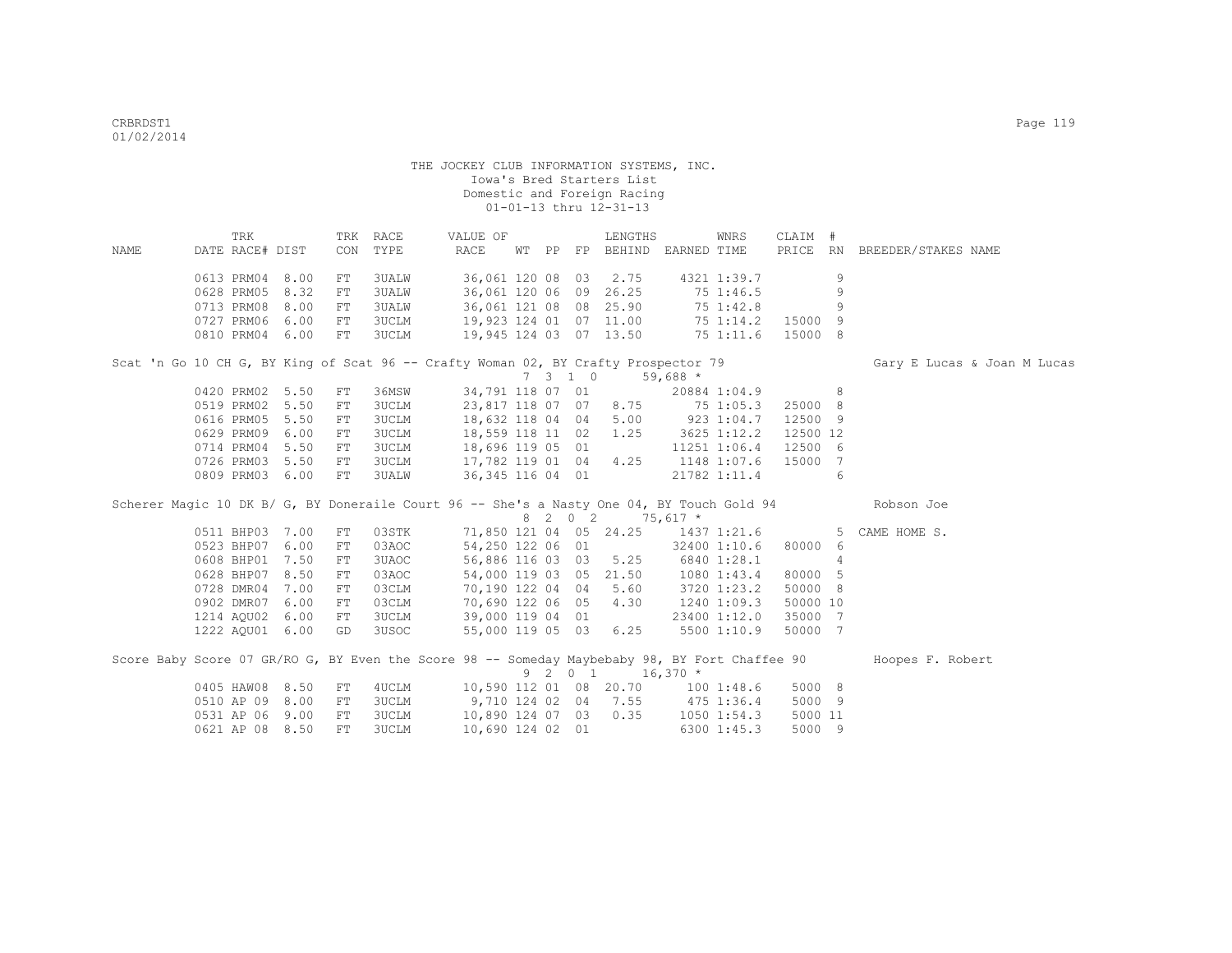|      | TRK             |            | TRK RACE                    | VALUE OF                                                                            |  |         | LENGTHS                           |              | WNRS           | CLAIM #  |                |                                                                                                                  |
|------|-----------------|------------|-----------------------------|-------------------------------------------------------------------------------------|--|---------|-----------------------------------|--------------|----------------|----------|----------------|------------------------------------------------------------------------------------------------------------------|
| NAME | DATE RACE# DIST | CON        | TYPE                        | RACE                                                                                |  |         | WT PP FP BEHIND EARNED TIME       |              |                |          |                | PRICE RN BREEDER/STAKES NAME                                                                                     |
|      |                 |            |                             |                                                                                     |  |         |                                   |              |                |          |                |                                                                                                                  |
|      | 0718 AP 04 9.00 | FT         | 3UCLM                       | 14,000 122 05 05 14.50                                                              |  |         |                                   |              | 420 1:55.2     | 16000 6  |                |                                                                                                                  |
|      | 0802 AP 01 7.00 | FT         | 3UCLM                       | 10,500 124 06 04 8.85                                                               |  |         |                                   | $525$ 1:25.8 |                | 5000     | 7              |                                                                                                                  |
|      | 0810 AP 02 8.00 | FT         | 3UCLM                       | 12,000 122 02 01                                                                    |  |         |                                   |              | 7200 1:41.5    | 7500 7   |                |                                                                                                                  |
|      | 0823 AP 07 8.50 | FT         | 3UALW                       | 43,680 122 01 08 19.00                                                              |  |         |                                   | 195 1:44.2   |                |          | 9              |                                                                                                                  |
|      | 0902 AP 01 8.50 | FT         | 3UCLM                       | 10,500 124 03 06 11.25                                                              |  |         |                                   | $105$ 1:46.7 |                | 5000 7   |                |                                                                                                                  |
|      |                 |            |                             | Seanjoebud 09 DK B/ G, BY Offlee Wild 00 -- Milady's Honor 98, BY Bound by Honor 91 |  |         |                                   |              |                |          |                | Francois Scott                                                                                                   |
|      |                 |            |                             |                                                                                     |  |         | 6 1 1 0 30,408 *                  |              |                |          |                |                                                                                                                  |
|      | 0420 PRM09 5.50 | ${\rm FT}$ | 36MSW                       |                                                                                     |  |         | 34,792 123 07 05 14.50 803 1:04.6 |              |                |          | 8              |                                                                                                                  |
|      | 0523 PRM07 8.32 | FT         | 36MSW                       |                                                                                     |  |         | 34,725 123 04 02 2.00 6903 1:44.4 |              |                |          | 11             |                                                                                                                  |
|      | 0606 PRM06 8.32 | FT         | 36MSW                       |                                                                                     |  |         | 34,770 123 09 07 13.00            | 75 1:44.6    |                |          | 9              |                                                                                                                  |
|      | 0621 PRM04 8.32 | FT         | 36MSW                       | 34,770 123 04 01                                                                    |  |         |                                   | 20826 1:45.5 |                |          | 9              |                                                                                                                  |
|      | 0713 PRM08 8.00 | FT         | 3UALW                       | 36,061 124 06 04 0.90 1801 1:42.8                                                   |  |         |                                   |              |                |          | 9              |                                                                                                                  |
|      | 0803 PRM09 8.50 |            | FT A4USTK                   | 95,200 118 07 07 15.25                                                              |  |         |                                   |              |                |          |                | 0 1:48.3 8 RALPH HAYES S.                                                                                        |
|      |                 |            |                             |                                                                                     |  |         |                                   |              |                |          |                | Searchin for Dames 11 CH G, BY Talent Search 03 -- Devil's Dame 97, BY Devil His Due 89 Rockin' River Ranch Inc. |
|      |                 |            |                             |                                                                                     |  |         | 4 1 0 2 30,072 *                  |              |                |          |                |                                                                                                                  |
|      | 0615 PRM02 4.50 | GD         | 02MSW                       |                                                                                     |  |         | 34,747 113 04 03 1.00 4153 :53.1  |              |                |          | 10             |                                                                                                                  |
|      | 0706 PRM02 5.00 | FT         | 02MSW                       | 34,791 119 07 03 11.50 4177 1:00.0                                                  |  |         |                                   |              |                |          | 8              |                                                                                                                  |
|      | 0721 PRM02 5.00 | FT         | 02MSW                       | 34,747 119 08 05 10.25                                                              |  |         |                                   | 799 1:00.4   |                |          | 10             |                                                                                                                  |
|      | 0809 PRM01 5.50 | FT         | 02MSW                       | 34,813 119 02 01                                                                    |  |         | 20943 1:06.4                      |              |                |          | $\overline{7}$ |                                                                                                                  |
|      |                 |            |                             | Sea Shi Sharkey 09 B M, BY Sharkey 87 -- Etoile Blues 98, BY Cure the Blues 78      |  |         |                                   |              |                |          |                | Carroll E. Konecne & Terri A.                                                                                    |
| Main |                 |            |                             |                                                                                     |  |         |                                   |              |                |          |                |                                                                                                                  |
|      |                 |            |                             |                                                                                     |  | 8 1 0 1 | $6,932$ *                         |              |                |          |                |                                                                                                                  |
|      | 0525 PRM05 5.50 |            | MY B36MCL                   | 21,923 123 05 04                                                                    |  |         | 5.25                              |              | 1100 1:06.0    | 25000 6  |                |                                                                                                                  |
|      | 0608 PRM03 5.50 |            | MY B36MSW                   | 34,770 123 01 07 20.75 75 1:04.8                                                    |  |         |                                   |              |                |          | 9              |                                                                                                                  |
|      | 0622 PRM03 6.00 |            | FT B36MCL                   | 21,903 123 01 05 14.75                                                              |  |         |                                   |              | $505$ $1:13.7$ | 25000 7  |                |                                                                                                                  |
|      | 0711 PRM02 5.00 |            | FT B36MCL                   | 16,673 124 10 05 15.00                                                              |  |         |                                   |              | 379 1:00.7     | 12500 10 |                |                                                                                                                  |
|      | 0725 PRM09 5.50 |            | FT B36MCL                   | 11,009 124 08 05 9.30                                                               |  |         |                                   | 259 1:08.3   |                | 7500 10  |                |                                                                                                                  |
|      | 0808 PRM04 5.50 |            | FT B36MCL                   | 11,488 122 06 03                                                                    |  |         | 6.00                              |              | 1334 1:06.0    | 6250 11  |                |                                                                                                                  |
|      | 1018 RET03 6.00 |            | FT B3UMCL                   | 5,500 115 01 01                                                                     |  |         |                                   |              | 3180 1:12.1    | 7500 7   |                |                                                                                                                  |
|      |                 |            | 1214 RET04 5.00 T GD B3UCLM | 8,000 115 03 08                                                                     |  |         | 2.25                              |              | 100 : 59.7     | 20000 10 |                |                                                                                                                  |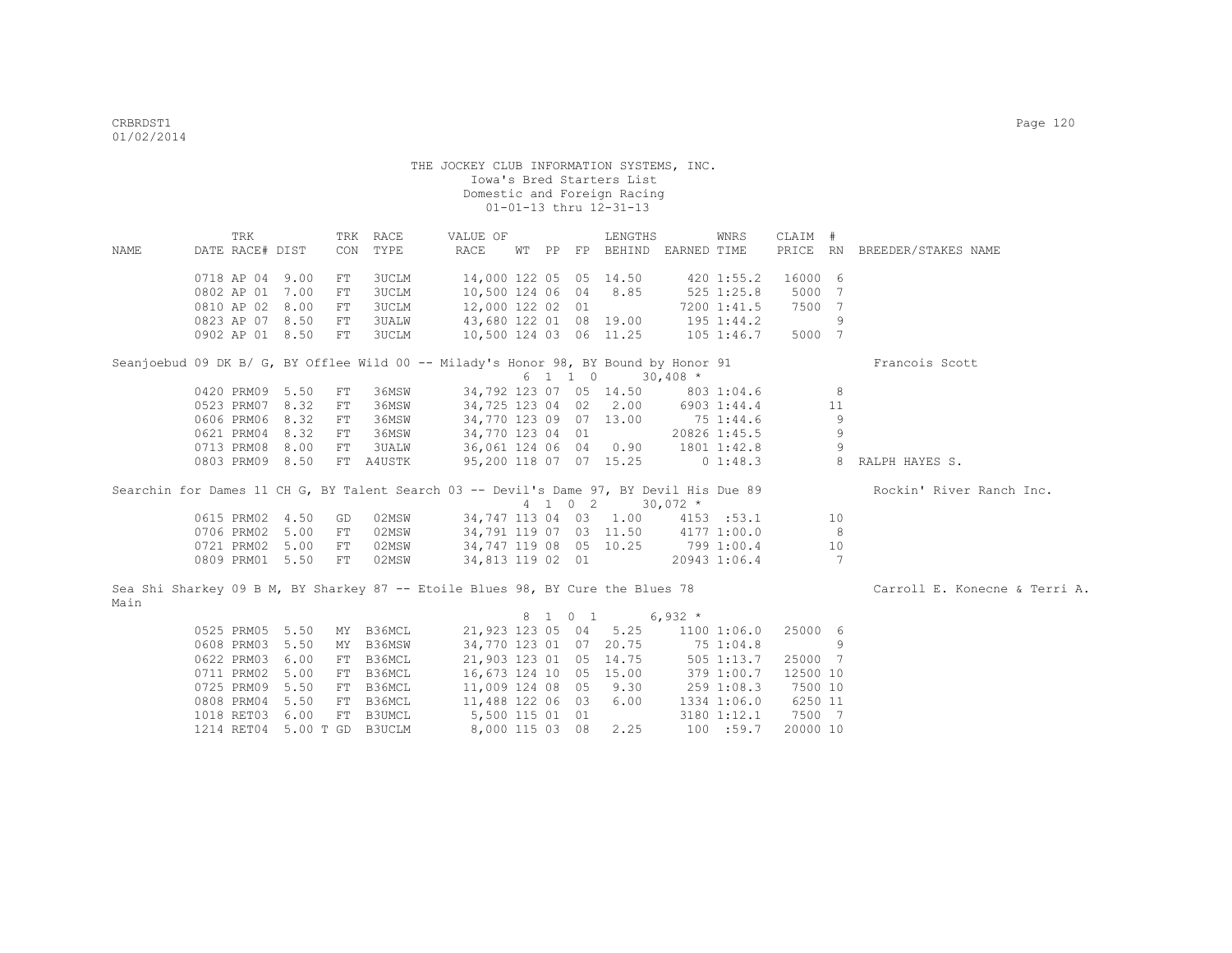|      | TRK                                                                                     |      |     | TRK RACE     |                         | VALUE OF |    |                 | LENGTHS                            |            | WNRS            | CLAIM # |                 |                              |
|------|-----------------------------------------------------------------------------------------|------|-----|--------------|-------------------------|----------|----|-----------------|------------------------------------|------------|-----------------|---------|-----------------|------------------------------|
| NAME | DATE RACE# DIST                                                                         |      |     | CON TYPE     | <b>RACE</b>             |          | WТ |                 | PP FP BEHIND EARNED TIME           |            |                 |         |                 | PRICE RN BREEDER/STAKES NAME |
|      | Seattle Connection 08 B M, BY Minor Saint 92 -- Tender Touch 89, BY Tarsal 77           |      |     |              |                         |          |    |                 |                                    |            |                 |         |                 | Norman Elmer A.              |
|      |                                                                                         |      |     |              |                         |          |    | 5 1 0 2         |                                    | $6,838$ *  |                 |         |                 |                              |
|      | 0630 PRM06                                                                              | 5.50 |     | FT B3UCLM    |                         |          |    |                 | 14,135 120 05 04 7.75              |            | 701 1:05.7      | 7500 8  |                 |                              |
|      | 0714 PRM02                                                                              | 6.00 | FT  | B3UCLM       |                         |          |    |                 | 14,157 121 03 03 12.50 1693 1:12.4 |            |                 | 7500    | 7               |                              |
|      | 0728 PRM09                                                                              | 6.00 | FT  | B3UCLM       |                         |          |    |                 | 14, 114 121 01 03 5.25             |            | $1669$ $1:14.1$ | 7500 9  |                 |                              |
|      | 0810 PRM09                                                                              | 6.00 |     | FT B3UCLM    | 14, 114 121 04 08 18.85 |          |    |                 |                                    | 75 1:11.4  |                 | 7500 9  |                 |                              |
|      | 1011 RET03 5.50                                                                         |      |     | FT B3UCLM    | 5,000 120 06 01         |          |    |                 |                                    |            | 2700 1:05.1     | 3500 10 |                 |                              |
|      | Seely Rose 11 CH F, BY Corinthian 03 -- Unbridled Contessa 01, BY Unbridled's Song 93   |      |     |              |                         |          |    |                 | 2 0 1 1                            | $15,637$ * |                 |         |                 | DeBruycker Lloyd             |
|      | 0719 PRM02 5.00                                                                         |      | FT  | F02MSW       |                         |          |    |                 | 34,770 119 08 02 1.25 6942 1:01.1  |            |                 |         | 9               |                              |
|      | 0803 PRM03                                                                              | 6.00 |     | FT F02STK    |                         |          |    |                 | 86,950 117 08 03 4.00 8695 1:13.8  |            |                 |         | 8               | IOWA SORORITY S.             |
|      | See Me Now 08 DK B/ G, BY Wild Gold 90 -- Rascal's Lynnie 99, BY Raise a Rascal 85      |      |     |              |                         |          |    |                 |                                    |            |                 |         |                 | Chleborad Lynn               |
|      |                                                                                         |      |     |              |                         |          |    | $7 \t2 \t1 \t2$ |                                    | $27,136$ * |                 |         |                 |                              |
|      | 0329 OP 07 5.50                                                                         |      | FT  | <b>3UWCL</b> | 16,000 122 03 06        |          |    |                 | 4.00                               |            | 80 1:05.5       |         | 9               |                              |
|      | 0428 PRM09                                                                              | 6.00 | FT  | <b>3UWCL</b> |                         |          |    |                 | 14,135 120 07 01                   |            | 8404 1:10.7     | 7500 8  |                 |                              |
|      | 0512 PRM04                                                                              | 6.00 | FT  | <b>3UWCL</b> | 16,704 123 05 03        |          |    |                 | 4.25                               |            | 2671 1:11.4     | 15000 7 |                 |                              |
|      | 0525 PRM06                                                                              | 6.00 | МY  | <b>3UWCL</b> |                         |          |    |                 | 15,381 123 09 01                   |            | 90671:10.1      | 7500 10 |                 |                              |
|      | 0607 PRM06                                                                              | 6.00 | FT  | <b>3UCLM</b> |                         |          |    |                 | 16,500 123 04 05 5.30              | 488 1:10.5 |                 | 12500 8 |                 |                              |
|      | 0703 PRM01                                                                              | 6.00 | FT  | <b>3UCLM</b> |                         |          |    |                 | 15,557 121 02 02 7.50              |            | 4016 1:11.5     | 7500    | 7               |                              |
|      | 0718 PRM04 5.50                                                                         |      | FT  | <b>3UCLM</b> |                         |          |    |                 | 15,994 121 06 03 1.75              |            | 2410 1:05.7     | 7500 7  |                 |                              |
|      | Senor Captain 10 DK B/ G, BY King of Scat 96 -- Tequila Two Step 04, BY Shot of Gold 95 |      |     |              |                         |          |    |                 | 8 2 1 1 47,052 *                   |            |                 |         |                 | Hobbs James M.               |
|      | 0421 PRM08                                                                              | 5.50 | FT  | 3UALW        |                         |          |    |                 | 35,316 115 12 01                   |            | 21021 1:05.4    |         | 12              |                              |
|      | 0518 PRM08                                                                              | 6.00 | FT  | A03STK       |                         |          |    |                 | 68,650 118 01 04 9.75              |            | 3433 1:10.3     |         | $7\phantom{.0}$ | GRAY'S LAKE S.               |
|      | 0531 PRM08                                                                              | 6.00 | FT  | 3UAOC        |                         |          |    |                 | 38,641 116 03 04 4.25              |            | 1930 1:10.2     |         | 9               |                              |
|      | 0615 PRM08                                                                              | 6.00 | FT. | 03STK        |                         |          |    |                 | 41,894 118 03 03 13.25             |            | 4275 1:09.3     |         | 5               | IOWA LEGACY STALLION S.      |
|      | 0703 PRM05                                                                              | 6.00 | FT. | <b>3UCLM</b> | 23,800 116 03 01        |          |    |                 |                                    |            | 14313 1:12.1    | 17500 7 |                 |                              |
|      | 0811 CBY02                                                                              | 6.00 | FT  | <b>3UCLM</b> |                         |          |    |                 | 16,493 117 07 06 14.50 160 1:10.1  |            |                 | 10000   | $7\phantom{.0}$ |                              |
|      | 0905 CBY04                                                                              | 6.00 | FT  | <b>3UCLM</b> |                         |          |    |                 | 12,672 122 04 08 9.50 120 1:11.8   |            |                 | 5000 8  |                 |                              |
|      | 0914 CBY01 6.00                                                                         |      | FT  | 3UCLM        |                         |          |    |                 | 9,000 119 07 02 2.25               |            | 1800 1:11.7     | 4000 10 |                 |                              |
|      |                                                                                         |      |     |              |                         |          |    |                 |                                    |            |                 |         |                 |                              |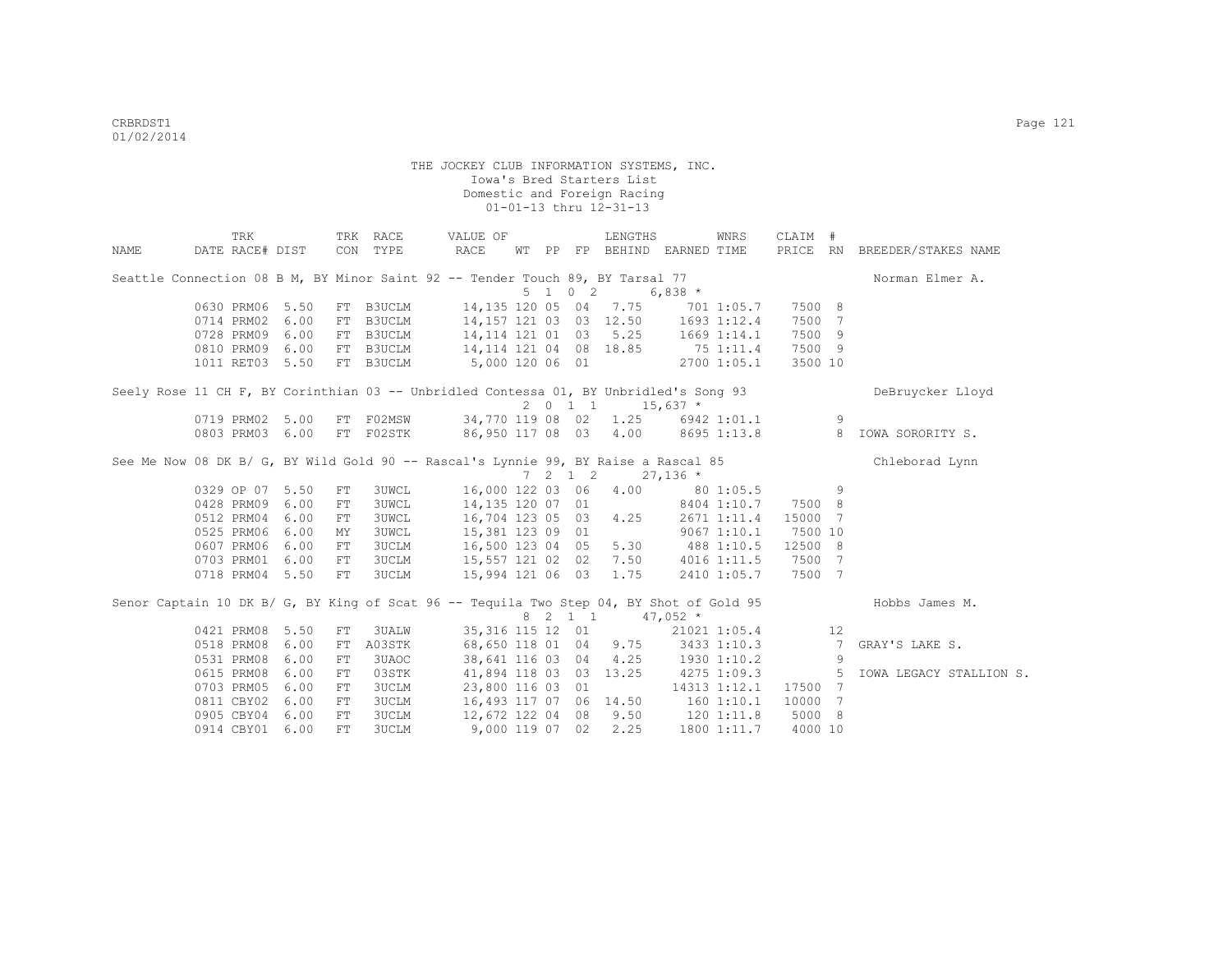|      | TRK             |      |            | TRK RACE     | VALUE OF                                                                          |   |                             | LENGTHS                           |             | WNRS        | CLAIM #  |    |                              |
|------|-----------------|------|------------|--------------|-----------------------------------------------------------------------------------|---|-----------------------------|-----------------------------------|-------------|-------------|----------|----|------------------------------|
| NAME | DATE RACE# DIST |      |            | CON TYPE     | RACE                                                                              |   |                             | WT PP FP BEHIND EARNED TIME       |             |             |          |    | PRICE RN BREEDER/STAKES NAME |
|      |                 |      |            |              |                                                                                   |   |                             |                                   |             |             |          |    |                              |
|      |                 |      |            |              |                                                                                   |   |                             |                                   |             |             |          |    |                              |
|      |                 |      |            |              | Sentir 11 GR/RO F, BY Johar 99 -- Cozzie Rozzie 07, BY Cat Thief 96               |   |                             |                                   |             |             |          |    | Clark Dick                   |
|      |                 |      |            |              |                                                                                   |   | $1 \quad 0 \quad 0 \quad 0$ |                                   | $803 *$     |             |          |    |                              |
|      | 0606 PRM01 4.50 |      |            | FT F02MSW    |                                                                                   |   |                             | 34,791 118 02 05 7.10             |             | 803 :53.5   |          | 8  |                              |
|      |                 |      |            |              | Shadow Edge 08 DK B/ G, BY Added Edge 00 -- Shadow Bay 01, BY Archers Bay 95      |   |                             |                                   |             |             |          |    | Hagemeier Larry D.           |
|      |                 |      |            |              |                                                                                   |   | $11$ 1 1 1                  |                                   | $13,886$ *  |             |          |    |                              |
|      | 0330 FON09 6.00 |      | FT.        | 3UALW        |                                                                                   |   |                             | 9,700 123 06 08 20.85             |             | $0\;1:14.2$ |          | 10 |                              |
|      | 0427 PRM07 6.00 |      | FT         | 3UAOC        |                                                                                   |   |                             | 38,619 120 05 10 14.10            |             | 75 1:10.9   |          | 10 |                              |
|      | 0512 PRM02 6.00 |      | ${\rm FT}$ | <b>3UCLM</b> |                                                                                   |   |                             | 14,069 120 11 09 10.75            |             | 75 1:12.9   | 7500 11  |    |                              |
|      | 0526 PRM09 5.50 |      | GD         | <b>3UCLM</b> | 14,090 120 09 07                                                                  |   |                             | 9.85                              |             | 75 1:04.8   | 7500 10  |    |                              |
|      | 0613 PRM09 8.50 |      | FT         | <b>3UCLM</b> | 14,091 120 05 07 20.75                                                            |   |                             |                                   | $75$ 1:46.4 |             | 7500 10  |    |                              |
|      | 0628 PRM01 8.32 |      | FT         | <b>3UCLM</b> | 14,135 120 05 03 1.00                                                             |   |                             |                                   |             | 1681 1:46.8 | 7500 8   |    |                              |
|      | 0712 PRM09 8.32 |      | FT         | <b>3UCLM</b> | 14, 114 121 04 02 5.50                                                            |   |                             |                                   |             | 2782 1:46.4 | 7500 9   |    |                              |
|      | 0726 PRM02 8.32 |      | FT         | <b>3UCLM</b> | 14,157 121 07 01                                                                  |   |                             |                                   |             | 8463 1:48.5 | 7500 7   |    |                              |
|      | 0808 PRM02 8.00 |      | FT         | <b>3UCLM</b> |                                                                                   |   |                             | 16,813 124 01 05 46.25 420 1:39.4 |             |             | 10000 5  |    |                              |
|      | 0822 CBY08 8.32 |      | FT         | 3UCLM        |                                                                                   |   |                             | 12,000 123 08 08 28.75 120 1:45.9 |             |             | 6250 8   |    |                              |
|      | 0902 CBY09 8.32 |      | FT         | 3UCLM        |                                                                                   |   |                             | 12,000 123 01 08 39.75 120 1:45.3 |             |             | 6250 8   |    |                              |
|      |                 |      |            |              |                                                                                   |   |                             |                                   |             |             |          |    |                              |
|      |                 |      |            |              | Shadow Raqe 07 DK B/ G, BY Raqe 93 -- Shadow Bay 01, BY Archers Bay 95            |   |                             |                                   |             |             |          |    | Hagemeier Larry D.           |
|      |                 |      |            |              |                                                                                   |   | 9 1 1 2                     |                                   | $7,713*$    |             |          |    |                              |
|      | 0420 PRM04 6.00 |      | FT         | 3UCLM        | 14,500 120 06 05 10.30                                                            |   |                             |                                   |             | 421 1:11.2  | 25000 11 |    |                              |
|      | 0509 PRM01      | 8.00 | GD         | 3UCLM        | 18,720 123 01 03 2.10                                                             |   |                             |                                   |             | 2227 1:41.2 | 12500 8  |    |                              |
|      | 0524 PRM03      | 8.32 | FT         | <b>3UCLM</b> |                                                                                   |   |                             | 18,653 123 02 07 13.40 75 1:44.9  |             |             | 12500 8  |    |                              |
|      | 0608 PRM06      | 8.32 | GD         | <b>3UCLM</b> |                                                                                   |   |                             | 18,609 120 04 05 10.75 424 1:45.3 |             |             | 10000 10 |    |                              |
|      | 0623 PRM07      | 8.32 | SY         | <b>3UCLM</b> |                                                                                   |   |                             | 18,192 123 09 12 27.15            |             | 75 1:46.1   | 12500 12 |    |                              |
|      | 0707 PRM09 8.50 |      | FT         | <b>3UCLM</b> |                                                                                   |   |                             | 18,567 121 04 07 14.85            |             | 75 1:50.6   | 10000 12 |    |                              |
|      | 0802 CLS01 6.00 |      | FT         | 3UCLM        | 4,800 123 06 03 3.00                                                              |   |                             |                                   |             | 5761:16.0   | 5000 6   |    |                              |
|      | 0816 CLS07 6.00 |      | ${\rm FT}$ | 3UCLM        | 4,800 123 03 02 8.25                                                              |   |                             |                                   |             | 960 1:13.8  | 5000 7   |    |                              |
|      | 0830 CLS04 6.50 |      | FT         | 3UCLM        |                                                                                   |   |                             | 4,800 123 06 01                   |             | 2880 1:20.8 | 5000 9   |    |                              |
|      |                 |      |            |              | Shamrock Edge 09 CH G, BY Added Edge 00 -- Irish Review 91, BY Sir Harry Lewis 84 |   |                             |                                   |             |             |          |    | Schrader Dennis E.           |
|      |                 |      |            |              |                                                                                   | 8 | 3 0 2                       |                                   | $76,193*$   |             |          |    |                              |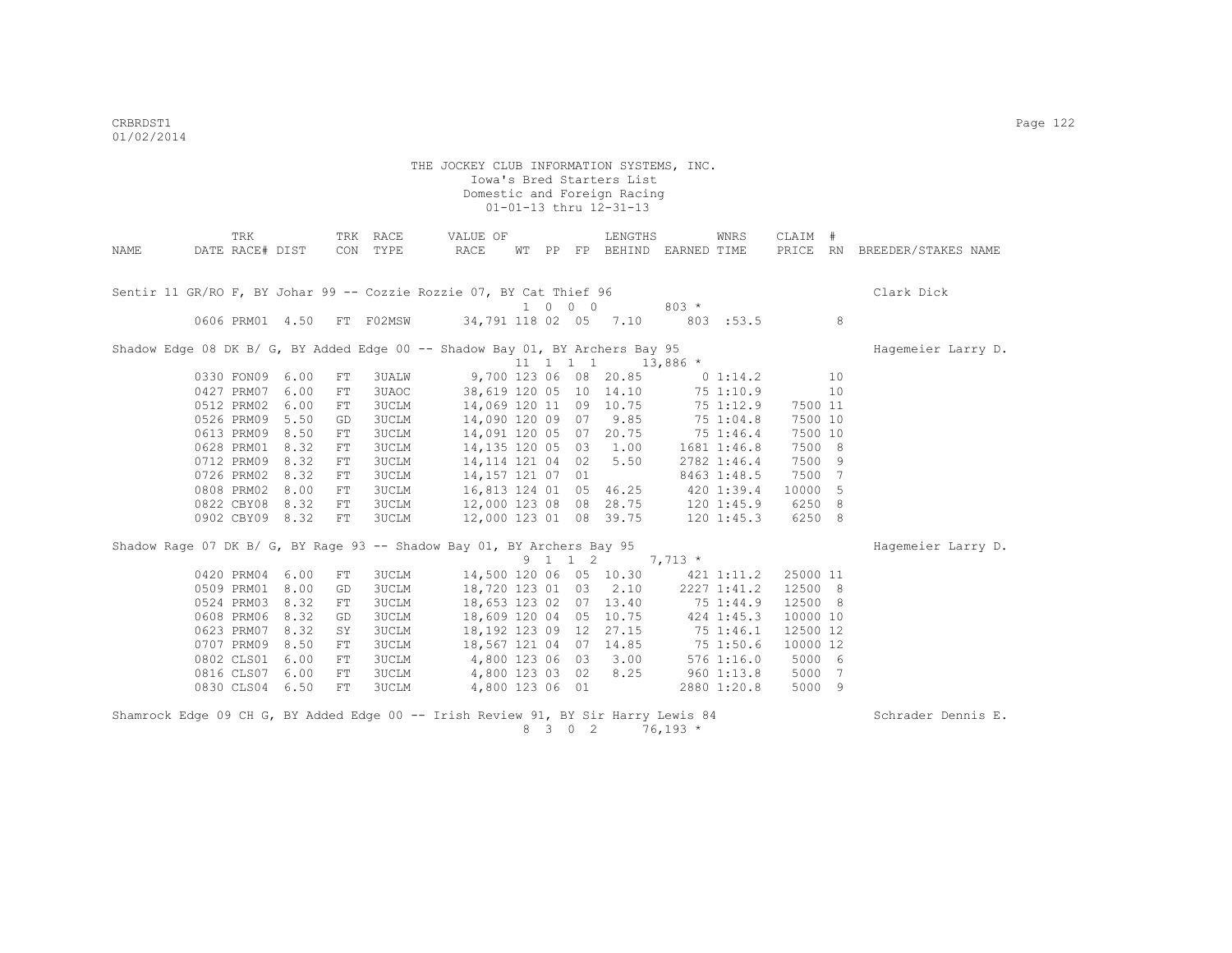|             | TRK             |                 |            | TRK RACE     | VALUE OF                                                                             |       |                             | LENGTHS                |                       | WNRS         | CLAIM #        |    |                        |
|-------------|-----------------|-----------------|------------|--------------|--------------------------------------------------------------------------------------|-------|-----------------------------|------------------------|-----------------------|--------------|----------------|----|------------------------|
| <b>NAME</b> | DATE RACE# DIST |                 | CON        | TYPE         | RACE                                                                                 | WT PP |                             |                        | FP BEHIND EARNED TIME |              | PRICE          |    | RN BREEDER/STAKES NAME |
|             | 0324 FG 08      | 5.50 T FM       |            | 35MSW        |                                                                                      |       |                             | 39,000 123 04 07 15.75 |                       | 01:04.5      |                | 10 |                        |
|             | 0427 PRM09      | 6.00            | FT         | 36MSW        | 34,746 123 09 01                                                                     |       |                             |                        |                       | 20767 1:10.4 |                | 10 |                        |
|             | 0519 PRM08      | 6.00            | FT         | 3UALW        | 36,061 123 07 01                                                                     |       |                             |                        |                       | 21606 1:10.9 |                | 9  |                        |
|             | 0614 PRM08      | 8.32            | SY         | 3UAOC        | 38,642 120 02 01                                                                     |       |                             |                        |                       | 23166 1:43.2 |                | 9  |                        |
|             | 0803 PRM09      | 8.50            | FT         | A4USTK       |                                                                                      |       |                             | 95,200 120 05 06 11.75 |                       | 1904 1:48.3  | 8 <sup>1</sup> |    | RALPH HAYES S.         |
|             | 0830 AP 04      | 6.00            | FT         | 3UAOC        | 50,700 122 03 04                                                                     |       |                             | 4.75                   | 1950 1:11.5           |              |                | 7  |                        |
|             | 0929 AP 08      | 5.50 T FM       |            | <b>3UALW</b> | 39,000 121 07 03                                                                     |       |                             | 3.10                   |                       | 3900 1:03.7  |                | 12 |                        |
|             |                 | 1016 HAW08 6.00 | FT         | 3UALW        |                                                                                      |       |                             | 29,000 121 10 03 2.00  |                       | 2900 1:11.8  |                | 10 |                        |
|             |                 |                 |            |              |                                                                                      |       |                             |                        |                       |              |                |    |                        |
|             |                 |                 |            |              | Shaniko Star 09 B M, BY Shaniko 01 -- Rubietta 98, BY Rubiano 87                     |       |                             |                        |                       |              |                |    | Sullivan Vince         |
|             |                 |                 |            |              |                                                                                      |       | 6 1 2 0                     |                        | $6,627$ *             |              |                |    |                        |
|             | 0502 PRM09      | 5.50            |            | SY B36WMC    |                                                                                      |       |                             | 16,696 123 03 08 39.25 | 75 1:07.6             |              | 12500 9        |    |                        |
|             | 0718 PRM09      | 6.00            | FT         | B36MCL       | 16,652 124 06 05 11.60                                                               |       |                             |                        |                       | 377 1:14.9   | 12500 11       |    |                        |
|             | 0801 PRM04      | 6.00            |            | FT B36MCL    | 18,739 121 07 08 14.00                                                               |       |                             |                        | 751:14.1              |              | 12500 10       |    |                        |
|             |                 | 0816 CLS02 8.32 |            | FT B3UMSW    | 6,100 123 02 02 nk                                                                   |       |                             |                        |                       | 1220 1:49.8  |                | 6  |                        |
|             |                 | 0824 CLS03 6.00 |            | FT B3UMSW    |                                                                                      |       |                             | 6,100 123 03 02 0.50   |                       | 1220 1:17.6  |                | 8  |                        |
|             | 0902 CLS04      | 6.00            |            | FT B3UMSW    | 6,100 123 01 01                                                                      |       |                             |                        |                       | 3660 1:15.2  |                | 8  |                        |
|             |                 |                 |            |              | Shark's Delight 09 DK B/ G, BY Nob Hill Deelite 03 -- Pretty Shark 03, BY Sharkey 87 |       |                             |                        |                       |              |                |    | Special K Stable       |
|             |                 |                 |            |              |                                                                                      |       |                             |                        | 7 0 2 2 13,542 $*$    |              |                |    |                        |
|             | 0425 PRM07      | 5.50            | ${\rm FT}$ | 3UCLM        | 18,653 120 03 02                                                                     |       |                             | 1.25                   |                       | 3711 1:05.3  | 10000 8        |    |                        |
|             | 0511 PRM05      | 6.00            | FT         | <b>3UCLM</b> | 18,696 123 02 02                                                                     |       |                             | 2.00                   |                       | 3750 1:12.4  | 12500 6        |    |                        |
|             | 0531 PRM06      | 6.00            | FT         | 3UCLM        | 18,610 123 04 03                                                                     |       |                             | 8.10                   |                       | 2203 1:11.1  | 12500 10       |    |                        |
|             | 0616 PRM05      | 5.50            | FT         | 3UCLM        | 18,632 123 09 07 10.75                                                               |       |                             |                        | 75 1:04.7             |              | 12500 9        |    |                        |
|             | 0629 PRM09      | 6.00            | FT         | 3UCLM        | 18,559 123 06 03                                                                     |       |                             | 7.00                   |                       | 2180 1:12.2  | 12500 12       |    |                        |
|             | 0713 PRM06      | 5.50            | FT         | <b>3UCLM</b> | 18,589 124 09 04                                                                     |       |                             | 4.35                   | 9131:06.9             |              | 12500 11       |    |                        |
|             |                 | 0724 PRM06 6.00 | FT         | <b>3UCLM</b> | 10,221 124 04 04                                                                     |       |                             | 6.80                   |                       | 710 1:12.9   | 10000 8        |    |                        |
|             |                 |                 |            |              |                                                                                      |       |                             |                        |                       |              |                |    |                        |
|             |                 |                 |            |              | Shawcolataddiction 07 CH G, BY Sky Classic 87 -- Ms Shawcolat 99, BY Mr. Shawklit 91 |       | $1 \quad 0 \quad 0 \quad 0$ |                        | $100 *$               |              |                |    | Olson Rick L           |
|             |                 | 0126 HOU05 8.32 | FT         | 4UCLM        |                                                                                      |       |                             | 7,000 118 10 07 12.00  |                       | 1001:34.6    | 7500 10        |    |                        |

Shawniff 10 GR/RO G, BY Crafty Shaw 98 -- Jiffener 90, BY Derby Wish 82 MAMAS Thoroughbreds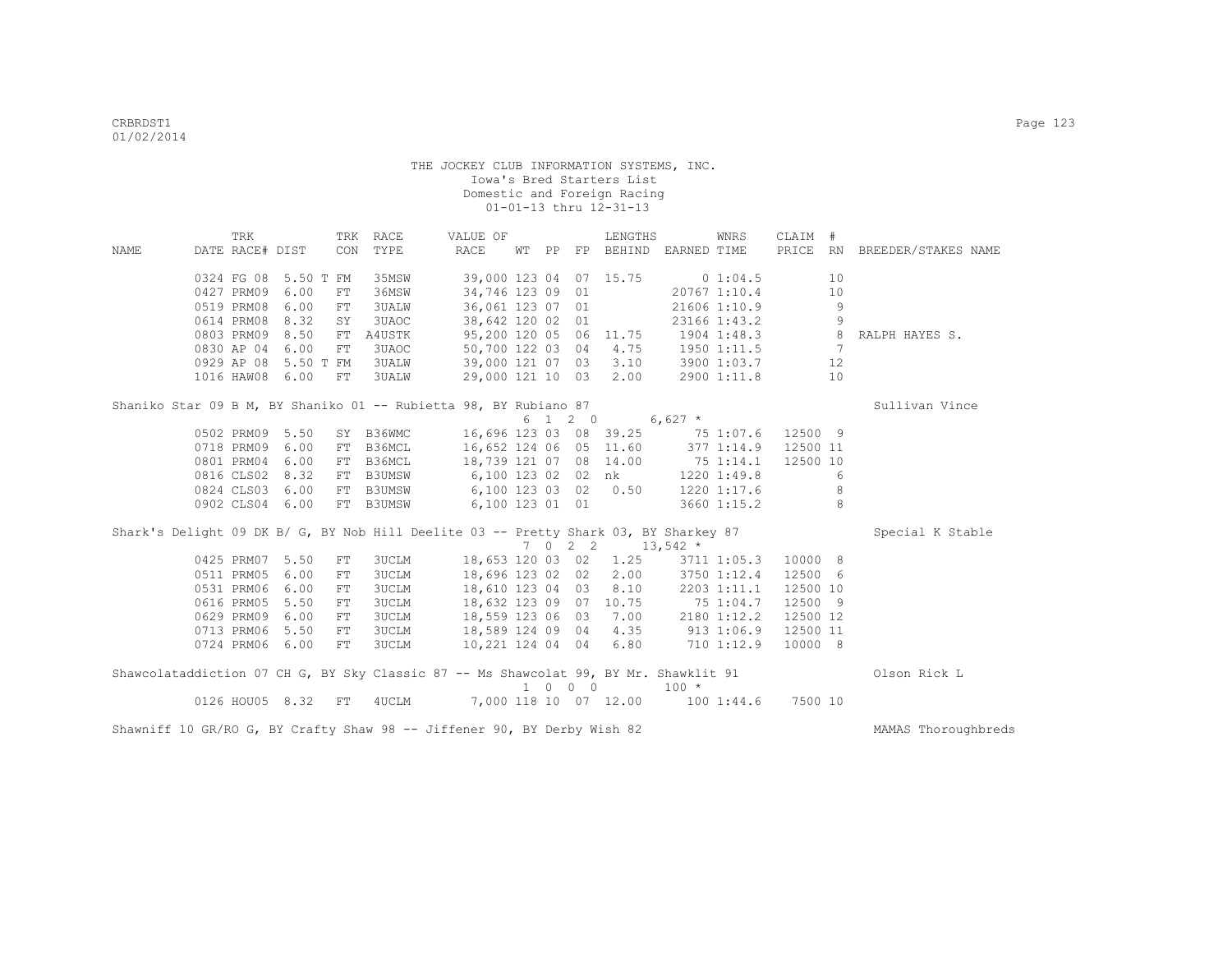|            | TRK             |                      |            | TRK RACE                                                                           | VALUE OF                |   |                     | LENGTHS                     |            | WNRS        | CLAIM # |    |                                                                                                                         |
|------------|-----------------|----------------------|------------|------------------------------------------------------------------------------------|-------------------------|---|---------------------|-----------------------------|------------|-------------|---------|----|-------------------------------------------------------------------------------------------------------------------------|
| NAME       | DATE RACE# DIST |                      |            | CON TYPE                                                                           | <b>RACE</b>             |   |                     | WT PP FP BEHIND EARNED TIME |            |             |         |    | PRICE RN BREEDER/STAKES NAME                                                                                            |
|            |                 |                      |            |                                                                                    |                         |   |                     |                             |            |             |         |    |                                                                                                                         |
|            |                 |                      |            |                                                                                    |                         | 9 | $0 \quad 2 \quad 4$ |                             | $31,374$ * |             |         |    |                                                                                                                         |
|            | 0427 PRM09      | 6.00                 | ${\rm FT}$ | 36MSW                                                                              | 34,746 118 04 03 11.00  |   |                     |                             |            | 4153 1:10.4 |         | 10 |                                                                                                                         |
|            | 0519 PRM06      | 6.00                 | ${\rm FT}$ | 36MSW                                                                              | 34,747 118 03 02        |   |                     | 3.00                        |            | 6923 1:11.6 |         | 10 |                                                                                                                         |
|            | 0606 PRM06      | 8.32                 | ${\rm FT}$ | 36MSW                                                                              | 34,770 118 05 04        |   |                     | 9.00                        |            | 1736 1:44.6 |         | 9  |                                                                                                                         |
|            | 0621 PRM04      | 8.32                 | ${\rm FT}$ | 36MSW                                                                              | 34,770 118 08 07        |   |                     | 21.80                       |            | 75 1:45.5   |         | 9  |                                                                                                                         |
|            | 0719 PRM05      | 6.00                 | FT         | 36MSW                                                                              | 34,791 119 06 03        |   |                     | 1.05                        |            | 4177 1:13.4 |         | 8  |                                                                                                                         |
|            | 0801 PRM01      | 8.50                 | FT         | 36MSW                                                                              | 34,835 119 05 02        |   |                     | 0.75                        |            | 7000 1:51.2 |         | 6  |                                                                                                                         |
|            | 0908 AP 05      | 6.50                 | FT         | 3UMSW                                                                              | 38,000 122 06 03 11.00  |   |                     |                             |            | 3800 1:16.6 |         | 6  |                                                                                                                         |
|            | 1010 HAW03      | 5.00 T YL            |            | 3UMSW                                                                              | 27,000 120 07 03        |   |                     | 1.75                        |            | 2700 :58.9  |         | 7  |                                                                                                                         |
|            |                 | 1030 HAW04 8.00 T FM |            | 3UMSW                                                                              | 27,000 120 06 05        |   |                     | 6.80                        |            | 810 1:36.8  |         | 9  |                                                                                                                         |
|            |                 |                      |            |                                                                                    |                         |   |                     |                             |            |             |         |    |                                                                                                                         |
|            |                 |                      |            | She's Likabull 08 DK B/ M, BY Bravo Bull 97 -- Goldie's Sis 03, BY Mutakddim 91    |                         |   |                     |                             |            |             |         |    | Iowa State University                                                                                                   |
|            |                 |                      |            |                                                                                    |                         |   | 4 0 0 0             |                             | 688 *      |             |         |    |                                                                                                                         |
|            | 0517 PRM01      | 5.00                 | FT         | B36MCL                                                                             | 16,761 123 02 05 11.50  |   |                     |                             |            | 388 1:00.5  | 12500 6 |    |                                                                                                                         |
|            | 0607 ARP05      | 8.00                 | FT         | <b>B3UMSW</b>                                                                      | 10,000 124 07 08 85.85  |   |                     |                             | 100 1:43.2 |             |         | 8  |                                                                                                                         |
|            | 0623 ARP09      | 6.00                 | FT         | <b>B3UMSW</b>                                                                      | 10,000 124 12 05 12.75  |   |                     |                             | 1001:11.3  |             |         | 12 |                                                                                                                         |
|            | 0714 ARP04 5.50 |                      |            | FT B3UMSW                                                                          | 10,000 124 05 10 18.00  |   |                     |                             |            | 100 1:05.9  |         | 12 |                                                                                                                         |
|            |                 |                      |            | Shock Hazard 11 B G, BY Dunkirk 06 -- Treetop Shock 06, BY Forestry 96             |                         |   |                     |                             |            |             |         |    | Burden Creek Farm & Clifton Farm                                                                                        |
| <b>LLC</b> |                 |                      |            |                                                                                    |                         |   |                     |                             |            |             |         |    |                                                                                                                         |
|            |                 |                      |            |                                                                                    |                         |   | 2 0 0 1             |                             | $4,240*$   |             |         |    |                                                                                                                         |
|            | 0620 PRM01 4.50 |                      | FT         | 02MSW                                                                              | 34,770 118 05 03 4.85   |   |                     |                             |            | 4165 : 53.3 |         | 9  |                                                                                                                         |
|            | 0706 PRM02 5.00 |                      | ${\rm FT}$ | 02MSW                                                                              | 34,791 119 01 FF DNF    |   |                     |                             |            | 75 1:00.0   |         | 8  |                                                                                                                         |
|            |                 |                      |            |                                                                                    |                         |   |                     |                             |            |             |         |    |                                                                                                                         |
|            |                 |                      |            |                                                                                    |                         |   |                     |                             |            |             |         |    | Show Me Quick 11 DK B/ F, BY Nobiz Like Shobiz 04 -- Salty Attraction 02, BY Golden Gear 91 Robert D. Kirby & Elizabeth |
| Valando    |                 |                      |            |                                                                                    |                         |   |                     |                             |            |             |         |    |                                                                                                                         |
|            |                 |                      |            |                                                                                    |                         |   | 3 0 0 0             |                             | $225 *$    |             |         |    |                                                                                                                         |
|            | 0705 PRM01      | 5.00                 | FT         | F02MSW                                                                             | 34,791 119 06 07 22.75  |   |                     |                             |            | 75 :59.5    |         | 8  |                                                                                                                         |
|            | 0720 PRM03      | 5.00                 | FT         | F02MSW                                                                             | 34,746 119 01 08 14.20  |   |                     |                             |            | 75 1:01.8   |         | 10 |                                                                                                                         |
|            | 0803 PRM01 5.50 |                      |            | FT F02MSW                                                                          | 34,705 119 11 10 16.40  |   |                     |                             |            | 751:09.1    |         | 12 |                                                                                                                         |
|            |                 |                      |            |                                                                                    |                         |   |                     |                             |            |             |         |    |                                                                                                                         |
|            |                 |                      |            | Silent Rumor 11 DK B/ G, BY First Defence 04 -- Silent Singer 02, BY Secreniner 96 |                         |   |                     |                             |            |             |         |    | Linda M. Leech & Deb Leech                                                                                              |
|            |                 |                      |            |                                                                                    |                         |   | 3 1 0 0             |                             | $22,295$ * |             |         |    |                                                                                                                         |
|            | 0615 PRM02      | 4.50                 | GD         | 02MSW                                                                              | 34, 747 118 03 09 12.75 |   |                     |                             |            | 75 : 53.1   |         | 10 |                                                                                                                         |
|            | 0719 PRM01 5.00 |                      | FT         | 02MSW                                                                              | 27,000 119 09 04        |   |                     | 3.75                        |            | 1335 1:01.2 |         | 9  |                                                                                                                         |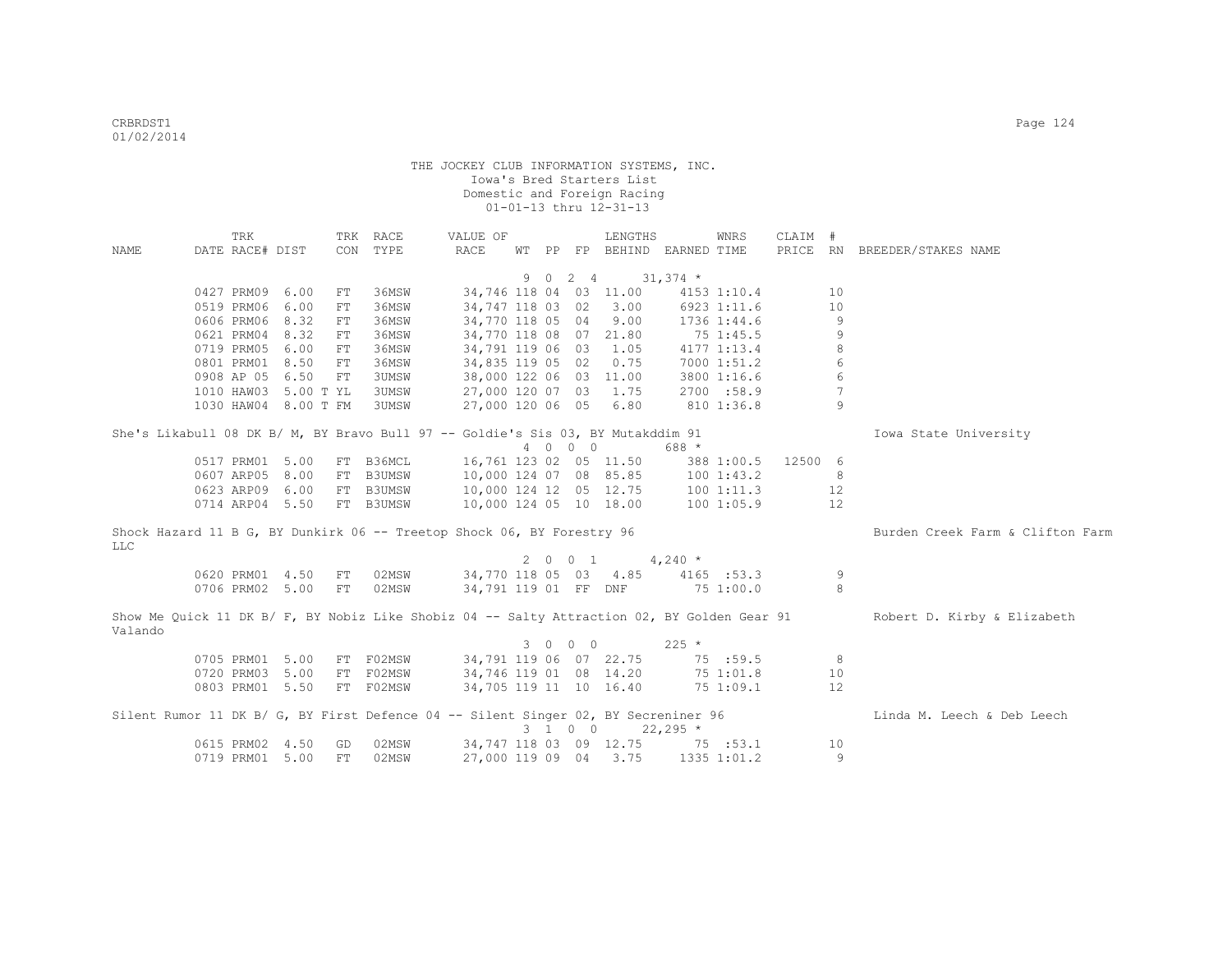| NAME  | TRK<br>DATE RACE# DIST                                                              |     | TRK RACE<br>CON TYPE | VALUE OF<br>RACE                           |  |                             | LENGTHS<br>WT PP FP BEHIND EARNED TIME     |             | WNRS        | CLAIM #  |   | PRICE RN BREEDER/STAKES NAME  |
|-------|-------------------------------------------------------------------------------------|-----|----------------------|--------------------------------------------|--|-----------------------------|--------------------------------------------|-------------|-------------|----------|---|-------------------------------|
|       | 0803 PRM02 5.50                                                                     | FT  | 02MSW                | 34,792 119 06 01                           |  |                             | 20885 1:07.4                               |             |             |          | 8 |                               |
|       | Silver Gazelle 11 CH G, BY Silver Poet 04 -- Miss Gazelle 01, BY Forest Gazelle 91  |     |                      |                                            |  |                             |                                            |             |             |          |   | Judge Terry W                 |
|       |                                                                                     |     |                      |                                            |  | $1 \quad 0 \quad 0 \quad 0$ |                                            | $75 *$      |             |          |   |                               |
|       | 0620 PRM01 4.50 FT 02MSW                                                            |     |                      | 34,770 118 01 06 15.10                     |  |                             |                                            | 75 : 53.3   |             |          | 9 |                               |
| Farms | Silver Hummer 09 GR/RO M, BY Humming 96 -- Silver Expedition 03, BY Silver Charm 94 |     |                      |                                            |  |                             |                                            |             |             |          |   | Rockin River Ranch & Windylea |
|       |                                                                                     |     |                      |                                            |  | 11 2 1 0                    | $13,506$ *                                 |             |             |          |   |                               |
|       | 0421 PRM04 5.50                                                                     |     | FT B36WMC            | 16,674 123 03 06 10.30 75 1:06.9           |  |                             |                                            |             |             | 12500 10 |   |                               |
|       | 0525 PRM05 5.50                                                                     |     | MY B36MCL            | 21,923 123 01 05 6.00                      |  |                             |                                            |             | 5071:06.0   | 25000 6  |   |                               |
|       | 0616 PRM09 6.00                                                                     |     | FT B36MCL            | 16,652 123 07 09 25.50                     |  |                             |                                            | 75 1:11.6   |             | 12500 11 |   |                               |
|       | 0630 PRM04 8.32                                                                     |     | FT B36MCL            | 10,734 118 03 01                           |  |                             |                                            |             | 7199 1:49.5 | 10000 8  |   |                               |
|       | 0718 PRM02 8.32                                                                     |     | FT B3UCLM            | 18,609 121 07 09 21.05                     |  |                             |                                            |             | 75 1:49.0   | 10000 10 |   |                               |
|       | 0801 PRM07 8.50                                                                     |     | FT B3UCLM            | 19,967 124 02 06                           |  |                             | 5.00                                       |             | 75 1:51.2   | 15000    | 7 |                               |
|       | 0810 CLS06 8.32                                                                     |     | FT B3UCLM            | 4,800 123 04 02                            |  |                             | 5.00                                       |             | 9601:38.6   | 5000 7   |   |                               |
|       | 1018 RET01 8.00                                                                     |     | FT B3UCLM            | 5,000 119 05 04                            |  |                             | 8.00                                       |             | 288 1:43.1  | 5000 7   |   |                               |
|       | 1102 RET03 8.00                                                                     |     | FT B3UCLM            | 8,000 119 01 08 17.75                      |  |                             |                                            | 1001:42.2   |             | 15000 9  |   |                               |
|       | 1115 RET02 8.00                                                                     |     | FT B3UCLM            | 6,500 119 04 01                            |  |                             |                                            |             | 3840 1:44.9 | 10000 6  |   |                               |
|       | 1130 RET02 8.00                                                                     |     | FT B3UCLM            |                                            |  |                             | 5,500 119 07 04 7.25                       |             | 312 1:44.5  | 5000 8   |   |                               |
|       | Silver Mako 08 B M, BY Sharkey 87 -- Color of Silver 03, BY Silver Hawk 79          |     |                      |                                            |  |                             |                                            |             |             |          |   | Trimble Dick W                |
|       |                                                                                     |     |                      |                                            |  | 5 1 0 1                     |                                            | $11,640$ *  |             |          |   |                               |
|       | 0502 PRM02 5.50                                                                     |     |                      | SY B36WMC 16,695 118 08 07 18.25 75 1:05.9 |  |                             |                                            |             |             | 12500 9  |   |                               |
|       | 0519 PRM03 8.32                                                                     |     | FT B36MCL            | 8,951 118 05 03 10.00                      |  |                             |                                            | 1453 1:47.0 |             | 10000 7  |   |                               |
|       | 0707 PRM03 6.00                                                                     |     | FT B36MCL            | 8,500 124 07 05 12.25                      |  |                             |                                            | 248 1:13.1  |             | 6250 8   |   |                               |
|       | 0713 PRM04 8.32                                                                     |     | FT B36MCL            | 16,653 124 07 01                           |  |                             |                                            |             | 9789 1:50.4 | 12500 11 |   |                               |
|       | 0801 PRM07 8.50                                                                     |     | FT B3UCLM            | 19,967 124 04 07 6.00 75 1:51.2            |  |                             |                                            |             |             | 15000 7  |   |                               |
|       | Sir Richey 09 B G, BY Good Reward 01 -- Rich Seam 92, BY Mining 84                  |     |                      |                                            |  |                             |                                            |             |             |          |   | Hunt Stables, Inc.            |
|       |                                                                                     |     |                      |                                            |  |                             | $12 \quad 2 \quad 0 \quad 2 \quad 9.523$ * |             |             |          |   |                               |
|       | 0425 PRM07 5.50                                                                     | FT  | 3UCLM                | 18,653 123 02 06 12.75 75 1:05.3 12500 8   |  |                             |                                            |             |             |          |   |                               |
|       | 0531 PRM06 6.00                                                                     | FT  | 3UCLM                | 18,610 123 10 08 18.10                     |  |                             |                                            |             | 75 1:11.1   | 12500 10 |   |                               |
|       | 0623 PRM07 8.32                                                                     | SY. | 3UCLM                | 18,192 120 11 08                           |  |                             | 9.15                                       |             | 75 1:46.1   | 10000 12 |   |                               |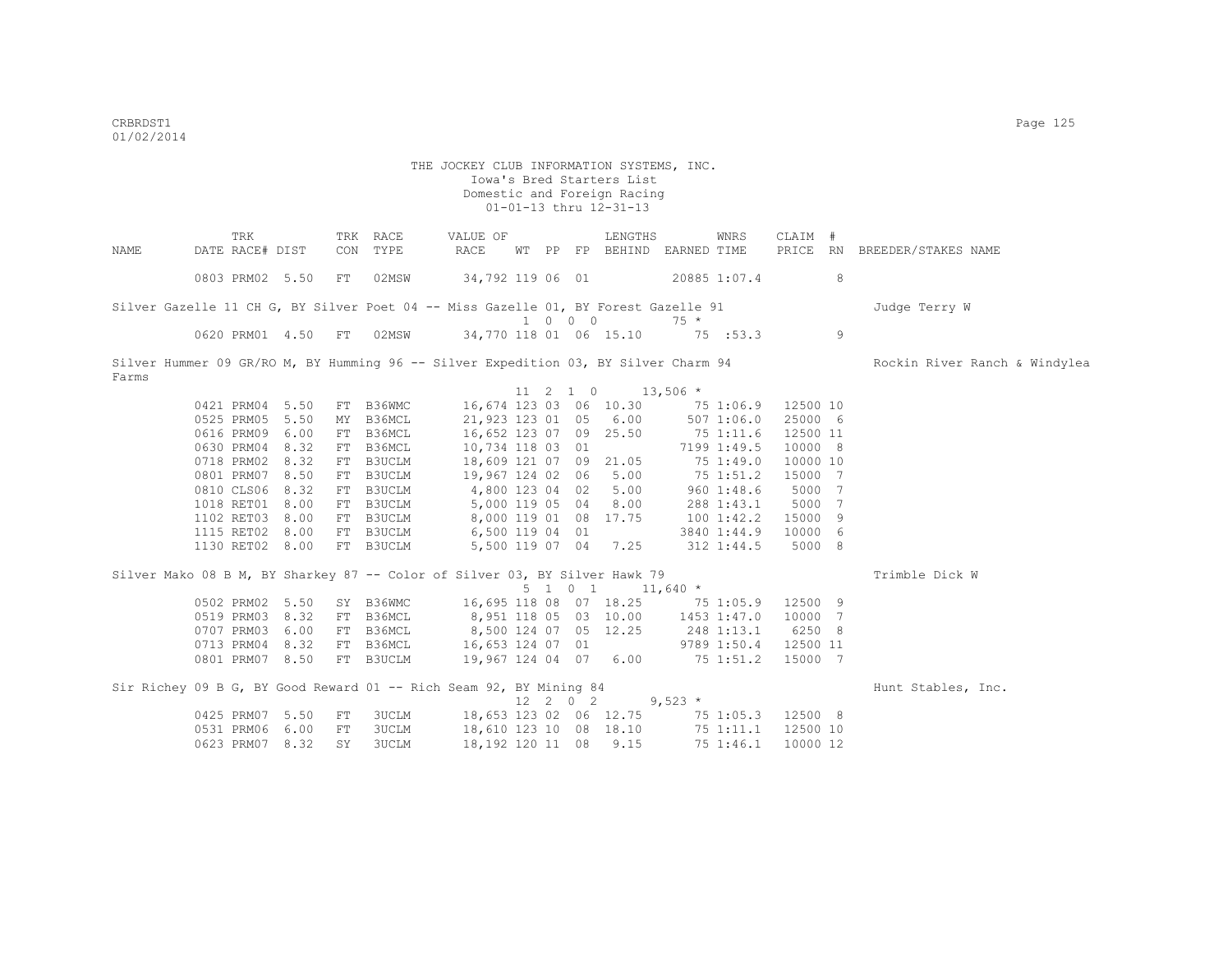|      | TRK             |      |            | TRK RACE                                                                           | VALUE OF                        |  |         | LENGTHS                     |            | WNRS           | CLAIM #  |     |                                |
|------|-----------------|------|------------|------------------------------------------------------------------------------------|---------------------------------|--|---------|-----------------------------|------------|----------------|----------|-----|--------------------------------|
| NAME | DATE RACE# DIST |      |            | CON TYPE                                                                           | RACE                            |  |         | WT PP FP BEHIND EARNED TIME |            |                |          |     | PRICE RN BREEDER/STAKES NAME   |
|      |                 |      |            |                                                                                    |                                 |  |         |                             |            |                |          |     |                                |
|      | 0707 PRM09 8.50 |      | FT         | 3UCLM                                                                              | 18,567 121 07 05 12.50          |  |         |                             | 420 1:50.6 |                | 10000 12 |     |                                |
|      | 0725 PRM04 8.32 |      | FT         | 3UCLM                                                                              | 19,969 121 04 03 10.00          |  |         |                             |            | 2395 1:49.6    | 12500 7  |     |                                |
|      | 0804 PRM09 6.00 |      | FT         | 3UCLM                                                                              | 12,756 122 02 09 13.65          |  |         |                             |            | 75 1:12.9      | 6250 12  |     |                                |
|      | 0816 CLS05 6.00 |      | FT         | 3UCLM                                                                              | 4,800 123 03 01                 |  |         |                             |            | 2880 1:15.4    | 5000 7   |     |                                |
|      | 0825 CLS07 8.32 |      | FT         | <b>3UCLM</b>                                                                       | 5,000 123 06 01                 |  |         |                             |            | 3000 1:47.0    | 5000 10  |     |                                |
|      | 0909 BEU06 6.00 |      | ${\rm FT}$ | <b>3UCLM</b>                                                                       | 4,800 124 08 05                 |  |         | 5.75                        | 48 1:12.7  |                | 5000 9   |     |                                |
|      | 1112 BEU05 8.00 |      | ${\rm FT}$ | <b>3UCLM</b>                                                                       | 3,000 122 07 05                 |  |         | 7.25                        |            | 30 1:42.9      | 2500 9   |     |                                |
|      | 1202 BEU05 8.32 |      | GD         | 3UCLM                                                                              | 3,300 124 02 03                 |  |         | 2.00                        |            | 330 1:46.7     | 4000 9   |     |                                |
|      | 1216 BEU01 8.00 |      | FT         | 3USTR                                                                              | 4,000 124 05 05                 |  |         | 8.75                        |            | 120 1:40.5     |          | 7   |                                |
|      |                 |      |            |                                                                                    |                                 |  |         |                             |            |                |          |     |                                |
|      |                 |      |            | Sisu T 08 CH M, BY Canaveral 91 -- The Great Catsby 01, BY Tomorrows Cat 95        |                                 |  |         |                             |            |                |          |     | Norman Crossley & Pam Crossley |
|      |                 |      |            |                                                                                    |                                 |  | 9 0 0 0 |                             | $1,989$ *  |                |          |     |                                |
|      | 0525 PRM04 5.50 |      |            | MY B36MCL                                                                          | 8,500 123 02 09 23.10           |  |         |                             |            | 75 1:04.8      | 6250 11  |     |                                |
|      | 0614 PRM02 5.00 |      |            | SY B36MCL                                                                          | 16,672 123 07 10 26.05 75 :58.5 |  |         |                             |            |                | 12500 10 |     |                                |
|      | 0711 PRM02 5.00 |      |            | FT B36MCL                                                                          | 16,673 124 06 04 14.00          |  |         |                             |            | 820 1:00.7     | 12500 10 |     |                                |
|      | 0725 PRM09 5.50 |      |            | FT B36MCL                                                                          | 11,009 124 10 07 11.30          |  |         |                             |            | 75 1:08.3      | 7500 10  |     |                                |
|      | 0808 PRM04 5.50 |      |            | FT B36MCL                                                                          | 11,488 124 04 07 10.80          |  |         |                             |            | 75 1:06.0      | 7500 11  |     |                                |
|      | 0902 CLS01 6.00 |      |            | FT B3UCLM                                                                          | 5,700 120 02 06 17.75           |  |         |                             | 0 1:13.6   |                | 5000 6   |     |                                |
|      | 1023 RP 02 5.50 |      |            | FT B35MCL                                                                          | 9,000 123 01 04 6.50            |  |         |                             |            | 519 1:06.4     | 7500 9   |     |                                |
|      | 1106 RP 06 5.50 |      |            | FT B35MCL                                                                          | 9,000 123 01 07 14.00           |  |         |                             |            | 90 1:04.9      | 7500 12  |     |                                |
|      | 1121 RP 09 6.00 |      |            | FT B35MCL                                                                          |                                 |  |         | 9,000 123 08 05 4.60        |            | $260$ 1:15.8   | 7500 8   |     |                                |
|      |                 |      |            | Skitty Kitty 08 CH M, BY King of Scat 96 -- Megans Molly 00, BY Northern Afleet 93 |                                 |  |         |                             |            |                |          |     | Reinhart Tondi                 |
|      |                 |      |            |                                                                                    |                                 |  |         | 11 1 1 0                    | $4,910 *$  |                |          |     |                                |
|      | 0303 FON03 6.00 |      |            | FT B3UMCL                                                                          | 4,600 123 01 01                 |  |         |                             |            | 2760 1:17.4    | 10000 10 |     |                                |
|      | 0322 FON09 6.00 |      |            | FT B3UCLM                                                                          | 5,100 124 08 02                 |  |         | 5.25                        |            | 1020 1:15.8    | 5000 10  |     |                                |
|      | 0413 FON01 8.00 |      |            | GD B3UALW                                                                          | 8,500 123 03 04                 |  |         | 5.50                        |            | $425$ 1:45.2   |          | - 6 |                                |
|      | 0421 FON09      | 6.00 |            | FT B3UCLM                                                                          | 5,100 123 06 04                 |  |         | 3.25                        |            | $255$ $1:15.4$ | 5000 10  |     |                                |
|      | 0510 PRM02 6.00 |      |            | FT B3UCLM                                                                          | 18,566 123 10 07 14.55          |  |         |                             |            | 75 1:11.4      | 12500 12 |     |                                |
|      | 0530 PRM09 6.00 |      |            | FT B3UCLM                                                                          | 18,566 123 06 10 16.40          |  |         |                             |            | 75 1:11.8      | 12500 12 |     |                                |
|      | 0614 PRM04 5.50 |      |            | SY B3UCLM                                                                          | 18,588 123 09 06 6.50           |  |         |                             |            | 751:05.4       | 12500 11 |     |                                |
|      | 0628 PRM09 6.00 |      |            | FT B3UCLM                                                                          | 18,588 120 04 06 12.25          |  |         |                             |            | 75 1:13.2      | 10000 11 |     |                                |
|      | 0712 PRM07 8.00 |      |            | FT B3UCLM                                                                          | 10,001 124 06 08 37.50          |  |         |                             |            | 75 1:44.5      | 10000 8  |     |                                |
|      |                 |      |            |                                                                                    |                                 |  |         |                             |            |                |          |     |                                |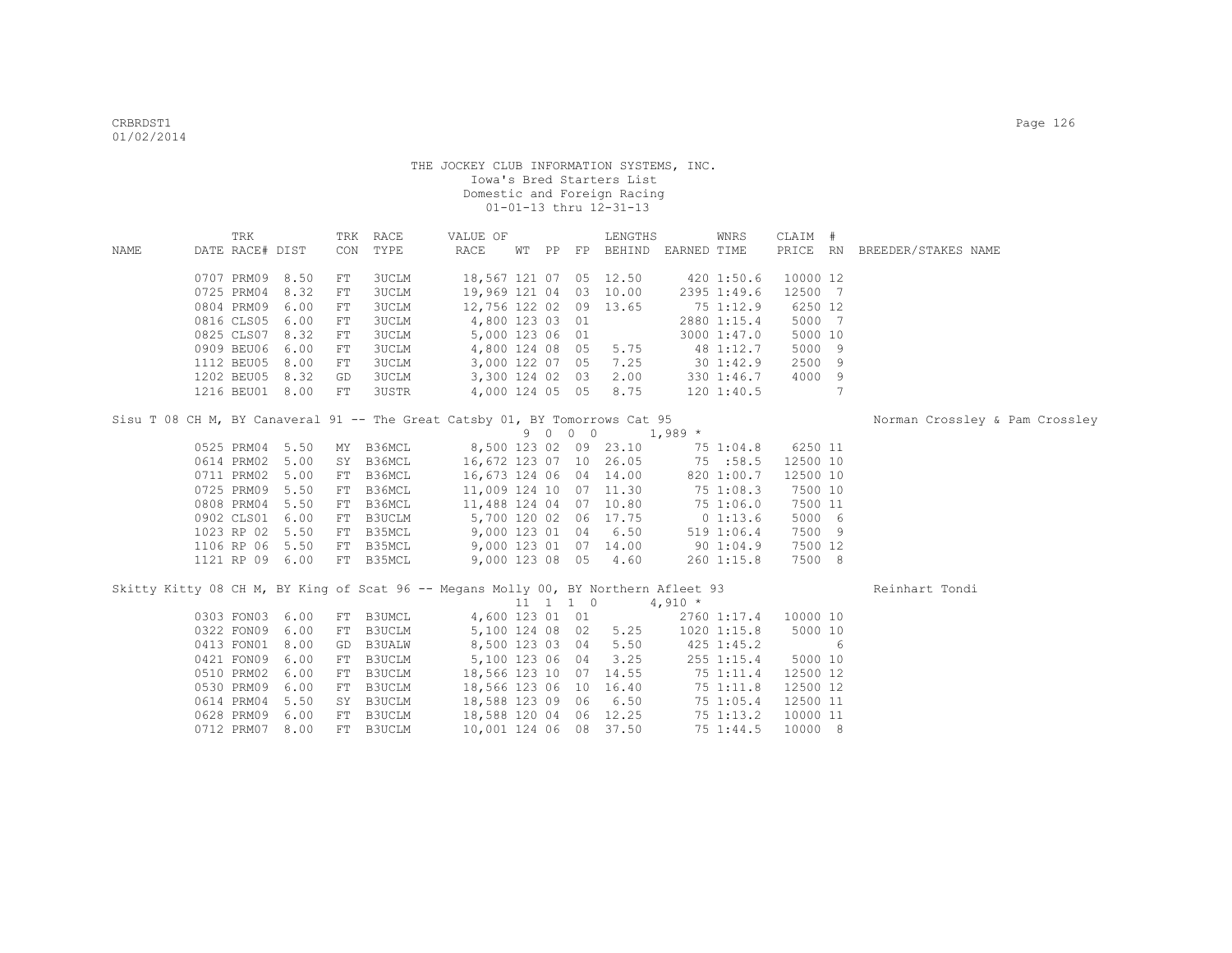| NAME  | TRK<br>DATE RACE# DIST |                 |            | TRK RACE<br>CON TYPE | VALUE OF<br>RACE                                                               |  |          | LENGTHS<br>WT PP FP BEHIND EARNED TIME |           | WNRS         | CLAIM #   |    | PRICE RN BREEDER/STAKES NAME                                                                                    |
|-------|------------------------|-----------------|------------|----------------------|--------------------------------------------------------------------------------|--|----------|----------------------------------------|-----------|--------------|-----------|----|-----------------------------------------------------------------------------------------------------------------|
|       |                        |                 |            |                      |                                                                                |  |          |                                        |           |              |           |    |                                                                                                                 |
|       | 0724 PRM05 5.50        |                 |            | FT B3UCLM            | 12,823 122 04 08 14.75                                                         |  |          |                                        |           | 75 1:07.4    | 6250 9    |    |                                                                                                                 |
|       |                        | 0803 CLS08 6.00 |            | FT B3UCLM            | 4,800 123 04 08 6.85                                                           |  |          |                                        |           | 0 1:16.0     | 5000 8    |    |                                                                                                                 |
|       |                        |                 |            |                      | Sky Hi View 08 CH M, BY Sky Classic 87 -- Just Jill 01, BY Semoran 93          |  |          |                                        |           |              |           |    | Hemba Brad                                                                                                      |
|       |                        |                 |            |                      |                                                                                |  | 10 0 0 2 |                                        | $5,294$ * |              |           |    |                                                                                                                 |
|       | 0419 PRM09 5.50        |                 |            | FT B36MSW            | 34,727 123 05 11 13.50                                                         |  |          |                                        |           | 75 1:06.5    | $\sim$ 11 |    |                                                                                                                 |
|       | 0517 PRM04 6.00        |                 |            | FT B36MCL            | 16,650 123 04 07 11.25                                                         |  |          |                                        |           | 751:13.2     | 12500 11  |    |                                                                                                                 |
|       | 0606 PRM05 8.32        |                 |            | FT B36MCL            | 9,245 123 03 05 7.75                                                           |  |          |                                        |           | 248 1:48.0   | 10000 8   |    |                                                                                                                 |
|       | 0703 PRM06 6.00        |                 |            | FT B36MCL            | 16,241 119 08 08 8.00                                                          |  |          |                                        |           | 751:14.5     | 12500 12  |    |                                                                                                                 |
|       | 0713 PRM04 8.32        |                 |            | FT B36MCL            | 16,653 121 09 03 1.85                                                          |  |          |                                        |           | 1958 1:50.4  | 10000 11  |    |                                                                                                                 |
|       | 0727 PRM02 8.32        |                 |            | FT B36MCL            | 18,610 121 01 04 15.75                                                         |  |          |                                        |           | 918 1:50.2   | 12500 10  |    |                                                                                                                 |
|       |                        | 0810 PRM02 8.32 |            | FT B36MCL            | 18,632 121 04 04                                                               |  |          | 9.35                                   |           | 9231:47.8    | 12500 9   |    |                                                                                                                 |
|       |                        | 0817 CBY02 8.32 |            | FT B3UMCL            | 10,000 123 06 05 22.50                                                         |  |          |                                        |           | 1001:48.8    | 6250 7    |    |                                                                                                                 |
|       |                        | 0825 CLS03 6.50 |            | FT B3UMCL            | 3,800 123 08 04 10.25                                                          |  |          |                                        |           | 190 1:22.6   | 5000 8    |    |                                                                                                                 |
|       |                        | 0902 CLS04 6.00 |            | FT B3UMSW            | 6,100 123 03 03 11.25                                                          |  |          |                                        |           | 732 1:15.2   |           | 8  |                                                                                                                 |
|       |                        |                 |            |                      |                                                                                |  |          |                                        |           |              |           |    | Slew City Rule 09 DK B/ G, BY Slew City Slew 84 -- Stephaniestride 02, BY Mercedes Won 86 Murphy Timothy Joseph |
|       |                        |                 |            |                      |                                                                                |  |          | $5 \t 0 \t 0 \t 1,321 \t\times$        |           |              |           |    |                                                                                                                 |
|       | 0517 PRM06 6.00        |                 | ${\rm FT}$ | 36MCL                | 16,671 123 06 09 13.95                                                         |  |          |                                        |           | 75 1:13.2    | 12500 10  |    |                                                                                                                 |
|       | 0606 PRM06 8.32        |                 | FT         | 36MSW                | 34,770 123 08 08 18.25                                                         |  |          |                                        |           | 75 1:44.6    |           | -9 |                                                                                                                 |
|       | 0623 PRM04 8.32        |                 | SY         | <b>3UCLM</b>         | 9,500 123 07 07 10.05 75 1:46.8                                                |  |          |                                        |           |              | 10000 7   |    |                                                                                                                 |
|       |                        | 0712 PRM02 8.32 | FT         | 36MCL                | 16,717 124 07 04 5.05                                                          |  |          |                                        |           | 831 1:48.7   | 12500 8   |    |                                                                                                                 |
|       |                        | 0725 PRM05 8.32 | FT         | 36MCL                | 9,677 124 07 05 11.35                                                          |  |          |                                        |           | $265$ 1:50.0 | 10000 7   |    |                                                                                                                 |
|       |                        |                 |            |                      | Slippery Gold 10 DK B/ F, BY Wild Gold 90 -- Slippery Slew 95, BY Slewacide 80 |  |          |                                        |           |              |           |    | Judge Tony                                                                                                      |
|       |                        |                 |            |                      |                                                                                |  | 3 0 0 0  |                                        | $225$ *   |              |           |    |                                                                                                                 |
|       |                        | 0628 PRM04 5.00 |            | FT B36MCL            | 16,672 118 04 08 16.35                                                         |  |          |                                        |           | 75 1:00.8    | 12500 10  |    |                                                                                                                 |
|       |                        | 0718 PRM09 6.00 |            | FT B36MCL            | 16,652 119 07 10 22.35 75 1:14.9                                               |  |          |                                        |           |              | 12500 11  |    |                                                                                                                 |
|       |                        | 0801 PRM04 6.00 |            | FT B36MCL            |                                                                                |  |          | 18,739 116 09 10 20.25 75 1:14.1       |           |              | 12500 10  |    |                                                                                                                 |
| Evans |                        |                 |            |                      | Smilin Assassin 09 CH G, BY Lucky Lionel 93 -- Only At Night 99, BY Olympio 88 |  |          |                                        |           |              |           |    | High Point Bloodstock & Suzanne                                                                                 |
|       |                        |                 |            |                      |                                                                                |  | 3 0 0 0  |                                        | $2,090*$  |              |           |    |                                                                                                                 |
|       | 0519 PRM08 6.00        |                 | FT         | <b>3UALW</b>         |                                                                                |  |          | 36,061 120 09 05 9.50                  |           | 831 1:10.9   |           | 9  |                                                                                                                 |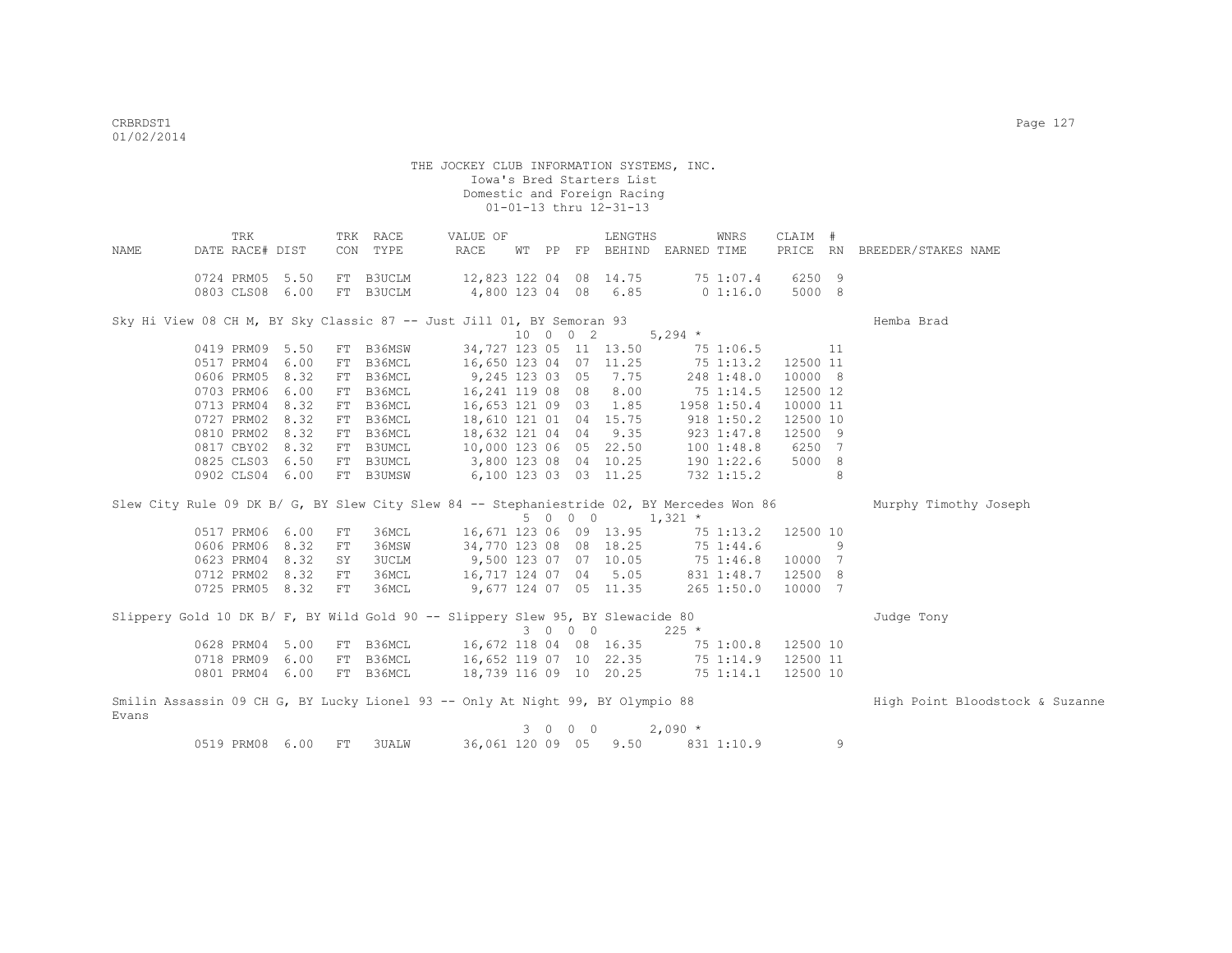THE JOCKEY CLUB INFORMATION SYSTEMS, INC. Iowa's Bred Starters List Domestic and Foreign Racing  $01-01-13$  thru  $12-31-13$  TRK TRK RACE VALUE OF LENGTHS WNRS CLAIM # NAME DATE RACE# DIST CON TYPE RACE WT PP FP BEHIND EARNED TIME PRICE RN BREEDER/STAKES NAME 0606 PRM08 6.00 FT 3UALW 36,080 120 02 05 8.00 833 1:11.5 8 0616 PRM05 5.50 FT 3UCLM 18,632 123 02 05 6.25 426 1:04.7 12500 9 Smokey Flight 10 GR/RO G, BY Flight West 03 -- Ore Jane 98, BY Upmost 79 Marlene M. Bryant & Robert M. Bryant  $5 \t 0 \t 0 \t 300 \t \star$ <br>7.622 119 01 08 35.25 0 0413 FON03 6.00 GD 3UMSW 7,622 119 01 08 35.25 0 1:16.4 9<br>0516 PRM06 6.00 FT 36WMC 16,630 113 02 10 15.85 75 1:13.0 12500 12 0516 PRM06 6.00 FT 36WMC 0601 PRM09 6.00 GD 36MCL 16,629 118 04 10 17.00 75 1:14.7 12500 12 0616 PRM07 5.00 FT 36MCL 16,671 118 08 09 18.00 75 :59.1 12500 10 0707 PRM02 5.00 FT 36MCL 16,717 116 02 07 17.45 75 1:00.1 10000 8 So King 09 CH M, BY King of Scat 96 -- Sheso 01, BY Blumin Affair 91 Hobbs William L.  $8$  2 1 0 25,224 \*<br>18,566 123 05 01 10900 0510 PRM02 6.00 FT B3UCLM 18,566 123 05 01 10900 1:11.4 12500 12<br>0523 PRM05 6.00 FT B3UALW 36,104 120 07 04 12.50 1810 1:10.9 7 0523 PRM05 6.00 FT B3UALW 36,104 120 07 04 12.50 1810 1:10.9 7<br>0607 PRM04 6.00 FT B3UALW 36,104 120 07 05 11.75 835 1:10.9 7 0607 PRM04 6.00 FT B3UALW 0614 PRM06 6.00 SY B3UCLM 14,181 120 02 02 nk 2842 1:11.5 7500 6<br>0630 PRM06 5.50 FT B3UCLM 14,135 120 08 01 8404 1:05.7 7500 8 0630 PRM06 5.50 FT B3UCLM 0714 PRM07 5.50 FT B3UALW 35,519 121 01 06 15.75 75 1:06.0 7 0804 PRM07 5.50 FT B3UCLM 15,471 121 01 05 12.75 358 1:06.3 7500 6 0818 CLS04 6.00 FT B3UCLM 5,300 123 07 08 16.55 0 1:15.0 5000 8 Someplace Else 08 B M, BY Harlan's Holiday 99 -- Superfine City 02, BY Carson City 87 Prairie Lane Farms 3 0 1 0 21,795 \* 0703 PRM08 8.00 FT B3UAOC 38,686 121 06 05 12.25 895 1:40.2 7 0803 PRM08 8.32 FT B4USTK 97,000 116 08 02 1.25 19400 1:47.2 9 DONNA REED S.<br>0830 RP 08 8.00 T FM B3USTK 50,000 117 01 05 5.25 1500 1:35.1 7 RICKS MEMORIAL S. 0830 RP 08 8.00 T FM B3USTK

Southwest Charmer 11 B G, BY Flight West 03 -- Charming Janie 02, BY Tiger Talk 93 Marlene M. Bryant & Robert M. Bryant 2 0 0 0 150 \*

| 0615 PRM02 4.50 GD 02MSW |  | 34,747 118 06 10 19.75 |  | 75 :53.1  |  |
|--------------------------|--|------------------------|--|-----------|--|
| 0721 PRM02 5.00 FT 02MSW |  | 34,747 119 02 10 21.75 |  | 75 1:00.4 |  |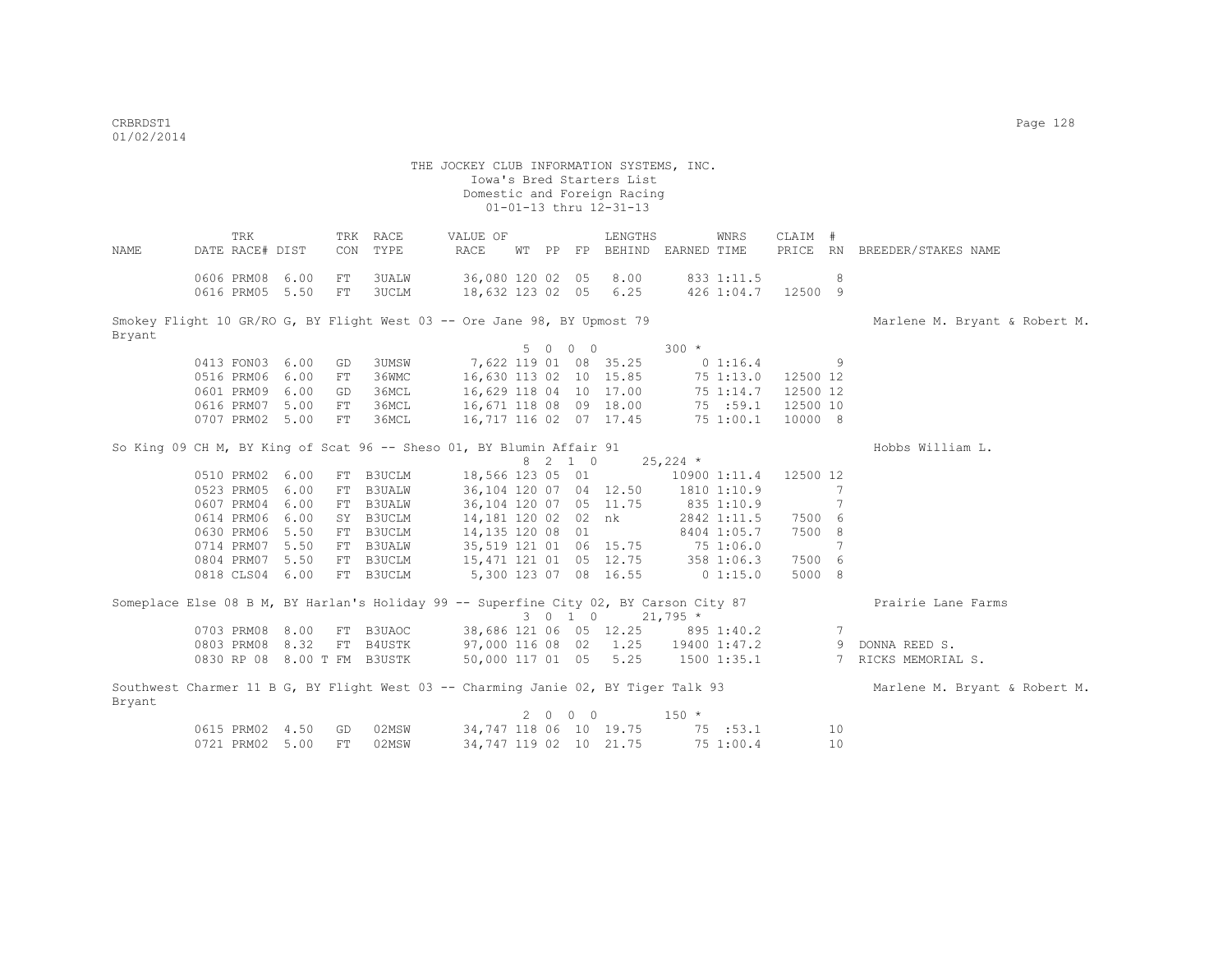Chleborad

|      | TRK                                                                                      |      |    | TRK RACE     | VALUE OF                                    |  |         | LENGTHS               |                                  | WNRS        | CLAIM #  |                 |                              |
|------|------------------------------------------------------------------------------------------|------|----|--------------|---------------------------------------------|--|---------|-----------------------|----------------------------------|-------------|----------|-----------------|------------------------------|
| NAME | DATE RACE# DIST                                                                          |      |    | CON TYPE     | RACE                                        |  |         |                       | WT PP FP BEHIND EARNED TIME      |             |          |                 | PRICE RN BREEDER/STAKES NAME |
|      | Spanish Letters 09 DK B/ G, BY Spanish Steps 01 -- Abc Me Win 03, BY Alphabet Soup 91    |      |    |              |                                             |  |         |                       |                                  |             |          |                 | Warren L. Bush & Ron Eich    |
|      |                                                                                          |      |    |              |                                             |  | 6 1 1 0 |                       | $15,338$ *                       |             |          |                 |                              |
|      | 0428 PRM02 5.50                                                                          |      | FT | 36WMC        |                                             |  |         | 16,739 123 02 02 3.00 |                                  | 3341 1:05.7 |          | - 7             |                              |
|      | 0516 PRM06                                                                               | 6.00 | FT | 36WMC        |                                             |  |         |                       | 16,630 123 09 04 8.25 811 1:13.0 |             | 12500 12 |                 |                              |
|      | 0602 PRM09                                                                               | 6.00 | FT | 36MCL        |                                             |  |         |                       | 16,629 123 11 05 8.50 374 1:13.8 |             | 12500 12 |                 |                              |
|      | 0707 PRM07                                                                               | 5.00 | FT | 36MCL        | 16,711 124 08 04 5.50 831 1:00.7 12500 8    |  |         |                       |                                  |             |          |                 |                              |
|      | 0724 PRM07                                                                               | 5.00 | FT | 36MCL        | 16,696 121 02 01 9906 1:00.4                |  |         |                       |                                  |             | 10000 9  |                 |                              |
|      | 0810 PRM04 6.00                                                                          |      | FT | 3UCLM        | 19,945 121 02 08 13.75 75 1:11.6            |  |         |                       |                                  |             | 12500 8  |                 |                              |
|      | Special Affair 08 DK B/ M, BY Deerhound 88 -- Blumin Special 98, BY Blumin Affair 91     |      |    |              |                                             |  |         |                       |                                  |             |          |                 | Lamborn Robert               |
|      |                                                                                          |      |    |              |                                             |  | 2000    |                       | $120 *$                          |             |          |                 |                              |
|      | 0414 FON04 6.00                                                                          |      |    | GD B3UMSW    |                                             |  |         |                       | 7,400 123 07 10 47.00 0 1:17.8   |             |          | 10              |                              |
|      | 0426 FON02 4.00                                                                          |      | FT | <b>3UMCL</b> |                                             |  |         |                       | 4,000 122 01 05 10.30 120 :47.2  |             | 5000 6   |                 |                              |
|      | Spirit Plus 09 GR/RO G, BY Value Plus 01 -- Spiritude 02, BY Yes It's True 96            |      |    |              |                                             |  |         |                       |                                  |             |          |                 | DeBruycker Lloyd             |
|      |                                                                                          |      |    |              |                                             |  | 4 0 0 0 |                       | $300 *$                          |             |          |                 |                              |
|      | 0428 PRM09 6.00                                                                          |      | FT | 3UWCL        |                                             |  |         |                       | 14,135 120 06 08 22.00 75 1:10.7 |             | 7500 8   |                 |                              |
|      | 0512 PRM02                                                                               | 6.00 | FT |              | 3UCLM 14,069 120 06 06 4.50 75 1:12.9       |  |         |                       |                                  |             | 7500 11  |                 |                              |
|      | 0526 PRM09 5.50                                                                          |      | GD |              | 3UCLM 14,090 120 08 06 6.85 75 1:04.8       |  |         |                       |                                  |             | 7500 10  |                 |                              |
|      | 0613 PRM06 6.00                                                                          |      | FT | 3UCLM        | 15,381 120 10 08 13.25 75 1:11.8            |  |         |                       |                                  |             | 7500 10  |                 |                              |
|      | Springbreaker 11 DK B/ G, BY Spring At Last 03 -- Temple Grove 93, BY Regal Intention 85 |      |    |              |                                             |  |         |                       |                                  |             |          |                 | Dave McShane & Don Frazier   |
|      |                                                                                          |      |    |              |                                             |  |         | 2 0 0 0               | $874 *$                          |             |          |                 |                              |
|      | 0720 PRM02 5.00                                                                          |      | FT |              | 02MSW 34,746 119 08 05 9.25 799 1:00.5      |  |         |                       |                                  |             |          | 10              |                              |
|      | 0809 PRM01 5.50                                                                          |      | FT | 02MSW        | 34,813 119 01 06 16.75 75 1:06.4            |  |         |                       |                                  |             |          | $\overline{7}$  |                              |
|      | Star Tour 10 DK B/ F, BY Colorful Tour 99 -- Foran Gap 00, BY Allen's Prospect 82        |      |    |              |                                             |  |         |                       |                                  |             |          |                 | Chleborad Lynn               |
|      |                                                                                          |      |    |              |                                             |  |         | 3 1 1 0               | $29,765$ *                       |             |          |                 |                              |
|      | 0419 PRM09 5.50                                                                          |      |    | FT B36MSW    |                                             |  |         |                       | 34,727 118 06 01 20709 1:06.5    |             |          | 11              |                              |
|      | 0502 PRM04 5.50                                                                          |      |    |              | SY B3UALW 36,120 118 02 04 6.00 1815 1:05.5 |  |         |                       |                                  |             |          | $6\overline{6}$ |                              |
|      | 0523 PRM05 6.00                                                                          |      |    | FT B3UALW    |                                             |  |         |                       | 36,104 115 01 02 nk 7241 1:10.9  |             |          | $7\phantom{.0}$ |                              |
|      | Stelawithanatitude 10 DK B/ F, BY Pollard's Vision 01 -- Lonely Chant 05, BY Tiznow 97   |      |    |              |                                             |  |         |                       |                                  |             |          |                 | Donald E. Scharge & Lynn     |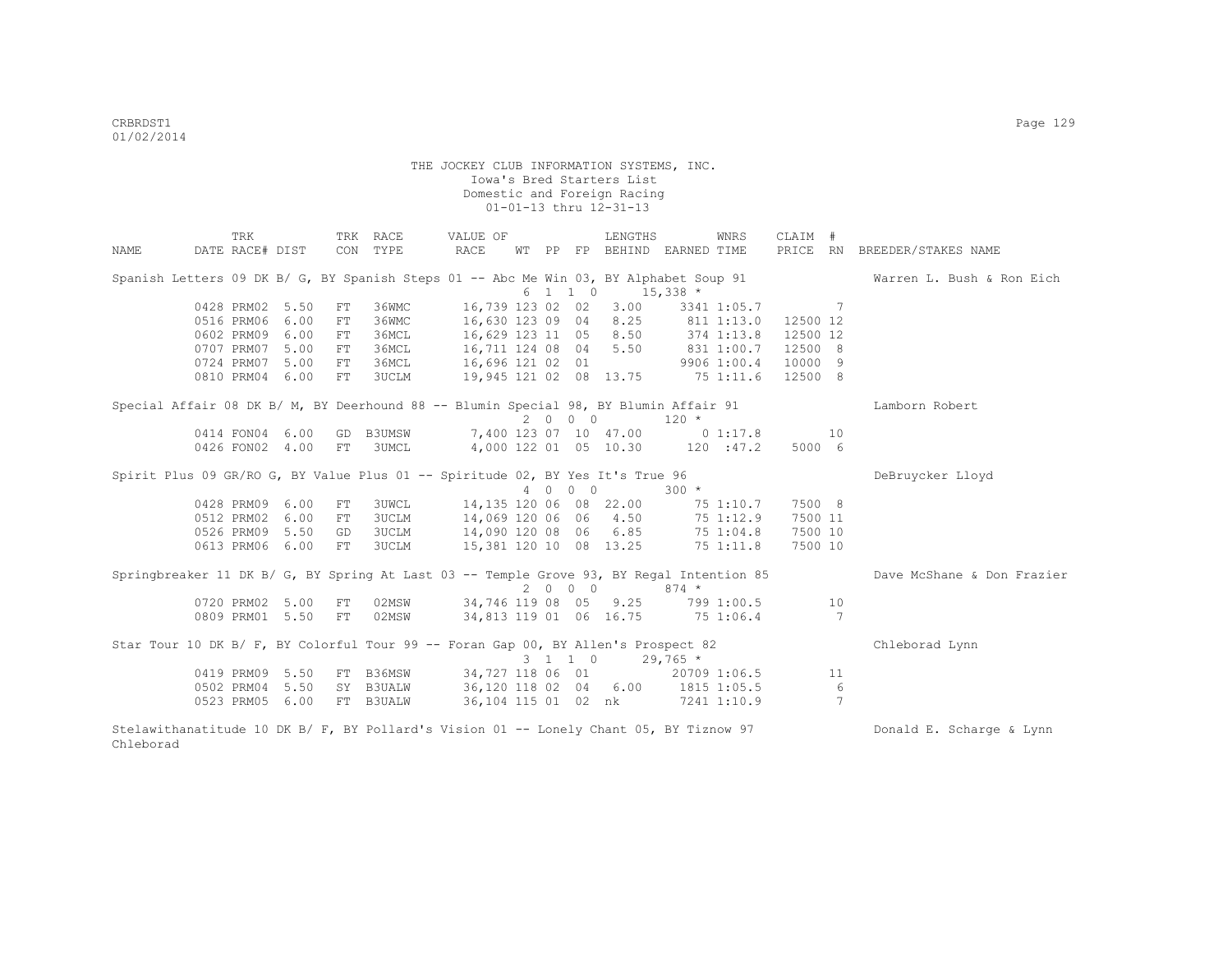| NAME   | DATE RACE# DIST  | TRK |                      | CON  | TRK RACE<br>TYPE                                                                                | VALUE OF<br>RACE       |  |         | LENGTHS                     |             | WNRS                       | CLAIM #  |                 | PRICE RN BREEDER/STAKES NAME  |
|--------|------------------|-----|----------------------|------|-------------------------------------------------------------------------------------------------|------------------------|--|---------|-----------------------------|-------------|----------------------------|----------|-----------------|-------------------------------|
|        |                  |     |                      |      |                                                                                                 |                        |  |         | WT PP FP BEHIND EARNED TIME |             |                            |          |                 |                               |
|        |                  |     |                      |      |                                                                                                 |                        |  | 2000    |                             | $3,486$ *   |                            |          |                 |                               |
|        | 0727 PRM05 6.00  |     |                      |      | FT B36MSW                                                                                       |                        |  |         | 34,813 119 06 04 7.25       |             | 1745 1:14.4                |          | 7               |                               |
|        | 0810 PRM06 6.00  |     |                      |      | FT B36MSW                                                                                       | 34,792 119 02 04 10.25 |  |         |                             |             | 1741 1:12.5                |          | 8               |                               |
|        |                  |     |                      |      |                                                                                                 |                        |  |         |                             |             |                            |          |                 |                               |
|        |                  |     |                      |      | Stellar's Glitter 10 GR/RO F, BY Winter Glitter 97 -- Stellar Express 93, BY Timeless Moment 70 |                        |  |         |                             |             |                            |          |                 | Schrader Dennis E             |
|        |                  |     |                      |      |                                                                                                 |                        |  | 7 1 0 0 |                             | $11,316$ *  |                            |          |                 |                               |
|        | 0421 PRM04 5.50  |     |                      |      | FT B36WMC                                                                                       | 16,674 119 01 05       |  |         | 9.80                        |             | 379 1:06.9                 | 12500 10 |                 |                               |
|        | 0517 PRM01 5.00  |     |                      |      | FT B36MCL                                                                                       | 16,761 119 01 01       |  |         |                             |             | 10081 1:00.5               | 12500 6  |                 |                               |
|        | 0614 PRM04 5.50  |     |                      |      | SY B3UCLM                                                                                       | 18,588 119 04 07       |  |         | 7.25                        |             | 751:05.4                   | 12500 11 |                 |                               |
|        | 0711 PRM06 5.50  |     |                      |      | FT B3UCLM                                                                                       | 18,632 119 05 07 15.75 |  |         |                             |             | 75 1:06.4                  | 12500 9  |                 |                               |
|        | 0724 PRM05 5.50  |     |                      |      | FT B3UCLM                                                                                       | 12,823 119 03 04       |  |         | 7.75                        |             | 631 1:07.4                 | 7500 9   |                 |                               |
|        | 0804 PRM04 6.00  |     |                      |      | FT B3UCLM                                                                                       | 12,801 119 07 06       |  |         | 8.10                        |             | $75$ 1:14.1                | 7500 10  |                 |                               |
|        | 0817 CLS03 6.00  |     |                      |      | FT B3UCLM                                                                                       | 4,800 118 06 06 4.35   |  |         |                             |             | 0 1:16.6                   | 5000 8   |                 |                               |
|        |                  |     |                      |      | Stinging Response 07 CH G, BY King of Scat 96 -- Spend a Lot 89, BY Spend a Buck 82             |                        |  |         |                             |             |                            |          |                 | McQueary Betsy                |
|        |                  |     |                      |      |                                                                                                 |                        |  | 7 0 0 1 |                             | 5,821 $*$   |                            |          |                 |                               |
|        | 0504 PRM08 8.32  |     |                      | SY   | <b>3UALW</b>                                                                                    |                        |  |         | 36,104 120 06 06 17.60      |             | 75 1:44.3                  |          | $7\phantom{.0}$ |                               |
|        | 0525 PRM07 8.32  |     |                      | MY   | <b>3UALW</b>                                                                                    | 36,061 120 02 08 24.30 |  |         |                             |             | 75 1:42.7                  |          | 9               |                               |
|        | 0613 PRM09 8.50  |     |                      | FT   | 3UCLM                                                                                           | 14,091 115 04 05 15.00 |  |         |                             |             | $319$ 1:46.4<br>323 1:46.8 | 7500 10  |                 |                               |
|        | 0628 PRM01 8.32  |     |                      | FT   | 3UCLM                                                                                           | 14, 135 115 02 05 4.00 |  |         |                             |             |                            | 7500 8   |                 |                               |
|        | 0712 PRM09 8.32  |     |                      | FT   | <b>3UCLM</b>                                                                                    | 14, 114 121 06 03 8.25 |  |         |                             | 1669 1:46.4 |                            | 7500 9   |                 |                               |
|        | 0726 PRM02 8.32  |     |                      | FT   | <b>3UCLM</b>                                                                                    | 14,157 121 01 04 8.00  |  |         |                             | 705 1:48.5  |                            | 7500 7   |                 |                               |
|        | 0810 PRM08 16.00 |     |                      | FT   | 3UCLM                                                                                           |                        |  |         | 37,827 121 04 04 15.75      |             | 2655 3:36.4                | 5000 10  |                 |                               |
|        |                  |     |                      |      |                                                                                                 |                        |  |         |                             |             |                            |          |                 |                               |
|        |                  |     |                      |      | Stone Cold Sizzle 09 DK B/ G, BY Grindstone 93 -- Sizzling Cat 04, BY Exploit 96                |                        |  |         |                             |             |                            |          |                 | Claghorn Alan                 |
|        |                  |     |                      |      |                                                                                                 |                        |  | 3 0 0 0 |                             | $250 *$     |                            |          |                 |                               |
|        |                  |     | 0311 HOU03 5.00 T FM |      | 4UMSW                                                                                           | 19,000 118 04 08 4.60  |  |         |                             |             | 100 1:00.1                 |          | 12              |                               |
|        | 0420 PRM09 5.50  |     |                      | FT   | 36MSW                                                                                           | 34,792 123 04 07 20.00 |  |         |                             | 75 1:04.6   |                            |          | 8               |                               |
|        | 0504 PRM06 6.00  |     |                      | SY   | 36MSW                                                                                           | 34,796 123 01 07 9.10  |  |         |                             |             | 75 1:12.4                  |          | 8               |                               |
|        |                  |     |                      |      | Stormin Hawk 07 B G, BY Shadow Hawk 99 -- Polywolydoodle 98, BY Kris S. 77                      |                        |  |         |                             |             |                            |          |                 | Marlene M. Bryant & Robert M. |
| Bryant |                  |     |                      |      |                                                                                                 |                        |  |         |                             |             |                            |          |                 |                               |
|        |                  |     |                      |      |                                                                                                 |                        |  | 2000    |                             | $205 *$     |                            |          |                 |                               |
|        | 1013 HAW02 8.50  |     |                      | $FT$ | 3UCLM                                                                                           | 10,690 122 04 09 53.50 |  |         |                             |             | 1001:47.5                  | 5000 9   |                 |                               |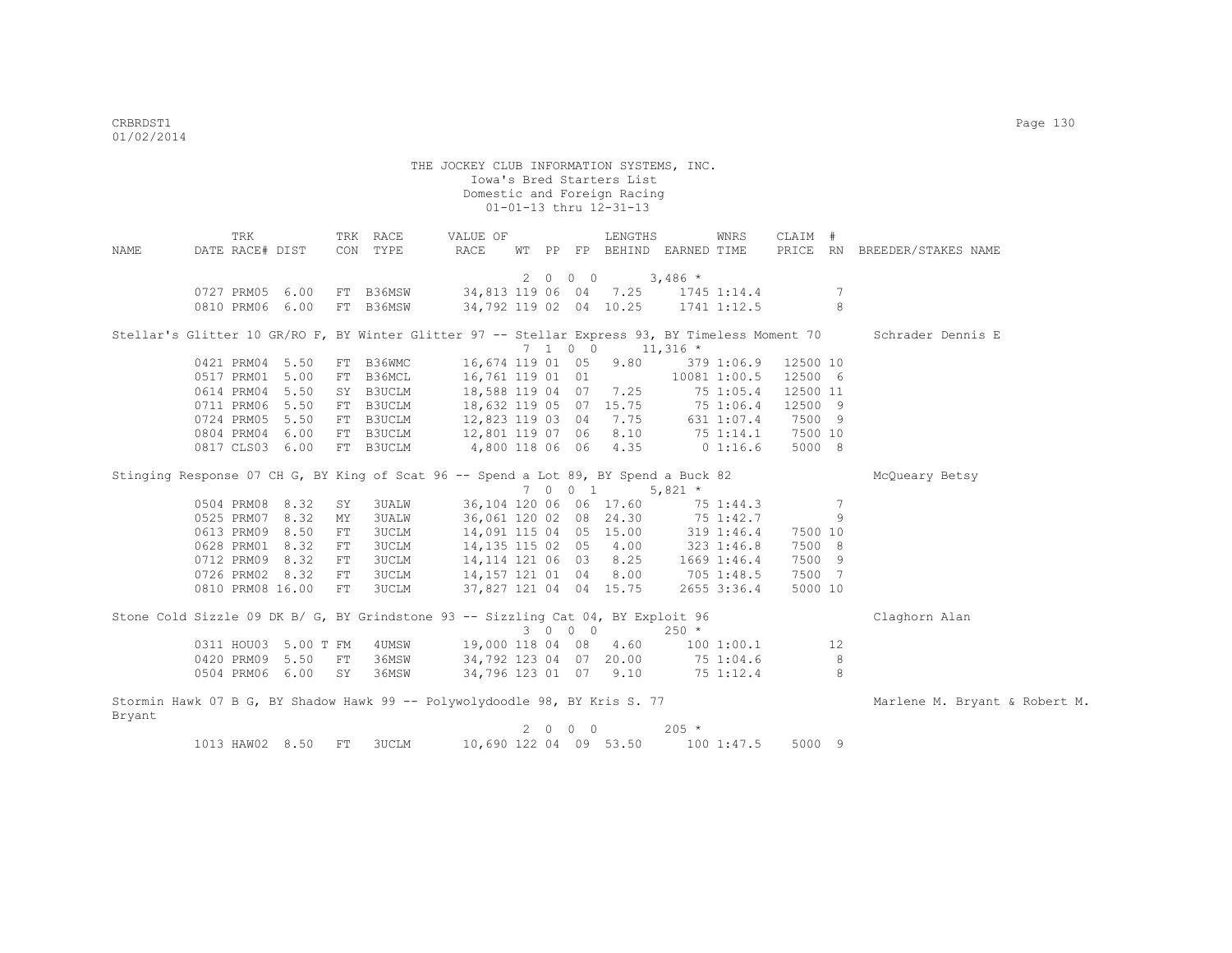|      | TRK                  |      | TRK        | RACE         | VALUE OF                                                                                 |    |         | LENGTHS                                                  |            | WNRS           | CLAIM #  |   |                                 |
|------|----------------------|------|------------|--------------|------------------------------------------------------------------------------------------|----|---------|----------------------------------------------------------|------------|----------------|----------|---|---------------------------------|
| NAME | DATE RACE# DIST      |      | CON        | TYPE         | RACE                                                                                     | WТ |         | PP FP BEHIND EARNED TIME                                 |            |                |          |   | PRICE RN BREEDER/STAKES NAME    |
|      | 1026 HAW02 5.00      |      | FT         | 3UCLM        | 10,500 121 07 07 30.50                                                                   |    |         |                                                          |            | 105 : 58.9     | 5000 7   |   |                                 |
|      |                      |      |            |              |                                                                                          |    |         |                                                          |            |                |          |   |                                 |
|      |                      |      |            |              | Stormin River 07 DK B/ G, BY Stormin Fever 94 -- Amanda Rules 98, BY Mr. Greeley 92      |    |         |                                                          |            |                |          |   | Twin Hopes Farm, Inc.           |
|      |                      |      |            |              |                                                                                          |    | 7011    |                                                          | $11,278$ * |                |          |   |                                 |
|      | 0421 PRM03 6.00      |      | FT         | 3UALW        |                                                                                          |    |         | 50,326 118 04 04 10.50                                   |            | 2530 1:10.4    |          | 6 |                                 |
|      | 0523 PRM01 6.00      |      | ${\rm FT}$ | 3UAOC        |                                                                                          |    |         | 38,707 120 03 05 11.25                                   | 898 1:09.9 |                | 30000 6  |   |                                 |
|      | 0622 PRM08 6.00      |      | FT         | 3UAOC        |                                                                                          |    |         | 38,707 120 01 04 5.25                                    |            | 1945 1:10.5    | 30000 6  |   |                                 |
|      | 0707 PRM04 6.00      |      | FT         | 3UALW        | 38,707 121 02 04                                                                         |    |         | 7.80                                                     |            | 1945 1:11.0    |          | 6 |                                 |
|      | 0725 PRM07 6.00      |      | FT         | 3UCLM        |                                                                                          |    |         | 14, 135 121 03 03 2.35                                   |            | 1681 1:12.9    | 7500 8   |   |                                 |
|      | 0808 PRM08           | 6.00 | FT         | 3UCLM        | 14,070 121 04 02 2.75                                                                    |    |         |                                                          |            | 2194 1:11.9    | 7500 11  |   |                                 |
|      | 0821 RP 09 8.00 T FM |      |            | <b>3UCLM</b> |                                                                                          |    |         | 15,575 118 04 10 11.10                                   |            | 85 1:35.4      | 10000 12 |   |                                 |
|      |                      |      |            |              | Strike the Edge 08 DK B/ G, BY Added Edge 00 -- Sandyville Slew 01, BY Slew City Slew 84 |    |         |                                                          |            |                |          |   | Rosewood Farm Inc.              |
|      |                      |      |            |              |                                                                                          |    |         | $12 \quad 2 \quad 3 \quad 1 \quad 31,410 \quad ^{\star}$ |            |                |          |   |                                 |
|      | 0512 PRM02 6.00      |      | FT         | 3UCLM        |                                                                                          |    |         | 14,069 120 02 07 7.00                                    |            | 75 1:12.9      | 7500 11  |   |                                 |
|      | 0525 PRM06 6.00      |      | MΥ         | 3UWCL        |                                                                                          |    |         | 15,381 120 10 06 10.30                                   |            | 75 1:10.1      | 7500 10  |   |                                 |
|      | 0613 PRM09 8.50      |      | FT         | <b>3UCLM</b> |                                                                                          |    |         | 14,091 120 09 04 10.00                                   |            | 690 1:46.4     | 7500 10  |   |                                 |
|      | 0628 PRM01 8.32      |      | FT         | <b>3UCLM</b> | 14,135 120 07 01                                                                         |    |         |                                                          |            | 8404 1:46.8    | 7500 8   |   |                                 |
|      | 0728 PRM01 8.32      |      | FT         | 3UALW        |                                                                                          |    |         | 36, 148 121 02 02 1.00                                   |            | 7280 1:47.9    |          | 5 |                                 |
|      | 0808 PRM02 8.00      |      | FT         | <b>3UCLM</b> |                                                                                          |    |         | 16,813 118 04 03 10.25                                   |            | 2028 1:39.4    | 7500 5   |   |                                 |
|      | 0831 SUF02 8.00      |      | FT         | <b>3UCLM</b> |                                                                                          |    |         | 8,918 120 05 07 19.75                                    |            | 0 1:39.9       | 4000 7   |   |                                 |
|      | 0916 SUF09           | 6.00 | FT         | <b>3UCLM</b> |                                                                                          |    |         | 8,918 120 07 05 16.10                                    |            | 273 1:12.0     | 4000     | 7 |                                 |
|      | 0928 SUF01           | 8.32 | ${\rm FT}$ | <b>3UCLM</b> |                                                                                          |    |         | 8,918 121 04 04 13.50                                    |            | $455$ $1:45.4$ | 4000     | 6 |                                 |
|      | 1005 SUF01           | 8.00 | FT         | <b>3UCLM</b> | 8,918 120 04 02                                                                          |    |         | 1.00                                                     |            | 1820 1:40.7    | 4000     | 6 |                                 |
|      | 1012 SUF01           | 8.32 | FT         | 3UCLM        |                                                                                          |    |         | 8,624 120 05 02 1.25                                     |            | 1760 1:46.7    | 4000     | 6 |                                 |
|      | 1221 LRL09 8.00      |      | FT         | <b>3UCLM</b> | 15,000 115 04 01                                                                         |    |         |                                                          |            | 8550 1:39.9    | 4500 9   |   |                                 |
|      |                      |      |            |              | Subject to Shine 11 CH F, BY Added Edge 00 -- Fancy Injun 98, BY North Pole 77           |    |         |                                                          |            |                |          |   | Anderberg Bertil                |
|      |                      |      |            |              |                                                                                          |    | 1 0 0 0 |                                                          | $75 *$     |                |          |   |                                 |
|      | 0606 PRM01 4.50      |      |            | FT F02MSW    |                                                                                          |    |         | 34,791 119 06 07 18.35                                   |            | 75 :53.5       |          | 8 |                                 |
|      |                      |      |            |              | Sultry Edge 09 B M, BY Added Edge 00 -- Sultry Singer 04, BY Sultry Song 88              |    |         |                                                          |            |                |          |   | Halt's Thoroughbred Corporation |
|      |                      |      |            |              |                                                                                          |    | 5 1 0 1 |                                                          | $10,536$ * |                |          |   |                                 |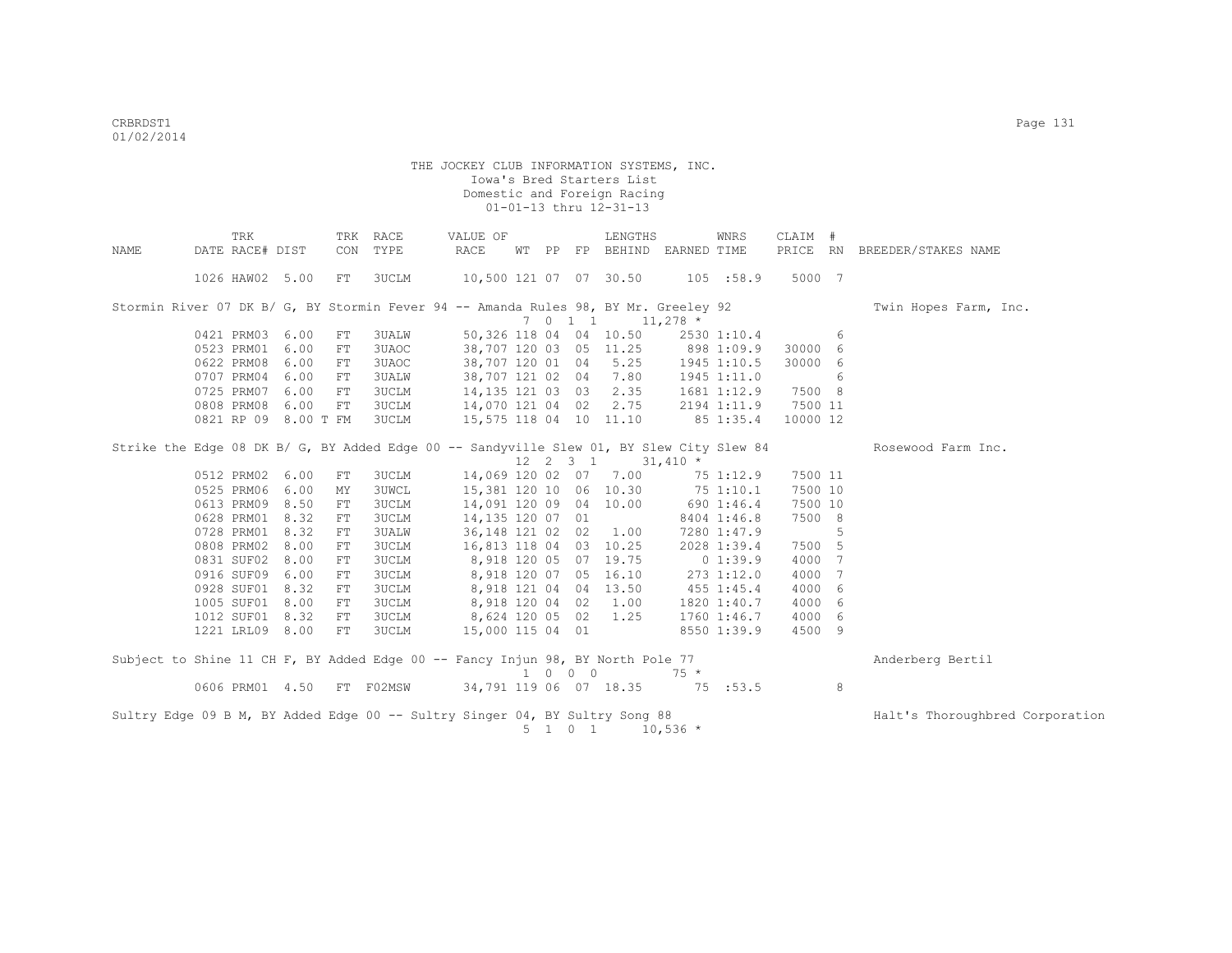|                                                                                        | TRK             |                 | TRK RACE                                            | VALUE OF              |  |                              | LENGTHS                                        |           | WNRS            | CLAIM # |    |                              |
|----------------------------------------------------------------------------------------|-----------------|-----------------|-----------------------------------------------------|-----------------------|--|------------------------------|------------------------------------------------|-----------|-----------------|---------|----|------------------------------|
| NAME                                                                                   | DATE RACE# DIST |                 | CON TYPE                                            | RACE                  |  |                              | WT PP FP BEHIND EARNED TIME                    |           |                 |         |    | PRICE RN BREEDER/STAKES NAME |
|                                                                                        |                 |                 |                                                     |                       |  |                              |                                                |           |                 |         |    |                              |
|                                                                                        | 0511 WRD02 6.00 |                 | FT B35MSW                                           | 19,800 124 06 04      |  |                              | 8.50                                           |           | $1066$ $1:12.9$ |         | 8  |                              |
|                                                                                        | 0616 LAD08      | 5.00            | FT B35MSW                                           |                       |  |                              | 23,760 124 08 06 8.05                          |           | 0:59.4          |         | 10 |                              |
|                                                                                        | 0627 FMT07      | 6.00            | FT B3UMSW                                           | 14,310 124 07 01      |  |                              |                                                |           | 7845 1:14.4     |         | 9  |                              |
|                                                                                        |                 | 0717 FMT10 8.00 | FT B3UALW 15,065 122 02 03 10.50 1540 1:43.4        |                       |  |                              |                                                |           |                 |         | 4  |                              |
|                                                                                        | 0828 RP 03 5.50 |                 | FT B3UCLM 13,000 123 10 07 16.60 85 1:03.7 15000 11 |                       |  |                              |                                                |           |                 |         |    |                              |
|                                                                                        |                 |                 |                                                     |                       |  |                              |                                                |           |                 |         |    |                              |
| Sumting Wong 10 DK B/ F, BY Pikepass 96 -- Nut N Better 97, BY Miracle Heights 89      |                 |                 |                                                     |                       |  |                              |                                                |           |                 |         |    | Shady Bend Thoroughbreds     |
|                                                                                        |                 |                 |                                                     |                       |  |                              | $4 \quad 2 \quad 1 \quad 0 \quad 81,129 \star$ |           |                 |         |    |                              |
|                                                                                        | 0601 PRM04 5.50 |                 | GD B36MSW                                           |                       |  |                              | 34,747 121 10 02 3.50 6923 1:05.8              |           |                 |         | 10 |                              |
|                                                                                        | 0615 PRM05 6.00 |                 | FT B36MSW                                           |                       |  |                              | 34,770 121 08 01                               |           | 20826 1:10.8    |         | 9  |                              |
|                                                                                        | 0627 PRM08 8.00 |                 | FT B3UALW                                           |                       |  |                              | 36,061 120 08 06 15.85 75 1:41.4               |           |                 |         | 9  |                              |
|                                                                                        | 0803 PRM05 8.32 |                 | FT F03STK                                           | 88,841 117 05 01      |  |                              | 53305 1:46.8                                   |           |                 |         | 9  | IOWA BREEDERS' OAKS          |
| Sunny Shark 07 B M, BY Sharkey 87 -- Sunny Spa 91, BY Sunny's Halo 80                  |                 |                 |                                                     |                       |  |                              |                                                |           |                 |         |    | Pat Means & Vern Roberts     |
|                                                                                        |                 |                 |                                                     |                       |  | 11 0 1 0                     | $4,309$ *                                      |           |                 |         |    |                              |
|                                                                                        | 0421 PRM06 6.00 |                 | FT B3UCLM                                           |                       |  |                              | 11,000 118 08 07 18.75 75 1:11.9               |           |                 | 6250 8  |    |                              |
|                                                                                        | 0505 PRM02      | 6.00            | GD B3UWCL                                           |                       |  |                              | 11,970 118 05 06 15.00                         |           | 75 1:10.7       | 6250 8  |    |                              |
|                                                                                        | 0530 PRM05 5.50 |                 | FT B3UCLM                                           |                       |  |                              | 14,135 120 05 07 14.45                         |           | 75 1:04.6       | 7500 8  |    |                              |
|                                                                                        | 0627 PRM08 8.00 |                 | FT B3UALW                                           |                       |  |                              | 36,061 115 06 08 25.60                         |           | 75 1:41.4       |         | 9  |                              |
|                                                                                        | 0706 PRM04 5.50 |                 | FT B3UCLM                                           |                       |  |                              | 18,608 124 01 02 6.00                          |           | 3726 1:06.6     | 5000 7  |    |                              |
|                                                                                        | 0718 PRM06 6.00 |                 | FT B3UCLM                                           |                       |  |                              | 10,500 121 01 06 7.50                          |           | 75 1:13.7       | 6250 8  |    |                              |
|                                                                                        | 0728 PRM09 6.00 |                 | FT B3UCLM                                           |                       |  |                              | 14, 114 121 07 09 17.05                        |           | 751:14.1        | 7500 9  |    |                              |
|                                                                                        | 0917 BEU08 6.00 |                 | FT B3UCLM                                           | 4,300 122 03 07 11.35 |  |                              |                                                |           | 43 1:13.3       | 4000 12 |    |                              |
|                                                                                        | 1104 BEU08 6.00 |                 | FT B3UCLM 3,000 122 03 10 18.10                     |                       |  |                              |                                                |           | 30 1:14.0       | 2500 12 |    |                              |
|                                                                                        | 1123 BEU08 6.00 |                 | MY B3UCLM 3,000 122 05 05 3.50                      |                       |  |                              |                                                |           | 301:14.6        | 2500 9  |    |                              |
|                                                                                        | 1209 BEU07 8.00 |                 | GD B3UCLM 3,000 122 08 07 15.50                     |                       |  |                              |                                                |           | $30 \t1:42.0$   | 2500 10 |    |                              |
|                                                                                        |                 |                 |                                                     |                       |  |                              |                                                |           |                 |         |    |                              |
| Sunny Silver 07 B M, BY Silver Ghost 82 -- Colonial Currency 92, BY Pleasant Colony 78 |                 |                 |                                                     |                       |  |                              |                                                |           |                 |         |    | River Ridge Ranch            |
|                                                                                        |                 |                 |                                                     |                       |  | $11 \quad 1 \quad 0 \quad 0$ |                                                | $9,342$ * |                 |         |    |                              |
|                                                                                        |                 | 0320 WRD06 8.00 | FT B3UCLM 10,200 118 03 10 37.25                    |                       |  |                              |                                                |           | 80 1:42.2       | 7500 10 |    |                              |
|                                                                                        |                 | 0401 WRD03 6.00 | SL B3UCLM 9,010 120 03 10 18.25                     |                       |  |                              |                                                |           | 80 1:14.9       | 7500 10 |    |                              |
|                                                                                        |                 |                 |                                                     |                       |  |                              |                                                |           |                 |         |    |                              |
|                                                                                        | 0423 WRD10 6.00 |                 | GD B3UCLM                                           |                       |  |                              | 15,000 120 03 08 11.60 80 1:13.2               |           |                 | 15000 8 |    |                              |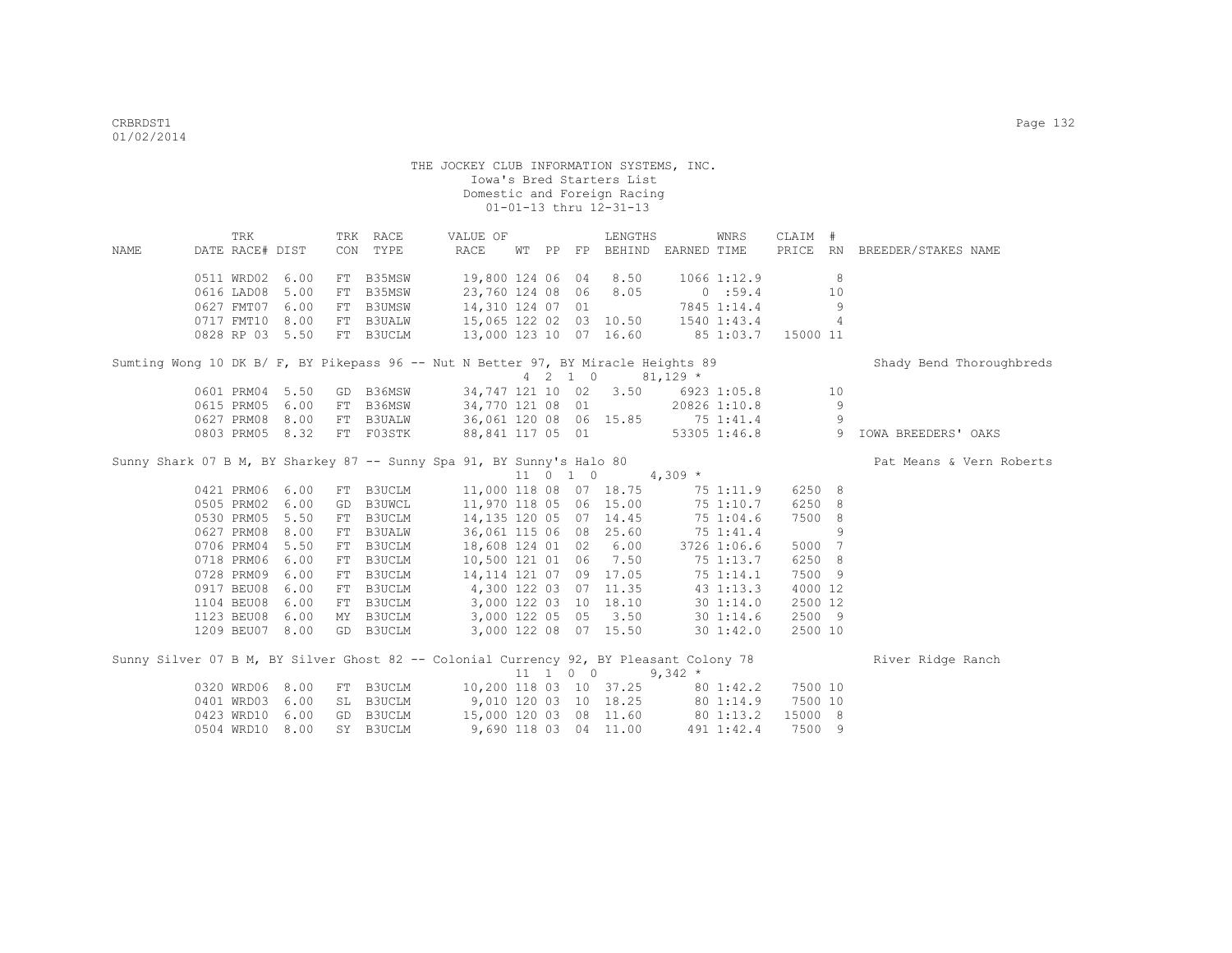|             |                 | TRK |      |    | TRK RACE                                                                            | VALUE OF                |  |                          | LENGTHS                          |            | WNRS         | CLAIM #  |                |                                 |
|-------------|-----------------|-----|------|----|-------------------------------------------------------------------------------------|-------------------------|--|--------------------------|----------------------------------|------------|--------------|----------|----------------|---------------------------------|
| <b>NAME</b> | DATE RACE# DIST |     |      |    | CON TYPE                                                                            | RACE                    |  |                          | WT PP FP BEHIND EARNED TIME      |            |              |          |                | PRICE RN BREEDER/STAKES NAME    |
|             | 0516 PRM03 6.00 |     |      |    | FT B3UCLM                                                                           | 14,084 120 05 07 12.75  |  |                          |                                  |            | 751:11.6     | 7500 9   |                |                                 |
|             | 0608 PRM02      |     | 8.00 | GD | B3UCLM                                                                              | 10,500 120 10           |  | 05                       | 3.75                             |            | 304 1:41.1   | 6250 10  |                |                                 |
|             | 0621 CBY10 8.32 |     |      |    | SY B3UCLM                                                                           | 14,386 123 04 FF DNF    |  |                          |                                  |            | 120 1:47.4   | 5000 8   |                |                                 |
|             | 0728 PRM09      |     | 6.00 |    | FT B3UCLM                                                                           | 14, 114 121 03 04 10.25 |  |                          |                                  |            | 696 1:14.1   | 7500 9   |                |                                 |
|             | 0810 PRM09 6.00 |     |      |    | FT B3UCLM                                                                           | 14, 114 121 08 04 8.85  |  |                          |                                  |            | 696 1:11.4   | 7500 9   |                |                                 |
|             | 0829 CBY04 8.32 |     |      |    | FT B3UCLM                                                                           | 11,000 123 05 01        |  |                          |                                  |            | 6600 1:46.7  | 6250 12  |                |                                 |
|             | 0912 CBY04 8.32 |     |      |    | FT B3UCLM                                                                           | 12,672 118 05 07 7.90   |  |                          |                                  |            | 120 1:46.7   | 6250 10  |                |                                 |
|             |                 |     |      |    | Sun of King 10 B G, BY Sun King 02 -- Someday Maybebaby 98, BY Fort Chaffee 90      |                         |  |                          |                                  |            |              |          |                | F. Robert Hoopes & Tracy Farmer |
|             |                 |     |      |    |                                                                                     |                         |  | 4 0 0 0                  | $1,000$ *                        |            |              |          |                |                                 |
|             | 0706 CBY01 6.00 |     |      | FT | 3UMSW                                                                               |                         |  |                          | 25,000 119 02 06 24.75           |            | 250 1:10.4   |          | - 7            |                                 |
|             | 0726 CBY08 5.50 |     |      | FT | 3UMSW                                                                               | 25,000 119 08 09 21.25  |  |                          |                                  |            | 250 1:05.8   |          | 11             |                                 |
|             | 0824 CBY07 6.00 |     |      | FT | 3UMSW                                                                               | 25,000 120 07 07 36.25  |  |                          |                                  |            | 2501:11.6    |          | $\overline{7}$ |                                 |
|             | 0906 CBY01 6.00 |     |      | FT | 3UMSW                                                                               |                         |  |                          | 25,000 120 01 06 16.25           |            | 250 1:12.0   |          | $\overline{7}$ |                                 |
|             |                 |     |      |    | Sunset Illusion 10 B F, BY Da Stoops 03 -- Kipper's Illusion 04, BY Kipper Kelly 87 |                         |  |                          |                                  |            |              |          |                | Black Oak Farm & Jon Hanisch    |
|             |                 |     |      |    |                                                                                     |                         |  |                          | 7 1 4 1                          | $52,109$ * |              |          |                |                                 |
|             | 0502 PRM04 5.50 |     |      |    | SY B3UALW                                                                           | 36,120 115 03 02 4.75   |  |                          |                                  |            | 7260 1:05.5  |          | 6              |                                 |
|             | 0523 PRM05 6.00 |     |      |    | FT B3UALW                                                                           | 36,104 117 03 01        |  |                          |                                  |            | 21723 1:10.9 |          | 7              |                                 |
|             | 0711 CBY07 6.00 |     |      |    | FT F03AOC                                                                           | 27,000 122 08 03 4.00   |  |                          |                                  |            | 2970 1:11.5  | 25000 9  |                |                                 |
|             | 0720 PRM01 6.00 |     |      |    | FT B3UAOC                                                                           | 38,702 116 01 02 nk     |  |                          |                                  |            | 7780 1:11.7  | 30000 6  |                |                                 |
|             | 0803 PRM05      |     | 8.32 |    | FT F03STK                                                                           | 88,841 120 07 06 16.00  |  |                          |                                  |            | 1776 1:46.8  |          | 9              | IOWA BREEDERS' OAKS             |
|             | 0830 CBY05 6.00 |     |      |    | FT F03AOC                                                                           | 27,000 122 05 02 1.00   |  |                          |                                  |            | 5400 1:12.1  | 50000 6  |                |                                 |
|             | 0923 IND07 5.00 |     |      |    | FT B3UCLM                                                                           | 26,001 117 05 02        |  |                          | 0.50                             |            | 5200 :57.9   | 25000 6  |                |                                 |
|             |                 |     |      |    | Swedeville 10 DK B/ G, BY Petionville 92 -- Swede 02, BY Yankee Victor 96           |                         |  |                          |                                  |            |              |          |                | Hobbs William                   |
|             |                 |     |      |    |                                                                                     |                         |  | $7\quad 1\quad 0\quad 0$ |                                  | $13,007$ * |              |          |                |                                 |
|             | 0427 PRM09 6.00 |     |      | FT | 36MSW                                                                               |                         |  |                          | 34,746 118 06 06 17.00           |            | 75 1:10.4    |          | 10             |                                 |
|             | 0516 PRM06      |     | 6.00 | FT | 36WMC                                                                               | 16,630 118 12 01        |  |                          |                                  |            | 9730 1:13.0  | 12500 12 |                |                                 |
|             | 0531 PRM06      |     | 6.00 | FT | 3UCLM                                                                               | 18,610 118 02 04 11.10  |  |                          |                                  |            | 918 1:11.1   | 12500 10 |                |                                 |
|             | 0629 PRM09 6.00 |     |      | FT | 3UCLM                                                                               |                         |  |                          | 18,559 118 01 09 16.05 75 1:12.2 |            |              | 12500 12 |                |                                 |
|             | 0714 PRM04      |     | 5.50 | FT | 3UCLM                                                                               |                         |  |                          | 18,696 119 01 04 5.75            |            | 9371:06.4    | 12500 6  |                |                                 |
|             | 0727 PRM06 6.00 |     |      | FT | 3UCLM                                                                               | 19,923 116 03 04 5.50   |  |                          |                                  |            | 988 1:14.2   | 12500 9  |                |                                 |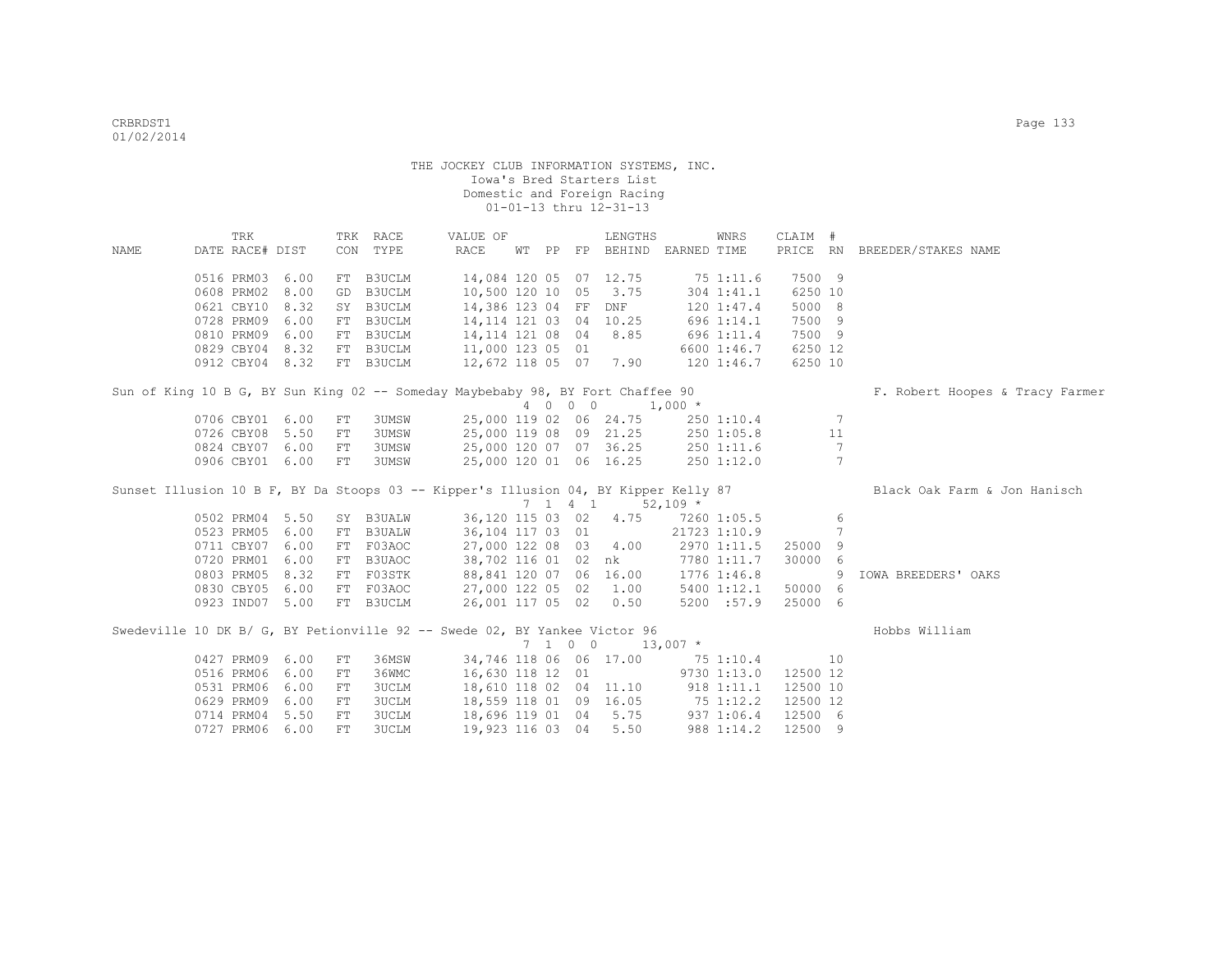|            | TRK                         |      |     | TRK RACE      | VALUE OF                                                                                  |  |                             | LENGTHS                           |            | WNRS            | CLAIM #  |                |                                  |
|------------|-----------------------------|------|-----|---------------|-------------------------------------------------------------------------------------------|--|-----------------------------|-----------------------------------|------------|-----------------|----------|----------------|----------------------------------|
| NAME       | DATE RACE# DIST             |      | CON | TYPE          | RACE                                                                                      |  |                             | WT PP FP BEHIND EARNED TIME       |            |                 |          |                | PRICE RN BREEDER/STAKES NAME     |
|            |                             |      |     |               |                                                                                           |  |                             |                                   |            |                 |          |                |                                  |
|            | 0804 PRM09 6.00             |      | FT  | 3UCLM         |                                                                                           |  |                             | 12,756 119 09 05 11.75 284 1:12.9 |            |                 | 7500 12  |                |                                  |
|            |                             |      |     |               | Sweet and Yoe 09 CH M, BY Added Edge 00 -- Little Yeoman 99, BY Stalwart 79               |  |                             |                                   |            |                 |          |                | Roth Cameron Col.                |
|            |                             |      |     |               |                                                                                           |  | 13 0 3 4                    |                                   | $15,836$ * |                 |          |                |                                  |
|            | 0105 DED05 5.00             |      |     | SY B4UCLM     | 10,920 118 06 03                                                                          |  |                             | 7.25                              |            | 1100 1:00.4     | 5000 9   |                |                                  |
|            | 0119 DED09 5.00             |      | FT  | B4UCLM        | 12,760 118 04 03                                                                          |  |                             | 4.10                              |            | 1100 :59.8      | 5000 9   |                |                                  |
|            | 0208 DED02                  | 6.50 | FT  | B4UCLM        | 13,560 118 07 03                                                                          |  |                             | 1.25                              |            | 1100 1:21.0     | 5000 9   |                |                                  |
|            | 0320 DED09                  | 8.00 | FT  | B4UCLM        | 15,830 118 02 02                                                                          |  |                             | 2.75                              |            | $3100$ $1:41.3$ | 5000 10  |                |                                  |
|            | 0425 PRM06                  | 5.50 | FT  | <b>B3UALW</b> | 36,038 120 10 07 13.50                                                                    |  |                             |                                   |            | 75 1:04.6       | 10       |                |                                  |
|            | 0504 PRM05                  | 8.32 | SY  | B3UCLM        | 11,983 120 02 02                                                                          |  |                             | 4.75                              |            | $3168$ $1:45.1$ | 7500 6   |                |                                  |
|            | 0519 PRM04                  | 8.32 | FT  | B3UCLM        | 11,063 120 06 03 8.50                                                                     |  |                             |                                   |            | 1814 1:46.7     | 10000 6  |                |                                  |
|            | 0614 PRM06                  | 6.00 | SY  | B3UCLM        | 14,181 120 01 04                                                                          |  |                             | 2.25                              |            | 710 1:11.5      | 7500 6   |                |                                  |
|            | 0630 PRM06                  | 5.50 | FT  | B3UCLM        | 14,135 120 06 02                                                                          |  |                             | 3.25                              |            | 2801 1:05.7     | 7500 8   |                |                                  |
|            | 0714 PRM02                  | 6.00 | FT  | B3UCLM        | 14, 157 121 04 06 14.50                                                                   |  |                             |                                   |            | 75 1:12.4       | 7500 7   |                |                                  |
|            | 0728 PRM09 6.00             |      | FT  | B3UCLM        | 14, 114 121 08 05 10.35                                                                   |  |                             |                                   |            | $321$ $1:14.1$  | 7500 9   |                |                                  |
|            | 0823 RP 02 8.00 T FM B3UCLM |      |     |               | 14,681 122 05 05 1.90                                                                     |  |                             |                                   | 387 1:35.6 |                 | 15000 12 |                |                                  |
|            | 1019 RP 06 8.00 T FM B3UALW |      |     |               | 31,500 122 01 06 5.25                                                                     |  |                             |                                   |            | 85 1:37.3       |          | 10             |                                  |
|            |                             |      |     |               |                                                                                           |  |                             |                                   |            |                 |          |                |                                  |
|            |                             |      |     |               | Sweet n' Petite 10 B F, BY Noble Causeway 02 -- Dazzling Crypto 99, BY Cryptoclearance 84 |  | $1 \quad 0 \quad 0 \quad 0$ |                                   | $250 *$    |                 |          |                | River Ridge Ranch                |
|            | 0902 CBY02 6.00 FT B3UMSW   |      |     |               |                                                                                           |  |                             | 25,000 119 07 06 21.00 250 1:13.2 |            |                 |          | 7              |                                  |
|            |                             |      |     |               |                                                                                           |  |                             |                                   |            |                 |          |                |                                  |
|            |                             |      |     |               | Swing With Grace 10 B F, BY Swing Lord 98 -- Go to War 93, BY Lord At War (ARG) 80        |  |                             |                                   |            |                 |          |                | Rockin' River Ranch, Inc. & Team |
| J & K, LLC |                             |      |     |               |                                                                                           |  |                             |                                   |            |                 |          |                |                                  |
|            |                             |      |     |               |                                                                                           |  | 8 1 0 0                     |                                   | $2,637$ *  |                 |          |                |                                  |
|            | 0511 PRM02 5.50             |      | FT  | B36MSW        |                                                                                           |  |                             | 34,792 118 05 06 20.75            |            | 75 1:05.1       |          | 8              |                                  |
|            | 0531 PRM02                  | 5.00 | FT  | B36MCL        |                                                                                           |  |                             | 16,717 118 06 05 8.30             |            | 383 1:00.0      | 12500 8  |                |                                  |
|            | 0616 PRM09                  | 6.00 | FT  | B36MCL        | 16,652 118 11 10 29.75                                                                    |  |                             |                                   |            | 75 1:11.6       | 12500 11 |                |                                  |
|            | 0701 ASD06                  | 5.00 | FT  | B3UWMC        | 9,280 117 04 06 9.50                                                                      |  |                             |                                   |            | 571:01.0        | 10000 8  |                |                                  |
|            | 0712 ASD07 7.50             |      | FT  | B3UWMC        | 6,550 117 07 06 10.75                                                                     |  |                             |                                   |            | 58 1:37.6       | 5000 8   |                |                                  |
|            | 0719 MD 02                  | 6.00 | FT  | <b>B3UMSW</b> | 3,000 122 02 01                                                                           |  |                             |                                   |            | 1734 1:14.9     |          | $\overline{7}$ |                                  |
|            | 0726 MD 07 8.00             |      |     | FT F03STK     | 6,500 119 05 05 22.35                                                                     |  |                             |                                   |            | 190 1:41.6      |          | 7              | BOB BARR MEMORIAL H.             |
|            | 0824 MD 08 6.00             |      |     | FT B3UALW     |                                                                                           |  |                             | 3,400 122 08 07 11.30             |            | 65 1:13.9       |          | 9              |                                  |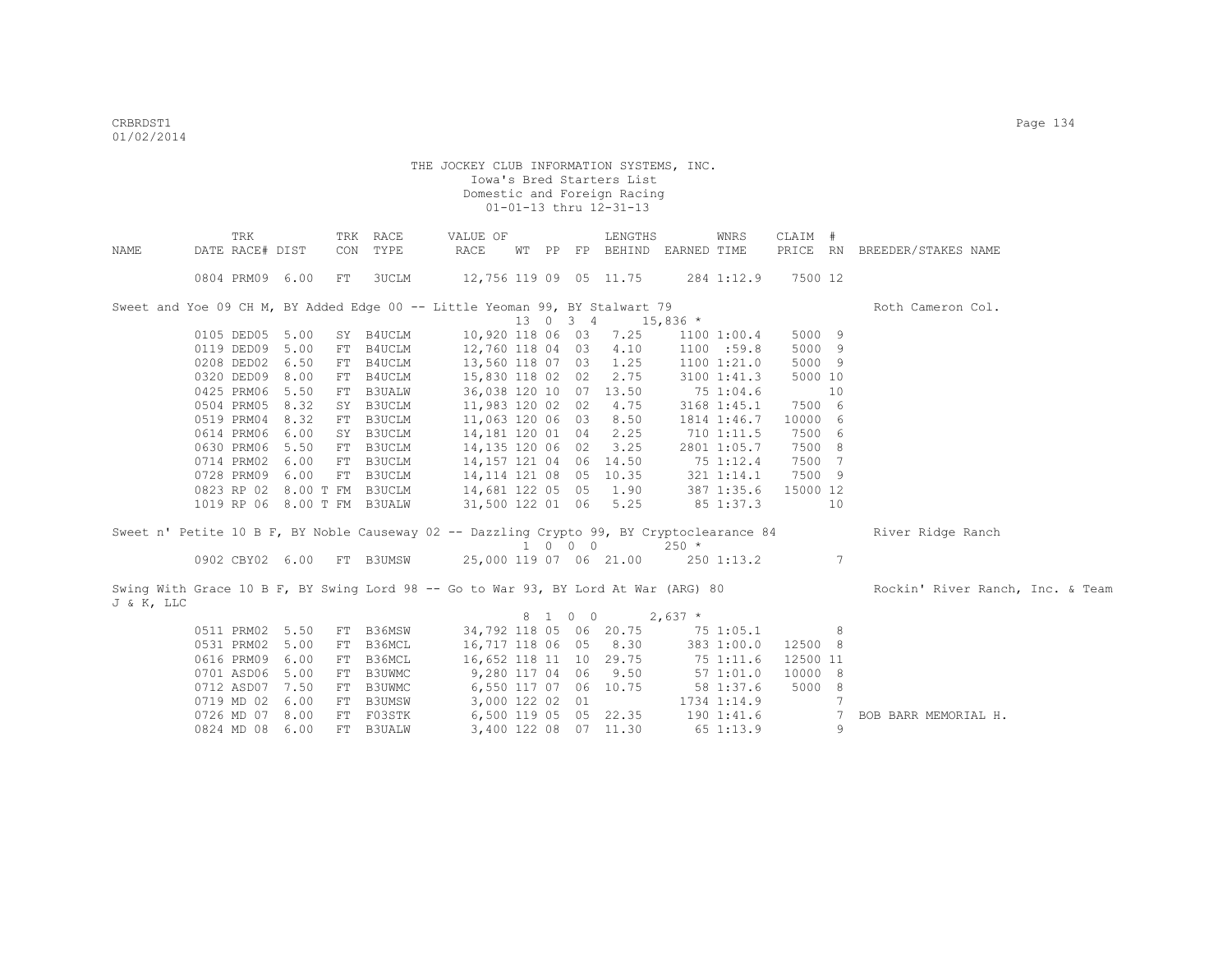|      | TRK             |      |            | TRK RACE     | VALUE OF                                                                             |  |                  | LENGTHS                         |             | WNRS                | CLAIM # |    |                               |
|------|-----------------|------|------------|--------------|--------------------------------------------------------------------------------------|--|------------------|---------------------------------|-------------|---------------------|---------|----|-------------------------------|
| NAME | DATE RACE# DIST |      |            | CON TYPE     | RACE                                                                                 |  |                  | WT PP FP BEHIND EARNED TIME     |             |                     |         |    | PRICE RN BREEDER/STAKES NAME  |
|      |                 |      |            |              | Syd Licious 07 B G, BY Wild Gold 90 -- L L 's Key 97, BY Silver Deputy 85            |  |                  |                                 |             |                     |         |    | Todd M. Lieber & Gary E Lucas |
|      |                 |      |            |              |                                                                                      |  | $11 \t2 \t0 \t2$ |                                 | $17,619$ *  |                     |         |    |                               |
|      | 0428 PRM09 6.00 |      | FT         | 3UWCL        |                                                                                      |  |                  | 14,135 120 03 05 13.00          |             | 323 1:10.7          | 7500 8  |    |                               |
|      | 0512 PRM02 6.00 |      | FT         | 3UCLM        | 14,069 120 08 03 0.75                                                                |  |                  |                                 |             | 1646 1:12.9         | 7500 11 |    |                               |
|      | 0526 PRM05 8.00 |      | GD         | <b>3UCLM</b> | 14,135 120 05 05 10.50                                                               |  |                  |                                 | 323 1:38.8  |                     | 7500 8  |    |                               |
|      | 0609 PRM06 6.00 |      | МY         | <b>3UCLM</b> | 14, 135 120 08 07 13.85                                                              |  |                  |                                 |             | 75 1:10.9           | 7500 8  |    |                               |
|      | 0627 PRM04 6.00 |      | FT         | <b>3UCLM</b> | 14, 136 120 06 03 2.25                                                               |  |                  |                                 | 1681 1:13.0 |                     | 7500 8  |    |                               |
|      | 0705 PRM03 6.00 |      | FT         | <b>3UCLM</b> | 15,427 121 04 07 3.35                                                                |  |                  |                                 |             | 75 1:12.9           | 7500 8  |    |                               |
|      | 0725 PRM07 6.00 |      | FT         | <b>3UCLM</b> | 14,135 121 01 04 2.60                                                                |  |                  |                                 |             | 701 1:12.9          | 7500 8  |    |                               |
|      | 0808 PRM08 6.00 |      | FT         | <b>3UCLM</b> | 14,070 121 11 09 11.60                                                               |  |                  |                                 |             | 75 1:11.9           | 7500 11 |    |                               |
|      | 0823 CBY05 6.50 |      | FT         | <b>3UCLM</b> | $9,000$ 123 10 01                                                                    |  |                  |                                 |             | 5400 1:18.9         | 4000 10 |    |                               |
|      | 0902 CBY09 8.32 |      | FT         | <b>3UCLM</b> | 12,000 123 05 01                                                                     |  |                  |                                 |             | 7200 1:45.3         | 6250 8  |    |                               |
|      | 0913 CBY05 8.32 |      | FT         | <b>3UCLM</b> | 12,000 123 10 07 17.75 120 1:43.7                                                    |  |                  |                                 |             |                     | 5000 10 |    |                               |
|      |                 |      |            |              | Talk's Cheap 10 DK B/ G, BY Fairbanks 03 -- Our Friend Hidayet 92, BY Fast Play 86   |  |                  |                                 |             |                     |         |    | McShane Dave                  |
|      |                 |      |            |              |                                                                                      |  | 9 0 1 1          |                                 | $18,266$ *  |                     |         |    |                               |
|      | 0420 PRM02 5.50 |      | FT         |              | 36MSW 34,791 118 03 05 4.75 803 1:04.9                                               |  |                  |                                 |             |                     |         | 8  |                               |
|      | 0504 PRM02 6.00 |      | SY         | 36MSW        | 34,813 118 01 06 11.05                                                               |  |                  |                                 |             | 75 1:11.8           |         | 7  |                               |
|      | 0526 PRM02 5.50 |      | GD         | 36MCL        | 21,920 119 03 04 13.50                                                               |  |                  |                                 |             | 1100 1:03.7 25000 6 |         |    |                               |
|      | 0609 PRM02 6.00 |      | SY         | 36MSW        |                                                                                      |  |                  | 34,747 119 01 02 nk 6923 1:12.2 |             |                     |         | 10 |                               |
|      | 0621 PRM06 6.00 |      | FT         | 36MSW        | 34,747 118 01 03 10.00                                                               |  |                  |                                 |             | 4153 1:11.4         |         | 10 |                               |
|      | 0706 PRM09 6.00 |      | ${\rm FT}$ | 36MSW        | 34,770 119 01 04 12.75                                                               |  |                  |                                 |             | 1736 1:11.7         |         | 9  |                               |
|      | 0719 PRM05 6.00 |      | FT         | 36MSW        | 34,791 119 01 05 3.55                                                                |  |                  |                                 |             | 803 1:13.4          |         | 8  |                               |
|      | 0801 PRM01 8.50 |      | FT         | 36MSW        | 34,835 119 03 04 5.75                                                                |  |                  |                                 |             | 1750 1:51.2         |         | 6  |                               |
|      | 0809 PRM10 8.32 |      | ${\rm FT}$ | 36MCL        | 18,632 119 07 04 3.85                                                                |  |                  |                                 |             | 923 1:46.3 15000 9  |         |    |                               |
|      |                 |      |            |              |                                                                                      |  |                  |                                 |             |                     |         |    |                               |
|      |                 |      |            |              | Talk That Talk 10 CH F, BY Colorful Tour 99 -- Miss Brooklyn B 04, BY Mazel Trick 95 |  |                  |                                 |             |                     |         |    | Poindexter Allen              |
|      |                 |      |            |              |                                                                                      |  |                  | 4 1 0 1                         | $24,714$ *  |                     |         |    |                               |
|      | 0608 PRM03 5.50 |      | MY         |              | B36MSW 34,770 118 03 05 17.25 801 1:04.8                                             |  |                  |                                 |             |                     |         | 9  |                               |
|      | 0622 PRM03 6.00 |      | FT         | B36MCL       | 21,903 118 06 03 5.25                                                                |  |                  |                                 |             | 2629 1:13.7         | 25000 7 |    |                               |
|      | 0713 PRM02      | 6.00 | FT         | B36MSW       | 34,770 119 07 01                                                                     |  |                  | 20826 1:14.6                    |             |                     |         | 9  |                               |
|      | 0726 PRM09 6.00 |      |            | FT B3UCLM    | 19,944 119 03 05 13.50                                                               |  |                  |                                 |             | 458 1:15.4          | 15000 8 |    |                               |
|      |                 |      |            |              |                                                                                      |  |                  |                                 |             |                     |         |    |                               |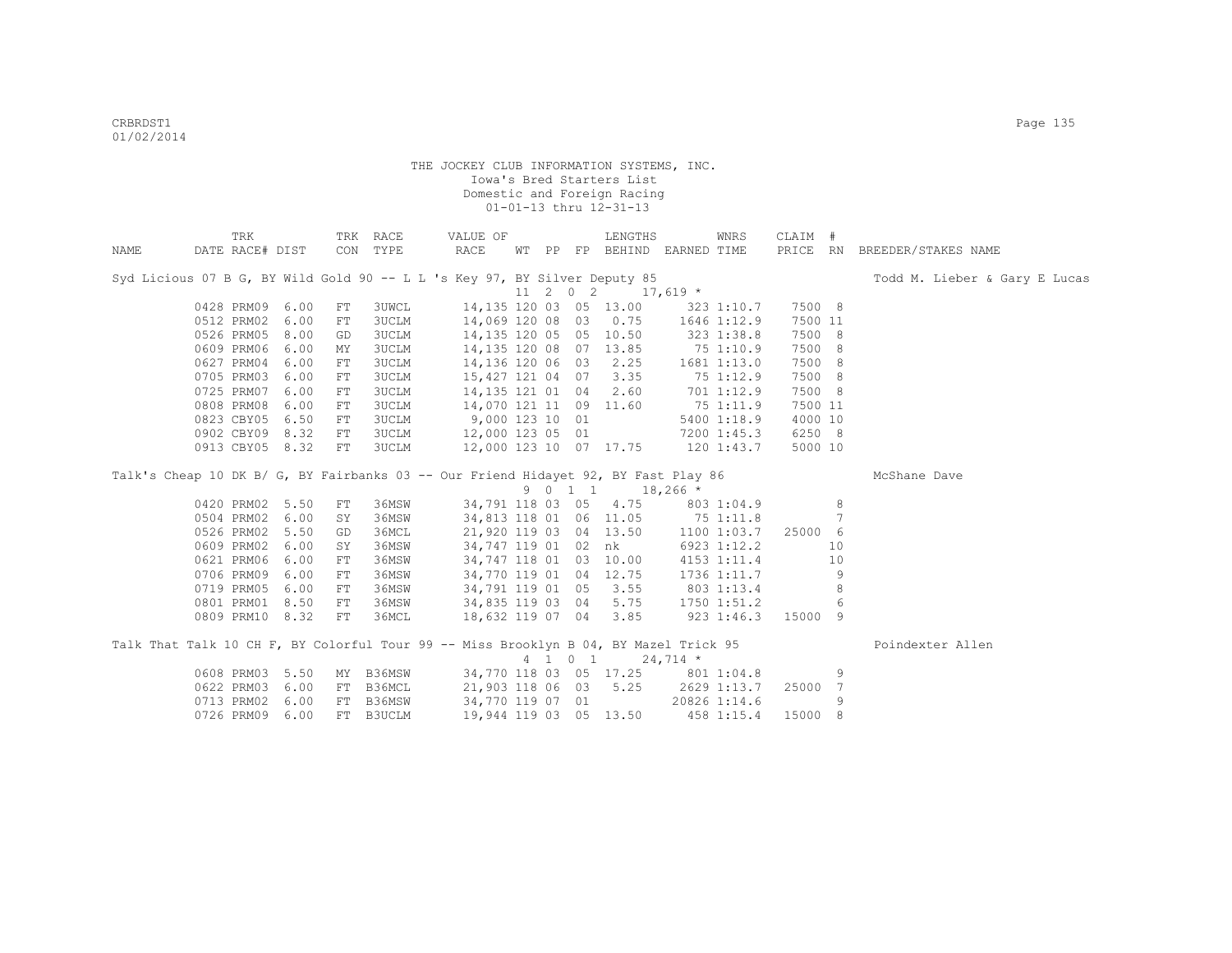|                                                                                      | TRK             |      |            | TRK RACE     | VALUE OF               |  |         | LENGTHS                            |            | WNRS         | CLAIM #  |                 |                               |
|--------------------------------------------------------------------------------------|-----------------|------|------------|--------------|------------------------|--|---------|------------------------------------|------------|--------------|----------|-----------------|-------------------------------|
| NAME                                                                                 | DATE RACE# DIST |      |            | CON TYPE     | RACE                   |  |         | WT PP FP BEHIND EARNED TIME        |            |              |          |                 | PRICE RN BREEDER/STAKES NAME  |
| Tango Girl 10 B F, BY Humming 96 -- North Bay Breeze 94, BY Far North 73             |                 |      |            |              |                        |  |         |                                    |            |              |          |                 | Hansen Donald C.              |
|                                                                                      |                 |      |            |              |                        |  | 3 0 0 0 |                                    | $225 *$    |              |          |                 |                               |
|                                                                                      | 0718 PRM09 6.00 |      |            | FT B36MCL    | 16,652 119 04 06 18.10 |  |         |                                    |            | 75 1:14.9    | 12500 11 |                 |                               |
|                                                                                      | 0801 PRM04 6.00 |      | FT         | B36MCL       | 18,739 119 03 07 12.25 |  |         |                                    |            | 75 1:14.1    | 15000 10 |                 |                               |
|                                                                                      | 0810 PRM02 8.32 |      |            | FT B36MCL    | 18,632 119 02 09 29.60 |  |         |                                    |            | 75 1:47.8    | 15000 9  |                 |                               |
| Tavern Time 10 CH G, BY Distorted Reality 04 -- Thunder Eppi 03, BY Thunder Gulch 92 |                 |      |            |              |                        |  |         |                                    |            |              |          |                 | McShane Dave                  |
|                                                                                      |                 |      |            |              |                        |  |         | 8 2 4 1 68,577 *                   |            |              |          |                 |                               |
|                                                                                      | 0428 PRM02 5.50 |      | FT         | 36WMC        |                        |  |         | 16,739 119 07 01 10023 1:05.7      |            |              | 12500 7  |                 |                               |
|                                                                                      | 0511 PRM05 6.00 |      | FT         | 3UCLM        |                        |  |         | 18,696 119 04 04 4.25 937 1:12.4   |            |              | 12500 6  |                 |                               |
|                                                                                      | 0519 PRM02 5.50 |      | FT         | 3UCLM        | 23,817 118 03 02 3.75  |  |         |                                    |            | 4751 1:05.3  | 25000    | -8              |                               |
|                                                                                      | 0613 PRM04 8.00 |      | ${\rm FT}$ | 3UALW        | 36,061 115 05 02 0.50  |  |         |                                    |            | 7202 1:39.7  |          | 9               |                               |
|                                                                                      | 0628 PRM05 8.32 |      | FT         | 3UALW        |                        |  |         | 36,061 115 07 02 nk 7202 1:46.5    |            |              |          | 9               |                               |
|                                                                                      | 0713 PRM08      | 8.00 | FT         | 3UALW        |                        |  |         | 36,061 116 02 02 no 7202 1:42.8    |            |              |          | 9               |                               |
|                                                                                      | 0728 PRM01 8.32 |      | FT         | <b>3UALW</b> | 36,148 116 05 01       |  |         |                                    |            | 21840 1:47.9 |          | 5               |                               |
|                                                                                      | 0803 PRM06 8.50 |      |            | FT A03STK    |                        |  |         | 94,200 120 02 03 11.75 9420 1:48.3 |            |              |          | 9               | <b>IOWA BREEDERS' DERBY</b>   |
| Tax Audit 09 DK B/ G, BY Tenpins 98 -- Tax Rob 02, BY Artax 95                       |                 |      |            |              |                        |  |         |                                    |            |              |          |                 | Poindexter Thoroughbreds, LLC |
|                                                                                      |                 |      |            |              |                        |  | 8 1 3 2 | $51,769$ *                         |            |              |          |                 |                               |
|                                                                                      | 0420 PRM02 5.50 |      | FT         | 36MSW        |                        |  |         | 34,791 123 01 03 1.50 4177 1:04.9  |            |              |          | 8               |                               |
|                                                                                      | 0504 PRM06 6.00 |      | SY         | 36MSW        | 34,796 123 07 02       |  |         | 3.25                               |            | 6961 1:12.4  |          | 8               |                               |
|                                                                                      | 0519 PRM06 6.00 |      | FT         | 36MSW        | 34,747 123 01 05       |  |         | 8.25                               |            | 799 1:11.6   |          | 10              |                               |
|                                                                                      | 0606 PRM06 8.32 |      | FT         | 36MSW        | 34,770 123 04 02       |  |         | 1.25                               |            | 6942 1:44.6  |          | 9               |                               |
|                                                                                      | 0621 PRM04 8.32 |      | FT         | 36MSW        | 34,770 123 06 02       |  |         | 3.50                               |            | 6942 1:45.5  |          | $\mathsf 9$     |                               |
|                                                                                      | 0703 PRM02 8.00 |      | FT         | 36MSW        | 34,770 124 04 03       |  |         | 7.25                               |            | 4165 1:41.9  |          | 9               |                               |
|                                                                                      | 0721 PRM06 8.32 |      | FT         | 36MSW        | 34,809 124 05 01       |  |         |                                    |            | 20943 1:48.1 |          | $7\phantom{.0}$ |                               |
|                                                                                      | 0728 PRM01 8.32 |      | ${\rm FT}$ | 3UALW        |                        |  |         | 36,148 124 03 05 15.00             | 840 1:47.9 |              |          | 5               |                               |
| Tax Exempt 10 BLK F, BY Wild Gold 90 -- Tax Rob 02, BY Artax 95                      |                 |      |            |              |                        |  |         |                                    |            |              |          |                 | Poindexter Thoroughbreds, LLC |
|                                                                                      |                 |      |            |              |                        |  | 6 0 0 1 |                                    | $2,645*$   |              |          |                 |                               |
|                                                                                      | 0601 PRM04 5.50 |      |            | GD B36MSW    |                        |  |         | 34,747 118 01 10 19.60 75 1:05.8   |            |              |          | 10              |                               |
|                                                                                      | 0616 PRM09 6.00 |      |            | FT B36MCL    | 16,652 113 06 05 12.00 |  |         |                                    |            | 376 1:11.6   | 12500 11 |                 |                               |
|                                                                                      | 0629 PRM02 5.50 |      |            | FT B36MSW    | 34,835 113 03 06 29.00 |  |         |                                    | 75 1:06.8  |              |          | 6               |                               |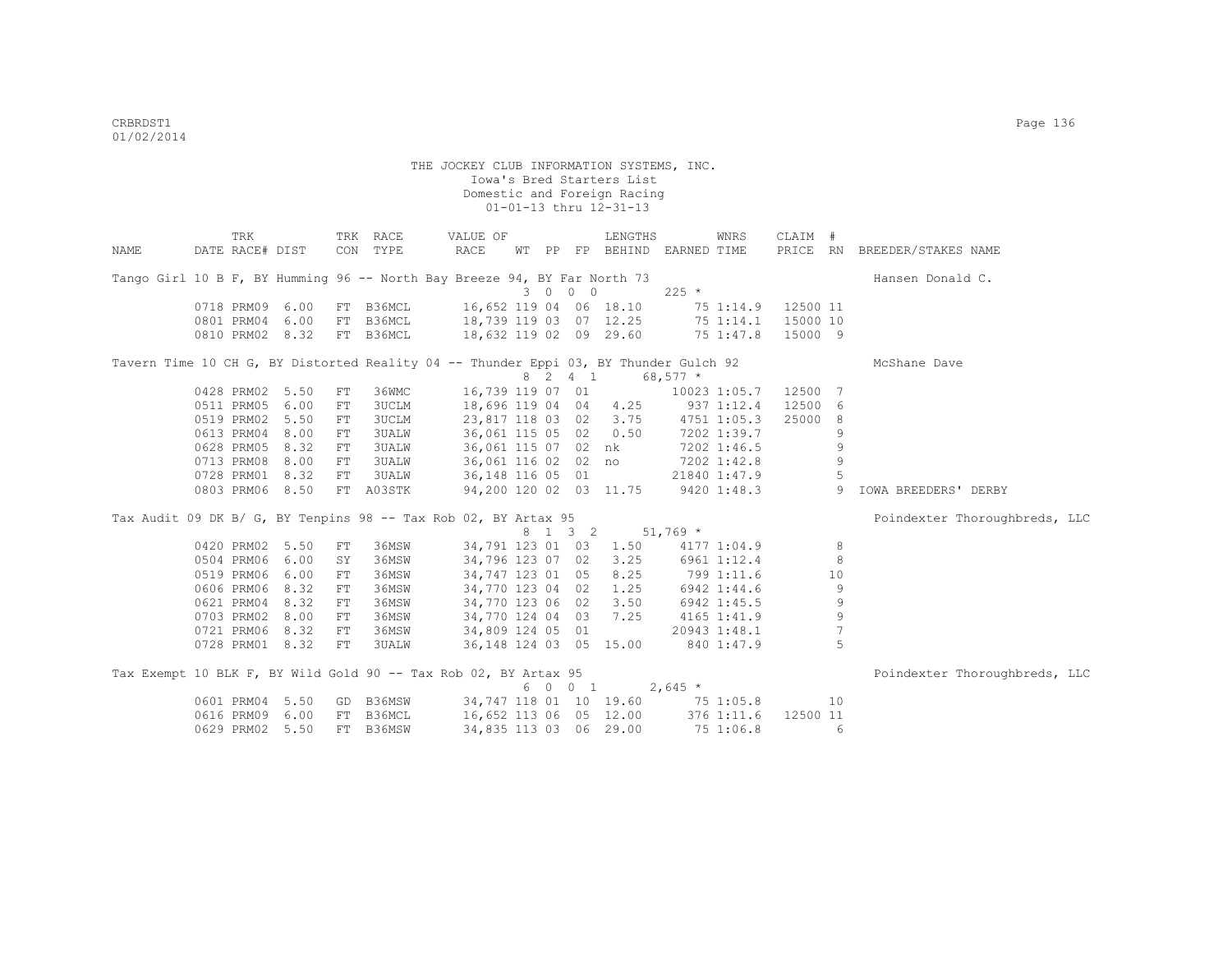THE JOCKEY CLUB INFORMATION SYSTEMS, INC. Iowa's Bred Starters List Domestic and Foreign Racing  $01-01-13$  thru  $12-31-13$  TRK TRK RACE VALUE OF LENGTHS WNRS CLAIM # NAME DATE RACE# DIST CON TYPE RACE WT PP FP BEHIND EARNED TIME PRICE RN BREEDER/STAKES NAME 0711 PRM02 5.00 FT B36MCL 16,673 119 07 03 12.00 1969 1:00.7 12500 10 0727 PRM02 8.32 FT B36MCL 18,610 119 06 FF DNF 75 1:50.2 15000 10 0808 PRM04 5.50 FT B36MCL 11,488 117 05 10 18.30 75 1:06.0 6250 11 Tea Party Campaign 10 DK B/ G, BY Winter Glitter 97 -- Larens Bid 00, BY Dawn Ouixote 87 Rosenthal Katherine A.  $5 \t 0 \t 0 \t 0 \t 1,140 \t \star$ <br>34.575 113 09 08 30.75 75 0427 PRM02 6.00 FT 36MSW 34,575 113 09 08 30.75 75 1:11.3 9<br>0523 PRM03 5.00 FT 36MCL 16,761 118 01 04 11.75 840 :59.3 12500 6 0523 PRM03 5.00 FT 36MCL 16,761 118 01 04 11.75 840 :59.3 12500 6 0613 PRM02 5.00 FT 36MCL 16,696 119 09 08 9.80 75 1:00.1 12500 9 0724 PRM07 5.00 FT 36MCL 16,696 119 03 07 15.00 75 1:00.4 12500 9 0808 PRM10 5.50 FT 36MCL 11,488 122 04 10 24.50 75 1:06.2 6250 11 Tesseract 09 B M, BY Pollard's Vision 01 -- Lady Sundari 99, BY Late Act 79 The Chames R.  $6$  1 0 2 28,324  $*$ <br>34,727 123 02 03 5.00 4142 0419 PRM09 5.50 FT B36MSW 34,727 123 02 03 5.00 4142 1:06.5 11<br>0510 PRM04 6.00 FT B36MSW 34,748 123 05 08 14.00 75 1:11.1 10 0510 PRM04 6.00 FT B36MSW 34,748 123 05 08 14.00 75 1:11.1 10 10<br>0525 PRM02 8.32 MY B36MSW 34,725 123 08 01 20709 1:45.3 11 0525 PRM02 8.32 MY B36MSW 0620 PRM02 8.00 FT B3UCLM 18,710 123 01 04 2.00 928 1:42.9 12500 8 0718 PRM02 8.32 FT B3UCLM 0801 PRM07 8.50 FT B3UCLM 19,967 121 01 03 2.00 2395 1:51.2 12500 7 Teton Janies Up 07 B M, BY Teton Forest 01 -- Ore Jane 98, BY Upmost 79 Mariene M. Bryant & Robert M. Bryant 7 1 0 0 4,747 \* 0303 FON04 6.00 FT B3UCLM 6,077 124 01 04 6.25 295 1:16.4 5000 8 0405 FON07 6.00 FT B3UCLM 5,900 123 06 01 3540 1:16.4 5000 10 0516 PRM01 8.00 FT B3UCLM 14,229 120 04 05 20.50 405 1:38.4 5000 5<br>0720 PRM04 6.00 FT B3UCLM 14,150 124 03 06 22.00 75 1:13.1 5000 8 0720 PRM04 6.00 FT B3UCLM 14,150 124 03 06 22.00 75 1:13.1<br>0802 CLS02 6.00 FT B3USTR 4.900 120 03 05 9.75 147 1:14.8 0802 CLS02 6.00 FT B3USTR 4,900 120 03 05 9.75 147 1:14.8 6 0823 CLS07 8.32 FT 3UCLM 5,529 114 03 04 30.80 285 1:47.0 5000 4 0902 CLS07 8.32 FT B3UCLM 4,900 120 06 08 17.75 0 1:46.4 3500 9

| Thatthingofep 07 DK B/ M, BY Yonaguska 98 -- Spiritude 02, BY Yes It's True 96 |      |         | DeBruycker Lloyd |
|--------------------------------------------------------------------------------|------|---------|------------------|
|                                                                                | 4000 | $248 *$ |                  |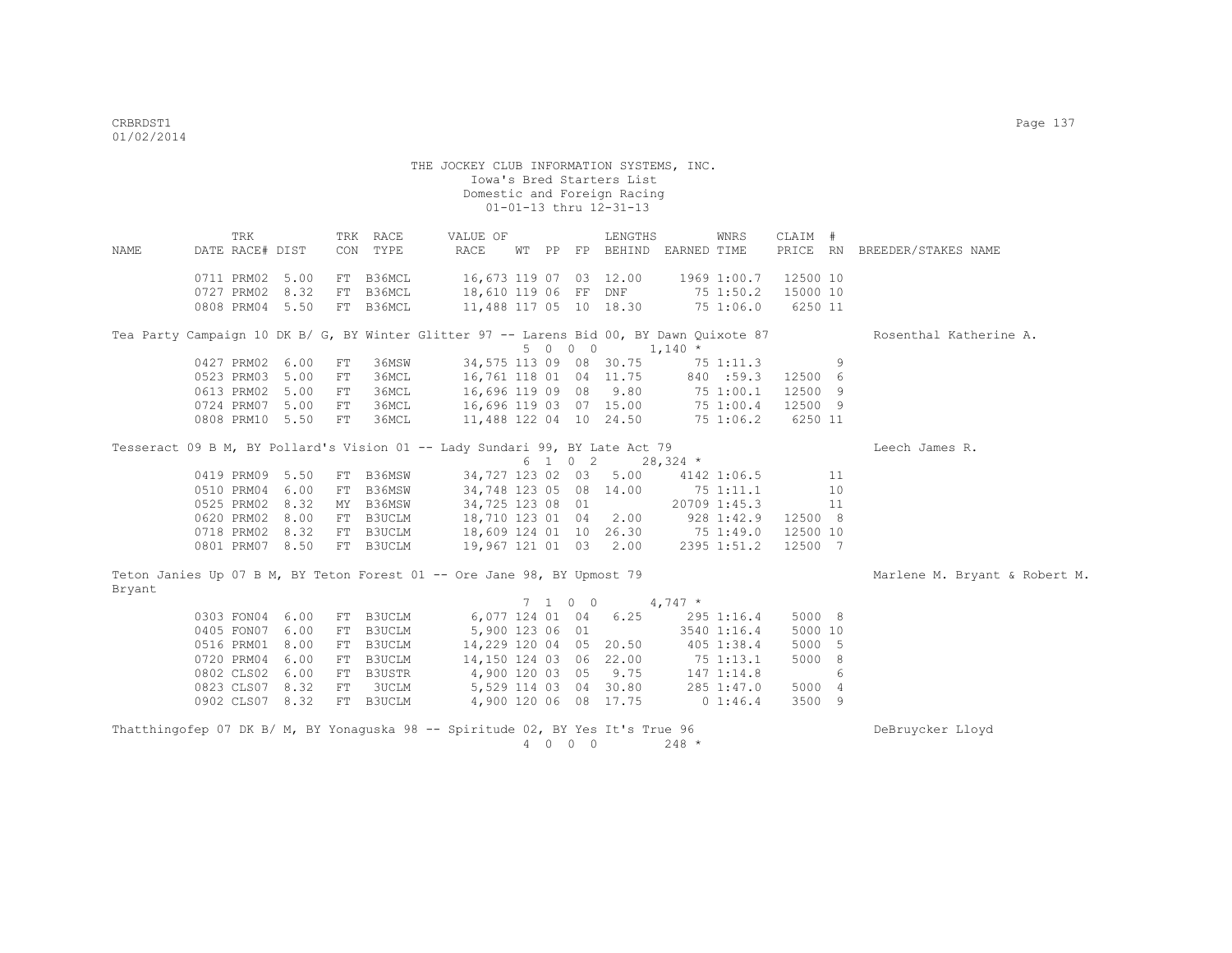|                                                                                     | TRK             |                      |            | TRK RACE                                        | VALUE OF                                 |  |         | LENGTHS                                           |            | WNRS            | CLAIM #  |   |                              |
|-------------------------------------------------------------------------------------|-----------------|----------------------|------------|-------------------------------------------------|------------------------------------------|--|---------|---------------------------------------------------|------------|-----------------|----------|---|------------------------------|
| NAME                                                                                | DATE RACE# DIST |                      |            | CON TYPE                                        | <b>RACE</b>                              |  |         | WT PP FP BEHIND EARNED TIME                       |            |                 |          |   | PRICE RN BREEDER/STAKES NAME |
|                                                                                     | 0423 BEU07      | 6.00                 |            | FT B3UALW                                       |                                          |  |         | 5,200 120 04 07 18.50                             |            | $52 \; 1:14.2$  |          | 7 |                              |
|                                                                                     | 0521 BEU07      | 5.00                 |            | FT B3UCLM                                       | 4,300 125 03 07 14.00 43 1:01.8          |  |         |                                                   |            |                 | 4000 7   |   |                              |
|                                                                                     | 0608 TDN04      | 5.50                 |            | FT B3UCLM                                       | 8,000 118 07 08 23.90 80 1:06.0          |  |         |                                                   |            |                 | 4000 8   |   |                              |
|                                                                                     | 0629 TDN07 5.00 |                      |            | FT B3UCLM                                       | 7,300 122 04 10 15.75 73 :59.2           |  |         |                                                   |            |                 | 4000 11  |   |                              |
| They Call Me Edna 07 DK B/ M, BY Major Henry 98 -- Tee for Two 97, BY Lil E. Tee 89 |                 |                      |            |                                                 |                                          |  |         |                                                   |            |                 |          |   | Don Baker & Pam Baker        |
|                                                                                     |                 |                      |            |                                                 |                                          |  | 5 0 1 1 |                                                   | $2,608$ *  |                 |          |   |                              |
|                                                                                     |                 |                      |            | 0127 HOU09 5.00 T FM B4UCLM<br>5.00 T FM B4UCLM | 11,000 118 09 06 3.10 100 :57.7          |  |         |                                                   |            |                 | 15000 12 |   |                              |
|                                                                                     | 0224 HOU07      |                      |            |                                                 | 10,000 118 07 04 4.75 570 :58.6          |  |         |                                                   |            |                 | 10000 10 |   |                              |
|                                                                                     | 0302 HOU01 5.50 |                      |            | FT B4UCLM                                       | 6,000 123 01 03 5.50 638 1:06.8          |  |         |                                                   |            |                 | 4000 7   |   |                              |
|                                                                                     | 0412 FP 02 5.50 |                      |            | FT B4UCLM                                       |                                          |  |         | 5,000 120 06 02 2.50 1000 1:07.6                  |            |                 | 3200 7   |   |                              |
|                                                                                     | 0507 FP 02 5.50 |                      |            | FT B3UCLM                                       | 5,000 113 04 04 4.25                     |  |         |                                                   | 300 1:06.8 |                 | 3200 7   |   |                              |
| Thunderdo 08 B G, BY Thunder Gulch 92 -- Fantango Lady 94, BY Lytrump 85            |                 |                      |            |                                                 |                                          |  |         |                                                   |            |                 |          |   | Hobbs William L.             |
|                                                                                     |                 |                      |            |                                                 |                                          |  |         | 8 0 0 2 4,369 *                                   |            |                 |          |   |                              |
|                                                                                     | 0317 FON08      | 6.00                 | FT         | 3UAOC                                           | 9,991 123 07 04 7.00                     |  |         |                                                   | 485 1:14.8 |                 | 10000 7  |   |                              |
|                                                                                     | 0419 PRM03      | 8.32                 | FT         | <b>3UCLM</b>                                    | 11,000 120 03 06 12.00 75 1:44.3         |  |         |                                                   |            |                 | 7500 9   |   |                              |
|                                                                                     | 0518 PRM09      | 8.32                 | FT         | <b>3UCLM</b>                                    |                                          |  |         | 13,781 120 01 03 4.80                             |            | 1762 1:45.8     | 10000 10 |   |                              |
|                                                                                     | 0613 PRM09      | 8.50                 | FT         | <b>3UCLM</b>                                    |                                          |  |         | 14,091 120 10 03 6.25                             |            | $1657$ $1:46.4$ | 7500 10  |   |                              |
|                                                                                     | 0628 PRM05      | 8.32                 | FT         | <b>3UALW</b>                                    |                                          |  |         | 36,061 120 08 07 24.75                            | 75 1:46.5  |                 |          | 9 |                              |
|                                                                                     | 0712 PRM09      | 8.32                 | FT         | <b>3UCLM</b>                                    |                                          |  |         | 14,114 121 02 08 23.75                            | 75 1:46.4  |                 | 7500 9   |   |                              |
|                                                                                     |                 | 0720 CBY08 8.32 T FM |            | <b>3UCLM</b>                                    |                                          |  |         | 9,000 123 09 09 5.85                              | 90 1:41.9  |                 | 4000 10  |   |                              |
|                                                                                     |                 | 0810 CLS04 8.32 FT   |            | <b>3UCLM</b>                                    | 5,000 123 06 05 11.50                    |  |         |                                                   | 1501:46.6  |                 | 5000 6   |   |                              |
| Thunder Gal 05 CH M, BY Deputy Slew 91 -- Calm Courage 90, BY Real Courage 83       |                 |                      |            |                                                 |                                          |  |         |                                                   |            |                 |          |   | Sillik Frank                 |
|                                                                                     |                 |                      |            |                                                 |                                          |  | 2001    |                                                   | $456 *$    |                 |          |   |                              |
|                                                                                     | 0825 CLS06 6.00 |                      |            |                                                 | FT B3USTR 4,900 120 02 06 10.55 0 1:14.6 |  |         |                                                   |            |                 |          | 6 |                              |
|                                                                                     | 0901 CLS07 6.00 |                      |            | FT B3UCLM                                       | 3,800 120 06 03 6.00 456 1:14.4          |  |         |                                                   |            |                 | 2500 9   |   |                              |
| Toms Pioneer 08 DK B/ G, BY Pioneering 93 -- Miss Jonessa 95, BY Roanoke 87         |                 |                      |            |                                                 |                                          |  |         | $15 \quad 1 \quad 2 \quad 1 \quad 13,182 \quad *$ |            |                 |          |   | Allen Tom Joe                |
|                                                                                     | 0428 PRM09      | 6.00                 | ${\rm FT}$ | <b>3UWCL</b>                                    | 14,135 120 08 06 20.25 75 1:10.7 7500 8  |  |         |                                                   |            |                 |          |   |                              |
|                                                                                     | 0512 PRM02      | 6.00                 | FT         | <b>3UCLM</b>                                    |                                          |  |         | 14,069 120 07 08 7.25                             |            | 75 1:12.9       | 7500 11  |   |                              |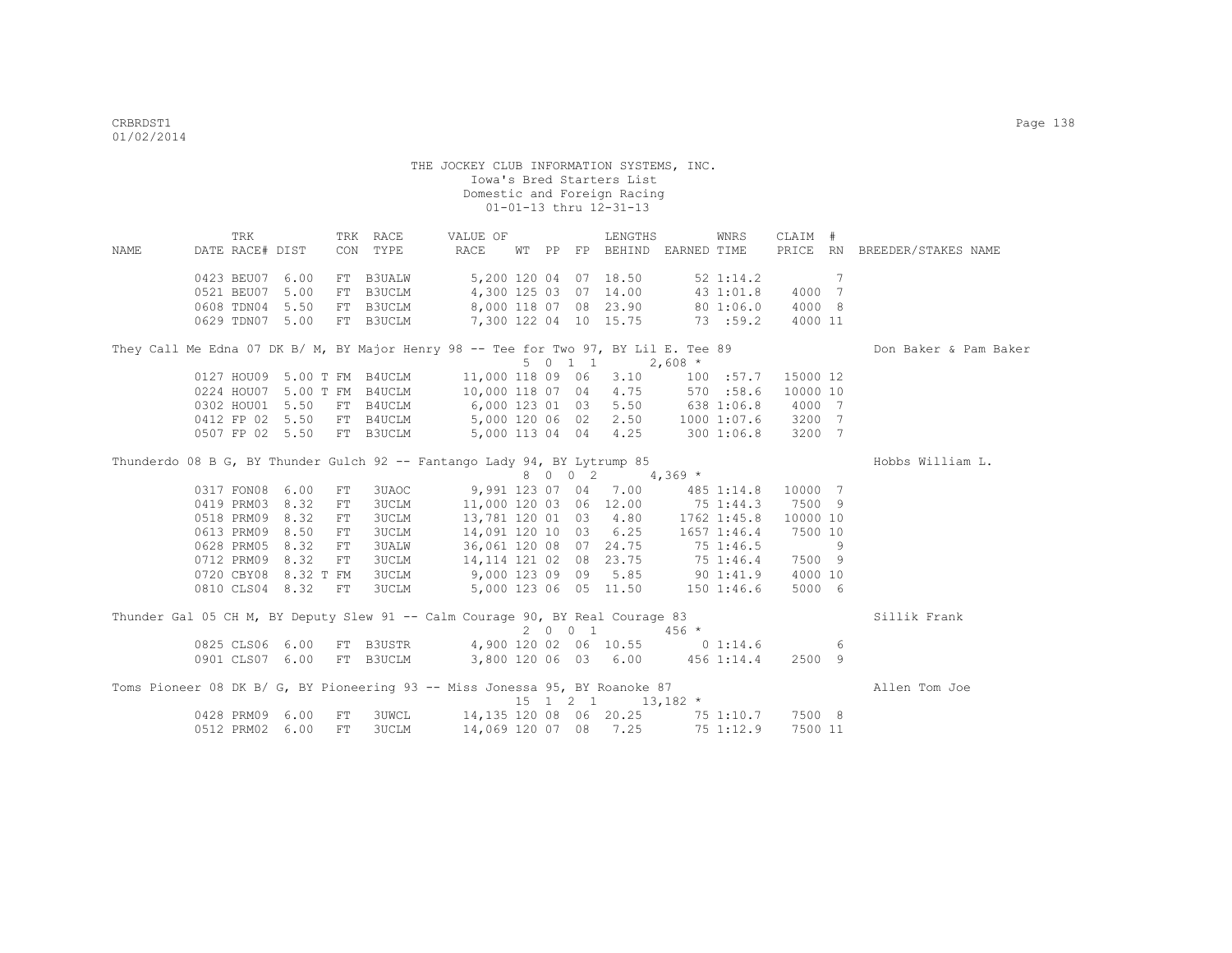|      | TRK             |                 |     | TRK RACE     | VALUE OF                                                                                 |  |         | LENGTHS                     |                    | WNRS                 | CLAIM #  |     |                              |  |
|------|-----------------|-----------------|-----|--------------|------------------------------------------------------------------------------------------|--|---------|-----------------------------|--------------------|----------------------|----------|-----|------------------------------|--|
| NAME | DATE RACE# DIST |                 |     | CON TYPE     | RACE                                                                                     |  |         | WT PP FP BEHIND EARNED TIME |                    |                      |          |     | PRICE RN BREEDER/STAKES NAME |  |
|      |                 | 0526 PRM09 5.50 | GD  | 3UCLM        | 14,090 120 05 09 11.10                                                                   |  |         |                             |                    | 75 1:04.8            | 7500 10  |     |                              |  |
|      | 0627 PRM04      | 6.00            | FT  | 3UCLM        | 14,136 120 05 01                                                                         |  |         |                             |                    | 8405 1:13.0          | 7500 8   |     |                              |  |
|      | 0720 PRM05      | 6.00            | FT  | 3UCLM        | 15,426 124 07 05                                                                         |  |         | 5.50                        |                    | 353 1:12.8           | 7500     | - 8 |                              |  |
|      | 0802 PRM04      | 8.32            | FT  | 3UCLM        | 13,500 121 06 05 17.00                                                                   |  |         |                             |                    | 403 1:46.9           | 5000     | - 6 |                              |  |
|      |                 | 0810 CLS03 8.32 | FT  | <b>3UCLM</b> |                                                                                          |  |         | 5,700 115 03 02 5.00        |                    | 1140 1:46.0          | 5000 6   |     |                              |  |
|      | 0818 CLS06      | 6.00            | FT  | <b>3UCLM</b> |                                                                                          |  |         | 5,700 115 04 05 4.00        |                    | 171 1:15.0           | 5000 8   |     |                              |  |
|      | 0830 CLS07      | 6.00            | FT  | 3UAOC        | 7,616 123 02 04 1.30                                                                     |  |         |                             |                    | 340 1:14.8           | 10000 5  |     |                              |  |
|      | 1102 RET05      | 8.00            | FT  | <b>3UCLM</b> |                                                                                          |  |         | 8,000 119 08 09 35.75       | 100 1:40.0         |                      | 7500 9   |     |                              |  |
|      | 1115 RET08      | 6.00            | FT  | <b>3UCLM</b> | 6,500 119 10 03 2.25                                                                     |  |         |                             |                    | 660 1:12.8           | 5000 10  |     |                              |  |
|      | 1129 RET02      | 7.00            | FT  | 3USOC        | 8,000 119 05 06 14.50                                                                    |  |         |                             |                    | 100 1:24.4           | 10000 7  |     |                              |  |
|      | 1206 RET09      | 5.50            | FT  | <b>3UCLM</b> | 6,500 119 11                                                                             |  |         | 05 2.80                     |                    | 1771:07.4            | 5000 11  |     |                              |  |
|      | 1213 RET02      | 6.00            | GD  | <b>3UCLM</b> | 8,000 119 04 05 11.35                                                                    |  |         |                             |                    | 228 1:13.5           | 7500 9   |     |                              |  |
|      |                 | 1228 RET04 5.50 | GD  | <b>3UCLM</b> |                                                                                          |  |         | 5,000 120 10 02 1.00        |                    | 880 1:06.6           | 3500 11  |     |                              |  |
|      |                 |                 |     |              | Toms Princess 09 B M, BY Ecton Park 96 -- Miss Jonessa 95, BY Roanoke 87                 |  |         |                             |                    |                      |          |     | Allen Tom Joe                |  |
|      |                 |                 |     |              |                                                                                          |  |         | 8 0 0 3 7,927 *             |                    |                      |          |     |                              |  |
|      |                 | 0419 PRM02 5.50 | FT  | B36MSW       | 34,725 123 01 07 11.00 75 1:06.2                                                         |  |         |                             |                    |                      |          | 11  |                              |  |
|      | 0512 PRM07      | 6.00            | FT  | B36MSW       | 34,769 123 07 04 15.50 1735 1:11.8                                                       |  |         |                             |                    |                      |          | 9   |                              |  |
|      | 0602 PRM02      | 6.00            | FT  | B36MCL       | 16,695 123 03 04 6.50                                                                    |  |         |                             | 825 1:13.7 12500 9 |                      |          |     |                              |  |
|      | 0616 PRM09      | 6.00            | FT  | B36MCL       | 16,652 123 05 03 8.00                                                                    |  |         |                             |                    | 1958 1:11.6 12500 11 |          |     |                              |  |
|      | 0703 PRM06      | 6.00            | FT  | B36MCL       | $16,241$ 124 03 03 3.25                                                                  |  |         |                             |                    | 1342 1:14.5          | 12500 12 |     |                              |  |
|      | 0713 PRM04      | 8.32            | FT  | B36MCL       | 16,653 124 08 05 5.10                                                                    |  |         |                             | 377 1:50.4         |                      | 12500 11 |     |                              |  |
|      | 0726 PRM06      | 6.00            | FT  | B36MCL       | 9,478 124 01 03 13.55 1540 1:13.8                                                        |  |         |                             |                    |                      | 10000 7  |     |                              |  |
|      | 0804 PRM03      | 6.00            |     | FT B36MCL    | 9,000 124 01 06 11.50                                                                    |  |         |                             | 75 1:14.5          |                      | 10000 9  |     |                              |  |
|      |                 |                 |     |              | Toms Prospector 10 CH G, BY Consolidator 02 -- Captain Messier 93, BY Hail the Ruckus 83 |  |         |                             |                    |                      |          |     | Bloomin Thoroughbreds        |  |
|      |                 |                 |     |              |                                                                                          |  | 7 0 2 2 |                             | $27,433*$          |                      |          |     |                              |  |
|      |                 | 0420 PRM02 5.50 | FT. | 36MSW        | 34,791 118 05 04 4.50                                                                    |  |         |                             |                    | 1741 1:04.9          |          | 8   |                              |  |
|      | 0504 PRM02      | 6.00            | SY  | 36MSW        | 34,813 118 04 02 6.25 6981 1:11.8                                                        |  |         |                             |                    |                      |          | 7   |                              |  |
|      | 0519 PRM06      | 6.00            | FT  | 36MSW        | 34,747 118 05 03 7.25 4153 1:11.6                                                        |  |         |                             |                    |                      |          | 10  |                              |  |
|      | 0602 PRM04      | 5.50            | FT  | 36MSW        | 34,735 118 04 02                                                                         |  |         |                             | 5.00 6922 1:05.6   |                      |          | 10  |                              |  |
|      | 0621 PRM06      | 6.00            | FT  | 36MSW        | 34,747 118 02 04 10.25                                                                   |  |         |                             |                    | 1730 1:11.4          |          | 10  |                              |  |
|      |                 | 0706 PRM09 6.00 | FТ  | 36MSW        | 34,770 119 03 03 10.50                                                                   |  |         |                             |                    | 4165 1:11.7          |          | 9   |                              |  |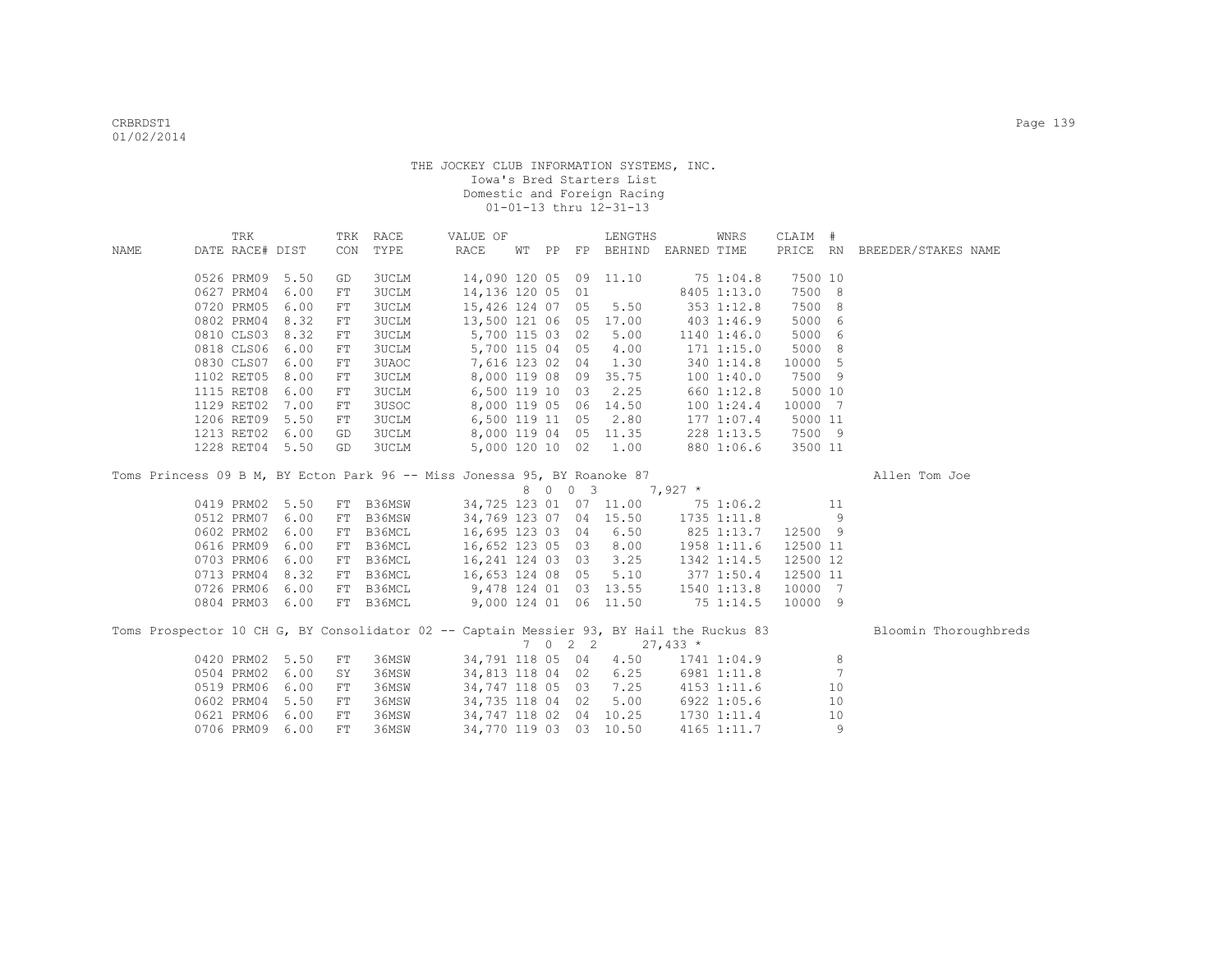|      | TRK                                                                                      |      |     | TRK RACE      | VALUE OF                          |  |         | LENGTHS                           |            | WNRS         | CLAIM #  |                 |                                |
|------|------------------------------------------------------------------------------------------|------|-----|---------------|-----------------------------------|--|---------|-----------------------------------|------------|--------------|----------|-----------------|--------------------------------|
| NAME | DATE RACE# DIST                                                                          |      | CON | TYPE          | RACE                              |  |         | WT PP FP BEHIND EARNED TIME       |            |              |          |                 | PRICE RN BREEDER/STAKES NAME   |
|      | 0719 PRM05 6.00                                                                          |      | FT  | 36MSW         | 34,791 119 03 04 2.80             |  |         |                                   |            | 1741 1:13.4  |          | 8               |                                |
|      |                                                                                          |      |     |               |                                   |  |         |                                   |            |              |          |                 |                                |
|      | Tory 09 CH H, BY Indian Territory 98 -- Laurins Legacy 03, BY De Guerin 93               |      |     |               |                                   |  | 1 0 0 0 |                                   | $75 *$     |              |          |                 | Timber Creek Farms             |
|      | 0801 PRM09 6.00                                                                          |      | FT  | 36MCL         | 9,000 124 09 FF DNF               |  |         |                                   |            | 75 1:14.0    | 10000 11 |                 |                                |
|      |                                                                                          |      |     |               |                                   |  |         |                                   |            |              |          |                 |                                |
|      | Tournado Lynnie 10 CH F, BY Colorful Tour 99 -- Rascal's Lynnie 99, BY Raise a Rascal 85 |      |     |               |                                   |  |         |                                   |            |              |          |                 | Chleborad Lynn                 |
|      |                                                                                          |      |     |               |                                   |  |         | 7 1 2 2                           | $44,137$ * |              |          |                 |                                |
|      | 0419 PRM09 5.50                                                                          |      |     | FT B36MSW     |                                   |  |         | 34,727 113 11 09 11.75 75 1:06.5  |            |              |          | 11              |                                |
|      | 0426 PRM09 6.00                                                                          |      |     | FT B36MSW     |                                   |  |         | 34,770 113 01 02 2.25             |            | 6942 1:11.7  |          | 9               |                                |
|      | 0511 PRM02 5.50                                                                          |      |     | FT B36MSW     | 34,792 113 04 03 11.25            |  |         |                                   |            | 4177 1:05.1  |          | $\,8\,$         |                                |
|      | 0608 PRM03 5.50                                                                          |      |     | MY B36MSW     | 34,770 118 07 02 nk               |  |         |                                   |            | 6942 1:04.8  |          | 9               |                                |
|      | 0615 PRM05                                                                               | 6.00 |     | FT B36MSW     | 34,770 118 01 03 7.35             |  |         |                                   |            | 4165 1:10.8  |          | $\overline{9}$  |                                |
|      | 0629 PRM02 5.50                                                                          |      |     | FT B36MSW     | 34,835 118 04 01                  |  |         |                                   |            | 21001 1:06.8 |          | $6\,$           |                                |
|      | 0714 PRM07 5.50                                                                          |      |     | FT B3UALW     | 35,519 119 03 05 15.50 835 1:06.0 |  |         |                                   |            |              |          | $7\phantom{.0}$ |                                |
|      | Tra Kela 10 B F, BY Kela 98 -- Tricky Truth 00, BY Proudest Romeo 90                     |      |     |               |                                   |  |         |                                   |            |              |          |                 | River Ridge Ranch              |
|      |                                                                                          |      |     |               |                                   |  | 9 2 1 2 |                                   | $54,156$ * |              |          |                 |                                |
|      | 0426 PRM09 6.00                                                                          |      |     | FT B36MSW     |                                   |  |         | 34,770 118 06 01                  |            | 20826 1:11.7 |          | 9               |                                |
|      | 0518 PRM07 6.00                                                                          |      |     | FT F03STK     | 68,366 118 04 03 10.25            |  |         |                                   |            | 6837 1:11.0  |          | 6               | BOB BRYANT S.                  |
|      | 0607 PRM04 6.00                                                                          |      |     | FT B3UALW     | 36, 104 115 04 04 8.75            |  |         |                                   |            | 1810 1:10.9  |          | 7               |                                |
|      | 0622 PRM07                                                                               | 5.50 |     | FT B3UALW     | 35, 911 115 04 03 8.75            |  |         |                                   |            | 4321 1:05.2  |          | 9               |                                |
|      | 0711 PRM08                                                                               | 8.32 | FT  | <b>B3UALW</b> | 36,061 116 01 05 14.25            |  |         |                                   | 831 1:47.7 |              |          | 9               |                                |
|      | 0721 CBY03 6.50                                                                          |      | SY  | F03STK        | 35,000 122 03 02 4.75             |  |         |                                   |            | 7000 1:18.2  |          | 5               | MTA STALLION AUCTION LASSIE S. |
|      | 0809 PRM05 6.00                                                                          |      |     | FT B3UCLM     | 19,923 116 06 01                  |  |         |                                   |            | 11856 1:12.5 | 12500 9  |                 |                                |
|      | 0830 CBY05 6.00                                                                          |      |     | FT F03AOC     | 27,000 122 02 05 6.50             |  |         |                                   |            | $405$ 1:12.1 | 50000 6  |                 |                                |
|      | 0913 CBY02 8.32 T FM B3UALW                                                              |      |     |               | 34,841 123 04 07 6.10             |  |         |                                   |            | 270 1:42.5   |          | 12              |                                |
|      | Transformed 11 B F, BY Added Edge 00 -- Evil Deed 96, BY Alydeed 89                      |      |     |               |                                   |  |         |                                   |            |              |          |                 | Special K Stables              |
|      |                                                                                          |      |     |               |                                   |  | 2000    |                                   | $883 *$    |              |          |                 |                                |
|      | 0706 PRM01 5.00                                                                          |      |     | FT F02MSW     |                                   |  |         | 34,834 119 01 05 18.75 808 1:01.3 |            |              |          | 6               |                                |
|      | 0803 PRM01 5.50                                                                          |      |     | FT F02MSW     | 34,705 119 07 12 26.40            |  |         |                                   | 751:09.1   |              |          | 12              |                                |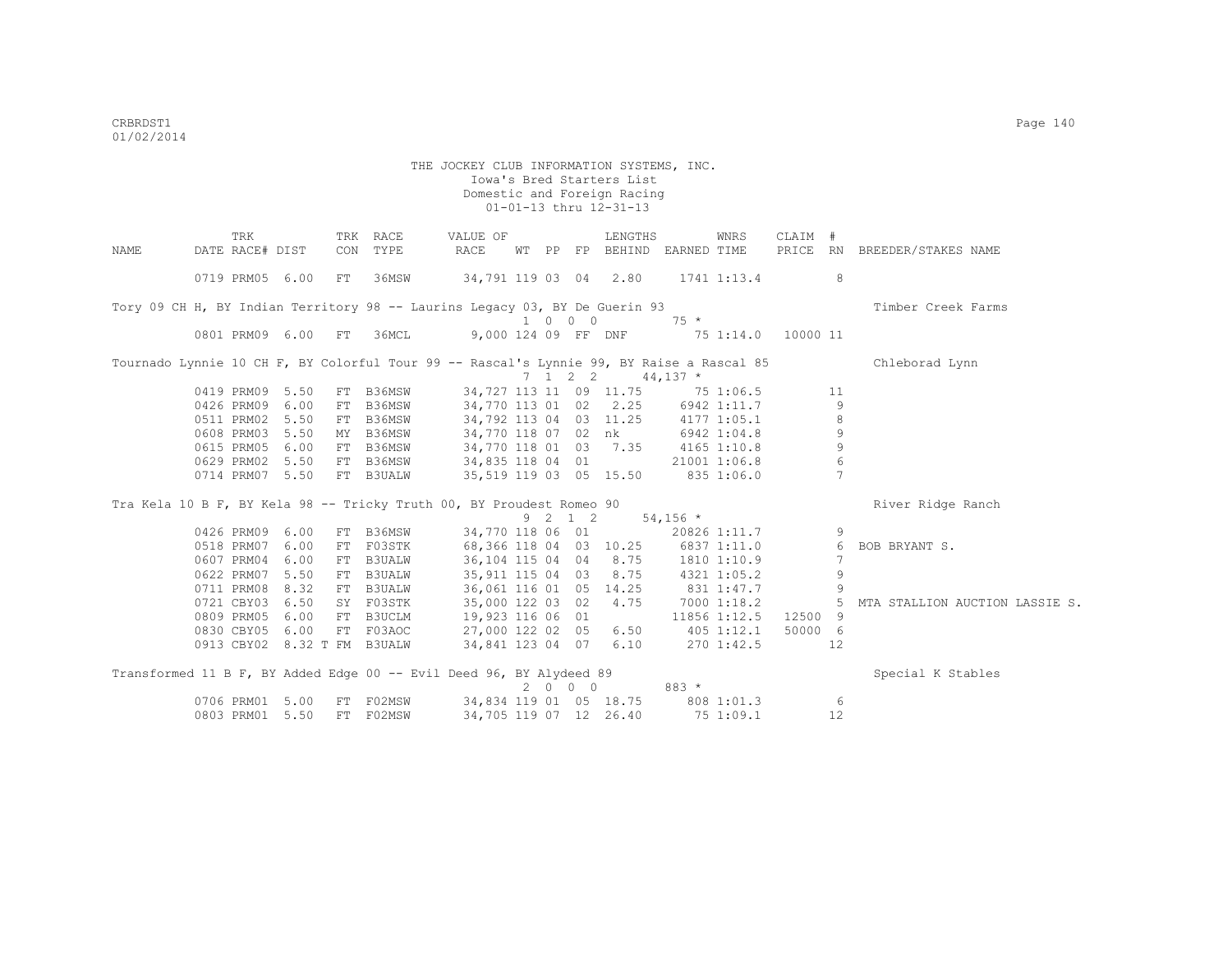|                | TRK                                                                                      |      |            | TRK RACE     | VALUE OF              |                     |         | LENGTHS                          |            | WNRS         | CLAIM #  |     |                              |
|----------------|------------------------------------------------------------------------------------------|------|------------|--------------|-----------------------|---------------------|---------|----------------------------------|------------|--------------|----------|-----|------------------------------|
| NAME           | DATE RACE# DIST                                                                          |      |            | CON TYPE     | RACE                  |                     |         | WT PP FP BEHIND EARNED TIME      |            |              |          |     | PRICE RN BREEDER/STAKES NAME |
|                | Travelin Solo 07 BLK M, BY Blumin Affair 91 -- Sempre Solo 94, BY Allen's Prospect 82    |      |            |              |                       |                     |         |                                  |            |              |          |     | Pelster Roger                |
|                |                                                                                          |      |            |              |                       |                     | 3 0 0 0 |                                  | $0 *$      |              |          |     |                              |
|                | 0803 CLS03 6.00                                                                          |      |            | FT B3UMCL    |                       |                     |         | 4,400 123 07 07 44.85            |            | $0\;1:17.2$  | 10000 7  |     |                              |
|                | 0817 CLS05                                                                               | 6.00 |            | FT B3UMCL    |                       |                     |         | 4,400 123 07 09 36.75            |            | 01:16.6      | 10000 9  |     |                              |
|                | 0902 CLS04 6.00                                                                          |      |            | FT B3UMSW    |                       |                     |         | 6,100 123 05 07 27.00            |            | 0 1:15.2     |          | 8   |                              |
|                | Travelin Trev 09 DK B/ G, BY Humming 96 -- Rodeo Ryder 89, BY Red Ryder 76               |      |            |              |                       |                     |         |                                  |            |              |          |     | Rockin' River Ranch, Inc &   |
| Windylea Farms |                                                                                          |      |            |              |                       |                     |         |                                  |            |              |          |     |                              |
|                |                                                                                          |      |            |              |                       |                     | 9 1 0 3 |                                  | $27,628$ * |              |          |     |                              |
|                | 0427 PRM09                                                                               | 6.00 | FT         | 36MSW        |                       |                     |         | 34,746 123 07 07 20.50           |            | 75 1:10.4    |          | 10  |                              |
|                | 0505 PRM01                                                                               | 8.00 | GD         | 36MSW        |                       |                     |         | 34,834 123 03 04 6.75            |            | 1750 1:40.6  |          | 6   |                              |
|                | 0517 PRM06                                                                               | 6.00 | FT         | 36MCL        |                       |                     |         | 16,671 123 08 05 8.10            | 378 1:13.2 |              | 12500 10 |     |                              |
|                | 0606 PRM06                                                                               | 8.32 | FT         | 36MSW        |                       |                     |         | 34,770 123 06 03 5.50            |            | 4165 1:44.6  |          | 9   |                              |
|                | 0621 PRM04                                                                               | 8.32 | FT         | 36MSW        |                       |                     |         | 34,770 123 01 03 7.25            |            | 4165 1:45.5  |          | 9   |                              |
|                | 0703 PRM02                                                                               | 8.00 | FT         | 36MSW        |                       |                     |         | 34,770 124 05 08 13.85           |            | 75 1:41.9    |          | 9   |                              |
|                | 0721 PRM06                                                                               | 8.32 | FT         | 36MSW        |                       |                     |         | 34,809 124 02 04 12.50           |            | 1744 1:48.1  |          | 7   |                              |
|                | 0801 PRM01 8.50                                                                          |      | FT         | 36MSW        |                       |                     |         | 34,835 124 02 03 5.25            |            | 4200 1:51.2  |          | 6   |                              |
|                | 0809 PRM10 8.32                                                                          |      | FT         | 36MCL        |                       |                     |         | 18,632 124 06 01                 |            | 11076 1:46.3 | 15000 9  |     |                              |
|                | Tricky Teton 08 DK B/ G, BY Teton Forest 01 -- Tricky Tami 98, BY Western Trick 87       |      |            |              |                       |                     |         |                                  |            |              |          |     | Poindexter Allen             |
|                |                                                                                          |      |            |              |                       |                     | 5012    |                                  | $8,236$ *  |              |          |     |                              |
|                | 0419 PRM05                                                                               | 5.00 | FT         | <b>3UWCL</b> |                       |                     |         | 17,141 120 07 02 1.00            |            | 3415 :59.1   |          | - 8 |                              |
|                | 0510 PRM09                                                                               | 5.50 | FT         | 3UCLM        | 17,107 120 08 03 1.25 |                     |         |                                  |            | 2036 1:05.9  | 7500 9   |     |                              |
|                | 0525 PRM06                                                                               | 6.00 | MY         | 3UWCL        | 15,381 120 02 04 6.00 |                     |         |                                  | 755 1:10.1 |              | 7500 10  |     |                              |
|                | 0613 PRM06                                                                               | 6.00 | FT         | 3UCLM        | 15,381 120 07 05 8.00 |                     |         |                                  | 349 1:11.8 |              | 7500 10  |     |                              |
|                | 0711 PRM04 5.50                                                                          |      | FT         | 3UCLM        |                       |                     |         | 14,136 121 02 03 2.85            |            | 1681 1:05.8  | 7500 8   |     |                              |
|                | Triple Hot Wings 09 DK B/ G, BY Hat Trick (JPN) 01 -- Flying Lauren 94, BY Storm Bird 78 |      |            |              |                       |                     |         |                                  |            |              |          |     | River Ridge Ranch            |
|                |                                                                                          |      |            |              |                       |                     | 7 0 0 0 |                                  | $668 *$    |              |          |     |                              |
|                | 0710 ASD08                                                                               | 6.00 | FT         | <b>3UWCL</b> |                       | 7,040 122 06 FF DNF |         |                                  |            | 0 1:14.4     | 5000 9   |     |                              |
|                | 0726 ASD08                                                                               | 6.00 | ${\rm FT}$ | 3UWCL        |                       |                     |         | 6,964 122 07 10 11.55            |            | 58 1:13.8    | 5000 10  |     |                              |
|                | 0809 NP 05                                                                               | 6.50 | FT         | 3UCLM        |                       |                     |         | 9,240 121 05 06 16.00 116 1:21.4 |            |              | 7000 8   |     |                              |
|                | 0915 LBG08                                                                               | 6.00 | ${\rm FT}$ | 3UALW        |                       |                     |         | 3,000 122 05 06 15.25            |            | 01:12.5      |          | 8   |                              |
|                | 0922 LBG02                                                                               | 6.00 | FT         | <b>3UCLM</b> |                       |                     |         | 3,000 127 01 06 7.15             |            | 0 1:12.8     | 3200 8   |     |                              |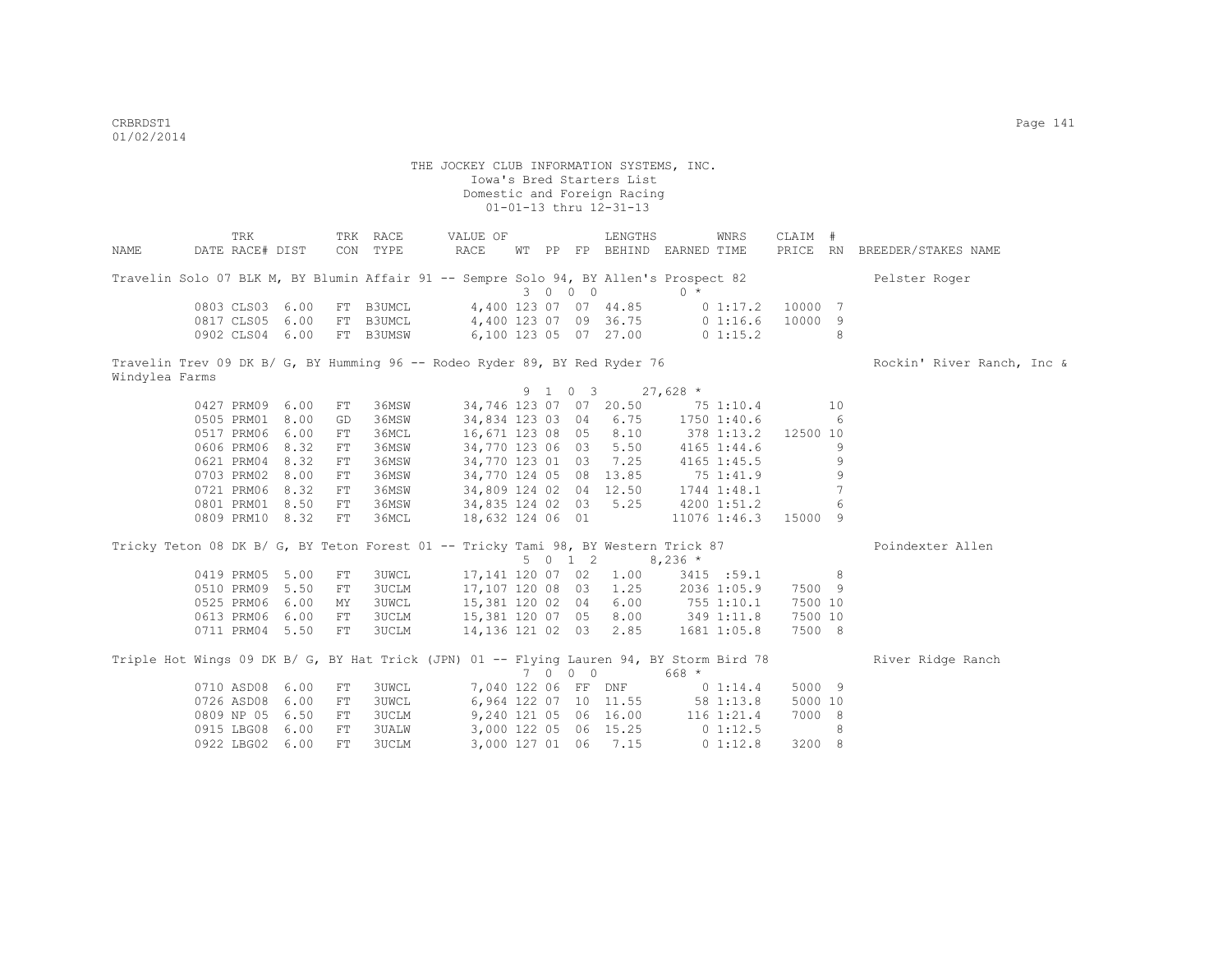0711 PRM05 8.32 FT 36MCL

 THE JOCKEY CLUB INFORMATION SYSTEMS, INC. Iowa's Bred Starters List Domestic and Foreign Racing 01-01-13 thru 12-31-13 TRK TRK RACE VALUE OF LENGTHS WNRS CLAIM # NAME DATE RACE# DIST CON TYPE RACE WT PP FP BEHIND EARNED TIME PRICE RN BREEDER/STAKES NAME 1005 LBG03 6.00 FT 3UCLM 4,000 120 03 04 2.50 233 1:13.9 3200 8 1012 LBG03 6.00 MY 3UALW 4,500 122 07 04 2.75 261 1:14.1 7 True Lightning 06 B M, BY Humming 96 -- Authentic Heroine 89, BY Palace Music 81 Beatty Don  $\begin{array}{ccccccccc} &&2&0&0&0&0&0&*\\ 5,100&123&10&10&25.10&0&1:17.0\\ 5,100&123&07&09&20.80&0&1:15.8 \end{array}$ 0302 FON04 6.00 FT B3UCLM 5,100 123 10 10 25.10 0 1:17.0 5000 10<br>0322 FON09 6.00 FT B3UCLM 5.100 123 07 09 20.80 0 1:15.8 5000 10 0322 FON09 6.00 FT B3UCLM 5,100 123 07 09 20.80 0 1:15.8 5000 10 Tuft Banana 07 DK B/ G, BY Bananas 99 -- Tuft Cat 00, BY Cape Storm 90 Nealon Joseph L.  $6 \t 0 \t 0 \t 599 \t \star$ <br>16,629 123 05 05 6.25 374 1:14.7 12500 12 0601 PRM09 6.00 GD 36MCL 0620 PRM09 6.00 FT 36MCL 16,671 123 09 06 15.75 75 1:13.3 12500 10 0724 PRM04 5.50 FT 36MCL 11,532 124 02 09 23.00 75 1:07.9 7500 9 0808 PRM10 5.50 FT 36MCL 11,488 122 09 07 17.00 75 1:06.2 6250 11<br>0816 CLS04 6.00 FT 3UMCL 4,400 123 01 06 10.60 0 1:16.2 10000 9<br>0901 CLS03 6.50 FT 3UMCL 4,400 123 05 06 7.50 0 1:23.4 10000 8 0816 CLS04 6.00 FT 3UMCL 4,400 123 01 06 10.60 0 1:16.2 10000 9 0901 CLS03 6.50 FT 3UMCL 4,400 123 05 06 7.50 0 1:23.4 10000 8 Ugoturselfntoit 09 DK B/ M, BY Indian Territory 98 -- Lil Kelly Too 04, BY K. O. Punch 95 McShane Dave D  $6 \t0 \t0 \t3 \t4.166 \t*$  0421 PRM09 5.50 FT B3UCLM 18,653 123 04 03 6.00 2227 1:05.8 12500 8 0530 PRM09 6.00 FT B3UCLM 18,566 123 05 07 11.05 75 1:11.8 12500 12 0628 PRM09 6.00 FT B3UCLM 18,588 123 02 05 11.00 421 1:13.2 12500 11<br>0724 PRM05 5.50 FT B3UCLM 12,823 124 08 05 10.00 291 1:07.4 7500 9 0724 PRM05 5.50 FT B3UCLM 12,823 124 08 05 10.00 291 1:07.4 7500 9 0811 CLS04 6.00 FT B3UCLM 4,800 123 05 03 1.50 576 1:16.4 5000 7 0831 CLS05 6.00 FT B3UCLM 4,800 123 07 03 5.25 576 1:15.4 5000 8 Uncle Eddy 09 B G, BY Humming 96 -- Buff Duff 91, BY Varennes 83 Rockin' River Ranch, Inc. & Windylea Farms 6 0 0 0 981 \* 0428 PRM04 5.50 FT 36WMC 16,739 123 06 06 17.80 75 1:05.5 12500 7<br>0523 PRM07 8.32 FT 36MSW 34,725 123 05 09 23.75 75 1:44.4 11 0523 PRM07 8.32 FT 36MSW 34,725 123 05 09 23.75 75 1:44.4 11<br>0628 PRM02 8.00 FT 36MCL 9,139 123 04 06 19.25 75 1:43.5 10000 7<br>0711 PRM05 8.32 FT 36MCL 9,414 124 06 08 17.25 75 1:49.8 10000 10 0628 PRM02 8.00 FT 36MCL 9,139 123 04 06 19.25 75 1:43.5 10000 7<br>0711 PRM05 8.32 FT 36MCL 9,414 124 06 08 17.25 75 1:49.8 10000 10

0726 PRM04 8.32 FT 36MCL 18,676 121 07 04 12.50 681 1:49.8 12500 7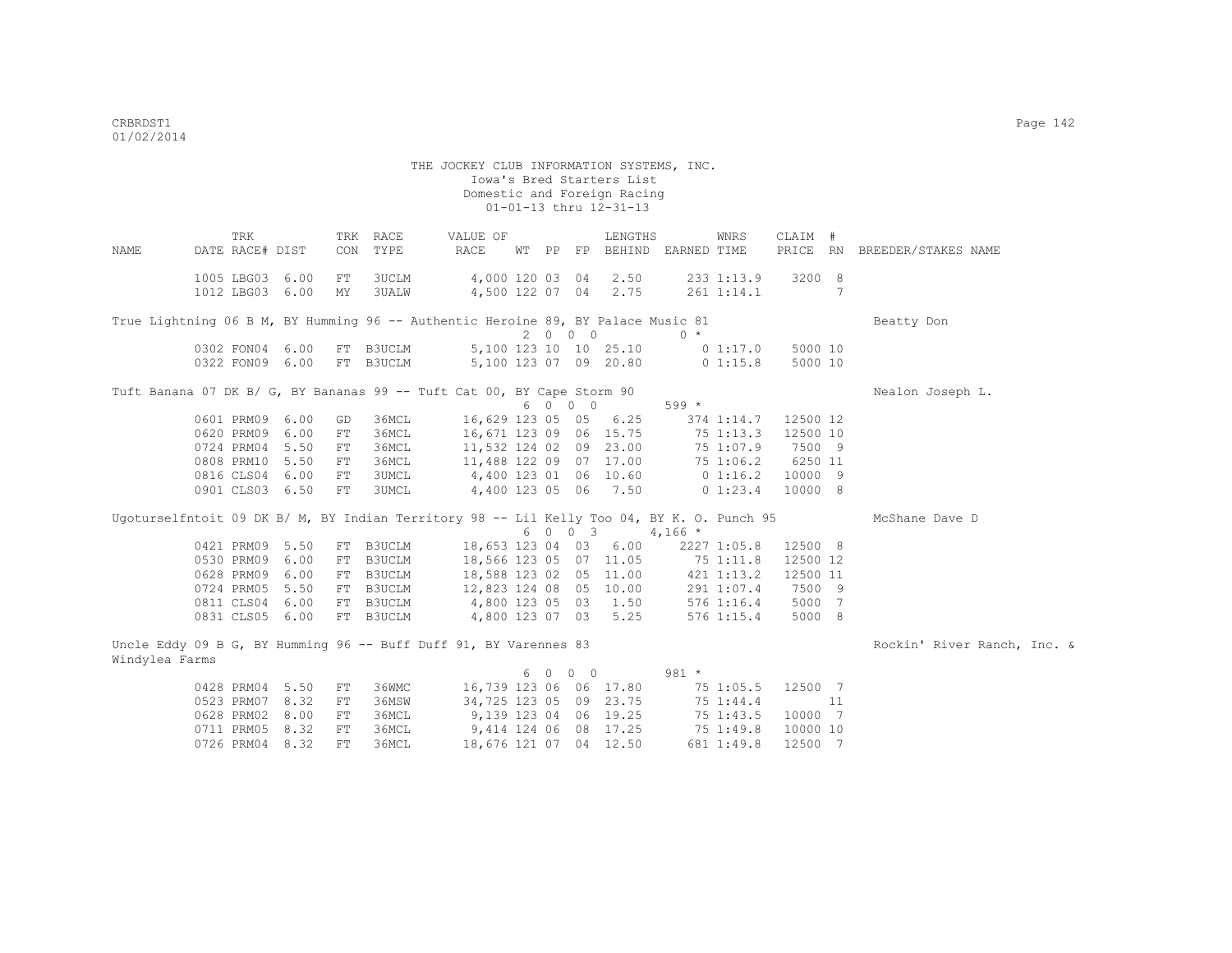|      | TRK                                                                                    |            | TRK RACE     | VALUE OF               |         | LENGTHS | WNRS                              | CLAIM #         |                                 |
|------|----------------------------------------------------------------------------------------|------------|--------------|------------------------|---------|---------|-----------------------------------|-----------------|---------------------------------|
| NAME | DATE RACE# DIST                                                                        |            | CON TYPE     | RACE<br>WТ             |         |         | PP FP BEHIND EARNED TIME          | PRICE RN        | BREEDER/STAKES NAME             |
|      |                                                                                        |            |              |                        |         |         |                                   |                 |                                 |
|      | 0816 CLS04 6.00                                                                        | FT         | 3UMCL        | 4,400 123 08 08 20.10  |         |         | 01:16.2                           | 10000 9         |                                 |
|      |                                                                                        |            |              |                        |         |         |                                   |                 |                                 |
|      | U S S Iowa 10 DK B/ F, BY Petionville 92 -- Screen Princess 97, BY Slewacide 80        |            |              |                        |         |         |                                   |                 | Hobbs William L.                |
|      |                                                                                        |            |              |                        | 8 0 1 1 |         | 6,085 $*$                         |                 |                                 |
|      | 0419 PRM09 5.50                                                                        |            | FT B36MSW    | 34,727 118 03 06       |         | 9.25    | 75 1:06.5                         | 11              |                                 |
|      | 8.00<br>0512 PRM05                                                                     | FT         | B36MSW       | 34,813 118 06 06 11.30 |         |         | 75 1:42.9                         | $\overline{7}$  |                                 |
|      | 0602 PRM02 6.00                                                                        |            | FT B36MCL    | 16,695 119 05 05 7.25  |         |         | 381 1:13.7                        | 12500 9         |                                 |
|      | 0616 PRM09<br>6.00                                                                     |            | FT B36MCL    | 16,652 118 03 02 7.50  |         |         | 3263 1:11.6                       | 12500 11        |                                 |
|      | 0703 PRM06<br>6.00                                                                     |            | FT B36MCL    | 16,241 119 11 06 6.00  |         |         | 751:14.5                          | 12500 12        |                                 |
|      | 0718 PRM09<br>6.00                                                                     |            | FT B36MCL    | 16,652 119 03 03 4.10  |         |         | 1958 1:14.9                       | 12500 11        |                                 |
|      | 0801 PRM04<br>6.00                                                                     | FT         | B36MCL       | 18,739 116 04 06 10.50 |         |         | 751:14.1                          | 12500 10        |                                 |
|      | 0816 CLS02 8.32                                                                        |            | FT B3UMSW    | 6,100 118 05 05 12.35  |         |         | 183 1:49.8                        | -6              |                                 |
|      |                                                                                        |            |              |                        |         |         |                                   |                 |                                 |
|      | Voodooville 09 DK B/ G, BY Petionville 92 -- Voodoo's Sister 00, BY Storm Boot 89      |            |              |                        |         |         |                                   |                 | Bogash Gene                     |
|      |                                                                                        |            |              |                        |         | 6 1 2 1 | $55,608$ *                        |                 |                                 |
|      | 0427 PRM07 6.00                                                                        | FT         | 3UAOC        |                        |         |         | 38,619 120 01 02 hd 7702 1:10.9   | 10              |                                 |
|      | 0511 PRM08<br>6.00                                                                     | FT         | A4USTK       | 70,000 120 05 05 6.35  |         |         | 2100 1:10.6                       | 7               | JOHN WAYNE S.                   |
|      | 0531 PRM08<br>6.00                                                                     | FT         | 3UAOC        | 38,641 120 09 01       |         |         | 23166 1:10.2                      | 9               |                                 |
|      | 0712 PRM03<br>6.00                                                                     | ${\rm FT}$ | <b>3UALW</b> | 50,326 121 01 04 3.35  |         |         | 2530 1:11.0                       | 6               |                                 |
|      | 0721 PRM08<br>6.00                                                                     | FT         | 3UAOC        |                        |         |         | 38,730 121 04 03 3.50 4680 1:11.6 | 30000 5         |                                 |
|      | 0803 PRM07 6.00                                                                        | FT         | <b>3USTK</b> | 77,150 116 04 02 1.50  |         |         | 15430 1:11.4                      | $6\overline{6}$ | IOWA CLASSIC SPRINT S.          |
|      |                                                                                        |            |              |                        |         |         |                                   |                 |                                 |
|      | Voodoo Who 11 CH F, BY Winter Glitter 97 -- Voodoo's Sister 00, BY Storm Boot 89       |            |              |                        |         |         |                                   |                 | Bogash Gene                     |
|      |                                                                                        |            |              |                        | 2000    |         | $2,533*$                          |                 |                                 |
|      | 0705 PRM01 5.00                                                                        |            | FT F02MSW    |                        |         |         | 34,791 119 01 05 18.75 803 :59.5  | 8               |                                 |
|      | 0720 PRM03 5.00                                                                        |            | FT F02MSW    |                        |         |         | 34,746 119 04 04 9.00 1730 1:01.8 | 10              |                                 |
|      |                                                                                        |            |              |                        |         |         |                                   |                 |                                 |
|      | Waitingforthemoon 10 CH G, BY Canaveral 91 -- The Great Catsby 01, BY Tomorrows Cat 95 |            |              |                        |         |         |                                   |                 | Norman Crossley, Pam Crossley & |
|      | Iowa State University                                                                  |            |              |                        |         |         |                                   |                 |                                 |
|      |                                                                                        |            |              |                        | 3 0 0 0 |         | $225 *$                           |                 |                                 |
|      | 0517 PRM06<br>6.00                                                                     | FT         | 36MCL        | 16,671 118 02 08 12.70 |         |         | 75 1:13.2                         | 12500 10        |                                 |
|      | 0602 PRM09<br>6.00                                                                     | ${\rm FT}$ | 36MCL        | 16,629 113 03 09 20.25 |         |         | 75 1:13.8                         | 12500 12        |                                 |
|      | 0616 PRM07<br>5.00                                                                     | FT         | 36MCL        | 16,671 113 04 07 16.50 |         |         | 75 : 59.1                         | 12500 10        |                                 |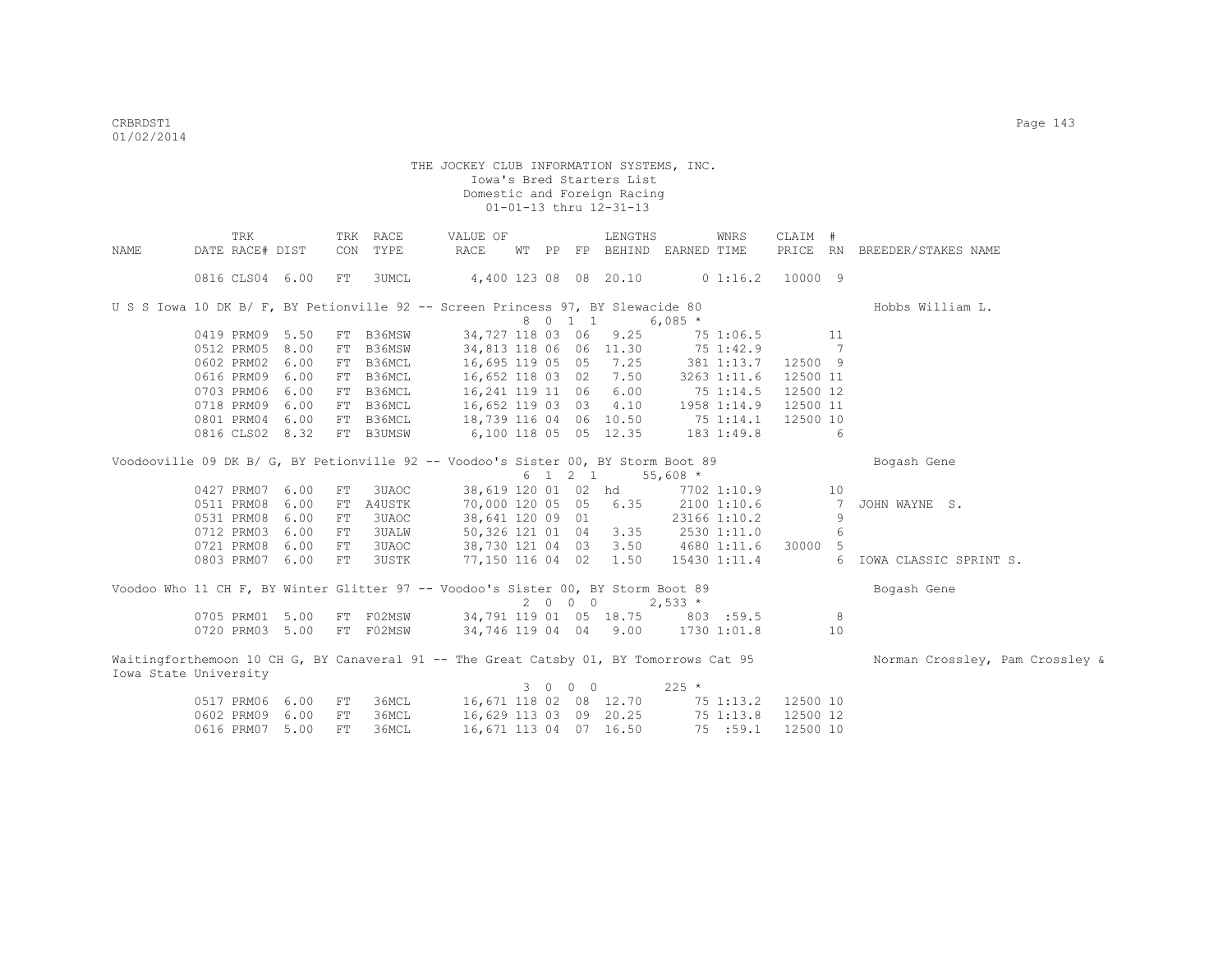|      | TRK                                                                                    |      |            | TRK RACE     | VALUE OF              |  |                              | LENGTHS              |                                    | WNRS            | CLAIM # |   |                              |
|------|----------------------------------------------------------------------------------------|------|------------|--------------|-----------------------|--|------------------------------|----------------------|------------------------------------|-----------------|---------|---|------------------------------|
| NAME | DATE RACE# DIST                                                                        |      |            | CON TYPE     | RACE                  |  |                              |                      | WT PP FP BEHIND EARNED TIME        |                 |         |   | PRICE RN BREEDER/STAKES NAME |
|      | Weak Moment 10 CH G, BY It's No Joke 02 -- Randomizer 04, BY Elusive Quality 93        |      |            |              |                       |  |                              |                      |                                    |                 |         |   | Robson Joseph Michael        |
|      |                                                                                        |      |            |              |                       |  | $2 \t1 \t1 \t0$              |                      | $28,087$ *                         |                 |         |   |                              |
|      | 0706 PRM09 6.00                                                                        |      | FT         | 36MSW        |                       |  |                              | 34,770 119 04 01     |                                    | 20826 1:11.7    |         | 9 |                              |
|      | 0809 PRM03 6.00                                                                        |      | FT         | 3UALW        |                       |  |                              |                      | 36, 345 116 01 02 0.50 7261 1:11.4 |                 |         | 6 |                              |
|      | Wed too Quick 09 B G, BY Rushin' to Altar 99 -- Star Be Quick 94, BY Stop the Music 70 |      |            |              |                       |  |                              |                      |                                    |                 |         |   | McClintock Loretta F.        |
|      |                                                                                        |      |            |              |                       |  | $17 \quad 3 \quad 6 \quad 4$ |                      | $21,043$ *                         |                 |         |   |                              |
|      | 0121 TUP05 5.50                                                                        |      | FT         | 4UCLM        | 5,500 118 01 01       |  |                              |                      |                                    | 3308 1:04.3     | 3500 8  |   |                              |
|      | 0209 TUP06                                                                             | 5.00 | FT         | 4UCLM        |                       |  |                              | 5,700 122 05 03 4.00 |                                    | 559 :56.2       | 3500 7  |   |                              |
|      | 0219 TUP09                                                                             | 6.00 | FT         | 4UCLM        |                       |  |                              | 5,700 122 08 02 nk   |                                    | 1094 1:10.5     | 3500 9  |   |                              |
|      | 0303 TUP07                                                                             | 6.50 | ${\rm FT}$ | 4UCLM        | 5,700 121 04 03       |  |                              | 3.50                 |                                    | 5471:16.1       | 3500 9  |   |                              |
|      | 0401 TUP03 5.50                                                                        |      | ${\rm FT}$ | <b>3UCLM</b> | 5,700 119 07 01       |  |                              |                      |                                    | 3463 1:03.1     | 3500 7  |   |                              |
|      | 0430 TUP06 5.50                                                                        |      | FT         | <b>3UCLM</b> | 7,000 119 05 02       |  |                              | 3.75                 |                                    | 1372 1:01.9     | 5000 7  |   |                              |
|      | 0528 SRP06                                                                             | 4.50 | ${\rm FT}$ | <b>3UCLM</b> | 6,300 123 02 03       |  |                              | 5.50                 |                                    | 630 :51.1       | 5000 9  |   |                              |
|      | 0608 SRP05                                                                             | 6.50 | ${\rm FT}$ | 3UCLM        | 6,300 123 01 02       |  |                              | 2.00                 |                                    | $1260$ $1:19.1$ | 5000 9  |   |                              |
|      | 0622 SRP10                                                                             | 6.50 | FT         | 3UCLM        | 6,700 120 06 02       |  |                              | nk                   |                                    | 1340 1:19.2     | 5000 10 |   |                              |
|      | 0809 ALB06                                                                             | 7.00 | FT         | 3UCLM        | 4,800 123 04 01       |  |                              |                      |                                    | 2880 1:22.6     | 4000 6  |   |                              |
|      | 0831 ALB06                                                                             | 7.00 | FT         | 3UCLM        | 6,000 123 01 02 nk    |  |                              |                      |                                    | 1200 1:22.6     | 5000 8  |   |                              |
|      | 0922 ALB07                                                                             | 7.00 | FT         | 3USOC        | 6,100 125 06 05       |  |                              | 8.00                 |                                    | 183 1:21.5      |         | 9 |                              |
|      | 1006 ALB09                                                                             | 7.00 | FT         | 3UCLM        | 6,000 125 09 02       |  |                              | 1.75                 |                                    | 1200 1:23.7     | 5000 9  |   |                              |
|      | 1030 ALB10                                                                             | 8.00 | FT         | 3UCLH        | 16,850 123 03 03      |  |                              | 4.00                 |                                    | 1685 1:38.8     | 5000 10 |   |                              |
|      | 1111 ZIA07                                                                             | 8.00 | FT         | 3UCLM        | 10,570 125 06 07      |  |                              | 21.75                | 70 1:39.6                          |                 | 5000 7  |   |                              |
|      | 1208 SUN11                                                                             | 8.00 | ${\rm FT}$ | <b>3UCLM</b> | 9,820 124 04 06       |  |                              | 2.05                 | 192 1:39.4                         |                 | 5000 10 |   |                              |
|      | 1220 SUN11 6.00                                                                        |      | FT         | 3UCLM        | 10,340 124 10 08 9.10 |  |                              |                      | 60 1:10.4                          |                 | 6250 10 |   |                              |
|      | Werrabravecyclone 05 DK B/ G, BY Bravo Bull 97 -- Werra 96, BY Majestic Light 73       |      |            |              |                       |  |                              |                      |                                    |                 |         |   | Iowa State University        |
|      |                                                                                        |      |            |              |                       |  | 3 0 0 0                      |                      | $408 *$                            |                 |         |   |                              |
|      | 0301 FON09                                                                             | 6.00 | FT         | 3UCLM        |                       |  |                              | 5,100 118 05 04 4.50 |                                    | 255 1:16.4      | 5000 10 |   |                              |
|      | 0315 FON07 6.00                                                                        |      | FT         | 3UCLM        |                       |  |                              |                      | 5,100 118 10 09 15.75 0 1:16.0     |                 | 5000 10 |   |                              |
|      | 0405 FON02 4.00                                                                        |      | FT         | 3UCLM        |                       |  |                              | 5,100 118 05 05 3.50 |                                    | 153 : 47.6      | 5000 5  |   |                              |
|      | Whisper to Curlin 11 B C, BY Curlin 04 -- Whisperifyoudare 97, BY Red Ransom 87        |      |            |              |                       |  |                              |                      |                                    |                 |         |   | Albaugh Family Stable, LLC   |
|      |                                                                                        |      |            |              |                       |  | $2 \t 0 \t 2 \t 0$           |                      | $13,922$ *                         |                 |         |   |                              |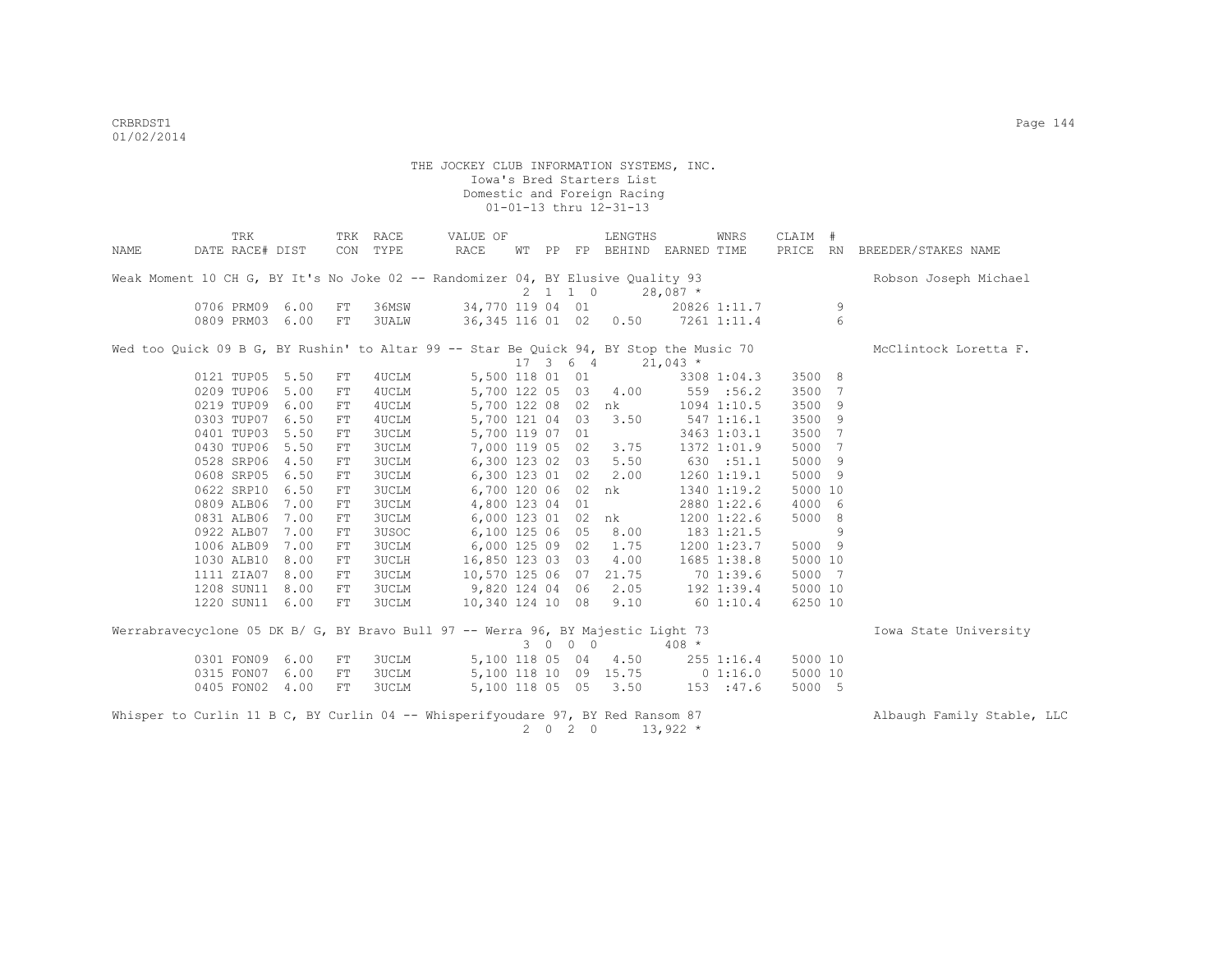THE JOCKEY CLUB INFORMATION SYSTEMS, INC. Iowa's Bred Starters List Domestic and Foreign Racing  $01-01-13$  thru  $12-31-13$  TRK TRK RACE VALUE OF LENGTHS WNRS CLAIM # NAME DATE RACE# DIST CON TYPE RACE WT PP FP BEHIND EARNED TIME PRICE RN BREEDER/STAKES NAME 0706 PRM03 5.00 FT 02MSW 34,791 119 06 02 11.75 6961 :58.4 8 0803 PRM02 5.50 FT 02MSW 34,792 119 03 02 4.00 6961 1:07.4 8 Whisper to Jack 09 B G, BY Stormy Atlantic 94 -- Whisperifyoudare 97, BY Red Ransom 87 William Gessmann & Dennis Albaugh Family Stables  $5 \t 0 \t 0 \t 1,114 \t \star$ <br>18.610 123 07 05 13.35 424 1:11.1 12500 10 0531 PRM06 6.00 FT 3UCLM 18,610 123 07 05 13.35 424 1:11.1 12500 10<br>0623 PRM07 8.32 SY 3UCLM 18,192 118 06 06 8.85 75 1:46.1 12500 12 0623 PRM07 8.32 SY 3UCLM 0707 PRM09 8.50 FT 3UCLM 18,567 119 10 11 48.90 75 1:50.6 12500 12 0830 CBY03 8.50 T FM 3UALW 27,000 122 04 07 9.30 270 1:43.3 9 0912 CBY02 7.50 T FM 3UALW 29,762 122 05 05 11.05 270 1:31.2 8 Who's for Glory 11 DK B/ F, BY Hat Trick (JPN) 01 -- Vaguely Who 93, BY Hittias (GB) 84 River Ridge Ranch  $2 \t 0 \t 0 \t 150 \t \star$ <br>34,834 119 06 06 20.00 75 0706 PRM01 5.00 FT F02MSW 34,834 119 06 06 20.00 75 1:01.3 6<br>0720 PRM03 5.00 FT F02MSW 34,746 119 05 09 23.20 75 1:01.8 10 0720 PRM03 5.00 FT F02MSW Why Val Why 10 CH F, BY Whywhywhy 00 -- Valedictorian Girl 02, BY Honor Grades 88 Gary E Lucas & Joan Lucas  $7$  1 2 0 25,162 \*<br>34,727 120 01 07 10.00 75 0419 PRM09 5.50 FT B36MSW 34,727 120 01 07 10.00 75 1:06.5 11 0510 PRM04 6.00 FT B36MSW 34,748 118 09 07 13.00 75 1:11.1 10 0525 PRM02 8.32 MY B36MSW 34,725 118 10 02 2.00 6903 1:45.3 11 0607 PRM02 8.32 FT B36MSW 34,770 118 04 02 9.50 6942 1:46.0 9<br>0621 PRM02 8.32 FT B36MSW 34,791 118 06 06 24.00 75 1:48.0 8 0621 PRM02 8.32 FT B36MSW 34,791 118 06 06 24.00 75 1:48.0 8 0727 PRM02 8.32 FT B36MCL 18,610 119 08 01 11017 1:50.2 15000 10 0809 PRM05 6.00 FT B3UCLM 19,923 119 04 07 11.75 75 1:12.5 15000 9 Wildcatclass 08 DK B/ G, BY Classic Cat 95 -- Oh Sow Wild 93, BY Oh Say 78 Special K Stable  $7$  1 0 2 15,926 \*<br>14,069 120 03 04 2.25 685 0512 PRM02 6.00 FT 3UCLM 14,069 120 03 04 2.25 685 1:12.9 7500 11<br>0526 PRM09 5.50 GD 3UCLM 14,090 120 07 03 0.35 1173 1:04.8 7500 10 0526 PRM09 5.50 GD 3UCLM 14,090 120 07 03 0.35 0613 PRM06 6.00 FT 3UCLM 15,381 120 06 01 9067 1:11.8 7500 10 0705 PRM03 6.00 FT 3UCLM 15,427 124 06 05 3.05 353 1:12.9 7500 8

0720 PRM05 6.00 FT 3UCLM 15,426 121 08 04 5.25 766 1:12.8 7500 8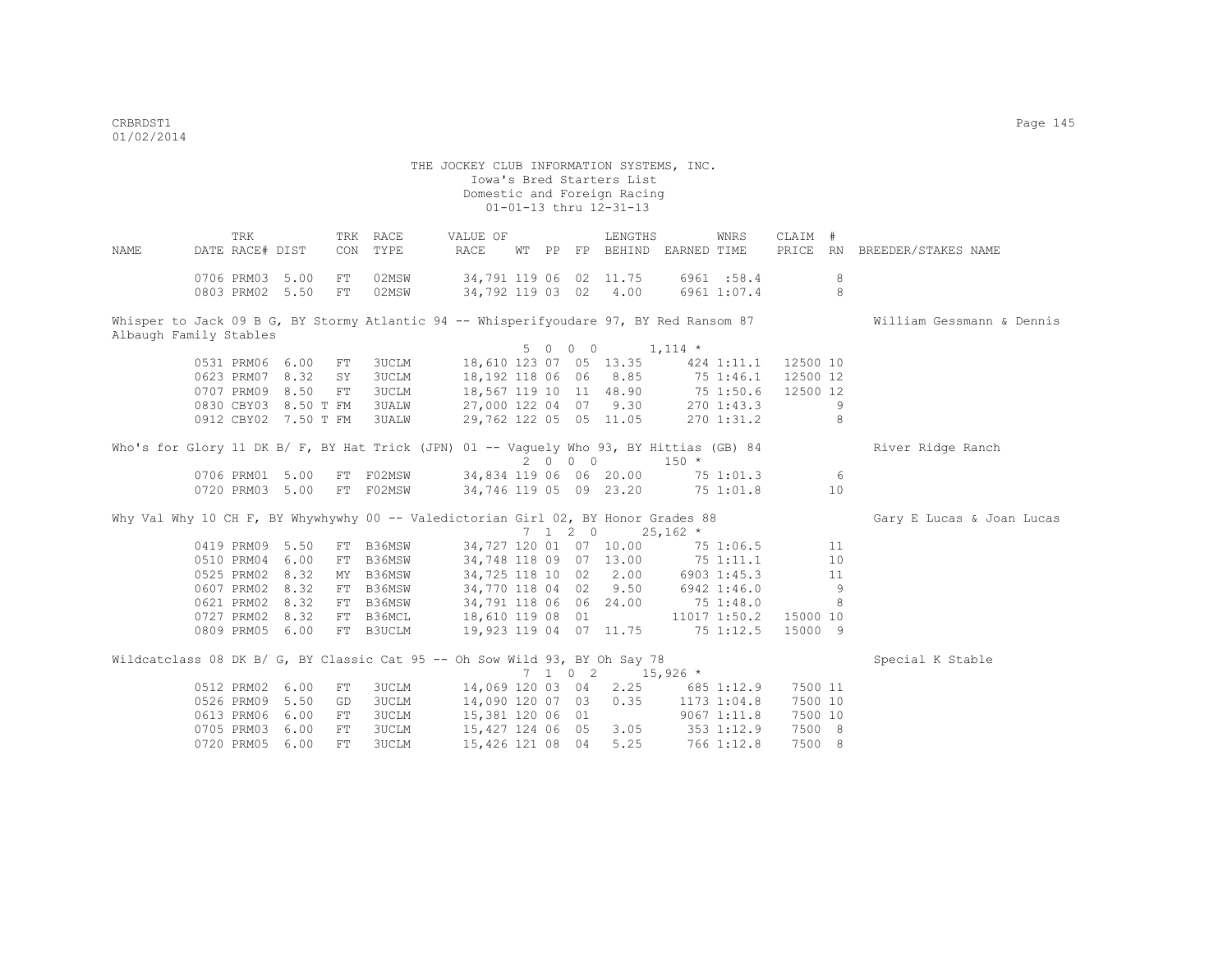|      |            | TRK             |      |            | TRK RACE      | VALUE OF                                                                     |  |         | LENGTHS                                                  |                                | WNRS             | CLAIM # |                 |                              |
|------|------------|-----------------|------|------------|---------------|------------------------------------------------------------------------------|--|---------|----------------------------------------------------------|--------------------------------|------------------|---------|-----------------|------------------------------|
| NAME |            | DATE RACE# DIST |      | CON        | TYPE          | RACE                                                                         |  |         | WT PP FP BEHIND EARNED TIME                              |                                |                  |         |                 | PRICE RN BREEDER/STAKES NAME |
|      |            | 0802 PRM02 6.00 |      | FT         | 3UCLM         | 15,449 121 06 03                                                             |  |         | 6.75                                                     |                                | 1849 1:12.5      | 7500 7  |                 |                              |
|      |            | 0809 PRM03      | 6.00 | FT         | <b>3UALW</b>  | 36,345 121 02 04                                                             |  |         | 4.75                                                     |                                | 2033 1:11.4      |         | 6               |                              |
|      |            |                 |      |            |               |                                                                              |  |         |                                                          |                                |                  |         |                 |                              |
|      |            |                 |      |            |               | Wild for Glory 07 B G, BY Wild Gold 90 -- Close to Glory 95, BY I Enclose 80 |  |         | $17 \quad 5 \quad 4 \quad 1 \quad 85,042 \quad ^{\star}$ |                                |                  |         |                 | Chleborad Lynn               |
|      |            | 0111 OP 09 6.00 |      | GD         | 4UCLM         |                                                                              |  |         | 15,500 122 09 10 13.15 44 1:14.1                         |                                |                  | 7500 12 |                 |                              |
|      | 0121 OP 02 |                 | 8.00 |            | 4UCLM         | 16,000 118 06 02                                                             |  |         | 3.50                                                     |                                | 3200 1:40.8      | 7500 6  |                 |                              |
|      |            |                 |      | FT         |               | 15,500 117 06 04                                                             |  |         | 5.25                                                     |                                |                  | 7500 10 |                 |                              |
|      | 0223 OP 06 |                 | 8.00 | ${\rm FT}$ | 4UCLM         |                                                                              |  |         |                                                          |                                | 775 1:42.4       |         | 9               |                              |
|      | 0321 OP 09 |                 | 8.00 | WF         | 4USTR         | 20,000 116 09 08 10.05                                                       |  |         | 4.25                                                     |                                | 1001:40.2        | 12500 7 |                 |                              |
|      | 0425 PRM01 |                 | 8.32 | FT         | 3UCLM         | 17,971 120 02 02                                                             |  |         |                                                          | 4741 1:42.7                    |                  |         |                 |                              |
|      | 0516 PRM07 |                 | 8.32 | FT         | <b>3UCLM</b>  | 22,184 120 01 01                                                             |  |         |                                                          |                                | 15094 1:43.2     | 10000 7 |                 |                              |
|      | 0525 PRM03 |                 | 8.00 | ΜY         | <b>3UCLM</b>  | 20,874 123 09 01                                                             |  |         |                                                          |                                | 14094 1:38.7     | 12500 9 |                 |                              |
|      |            | 0614 PRM08      | 8.32 | SY         | 3UAOC         | 38,642 120 06 04                                                             |  |         | 9.25                                                     | 1930 1:43.2                    |                  | 30000 9 |                 |                              |
|      |            | 0704 PRM05      | 8.32 | FT         | <b>3UCLM</b>  | 15,233 121 03 01                                                             |  |         |                                                          | $8220$ 1:45.0                  |                  | 7500 9  |                 |                              |
|      |            | 0714 PRM06      | 8.00 | FT         | 3UCLM         | 18,512 124 02 01                                                             |  |         | 12115 1:41.2                                             |                                |                  | 7500 6  |                 |                              |
|      |            | 0728 PRM05      | 8.32 | FT         | <b>3UCLM</b>  | 19,040 124 03 01                                                             |  |         |                                                          |                                | 12180 1:45.7     | 7500 5  |                 |                              |
|      | 0804 PRM08 |                 | 8.32 | ${\rm FT}$ | <b>3UCLM</b>  |                                                                              |  |         | 17,985 124 04 02 nk                                      | 4785 1:46.3                    |                  | 12500 5 |                 |                              |
|      | 0906 PEN05 |                 | 6.00 | ${\rm FT}$ | <b>3UCLM</b>  | 19,400 120 02 02                                                             |  |         | 8.00                                                     |                                | 4000 1:09.6      | 15000 4 |                 |                              |
|      |            | 1108 PEN01      | 6.00 | FT         | <b>3UCLM</b>  | 23,000 118 05 05                                                             |  |         | 4.85                                                     | 690 1:10.6                     |                  | 16000 5 |                 |                              |
|      | 1119 MNR08 |                 | 8.00 | FT         | 3USTR         |                                                                              |  |         | 16,400 120 02 06 13.60                                   | $164$ $1:40.3$ $2310$ $1:40.6$ |                  |         | $7\phantom{.0}$ |                              |
|      |            | 1205 PEN05      | 8.00 | GD         | <b>3UCLM</b>  |                                                                              |  |         | 21,000 118 02 03 9.50                                    |                                |                  | 10000 7 |                 |                              |
|      |            | 1218 PEN05 8.00 |      | FT         | <b>3UCLM</b>  |                                                                              |  |         | 20,000 118 04 05 7.25                                    | 600 1:38.5                     |                  | 8000 8  |                 |                              |
|      |            |                 |      |            |               | Wild Ritzy 10 DK B/ F, BY Offlee Wild 00 -- Ritzy 02, BY Storm Boot 89       |  |         |                                                          |                                |                  |         |                 | Poindexter Allen             |
|      |            |                 |      |            |               |                                                                              |  | 9 2 1 0 |                                                          | $54,870$ *                     |                  |         |                 |                              |
|      |            | 0425 PRM06      | 5.50 |            | FT B3UALW     |                                                                              |  |         | 36,038 115 04 08 15.00                                   | 75 1:04.6                      |                  |         | 10              |                              |
|      | 0509 PRM06 |                 | 6.00 | GD         | <b>B3UALW</b> | 36,083 116 08 08 15.35                                                       |  |         |                                                          | 75 1:12.3                      |                  |         | 8               |                              |
|      | 0526 PRM03 |                 | 5.50 | GD         | B3UCLM        | 23,840 118 05 04                                                             |  |         | 4.00                                                     | 1192 1:04.7                    |                  | 25000 7 |                 |                              |
|      | 0620 PRM02 |                 | 8.00 | FT         | B3UCLM        | 18,710 113 03 05                                                             |  |         | 8.25                                                     | 428 1:42.9                     |                  | 12500 8 |                 |                              |
|      | 0704 PRM06 |                 | 8.32 | FT         | B3UCLM        | 18,696 119 03 01                                                             |  |         |                                                          |                                | $11251$ $1:46.3$ | 12500 6 |                 |                              |
|      | 0711 PRM08 |                 | 8.32 | FT         | <b>B3UALW</b> | 36,061 116 07 01                                                             |  |         |                                                          |                                | 21606 1:47.7     |         | 9               |                              |
|      | 0803 PRM05 |                 | 8.32 |            | FT F03STK     | 88,841 120 09 02                                                             |  |         | 2.75                                                     | 17768 1:46.8                   |                  |         | 9               | <b>IOWA BREEDERS' OAKS</b>   |
|      |            | 0821 RP 08 8.00 |      |            | FT FO3ALW     |                                                                              |  |         | 40,000 121 04 04 14.75                                   |                                | 2390 1:37.6      |         | $7\phantom{.0}$ |                              |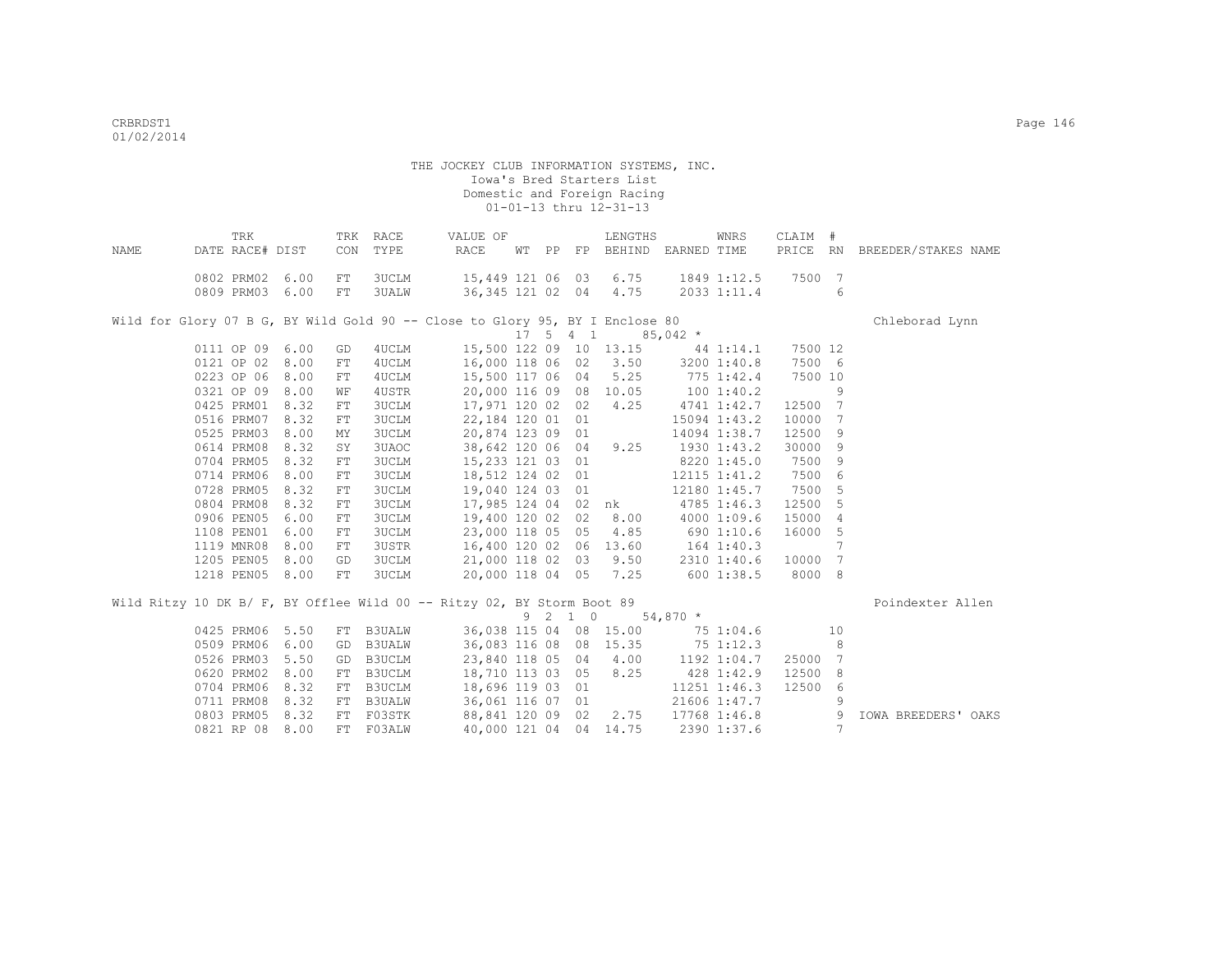|        | TRK                                                                                     | TRK              | RACE                  | VALUE OF                           |    |    |                              | LENGTHS                |             | WNRS           | CLAIM #           |   |                                 |
|--------|-----------------------------------------------------------------------------------------|------------------|-----------------------|------------------------------------|----|----|------------------------------|------------------------|-------------|----------------|-------------------|---|---------------------------------|
| NAME   | DATE RACE# DIST                                                                         | CON              | TYPE                  | RACE                               | WТ | PP |                              | FP BEHIND EARNED TIME  |             |                |                   |   | PRICE RN BREEDER/STAKES NAME    |
|        | 1030 RP 06 8.00                                                                         |                  | FT B3USOC             | 21,000 117 05 07 19.00             |    |    |                              |                        |             | 85 1:38.2      |                   | 8 |                                 |
|        | Wild Rosemary 07 DK B/ M, BY Wild Gold 90 -- Riseaboveit 96, BY Count Eric 83           |                  |                       |                                    |    |    |                              |                        |             |                |                   |   | McQueary Betsy                  |
|        |                                                                                         |                  |                       |                                    |    |    | 4 0 2 1                      |                        | $1,581$ *   |                |                   |   |                                 |
|        | 0616 CPW03 5.50                                                                         | FT               | B3UCLM                | 1,900 124 06 02                    |    |    |                              | 0.75                   |             | 475 1:12.0     | 5000 8            |   |                                 |
|        | 0629 CPW05 5.50                                                                         | ${\rm FT}$       | 3UCLM                 | 2,000 119 02 02                    |    |    |                              | 0.50                   |             | 5001:10.3      | 5000 7            |   |                                 |
|        | 0707 CPW06 9.00                                                                         | SL               | 4USTK                 | 5,050 119 05 03                    |    |    |                              | 8.25                   |             | 606 2:02.4     |                   | 8 | CHIPPEWA DOWNS THOROUGHBRED S.  |
|        | 0720 FAR03 5.50                                                                         |                  | FT B3UCLM             | 2,500 124 04 06 6.75               |    |    |                              |                        | $0\;1:10.1$ |                | 2500 6            |   |                                 |
| Bryant | Wild West Flight 11 GR/RO G, BY Flight West 03 -- Wild Western Woman 93, BY Bold Ego 78 |                  |                       |                                    |    |    |                              |                        |             |                |                   |   | Marlene M. Bryant & Robert M.   |
|        |                                                                                         |                  |                       |                                    |    |    | 3 0 0 0                      |                        | $1,679$ *   |                |                   |   |                                 |
|        | 0601 PRM01 4.50                                                                         | MY               | 02MSW                 |                                    |    |    |                              | 34,790 118 05 05 11.50 |             | 803 : 53.2     |                   | 8 |                                 |
|        | 0620 PRM01 4.50                                                                         | FT               | 02MSW                 | 34,770 118 07 05 13.10             |    |    |                              |                        |             | 801 : 53.3     |                   | 9 |                                 |
|        | 0706 PRM02 5.00                                                                         | FT               | 02MSW                 | 34,791 119 08 07 23.80             |    |    |                              |                        | 751:00.0    |                |                   | 8 |                                 |
|        | Will E Scat 02 DK B/ G, BY King of Scat 96 -- Tricky Trump 92, BY Lytrump 85            |                  |                       |                                    |    |    |                              |                        |             |                |                   |   | Mlnarik John J.                 |
|        |                                                                                         |                  |                       |                                    |    |    | $12 \quad 1 \quad 2 \quad 5$ |                        | $6,139$ *   |                |                   |   |                                 |
|        | 0115 BEU06 6.00<br>0126 BEU08 6.00                                                      | FT               | 3UCLM<br><b>3UCLM</b> |                                    |    |    |                              | 3,300 124 06 03 1.05   |             | 330 1:13.3     | 4000 7            |   |                                 |
|        | 0219 BEU06 6.00                                                                         | FT               | <b>3UCLM</b>          | 3,000 120 04 01                    |    |    |                              | 6.75                   |             | 1770 1:12.8    | 2500 11<br>3500 7 |   |                                 |
|        |                                                                                         | ΜY               |                       | 3,200 124 04 03                    |    |    |                              |                        |             | 320 1:14.2     |                   |   |                                 |
|        | 0312 BEU02 6.00<br>0423 BEU02 6.00                                                      | ΜY               | 3UCLM                 | 3,300 122 04 03<br>3,200 120 02 02 |    |    |                              | 3.00<br>1.50           |             | 3301:13.0      | 4000 5            |   |                                 |
|        | 0501 BEU07 6.00                                                                         | FT               | <b>3UCLM</b><br>3USTR |                                    |    |    |                              | 8.75                   |             | 640 1:14.9     | 3500 4            | 6 |                                 |
|        | 0630 BEU02 6.00                                                                         | FT               | <b>3UCLM</b>          | 4,000 120 06 04                    |    |    |                              | 4,500 124 02 03 10.00  |             | 200 1:10.6     | 5000 5            |   |                                 |
|        | 0708 IND08 6.00                                                                         | GD               |                       | 11,500 117 03 06 7.25              |    |    |                              |                        |             | 450 1:11.5     | 6000 8            |   |                                 |
|        | 0904 BEU07 6.00                                                                         | FT<br>${\rm FT}$ | 3UCLM                 |                                    |    |    |                              |                        |             | $115$ $1:11.1$ |                   |   |                                 |
|        |                                                                                         |                  | 3UCLM                 | 4,100 122 03 02                    |    |    |                              | 4.50<br>2.75           |             | 820 1:12.2     | 3500 8            |   |                                 |
|        | 0928 IND04 6.00                                                                         | FT               | <b>3UCLM</b>          | 11,000 122 08 03                   |    |    |                              |                        |             | 11001:10.8     | 6000 9            |   |                                 |
|        | 1112 BEU07 6.00                                                                         | FT               | <b>3UCLM</b>          | 3,200 122 01 05                    |    |    |                              | 7.10                   |             | 32 1:13.0      | 3500 10           |   |                                 |
|        | 1207 BEU03 5.50                                                                         | MΥ               | 3UCLM                 | 3,200 122 06 06                    |    |    |                              | 6.25                   |             | 32 1:06.3      | 3500 9            |   |                                 |
|        | Wings of War 07 DK B/ G, BY Kafwain 00 -- Devil's Wing 00, BY Devil His Due 89          |                  |                       |                                    |    |    |                              |                        |             |                |                   |   | James R Lewis & Beverly J Lewis |
|        |                                                                                         |                  |                       |                                    |    |    |                              | 5 1 0 1                | $51,262$ *  |                |                   |   |                                 |
|        | 0216 OP 08 6.00                                                                         | FT               | 4UAOC                 | 56,000 118 03 06 12.00             |    |    |                              |                        |             | 374 1:10.1     |                   | 8 |                                 |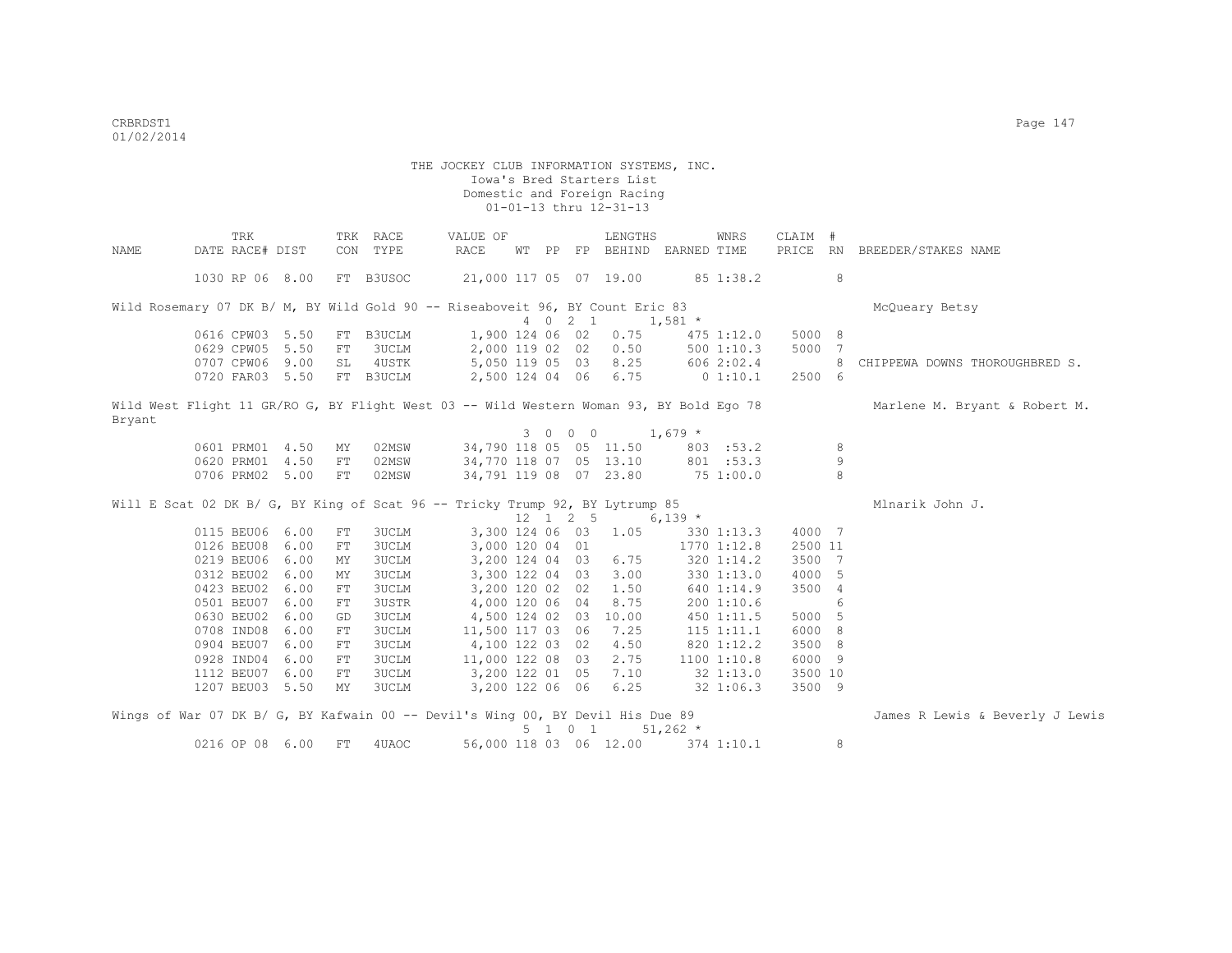|      | TRK                                                                                   |      |     | TRK RACE       | VALUE OF                                                            |    |    | LENGTHS                              |             | WNRS         | CLAIM #        |    |                                                                                                    |
|------|---------------------------------------------------------------------------------------|------|-----|----------------|---------------------------------------------------------------------|----|----|--------------------------------------|-------------|--------------|----------------|----|----------------------------------------------------------------------------------------------------|
| NAME | DATE RACE# DIST                                                                       |      | CON | TYPE           | RACE                                                                | WТ | PP | FP BEHIND EARNED TIME                |             |              |                |    | PRICE RN BREEDER/STAKES NAME                                                                       |
|      | 0322 OP 08 8.50                                                                       |      | SY  | 4UAOC          |                                                                     |    |    | 55,000 118 07 07 7.75 220 1:46.8     |             |              |                | 10 |                                                                                                    |
|      | 0421 PRM03                                                                            | 6.00 |     | FT 3UALW       | 50,326 119 06 05 11.75                                              |    |    |                                      | 1168 1:10.4 |              | $\overline{6}$ |    |                                                                                                    |
|      | 0511 PRM08                                                                            | 6.00 |     |                | FT A4USTK 70,000 120 07 01                                          |    |    |                                      |             |              |                |    | 42000 1:10.6 7 JOHN WAYNE S.                                                                       |
|      | 0608 PRM08 8.50                                                                       |      |     |                |                                                                     |    |    |                                      |             |              |                |    | GD A3USTK 75,000 122 06 03 8.60 7500 1:45.0 7 CYCLONES H.                                          |
|      |                                                                                       |      |     |                |                                                                     |    |    |                                      |             |              |                |    | Winter in Winamac 09 CH G, BY Winter Glitter 97 -- Par Say Doll 98, BY Parfaitement 80 Bogash Gene |
|      |                                                                                       |      |     |                |                                                                     |    |    | $1 \t 0 \t 0 \t 75 \star$            |             |              |                |    |                                                                                                    |
|      | 0627 PRM02 5.00 FT 36MCL                                                              |      |     |                | 16,696 123 04 09 29.50 75 1:00.6 12500 9                            |    |    |                                      |             |              |                |    |                                                                                                    |
|      | Winter'sangel 10 B F, BY Winter Glitter 97 -- Sandra's Angel 99, BY Marquetry 87      |      |     |                |                                                                     |    |    |                                      |             |              |                |    | Bogash Gene                                                                                        |
|      |                                                                                       |      |     |                |                                                                     |    |    | $1 \t 0 \t 0 \t 75 \star$            |             |              |                |    |                                                                                                    |
|      |                                                                                       |      |     |                | 0711 PRM02 5.00 FT B36MCL 16,673 119 05 10 31.75 75 1:00.7 12500 10 |    |    |                                      |             |              |                |    |                                                                                                    |
|      | Winter Snow Angel 09 CH M, BY Winter Glitter 97 -- Sandra's Angel 99, BY Marquetry 87 |      |     |                |                                                                     |    |    |                                      |             |              |                |    | Bogash Gene                                                                                        |
|      |                                                                                       |      |     |                |                                                                     |    |    |                                      |             |              |                |    |                                                                                                    |
|      | 0426 PRM09 6.00                                                                       |      |     |                | FT B36MSW 34,770 123 03 07 19.00 75 1:11.7 9                        |    |    |                                      |             |              |                |    |                                                                                                    |
|      | Winter Summit 05 B G, BY Winter Glitter 97 -- Penny Stock 91, BY Spend a Buck 82      |      |     |                |                                                                     |    |    |                                      |             |              |                |    | Fell Paul                                                                                          |
|      |                                                                                       |      |     |                |                                                                     |    |    | $7 \t0 \t0 \t2 \t3,922 \t*$          |             |              |                |    |                                                                                                    |
|      | 0309 FON07 6.00                                                                       |      | GD  |                | 3UCLM 5,432 123 03 03 2.25 434 1:15.2                               |    |    |                                      |             |              | 3500 10        |    |                                                                                                    |
|      | 0322 FON05 6.00                                                                       |      | FT  |                | 3UCLM 5,355 127 05 04 4.50 255 1:14.4                               |    |    |                                      |             |              | 3500 8         |    |                                                                                                    |
|      | 0428 PRM09 6.00                                                                       |      | FT  | 3UWCL<br>3UCLM |                                                                     |    |    | $14,135$ 120 04 03 11.25 1681 1:10.7 |             |              | 7500 8         |    |                                                                                                    |
|      | 0512 PRM02 6.00                                                                       |      | FT  |                |                                                                     |    |    | 14,069 120 05 10 12.75 75 1:12.9     |             |              | 7500 11        |    |                                                                                                    |
|      | 0526 PRM05 8.00                                                                       |      | GD  | 3UCLM          |                                                                     |    |    | 14, 135 120 03 04 5.50 701 1:38.8    |             |              | 7500 8         |    |                                                                                                    |
|      | 0613 PRM09 8.50                                                                       |      | FT  |                | 3UCLM 14,091 120 06 08 29.00 75 1:46.4                              |    |    |                                      |             |              | 7500 10        |    |                                                                                                    |
|      | 0627 PRM04 6.00                                                                       |      | FT  | 3UCLM          | 14,136 120 08 04 6.50 701 1:13.0                                    |    |    |                                      |             |              | 7500 8         |    |                                                                                                    |
|      | Winter's Wildchild 08 B M, BY Winter Glitter 97 -- Laabity Spirit 98, BY Laabity 91   |      |     |                |                                                                     |    |    |                                      |             |              |                |    | Bogash Gene                                                                                        |
|      |                                                                                       |      |     |                |                                                                     |    |    | 4 3 0 1 55,552 *                     |             |              |                |    |                                                                                                    |
|      | 0516 PRM03 6.00                                                                       |      |     |                | FT B3UCLM 14,084 120 08 01 8346 1:11.6 7500 9                       |    |    |                                      |             |              |                |    |                                                                                                    |
|      | 0622 PRM07 5.50                                                                       |      |     |                | FT B3UALW 35,911 120 02 01 21606 1:05.2                             |    |    |                                      |             |              |                | 9  |                                                                                                    |
|      | 0714 PRM07                                                                            | 5.50 |     |                | FT B3UALW 35,519 121 02 03 5.75 3760 1:06.0                         |    |    |                                      |             |              |                | 7  |                                                                                                    |
|      | 0727 PRM01 6.00                                                                       |      |     | FT B3UALW      | 36,148 123 05 01                                                    |    |    |                                      |             | 21840 1:14.1 |                | 5  |                                                                                                    |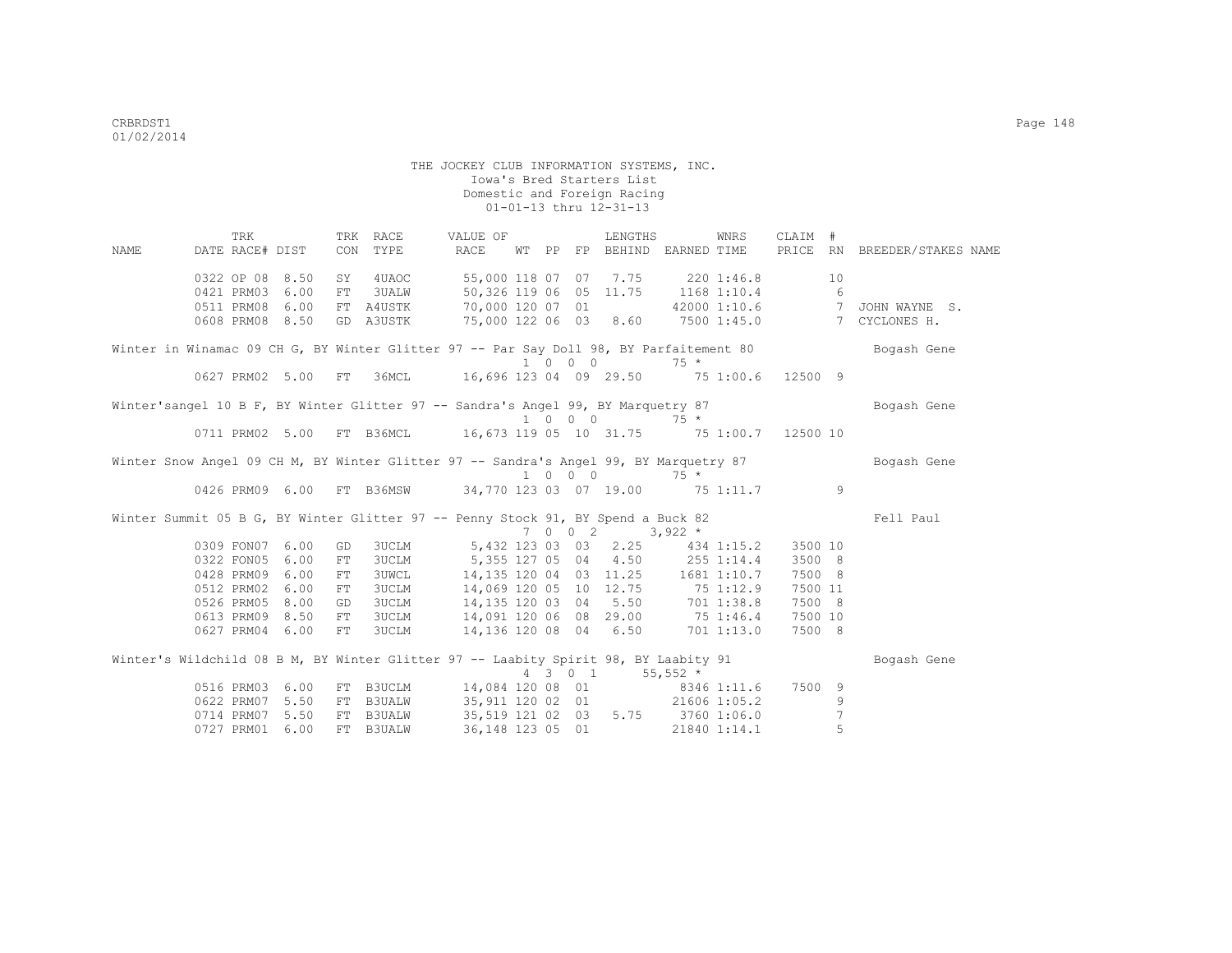|        |                      | TRK             |      |            | TRK RACE                                                                                      | VALUE OF          |    |    |                             | LENGTHS                |             | WNRS          | CLAIM #  |    |                               |
|--------|----------------------|-----------------|------|------------|-----------------------------------------------------------------------------------------------|-------------------|----|----|-----------------------------|------------------------|-------------|---------------|----------|----|-------------------------------|
| NAME   |                      | DATE RACE# DIST |      | CON        | TYPE                                                                                          | RACE              | WT | PP |                             | FP BEHIND EARNED TIME  |             |               |          |    | PRICE RN BREEDER/STAKES NAME  |
|        |                      |                 |      |            |                                                                                               |                   |    |    |                             |                        |             |               |          |    |                               |
|        |                      |                 |      |            | Winter Temptation 09 DK B/ G, BY Winter Glitter 97 -- Timeless Mistress 95, BY Gilded Time 90 |                   |    |    |                             |                        |             |               |          |    | Bogash Eugene                 |
|        |                      |                 |      |            |                                                                                               |                   |    |    | $1 \quad 0 \quad 0 \quad 0$ |                        | $0 *$       |               |          |    |                               |
|        |                      | 0419 FON05 6.00 |      | GD         | 3UMCL                                                                                         |                   |    |    |                             | 4,600 123 08 10 27.10  | $0\;1:16.6$ |               | 10000 10 |    |                               |
|        |                      |                 |      |            |                                                                                               |                   |    |    |                             |                        |             |               |          |    |                               |
|        |                      |                 |      |            | Wolf Pack Jack 10 B G, BY Hat Trick (JPN) 01 -- Dream Win 04, BY Winthrop 96                  |                   |    |    |                             |                        |             |               |          |    | Black Oak Farm                |
|        |                      |                 |      |            |                                                                                               |                   |    |    | 6 4 0 1                     |                        | $154,770$ * |               |          |    |                               |
|        |                      | 0323 DED08 7.00 |      | FT         | 03STR                                                                                         |                   |    |    |                             | 32,510 121 01 10 21.55 |             | 0 1:25.9      |          | 10 |                               |
|        |                      | 0502 PRM08 5.50 |      | SY         | 3UALW                                                                                         | 36, 148 115 01 01 |    |    |                             |                        |             | 21840 1:04.5  |          | 5  |                               |
|        |                      | 0518 PRM08 6.00 |      | FT         | A03STK                                                                                        | 68,650 118 06 01  |    |    |                             |                        |             | 41190 1:10.3  |          | 7  | GRAY'S LAKE S.                |
|        |                      | 0609 PRM01 8.00 |      | SY         | 03AOC                                                                                         | 29,508 120 03 03  |    |    |                             | 1.00                   |             | 4859 1:38.8   |          | 6  |                               |
|        |                      | 0712 PRM03 6.00 |      | FT         | 3UALW                                                                                         | 50,326 119 06 01  |    |    |                             |                        |             | 30361 1:11.0  |          | 6  |                               |
|        |                      | 0803 PRM06 8.50 |      |            | FT A03STK                                                                                     | 94,200 120 01 01  |    |    |                             |                        |             | 56520 1:48.3  |          | 9  | IOWA BREEDERS' DERBY          |
|        |                      |                 |      |            | Yabba Dhaba Do 09 GR/RO G, BY Flight West 03 -- Ore Jane 98, BY Upmost 79                     |                   |    |    |                             |                        |             |               |          |    | Marlene M. Bryant & Robert M. |
| Bryant |                      |                 |      |            |                                                                                               |                   |    |    |                             |                        |             |               |          |    |                               |
|        | 5 0 0 2<br>$1,254$ * |                 |      |            |                                                                                               |                   |    |    |                             |                        |             |               |          |    |                               |
|        |                      | 0308 FON04 6.00 |      | FT         | 3UMCL                                                                                         |                   |    |    |                             | 4,600 123 09 07 12.25  |             | 0 1:18.2      | 10000 10 |    |                               |
|        |                      | 0329 FON04 6.50 |      | FT         | 3UMCL                                                                                         |                   |    |    |                             | 4,600 118 07 03 14.50  |             | 552 1:22.4    | 10000 7  |    |                               |
|        |                      | 0405 FON05 6.00 |      | FT         | 3UMCL                                                                                         |                   |    |    |                             | 4,600 118 02 03 3.75   |             | 552 1:16.4    | 10000 7  |    |                               |
|        |                      | 0516 PRM02 8.00 |      | FT         | 36MCL                                                                                         |                   |    |    |                             | 8,500 118 04 07 21.60  |             | 75 1:40.2     | 10000 10 |    |                               |
|        |                      | 0530 PRM04 8.32 |      | FT         | 36MCL                                                                                         |                   |    |    |                             | 8,679 118 10 11 36.75  |             | $75 \t1:45.8$ | 10000 12 |    |                               |
|        |                      |                 |      |            |                                                                                               |                   |    |    |                             |                        |             |               |          |    |                               |
|        |                      |                 |      |            | Youaretrue 11 B C, BY Thewayyouare 05 -- Miss Guts 99, BY American Chance 89                  |                   |    |    |                             |                        |             |               |          |    | DeBruycker Lloyd              |
|        |                      |                 |      |            |                                                                                               |                   |    |    | 2000                        |                        | $878 *$     |               |          |    |                               |
|        |                      | 0706 PRM03 5.00 |      | ${\rm FT}$ | 02MSW                                                                                         |                   |    |    |                             | 34,791 119 08 07 28.25 | 75 :58.4    |               |          | 8  |                               |
|        |                      | 0803 PRM02 5.50 |      | FT         | 02MSW                                                                                         |                   |    |    |                             | 34,792 119 08 05 12.00 |             | 803 1:07.4    |          | 8  |                               |
|        |                      |                 |      |            | You Funny Man 09 DK B/ G, BY Humming 96 -- Stormhill 00, BY Storm Boot 89                     |                   |    |    |                             |                        |             |               |          |    | Hemba Brad                    |
|        |                      |                 |      |            |                                                                                               |                   | 8  |    | $3 \t3 \t1$                 | $118,071$ *            |             |               |          |    |                               |
|        |                      | 0421 PRM08 5.50 |      | FT         | 3UALW                                                                                         | 35, 316 120 04 03 |    |    |                             | 3.00                   |             | 4204 1:05.4   |          | 12 |                               |
|        |                      | 0505 PRM08 6.00 |      | GD         | 3UALW                                                                                         | 36,104 120 02 02  |    |    |                             | 1.50                   |             | 7241 1:11.0   |          | 7  |                               |
|        |                      | 0519 PRM08 6.00 |      | ${\rm FT}$ | 3UALW                                                                                         | 36,061 120 04 02  |    |    |                             | 1.25                   |             | 7202 1:10.9   |          | 9  |                               |
|        |                      | 0606 PRM08      | 6.00 | FT         | 3UALW                                                                                         | 36,080 120 03 01  |    |    |                             |                        |             | 21664 1:11.5  |          | 8  |                               |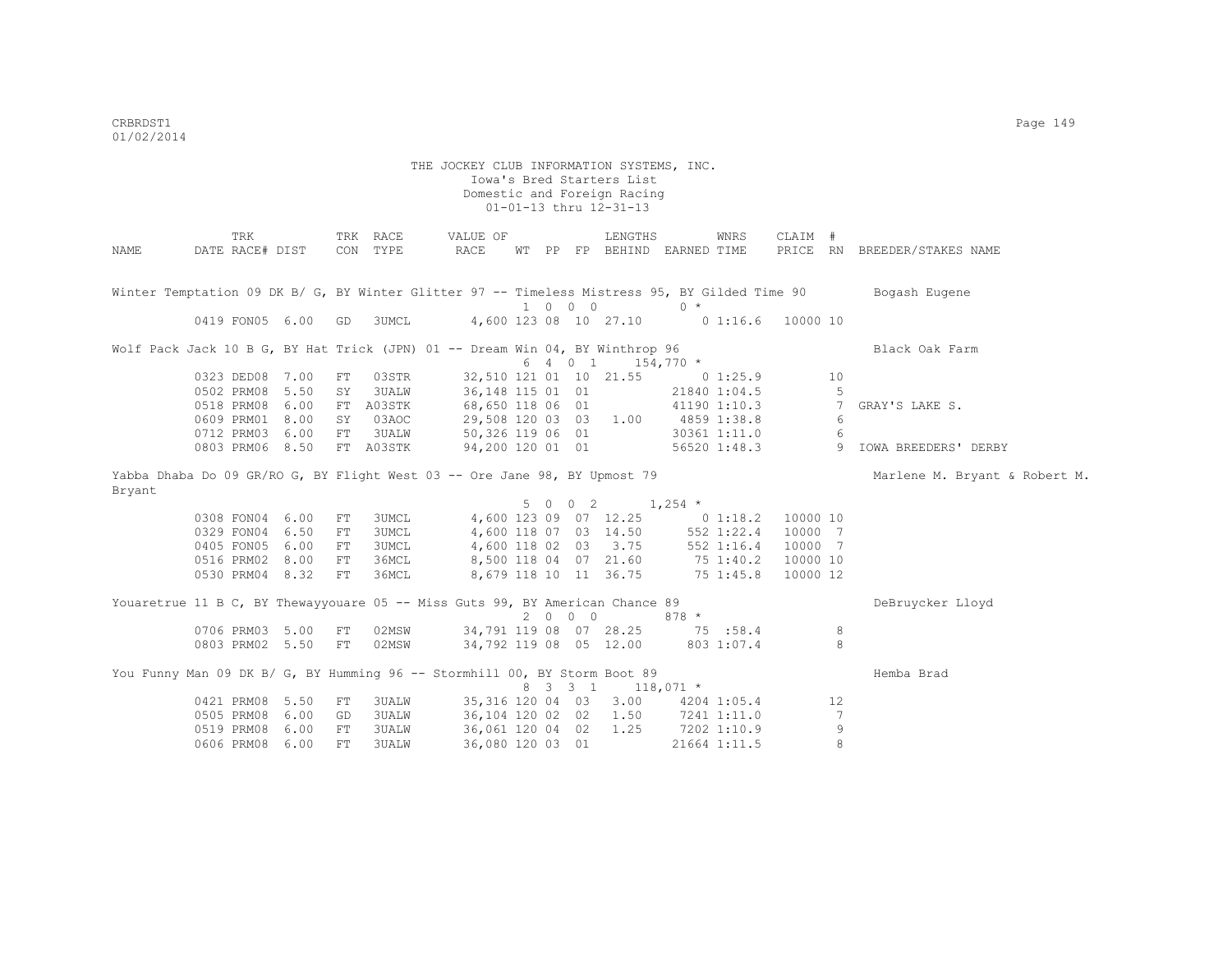|        | TRK             |      | TRK | RACE   | VALUE OF                                                                     |    |    |          | LENGTHS  |             | WNRS           | CLAIM # |           |                               |
|--------|-----------------|------|-----|--------|------------------------------------------------------------------------------|----|----|----------|----------|-------------|----------------|---------|-----------|-------------------------------|
| NAME   | DATE RACE# DIST |      | CON | TYPE   | RACE                                                                         | WТ | PP | FP       | BEHIND   | EARNED TIME |                | PRICE   | <b>RN</b> | BREEDER/STAKES NAME           |
|        |                 |      |     |        |                                                                              |    |    |          |          |             |                |         |           |                               |
|        | 0707 PRM04      | 6.00 | FT. | 3UALW  | 38,707 121 05 02                                                             |    |    |          | 0.75     |             | 7780 1:11.0    |         | 6         |                               |
|        | 0721 PRM08      | 6.00 | FT. | 3UAOC  | 38,730 121 01 01                                                             |    |    |          |          |             | 23400 1:11.6   |         |           |                               |
|        | 0803 PRM07      | 6.00 | FT  | 3USTK  | 77,150 120 05 01                                                             |    |    |          |          |             | 46290 1:11.4   |         | 6         | IOWA CLASSIC SPRINT S.        |
|        | 0818 CBY06      | 6.00 | FT  | 3UAOC. | 34,742 123 05 06 14.75                                                       |    |    |          |          |             | 2901:09.9      |         |           |                               |
|        |                 |      |     |        |                                                                              |    |    |          |          |             |                |         |           |                               |
|        |                 |      |     |        | Yu Tiger Yu 05 DK B/ G, BY Tiger Talk 93 -- Princess Uganda 90, BY Hawaii 64 |    |    |          |          |             |                |         |           | Marlene M. Bryant & Robert M. |
| Bryant |                 |      |     |        |                                                                              |    |    |          |          |             |                |         |           |                               |
|        |                 |      |     |        |                                                                              |    |    | 11 0 0 1 |          | $2,580*$    |                |         |           |                               |
|        | 0703 CBY08      | 6.00 | FT. | 3UCLM  | 11,308 123 05                                                                |    |    |          | 08 12.80 |             | 110 1:11.8     | 6250 11 |           |                               |
|        | 0714 CBY07      | 8.32 | FT  | 3UCLM  | 11,000 123 03                                                                |    |    | 08       | 17.00    |             | $110$ $1:45.1$ | 6250 9  |           |                               |
|        | 0728 CBY07      | 8.32 | FT. | 3UCLM  | 11,339 118 01                                                                |    |    | 08       | 18.75    |             | $110$ $1:44.2$ | 6250 8  |           |                               |
|        | 0810 CBY02 8.32 |      | FT  | 3UCLM  | 11,000 118 02 03                                                             |    |    |          | 5.75     |             | 1210 1:46.0    | 6250 8  |           |                               |
|        | 0825 CBY07      | 8.32 | FT  | 3UCLM  | 11,554 123 04                                                                |    |    | 04       | 1.50     |             | 440 1:47.5     | 6250 12 |           |                               |
|        | 1004 HAW09      | 8.50 | FT  | 3UCLM  | 10,890 124 04                                                                |    |    | 07       | 10.05    |             | 1001:47.4      | 5000 11 |           |                               |
|        | 1027 HAW09      | 8.32 | FT  | 3UCLM  | 10,790 122 07                                                                |    |    | 09       | 24.60    |             | 1001:46.6      | 5000 10 |           |                               |
|        | 1110 HAW09      | 8.50 | FT  | 3UCLM  | 10,990 121 03                                                                |    |    | 07       | 13.55    |             | 1001:48.3      | 5000 12 |           |                               |

10,590 121 07 08 38.60 100 1:49.7 5000 8

| Zavy Dancer 09 B G, BY Zavata 00 -- Mel's Dancer 92, BY Raja's Best Boy 83 |     |        |                  |  |         |                        |            |              |         |     | McQueary Betsy B Dr. |
|----------------------------------------------------------------------------|-----|--------|------------------|--|---------|------------------------|------------|--------------|---------|-----|----------------------|
|                                                                            |     |        |                  |  | 6 2 1 2 |                        | $28,616$ * |              |         |     |                      |
| 0526 PRM02 5.50                                                            | GD  | 36MCL  | 21,920 123 05 01 |  |         |                        |            | 13201 1:03.7 | 25000 6 |     |                      |
| 0621 PRM03 6.00                                                            | FT  | 3UCLM  | 22,550 118 05 03 |  |         | 6.50                   |            | 2707 1:11.1  | 25000 7 |     |                      |
| 0705 PRM05 5.50                                                            | FT. | 3UCLM  | 23,796 124 09 05 |  |         | 7.75                   |            | 546 1:06.1   | 25000 9 |     |                      |
| 0714 PRM04 5.50                                                            | FT. | 3UCLM  | 18,696 124 06 03 |  |         | 4.75                   |            | 2250 1:06.4  | 12500 6 |     |                      |
| 0725 PRM02 5.50                                                            | FT  | 3UCLM  | 12,823 124 06 02 |  |         | 3.50                   |            | 2522 1:07.2  | 7500 9  |     |                      |
| 0804 PRM09 6.00                                                            | FT. | 3UCLM  | 12,756 124 12 01 |  |         |                        |            | 7390 1:12.9  | 7500 12 |     |                      |
| Zeki 10 CH G, BY Mutakddim 91 -- Zadie Creek 97, BY Repriced 88            |     |        |                  |  |         |                        |            |              |         |     | Leech James R.       |
|                                                                            |     |        |                  |  | 6 2 0 0 |                        | $33,087$ * |              |         |     |                      |
| 0421 PRM08 5.50                                                            | FT. | 3UALW  |                  |  |         | 35, 316 115 03 05 4.50 |            | 808 1:05.4   |         | 12. |                      |
| 0504 PRM08 8.32                                                            | SY  | 3UALW  | 36,104 116 03 01 |  |         |                        |            | 21723 1:44.3 |         |     |                      |
| 0518 PRM08 6.00                                                            | FT  | A03STK |                  |  |         | 68,650 118 07 05 11.00 |            | 2060 1:10.3  |         |     | GRAY'S LAKE S.       |

1124 HAW05 8.50 FT 3UCLM 10,690 117 08 06 8.60 100 1:46.0 5000 9

1208 HAW02 8.32 FT 3UCLM 10,590 122 04 08 65.25 100 1:46.4 5000 8